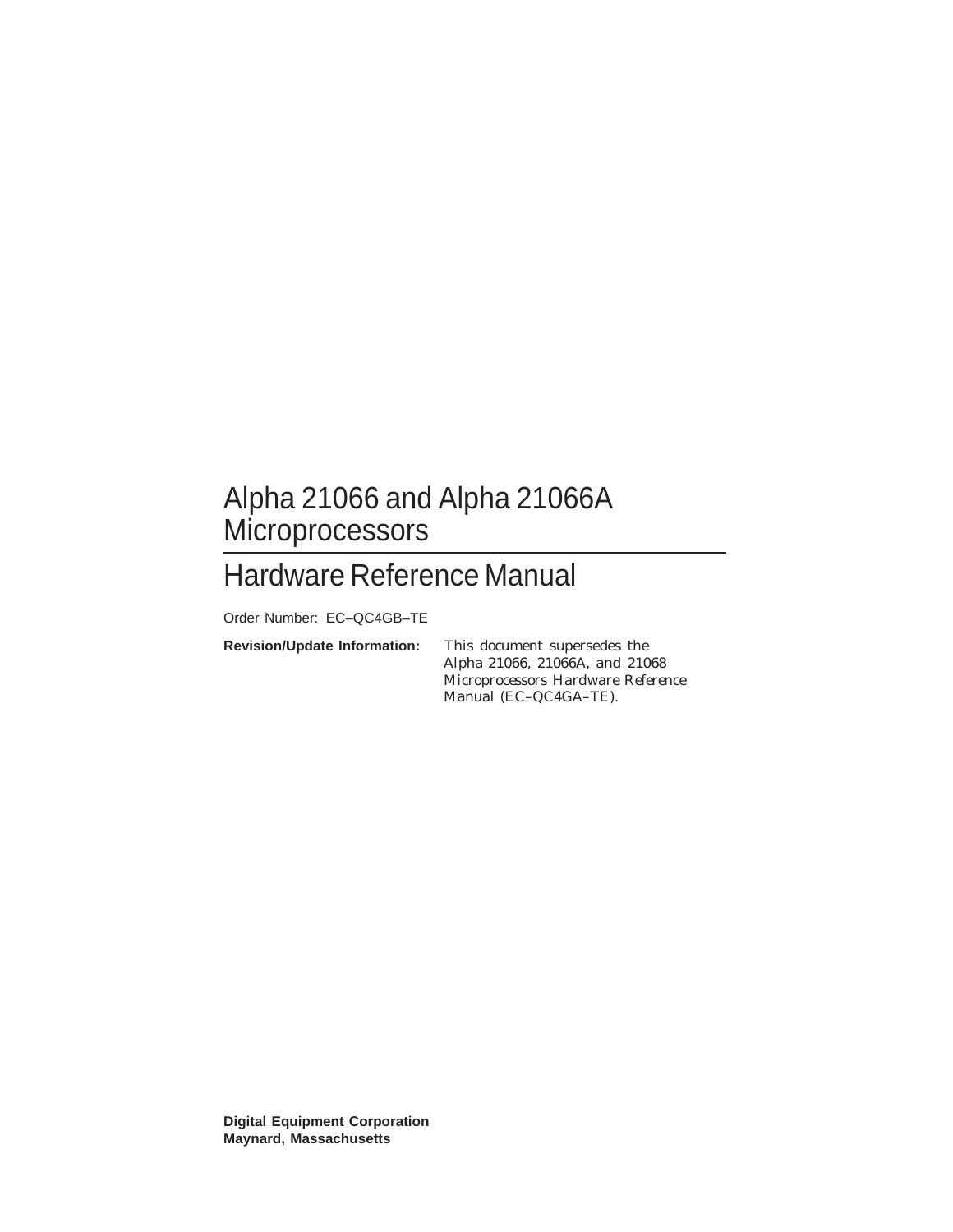#### **January 1996**

While Digital believes the information included in this publication is correct as of the date of publication, it is subject to change without notice.

Digital Equipment Corporation makes no representations that the use of its products in the manner described in this publication will not infringe on existing or future patent rights, nor do the descriptions contained in this publication imply the granting of licenses to make, use, or sell equipment or software in accordance with the description.

© Digital Equipment Corporation 1994, 1995, 1996. All rights reserved. Printed in U.S.A.

AlphaGeneration, Digital, Digital Semiconductor, OpenVMS, VAX, the AlphaGeneration design mark, and the DIGITAL logo are trademarks of Digital Equipment Corporation.

Digital Semiconductor is a Digital Equipment Corporation business.

IEEE is a registered trademark of The Institute of Electrical and Electronic Engineers, Inc. Intel is a trademark of Intel Corporation.

Microsoft is registered trademark and Windows NT is a trademark of Microsoft Corporation. OSF/1 is a registered trademark of Open Software Foundation, Inc. Prentice Hall is a registered trademark of Prentice-Hall, Inc.

VxWorks is a trademark of Wind River Systems.

All other trademarks and registered trademarks are the property of their respective owners.

This document was prepared using VAX DOCUMENT Version 2.1.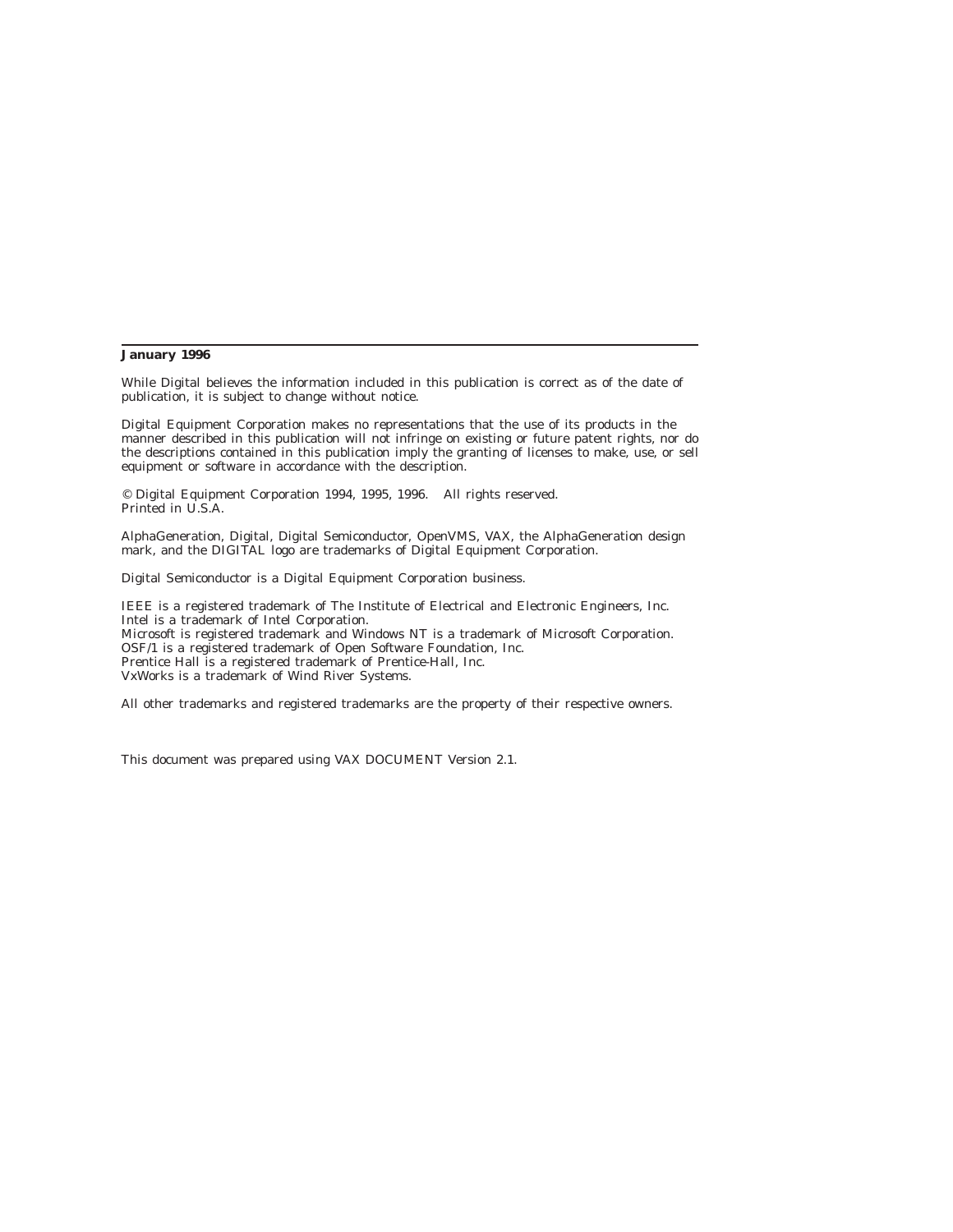# **Contents**

|              |         |                                                | xvii     |
|--------------|---------|------------------------------------------------|----------|
| 1            |         | <b>Introduction</b>                            |          |
|              | 1.1     |                                                | $1 - 1$  |
|              | 1.2     | Microprocessor Features                        | $1 - 2$  |
| $\mathbf{2}$ |         | <b>Internal Architecture</b>                   |          |
|              | 2.1     |                                                | $2 - 1$  |
|              | 2.2     | Instruction Fetch and Decode Unit              | $2 - 3$  |
|              | 2.2.1   |                                                | $2 - 4$  |
|              | 2.2.2   | Instruction Translation Buffers                | $2 - 4$  |
|              | 2.2.3   |                                                | $2 - 5$  |
|              | 2.2.4   |                                                | $2 - 7$  |
|              | 2.3     | Integer Execution Unit                         | $2 - 8$  |
|              | 2.4     |                                                | $2 - 8$  |
|              | 2.4.1   | Data Translation Buffer                        | $2 - 9$  |
|              | 2.4.2   |                                                | $2 - 10$ |
|              | 2.4.3   |                                                | $2 - 11$ |
|              | 2.4.3.1 |                                                | $2 - 12$ |
|              | 2.5     |                                                | $2 - 13$ |
|              | 2.5.1   |                                                | $2 - 14$ |
|              | 2.6     |                                                | $2 - 15$ |
|              | 2.6.1   |                                                | $2 - 15$ |
|              | 2.6.2   |                                                | $2 - 15$ |
|              | 2.7     | Instruction Pipeline Organization              | $2 - 16$ |
|              | 2.7.1   | Instruction Pipeline Static and Dynamic Stages | $2 - 17$ |
|              | 2.7.2   |                                                | $2 - 18$ |
|              | 2.7.3   | Nonissue Conditions                            | $2 - 19$ |
|              | 2.8     | Instruction Scheduling and Issuing Rules       | $2 - 19$ |
|              | 2.8.1   |                                                | $2 - 19$ |
|              | 2.8.2   | Producer-Consumer Latency                      | $2 - 20$ |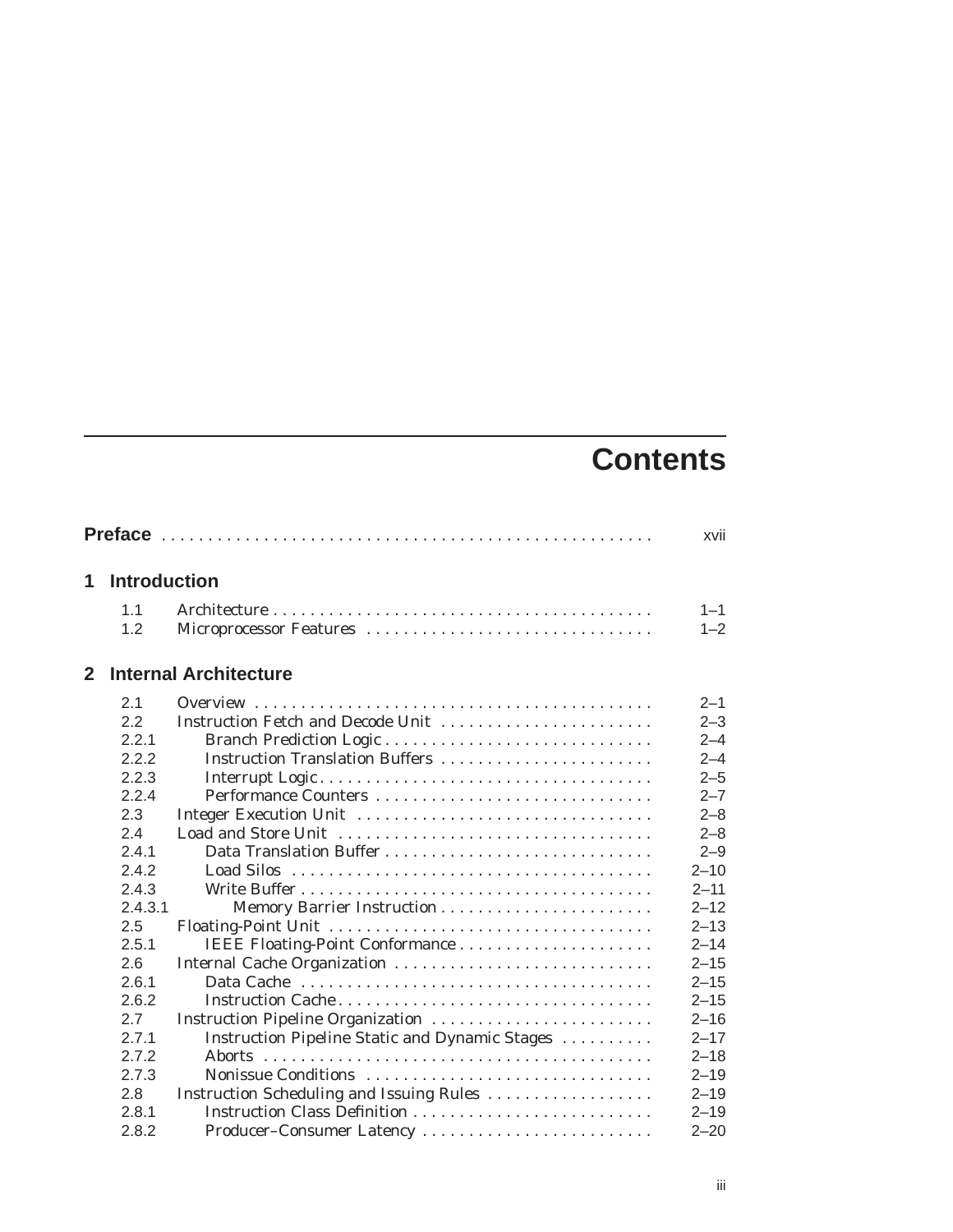|                                               | $2 - 22$                  |
|-----------------------------------------------|---------------------------|
|                                               | $2 - 23$                  |
|                                               | $2 - 24$                  |
|                                               | $2 - 26$                  |
|                                               | $2 - 26$                  |
| Architecturally Reserved PALcode Instructions | $2 - 26$                  |
|                                               | $2 - 27$                  |
|                                               | $2 - 28$                  |
|                                               | $2 - 29$                  |
|                                               | $2 - 29$                  |
|                                               | Producer-Producer Latency |

## **3 Privileged Architecture Library Code**

| 3.1                                            | $3 - 1$  |
|------------------------------------------------|----------|
| 3.2                                            | $3 - 2$  |
| 3.3                                            | $3 - 3$  |
| 3.3.1<br>Hardware Dispatch to PALcode          | $3 - 3$  |
| 3.3.2<br>CALL_PAL Instruction                  | $3 - 4$  |
| 3.4                                            | $3 - 5$  |
| 3.4.1<br>HW_MFPR and HW_MTPR Instructions      | $3 - 6$  |
| 3.4.2<br>HW_LD and HW_ST Instructions          | $3 - 9$  |
| 3.4.3                                          | $3 - 10$ |
| 3.5                                            | $3 - 11$ |
| 3.6                                            | $3 - 14$ |
| 3.6.1<br>Translation Buffer Miss Flows         | $3 - 21$ |
| Instruction Translation Buffer Miss<br>3.6.1.1 | $3 - 21$ |
| 3.6.1.2<br>Data Translation Buffer Miss        | $3 - 22$ |

## **4 Internal Processor Registers**

| 4.1    |                                                                  | $4 - 1$  |
|--------|------------------------------------------------------------------|----------|
| 4.1.1  |                                                                  | $4 - 1$  |
| 4.1.2  | Instruction Translation Buffer Page Table Entry Register         | $4 - 3$  |
| 4.1.3  | <b>Instruction Translation Buffer Page Table Entry Temporary</b> |          |
|        |                                                                  | $4 - 5$  |
| 4.1.4  | Instruction Translation Buffer ZAP Register                      | $4 - 6$  |
| 4.1.5  | Instruction Translation Buffer ASM Register                      | $4 - 6$  |
| 4.1.6  | Instruction Translation Buffer Invalidate Single Register        | $4 - 6$  |
| 4.1.7  | Instruction Cache Control and Status Register                    | $4 - 7$  |
| 4.1.8  |                                                                  | $4 - 11$ |
| 4.1.9  |                                                                  | $4 - 13$ |
| 4.1.10 | Clear Serial Line Interrupt Register                             | $4 - 15$ |
| 4.1.11 | Serial Line Receive Register                                     | $4 - 15$ |
|        |                                                                  |          |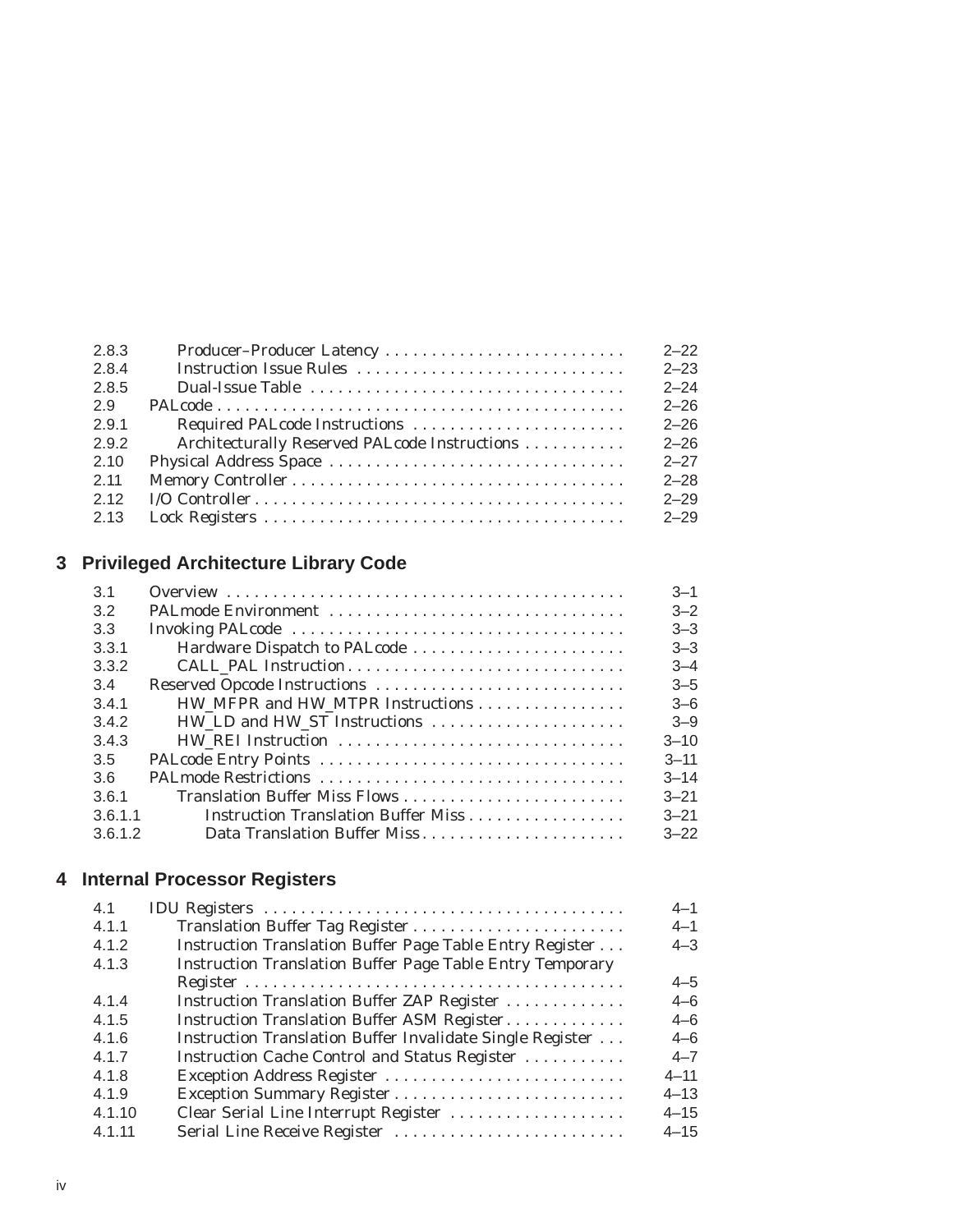| 4.1.12   | Serial Line Transmit Register                      | $4 - 16$ |
|----------|----------------------------------------------------|----------|
| 4.1.13   | Interrupt Request and Enable Registers             | $4 - 17$ |
| 4.1.13.1 | Hardware Interrupt Request Register                | $4 - 23$ |
| 4.1.13.2 | Software Interrupt Request Register                | $4 - 23$ |
| 4.1.13.3 | Asynchronous Trap Interrupt Request Register       | $4 - 24$ |
| 4.1.13.4 | Hardware Interrupt Enable Register                 | $4 - 25$ |
| 4.1.13.5 | Software Interrupt Enable Register                 | $4 - 26$ |
| 4.1.13.6 | Asynchronous Trap Interrupt Enable Register        | $4 - 27$ |
| 4.1.14   |                                                    | $4 - 28$ |
| 4.1.15   | Processor Status Register                          | $4 - 30$ |
| 4.1.16   | PAL Base Address Register                          | $4 - 32$ |
| 4.2      | LSU Internal Processor Registers                   | $4 - 32$ |
| 4.2.1    |                                                    | $4 - 33$ |
| 4.2.2    |                                                    | $4 - 35$ |
| 4.2.3    | Data Translation Buffer Page Table Entry Register  | $4 - 36$ |
| 4.2.4    | Data Translation Buffer Page Table Entry Temporary |          |
|          |                                                    | $4 - 38$ |
| 4.2.5    | Data Translation Buffer ZAP Register               | $4 - 40$ |
| 4.2.6    | Data Translation Buffer ASM Register               | $4 - 40$ |
| 4.2.7    | Data Translation Buffer Invalidate Single Register | $4 - 40$ |
| 4.2.8    | Virtual Address Register                           | $4 - 40$ |
| 4.2.9    | Memory Management Control and Status Register      | $4 - 41$ |
| 4.2.10   | Flush Instruction Cache Register                   | $4 - 42$ |
| 4.2.11   | Flush Instruction Cache ASM Register               | $4 - 42$ |
| 4.2.12   | Alternate Processor Mode Register                  | $4 - 42$ |
| 4.2.13   | Cycle Counter Register                             | $4 - 43$ |
| 4.2.14   | Cycle Counter Control Register                     | $4 - 44$ |
| 4.3      | PALcode Temporary Registers                        | $4 - 45$ |
| 4.4      |                                                    | $4 - 45$ |
| 4.5      |                                                    | $4 - 46$ |
|          | Internal Processor Registers Reset State           |          |

## **5 Memory Controller**

| 5.1   | $5 - 1$ |
|-------|---------|
| 5.1.1 | $5 - 3$ |
| 5.1.2 | $5 - 3$ |
| 5.1.3 | $5 - 3$ |
| 5.1.4 | $5 - 5$ |
| 5.2   | $5 - 5$ |
| 5.2.1 | $5 - 6$ |
| 5.3   | $5 - 6$ |
| 5.3.1 | $5 - 8$ |
| 5.3.2 | $5 - 9$ |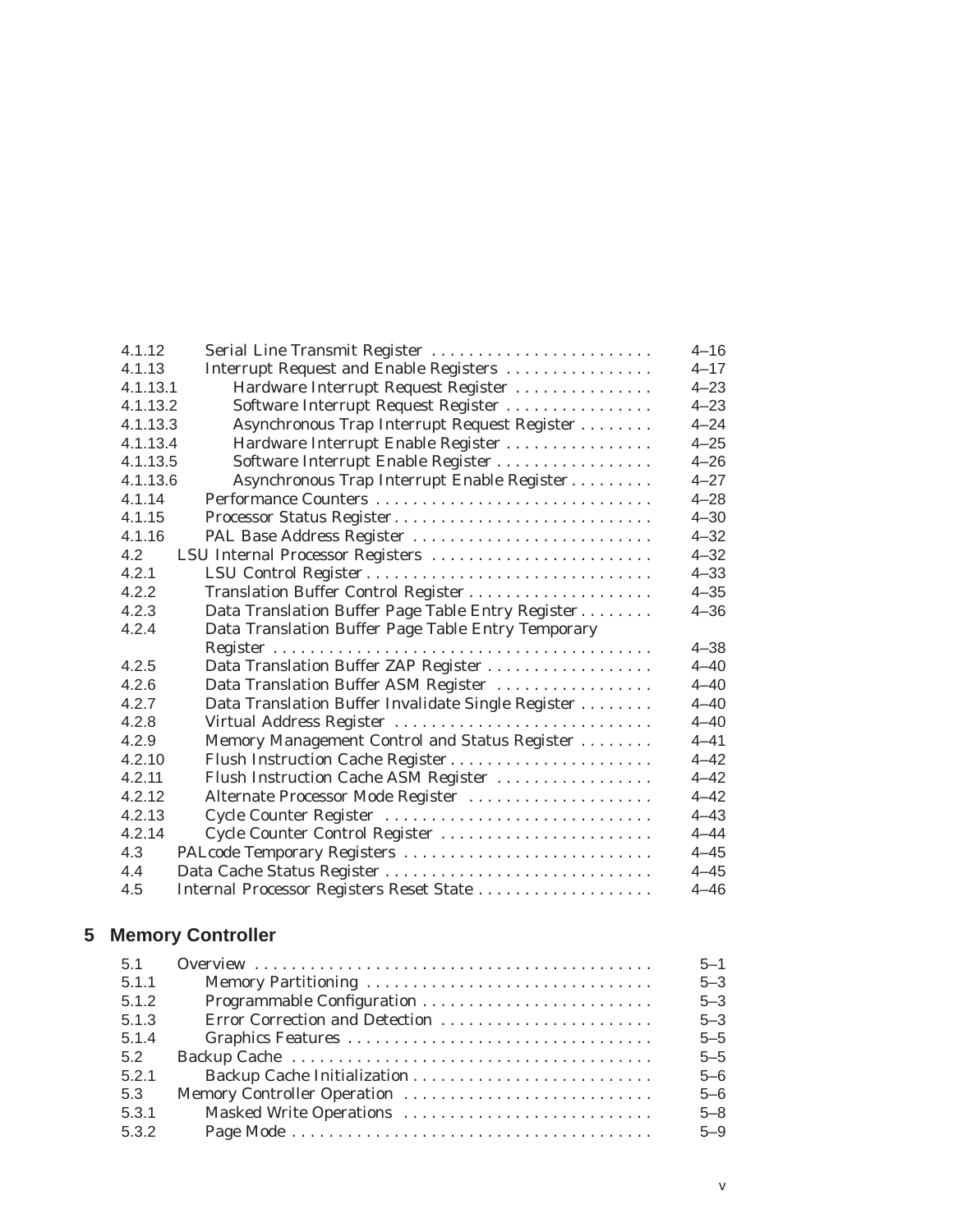| 5.3.3   |                                                         | $5 - 9$  |
|---------|---------------------------------------------------------|----------|
| 5.4     | Memory Error Conditions                                 | $5 - 9$  |
| 5.4.1   | Correctable Read Error                                  | $5 - 9$  |
| 5.4.2   | Uncorrectable Read Error                                | $5 - 10$ |
| 5.4.3   | Uncorrectable Write Error                               | $5 - 10$ |
| 5.4.4   | Bcache Tag Parity Error                                 | $5 - 10$ |
| 5.4.5   |                                                         | $5 - 11$ |
| 5.5     |                                                         | $5 - 11$ |
| 5.5.1   | Simple Frame Buffer Mode                                | $5 - 12$ |
| 5.5.2   | Transparent Stipple Mode                                | $5 - 12$ |
| 5.6     | Memory Controller Registers                             | $5 - 12$ |
| 5.6.1   | Programmable Timing Parameters                          | $5 - 12$ |
| 5.6.2   | Bank Configuration Registers                            | $5 - 14$ |
| 5.6.3   | Bank Address Mask Registers                             | $5 - 18$ |
| 5.6.4   | Bank Timing Registers                                   | $5 - 20$ |
| 5.6.5   | Global Timing Register                                  | $5 - 22$ |
| 5.6.6   | Error Status Register                                   | $5 - 24$ |
| 5.6.7   | Error Address Register                                  | $5 - 27$ |
| 5.6.8   |                                                         | $5 - 29$ |
| 5.6.9   | Video and Graphics Control Register                     | $5 - 33$ |
| 5.6.9.1 | Video Display Pointer                                   | $5 - 34$ |
| 5.6.10  | Plane Mask Register                                     | $5 - 35$ |
| 5.6.11  | Foreground Register                                     | $5 - 36$ |
| 5.7     |                                                         | $5 - 36$ |
| 5.7.1   |                                                         | $5 - 40$ |
| 5.7.2   | RAS Precharge Timing                                    | $5 - 41$ |
| 5.7.3   |                                                         | $5 - 42$ |
| 5.7.4   | Full Video Shift-Register Transfer Timing               | $5 - 43$ |
| 5.7.5   | Split Video Shift-Register Transfer Timing              | $5 - 44$ |
| 5.7.6   | Bcache Read Timing                                      | $5 - 45$ |
| 5.7.7   | Bcache Write Timing                                     | $5 - 46$ |
| 5.7.8   | Page-Mode Read Timing                                   | $5 - 47$ |
| 5.7.9   |                                                         | $5 - 48$ |
| 5.7.10  | Page-Mode Write Timing                                  | $5 - 49$ |
| 5.7.11  | Non-Page-Mode Write Timing                              | $5 - 50$ |
| 5.8     | Memory Controller Signals                               | $5 - 51$ |
| 5.8.1   |                                                         | $5 - 51$ |
| 5.8.2   |                                                         | $5 - 51$ |
| 5.8.3   |                                                         | $5 - 52$ |
| 5.8.4   |                                                         | $5 - 52$ |
| 5.8.5   | mem_rasa_ $\frac{1}{3:0}$ and mem_rasb_ $\frac{1}{3:0}$ | $5 - 52$ |
| 5.8.6   |                                                         | $5 - 53$ |
| 5.8.7   |                                                         | $5 - 53$ |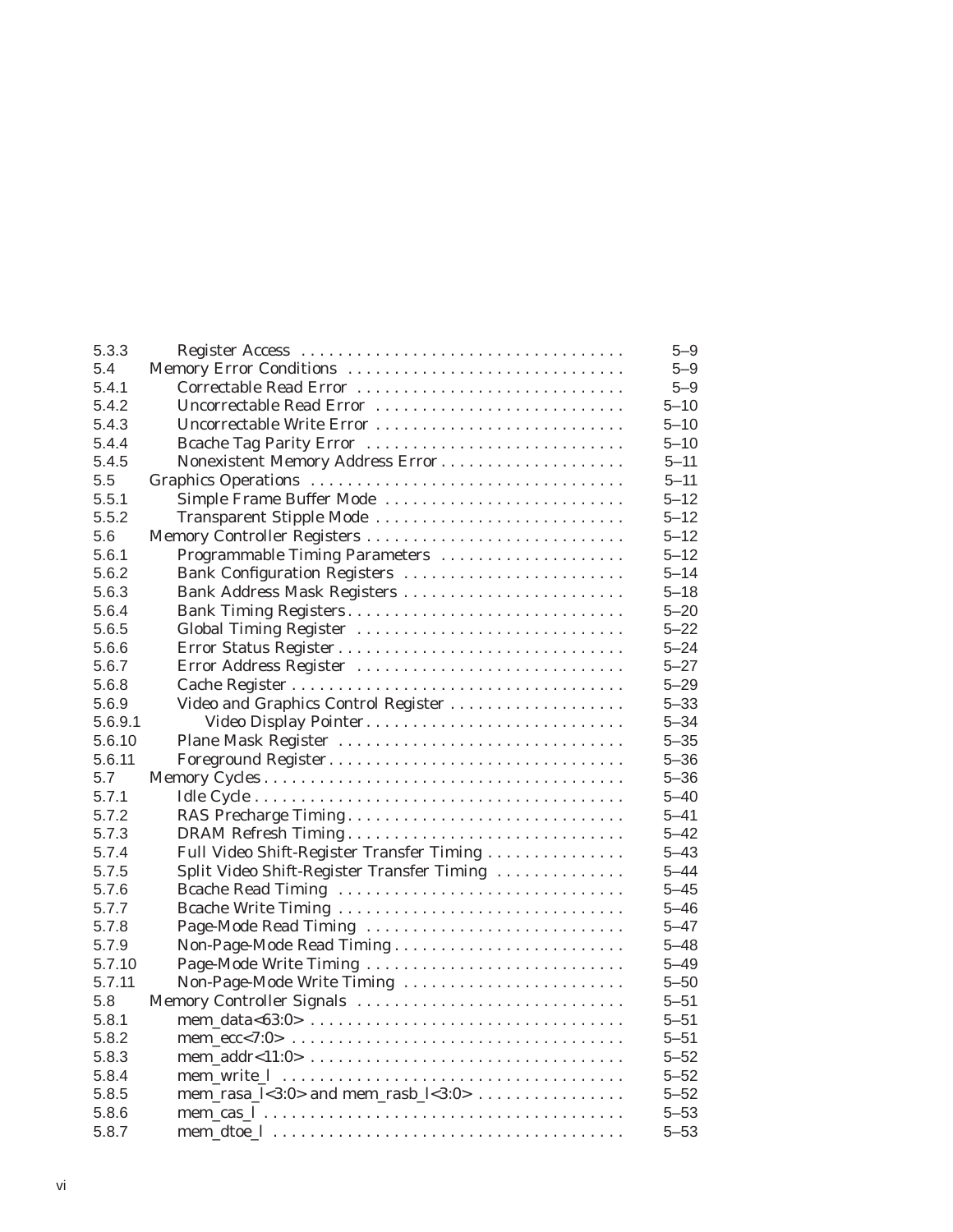| 5.8.8  | $\text{mem\_dsf} \ldots \ldots \ldots \ldots \ldots \ldots \ldots \ldots \ldots \ldots \ldots$ | $5 - 53$ |
|--------|------------------------------------------------------------------------------------------------|----------|
| 5.8.9  | $\text{mem\_rd\_oe}\dots\dots\dots\dots\dots\dots\dots\dots\dots\dots\dots\dots\dots\dots$     | $5 - 54$ |
| 5.8.10 |                                                                                                | $5 - 54$ |
| 5.8.11 | $bc\_tag < 7:0 > \ldots \ldots \ldots \ldots \ldots \ldots \ldots \ldots \ldots$               | $5 - 54$ |
| 5.8.12 |                                                                                                | $5 - 54$ |
| 5.8.13 |                                                                                                | $5 - 55$ |
| 5.8.14 |                                                                                                | $5 - 55$ |
| 5.8.15 | $bc\_idx\_tag < 4:0 > \ldots \ldots \ldots \ldots \ldots \ldots \ldots \ldots$                 | $5 - 55$ |
| 5.8.16 |                                                                                                | $5 - 55$ |
| 5.8.17 |                                                                                                | $5 - 56$ |
| 5.8.18 |                                                                                                | $5 - 56$ |
| 5.8.19 |                                                                                                | $5 - 56$ |
| 5.8.20 |                                                                                                | $5 - 56$ |
|        |                                                                                                |          |

## **6 I/O Controller**

| 61      |                                                     | $6 - 1$  |
|---------|-----------------------------------------------------|----------|
| 6.1.1   | Scatter-Gather Mapping Support                      | $6 - 1$  |
| 6.1.2   |                                                     | $6 - 2$  |
| 6.1.3   | PCI Parity Support                                  | $6 - 2$  |
| 6.1.4   | PCI Exclusive Access Support                        | $6 - 3$  |
| 6.1.5   |                                                     | $6 - 3$  |
| 6.2     | CPU-Initiated PCI Cycles                            | $6 - 3$  |
| 6.2.1   |                                                     | $6 - 5$  |
| 6.2.2   | Requesting PCI Mastership                           | $6 - 5$  |
| 6.2.3   | Default Mastership (Bus Parking)                    | $6 - 6$  |
| 6.2.4   | Memory Barrier Instruction Requirements             | $6 - 6$  |
| 6.2.5   |                                                     | $6 - 7$  |
| 6.2.6   | Sparse Memory Space                                 | $6 - 7$  |
| 6.2.6.1 | Generating PCI Addresses for Sparse Space           | $6 - 7$  |
| 6.2.6.2 | Address Extension for Sparse Space                  | $6 - 9$  |
| 6.2.6.3 | Burst Order in Sparse Space                         | $6 - 10$ |
| 6.2.6.4 | Unmasked Longword and Quadword Read Operations to   |          |
|         |                                                     | $6 - 10$ |
| 6.2.6.5 | <b>Unmasked Longword Write Operations to Sparse</b> |          |
|         |                                                     | $6 - 11$ |
| 6.2.6.6 | Unmasked Quadword Write Operations to Sparse        |          |
|         |                                                     | $6 - 11$ |
| 6.2.6.7 | Masked Longword Read Operations to Sparse Space     | $6 - 13$ |
| 6.2.6.8 | Masked Longword Write Operations to Sparse Space    | $6 - 13$ |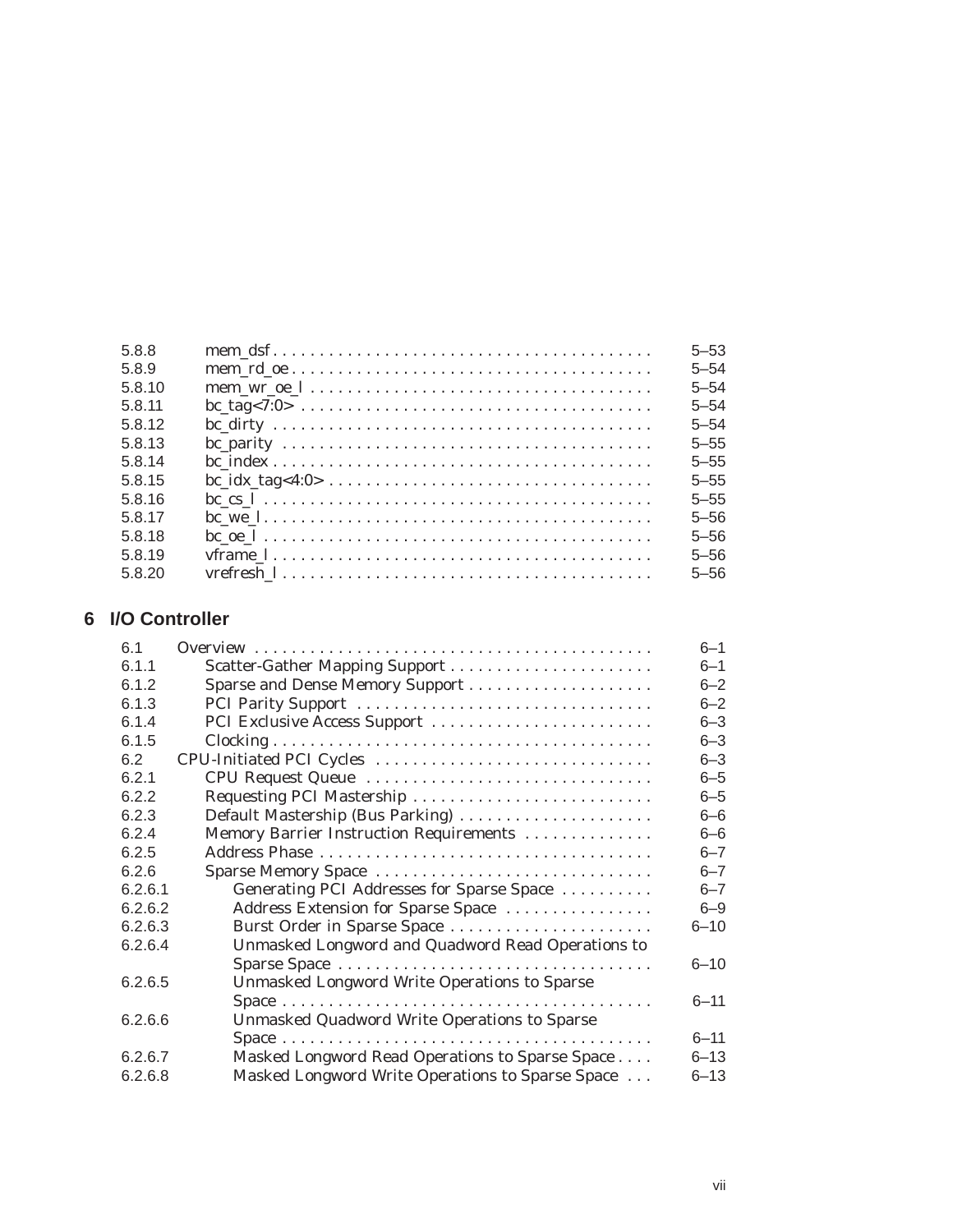| 6.2.7    |                                                 | $6 - 13$ |
|----------|-------------------------------------------------|----------|
| 6.2.7.1  | Generating PCI Addresses for Dense Space        | $6 - 13$ |
| 6.2.7.2  | Unmasked Read Operations to Dense Space         | $6 - 14$ |
| 6.2.7.3  | Unmasked Burst Write Operations to Dense Space  | $6 - 14$ |
| 6.2.8    |                                                 | $6 - 15$ |
| 6.2.9    | Configuration Cycles                            | $6 - 15$ |
| 6.2.10   | Special Cycles and Interrupt Acknowledge Cycles | $6 - 16$ |
| 6.2.10.1 |                                                 | $6 - 16$ |
| 6.2.10.2 |                                                 | $6 - 17$ |
| 6.2.11   | Back-to-Back Transfers                          | $6 - 18$ |
| 6.2.12   | PCI Address Parity                              | $6 - 18$ |
| 6.2.13   |                                                 | $6 - 18$ |
| 6.2.13.1 |                                                 | $6 - 18$ |
| 6.2.13.2 | PCI Write Data Parity Errors                    | $6 - 19$ |
| 6.2.14   | PCI Master Timeout                              | $6 - 19$ |
| 6.2.15   | PCI Target-Disconnects                          | $6 - 20$ |
| 6.2.16   |                                                 | $6 - 20$ |
| 6.2.17   |                                                 | $6 - 21$ |
| 6.2.18   |                                                 | $6 - 21$ |
| 6.3      | Peripheral-Initiated PCI Cycles                 | $6 - 22$ |
| 6.3.1    | PCI Cycle Command Code Support and Aliasing     | $6 - 22$ |
| 6.3.2    | PCI Address Translation                         | $6 - 23$ |
| 6.3.2.1  | Direct-Mapped Address Translation               | $6 - 25$ |
| 6.3.2.2  | Scatter-Gather Mapped Address Translation       | $6 - 26$ |
| 6.3.3    | Scatter-Gather Map Translation Buffer           | $6 - 28$ |
| 6.3.4    |                                                 | $6 - 29$ |
| 6.3.5    |                                                 | $6 - 30$ |
| 6.3.6    |                                                 | $6 - 30$ |
| 6.3.6.1  | PCI Address Queue                               | $6 - 30$ |
| 6.3.6.2  | Address Burst Order                             | $6 - 31$ |
| 6.3.6.3  | Page Boundary Crossing                          | $6 - 31$ |
| 6.3.6.4  | Address Parity Errors                           | $6 - 31$ |
| 6.3.7    | PCI-Initiated Write Data Transfers              | $6 - 32$ |
| 6.3.7.1  |                                                 | $6 - 33$ |
| 6.3.7.2  | PCI-Initiated Memory Write Data Errors          | $6 - 33$ |
| 6.3.8    | PCI-Initiated Read Data Transfers               | $6 - 34$ |
| 6.3.8.1  | PCI Read-Data Queue                             | $6 - 34$ |
| 6.3.8.2  | PCI-Initiated Memory Read Data Errors           | $6 - 35$ |
| 6.3.9    | PCI Target Latency Timeout                      | $6 - 35$ |
| 6.3.10   |                                                 | $6 - 36$ |
| 6.3.11   | Guaranteed Access Arbitration                   | $6 - 36$ |
| 6.4      |                                                 | $6 - 37$ |
| 6.4.1    | Host Address Extension Register                 | $6 - 38$ |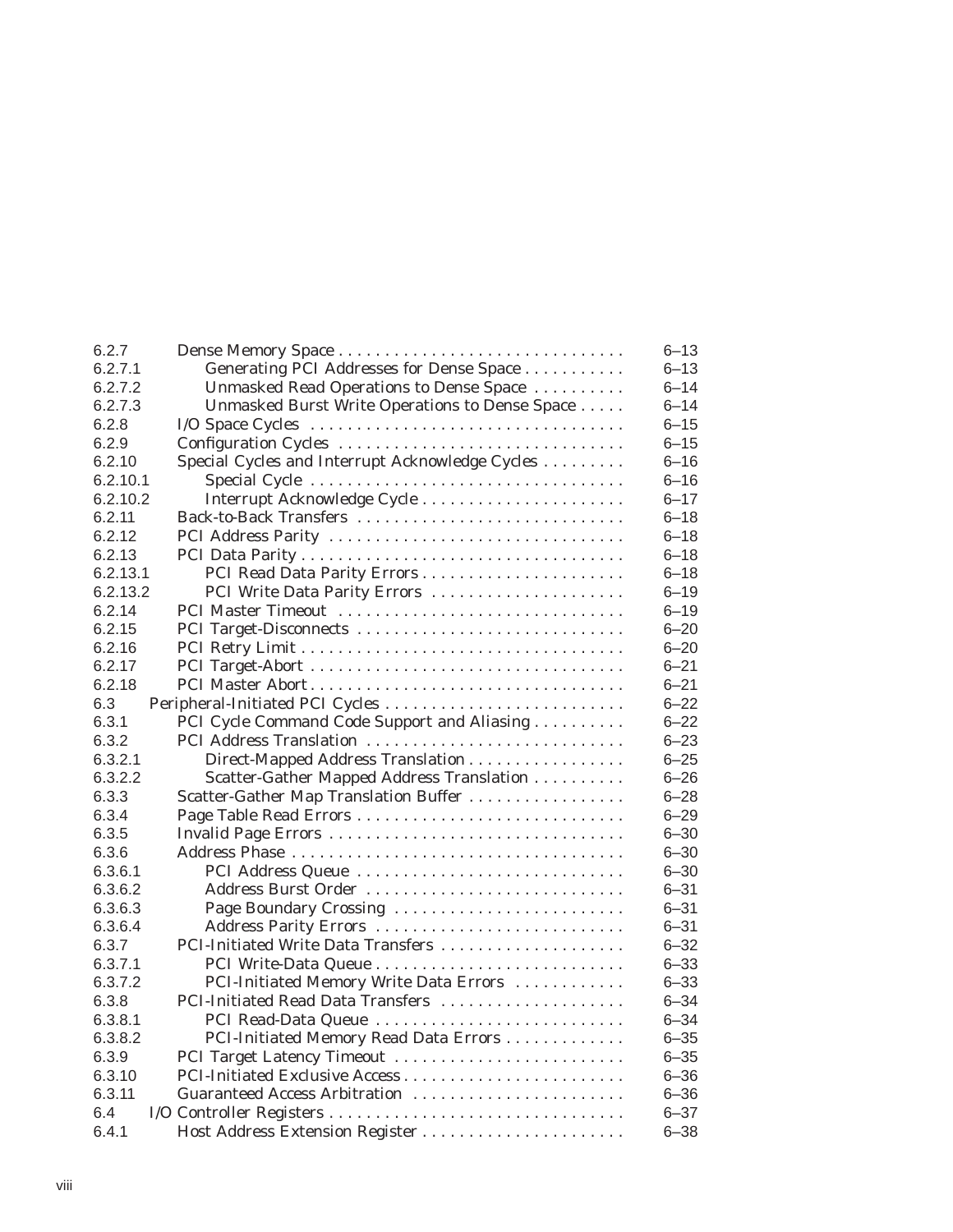| 6.4.2  | Configuration Cycle Type Register                                                               | $6 - 38$ |
|--------|-------------------------------------------------------------------------------------------------|----------|
| 6.4.3  |                                                                                                 | $6 - 39$ |
| 6.4.4  |                                                                                                 | $6 - 41$ |
| 6.4.5  | Translation Buffer Invalidate All Register                                                      | $6 - 42$ |
| 6.4.6  | Translation Buffer Enable Register                                                              | $6 - 43$ |
| 6.4.7  | PCI Soft Reset Register                                                                         | $6 - 43$ |
| 6.4.8  |                                                                                                 | $6 - 44$ |
| 6.4.9  | Window Base Registers                                                                           | $6 - 45$ |
| 6.4.10 |                                                                                                 | $6 - 46$ |
| 6.4.11 | Translated Base Registers                                                                       | $6 - 47$ |
| 6.4.12 |                                                                                                 | $6 - 48$ |
| 6.4.13 | Interrupt Vector and Special Cycle Register                                                     | $6 - 49$ |
| 6.4.14 | Initialization Requirements                                                                     | $6 - 50$ |
| 6.5    | I/O Controller Signal Pins                                                                      | $6 - 51$ |
| 6.5.1  |                                                                                                 | $6 - 51$ |
| 6.5.2  |                                                                                                 | $6 - 51$ |
| 6.5.3  |                                                                                                 | $6 - 52$ |
| 6.5.4  |                                                                                                 | $6 - 52$ |
| 6.5.5  |                                                                                                 | $6 - 52$ |
| 6.5.6  |                                                                                                 | $6 - 52$ |
| 6.5.7  |                                                                                                 | $6 - 52$ |
| 6.5.8  |                                                                                                 | $6 - 53$ |
| 6.5.9  |                                                                                                 | $6 - 53$ |
| 6.5.10 |                                                                                                 | $6 - 53$ |
| 6.5.11 |                                                                                                 | $6 - 53$ |
| 6.5.12 |                                                                                                 | $6 - 53$ |
| 6.5.13 |                                                                                                 | $6 - 53$ |
| 6.5.14 |                                                                                                 | $6 - 54$ |
| 6.5.15 | $\text{memreq}\_1 \ldots \ldots \ldots \ldots \ldots \ldots \ldots \ldots \ldots \ldots \ldots$ | $6 - 54$ |
| 6.5.16 |                                                                                                 | $6 - 54$ |

## **7 Clocks**

| 7.1   |                                                                                                                                                          | $7 - 1$ |
|-------|----------------------------------------------------------------------------------------------------------------------------------------------------------|---------|
| 7.2   |                                                                                                                                                          | $7 - 1$ |
| 7.3   |                                                                                                                                                          | $7 - 3$ |
| 7.3.1 | $irq<2:0> \ldots \ldots \ldots \ldots \ldots \ldots \ldots \ldots \ldots \ldots \ldots \ldots \ldots$                                                    | $7 - 3$ |
| 7.3.2 |                                                                                                                                                          | $7 - 3$ |
| 7.3.3 | $\text{pll}\_ \text{clk}\_ \text{in},\ \text{pll}\_ \text{clk}\_ \text{in}\_ \ \ldots\ldots\ldots\ldots\ldots\ldots\ldots\ldots\ldots\ldots\ldots\ldots$ | $7 - 3$ |
| 7.3.4 |                                                                                                                                                          | $7 - 4$ |
| 7.3.5 |                                                                                                                                                          | $7 - 4$ |
| 7.3.6 |                                                                                                                                                          | $7 - 4$ |
| 7.3.7 |                                                                                                                                                          | $7 - 4$ |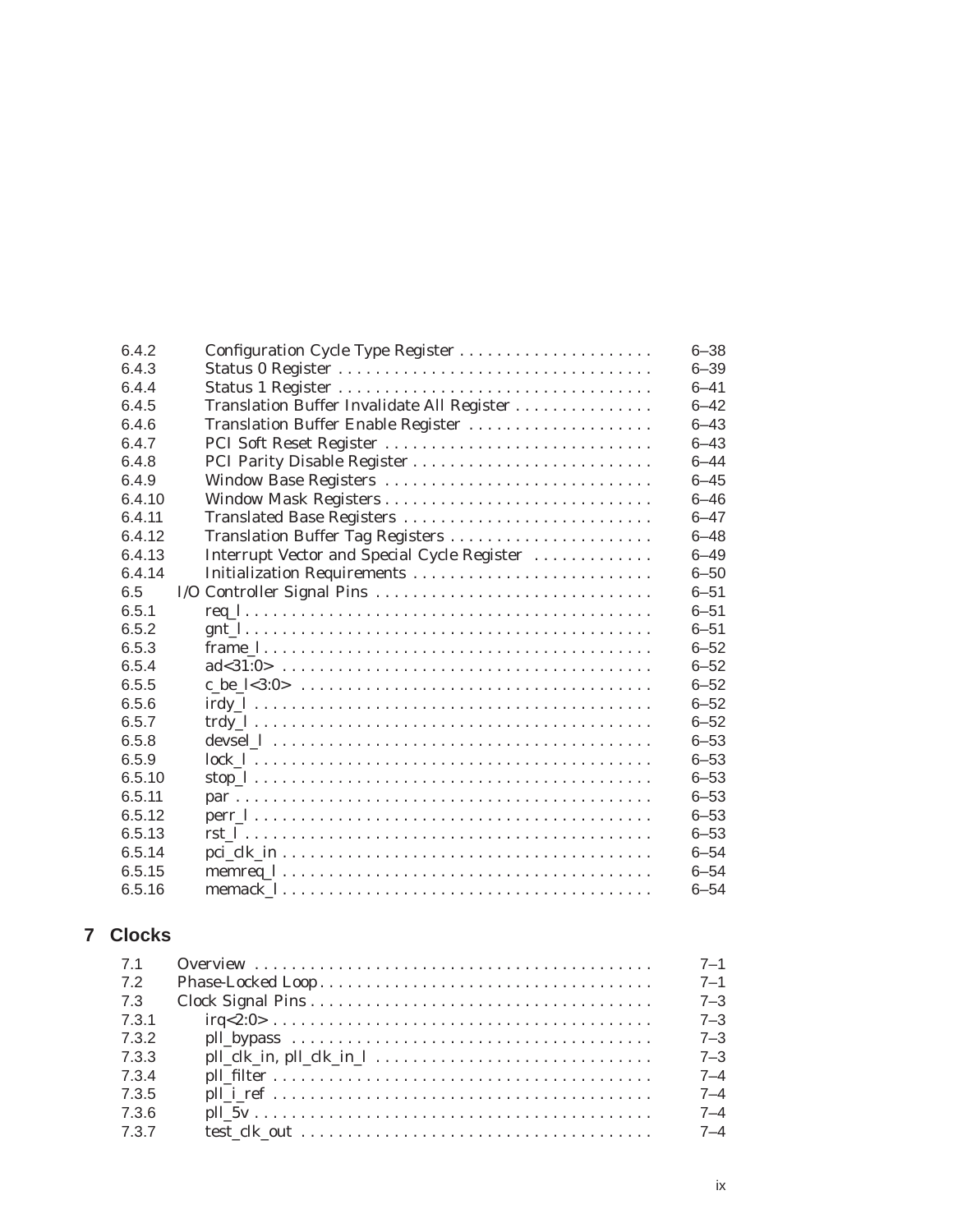| 7.3.8 |  |
|-------|--|
|       |  |

## **8 JTAG Test Port**

| 8.1   |                             | $8 - 1$ |
|-------|-----------------------------|---------|
| 8.2   |                             | $8 - 1$ |
| 8.3   | Test Access Port Controller | $8 - 2$ |
| 8.4   |                             | $8 - 2$ |
| 8.4.1 |                             | $8 - 4$ |
| 8.4.2 |                             | $8 - 4$ |
| 8.5   |                             | $8 - 4$ |
| 8.6   |                             | $8 - 5$ |
| 8.6.1 |                             | $8 - 5$ |
| 8.6.2 |                             | $8 - 5$ |
| 87    |                             | $8 - 7$ |

## **9 SROM Interface and Icache Initialization**

| 9.1     |                         | $9 - 1$ |
|---------|-------------------------|---------|
| 9.2     |                         | $9 - 1$ |
| 9.2.1   |                         | $9 - 3$ |
| 9.2.1.1 |                         | $9 - 3$ |
| 9.2.1.2 | End of Preload Sequence | $9 - 3$ |
| 9.2.2   |                         | $9 - 4$ |
| 9.3     |                         | $9 - 5$ |
| 9.4     |                         | $9 - 5$ |
| 9.4.1   |                         | $9 - 5$ |
| 9.4.2   |                         | $9 - 5$ |
| 9.4.3   |                         | $9 - 5$ |

## **A 21066A Differences**

| A.1   |                                      | $A-1$   |
|-------|--------------------------------------|---------|
| A.1.1 |                                      | $A-2$   |
| A.1.2 | PCI Clock Frequency                  | $A - 3$ |
| A.2   |                                      | $A - 4$ |
| A.3   |                                      | $A - 4$ |
| A.4   | Improved Branch Prediction           | $A-5$   |
| A.5   | Revised Write-Buffer Unload Logic    | $A-5$   |
| A.6   |                                      | $A-6$   |
| A.6.1 | Power Management Register            | $A-6$   |
| A.6.2 | Load and Store Unit Control Register | $A-9$   |
| A.6.3 | Cache Status Register                | $A-12$  |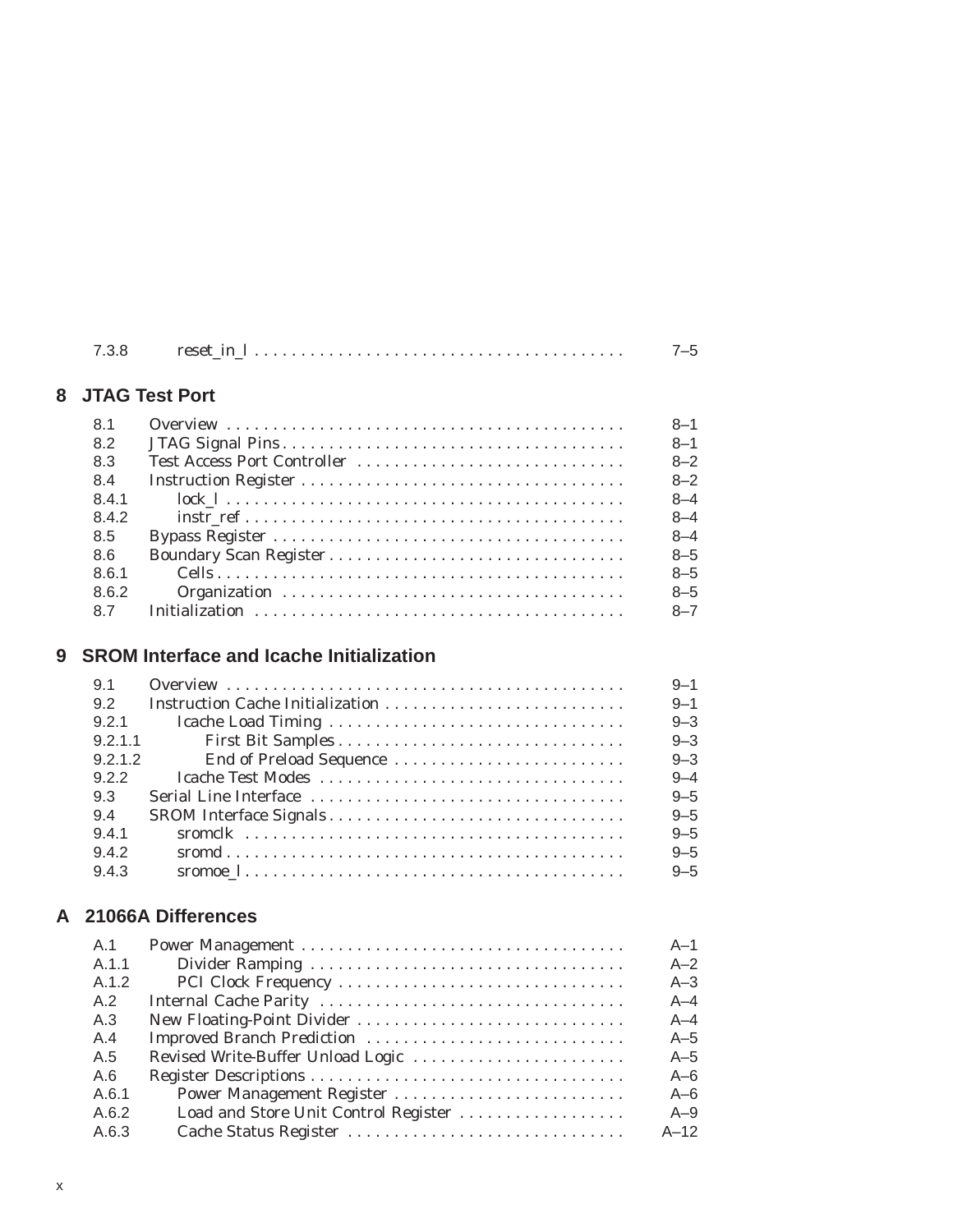|  | $A - 13$ |
|--|----------|
|  |          |

## **B Pin Summary**

## **C Internal Register Summary**

## **D Technical Support and Ordering Information**

| D.1 |                                         | $D-1$ |
|-----|-----------------------------------------|-------|
| D.2 | Ordering Digital Semiconductor Products | $D-1$ |
| D.3 |                                         | $D-2$ |
| D.4 |                                         | $D-2$ |

## **Index**

## **Figures**

| $2 - 1$  |                                         | $2 - 2$  |
|----------|-----------------------------------------|----------|
| $2 - 2$  |                                         | $2 - 17$ |
| $3 - 1$  | HW_MFPR and HW_MTPR Instructions Format | $3 - 7$  |
| $3 - 2$  | HW_LD and HW_ST Instructions Format     | $3 - 9$  |
| $3 - 3$  |                                         | $3 - 10$ |
| $4 - 1$  |                                         | $4 - 2$  |
| $4 - 2$  | ITB_PTE Register Formats                | $4 - 4$  |
| $4 - 3$  |                                         | $4 - 7$  |
| $4 - 4$  |                                         | $4 - 12$ |
| $4 - 5$  |                                         | $4 - 14$ |
| $4 - 6$  |                                         | $4 - 15$ |
| $4 - 7$  | SL_RCV Register Format                  | $4 - 16$ |
| $4 - 8$  |                                         | $4 - 17$ |
| $4 - 9$  | HIRR, SIRR, and ASTRR Read Format       | $4 - 18$ |
| $4 - 10$ | HIER, SIER, and ASTER Read Format       | $4 - 18$ |
| $4 - 11$ |                                         | $4 - 23$ |
| $4 - 12$ | ASTRR Write Format                      | $4 - 25$ |
| $4 - 13$ |                                         | $4 - 26$ |
| $4 - 14$ | SIER Write Format                       | $4 - 27$ |
| $4 - 15$ | ASTER Write Format                      | $4 - 28$ |
| $4 - 16$ | PS Register Formats                     | $4 - 31$ |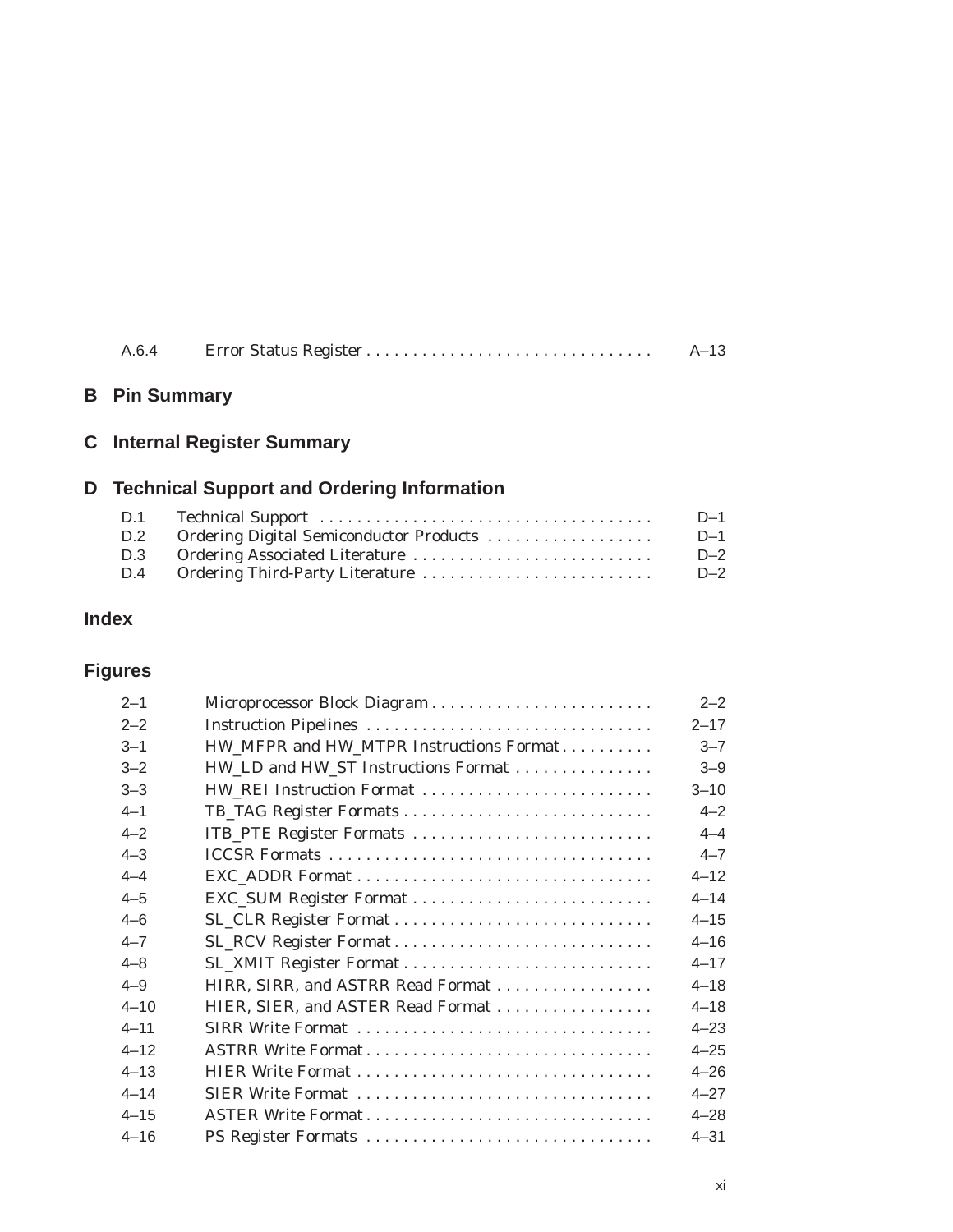| $4 - 17$ | PAL_BASE Register Format                   | $4 - 32$ |
|----------|--------------------------------------------|----------|
| $4 - 18$ | ABOX_CTL Register Format                   | $4 - 33$ |
| $4 - 19$ | TB_CTL Register Format                     | $4 - 35$ |
| $4 - 20$ | DTB_PTE Register Format                    | $4 - 36$ |
| $4 - 21$ | DTB_PTE_TEMP Register Format               | $4 - 38$ |
| $4 - 22$ |                                            | $4 - 41$ |
| $4 - 23$ |                                            | $4 - 41$ |
| $4 - 24$ |                                            | $4 - 43$ |
| $4 - 25$ | CC Register Formats                        | $4 - 44$ |
| $4 - 26$ | CC_CTL Register Format                     | $4 - 45$ |
| $4 - 27$ |                                            | $4 - 46$ |
| $5 - 1$  |                                            | $5 - 2$  |
| $5 - 2$  | Memory Controller Operation                | $5 - 7$  |
| $5 - 3$  | BCR3-BCR0 Format                           | $5 - 14$ |
| $5 - 4$  | BMR3-BMR0 Format                           | $5 - 19$ |
| $5 - 5$  | BTR3-BTR0 Format                           | $5 - 21$ |
| $5 - 6$  |                                            | $5 - 23$ |
| $5 - 7$  |                                            | $5 - 25$ |
| $5 - 8$  |                                            | $5 - 28$ |
| $5 - 9$  |                                            | $5 - 30$ |
| $5 - 10$ |                                            | $5 - 32$ |
| $5 - 11$ |                                            | $5 - 33$ |
| $5 - 12$ | PLM Register Format                        | $5 - 35$ |
| $5 - 13$ |                                            | $5 - 36$ |
| $5 - 14$ | RAS Precharge Timing                       | $5 - 41$ |
| $5 - 15$ |                                            | $5 - 42$ |
| $5 - 16$ | Full Video Shift-Register Transfer Timing  | $5 - 43$ |
| $5 - 17$ | Split Video Shift-Register Transfer Timing | $5 - 44$ |
| $5 - 18$ | Bcache Read Timing                         | $5 - 45$ |
| $5 - 19$ |                                            | $5 - 46$ |
| $5 - 20$ | Page-Mode Read Timing                      | $5 - 47$ |
| $5 - 21$ |                                            | $5 - 48$ |
| $5 - 22$ | Page-Mode Write Timing                     | $5 - 49$ |
| $5 - 23$ | Non-Page-Mode Write Timing                 | $5 - 50$ |
| $6 - 1$  | Scatter-Gather Map Page Table Entry        | $6 - 28$ |
| $6 - 2$  | IOC_HAE Register Format                    | $6 - 38$ |
| $6 - 3$  | IOC_CONF Register Format                   | $6 - 39$ |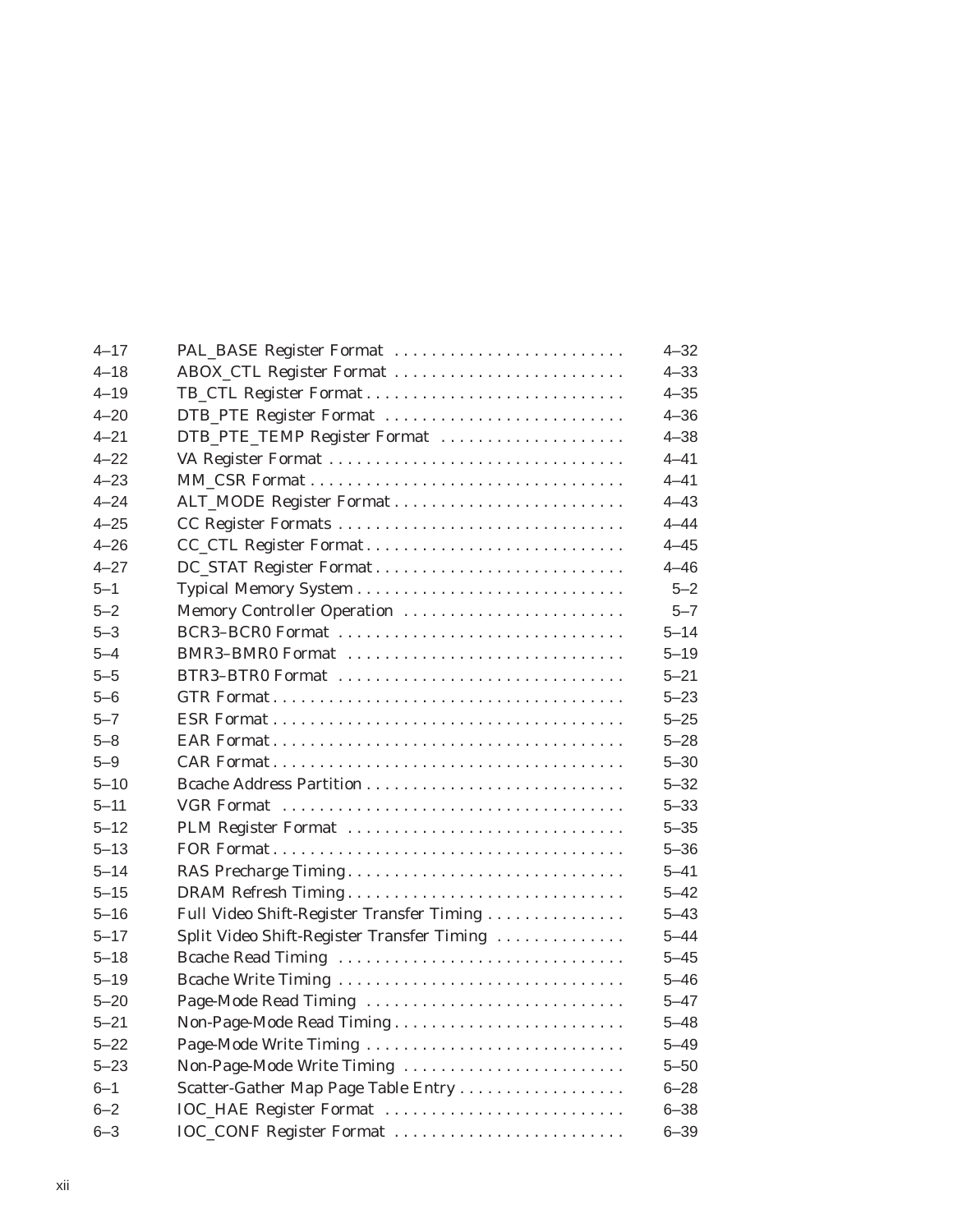| $6 - 4$  | IOC_STAT0 Register Format                    | $6 - 40$ |
|----------|----------------------------------------------|----------|
| $6 - 5$  |                                              | $6 - 42$ |
| $6 - 6$  | IOC_TB_ENA Register Format                   | $6 - 43$ |
| $6 - 7$  |                                              | 6–44     |
| $6 - 8$  |                                              | $6 - 44$ |
| $6 - 9$  | IOC_W_BASE1-0 Registers Format               | $6 - 46$ |
| $6 - 10$ | IOC_W_MASK1-0 Registers Format               | $6 - 47$ |
| $6 - 11$ |                                              | $6 - 48$ |
| $6 - 12$ |                                              | $6 - 49$ |
| $6 - 13$ |                                              | $6 - 50$ |
| $7 - 1$  |                                              | $7 - 2$  |
| $7 - 2$  | PLL Reference Current and Filter Circuit     | $7 - 4$  |
| $9 - 1$  | Icache Load Order                            | $9 - 2$  |
| $9 - 2$  |                                              | $9 - 4$  |
| $A-1$    |                                              | $A - 7$  |
| $A-2$    |                                              | $A - 9$  |
| $A-3$    |                                              | $A-12$   |
| $A-4$    | production\$:[21066a.art.ps_final]ESR Format | $A-13$   |

## **Tables**

| $2 - 1$ | Producer-Consumer Classes                             | $2 - 19$ |
|---------|-------------------------------------------------------|----------|
| $2 - 2$ | Producer-Consumer Latency Matrix                      | $2 - 21$ |
| $2 - 3$ | Instruction Opcode Summary with Instruction Issue Bus | $2 - 25$ |
| $2 - 4$ | Required PALcode Instructions                         | $2 - 26$ |
| $2 - 5$ | Implementation-Specific PALcode Instructions          | $2 - 27$ |
| $2 - 6$ | Physical Address Space                                | $2 - 28$ |
| $3 - 1$ | HW_MFPR and HW_MTPR Format Description                | $3 - 7$  |
| $3 - 2$ | Internal Processor Register Access                    | $3 - 7$  |
| $3 - 3$ | HW_LD and HW_ST Format Description                    | $3 - 9$  |
| $3 - 4$ |                                                       | $3 - 11$ |
| $3 - 5$ |                                                       | $3 - 11$ |
| $3 - 6$ | Dstream Error PAL Entry Points                        | $3 - 13$ |
| $3 - 7$ |                                                       | $3 - 16$ |
| $3 - 8$ | HW_MTPR Cycle Delay                                   | $3 - 20$ |
| $4 - 1$ | TB_TAG Register Small-Page Format Field Description   | $4 - 2$  |
| $4 - 2$ | TB_TAG Register Large-Page Format Field Description   | $4 - 3$  |
|         |                                                       |          |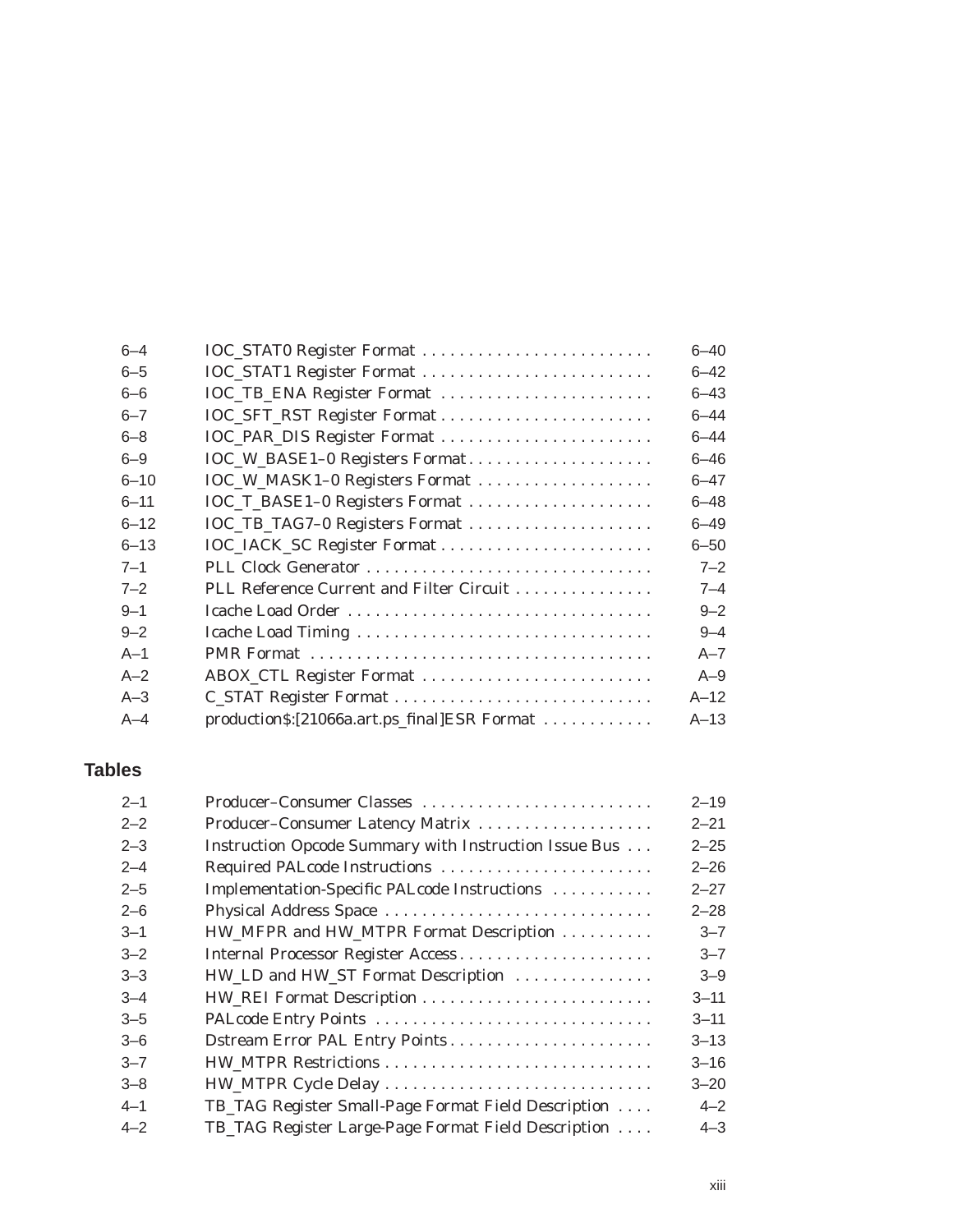| $4 - 3$  | ITB_PTE Register Write-Format Field Description     | $4 - 4$  |
|----------|-----------------------------------------------------|----------|
| 4–4      | ITB_PTE Register Read-Format Field Description      | $4 - 5$  |
| $4 - 5$  | <b>ICCSR Write-Format Field Description </b>        | $4 - 8$  |
| $4 - 6$  | <b>ICCSR Read-Format Field Description </b>         | $4 - 10$ |
| $4 - 7$  | BPE and BHE Branch Prediction Selection             | $4 - 11$ |
| $4 - 8$  | EXC_ADDR Field Description                          | $4 - 13$ |
| $4 - 9$  | EXC_SUM Register Field Description                  | $4 - 14$ |
| $4 - 10$ | SL_CLR Register Field Description                   | $4 - 15$ |
| $4 - 11$ |                                                     | $4 - 16$ |
| $4 - 12$ |                                                     | $4 - 17$ |
| $4 - 13$ | Interrupt Request and Enable Registers              | $4 - 18$ |
| $4 - 14$ | HIRR, SIRR, and ASTRR Read-Format Field Description | $4 - 19$ |
| $4 - 15$ | HIER, SIER, and ASTER Read-Format Field Description | $4 - 20$ |
| $4 - 16$ | Interrupt Request and Enable Registers Bit Map      | $4 - 22$ |
| $4 - 17$ | SIRR Write-Format Field Description                 | $4 - 24$ |
| $4 - 18$ | ASTRR Write-Format Field Description                | $4 - 25$ |
| $4 - 19$ | HIER Write-Format Field Description                 | $4 - 26$ |
| $4 - 20$ | SIER Write-Format Field Description                 | $4 - 27$ |
| $4 - 21$ | ASTER Write-Format Field Description                | $4 - 28$ |
| $4 - 22$ | Counter 0 Input Selection                           | $4 - 29$ |
| $4 - 23$ | Counter 1 Input Selection                           | $4 - 30$ |
| $4 - 24$ | PS Register Write-Format Field Description          | $4 - 31$ |
| $4 - 25$ | PS Register Read-Format Field Description           | $4 - 31$ |
| $4 - 26$ | PAL_BASE Register Field Description                 | $4 - 32$ |
| $4 - 27$ | ABOX_CTL Register Field Description                 | $4 - 33$ |
| $4 - 28$ | TB_CTL Register Field Description                   | $4 - 36$ |
| $4 - 29$ |                                                     | $4 - 37$ |
| $4 - 30$ | DTB_PTE_TEMP Register Field Description             | $4 - 39$ |
| $4 - 31$ | VA Register Field Description                       | $4 - 41$ |
| $4 - 32$ | MM_CSR Field Description                            | $4 - 42$ |
| $4 - 33$ | ALT_MODE Register Field Description                 | $4 - 43$ |
| $4 - 34$ | CC Register Write-Format Field Description          | $4 - 44$ |
| $4 - 35$ | CC Register Read-Format Field Description           | $4 - 44$ |
| $4 - 36$ |                                                     | $4 - 45$ |
| $4 - 37$ |                                                     | $4 - 46$ |
| $4 - 38$ | Internal Process Register Reset State               | $4 - 46$ |
| $5 - 1$  | Nibble Correction Bit Grouping                      | $5 - 4$  |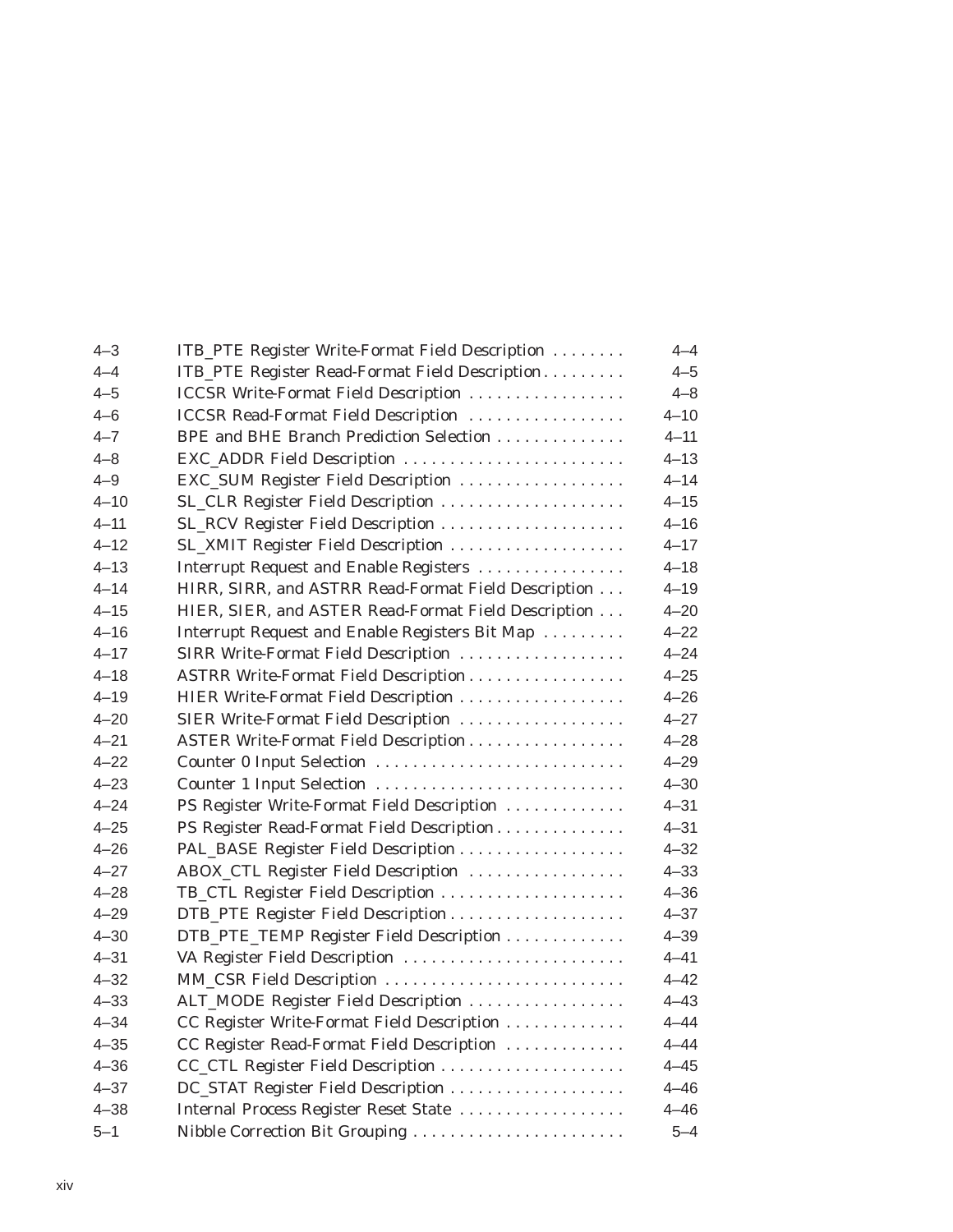| $5 - 2$  | Error Correction Code                                      | $5 - 4$  |
|----------|------------------------------------------------------------|----------|
| $5 - 3$  | Memory Controller Registers                                | $5 - 13$ |
| $5 - 4$  | BCR3-BCR0 Field Description                                | $5 - 14$ |
| $5 - 5$  |                                                            | $5 - 16$ |
| $5 - 6$  | Row Address Select Encodings                               | $5 - 17$ |
| $5 - 7$  |                                                            | $5 - 18$ |
| $5 - 8$  | BMR3-BMR0 Field Description                                | $5 - 19$ |
| $5 - 9$  | Bank Size Mask Setting                                     | $5 - 19$ |
| $5 - 10$ | Dual Bank Address Select                                   | $5 - 20$ |
| $5 - 11$ |                                                            | $5 - 21$ |
| $5 - 12$ |                                                            | $5 - 23$ |
| $5 - 13$ | ESR Field Description                                      | $5 - 25$ |
| $5 - 14$ |                                                            | $5 - 28$ |
| $5 - 15$ |                                                            | $5 - 29$ |
| $5 - 16$ |                                                            | $5 - 30$ |
| $5 - 17$ |                                                            | $5 - 32$ |
| $5 - 18$ |                                                            | $5 - 33$ |
| $5 - 19$ | VRAM Address Increment Encodings                           | $5 - 34$ |
| $5 - 20$ |                                                            | $5 - 35$ |
| $5 - 21$ |                                                            | $5 - 36$ |
| $5 - 22$ | Memory Timing Parameters                                   | $5 - 37$ |
| $5 - 23$ |                                                            | $5 - 38$ |
| $5 - 24$ |                                                            | $5 - 39$ |
| $5 - 25$ | VRAM Shift-Register Load Selection                         | $5 - 53$ |
| $5 - 26$ |                                                            | $5 - 55$ |
| $6 - 1$  | CPU-to-PCI Address Translation                             | $6 - 4$  |
| $6 - 2$  | CPU Address Windows to PCI Address Spaces                  | $6 - 5$  |
| $6 - 3$  | Byte Enable Encoding for CPU-Initiated Transfers in Sparse |          |
|          |                                                            | $6 - 8$  |
| $6 - 4$  |                                                            | $6 - 9$  |
| $6 - 5$  | Commands for PCI-Initiated Transactions                    | $6 - 23$ |
| $6 - 6$  |                                                            | $6 - 24$ |
| $6 - 7$  | PCI Address Translation-Scatter-Gather Mapping             |          |
|          |                                                            | $6 - 26$ |
| $6 - 8$  | Scatter-Gather Map Address                                 | $6 - 27$ |
| $6 - 9$  |                                                            | $6 - 38$ |
| $6 - 10$ | IOC_CONF Register Field Description                        | $6 - 39$ |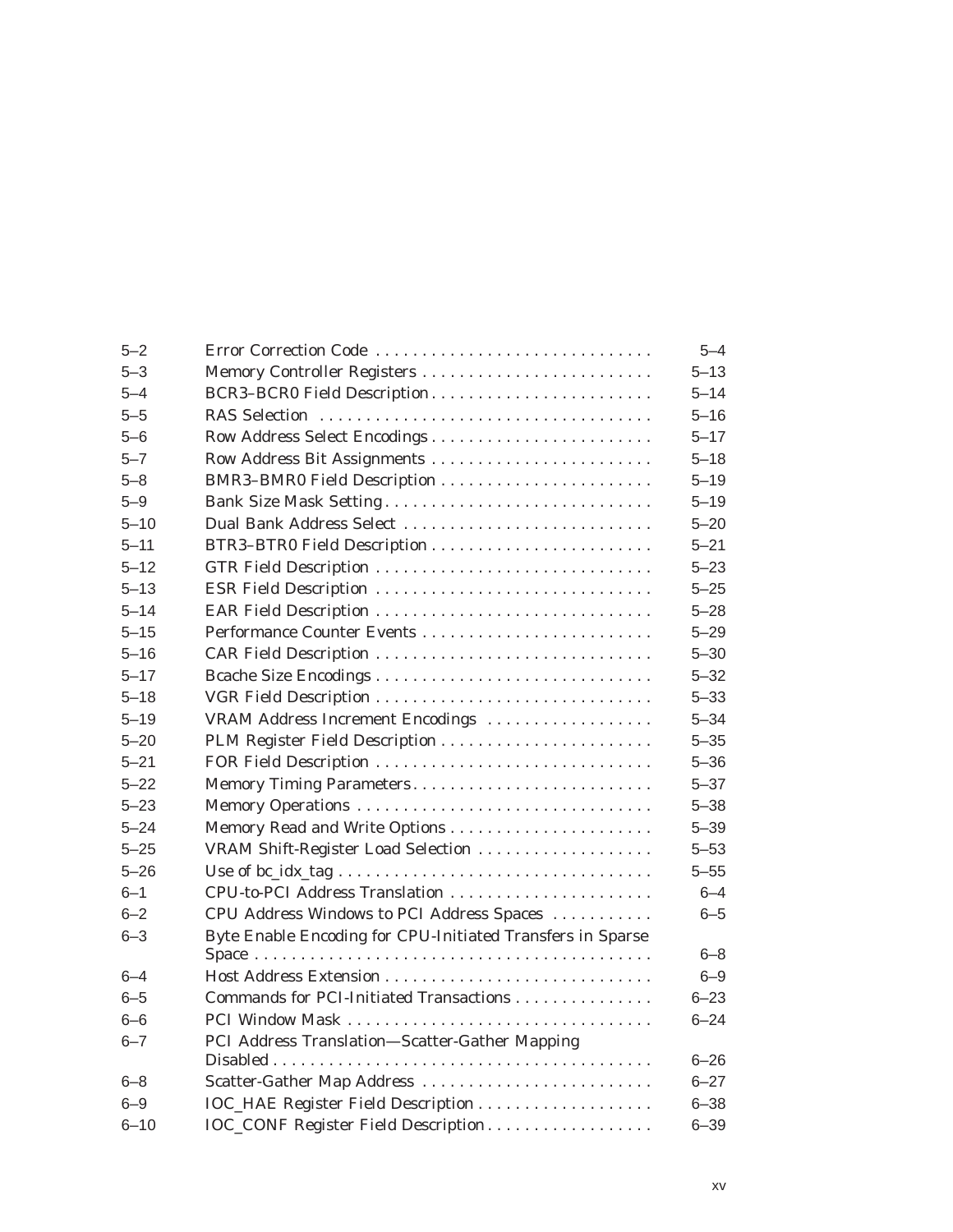| $6 - 11$ | IOC_STAT0 Register Field Description                 | $6 - 40$ |
|----------|------------------------------------------------------|----------|
| $6 - 12$ | IOC_STAT1 Register Field Description                 | $6 - 42$ |
| $6 - 13$ | IOC_TB_ENA Register Field Description                | $6 - 43$ |
| $6 - 14$ | IOC_SFT_RST Register Field Description               | $6 - 44$ |
| $6 - 15$ | IOC_PAR_DIS Register Field Description               | $6 - 45$ |
| $6 - 16$ | IOC_W_BASE1-0 Registers Field Description            | $6 - 46$ |
| $6 - 17$ | IOC_W_MASK1-0 Registers Field Description            | $6 - 47$ |
| $6 - 18$ | IOC_T_BASE1-0 Registers Field Description            | $6 - 48$ |
| $6 - 19$ | IOC_TB_TAG7-0 Registers Field Description            | $6 - 49$ |
| $6 - 20$ | IOC_IACK_SC Register Field Description               | $6 - 50$ |
| $7 - 1$  | Internal Clock Programming                           | $7 - 2$  |
| $8 - 1$  |                                                      | $8 - 1$  |
| $8 - 2$  |                                                      | $8 - 3$  |
| $8 - 3$  | JTAG ICMODE Functions                                | $8 - 4$  |
| $8 - 4$  | Boundary Scan Chain Order                            | $8 - 6$  |
| $9 - 1$  | Icache Test Modes                                    | $9 - 2$  |
| $A-1$    | Clock Divider Latency                                | $A-3$    |
| $A - 2$  |                                                      | $A - 7$  |
| $A-3$    | Primary and Override Divisor Values                  | $A - 8$  |
| $A-4$    | ABOX_CTL Register Field Description                  | $A-9$    |
| $A-5$    | C_STAT Register Field Description                    | $A-12$   |
| $A-6$    |                                                      | $A-14$   |
| $B-1$    |                                                      | $B-1$    |
| $C-1$    | Implementation-Specific Internal Processor Registers | $C-1$    |
| $C-2$    | Memory Controller Registers                          | $C-3$    |
| $C-3$    | I/O Controller Registers                             | $C-4$    |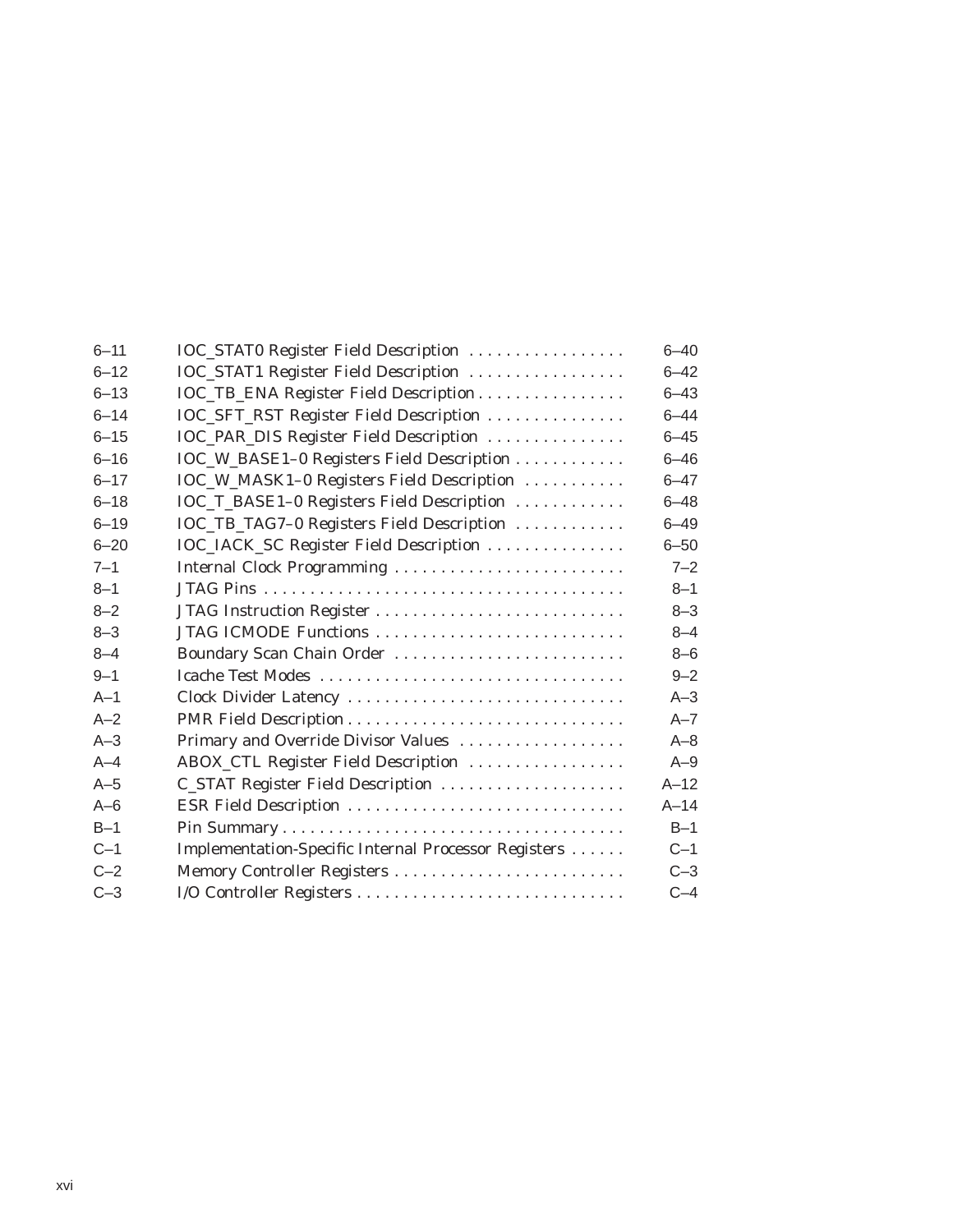## **Preface**

This manual describes the architecture, internal design, and external interface of the Alpha 21066 and Alpha 21066A microprocessors. The *Alpha 21066/21066A Microprocessors Data Sheet* describes electrical, mechanical, and thermal characteristics.

### **Audience**

This manual is for system designers, software developers, and hardware engineers who use the Alpha 21066 and Alpha 21066A microprocessors.

### **Manual Organization**

This manual contains the following chapters and appendixes:

- Chapter 1, Introduction, provides an overview of the Alpha architecture. It also briefly describes the features of the Alpha 21066 and Alpha 21066A microprocessors.
- Chapter 2, Internal Architecture, describes the Alpha 21066 and Alpha 21066A microprocessor architecture. It also describes the instruction pipeline and defines the scheduling and dual-issue rules.
- Chapter 3, Privileged Architecture Library Code, describes the microprocessor's privileged architecture library code (PALcode).
- Chapter 4, Internal Processor Registers, describes the instruction fetch and decode unit (IDU) registers, load and store unit (LSU) registers, and PAL\_TEMP registers.
- Chapter 5, Memory Controller, describes the memory controller, supported memories, memory operations, error handling, graphics operations, registers, cycle timing, and interface signals.
- Chapter 6, I/O Controller, describes the I/O controller (IOC), I/O operations, and IOC error handling, registers, and interface signals.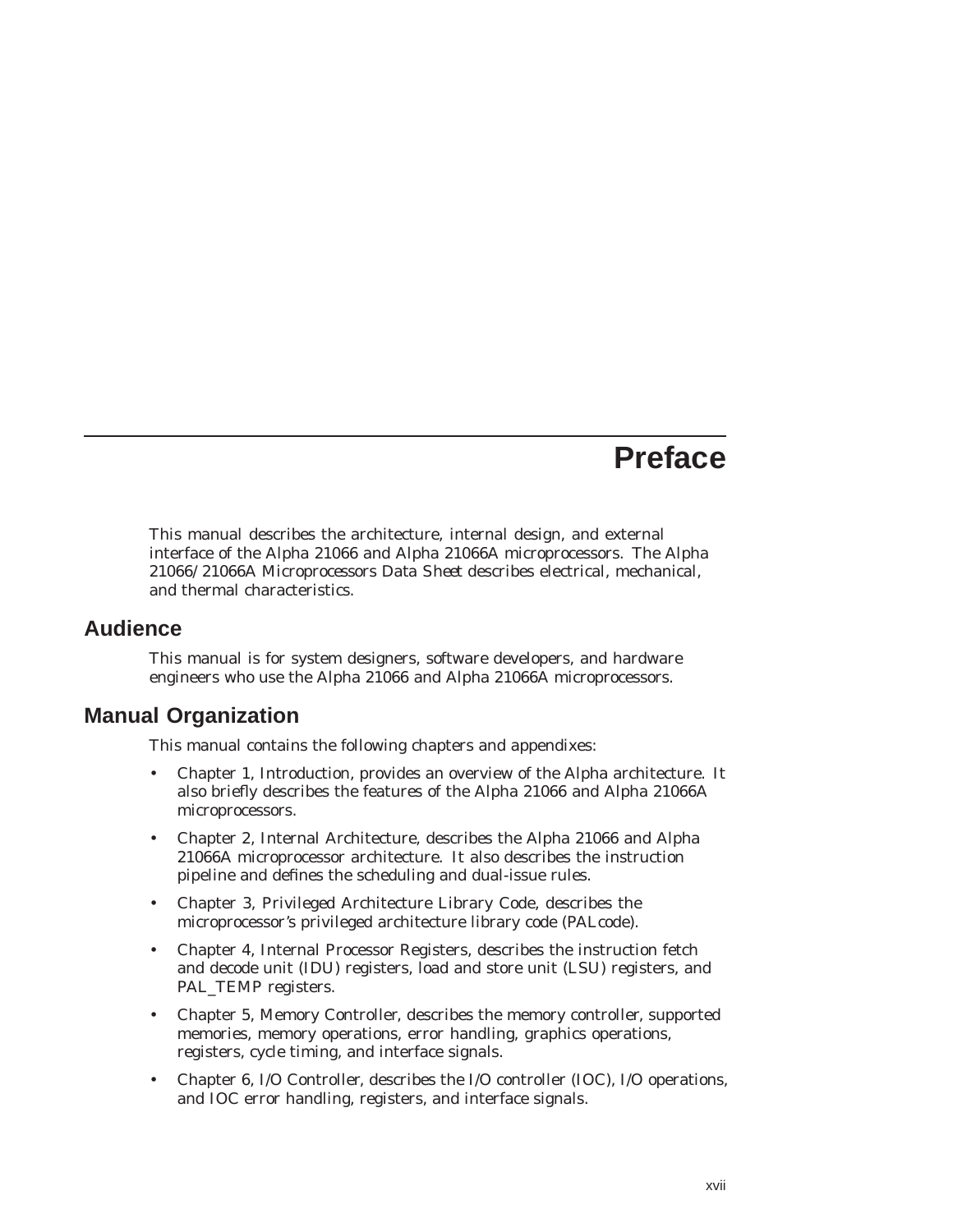- Chapter 7, Clocks, describes the clock interface, phase-locked loop (PLL), clock frequency selection, and noise reduction requirements.
- Chapter 8, JTAG Test Port, describes the implementation of the joint testing action group (JTAG) test port.
- Chapter 9, SROM Interface and Icache Initialization, describes the instruction cache (Icache) initialization, using the serial ROM (SROM). It also describes how the SROM port can be used as a serial terminal port after the Icache is initialized.
- Appendix A, 21066A Differences, describes how the Alpha 21066A microprocessor differs from the Alpha 21066 microprocessor.
- Appendix B, Pin Summary, summarizes the following pins: memory controller; IOC; clock; JTAG; and instruction reference, interrupt, and SROM interface.
- Appendix C, Internal Register Summary, summarizes the Alpha 21066 internal registers.
- Appendix D, Technical Support and Ordering Information, describes how to obtain information and technical support, and order products and associated literature.

### **Conventions**

Unless otherwise noted, the following conventions are extracted from the *Alpha Architecture Reference Manual.* The most recent version of that manual is the authoritative reference for such information and may supersede information in this document.

#### **Abbreviations**

The following abbreviations apply to binary multiples and register access:

#### • **Binary multiples**

The abbreviations K, M, and G (kilo, mega, and giga) represent binary multiples and have the following values:

 $K =$   $2^{10}$  (1024)<br>  $M =$   $2^{20}$  (1.048)  $2^{20}$  (1,048,576)  $G = 2^{30} (1,073,741,824)$ 

For example:

| 2 KB = | 2 kilobytes $=$ |  | $2 \times 2^{10}$ bytes |  |
|--------|-----------------|--|-------------------------|--|
| 4 MB = | $4$ megabytes = |  | $4 \times 2^{20}$ bytes |  |
| 8 GB = | $8$ gigabytes = |  | $8 \times 2^{30}$ bytes |  |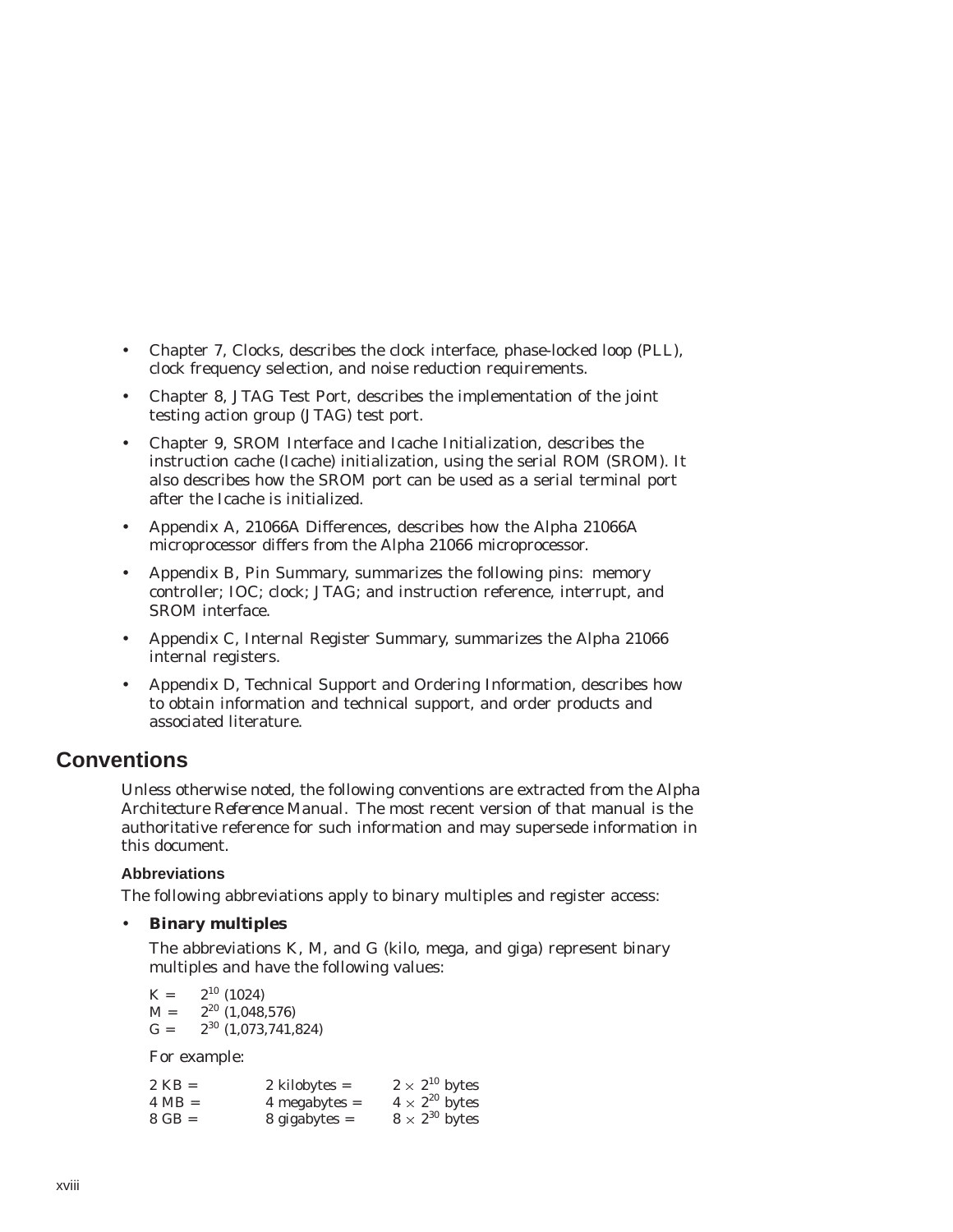#### • **Register Access**

The abbreviations used to indicate the type of access to register fields and bits have the following definitions:

#### **IGN — Ignore**

Bits and fields specified as IGN are ignored when written.

#### **MBZ — Must Be Zero**

Software must never place a nonzero value in bits and fields specified as MBZ. Such fields are reserved for future use. An illegal operand exception occurs if the processor encounters a nonzero value in a field specified as MBZ.

#### **RAX — Read As UNDEFINED**

Bits and fields specified as RAX are unimplemented bits of registers that read as UNDEFINED.<sup>1</sup>

#### **RAZ — Read As Zero**

Bits and fields specified as RAZ return a zero when read.

#### **RC — Read Clears**

Bits and fields specified as RC are cleared when read. Unless otherwise specified, such fields cannot be written.<sup>1</sup>

#### **RES — Reserved**

Bits and fields specified as RES are reserved by Digital and should not be used.<sup>1</sup>

#### **RO — Read Only**

Bits and fields specified as RO can be read and are ignored (not written) on write operations.<sup>1</sup>

#### **RW — Read and Write**

Bits and fields specified as RW can be read and written. Writing a zero clears the bits. $<sup>1</sup>$ </sup>

 $\overline{1}$  Implementation-specific or typographical convention adapted from or not specified in the *Alpha Architecture Reference Manual.*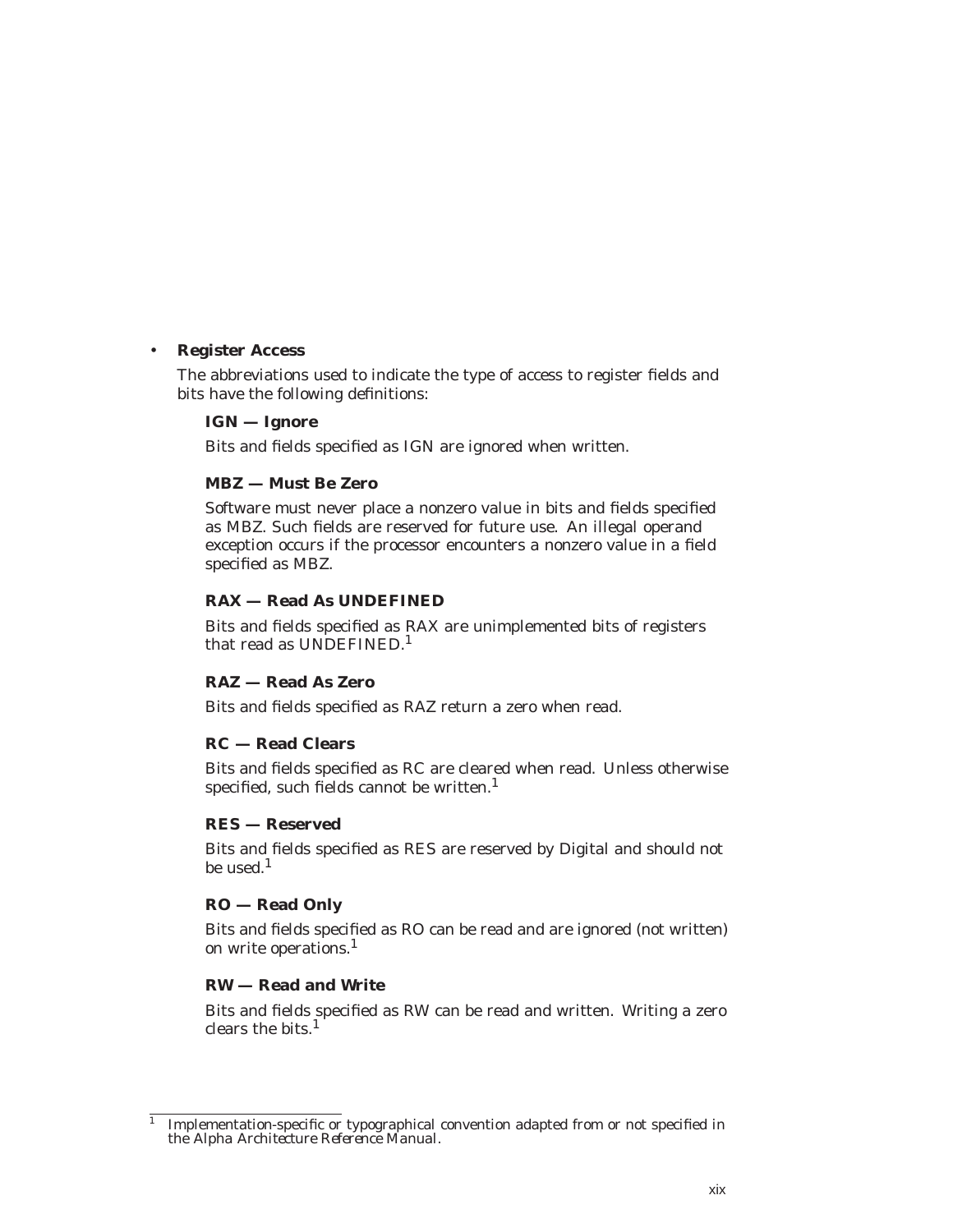#### **R/W1C — Read and Write One to Clear**

Bits and fields specified as R/W1C can be read. Writing a one clears the bits. $<sup>1</sup>$ </sup>

#### **WA — Write Always Clears**

Bits and fields specified as WA can be read. Any write clears the bits.

#### **WO — Write Only**

Bits and fields specified as WO can be written but not read. In the I/O controller the results of reading such registers are UNPREDICTABLE. Writing a zero clears the bits.<sup>1</sup>

#### **X**

Bits and fields specified as X return UNPREDICTABLE results when read and are ignored on write operations.<sup>1</sup>

#### **Aligned and Unaligned**

The terms *aligned* and *naturally aligned* are interchangeable and refer to data objects that are powers of two in size. An aligned datum of size  $2^n$  is stored in memory at a byte address that is a multiple of  $2<sup>n</sup>$ ; that is, one that has *n* low-order zeros. For example, an aligned 64-byte stack frame has a memory address that is a multiple of 64.

A datum of size  $2^n$  is *unaligned* if it is stored in a byte address that is not a multiple of  $2^n$ .

#### **Bit Notation**

Multiple-bit fields can include contiguous and noncontiguous bits contained in angle brackets  $(\langle \rangle)$ . Multiple contiguous bits are indicated by a pair of numbers separated by a colon (:). For example,  $\langle 9:7,5,2:0 \rangle$  specifies bits 9,8,7,5,2,1, and 0. Similarly, single bit positions are frequently indicated with angle brackets. For example, "The PAL bit  $( $0$ )$  indicates PALmode to the hardware," indicates that the PAL bit is bit 0 in a register. $<sup>1</sup>$ </sup>

#### **Caution**

Cautions indicate potential damage to equipment or loss of data.<sup>1</sup>

#### **Chip**

Unless otherwise stated, throughout this manual, the terms microprocessor and chip mean the Alpha 21066 or the Alpha 21066A microprocessor.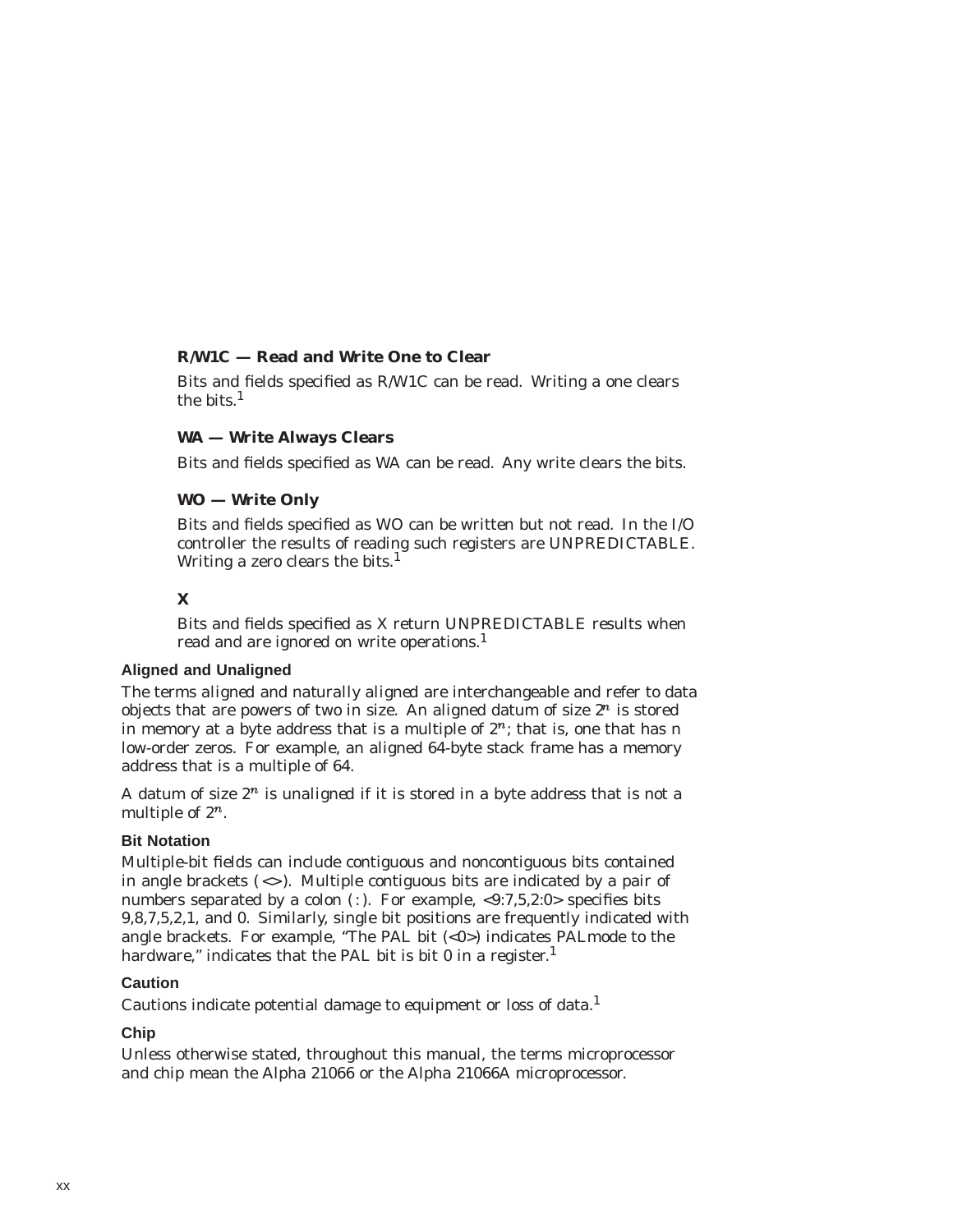#### **Data Units**

| Term           | <b>Words</b>   | <b>Bytes</b>  | <b>Bits</b> | <b>Other</b>                                                                                                                                             |
|----------------|----------------|---------------|-------------|----------------------------------------------------------------------------------------------------------------------------------------------------------|
| <b>Nibble</b>  | $\frac{1}{4}$  | $\frac{1}{2}$ | 4           |                                                                                                                                                          |
| <b>Byte</b>    | $\frac{1}{2}$  | 1             | 8           |                                                                                                                                                          |
| <b>Tribyte</b> | $1\frac{1}{2}$ | 3             | 24          |                                                                                                                                                          |
| Word           | 1              | 2             | 16          |                                                                                                                                                          |
| Longword       | 2              | 4             | 32          |                                                                                                                                                          |
| Quadword       | 4              | 8             | 64          | Single read fill—The cache space that can be<br>filled in a single read access. It takes four<br>read accesses to fill an onchip (I or D) cache<br>line. |
| Octaword       | 8              | 16            | 128         |                                                                                                                                                          |
| <b>Hexword</b> | 16             | 32            | 256         | Cache block, cache line—The space allocated<br>to a single Beache block.                                                                                 |

The following data unit terminology is used throughout this manual.

#### **External**

Unless otherwise stated, throughout this manual, the term external means not contained in the Alpha 21066 or Alpha 21066A microprocessor.

#### **Microprocessor**

Unless otherwise stated, throughout this manual, the terms microprocessor and chip mean the Alpha 21066 or the Alpha 21066A microprocessor.

#### **Note**

Notes emphasize particularly important information.<sup>1</sup>

#### **Numbering**

All numbers are decimal or hexadecimal unless otherwise indicated. In cases of ambiguity, a subscript indicates the radix of nondecimal numbers. For example, 19 is decimal, but  $19_{16}$  and 19A are hexadecimal.<sup>1</sup>

#### **Ranges and Extents**

Ranges are specified by a pair of numbers separated by two periods ( .. ) and are inclusive. For example, a range of integers 0..4 includes the integers 0, 1, 2, 3, and 4.

Extents are specified by a pair of numbers in angle brackets  $(\le)$  separated by a colon  $($ :) and are inclusive. For example, bits <7:3> specifies an extent including bits 7, 6, 5, 4, and 3.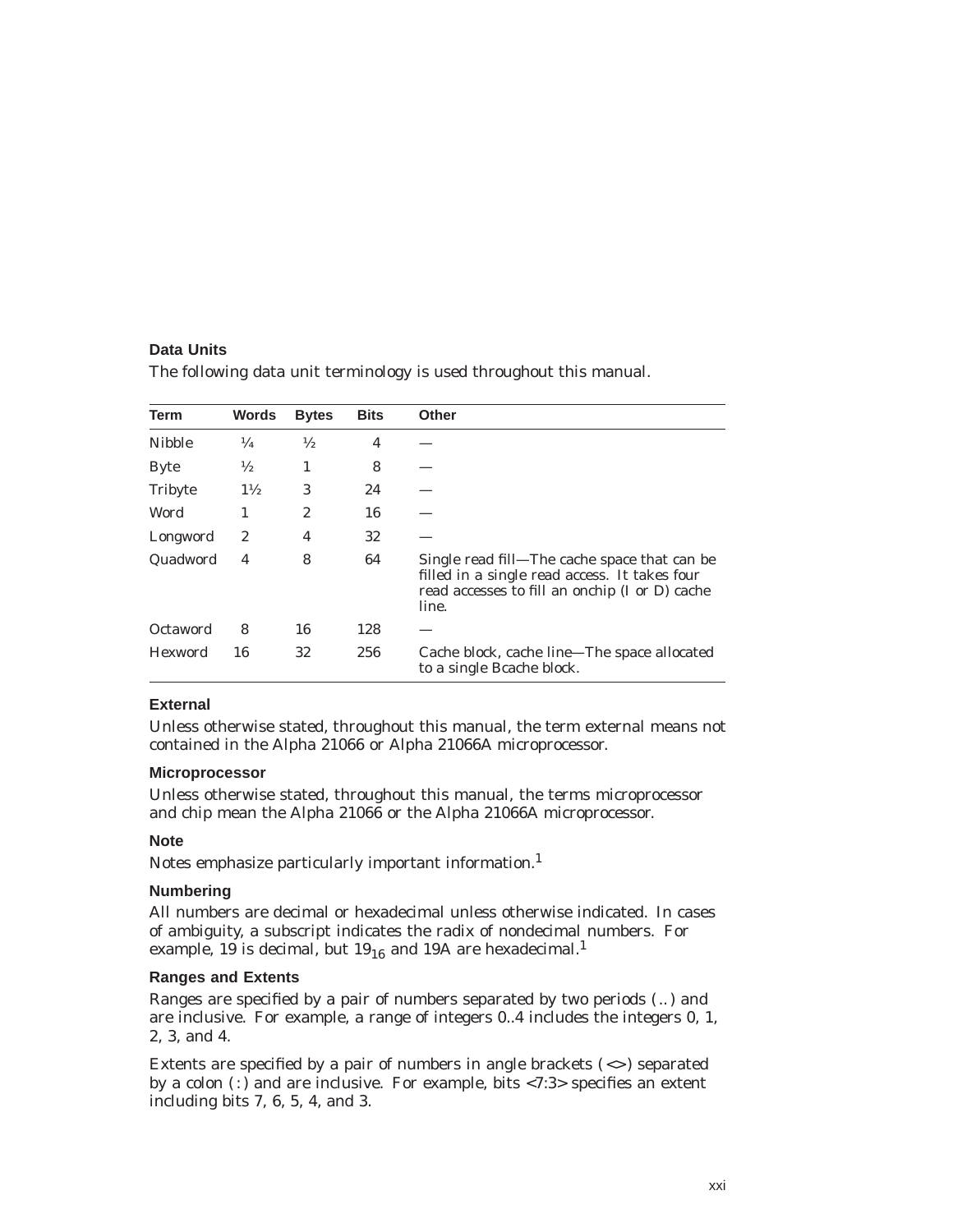#### **Security Holes**

A security hole is an error of commission, omission, or oversight in a system that allows protection mechanisms to be bypassed.

Security holes exist when unprivileged software (that is, software running outside of kernel mode) can:

- Affect the operation of another process without authorization from the operating system.
- Amplify its privilege without authorization from the operating system.
- Communicate with another process, overtly or covertly, without authorization from the operating system.

The Alpha architecture is designed to contain no architectural security holes. Hardware (processors, buses, controllers, and so on) and software should also be designed to avoid security holes.

#### **Signal Names**

Signal names are printed in lowercase, boldfaced type. The names of lowasserted signals carry the suffix **\_l**. The names of high-asserted signals have no suffix. For example, **pll\_clk\_in** is a high-asserted signal, and **pll\_clk\_in\_l** is a low-asserted signal.

#### **UNPREDICTABLE and UNDEFINED**

Only privileged software (that is, software running in kernel mode) might trigger UNDEFINED operations.

Either privileged or unprivileged software might trigger UNPREDICTABLE results or occurrences.

UNPREDICTABLE results and occurrences do not disrupt the basic operation of the processor; the processor continues to execute instructions in its normal way.

UNDEFINED operation might halt the processor or cause it to lose information.

A result specified as UNPREDICTABLE might acquire an arbitrary value subject to a few constraints. Such a result might be an arbitrary function of the input operands or of any state information that is accessible to the process in its current access mode. UNPREDICTABLE results might be unchanged from their previous values. Operations that produce UNPREDICTABLE results might also produce exceptions.

UNPREDICTABLE results must not be security holes.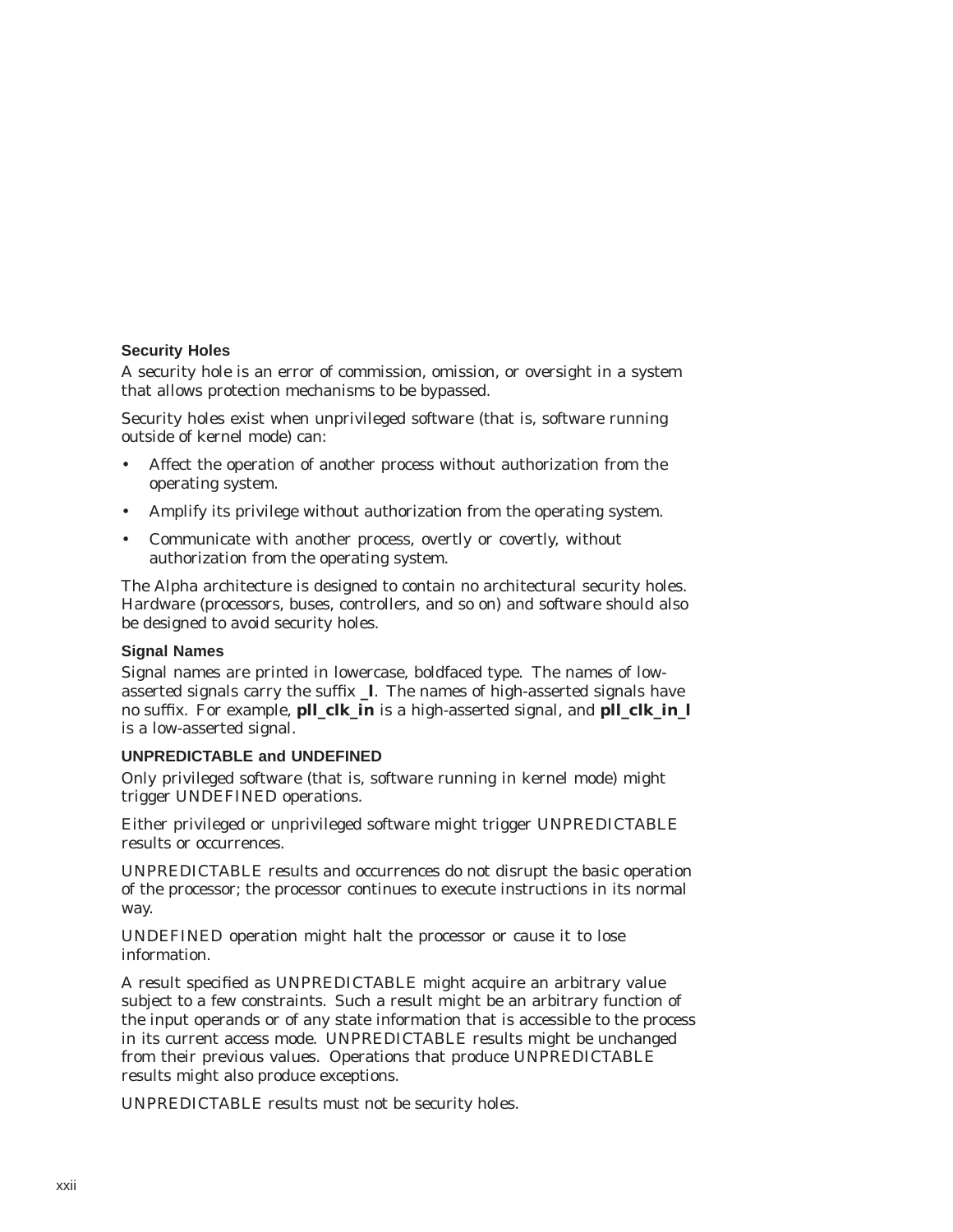Specifically, UNPREDICTABLE results must not depend on or be a function of the contents of memory locations or registers that are inaccessible to the current process in the current access mode.

Also, operations that might produce UNPREDICTABLE results must not:

- Write or modify the contents of memory locations or registers that are inaccessible to the current process in the current access mode.
- Halt or hang the system or any of its components.

For example, a security hole would exist if some UNPREDICTABLE result depended on:

- The value of a register in another process
- The contents of processor temporary registers left behind by some previously running process
- A sequence of actions of different processes

An occurrence specified as UNPREDICTABLE might happen or not based on an arbitrary choice function. The choice function is subject to the same constraints as are UNPREDICTABLE results and, in particular, must not constitute a security hole.

Results or occurrences specified as UNPREDICTABLE might vary from moment to moment, implementation to implementation, and instruction to instruction within implementations. Software can never depend on results specified as UNPREDICTABLE.

Operations specified as UNDEFINED might vary from moment to moment, implementation to implementation, and instruction to instruction within implementations. The operation might vary in effect from nothing to stopping system operation. UNDEFINED operations must not cause the processor to hang; that is, reach an unhalted state from which there is no transition to a normal state in which the machine executes instructions.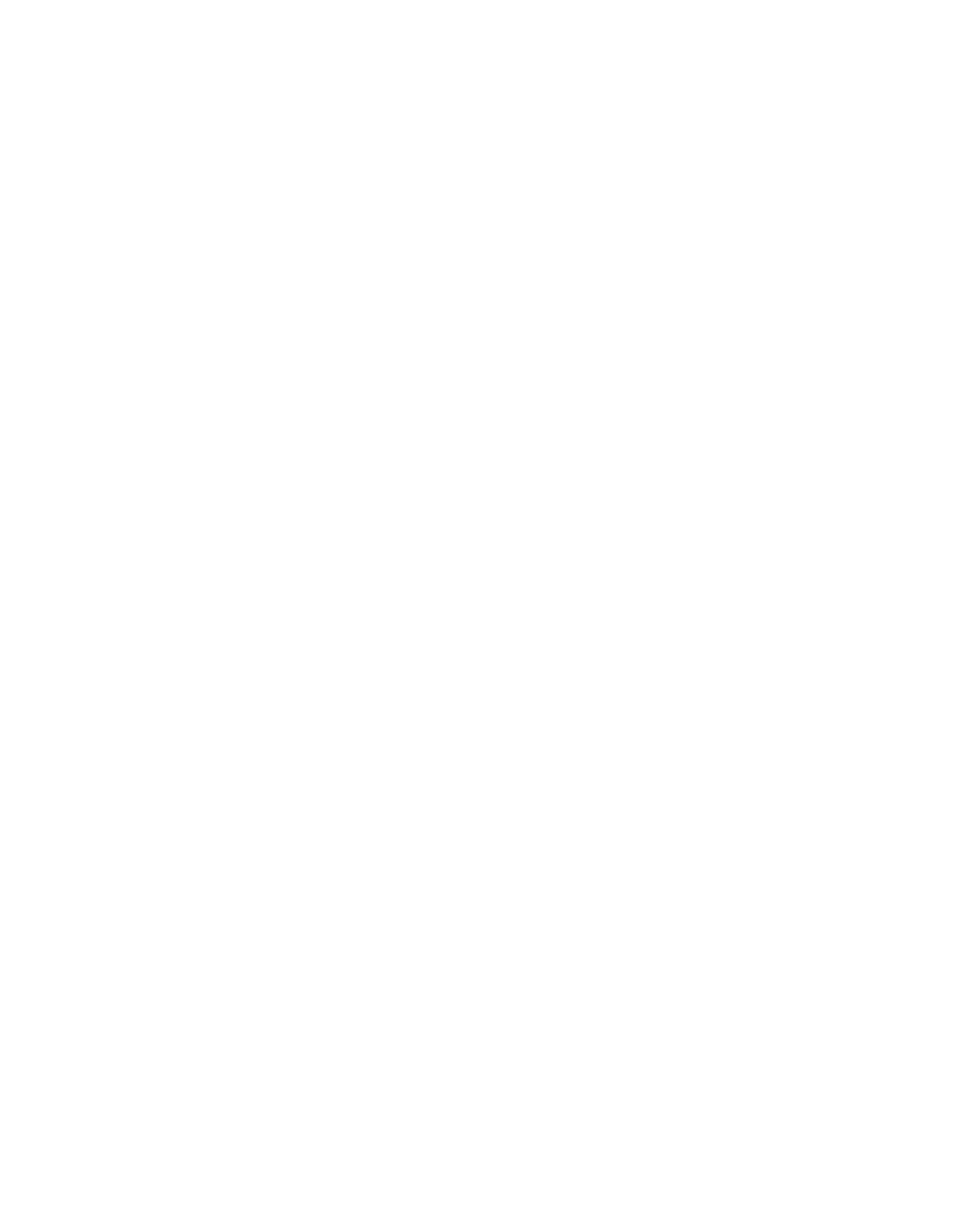# **1 Introduction**

This chapter is an overview of the Alpha architecture as it is implemented in the Alpha 21066 microprocessor (21066) and the Alpha 21066A microprocessor (21066A). It also lists the major features of the microprocessors.

#### **Note**

The 21066–166 and 21066–100 are functionally identical—they differ only in clock frequency (21066–166 at 166 MHz and 21066–100 at 100 MHz).

The upgraded 21066A versions (21066A–266 at 266 MHz, 21066A–233 at 233 MHz, and 21066A–100 at 100 MHz) are functionally identical and differ only in clock frequency.

The functionality described for the 21066 is true for the 21066A, except where the differences are explicitly detailed.

## **1.1 Architecture**

The Alpha architecture is a 64-bit load and store RISC architecture designed with particular emphasis on speed, multiple instruction issue, multiple processors, and multiple operating system support.

All registers are 64 bits in length and all operations are performed between 64-bit registers. All instructions are 32 bits in length. Memory operations are either load instructions or store instructions. All data manipulation is done between registers.

The Alpha architecture supports the following data types:

- 8-, 16-, 32-, and 64-bit integers
- IEEE 32-bit and 64-bit floating-point formats
- VAX 32-bit and 64-bit floating-point formats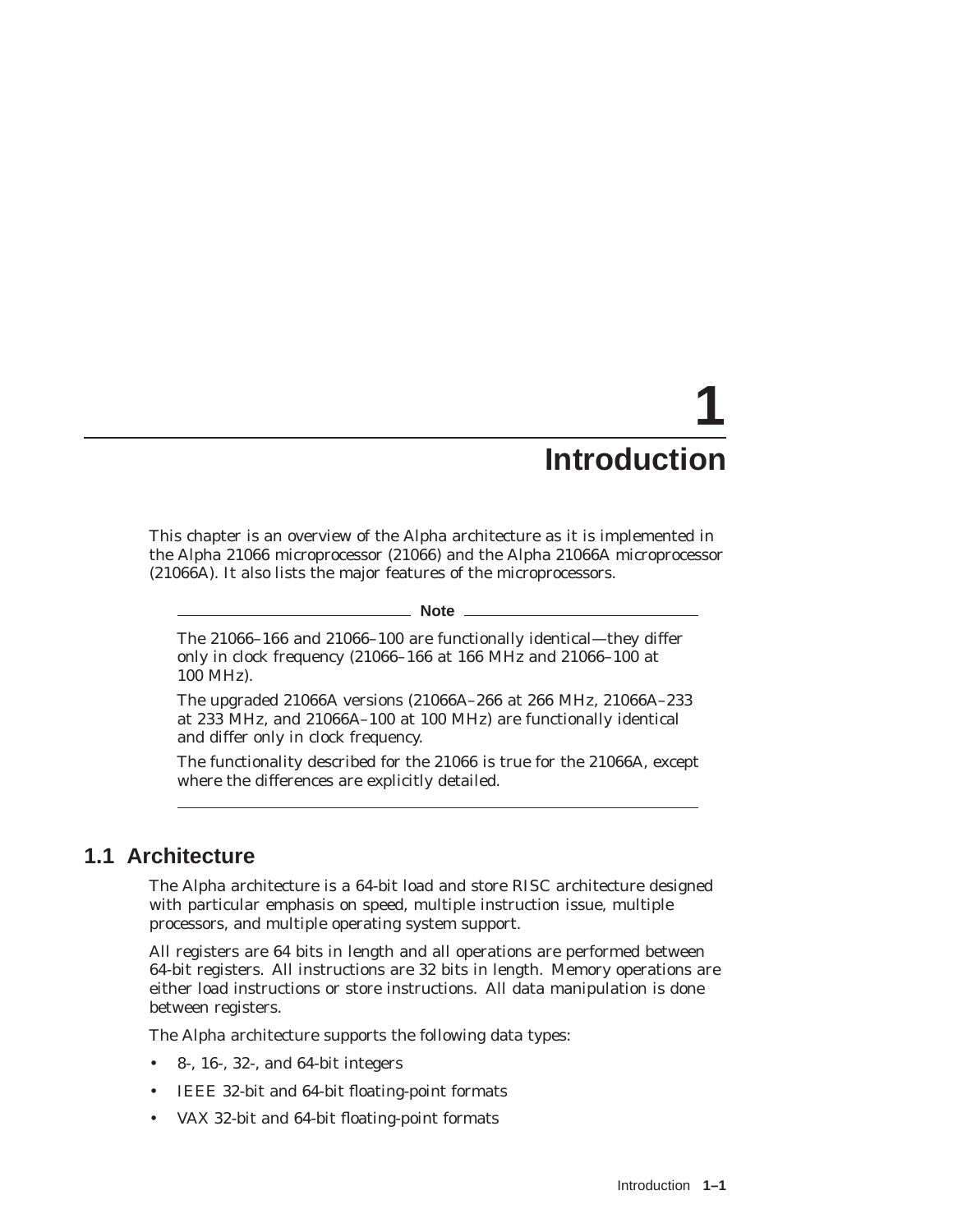In the Alpha architecture, instructions interact with each other only by one instruction writing to a register or memory location and another instruction reading from that register or memory location. Using resources in this way makes it easy to build processors that issue multiple instructions every CPU cycle.

The microprocessor uses a set of subroutines, called privileged architecture library code (PALcode), that is specific to a particular Alpha operating system implementation and hardware platform. These subroutines provide operating system primitives for context switching, interrupts, exceptions, and memory management. These subroutines can be invoked by hardware or CALL\_PAL instructions. CALL\_PAL instructions use the function field of the instruction to vector to a specified subroutine. PALcode is written in standard machine code with some machine-specific extensions to provide direct access to low-level hardware functions. PALcode supports optimizations for multiple operating systems, flexible memory management implementations, and multi-instruction atomic sequences.

The Alpha architecture does byte shifting and masking with normal 64-bit register-to-register instructions; it does not include single byte load and store instructions. The software developer must determine the precision of arithmetic traps.

For more information about the Alpha architecture, see the *Alpha Architecture Reference Manual*.

#### **1.2 Microprocessor Features**

The 21066 implementation of the Alpha architecture is a 0.65-micron, CMOSbased, superscalar, superpipelined processor using dual-instruction issue. The 21066A is implemented in the same way, with 0.50-micron technology.

The chip incorporates a high level of system integration for best-in-class system performance in cost-focused (21066–166, 21066A–233, and 21066A–266) or embedded (21066–100 and 21066A–100) applications. It integrates onchip, fully pipelined integer and floating-point processors, a high-bandwidth memory controller, an industry-standard I/O controller (IOC), an embedded graphics accelerator, internal instruction and data caches, and external cache control.

The microprocessor and associated PALcode implement IEEE single-precision and double-precision, VAX F\_floating and G\_floating data types, and support longword (32-bit) and quadword (64-bit) integers. Byte-manipulation instructions provide support for byte (8-bit) and word (16-bit) operations. Limited hardware support is also provided for the VAX D\_floating data type.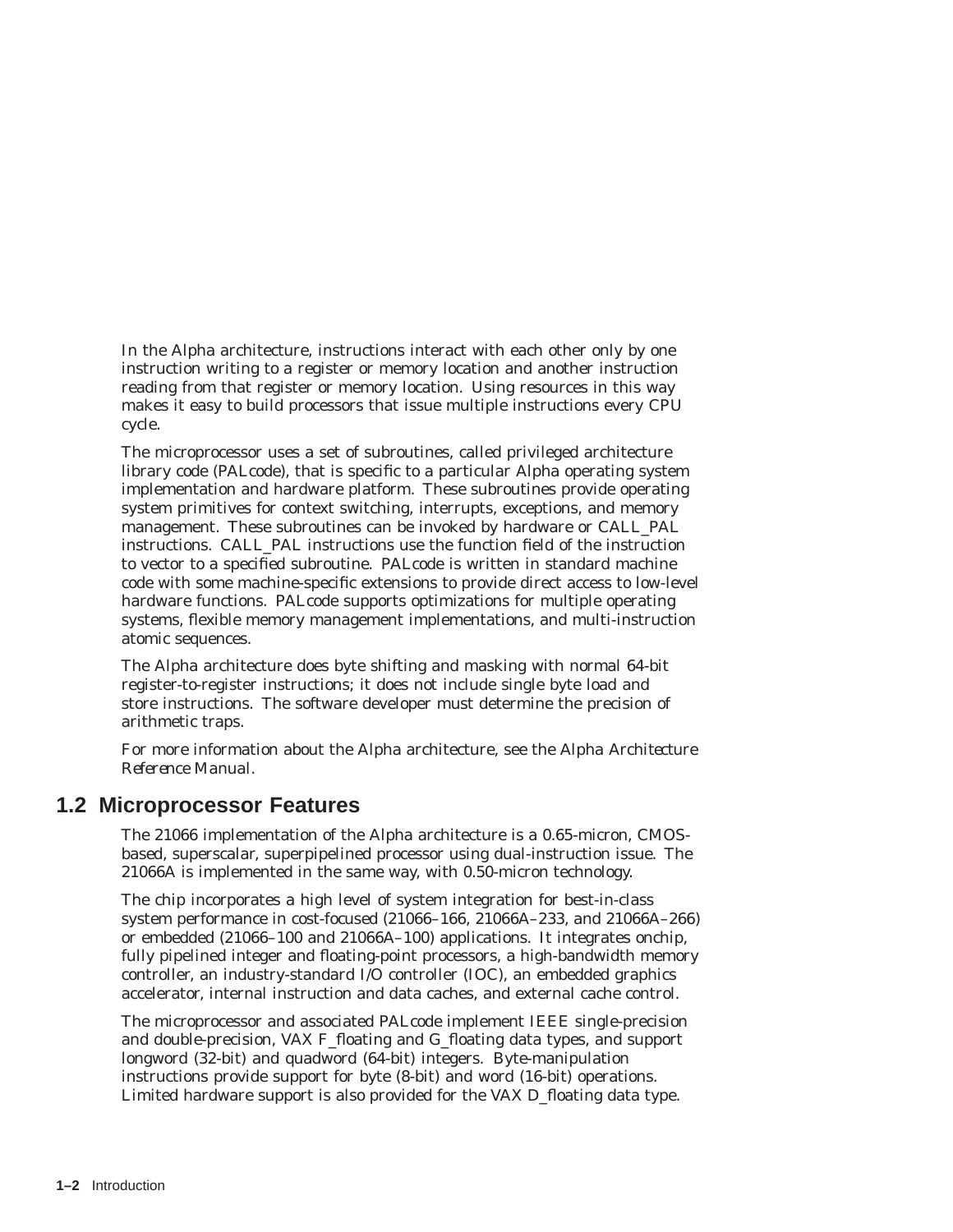Microprocessor features include the following:

- Fully pipelined, 64-bit RISC architecture
- Supported by multiple operating systems:
	- Microsoft Windows NT
	- OSF/1
	- OpenVMS
	- VxWorks for Alpha
- Best-in-class performance:
	- 266 MHz (21066A–266), 233 MHz (21066A–233), 166 MHz (21066–166), or 100 MHz (21066–100 and 21066A–100) operation
	- Superscalar, superpipelined (dual issue)
	- Peak instruction execution rate of 532 MIPS (21066A–266), 466 MIPS (21066A–233), 330 MIPS (21066-166), or 200 MIPS (21066–100 and 21066A–100)
	- 0.50-micron (21066A) and 0.65-micron (21066) CMOS technology
- Pipelined onchip floating-point unit. IEEE single-precision and doubleprecision, VAX F\_floating and G\_floating, longword and quadword data types. Limited support for VAX D\_floating data type.
- Onchip demand-paged memory management unit:
	- 12-entry instruction stream translation buffer (ITB) with eight entries for 8-KB pages and four entries for 4-MB pages
	- 32-entry data stream translation buffer (DTB) with each entry able to map a single 8-KB, 64-KB, 512-KB, or 4-MB page
	- Superpage mapping
- Onchip high-bandwidth memory controller:
	- Full 64-bit memory data path
	- Dynamic RAM (DRAM) controller with fully programmable timing
	- Optional error correction code (ECC)
	- Support for up to four banks of memory with programmable timing for each bank
	- RAS/CAS memory bus to industry-standard, single inline memory modules (SIMMs)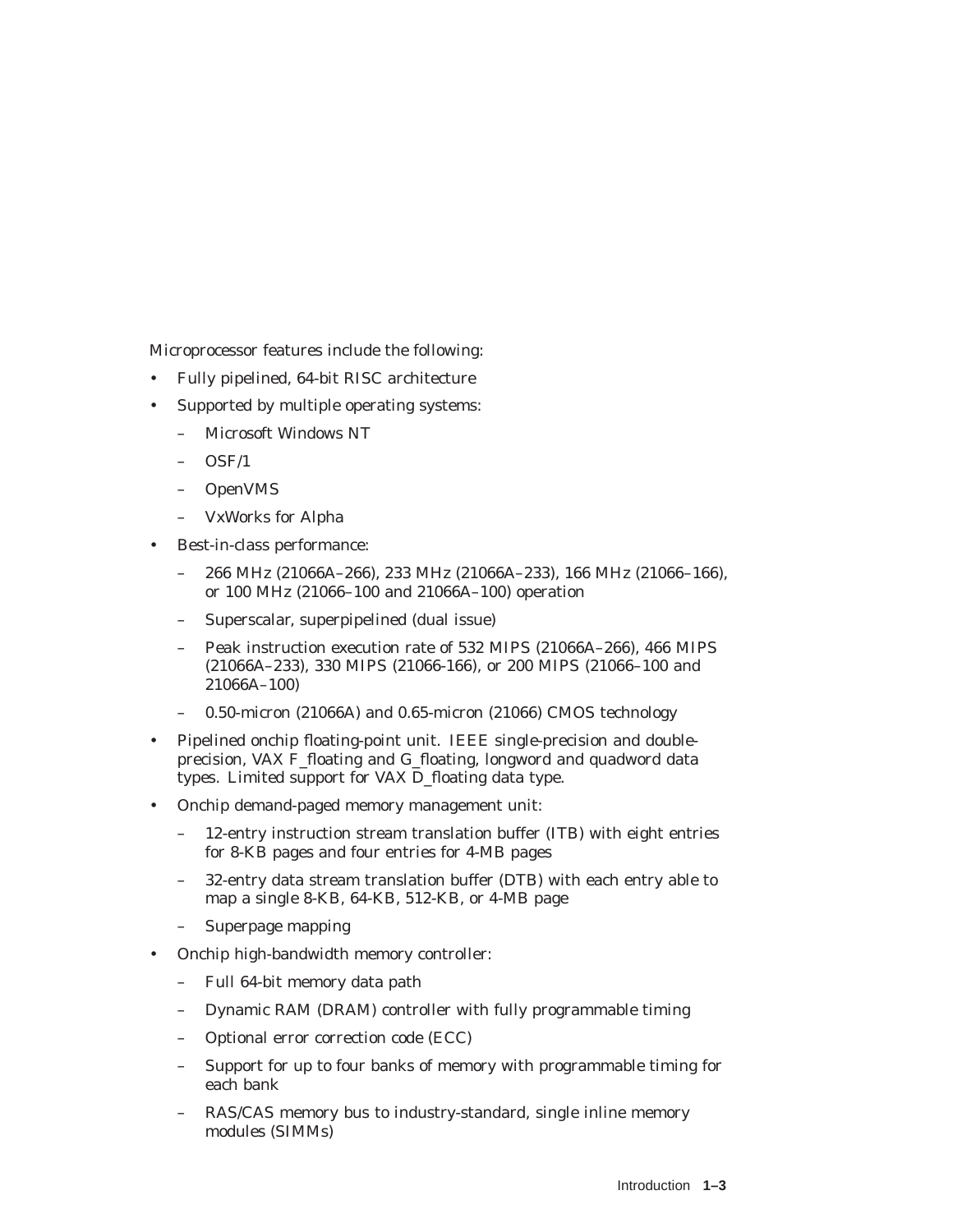- Embedded graphics accelerator:
	- Onchip support for direct connection to a video RAM (VRAM) frame buffer
	- High-bandwidth memory data path to VRAM
- PCI IOC:
	- 32-bit multiplexed address and data
	- Industry-standard interface
	- No glue logic needed to connect PCI-compliant chips
	- Usable bandwidth in excess of 100 MB/s
	- Burst mode read and write operations
	- Asynchronous operation to CPU
	- Multimaster with peer-to-peer access
	- Alpha I/O-compliant
- Onchip, 8-KB, direct-mapped, write-through data cache (Dcache)
- Onchip, 8-KB, direct-mapped, instruction cache (Icache)
- Onchip control for optional, external, write-back backup cache (Bcache):
	- Direct connection to external static RAMs (SRAMs) without any external logic
	- Programmable cache size and speed
- Built-in phase-locked loop (PLL):
	- Frequency multiplier for low cost input clock
	- Programmable multiplier values
- Serial ROM (SROM) interface:
	- Loads instruction cache after reset
	- Supports software-controlled serial port after initialization
- Chip- and module-level test support JTAG (IEEE 1149)
- 3.3-V supply voltage interfaces directly to 5-V logic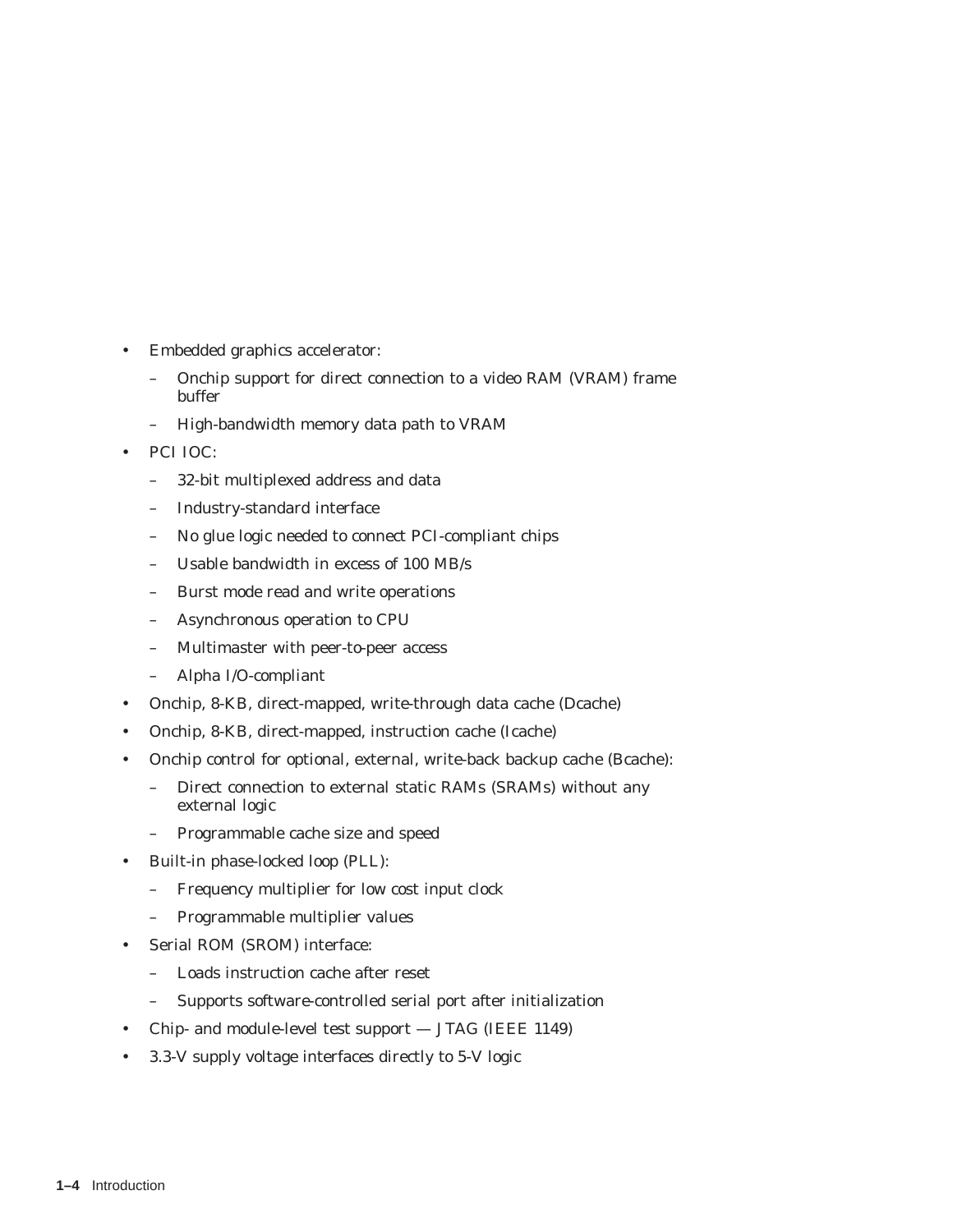In addition, the 21066A features:

- Software-controllable power management
	- Programmable clock divider
	- Programmable override for interrupts, DMA, or both
- Parity protection on internal caches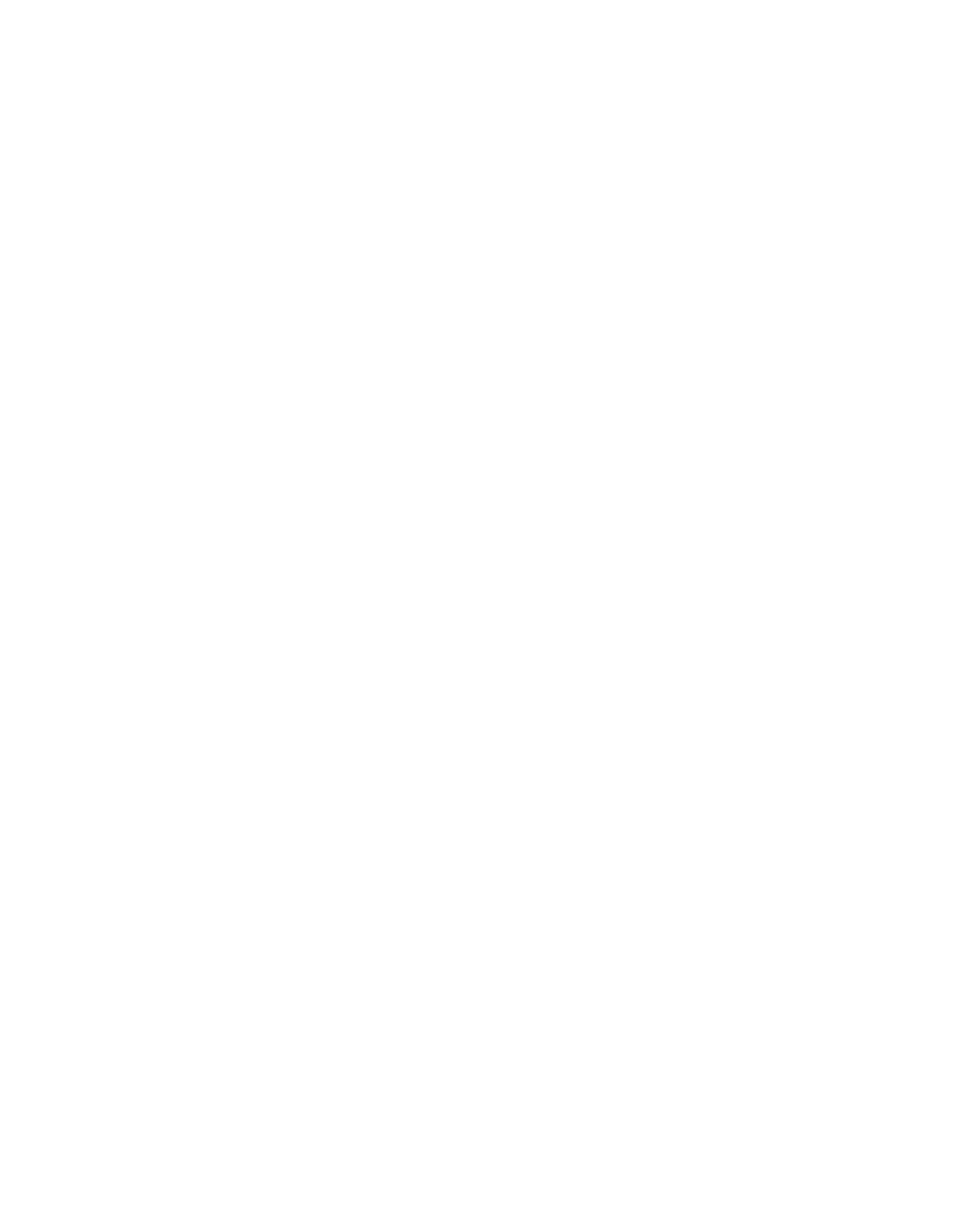# **2 Internal Architecture**

This chapter describes the chip's microarchitecture. Much of the hardware design is based on specific PAL functionality. The combination of microarchitecture and PALcode (described in Chapter 3) defines the chip's implementation of the Alpha architecture. This chapter also describes the instruction pipeline and defines the scheduling and dual-issue rules. This chapter is an overview of the internal architecture and does not describe the chip in great detail.

#### **2.1 Overview**

The chip consists of a core central processing unit (CPU), a memory controller, and an I/O controller (IOC). The chip also contains an instruction cache (Icache), a data cache (Dcache), and a serial read-only memory (SROM) interface. Figure 2–1 is a block diagram of the chip.

The memory controller interfaces to the system memory and the optional, external, backup cache (Bcache). It also contains the embedded graphics accelerator. The memory controller and interface are described in Chapter 5.

The PCI IOC is the interface between peripheral devices, CPU, and system memory. It is compatible with the *PCI Local Bus Specification, Revision 2.0*. The IOC and interface are described in Chapter 6.

The SROM interface provides the initialization data load path from the SROM to the Icache. Following initialization, this interface can be used as a diagnostic port through the use of PALcode. The SROM interface and operation are described in Chapter 9.

The interface unit connects the CPU, memory controller, IOC, and the SROM interface (Figure 2–1). It consists of a 64-bit bidirectional data bus, address bus, invalidate address bus, reset logic, and control.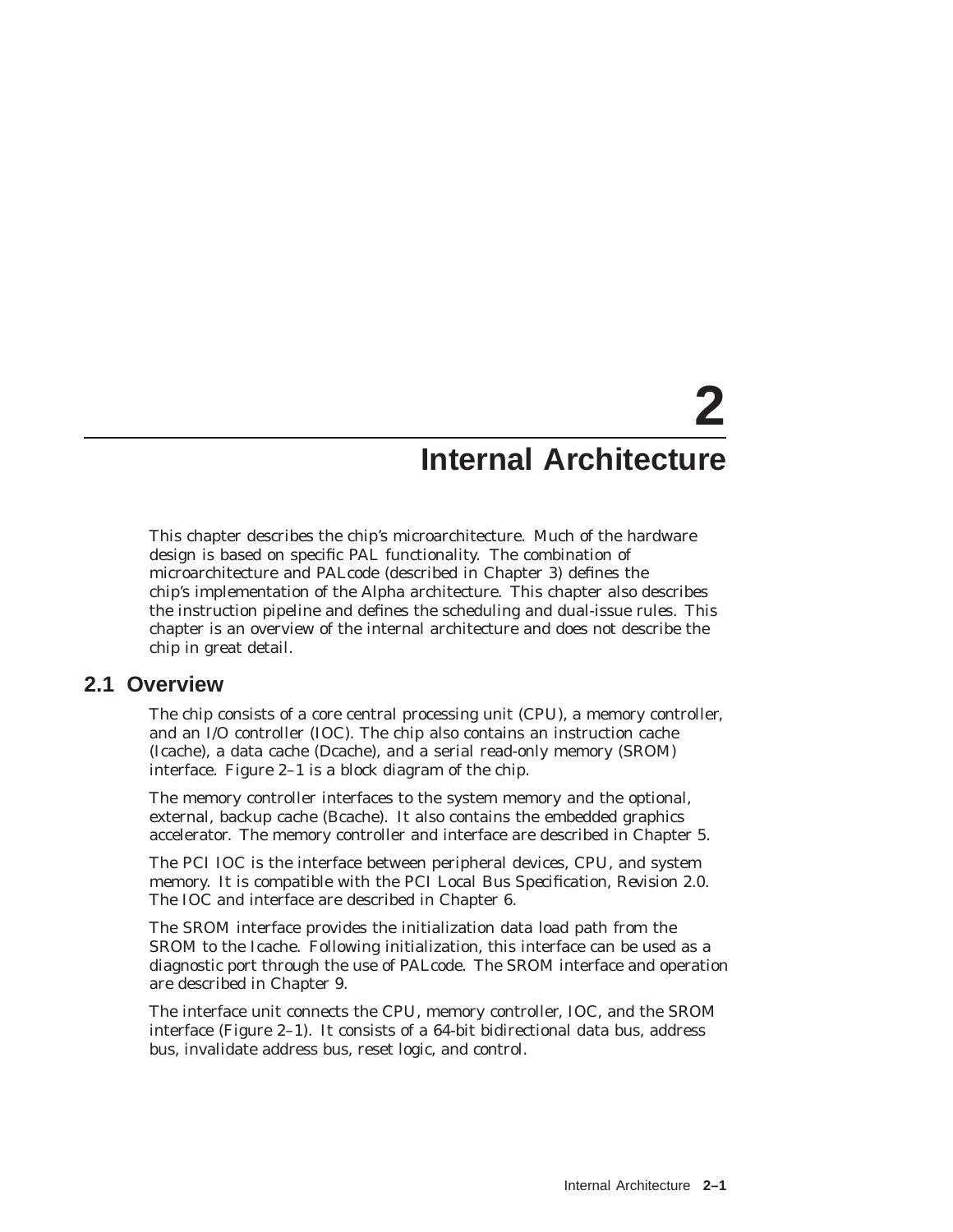

**Figure 2–1 Microprocessor Block Diagram**

The IDU is the CPU's central control unit. It issues instructions, maintains the pipeline, and performs program counter (PC) calculations. The CPU also contains four independent execution units:

- IEU
- LSU
- FPU
- Branch unit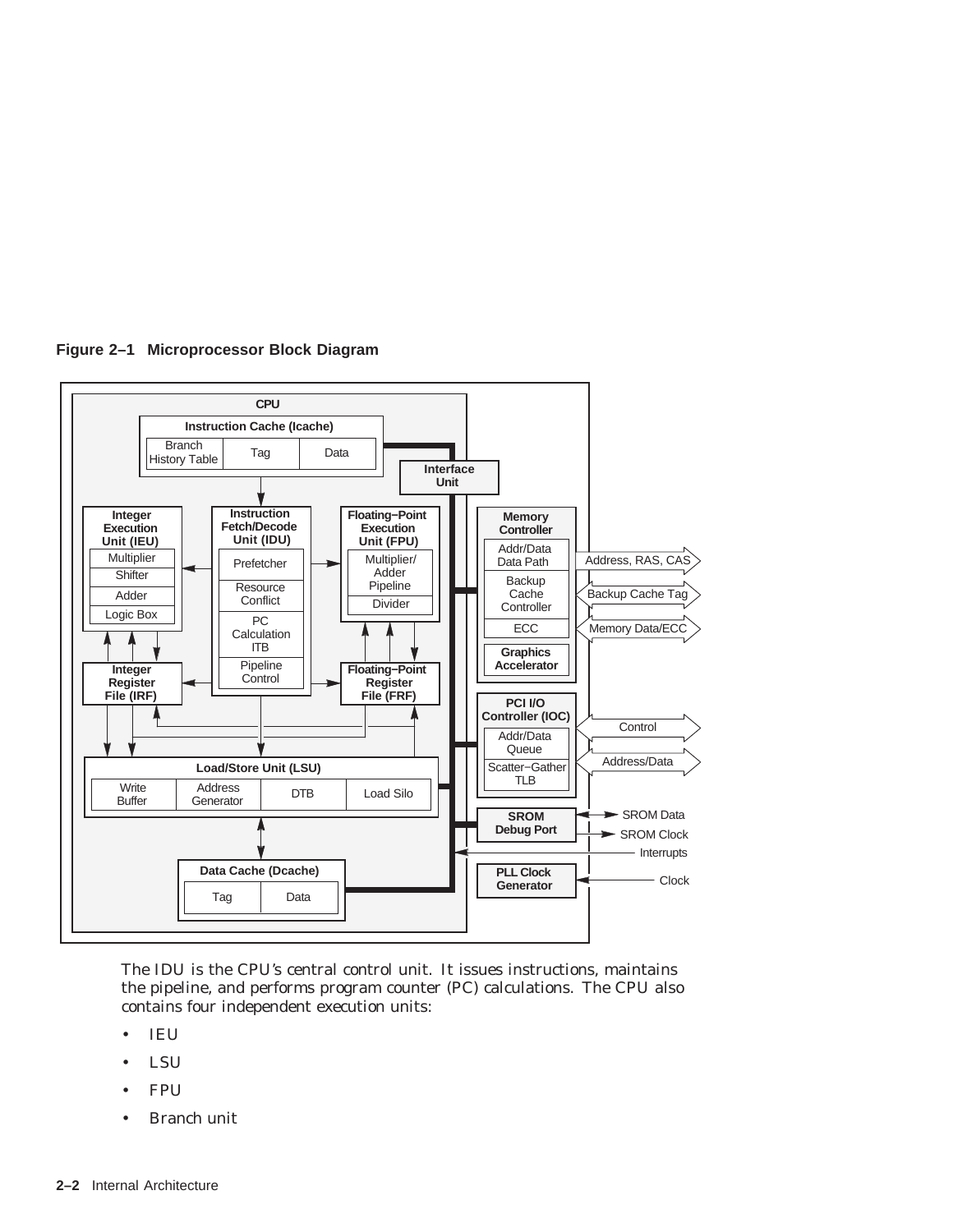Each unit accepts no more than one instruction per cycle; however, correctly scheduled code can issue two instructions to two independent units in a single cycle.

## **2.2 Instruction Fetch and Decode Unit**

The primary function of the IDU is to issue instructions to the IEU, LSU, and FPU. The IDU includes the following functions:

- Prefetcher
- PC pipeline
- Two instruction translation buffers (ITBs)
- Abort logic
- Register conflict or dirty logic
- Exception logic
- Internal processor registers (IPRs)

The IDU decodes two instructions in parallel and checks that the required resources are available for both instructions, as follows:

- If resources are available, both instructions are issued.
- If resources are available only for the second instruction, neither the first nor the second instruction is issued.
- If the IDU issues only the first of a pair of instructions, it does not advance another instruction to attempt a dual issue; dual issue is attempted only on aligned quadword (8-byte) pairs.

Section 2.8.4 describes instructions that can be dual issued.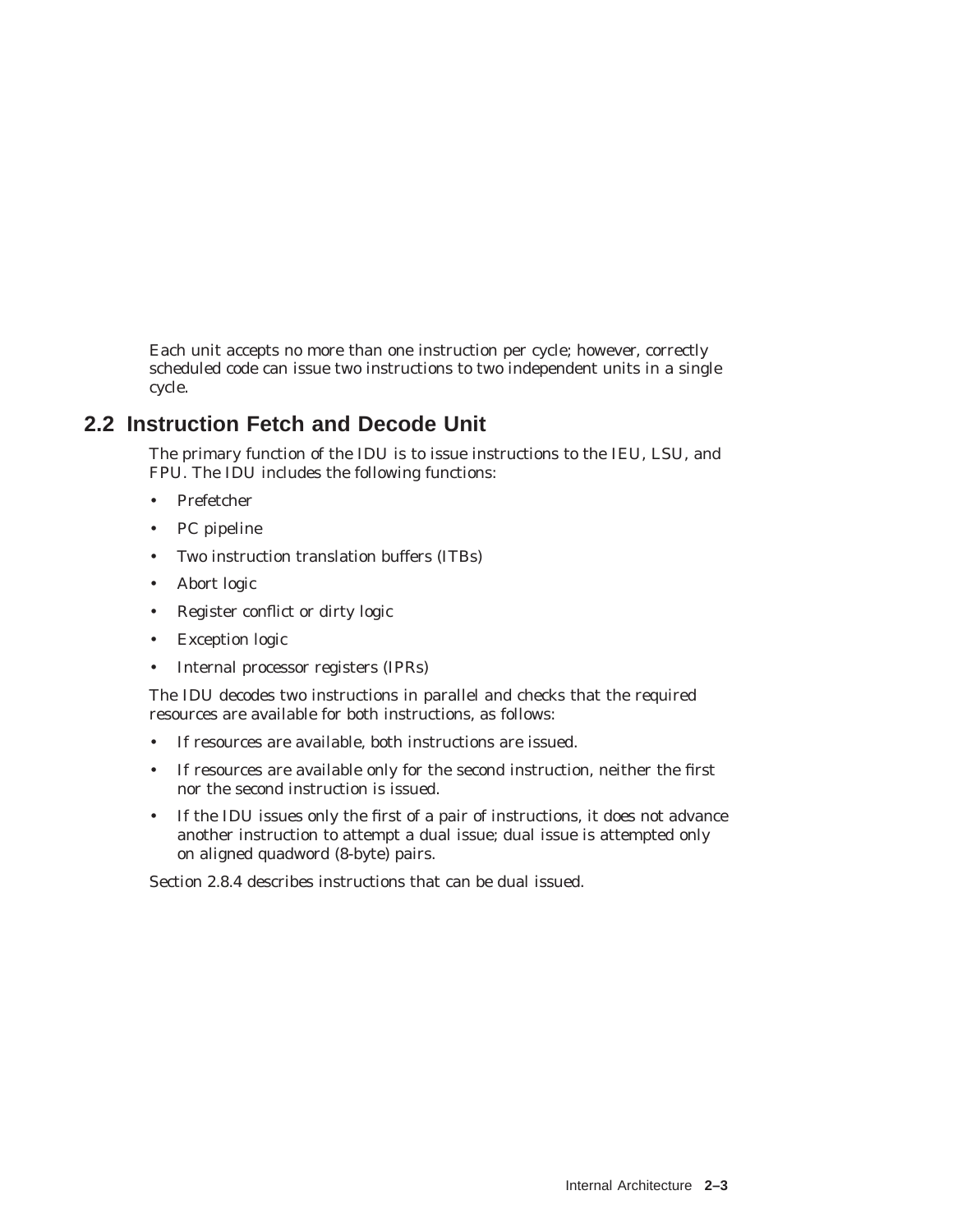#### **2.2.1 Branch Prediction Logic**

The branch unit, or prediction logic, is also part of the IDU. The microprocessor offers a register-selectable choice of branch prediction strategies (Section 4.1.7). Each instruction location in the Icache includes a single history bit to record the outcome of branch instructions. This information can be used to predict the result when the branch instruction is next executed. The prediction for the first execution of a branch instruction is based on the sign of the displacement field within the branch instruction, as follows:

- If the sign is negative, the instruction prefetcher predicts the conditional branches to be taken.
- If the sign is positive, the instruction prefetcher predicts that the conditional branches are not to be taken.
- Alternatively, if the history table is disabled, all branch prediction can be based on the sign of the displacement field.

The microprocessor provides a 4-entry subroutine return stack that is controlled by the hint bits in the BSR, HW\_REI, JMP, JSR, RET, and JSR\_COROUTINE instructions. The chip also allows all branch prediction hardware to be disabled.

\_\_ Note \_\_\_\_\_

The 21066A implements an improved branch prediction scheme. For details, see Section A.4.

#### **2.2.2 Instruction Translation Buffers**

The IDU includes two fully associative instruction translation buffers (ITBs):

- An 8-entry, small-page ITB for 8-KB pages
- A 4-entry, large-page ITB for 4-MB  $(512 \times 8 \text{ KB})$  pages

Both translation buffers (TBs) store recently used, instruction stream (Istream) page-table entries and use a not-last-used replacement algorithm.

In addition, both ITBs support a register-enabled extension called the superpage. The ITB superpage mappings provide one-to-one translation from virtual program counter bits <33:13> to physical program counter bits  $\langle 33:13 \rangle$  when virtual address bits  $\langle 42:41 \rangle = 2$ . When translating through the superpage, the address space match (ASM) bit is always set in the PTE used in the Icache. Access to the superpage mapping is allowed only while executing in kernel mode.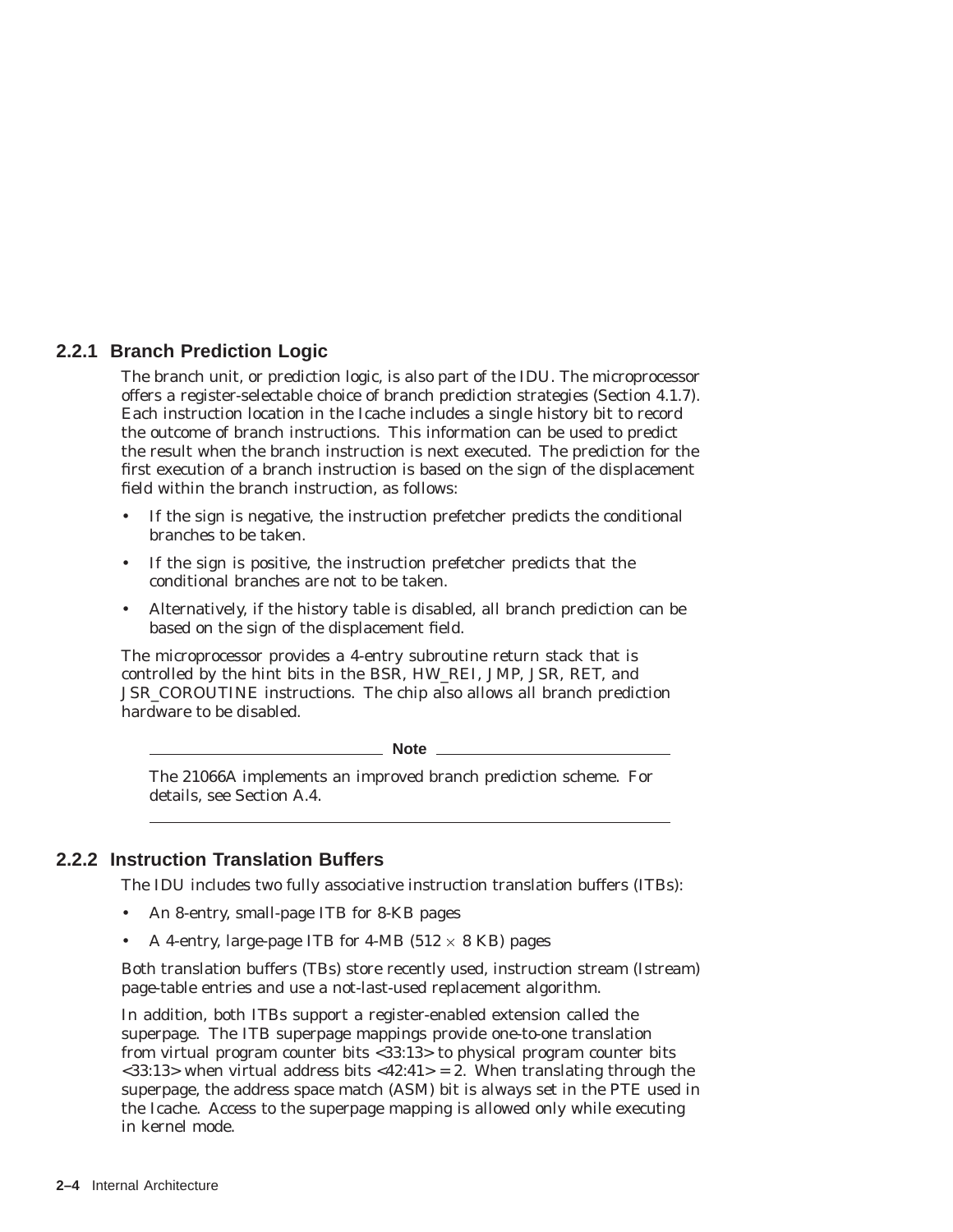PALcode fills and maintains the ITBs. The operating system, through PALcode, is responsible for ensuring that virtual addresses can be mapped only through a single ITB entry (in the large page, small page, or superpage) at the same time.

The IDU presents the 43-bit virtual program counter (VPC) to the ITB each cycle while not executing in PALmode. If the PTE associated with the VPC is cached in the ITB, the IDU uses the page frame number (PFN) and protection bits for the page that contains the VPC to complete the address translation and access checks.

The ITBs support a single address space number (ASN) through the PTE ASM bit. Each PTE entry in the ITB contains an ASM bit. Write operations to the ITBASM register invalidate all entries that do not have the ASM bit set. This is a simple way to preserve entries that map operating system regions while invalidating all other entries. (The ITBASM register is described in Section 4.1.5.)

For more information about TBs and PTEs, see the *Alpha Architecture Reference Manual*.

#### **2.2.3 Interrupt Logic**

The IDU exception logic supports three sources of interrupts:

- Hardware interrupts
	- Three level-sensitive hardware interrupts are sourced by pins **irq<2:0>**.
	- Two internally generated interrupts respond to external interface error conditions. These are sourced by the memory controller error status register (ESR, Section 5.6.6) and the I/O controller status register 0 (IOC\_STAT0, Section 6.4.3).
- Software interrupts

The 15 prioritized software interrupts are sourced by the software interrupt request register (SIRR, Section 4.1.13.2).

• Asynchronous system traps (ASTs)

Four ASTs are available, one for each processor mode: user, supervisor, executive, and kernel. These traps are sourced by the asynchronous trap request register (ASTRR, Section 4.1.13.3).

In addition to the three level-sensitive hardware interrupts from the **irq<2:0>** pins, error conditions detected in the memory controller and the IOC can interrupt the CPU.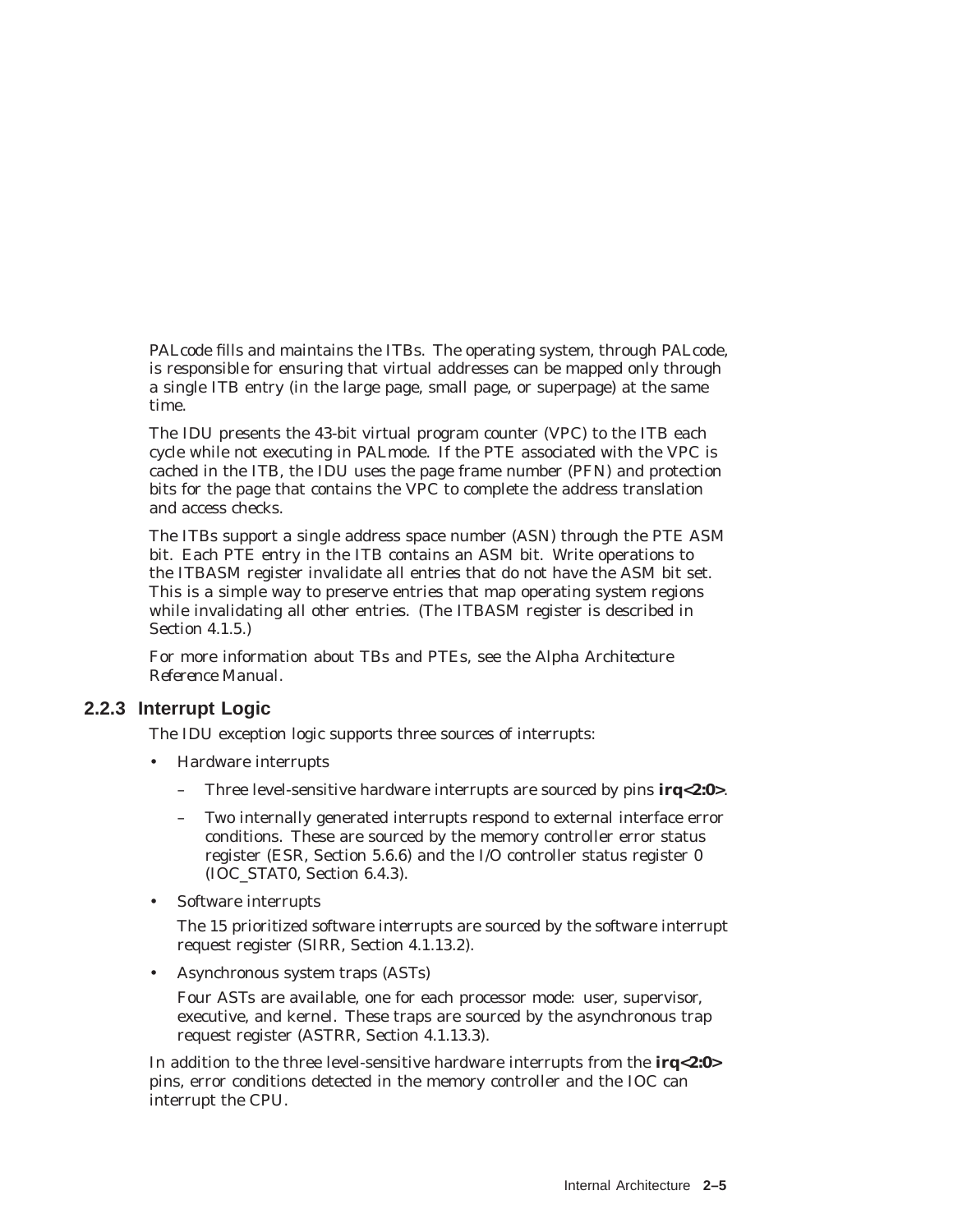The memory controller generates an interrupt if it detects any error condition, such as a nonexistent memory access, a missed refresh cycle, an uncorrectable ECC error, and a Bcache parity error. To return the memory subsystem to correct operation, software must clear these error conditions by writing to the memory controller ESR.

The I/O controller generates an interrupt to the CPU when it detects certain error conditions. These errors are logged in the IOC\_STAT0 register. To remove the interrupt, software must write a one to the error bit in the IOC\_STAT0 register.

The memory controller and IOC error conditions and registers are described in Chapters 5 and 6.

All interrupts can be independently masked using onchip enable registers. In addition, AST interrupts are qualified by the current processor mode and the current state of software interrupt enable register bit 2 (SIER, Section 4.1.13.5). Providing distinct enable bits for each independent interrupt source allows a flexible, software-controlled interrupt priority scheme to be implemented in PALcode or the operating system.

For example, the microprocessor can support a 5-level interrupt priority scheme by defining a distinct state of the hardware interrupt enable register (HIER, Section 4.1.13.4) for each interrupt priority level (IPL). The state of the HIER determines the current interrupt priority. The lowest IPL is produced by enabling all five interrupts, for example bits <5:1>. The next IPL is produced by enabling bits <5:2> and so on, to the highest IPL that is produced by enabling only bit 5 and disabling bits <4:1>.

When all interrupt enable bits are cleared, the processor cannot be interrupted from the hardware interrupt request register (HIRR, Section 4.1.13.1). Each state (bits <5:1> enabled through only bit 5 enabled) represents an individual IPL. If these states are the only states allowed in the HIER, a 5-level hardware interrupt priority scheme can be controlled entirely by PAL software. The scheme is extensible to provide multiple interrupt sources at the same IPL by grouping enable bits. Groups of enable bits must be set and cleared together to support multiple interrupts of equal priority level. This method reduces the total available number of distinct levels.

Because enable bits are provided for all hardware, software, and AST interrupt requests, a priority scheme can span all sources of processor interrupts. Additional restrictions are placed on AST interrupt requests.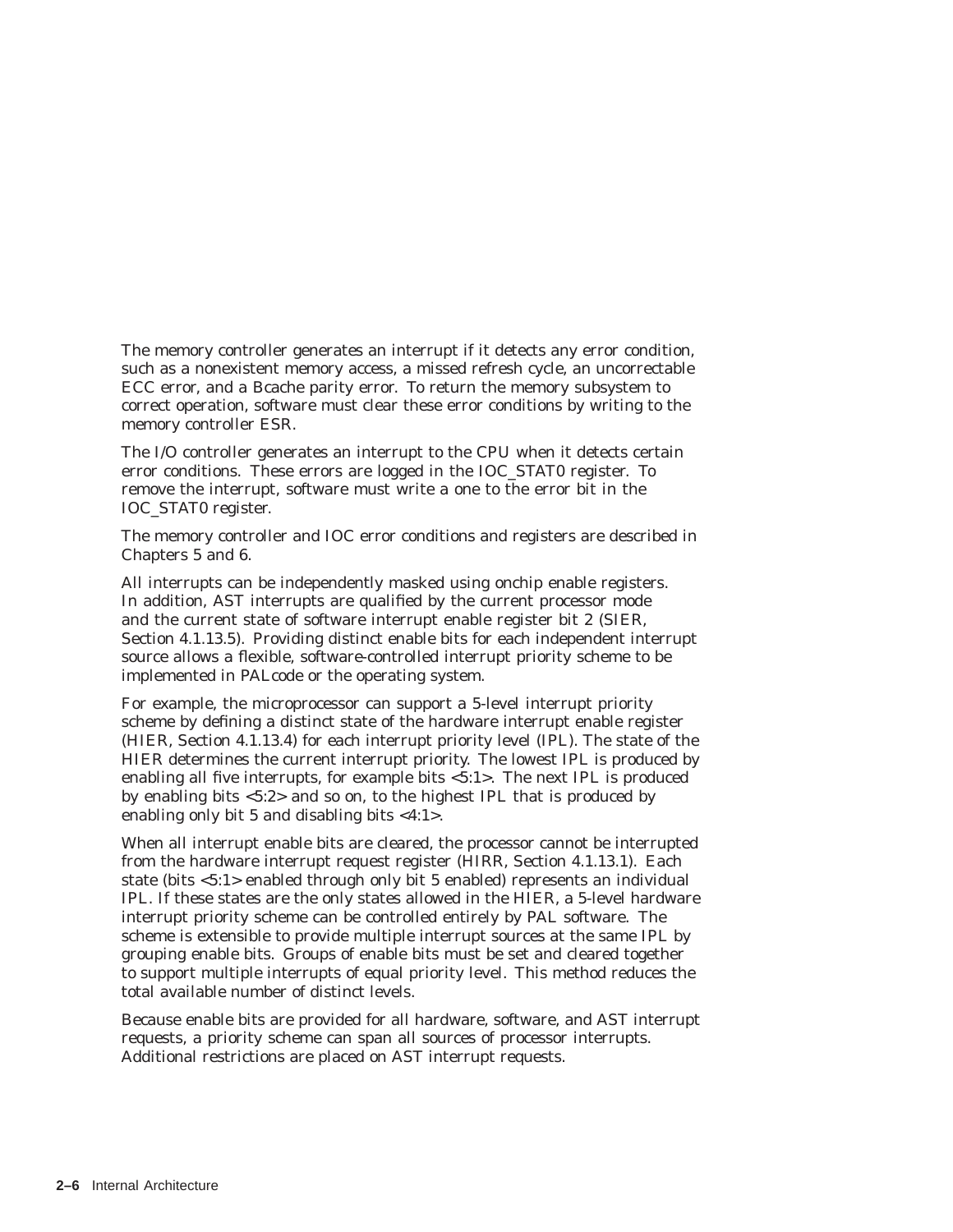Four AST interrupts are provided; one for each processor mode. The AST interrupt requests are qualified such that AST requests that correspond to a given mode are blocked when the processor is in a higher mode, regardless of the state of the AST interrupt enable register (ASTER, Section 4.1.13.6). In addition, all AST interrupt requests are qualified by SIER bit 2.

When the processor receives an interrupt request and that request is enabled and the processor is not currently executing PALcode, the hardware reports or delivers an interrupt to the exception logic. Before vectoring to the interruptservice PAL dispatch address, the pipeline is completely drained and all outstanding Dcache fills are completed. The restart address is saved in the exception address register (EXC\_ADDR, Section 4.1.8) and the processor enters PALmode. The cause of the interrupt can be determined by examining the state of the interrupt request registers.

Usually, the interrupts from the **irq<2:0>** pins can be grouped as follows:

- Interval timer interrupts
- Halt, powerfail, ISA and EISA nonmaskable interrupts, and the PCI **serr\_l** signal
- ISA and EISA interrupt requests, and PCI interrupt requests

Hardware interrupt requests are level-sensitive; therefore, they can be removed before an interrupt is serviced. If they are removed before the interrupt request register is read, the register will return a zero value.

#### **2.2.4 Performance Counters**

An onchip performance recording mechanism counts various hardware events and causes an interrupt upon counter overflow. Interrupts are triggered six cycles after the event, and therefore, the exception program counter (PC) might not reflect the exact instruction causing counter overflow.

Two counters are provided, to allow accurate comparison of two variables under potentially nonrepeatable, experimental conditions. The events counted include:

- Instruction issues and instruction nonissues
- Total cycles
- Pipeline dry and pipeline freeze
- Branch mispredictions and cache misses
- Counts of various instruction classes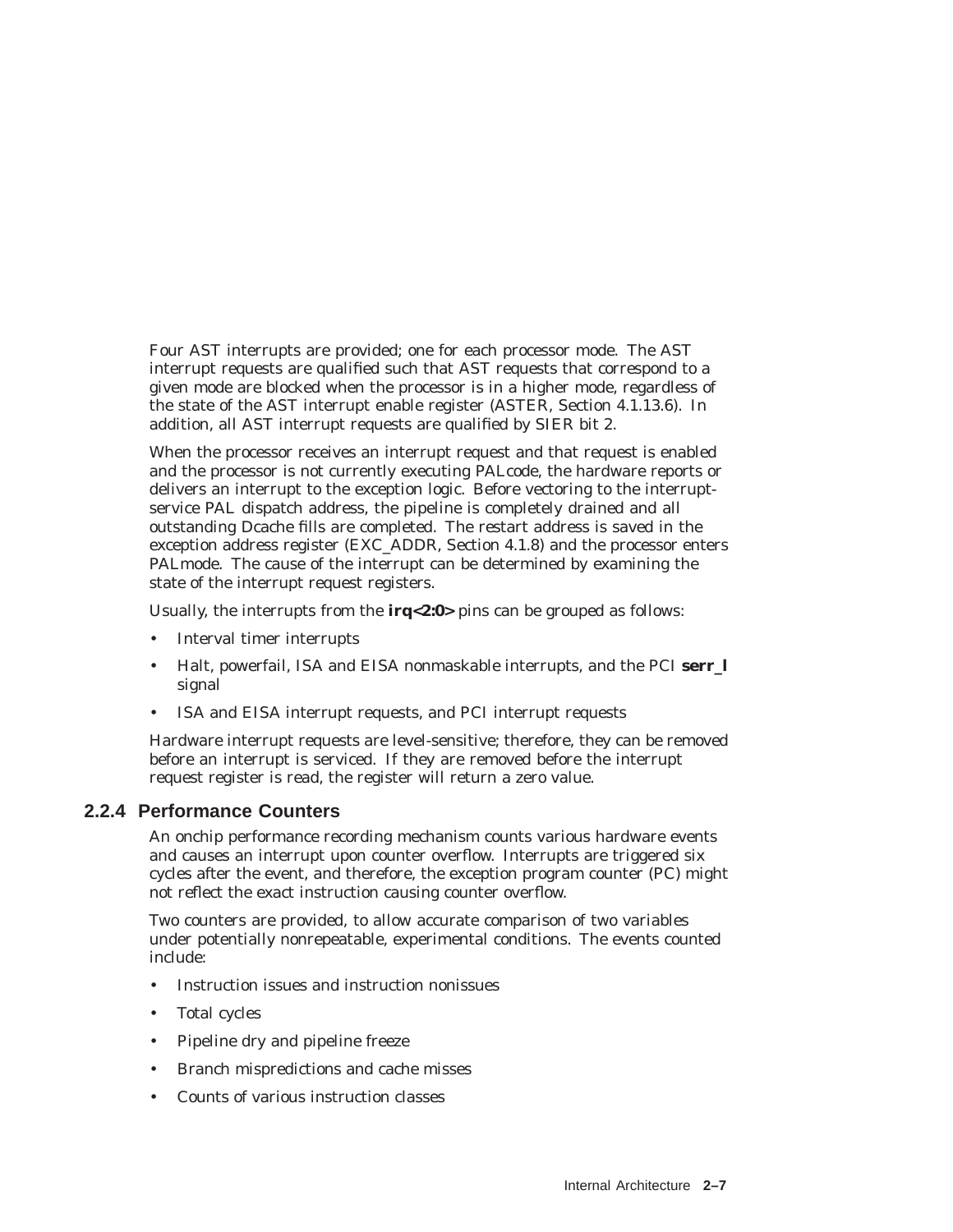In addition, two external interface events (such as direct memory access [DMA] transactions, Bcache accesses, and so on), can be counted by programming the memory controller error address register (EAR, Section 5.6.7).

See Section 4.1.14 for more information about the performance counters.

# **2.3 Integer Execution Unit**

The IEU contains the 64-bit integer execution data path, which includes the following functions:

- Adder
- Logic box
- Barrel shifter
- Byte zapper
- Bypassers
- Integer multiplier

The integer multiplier retires 4 bits per cycle.

The IEU also contains the 32-entry, 64-bit integer register file (IRF). The IRF has four read ports and two write ports to simultaneously read operands to and write operands (results) from the IEU data path and the LSU.

# **2.4 Load and Store Unit**

The LSU contains four major sections:

- Address translation data path, which includes the data translation buffer
- Load silo
- Write buffer
- Internal processor registers (IPRs)

The address translation data path has a displacement adder that generates the effective virtual address (VA) for load and store instructions, and a data translation buffer (DTB) that generates the corresponding physical address.

CPU requests fall into three classes: Dcache fills, Icache fills, and write buffer requests. Simultaneous internal requests are resolved using a fixed priority scheme in which Dcache fill requests are given highest priority, followed by Icache fill requests. Write buffer requests have the lowest priority.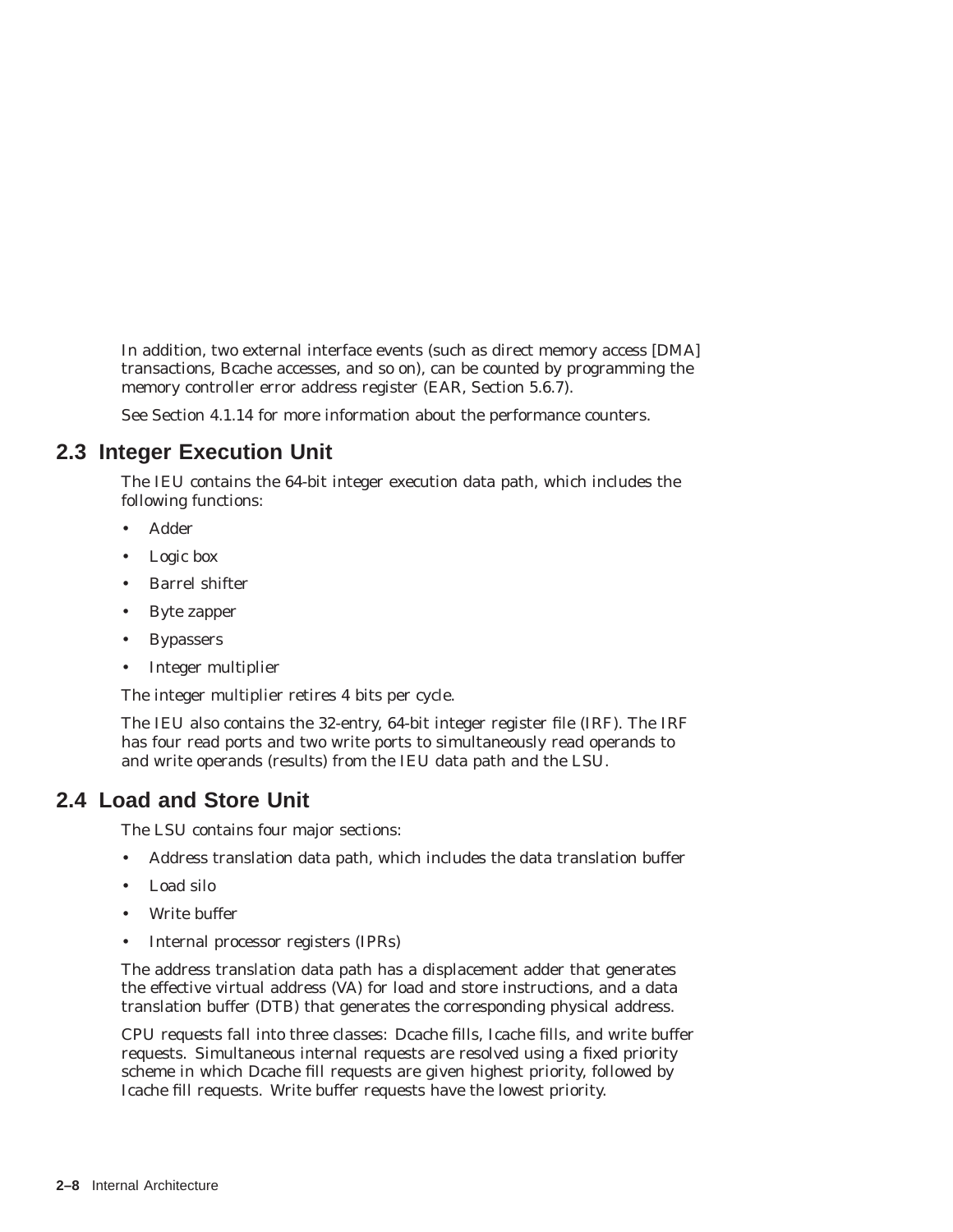Because the internal cache fill block size is 32 bytes, cache fill operations result in four data transfers across a 64-bit bus from the memory controller to the appropriate cache. Also, because each write buffer is 32 bytes wide, write transactions may result in four data transfers from the write buffer to the memory controller.

The internal processor registers (IPRs) are described in Chapter 4.

#### **2.4.1 Data Translation Buffer**

The 32-entry, fully associative data translation buffer (DTB) stores recently used, data-stream (Dstream) page table entries (PTEs). The DTB supports four page-size granularity options (also called granularity hints) that allow an aligned group of 1, 8, 64, or 512 pages to be treated as a single larger page.

The DTB also supports the register-enabled superpage extension. The DTB superpage mappings provide virtual-to-physical address translation for two regions of the virtual address space as follows:

- In the first region, superpage mapping is enabled when VA bits  $\langle 42:41 \rangle = 2$ . In this mode, the entire physical address space is mapped multiple times to the quadrant of virtual address space defined by VA  $<42.41>$  = 2.
- In the second region, a 30-bit region of the total physical address (PA) space defined by PA <33:30> = 0, is mapped into a single corresponding region of virtual address space defined by  $VA < 42:30 > 1$  FFE.

Superpage translation is allowed only in kernel mode. The operating system, through PALcode, is responsible for ensuring that translation buffer entries, including superpage regions, do not map overlapping virtual address regions at the same time.

Each PTE in the DTB contains an ASM bit. The DTB supports a single ASN with the PTE ASM bit. Write operations to the DTBASM register invalidate all entries that do not have the ASM bit set. This is a simple way to preserve entries that map operating system regions while invalidating all other entries. (The DTBASM register is described in Section 4.2.6.)

For load and store instructions, the effective 43-bit virtual address is presented to the DTBs. If the PTE of the supplied virtual address is cached in the DTB, the LSU uses the page frame number (PFN) and protection bits for the page that contains the address to complete the address translation and access checks.

PALcode fills and maintains the DTB. (The flow for a DTB miss is described in Chapter 3.) Note that the DTB can be filled in kernel mode by setting the hardware enable (HWE) bit in the ICCSR (Section 4.1.7).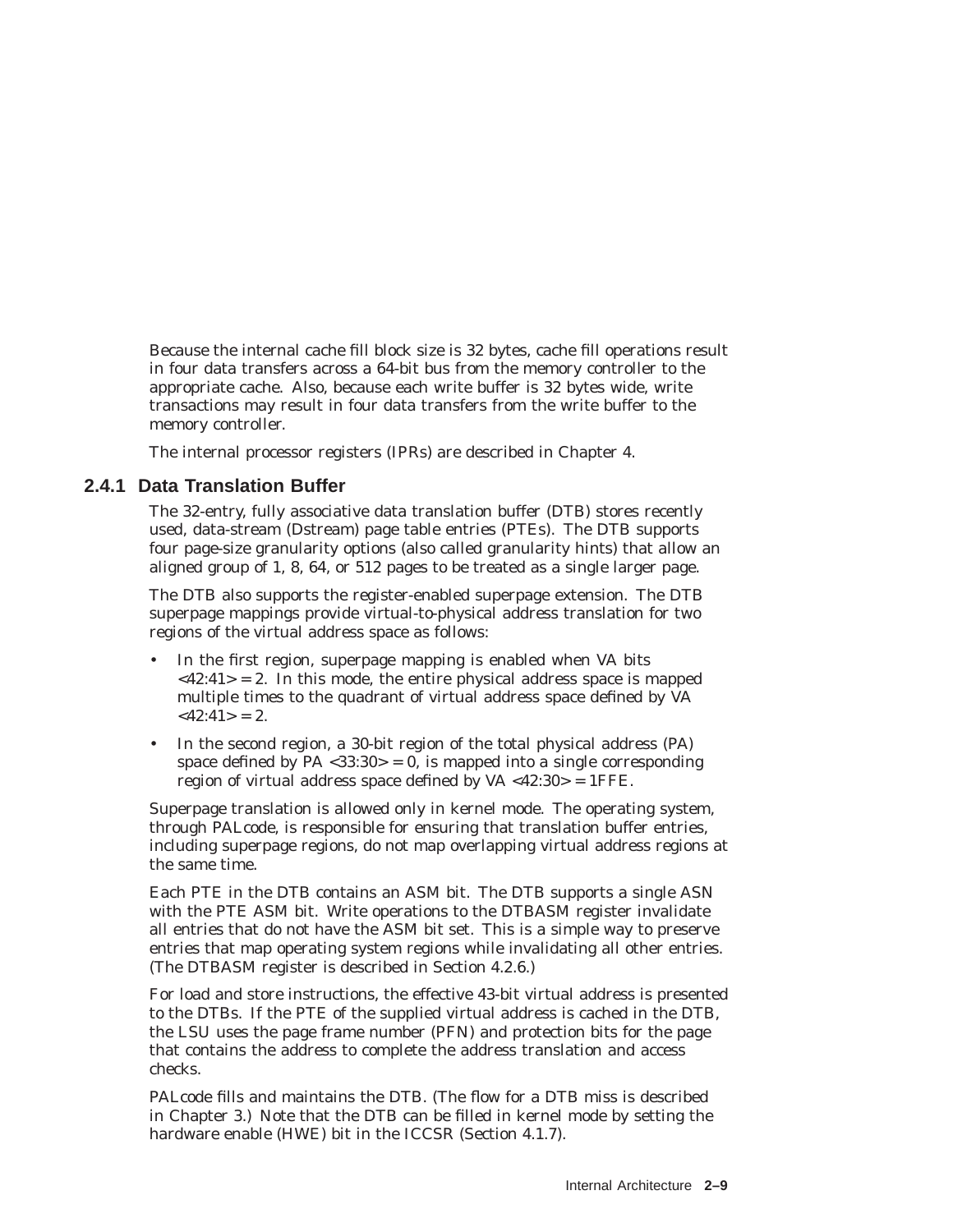For more information about translation buffers and page table entries, see the *Alpha Architecture Reference Manual*.

#### **2.4.2 Load Silos**

The LSU contains a memory reference pipeline that can accept a new load or store instruction every cycle until a Dcache fill is required. Because the Dcache lines (blocks) are allocated only on load misses, the load and store unit can accept a new load instruction every cycle until a load miss occurs. When a load miss occurs, the IDU stops issuing all instructions that use the load port of the register file or are otherwise handled by the LSU. These instructions include: LDx, STx, HW\_MTPR, HW\_MFPR, FETCH, FETCH\_M, RPCC, RS, RC, and MB. They also include all memory-format branch instructions: JMP, JSR, JSR\_COROUTINE, and RET. (However, a JSR instruction with a destination of R31 can be issued.)

Instructions are issued in pipeline stage 3 and the result of each Dcache lookup is not known until pipeline stage 6. Therefore, there can be two instructions in the LSU pipeline behind a load instruction that misses in the Dcache. These two instructions are handled as follows:

- Loads that hit in the Dcache are allowed to complete (hit-under-miss).
- Loads that miss are placed in a silo and are presented in sequence after the first load miss completes.
- Store instructions are presented to the Dcache at their normal time, with respect to the pipeline. They are placed in a silo and presented to the write buffer in sequence, with respect to loads that miss.

To improve performance, the IDU can restart the execution of LSU-directed instructions before the last pending Dcache fill is complete. Dcache fill transactions result in four data transfers from the memory controller to the Dcache. These transfers can each be separated by one or more cycles, depending on the characteristics of the Bcache and memory subsystems.

In the first of these four transfers, the memory controller sends the quadword of the fill block originally requested by the CPU (it can always do this for read operations that hit in the Bcache). Therefore, the pending load instruction that requested the Dcache fill can finish before the Dcache fill finishes.

Dcache fill data accumulates one quadword at a time, into a pending fill latch, rather than being written into the cache array as it is received from the memory controller. When the load miss silo is empty and the requested quadword for the last outstanding load miss is received, the IDU resumes execution of LSU-directed instructions despite the still-pending Dcache fill. When the entire cache line has been received from the memory controller, it is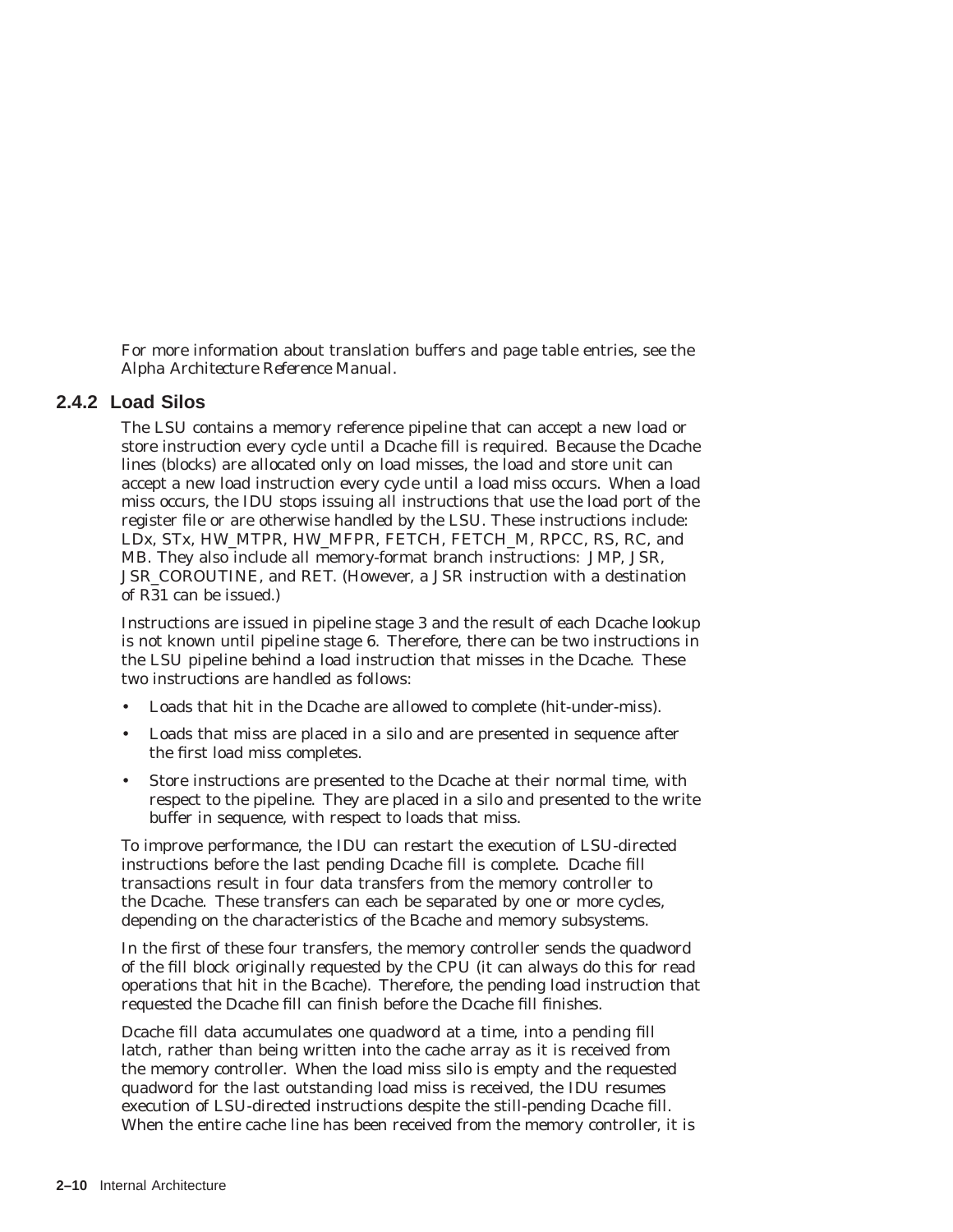written into the Dcache data array when the array is not busy with a load or a store instruction.

#### **2.4.3 Write Buffer**

The LSU write buffer has two purposes:

- The CPU can generate store data faster than the Bcache subsystem can accept the data, which causes CPU stall cycles. The write buffer is a finite, high-bandwidth resource that receives store data and reduces the number of possible CPU stall cycles to a minimum.
- The write buffer also attempts to aggregate store data into aligned, 32-byte cache blocks to maximize the rate at which the microprocessor can write data into the Bcache.

The write-merging operation of the write buffer can cause the order of offchip write operations to be different from the order in which their corresponding store instructions were executed. In addition, the write buffer can collapse multiple store instructions to the same location into a single offchip write transaction. Software that requires strict write ordering or that does multiple stores to the same location (resulting in multiple offchip write sequences), must insert a memory barrier (MB) instruction between the store instructions of interest.

In addition to store instructions, MB, STQ/C, STL/C, FETCH, and FETCH\_M instructions are written into the write buffer and sent offchip. Unlike store instructions, however, these write-buffer-directed instructions are never merged into a write buffer entry with other instructions.

Each of the four write buffer entries can store up to 32 bytes (four quadwords). The buffer has a *head* pointer and *tail* pointer. The buffer puts new commands into empty tail entries and takes commands out of nonempty head entries. The head pointer increments when an entry is unloaded to the memory controller, and the tail pointer increments when new data is put into the tail entry. The head and tail pointers point to the same entry only when either all four entries are empty or no entries are empty.

For example, suppose that no write operations merge with existing nonempty entries. In that case, the ordering of write operations with respect to other write operations will be maintained. The write buffer never reorders write operations except to merge them into nonempty entries. After a write operation merges into a nonempty entry, its programmed order is lost with respect to write operations in the same slot and write operations in other slots.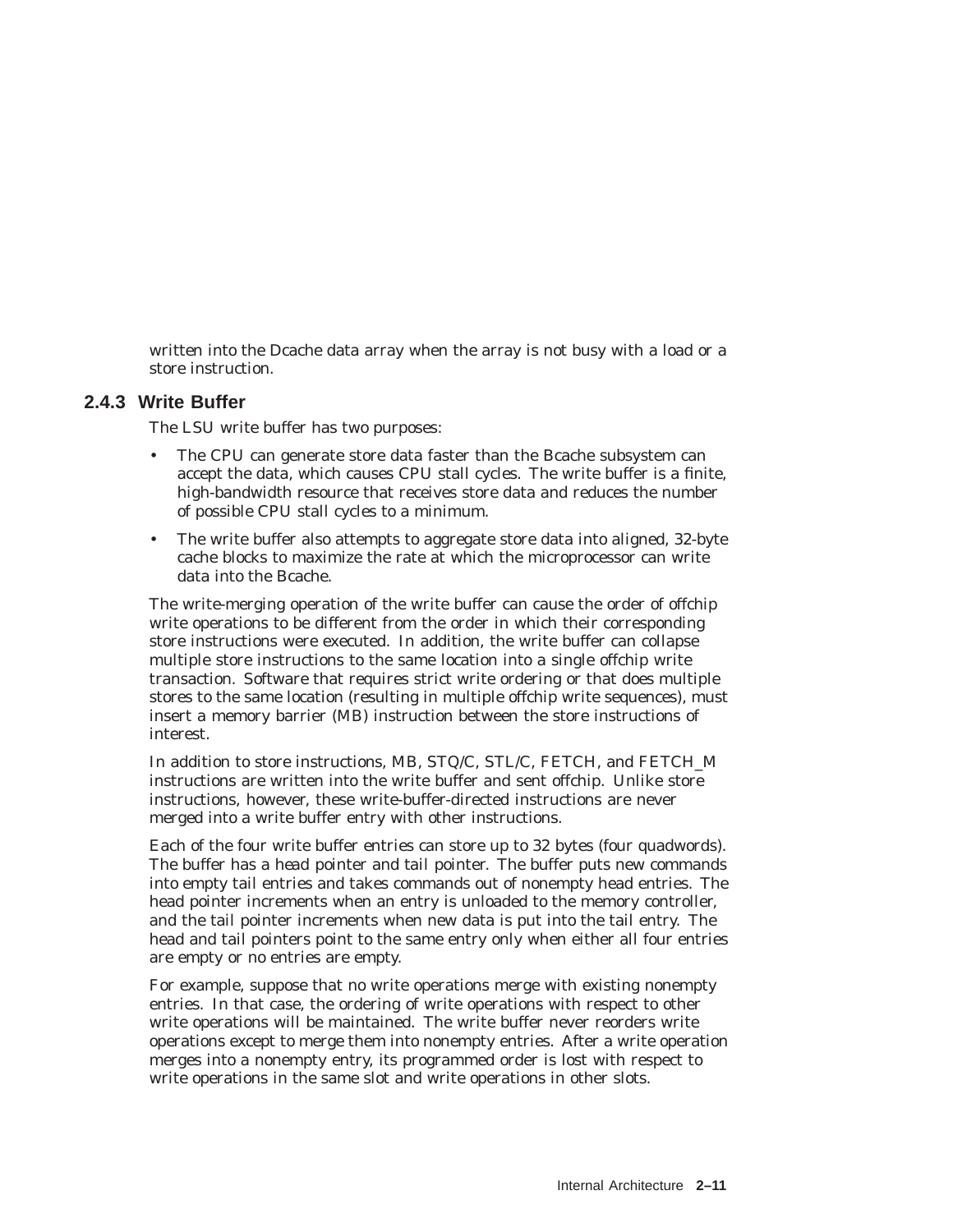The write buffer attempts to send its head entry offchip by requesting the memory controller when one of the following conditions is met:

- The write buffer contains at least two valid entries.
- The write buffer contains one valid entry and at least 256 CPU cycles have elapsed since the execution of the last write-buffer-directed instruction.
- The write buffer contains an MB instruction.
- The write buffer contains an STQ/C or STL/C instruction.
- A load miss that requires the write buffer to be flushed is pending to an address that is currently valid in the write buffer. The write buffer is completely flushed regardless of which entry matches the address.

**Note**

The 21066A implements revised write buffer unload logic. For details, see Section A.5.

#### **2.4.3.1 Memory Barrier Instruction**

The CPU will not execute load or store instructions that occur after an MB instruction until all preceding load or store instructions have been completed. The instructions are completed when:

- A load instruction from a memory address is complete when the memory controller returns the requested read data to the CPU.
- A load instruction from a PCI address is complete when the requested read data has been returned to the CPU.
- A store instruction to a memory address is complete when the write data has been written to memory.
- A store instruction to a PCI address is complete when the write data has been transferred to the PCI (and is not being retried).

A load or store instruction is considered complete even if error status occurs. (See Chapter 6 for more information.)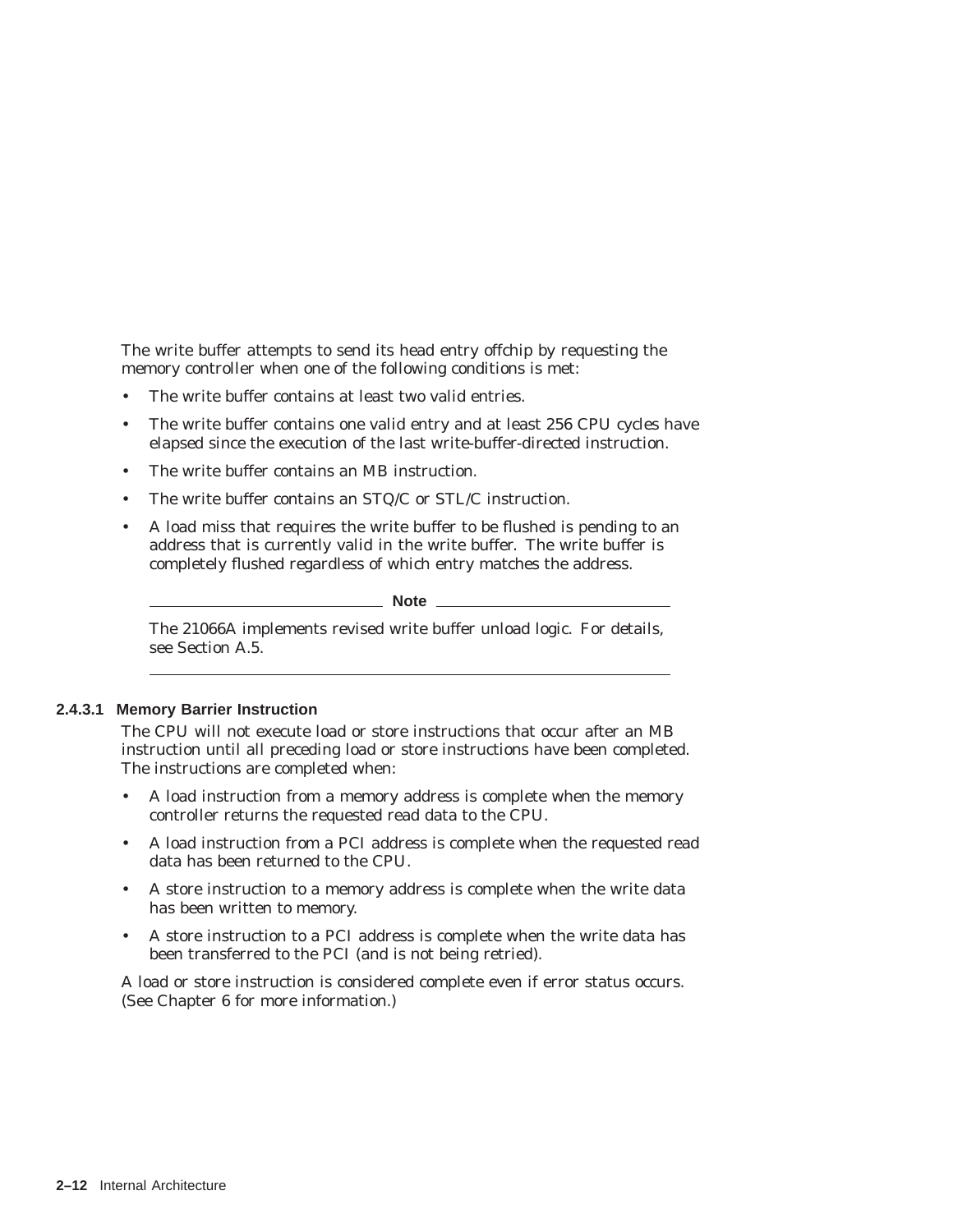# **2.5 Floating-Point Unit**

The onchip, pipelined FPU can execute both IEEE and VAX floating-point instructions. The microprocessor supports IEEE S\_floating and T\_floating data types, with all rounding modes except round to  $\pm$  infinity, which can be provided in software. The microprocessor fully supports VAX F\_floating and G\_floating data types and provides limited support for the VAX D\_floating format.

The FPU includes the following functions:

- A 32-entry, 64-bit floating-point register file (FRF)
- The user-accessible floating-point control register (FPCR), containing:
	- Round mode controls
	- Exception flag information

For a description of the FPCR, see the *Alpha Architecture Reference Manual*.

The FPU can accept an instruction every cycle, with the exception of floating-point divide instructions. The latency for data-dependent, nondivide instructions is six cycles. (For more information about instruction timing, see Section 2.7.)

For divide instructions, the FPU does not compute the inexact flag. Consequently, the INE exception flag in the FPCR is never set for IEEE floating-point divide using the inexact enable (/INEXACT) modifier. To deliver IEEE compliant exception behavior, the FPU hardware always traps on DIVS/SI and DIVT/SI instructions. This allows the arithmetic exception handler (in either PALcode or the operating system) to identify the source of the trap, compute the inexact flag, and deliver the appropriate exception. The exception associated with DIVS/SI and DIVT/SI instructions is imprecise. To ensure that the trap handler can deliver correct behavior to the user, software must follow the software completion modifier rules specified by the Alpha architecture.

\_ Note \_\_\_\_

The 21066A has new floating-point divide hardware that greatly reduces average divide latency. For more detailed information, refer to Section A.3.

For IEEE compliance issues, see Section 2.5.1 and the *Alpha Architecture Reference Manual*.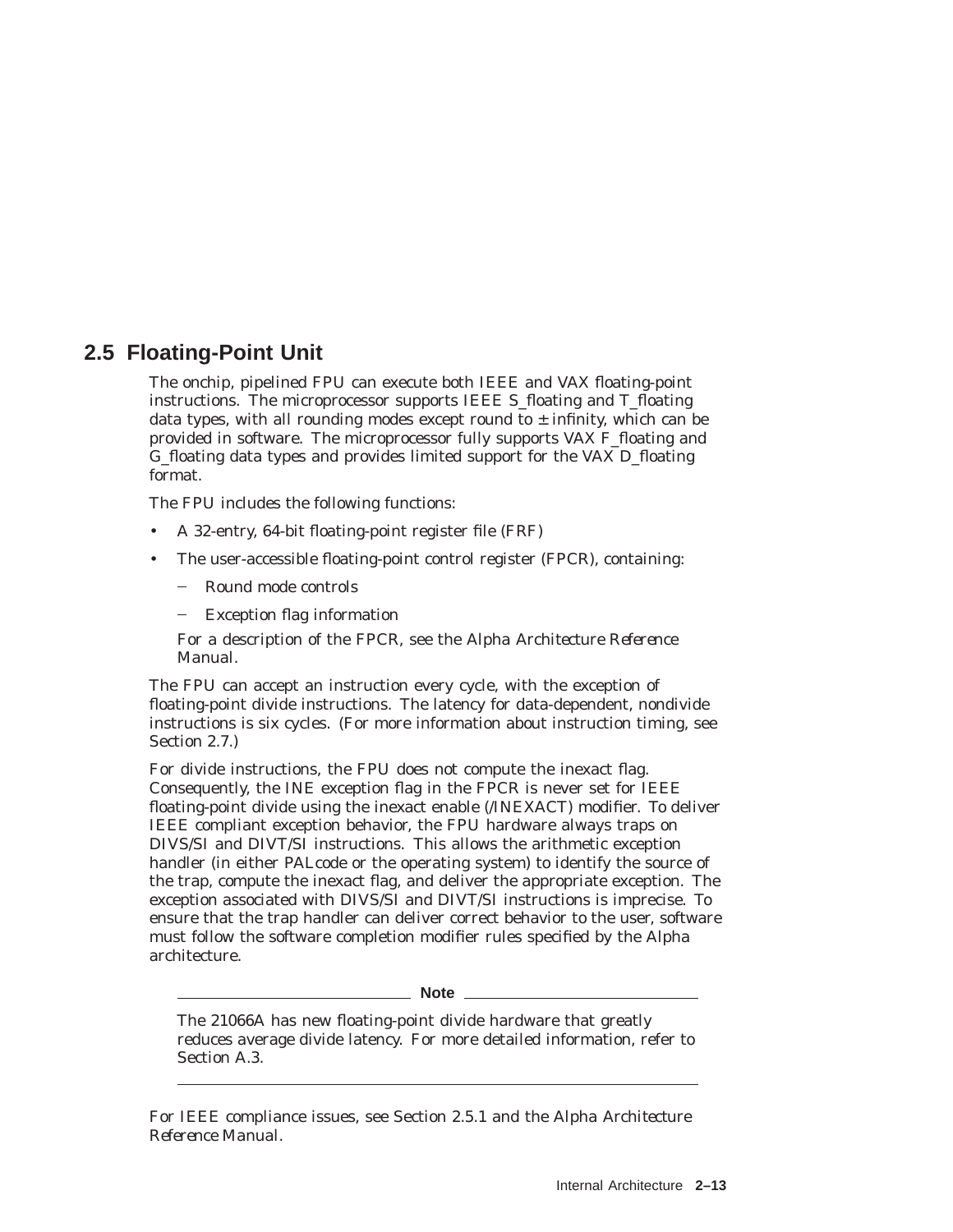# **2.5.1 IEEE Floating-Point Conformance**

The microprocessor supports IEEE floating-point operations as specified by the Alpha architecture. Support for a complete implementation of the *IEEE Standard for Binary Floating-Point Arithmetic (754-1985)* is provided by a combination of hardware and software as described in the *Alpha Architecture Reference Manual*. Additional information that provides guidelines for writing code supporting precise exception handling (necessary for complete conformance to the standard) is in the *Alpha Architecture Reference Manual*.

The microprocessor implements the following functions:

When operating without the /UNDERFLOW modifier, the microprocessor replaces underflow results with exact zero, whether or not the correct result would have been negative zero as defined in the IEEE standard. This Alpha architecture value-added behavior improves performance over either hardware or software denormal handling.

When strict IEEE compliance is required, the /UNDERFLOW modifier is necessary and the software must provide the correct result (including negative zero).

- The microprocessor supports infinity operands only when used in the CMPT instruction. Other instructions using infinity operands cause invalid operation (INV) arithmetic traps.
- NaN, denormal, or infinity (except when used in CMPT) input operands produce INV arithmetic traps when used with arithmetic operation instructions. CPYSE, CPYSN, FCMOV, MF\_FPCR, and MT\_FPCR are not arithmetic operations and will pass NaN, denormal, and infinity values without initiating arithmetic traps. Input operand traps take precedence over arithmetic result traps.
- The microprocessor will not produce a NaN, denormal, or infinity result.
- The microprocessor supports IEEE normal and chopped rounding modes in hardware. Instructions designating plus infinity and minus infinity rounding modes cause precise exceptions to the OPCDEC PAL entry point. This implies that the EXC\_ADDR register will be loaded with the address of the faulting instruction and all following instructions will be aborted. Table 3–5 describes the PALcode entry points.
- The DIVS and DIVT instructions with the /INEXACT modifier report an inexact (INE) arithmetic trap on all results of operations that do not involve NaN, infinity, or denormal input operands. Operations using NaN, infinity, and denormal input operands generate INV arithmetic traps.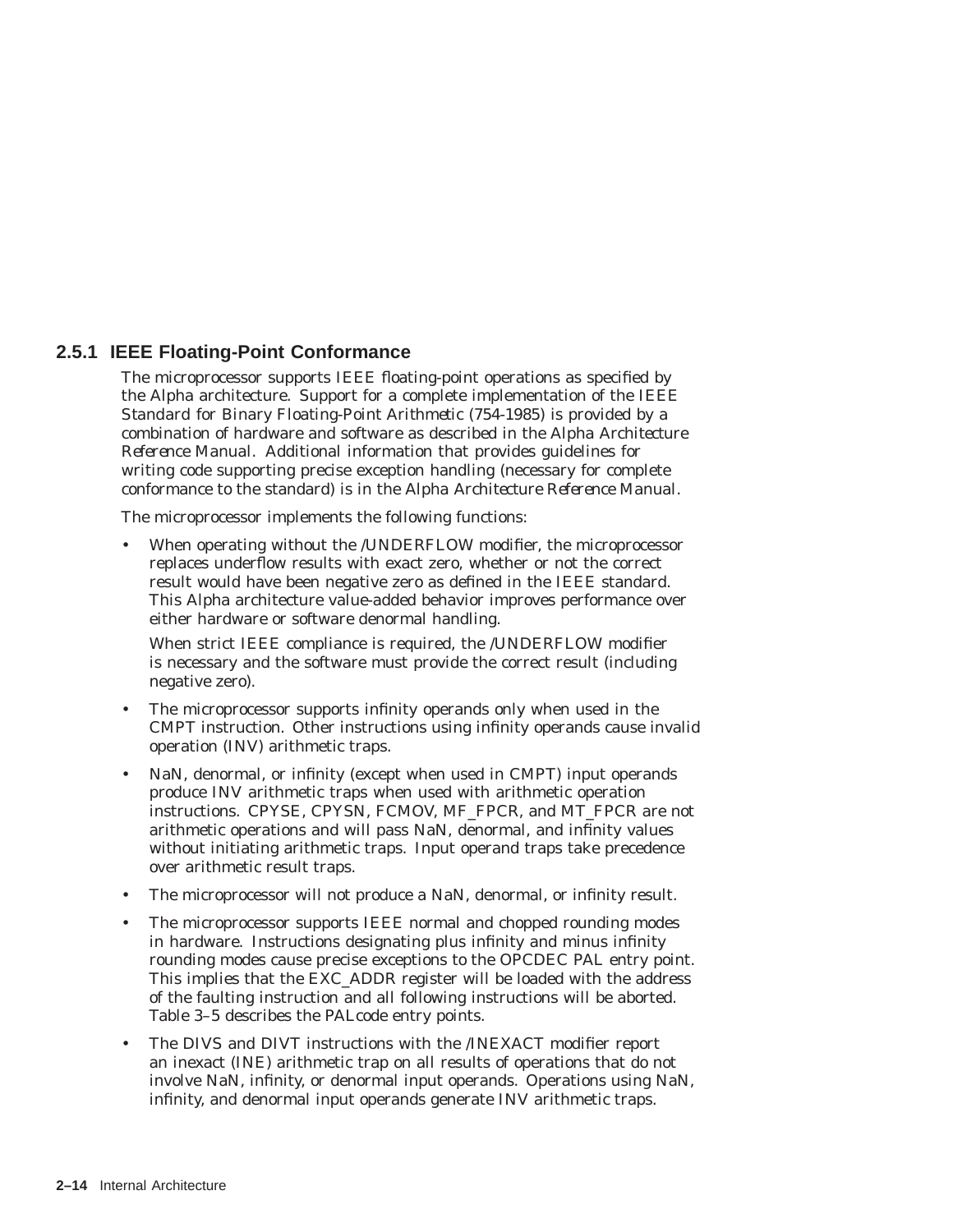- Floating-point exceptions generated by the microprocessor are recorded in the following places:
	- Whether or not the corresponding trap is enabled (through the instruction modifiers), the occurrence of all detected exceptions other than SWC are recorded in the FPCR (accessible by the MT\_FPCR and MF\_FPCR instructions) records. Because this register can be cleared only with an explicit clear command (MT\_FPCR), the exception information it records is a summary of all exceptions that have occurred since the last clear operation.
	- If an exception is detected and the corresponding trap is enabled, the microprocessor records the condition in the exception summary register (EXC\_SUM, Section 4.1.9) and initiates an arithmetic trap. As a special case, in order to support inexact exception behavior with the DIVS/I and DIVT/I instructions, the FPCR does not record an inexact exception, although the microprocessor always sets the INE bit in the EXC\_SUM register during these instructions. This behavior allows software to emulate the division instructions with accurate reporting of potential inexact exceptions.

For more information about the FPCR, see the *Alpha Architecture Reference Manual*.

# **2.6 Internal Cache Organization**

All memory cells in the onchip Dcache and Icache are fully static, 6-transistor CMOS structures.

# **2.6.1 Data Cache**

The 8-KB data cache (Dcache) is a write-through, direct-mapped, read-allocate physical cache with 32-byte blocks. When a PCI device writes to cacheable memory, the Dcache block corresponding to the memory address is set invalid to maintain cache coherency. The 21066A has longword parity protection.

# **2.6.2 Instruction Cache**

The 8-KB instruction cache (Icache) is a physical direct-mapped cache. Each cache block (line) contains the following:

- 32 bytes of Istream data
- 21-bit associated tag
- 6-bit address space number (ASN) field
- 1-bit address space match (ASM) field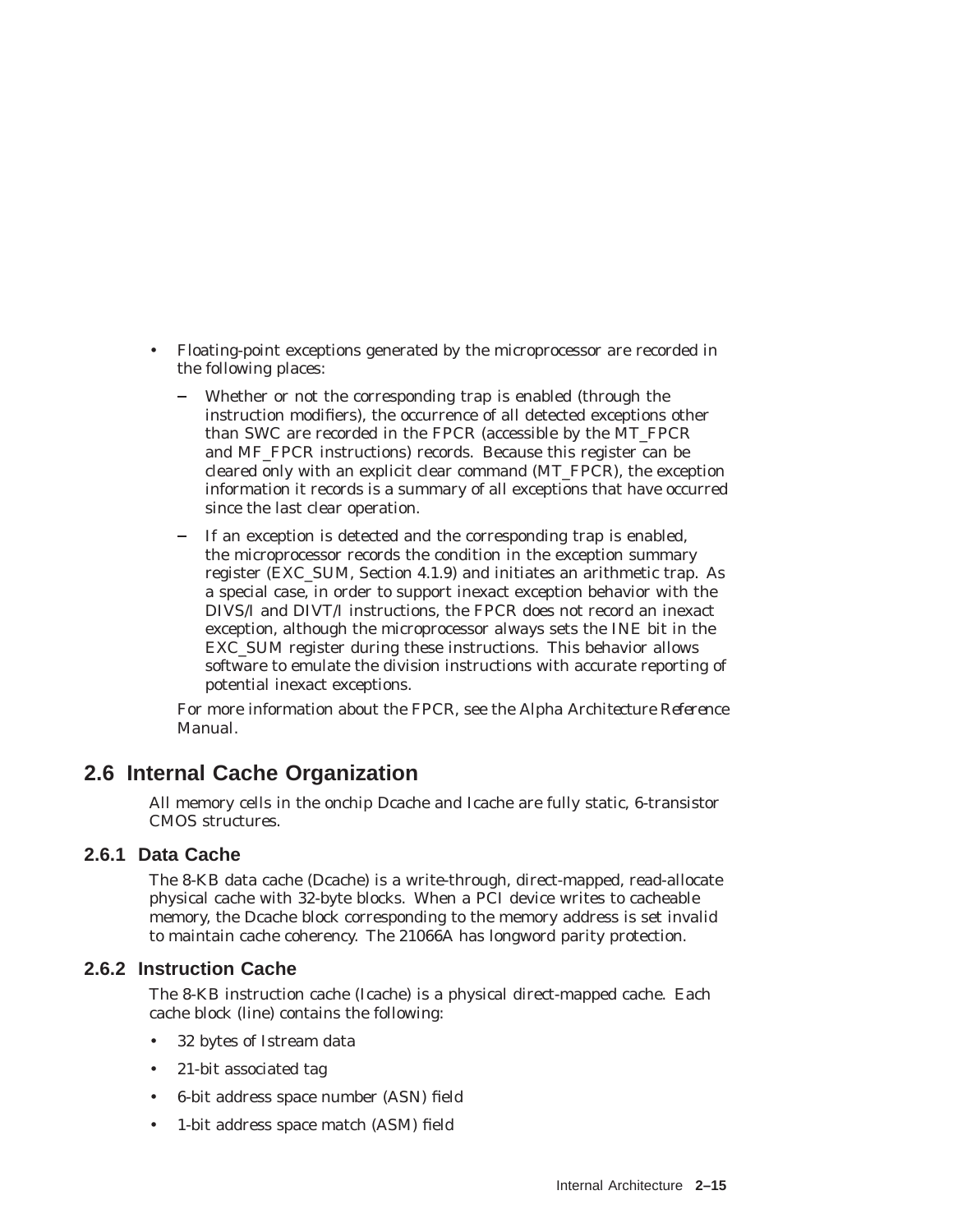• 8-bit (21066) or 16-bit (21066A) branch history (BHT) field

The 21066A has longword parity protection.

The Icache does not contain hardware for maintaining coherency with memory and is unaffected by any PCI write operations to the memory.

The chip also contains a single-entry Icache stream buffer and supporting logic that reduces the performance penalty incurred by Icache misses during inline instruction processing. Stream buffer prefetch requests never cross physical page boundaries; instead, they wrap around to the first block of the current page.

**Note**

Both the Dcache and the Icache are longword parity protected in the 21066A. Refer to Section A.2 for details.

# **2.7 Instruction Pipeline Organization**

The microprocessor has a 7-stage pipeline for integer operate and memory reference instructions and a 10-stage pipeline for floating-point operate instructions. The IDU maintains the state for all pipeline stages, to track outstanding register write operations, and to determine Icache hits and misses.

Figure 2–2 shows the integer operate, memory reference, and floating-point operate pipelines for the IDU, IEU, LSU, and FPU. The first four stages of all the pipelines are the same and are executed in the IDU. The last stages are unit-specific. All of the units have bypassers that allow the results of one instruction to be the operand of a following instruction, without writing the results of the first instruction to a register file.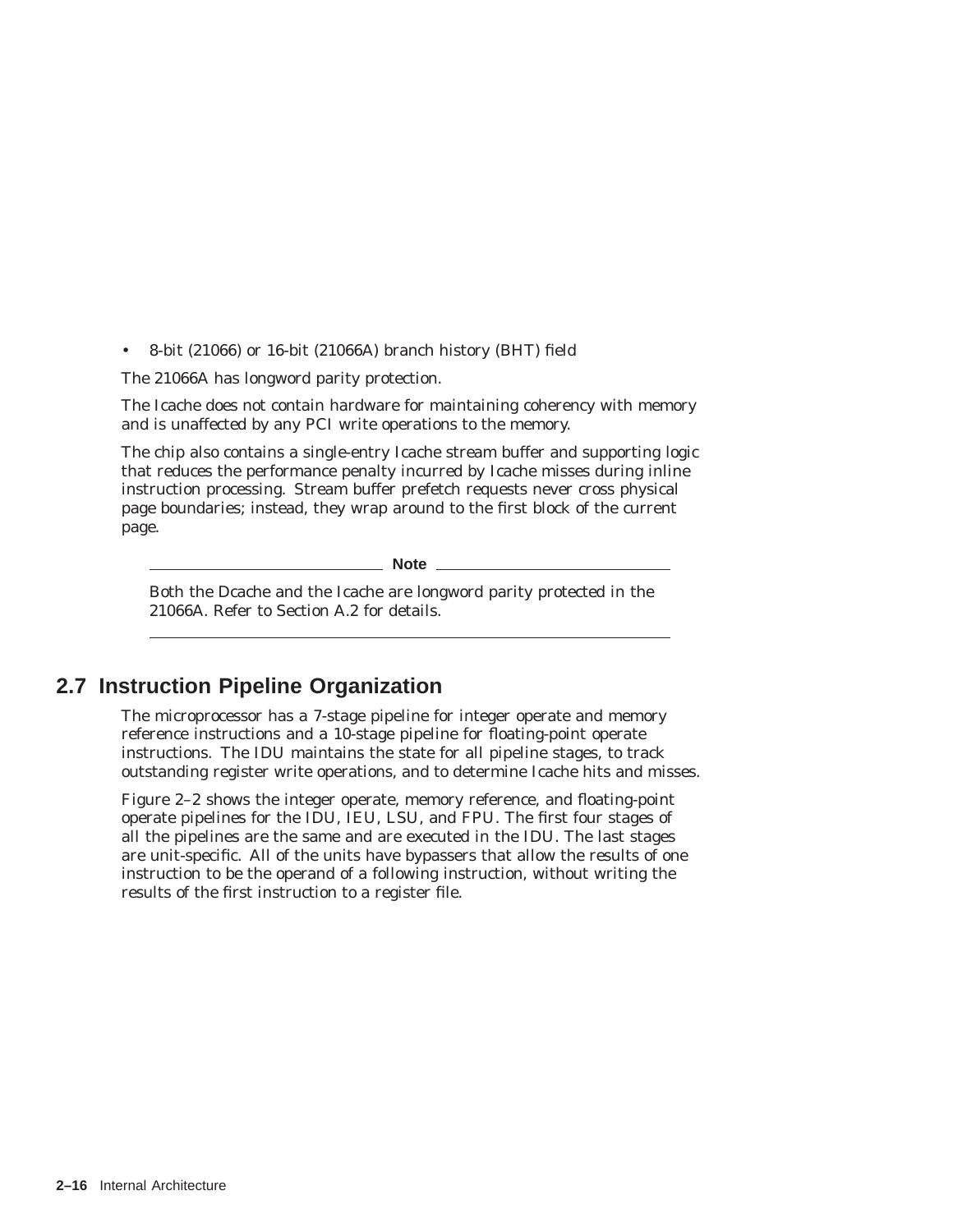#### **Figure 2–2 Instruction Pipelines**



| <b>Floating-Point</b><br><b>Pipeline</b>                                         | <b>SW</b> | 10 |  | F <sub>2</sub> |  | <b>FWR</b> |
|----------------------------------------------------------------------------------|-----------|----|--|----------------|--|------------|
| Floating-Point Calculate Pipeline<br>Floating-Point Register File Write Pipeline |           |    |  |                |  |            |

**2.7.1 Instruction Pipeline Static and Dynamic Stages**

The integer pipeline divides instruction processing into four static and three dynamic stages of execution. The floating-point pipeline maintains the first four static stages and adds six dynamic stages of execution. The first four stages are as follows:

- Instruction fetch
- Swap
- Decode
- Issue logic

These stages are static because instructions can remain valid in the same pipeline stage for multiple cycles while waiting for a resource or stalling for other reasons.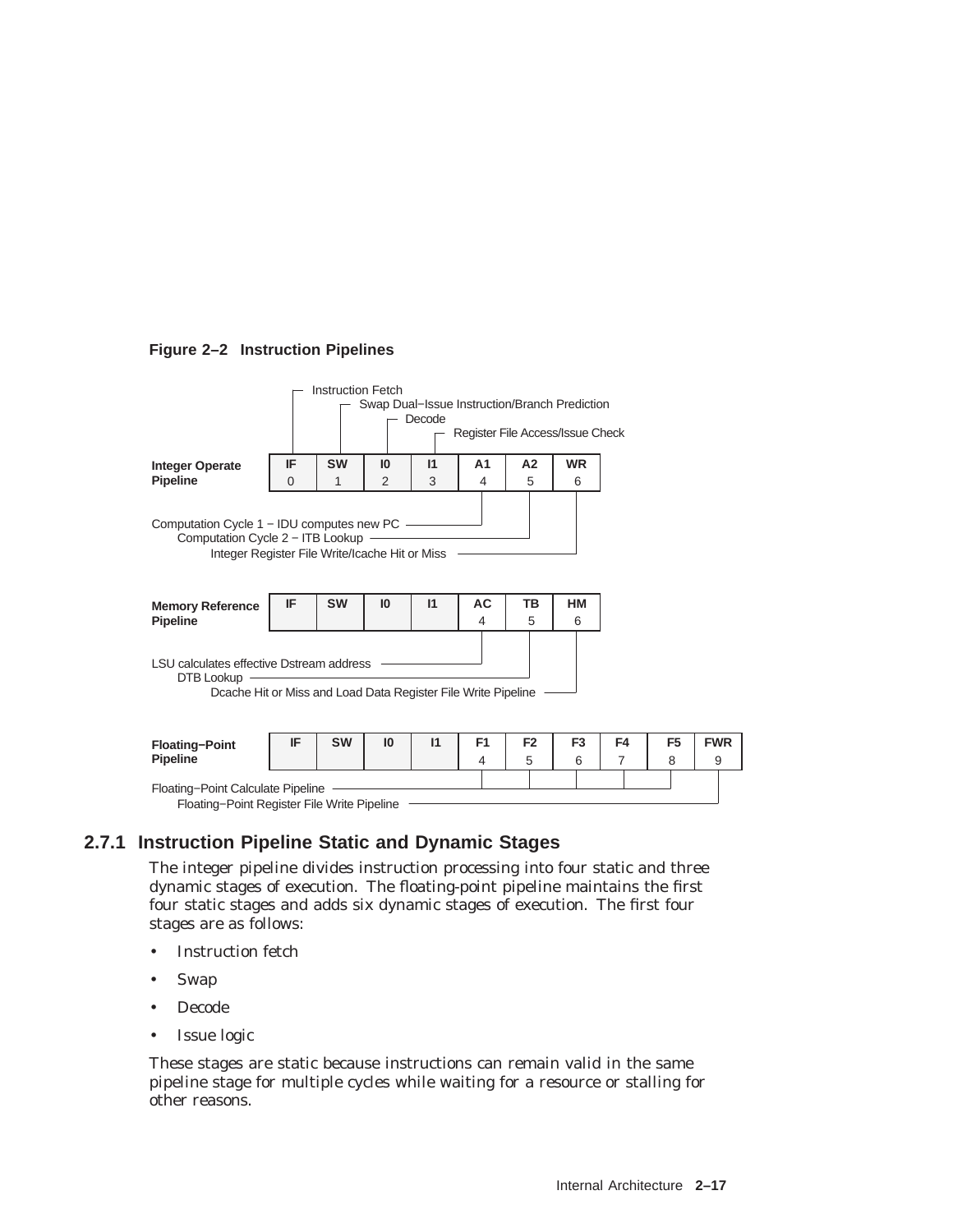Dynamic stages always advance state and are unaffected by any stall in the pipeline. (Pipeline stalls are also called pipeline freezes.) A pipeline freeze can occur while either no instructions issue or one instruction of a pair issues and the second is held at the issue stage. A pipeline freeze implies that valid instructions are presented to be issued but cannot proceed.

Upon satisfying all issue requirements, instructions can continue through any pipeline toward completion. Instructions cannot be held in a given pipe stage after they are issued. The issue stage must ensure that all resource conflicts are resolved before an instruction is allowed to continue. Only a chip-internal abort condition can stop instructions after the issue stage.

#### **2.7.2 Aborts**

The causes for aborts are grouped into two classes:

- Exceptions (including interrupts)
- Nonexceptions

Exceptions require the pipeline to be drained of all outstanding instructions before restarting the pipeline at a redirected address. In both classes, all instructions that were fetched after the instruction that caused the abort condition, must be flushed from the pipeline. This includes stopping one instruction of a dual-issued pair when an abort condition occurs on the first instruction of the pair.

Nonexceptions do not require the pipeline to be drained of all outstanding instructions ahead of the aborting instruction. The pipeline can be immediately restarted at a redirected address. Examples of nonexception abort conditions are branch mispredictions, subroutine call or return mispredictions, and Icache misses. Dcache misses do not produce abort conditions but can cause pipeline freezes.

If an exception occurs, the processor aborts all instructions issued after the excepting instruction. Due to the nature of some error conditions, this can occur as late as the write cycle. The address of the excepting instruction is then latched in the exception address register (EXC\_ADDR, Section 4.1.8). When the pipeline is fully drained, the processor begins to execute instructions at the address given by the PALcode dispatch. The pipeline is drained when:

- All outstanding write operations to both the integer and floating-point register files have completed, and arithmetic traps have been reported.
- All outstanding instructions have successfully completed memory management and access protection traps.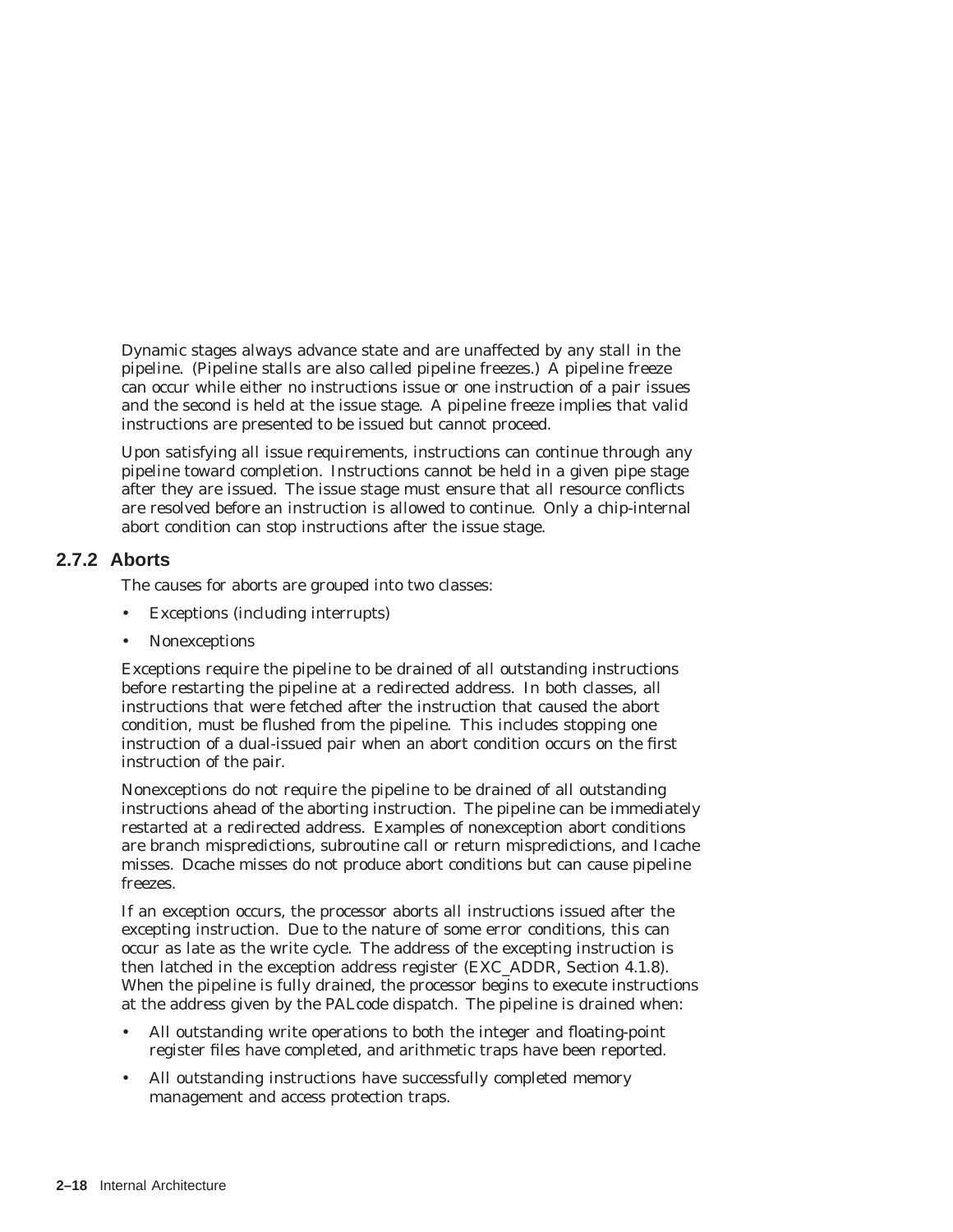# **2.7.3 Nonissue Conditions**

Nonissue conditions occur for the following reasons:

- The pipeline freezes when a valid instruction or pair of instructions is prepared to issue but cannot because of a resource conflict. These types of nonissue cycles can be minimized through code scheduling.
- The existence of pipeline *bubbles* when the pipeline does not contain a valid instruction to issue.

Pipeline bubbles exist because of the abort conditions described in Section 2.7.2. In addition, a single pipeline bubble is produced when a branch-type instruction is predicted to be taken, including subroutine calls and returns. Pipeline bubbles are reduced directly by the hardware through *bubble squashing* but can also be effectively minimized with careful coding. Bubble squashing is the ability of any of the first four pipeline stages to advance when a bubble is detected in the pipeline stage immediately ahead of it while the pipeline is otherwise frozen.

# **2.8 Instruction Scheduling and Issuing Rules**

Sections 2.8.1 through 2.8.5 describe the instruction scheduling and issuing rules.

# **2.8.1 Instruction Class Definition**

This section describes the performance-related scheduling and dual-issue rules. There are no functional dependencies related to scheduling or dual issue. The scheduling and issuing rules are defined in terms of instruction classes. Table 2–1 specifies all of the instruction classes and the unit that executes the particular class.

| <b>Class</b> | Unit              | <b>Instructions</b>                           |
|--------------|-------------------|-----------------------------------------------|
| LD.          | Load and store    | All loads                                     |
|              |                   | HW_MFPR, RPCC, RS, RC, and STC producers only |
|              |                   | <b>FETCH</b> consumer only                    |
| <b>ST</b>    | Load and store    | All stores and HW_MTPR                        |
| <b>IBR</b>   | Integer execution | Integer conditional branches                  |
|              |                   | (continued on next page)                      |

**Table 2–1 Producer–Consumer Classes**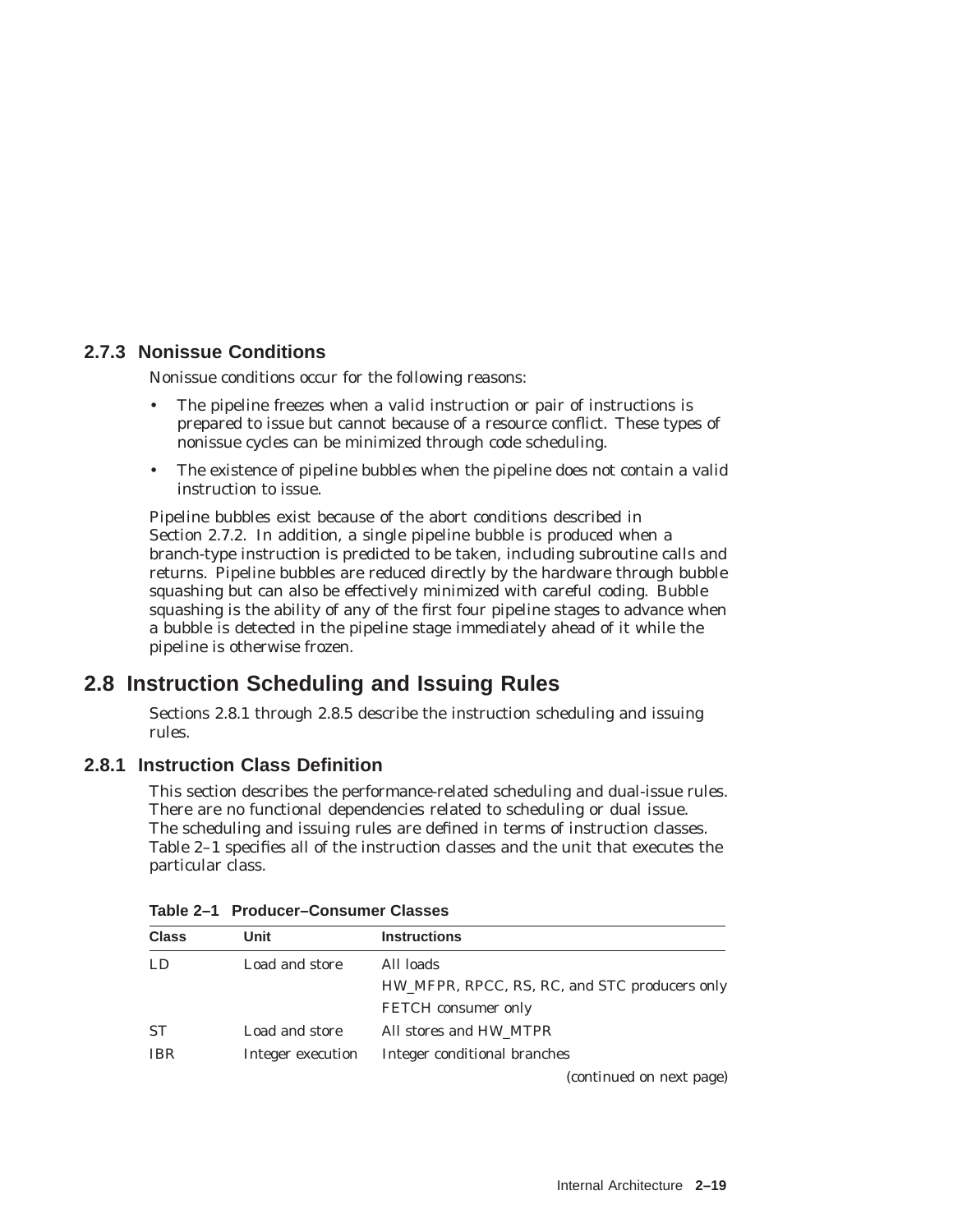| <b>Class</b>   | Unit                  | <b>Instructions</b>                                                                                  |
|----------------|-----------------------|------------------------------------------------------------------------------------------------------|
| <b>FBR</b>     | <b>Floating-point</b> | Floating-point conditional branches                                                                  |
| <b>JSR</b>     | Integer execution     | JMP, JSR, RET, and JSR_COROUTINE                                                                     |
|                |                       | <b>BSR</b> and BR producer only                                                                      |
| <b>IADDLOG</b> | Integer execution     | ADDL, ADDL/V, ADDQ, and ADDQ/V                                                                       |
|                |                       | LDA and LDAH                                                                                         |
|                |                       | SUBL, SUBL/V, SUBQ, SUBQ/V, S4ADDL,<br>S4ADDQ, S8ADDL, S8ADDQ, S4SUBL, S4SUBQ,<br>S8SUBL, and S8SUBQ |
|                |                       | AND, BIC, BIS, ORNOT, and XOR                                                                        |
| <b>SHIFTCM</b> | Integer execution     | CMOVEQ, CMOVNE, CMOVLT, CMOVLE,<br>CMOVGT, CMOVGE, CMOVLBS, and CMOVLBC                              |
|                |                       | EXTQL, EXTLL, EXTWL, EXTBL, EXTQH,<br><b>EXTLH.</b> and <b>EXTWH</b>                                 |
|                |                       | INSQL, INSLL, INSWL, INSBL, INSQH, INSLH,<br>and INSWH                                               |
|                |                       | MSKQL, MSKLL, MSKWL, MSKBL, MSKQH,<br><b>MSKLH, and MSKWH</b>                                        |
|                |                       | SLL, SRL, and SRA                                                                                    |
|                |                       | ZAP and ZAPNOT                                                                                       |
| <b>ICMP</b>    | Integer execution     | CMPEQ, CMPLT, CMPLE, CMPULT, CMPULE, and<br><b>CMPBGE</b>                                            |
| <b>IMULL</b>   | Integer execution     | <b>MULL</b> and <b>MULL/V</b>                                                                        |
| <b>IMULQ</b>   | Integer execution     | MULQ, MULQ/V, and UMULH                                                                              |
| <b>FPOP</b>    | <b>Floating-point</b> | Floating-point operates except divide                                                                |
| <b>FDIV</b>    | <b>Floating-point</b> | Floating-point divide                                                                                |
|                |                       |                                                                                                      |

**Table 2–1 (Cont.) Producer–Consumer Classes**

# **2.8.2 Producer–Consumer Latency**

The microprocessor enforces scheduling rules regarding producer–consumer latencies. Table 2–2 shows these rules as a producer–consumer latency matrix. Each row and column in the matrix is a class of Alpha instructions.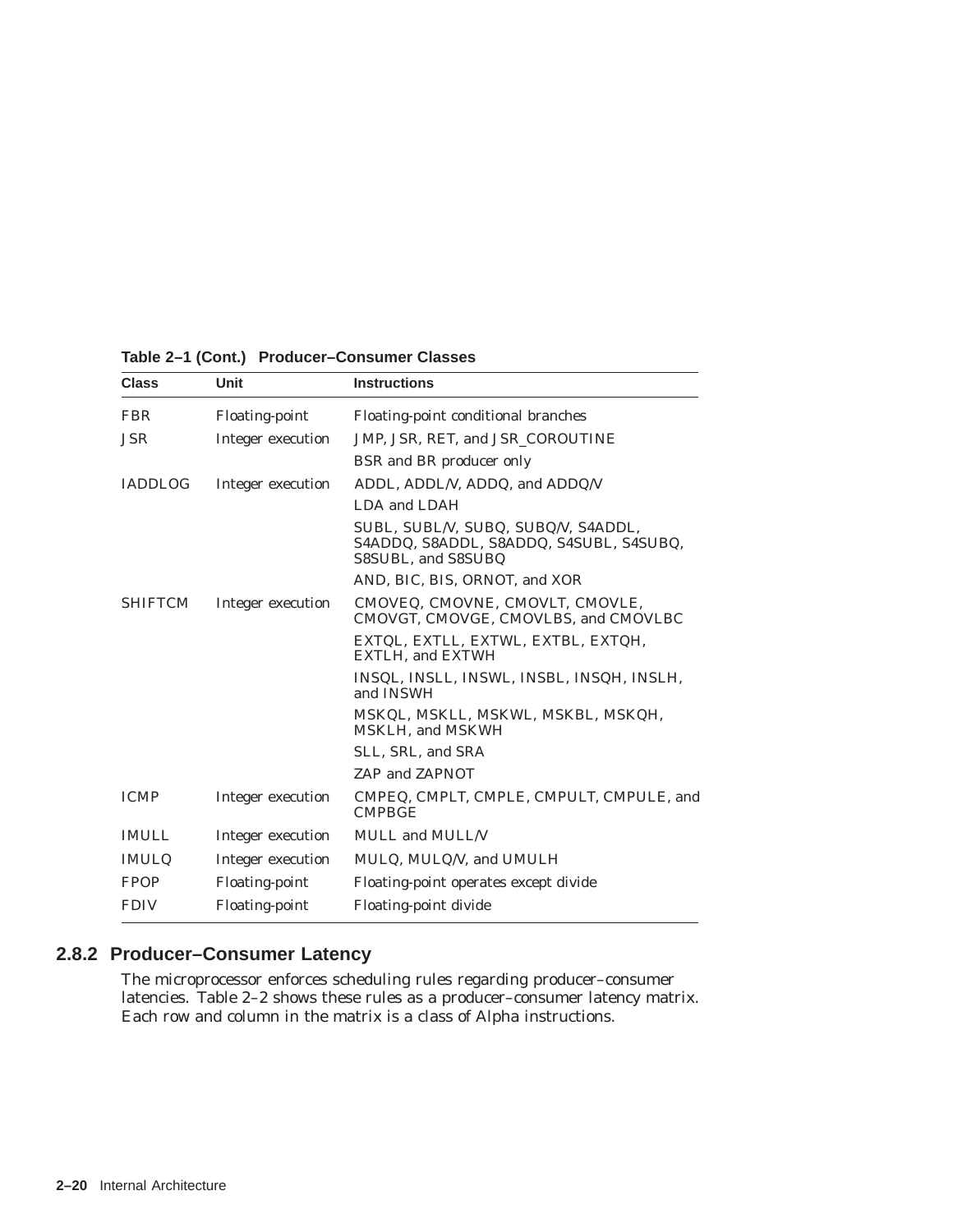| <b>Consumer</b> |   | LD JSR | <b>IADDLOG</b> | <b>SHIFTCM</b> | <b>ICMP</b>      | <b>IMULL</b>     | <b>IMULQ</b>   | <b>FPOP</b> | <b>FDIV</b><br>F/S | <b>FDIV</b><br><b>G/T</b> |
|-----------------|---|--------|----------------|----------------|------------------|------------------|----------------|-------------|--------------------|---------------------------|
| <b>LD</b>       | 3 | 3      | $\overline{2}$ | $\overline{2}$ | $\boldsymbol{2}$ | 21               | 23             | X           | X                  | X                         |
| <b>ST</b>       | 3 | 3      | 2/0            | 2/0            | 21/20            | 21/20            | 23/22          | X/4         | X/32               | X/61                      |
| <b>IBR</b>      | 3 | 3      |                | $\mathbf{2}$   | 1                | 21               | 23             | X           | X                  | X                         |
| <b>JSR</b>      | 3 | 3      | $\overline{2}$ | $\mathbf{2}$   | $\overline{c}$   |                  |                | X           | X                  | X                         |
| <b>IADDLOG</b>  | 3 | 3      | 1              | $\mathbf{2}$   | $\overline{2}$   |                  |                | X           | X                  | X                         |
| <b>SHIFTCM</b>  | 3 | 3      | 1              | $\mathbf{2}$   | $\overline{2}$   |                  |                | X           | X                  | X                         |
| <b>ICMP</b>     | 3 | 3      | 1              | $\mathbf{2}$   | $\overline{2}$   |                  |                | X           | X                  | X                         |
| <b>IMUL</b>     | 3 | 3      | 1              | $\overline{2}$ | $\overline{c}$   | 21/19            | 23/21          | X           | X                  | X                         |
| <b>FBR</b>      | 3 | X      | X              | X              | X                | $\overline{2}$   | $\overline{2}$ | 6           | 34                 | 63                        |
| <b>FPOP</b>     | 3 | X      | X              | X              | X                | $\boldsymbol{2}$ | $\overline{2}$ | 6           | 34                 | 63                        |
| <b>FDIV</b>     | 3 | X      | X              | X              | X                | $\overline{2}$   | $\overline{2}$ | 6           | 34/30 63/59        |                           |

**Table 2–2 Producer–Consumer Latency Matrix**

Notes for Table 2–2:

- The numbers in the matrix represent the cycles of latency. For example, one cycle of latency is indicated by a 1 in the matrix. One cycle of latency means that if instruction B uses the results of instruction A, then instruction B can be issued one cycle after instruction A is issued.
- LD indicates a Dcache hit is assumed for load instructions. The latency for Dcache miss depends on the system configuration.
- X indicates an impossible state or a state not normally encountered. For example, a floating-point branch would not follow an integer compare.
- For the ST consumer class, two latencies (for example, 2/0) are given with some producer classes. The first is the latency for base address of store, and the second is the latency for store data. Floating-point results cannot be used as the base address for load or store operations.
- Two latencies are given for IMUL followed by IMUL (for example, 21/19). The first is the latency with data dependency; in other words, the second IMUL uses the result from the first IMUL. The second is the multiply latency without data dependencies.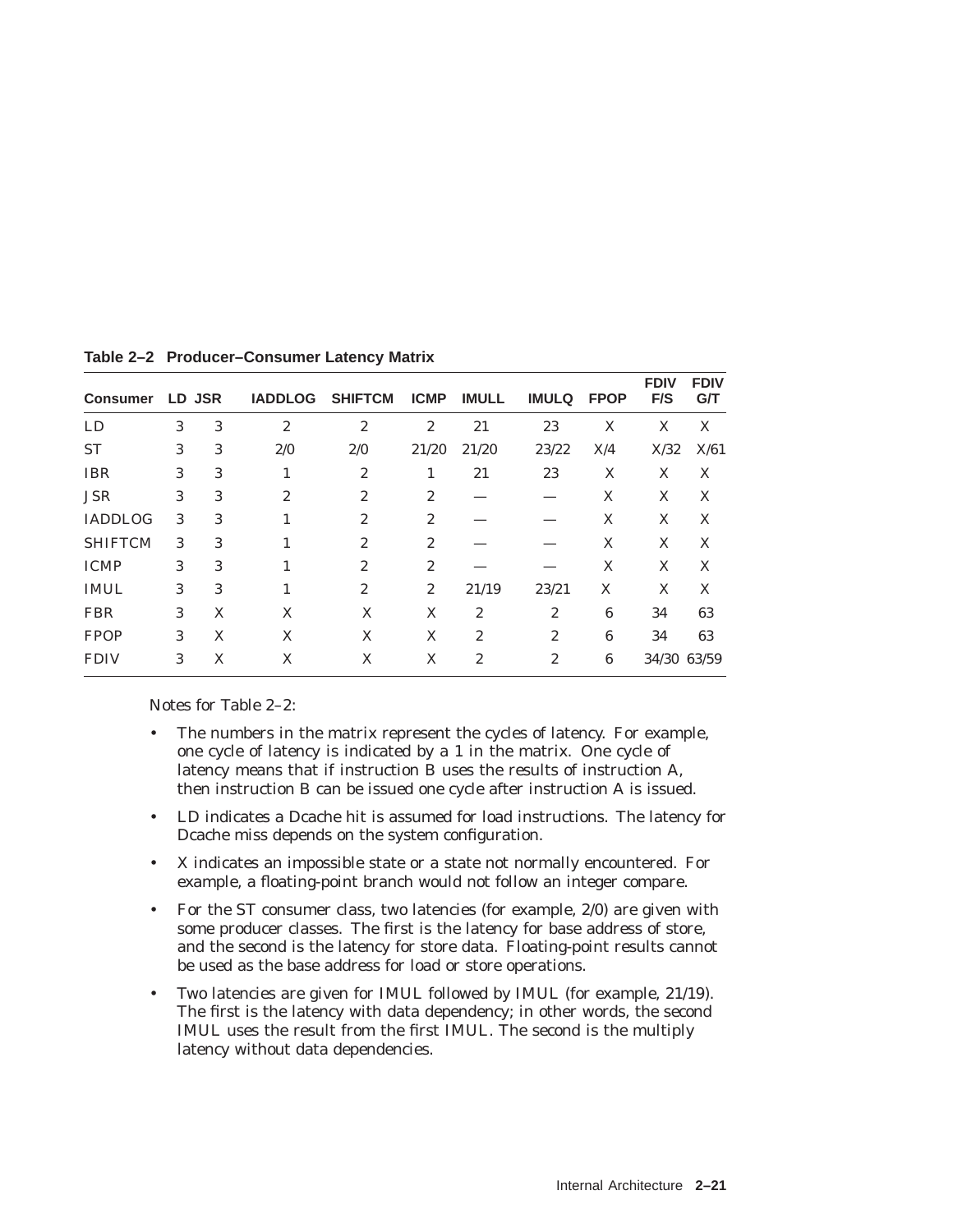• Two latencies are given for FDIV followed by FDIV (for example, 34/30). The first is the latency with data dependency; in other words, the second FDIV uses the result from the first FDIV. The second is the divide latency without data dependencies.

When determining latency for a given instruction sequence, the classes of each instruction must first be identified. The following example lists the classes in the comment field:

| ADDO | R1, R2, R3 | ! IADDLOG class |
|------|------------|-----------------|
| SRA  | R3, R4, R5 | ! SHIFT class   |
| SUBO | R5, R6, R7 | ! IADDLOG class |
| STO  | R7, D(R10) | ! ST class      |

The SRA instruction consumes the result (R3) produced by the ADDQ instruction. The matrix shows a latency of 1 associated with an IADD-SHIFT producer–consumer pair. In other words, if the ADDQ instruction is issued in cycle *n,* the SRA instruction can be issued in cycle *n*+1.

The SUBQ instruction consumes the result (R5) produced by the SRA instruction. The matrix shows a latency of 2 associated with a SHIFT-IADD producer–consumer pair. In other words, if the SRA instruction is issued in cycle *n*, the SUBQ instruction can be issued in cycle *n+2*. The IDU injects one no-operation (NOP) cycle in the pipeline for this case.

In the final case, the STQ instruction consumes the result (R7) produced by the SUBQ instruction. The matrix shows a latency of 0 associated with an IADD-ST producer–consumer pair when the result of the IADD instruction is the store data. In other words, the SUBQ and STQ instruction pair can be dual issued.

#### **2.8.3 Producer–Producer Latency**

Producer–producer latency (also known as write-after-write conflicts) is restricted only by the register write order. For most instructions, this is dictated by issue order; however, IMUL, FDIV, and LD instructions might require more time to complete than other instructions. Therefore, to preserve write ordering, IMUL, FDIV, and LD instructions must stall following instructions that write the same destination register.

In general, only cases involving an intervening producer–consumer conflict are of interest. They can commonly occur in a dual-issue situation when a register is reused. In these cases, producer–consumer latencies are equal to or greater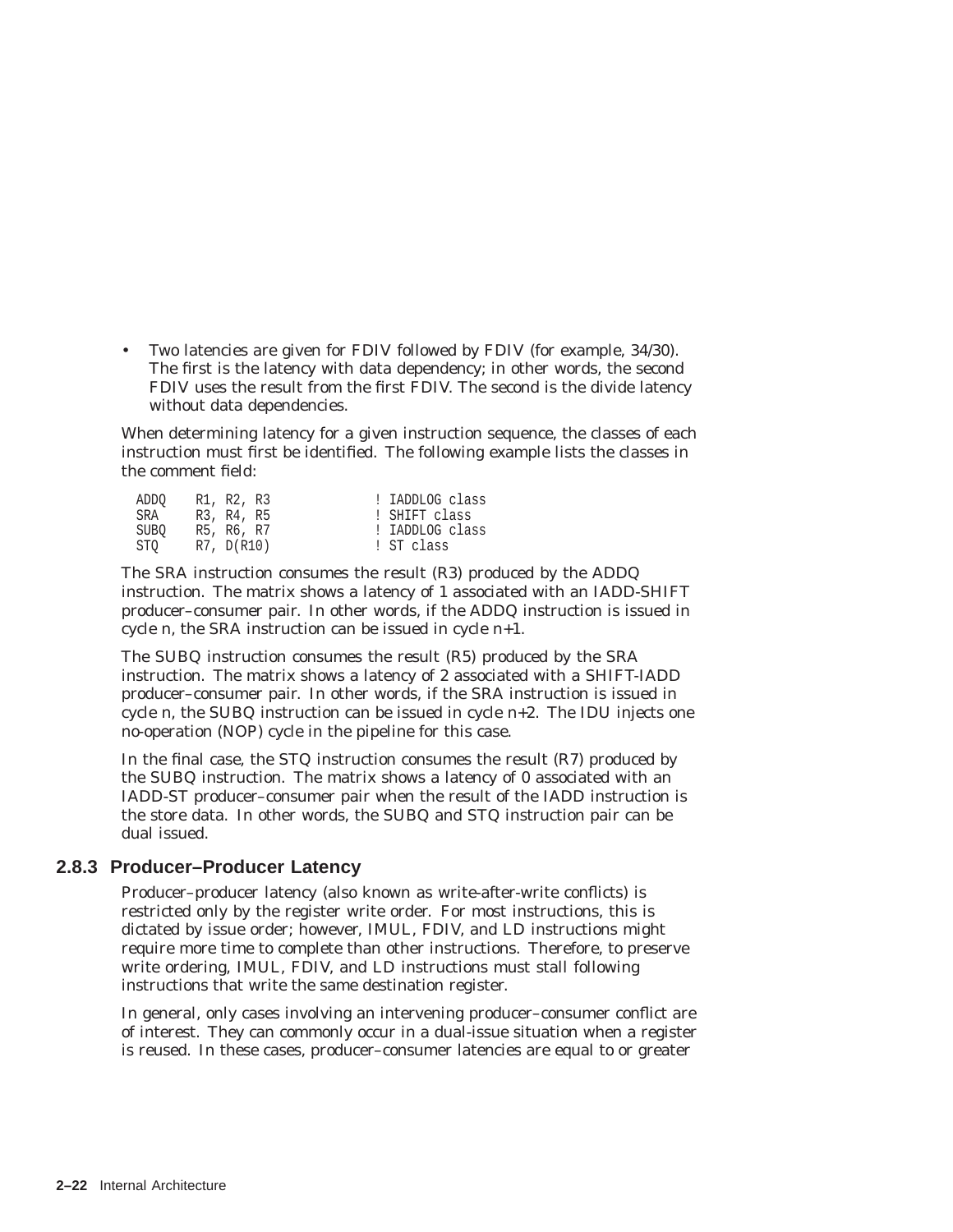than the required producer–producer latency as determined by write ordering and, therefore, dictate the overall latency. The following code is an example:

| LDO R2, D(R0) |  | ; R2 destination                                 |  |  |  |  |
|---------------|--|--------------------------------------------------|--|--|--|--|
| ADDO R2,R3,R4 |  | ; wr-rd conflict stalls execution waiting for R2 |  |  |  |  |
| LDO R2,D(R1)  |  | ; wr-wr conflict may dual issue when addq issues |  |  |  |  |

#### **2.8.4 Instruction Issue Rules**

The following conditions prevent instruction issue:

- No instruction can be issued until all of its source and destination registers are clean. In other words, all outstanding write operations to the destination register are guaranteed to complete in issue order, and either there are no outstanding write operations to the source registers or those write operations can be bypassed.
- No LD, ST, FETCH, MB, RPCC, RS, RC, TRAPB, HW\_MXPR, BSR, BR, or JSR (with destination other than R31) instruction can be issued after an MB instruction until the MB has been acknowledged on the external pin bus.
- No IMUL instructions can be issued if the integer multiplier is busy.
- No SHIFT, IADDLOG, ICMP, or ICMOV instruction can be issued exactly three cycles before an integer multiplication completes.
- No integer or floating-point conditional branch instruction can be issued in the cycle immediately following a JSR, JMP, RET, JSR\_COROUTINE, or HW\_REI instruction.
- No TRAPB instruction can be issued as the second instruction of a dual-issue pair.
- No LD instructions can be issued in the two cycles immediately following an STC instruction.
- No LD, ST, FETCH, MB, RPCC, RS, RC, TRAPB, HW\_MXPR, BSR, BR, or JSR (with destination other than R31) instruction can be issued when the LSU is busy due to a load miss or write buffer overflow. (For more information, see Section 2.4.3.)
- No FDIV instruction can be issued if the floating-point divider is busy.
- No floating-point operate instruction can be issued exactly five or six cycles before a floating-point divide completes.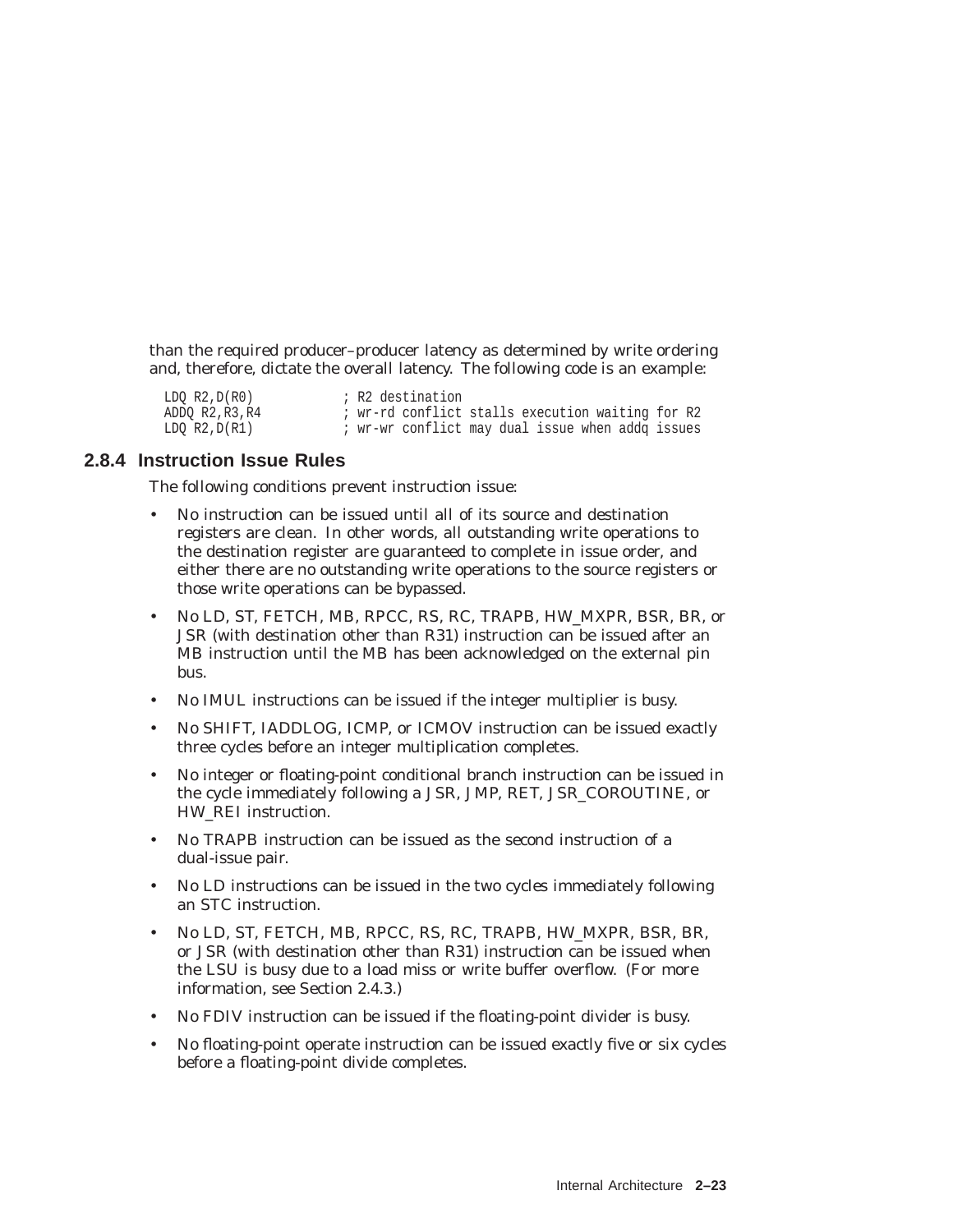#### **2.8.5 Dual-Issue Table**

Table 2–3 can be used to determine instruction pairs that can issue in a single cycle. Instructions are dispatched using two internal data paths or buses. In Table 2–3, the buses are referred to as IB0, IB1, and IBx.

In Table 2–3, any instruction identified with IB0 can be issued in the same cycle as any instruction identified with IB1. An instruction that is identified as IBx can be issued with either IB0 or IB1.

Dual issue is attempted if the input operands are available as defined by the producer–consumer latency matrix in Table 2–2 and the following requirements are met:

- Two instructions are contained within an aligned quadword.
- Both instructions are not in group IB0.
- Both instructions are not in group IB1.
- No more than one of the following instructions are to be issued in the same cycle: JSR, integer conditional branch, BSR, HW\_REI, BR, or floating-point branch.
- No more than one of the following instructions are to be issued in the same cycle: load, store, HW\_MTPR, HW\_MFPR, MISC, TRAPB, HW\_REI, BSR, BR, or JSR.

Producer–consumer latencies of zero indicate that dependent operations between these two instruction classes can dual-issue. For example, ADDQ R1, R2, R3; STQ R3, and D(R4).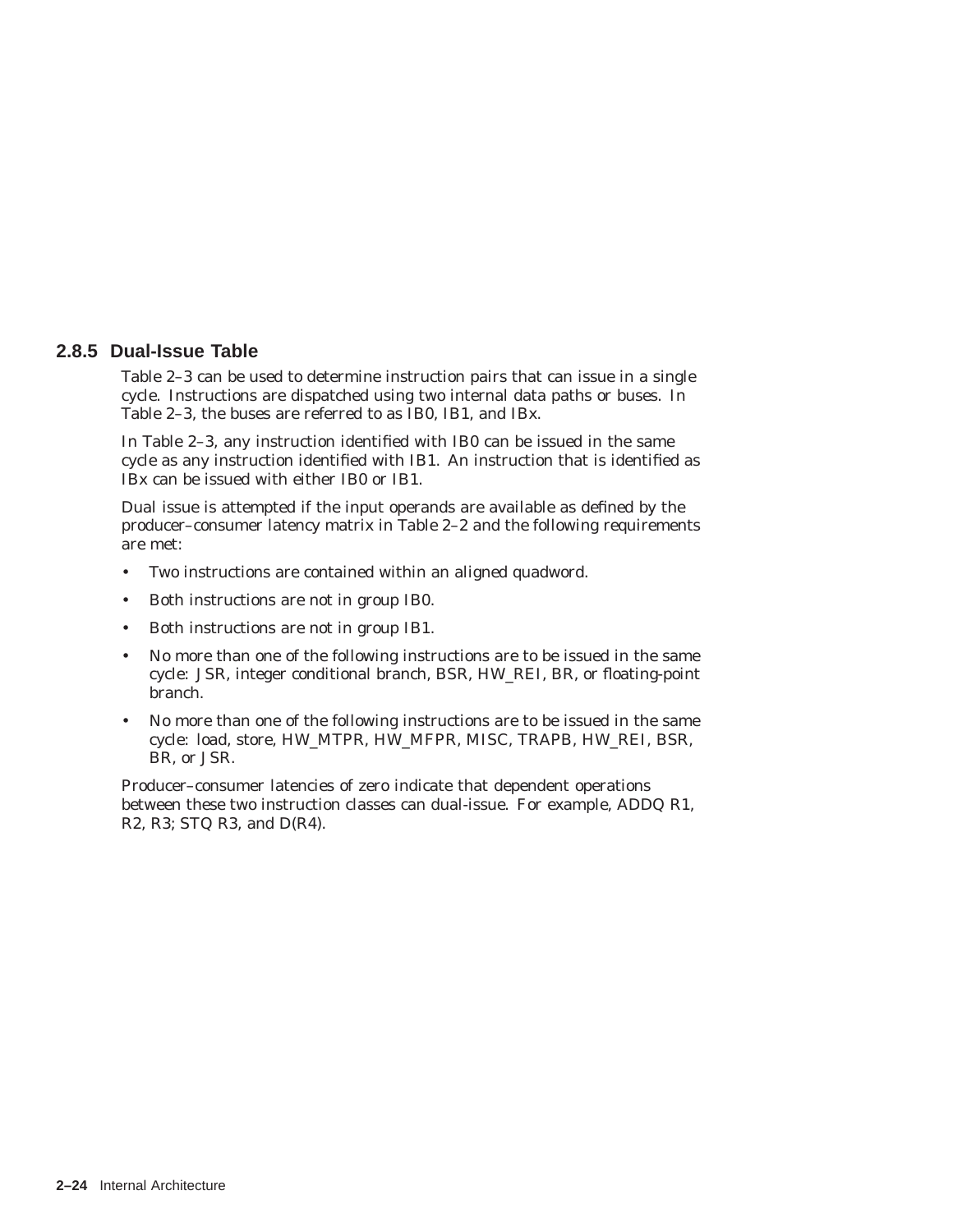|                         | 00         | 08              | 10              | 18          | 20              | 28              | 30              | 38          |
|-------------------------|------------|-----------------|-----------------|-------------|-----------------|-----------------|-----------------|-------------|
| $\mathbf{0}/\mathbf{8}$ | PAL        | <b>LDA</b>      | <b>INTA</b>     | <b>MISC</b> | <b>LDF</b>      | <b>LDL</b>      | BR              | <b>BLBC</b> |
|                         | IB1        | IB <sub>0</sub> | IB <sub>0</sub> | IB1         | <b>IBx</b>      | <b>IBx</b>      | IB1             | IB1         |
| 1/9                     | Res        | <b>LDAH</b>     | <b>INTL</b>     | HW_MFPR     | <b>LDG</b>      | <b>LDQ</b>      | <b>FBEQ</b>     | <b>BEQ</b>  |
|                         | IB1        | IB <sub>0</sub> | IB <sub>0</sub> | IB1         | <b>IBx</b>      | <b>IBx</b>      | IB <sub>0</sub> | IB1         |
| 2/A                     | <b>Res</b> | Res             | <b>INTS</b>     | <b>JSR</b>  | <b>LDS</b>      | $LDL_L$         | <b>FBLT</b>     | <b>BLT</b>  |
|                         | IB1        | IB <sub>1</sub> | IB <sub>0</sub> | IB1         | <b>IBx</b>      | <b>IBx</b>      | IB <sub>0</sub> | IB1         |
| 3/B                     | Res        | LDQ_U           | <b>INTM</b>     | HW LD       | <b>LDT</b>      | $LDQ_L$         | <b>FBLE</b>     | <b>BLE</b>  |
|                         | IB1        | <b>IBx</b>      | IB <sub>0</sub> | IB1         | <b>IBx</b>      | <b>IBx</b>      | IB <sub>0</sub> | IB1         |
| 4/C                     | Res        | Res             | Res             | <b>Res</b>  | <b>STF</b>      | <b>STL</b>      | <b>BSR</b>      | <b>BLBS</b> |
|                         | IB1        | IB1             | IB1             | IB1         | IB <sub>0</sub> | IB1             | IB1             | IB1         |
| 5/D                     | Res        | Res             | <b>FLTV</b>     | HW MTPR     | <b>STG</b>      | <b>STQ</b>      | <b>FBNE</b>     | <b>BNE</b>  |
|                         | IB1        | IB1             | IB1             | IB1         | IB <sub>0</sub> | IB <sub>1</sub> | IB <sub>0</sub> | IB1         |
| 6/E                     | Res        | Res             | <b>FLTI</b>     | HW REI      | <b>STS</b>      | STL_C           | <b>FBGE</b>     | <b>BGE</b>  |
|                         | IB1        | IB1             | IB1             | IB1         | IB <sub>0</sub> | IB1             | IB <sub>0</sub> | IB1         |
| 7/F                     | Res        | STQ_U           | <b>FLTL</b>     | HW ST       | STT             | STQ_C           | <b>FBGT</b>     | <b>BGT</b>  |
|                         | IB1        | IB1             | IB1             | IB1         | IB <sub>0</sub> | IB1             | IB <sub>0</sub> | IB1         |

**Table 2–3 Instruction Opcode Summary with Instruction Issue Bus**

**Key to abbreviations**

- FLTI IEEE floating-point instruction opcodes<br>FLTL Floating-point operate instruction opcodes that are data type independent<br>FLTV VAX floating-point instruction opcodes<br>INTA Integer arithmetic instruction opcodes<br>IN
- 
- 
- 
- 
- 
- 
- MISC Miscellaneous instruction opcodes PAL PALcode instruction (CALL\_PAL) opcodes
- 
- Res Reserved for Digital

Table 2–3 lists all Alpha opcodes from 00 (CALL\_PAL) through 3F (BGT).

In the table, the column headings appearing over the instructions have a granularity of 8. The rows beneath the leftmost column supply the individual hexadecimal number to resolve that granularity.

If an instruction column has a 0 in the right (low) hexadecimal digit, replace that 0 with the number to the left of the backslash in the leftmost column on the instruction's row.

If an instruction column has an 8 in the right (low) hexadecimal digit, replace that 8 with the number to the right of the backslash in the leftmost column.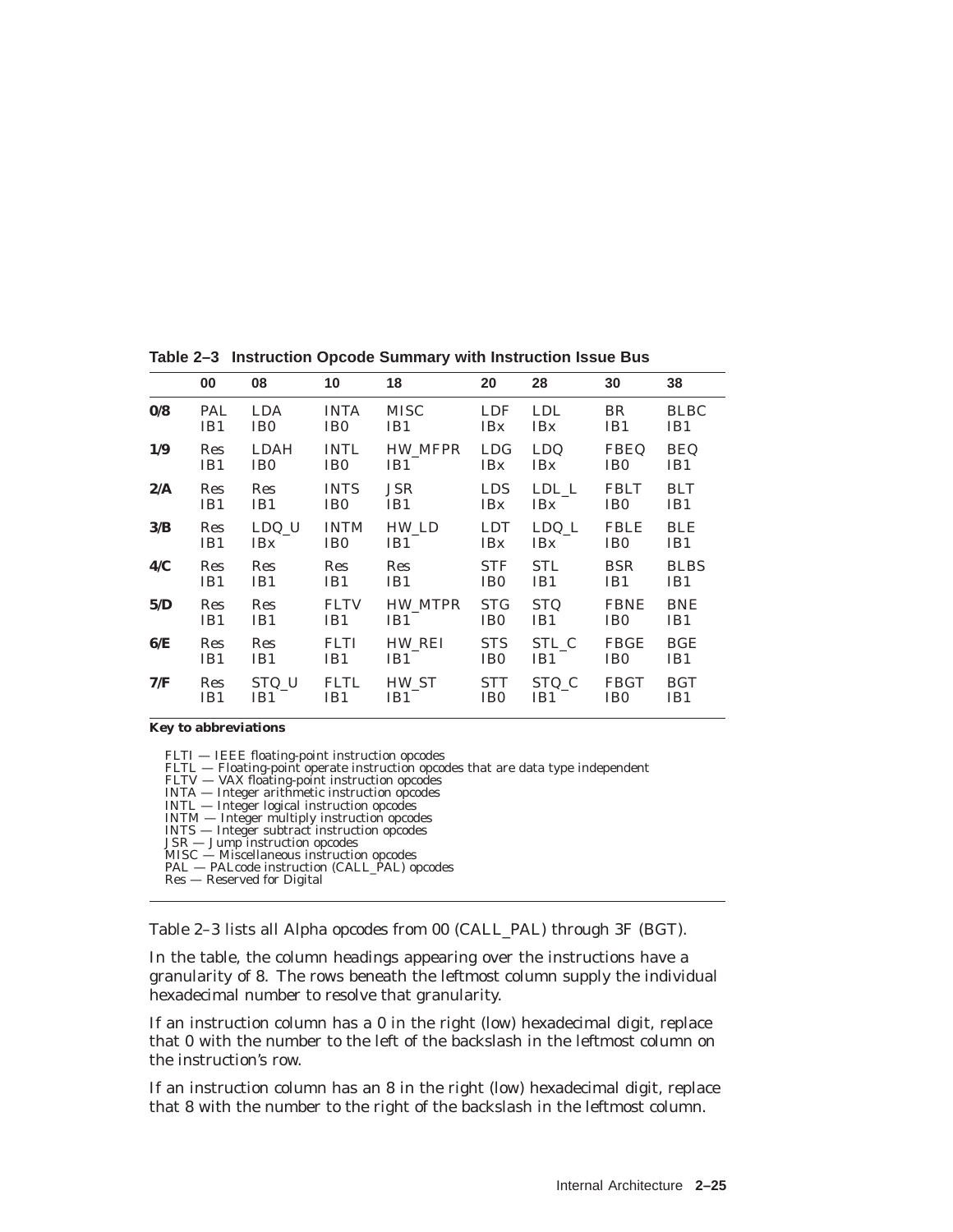For example, the third row  $(2/A)$  under the  $10_{16}$  column contains the symbol INTS, representing the all-integer shift instructions. The opcode for those instructions would then be  $12_{16}$  because the 0 in 10 is replaced by the 2 in the leftmost column.

Likewise, the third row under the  $18_{16}$  column contains the symbol JSR, representing all jump instructions. The opcode for those instructions is 1A because the 8 in the heading is replaced by the number to the right of the backslash in the leftmost column.

The instruction format is listed under the instruction symbol.

See the *Alpha Architecture Reference Manual* for more information about instructions, their opcodes, and their definitions.

# **2.9 PALcode**

Users and operating system developers require functions to be implemented consistently in a family of machines. When functions conform to a common interface, the code that uses those functions can be used on several different implementations without modification. PALcode allows many different physical implementations to coexist, each one adhering to the same programming interface specification.

# **2.9.1 Required PALcode Instructions**

The PALcode instructions listed in Table 2–4 are described in the *Alpha Architecture Reference Manual*.

| <b>Mnemonic</b> | Tvpe         | <b>Operation</b>       |
|-----------------|--------------|------------------------|
| <b>HALT</b>     | Privileged   | Halt processor         |
| <b>IMB</b>      | Unprivileged | Istream memory barrier |

**Table 2–4 Required PALcode Instructions**

# **2.9.2 Architecturally Reserved PALcode Instructions**

The Alpha architecture provides five opcodes as implementation-specific privileged instructions. These instructions are defined independently for each hardware implementation of the Alpha architecture to give PALcode software routines access to specific hardware states and functions.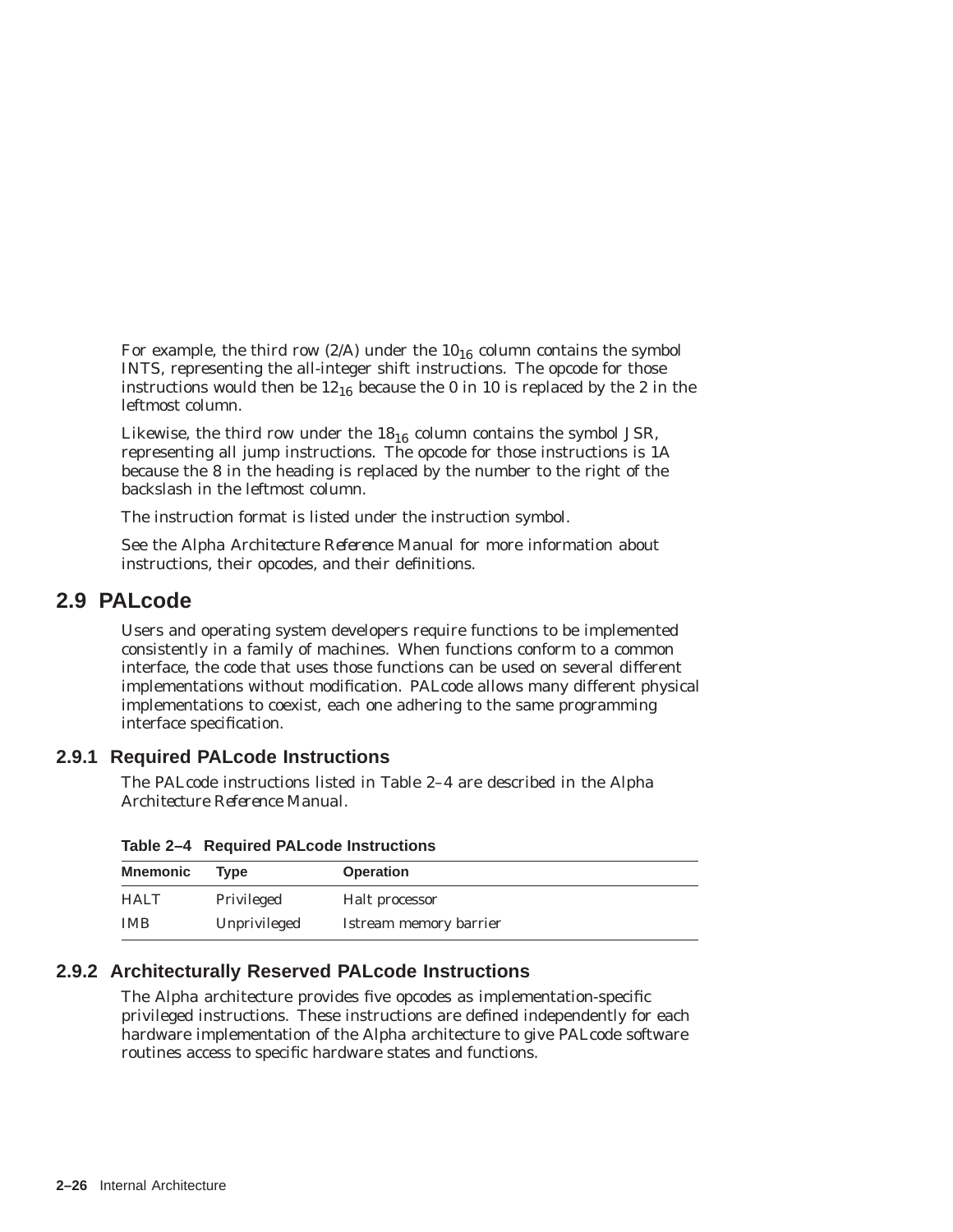Table 2–5 lists the hardware-specific, privileged instructions that are executed in PALmode. They produce OPCDEC exceptions if executed while not in the PALcode environment. (See Section 3.5 for a definition of OPCDEC.) These instructions are mapped using the architecturally reserved opcodes PAL19, PAL1B, PAL1D, PAL1E, and PAL1F. They can be used only while executing chip-specific PALcode.

**Table 2–5 Implementation-Specific PALcode Instructions**

| <b>Mnemonic</b> | <b>Operation</b>                   |  |
|-----------------|------------------------------------|--|
| HW MTPR         | Move data to processor register.   |  |
| HW MFPR         | Move data from processor register. |  |
| HW LD           | Load data from memory.             |  |
| HW ST           | Store data in memory.              |  |
| HW REI          | Return from PALmode exception.     |  |

#### **Programming Note**

PALcode uses the HW\_LD and HW\_ST instructions to access memory outside the realm of normal Alpha memory management.

# **2.10 Physical Address Space**

Internally, the chip uses a 34-bit address space divided into regions as shown in Table 2–6. Addresses in the cacheable memory region update the optional Bcache when referenced by the CPU. The graphics memory region supports simple graphics operations on data. In the PCI sparse memory region, addresses are shifted 5 bits to allow access size encodings. Addresses are not shifted in the PCI dense memory region. PCI peripherals can access only the cacheable and noncacheable memory regions because the IOC maps the 32-bit PCI address to the internal address that can access only those memory spaces. In other words, the PCI cannot access the IOC register, memory controller register, or graphics memory regions. (The translation mechanism is described in Chapter 6.)

Instructions cannot be executed from the upper three quadrants of memory; that is, when address bits  $<$ 33:32> = 01, 10, or 11. Instructions can be executed from the cacheable and noncacheable regions of the lowest quadrant, in which case they will be cached in the Icache but not the Bcache.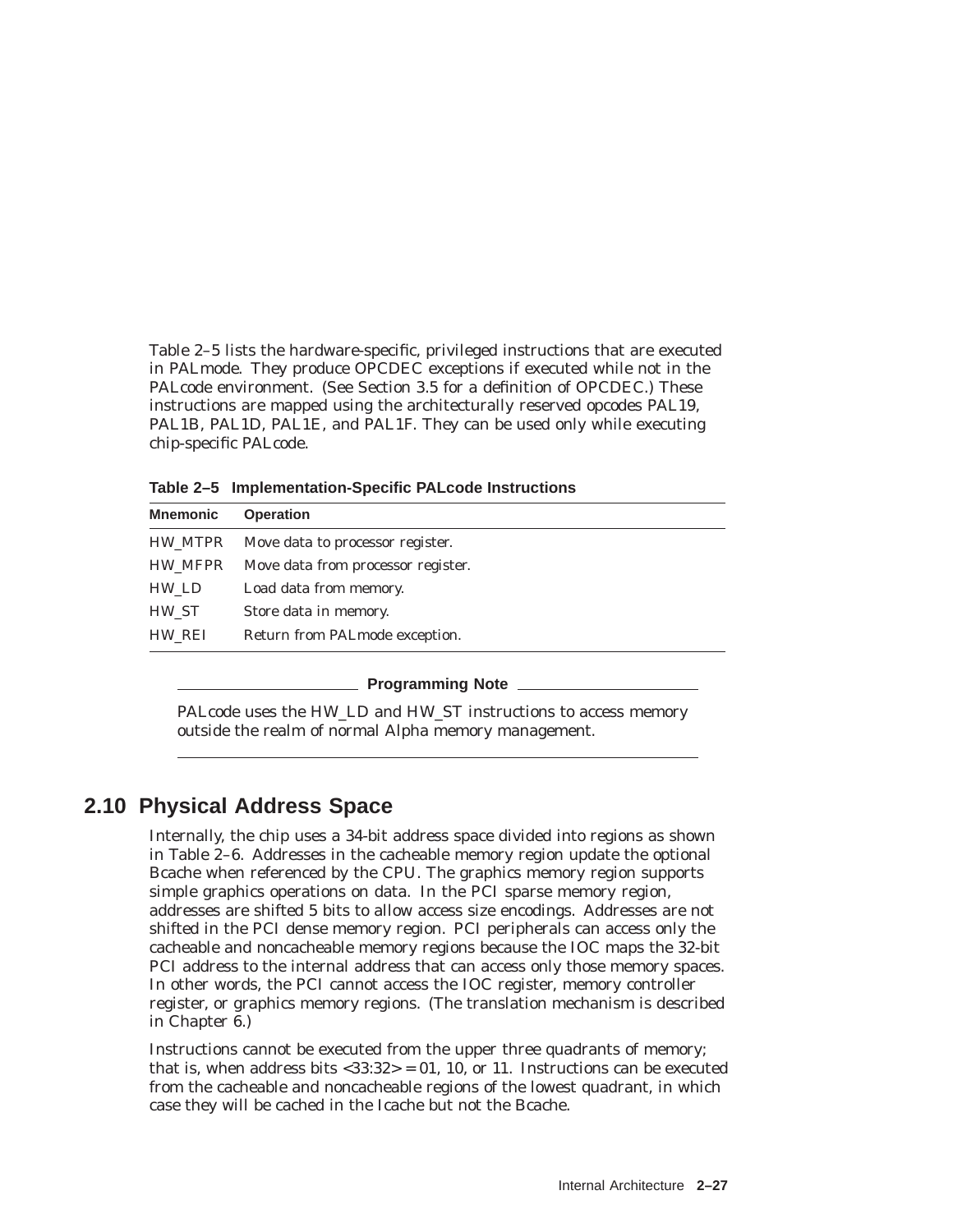| <b>Address Region</b>                       | Address Range (<33:0>)   | <b>Size</b>      |
|---------------------------------------------|--------------------------|------------------|
| PCI dense memory                            | 3 FFFF FFFF3 0000 0000   | $4.0 \text{ GB}$ |
| <b>PCI</b> sparse memory                    | 2 FFFF FFFF2 0000 0000   | $4.0 \text{ GB}$ |
| <b>PCI</b> configuration                    | 1 FFFF FFFF1 E000 0000   | $0.5$ GB         |
| PCI I/O                                     | 1 DFFF FFFF. 1 C000 0000 | $0.5$ GB         |
| PCI interrupt acknowledge and special cycle | 1 BFFF FFFF. 1 A000 0000 | $0.5$ GB         |
| <b>IOC</b> registers                        | 1 9FFF FFFF1 8000 0000   | $0.5$ GB         |
| Memory controller registers                 | 1 7FFF FFFF. 1 2000 0000 | $1.5$ GB         |
| Graphics memory <sup>*</sup>                | 1 1 FFF FFFF1 0000 0000  | $0.5$ GB         |
| Nonexistent memory (NXM)                    | 0 FFFF FFFF0 4000 0000   | 3.0 GB           |
| Noncacheable memory                         | 0 3FFF FFFF.0 2000 0000  | $0.5$ GB         |
| Cacheable memory†                           | 0 1 FFF FFFF 0 0000 0000 | $0.5$ GB         |
|                                             |                          |                  |

**Table 2–6 Physical Address Space**

Only this region supports graphics functions on write operations.

†All other address regions are noncacheable.

# **2.11 Memory Controller**

The onchip memory controller is the interface between the CPU and the system memory and optional Bcache. It has several memory-mapped control and status registers (CSRs) to program organization, timing, and size of DRAM, VRAM, and Bcache SRAM. It controls CPU requests and DMA requests (from the IOC) to and from memory and the Bcache. It also controls VRAM shift register load and memory refresh operations.

The memory controller decodes the address of a CPU request to determine whether the request is for memory or the IOC. It handles the access to the memory controller registers, memory, and Bcache. If the request is directed at the IOC, the memory controller passes control to the IOC.

The memory controller can also perform the following graphics operations:

- Dumb frame buffer operation
- Transparent stipple operation
- Write-per-bit plane masking
- Byte write operations (with external gating)
- Full and split VRAM shift-register loads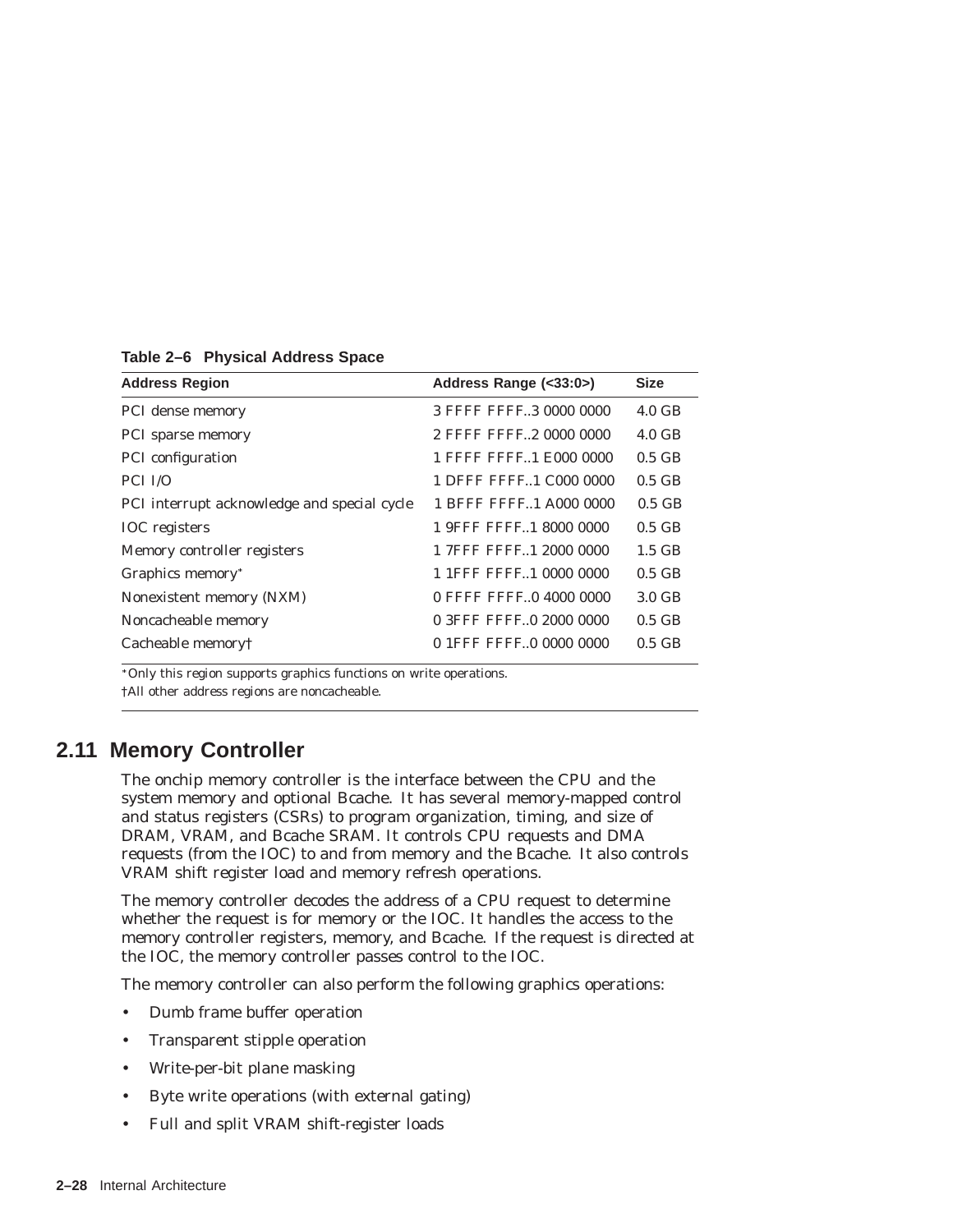The memory controller and its registers are described in Chapter 5.

# **2.12 I/O Controller**

The onchip IOC is the interface between peripheral devices and the CPU and system memory. The IOC interface protocol complies with the *PCI Local Bus Specification, Revision 2.0*. All peripheral devices in systems based on the 21066 can communicate with the CPU and system memory through the IOC. Peripheral chips using the PCI protocol can be connected directly to the chip without any glue logic. The IOC runs asynchronously to the CPU, using the PCI clock input.

The IOC incorporates scatter-gather mapping logic to translate 32-bit addresses generated by PCI bus masters to the 34-bit CPU physical address space. The IOC implements an 8-entry translation lookaside buffer (TLB) for fast translations. Two programmable address windows, controlled by memory-mapped IOC registers, control access from PCI peripherals to system memory. (The IOC and its registers are described in Chapter 6.)

# **2.13 Lock Registers**

The chip implements two registers associated with the LDQ\_L, LDL\_L, STQ\_C, and STL\_C instructions: the lock\_flag register and the locked\_physical\_address register. The locked range is 32 bytes.

The lock flag register is cleared on any of the following conditions:

- Execution of any ST<sub>x</sub> C instruction
- A DMA write operation to the locked range
- Execution of a CALL\_PAL REI instruction
- The IOC is locked (Section 6.3.10)

The lock flag will not be set by any LDx\_L instruction while the IOC is locked.

See the *Alpha Architecture Reference Manual* for more information about the lock registers.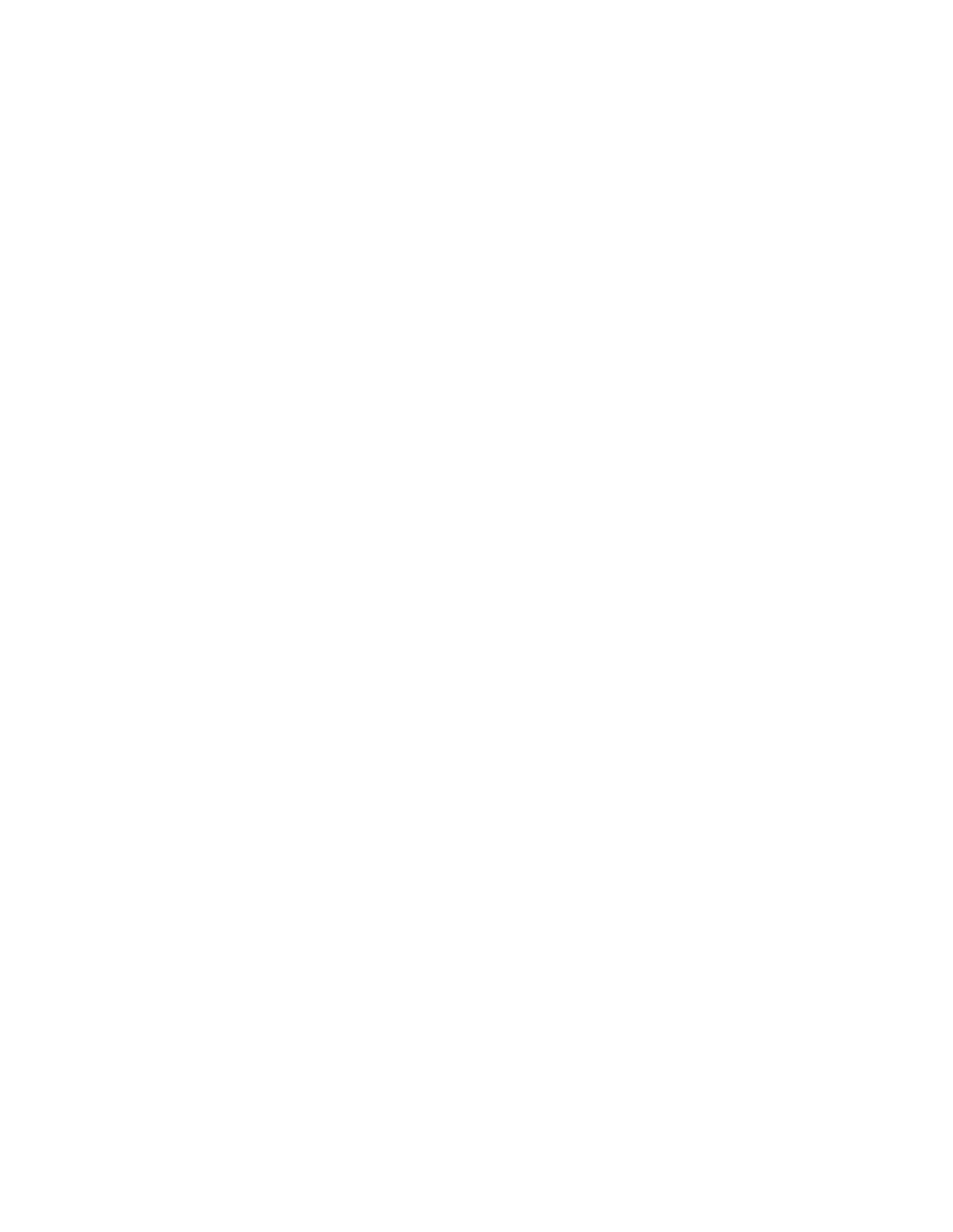# **3**

# **Privileged Architecture Library Code**

This chapter describes the microprocessor's privileged architecture library code (PALcode).

# **3.1 Overview**

The Alpha architecture defines an innovative feature called PALcode that allows many different physical implementations to coexist, each one adhering to the same programming interface specification. PALcode has characteristics that make it appear to be a combination of microcode, ROM basic input/output operating system (BIOS), and system service routines, but it is not exactly analogous to any of them.

The following examples list the major reasons for using PALcode. In each case, PALcode routines provide the functions:

- Some necessary support functions are too complex to implement directly in a processor chip's hardware and cannot be handled by a normal operating system software routine. Such functions include routines to fill the translation buffer, acknowledge interrupts, and dispatch exceptions. In some architectures, these functions are handled by microcode, but the Alpha architecture is careful not to mandate the use of microcode for reasonable chip implementations.
- Some functions must run atomically and involve long sequences of instructions that may need complete access to all of the underlying computer hardware. An example is the sequence that returns from an exception or interrupt.
- Some instructions are necessary for backward compatibility or ease of programming; however, they are not used often enough to dedicate them to hardware, or are so complex that they would jeopardize the overall performance of the computer. For example, an instruction that does an Intel style interlocked memory access might be familiar to CISC programmers, but it is not included in the Alpha architecture. Another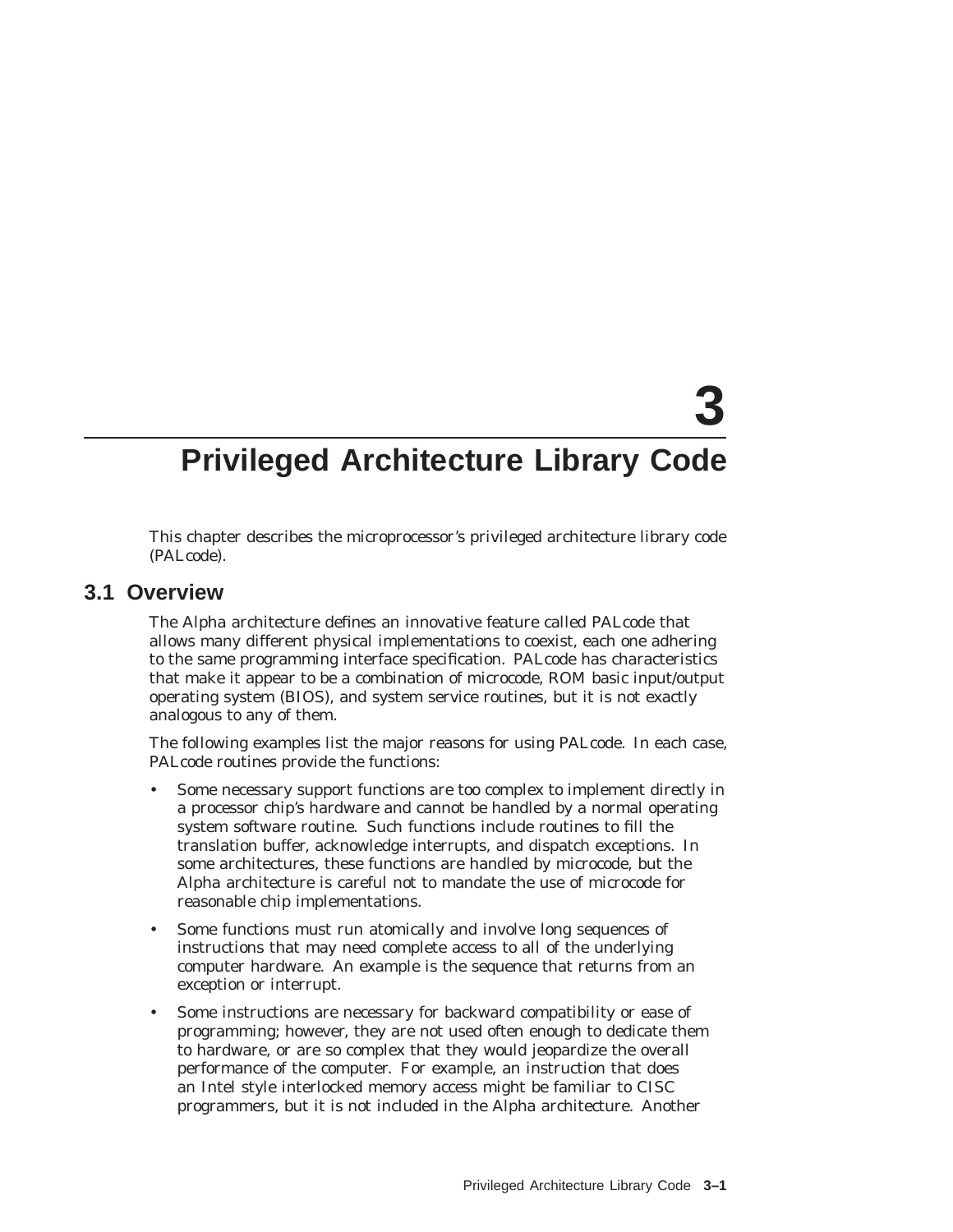example is the emulation of an instruction that has no direct hardware support in a particular chip implementation.

The PALcode routines are simply programs that are invoked at specified times, and read in as instruction stream (Istream) code in the same way that all other Alpha code is read. After it is invoked, PALcode runs in a special environment.

# **3.2 PALmode Environment**

PALcode runs in a special environment called PALmode, defined as follows:

- Istream memory mapping is disabled. Because the PALcode implements translation buffer fill routines, Istream mapping cannot be enabled.
- The program has privileged access to all of the computer hardware. Most PALcode functions are privileged and need to control the lowest levels of the system.
- Interrupts are disabled. If a long sequence of instructions needs to be executed atomically, interrupts cannot be allowed.

One important aspect of PALcode is that it uses normal Alpha instructions for most of its operations; that is, the same instruction set used by nonprivileged Alpha programs. In addition, the following instructions are available only in PALmode:

| <b>Mnemonic</b> | <b>Operation</b>                   |
|-----------------|------------------------------------|
| HW MTPR         | Move data to processor register.   |
| HW MFPR         | Move data from processor register. |
| HW LD           | Load data from memory.             |
| HW_ST           | Store data in memory.              |
| HW REI          | Return from PALmode exception.     |

These instructions will cause an OPCDEC exception if they are attempted while not in PALmode. The Alpha architecture allows some flexibility in the functions performed by these special PALmode instructions. In the microprocessor, the special PALmode instructions perform the following functions:

- Read or write internal processor registers (HW\_MFPR, HW\_MTPR).
- Perform memory load or store operations without invoking the normal memory management routines (HW\_LD, HW\_ST).
- Return from an exception or interrupt (HW\_REI).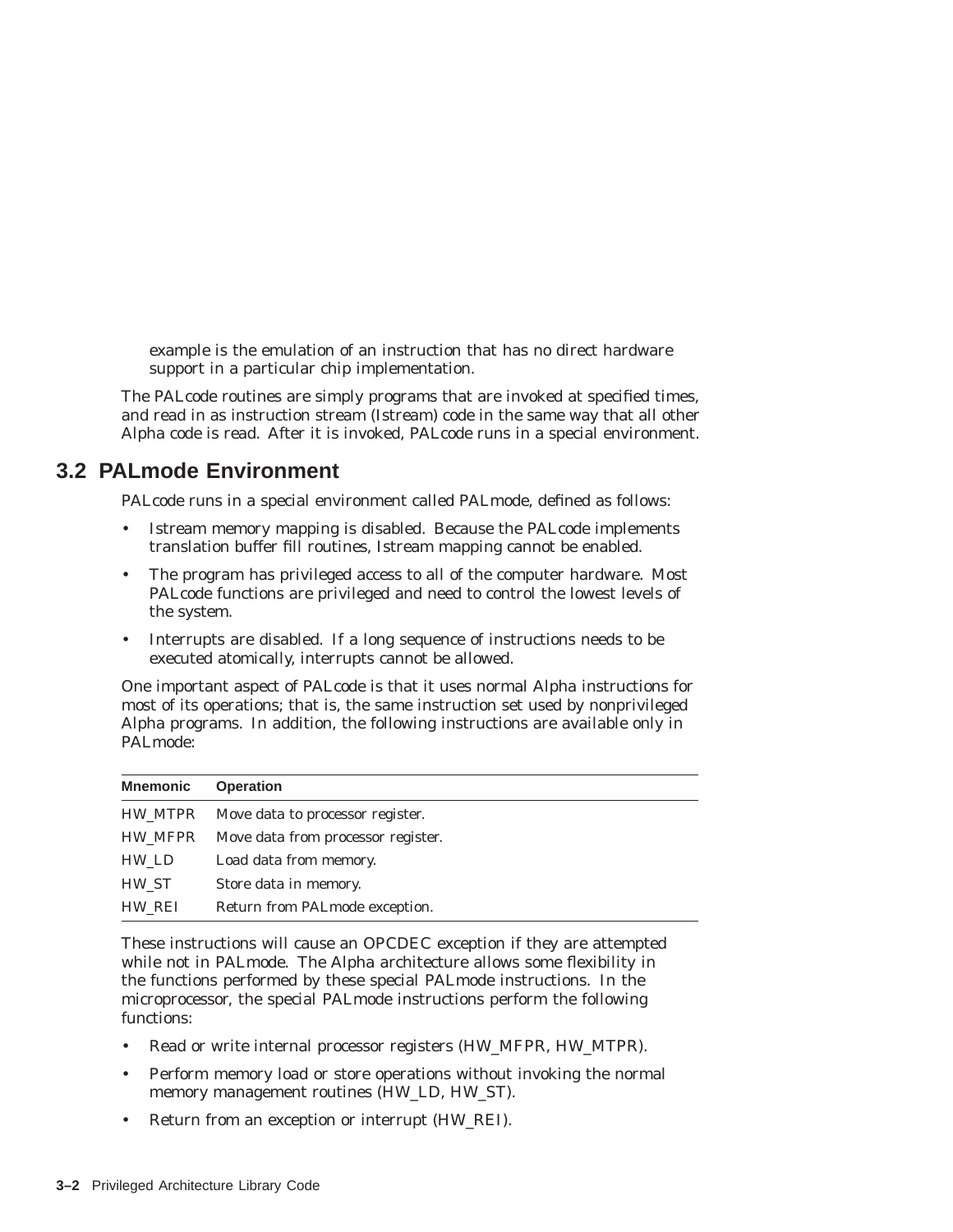See Section 3.4 for more information about these special PALmode instructions.

When executing in PALmode, there are certain restrictions on using the privileged instructions because PALmode gives the programmer complete access to many of the internal details of the microprocessor.

**Caution**

It is possible to cause unintended side effects by writing what appears to be perfectly acceptable PALcode. Digital recommends that most users do not attempt to change PALcode.

See Section 3.6 for more information about PALmode restrictions.

# **3.3 Invoking PALcode**

PALcode is invoked at specific entry points, under certain well-defined conditions. PALcode can be thought of as a series of callable routines, with each routine indexed as an offset from a base address. The base address of the PALcode is programmable (stored in the PAL base address register— PAL\_BASE, Section 4.1.16) and is normally set by the system reset code. See Section 3.5 for more information about PALcode entry points.

When an event that invokes PALcode occurs, the microprocessor first drains the pipeline. The current program counter (PC) is loaded into the exception address register (EXC\_ADDR, Section 4.1.8), and the appropriate PALcode routine is dispatched. These operations are performed under direct control of the chip hardware, and place the machine in PALmode. When the HW\_REI instruction is executed at the end of the PALcode routine, the hardware executes a jump to the address contained in the EXC\_ADDR register. Bit 0 in the EXC\_ADDR register indicates PALmode to the hardware. On return from a PALcode routine, EXC\_ADDR register bit 0 is usually clear, and in that case the hardware loads the new PC, enables interrupts, enables memory mapping, and dispatches back to the user.

# **3.3.1 Hardware Dispatch to PALcode**

The most basic use of PALcode is to handle complex hardware events, and it is called automatically when the particular hardware event is sensed. This use of PALcode is similar to the use of microcode in other architectures. There are four major categories of hardware-initiated PALcode:

• When the microprocessor is reset, it enters PALmode and executes the RESET PALcode. The system remains in PALmode until an HW\_REI instruction is executed and EXC\_ADDR register bit 0 is cleared. The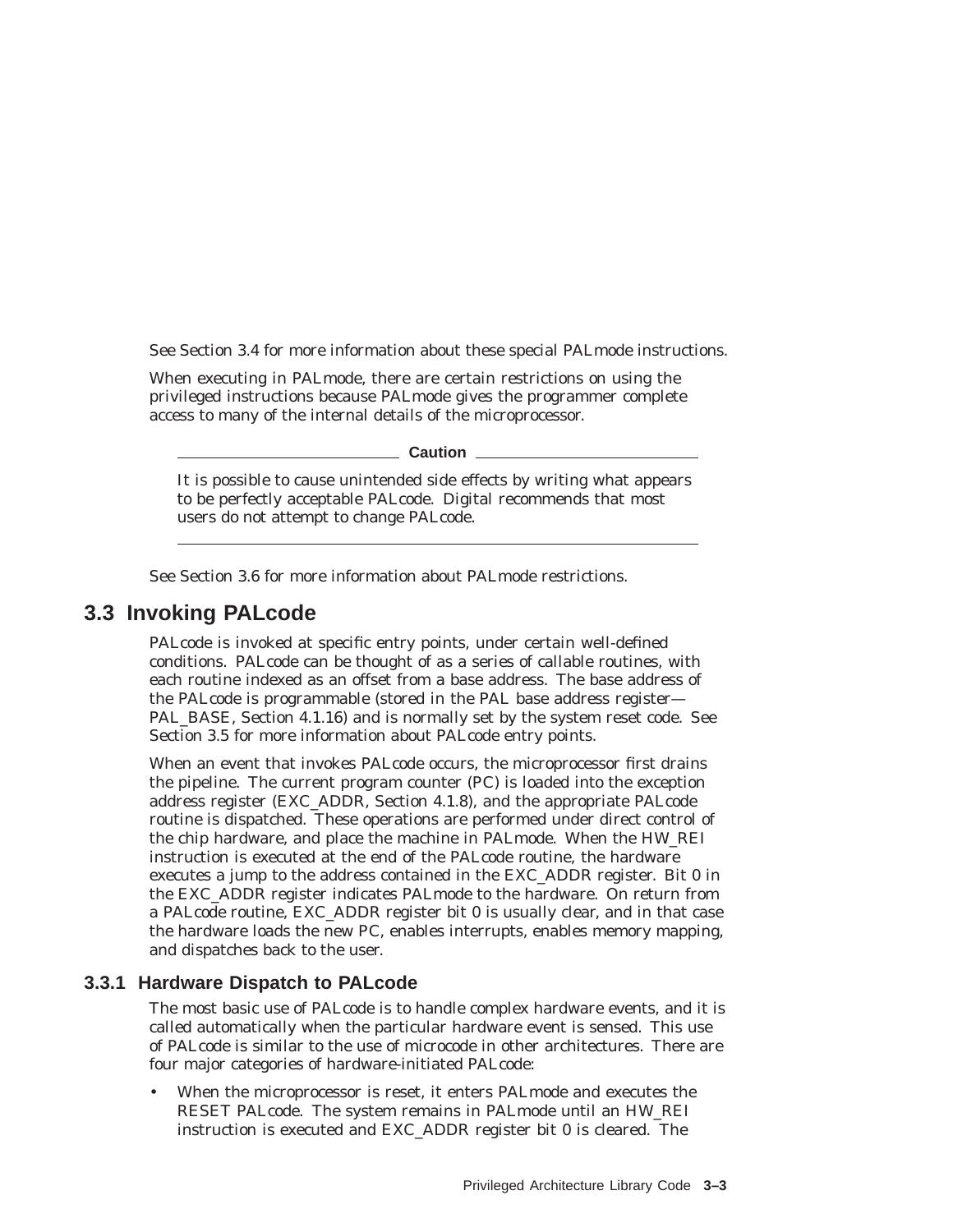system then continues execution in non-PALmode (native mode). While the initial RESET PALcode is executing, the remaining low-level system initialization is performed, including any modification to the PALcode base register.

- When the microprocessor detects a system hardware error, it invokes one of several PALcode routines, depending on the type of error. Errors handled in this way include machine checks, arithmetic exceptions, reserved or privileged instruction decode, and data fetch errors.
- When the microprocessor senses an interrupt, it dispatches the interrupt acknowledgment to a PALcode routine that gathers the necessary information, then handles the situation appropriately for the particular interrupt.
- When a data stream (Dstream) or Istream TB miss occurs, one of several PALcode routines is called to perform the TB fill. The memorymanagement algorithms or virtual-to-physical page mappings are flexible. In the simplest case, this can be an automatic one-to-one translation from virtual-to-physical address. In a typical operating system, these routines reference page tables and perform the translation and fill based on the page table contents.

These basic hardware-related functions are difficult to implement efficiently with typical operating system service routines.

# **3.3.2 CALL\_PAL Instruction**

PALcode can also be invoked with the CALL\_PAL instruction. This special instruction dispatches to PALcode at a specific entry point by using the same steps as hardware-activated PALcode; that is, the pipeline is drained, the PC is saved, and the appropriate dispatch is made to an offset from the PALcode base. The difference is that the dispatch is controlled by the program through an instruction, rather than through a hardware event or error. Also, CALL\_PAL instructions place PC+4 in the EXC\_ADDR register.

The CALL\_PAL instruction format includes the OPCODE (bits <31:26>) and the function field (bits <25:0>). The function field specifies the CALL\_PAL routine to be invoked. The microprocessor hardware dispatches support only a subset of the possible CALL\_PAL function values (Section 3.5). CALL\_PAL routines can perform different functions for different operating systems running on the microprocessor. Unlike the basic hardware-generated PALcode, the CALL\_PAL operations are largely optional and are based on the needs of the system implementation.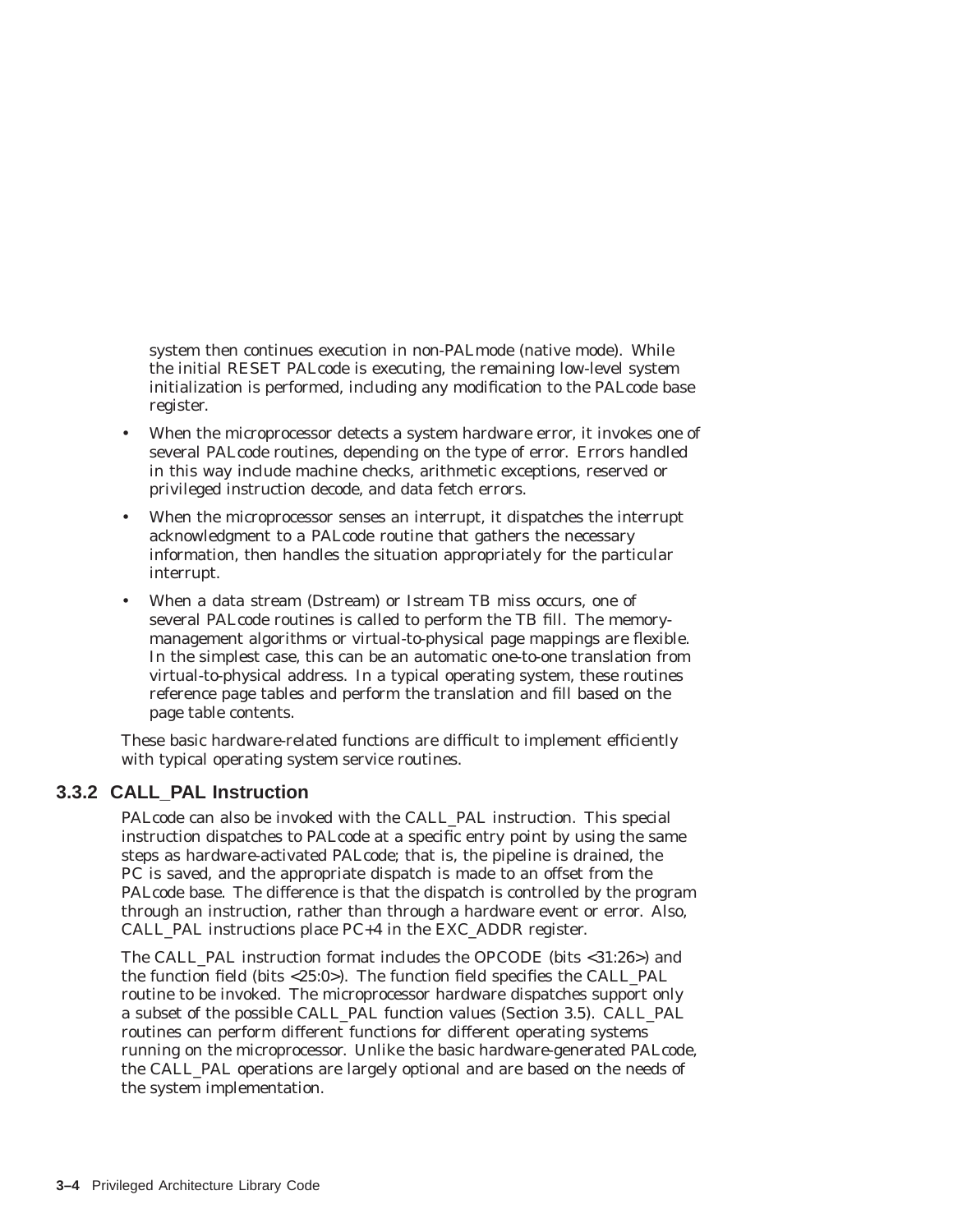A subtle difference exists between hardware-dispatched and CALL\_PALdispatched PALcode. Some form of the hardware-invoked PALcode functions are necessary in most computer systems. For example, when the microprocessor detects a serious system error, it dispatches to the machine check (MCHK) PALcode entry point. The exact PALcode that resides at this entry point can do what is reasonable, based on the needs of the system.

On the other hand, the CALL\_PAL instruction dispatch is completely under control of the executing program. If the program never executes one of the instructions in the CALL\_PAL list, that PALcode will never be run. Any PALcode that does run, executes in PALmode under the same restrictions as hardware-activated PALcode.

The microprocessor supports hardware dispatch for both privileged and nonprivileged CALL\_PAL instructions. That is, some of the functions that are passed to the CALL\_PAL instruction are considered special. A CALL\_PAL instruction is privileged or nonprivileged depending on whether the user can call that particular instruction, not on the mode in which the instruction eventually runs. Every CALL\_PAL instruction dispatches to PALcode that runs in PALmode.

The difference between privileged and nonprivileged CALL\_PAL instructions is that privileged CALL\_PAL instructions can be executed only in kernel mode; otherwise, they are vectored to 13E0 (OPCDEC, Table 3–5).

Privileged and nonprivileged CALL\_PAL instructions are dispatched in exactly the same way and, when executed, enter PALmode, perform their function, and return to the user. The user mode is checked before execution. If a user attempts to execute a privileged CALL\_PAL instruction in any mode other than kernel mode, an OPCDEC PALcode routine, rather than the CALL\_PAL function, is run. An OPCDEC exception is also taken if a CALL\_PAL function code that is not supported by the microprocessor hardware dispatch is attempted.

# **3.4 Reserved Opcode Instructions**

PALcode uses the Alpha instruction set for most operations. The microprocessor maps the architecturally reserved opcodes (PALRES0 through PALRES4) to:

- Special load and store instructions (HW\_LD, HW\_ST)
- Move-to and a move-from processor register instructions (HW\_MTPR, HW\_MFPR)
- Return from a PALmode exception or interrupt instruction (HW\_REI)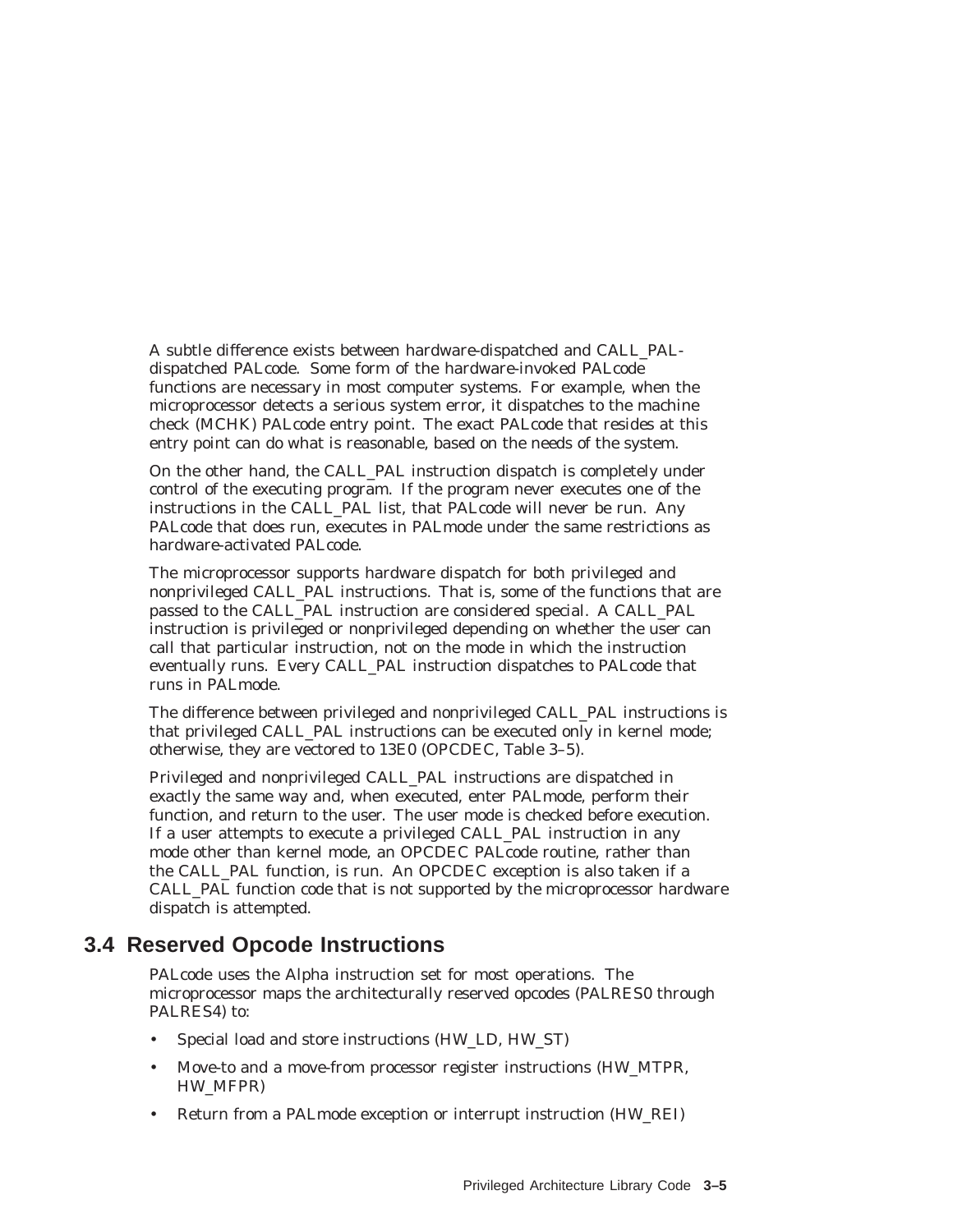These instructions produce an OPCDEC exception if executed while not in the PALmode environment. These instructions can be executed in kernel mode if the hardware enable (HWE) bit is set in the Icache control and status register (ICCSR, Section 4.1.7).

Register checking and bypassing logic is provided for PALcode instructions and for non-PALcode instructions, when using general-purpose registers.

**Note**

Explicit software timing is required for accessing the hardwarespecific internal processor registers (IPRs) and the PALcode temporary (PAL\_TEMP) registers. These constraints are described in Section 3.6 and Chapter 4.

# **3.4.1 HW\_MFPR and HW\_MTPR Instructions**

PALcode uses the HW\_MFPR and HW\_MTPR instructions to move data from and to the IPRs. The IPR specified by the PAL, ABX, IBX, and index field is written or read with the data from the specified integer register.

Laution L

Writing or reading IPRs can have side effects.

Coding restrictions (see Section 3.6) are associated with accessing various registers. Separate bits are used to access the following registers:

- LSU registers
- IDU registers
- PAL\_TEMP registers

It is possible for an HW\_MTPR instruction to write multiple registers in parallel if they both have the same index. (See Table 3–1.)

Figure 3–1 shows the HW\_MFPR and HW\_MTPR instruction format, and Table 3–1 describes its fields.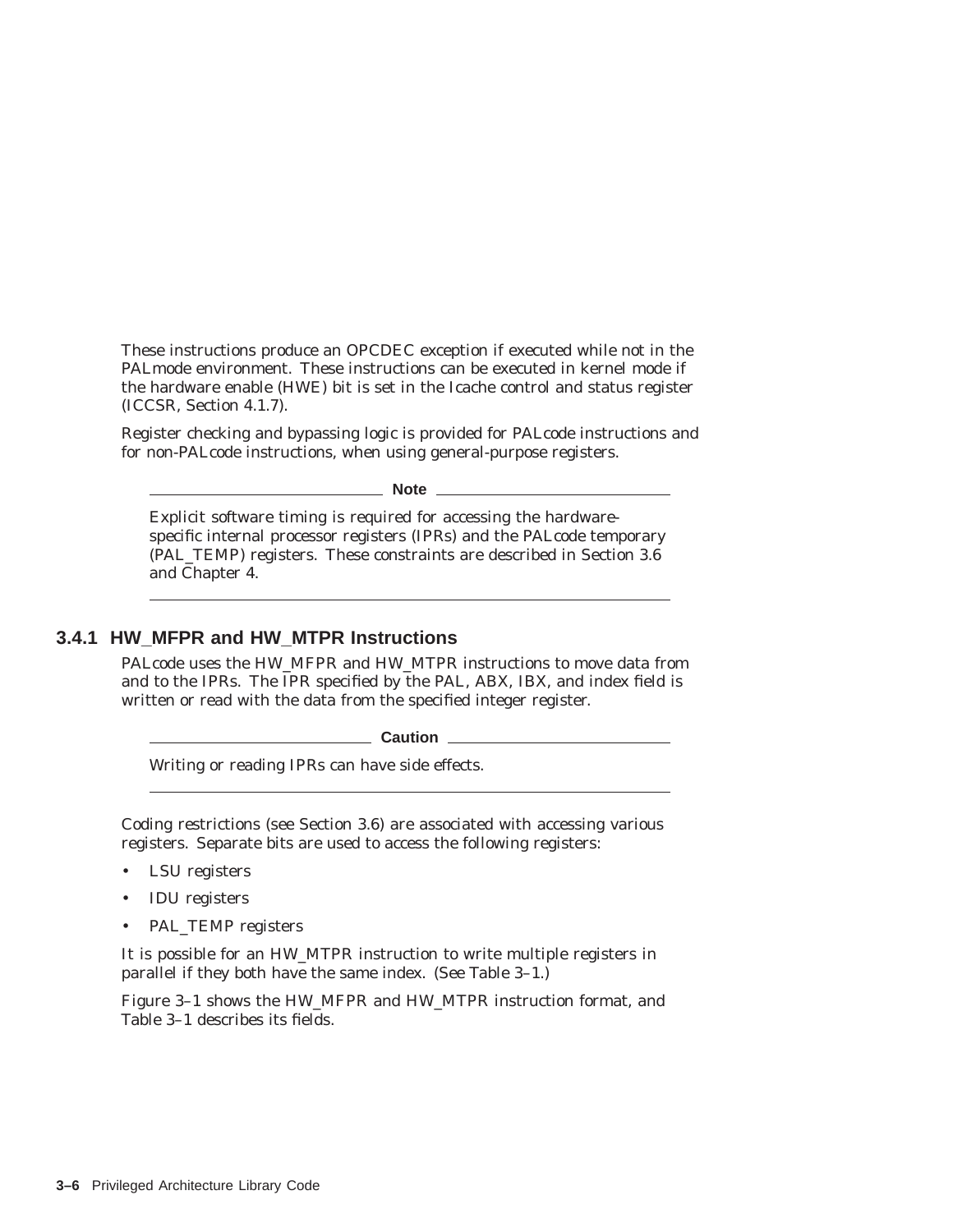| 31            | 26 25 | 21 20     | 16 15      |        | 6                      | 5                 | 4 |       |  |
|---------------|-------|-----------|------------|--------|------------------------|-------------------|---|-------|--|
| <b>OPCODE</b> | RA    | <b>RB</b> | <b>IGN</b> | P<br>A | Α<br>B<br>$\checkmark$ | В<br>$\checkmark$ |   | Index |  |

**Table 3–1 HW\_MFPR and HW\_MTPR Format Description**

| <b>Bits</b>     | <b>Field</b>  | <b>Description</b>                                                                                                  |
|-----------------|---------------|---------------------------------------------------------------------------------------------------------------------|
| 31:26           | <b>OPCODE</b> | The opcode is either 25 (HW_MFPR) or 29 (HW_MTPR).                                                                  |
| 25:21<br>20:16  | RA.<br>RB.    | These fields contain the source (HW_MTPR) or destination<br>(HW_MFPR) register number. RA and RB must be identical. |
| 15:8            | <b>IGN</b>    | These bits are ignored.                                                                                             |
| 7               | <b>PAL</b>    | When this bit is set, the instruction is referencing a PAL<br>temporary (PAL_TEMP) register.*                       |
| 6               | ABX           | When this bit is set, the instruction is referencing a register in<br>the LSU. <sup>*</sup>                         |
| $\mathbf{5}$    | <b>IBX</b>    | When this bit is set, the instruction is referencing a register in<br>the IDU.*                                     |
| 4:0             | <b>Index</b>  | This bit specifies the index within the group. <sup>*</sup>                                                         |
| *See Table 3-2. |               |                                                                                                                     |

Table 3–2 indicates how the PAL, ABX, IBX, and INDEX fields are set to access the registers. Setting the PAL, ABX, and IBX fields to zero generates an NOP.

| <b>Mnemonic</b>     | <b>PAL</b> | <b>ABX</b> | <b>IBX</b> | <b>Index</b> | <b>Access</b> | <b>Comments</b>          |
|---------------------|------------|------------|------------|--------------|---------------|--------------------------|
| TB_TAG              |            |            |            | $\theta$     | <b>WO</b>     | PALmode only             |
| <b>ITB_PTE</b>      |            |            |            |              | <b>RW</b>     | PALmode only             |
| <b>ICCSR</b>        |            |            |            | 2            | <b>RW</b>     |                          |
| <b>ITB PTE TEMP</b> |            |            |            |              | <b>RO</b>     | PALmode only             |
|                     |            |            |            |              |               | (continued on next page) |

**Table 3–2 Internal Processor Register Access**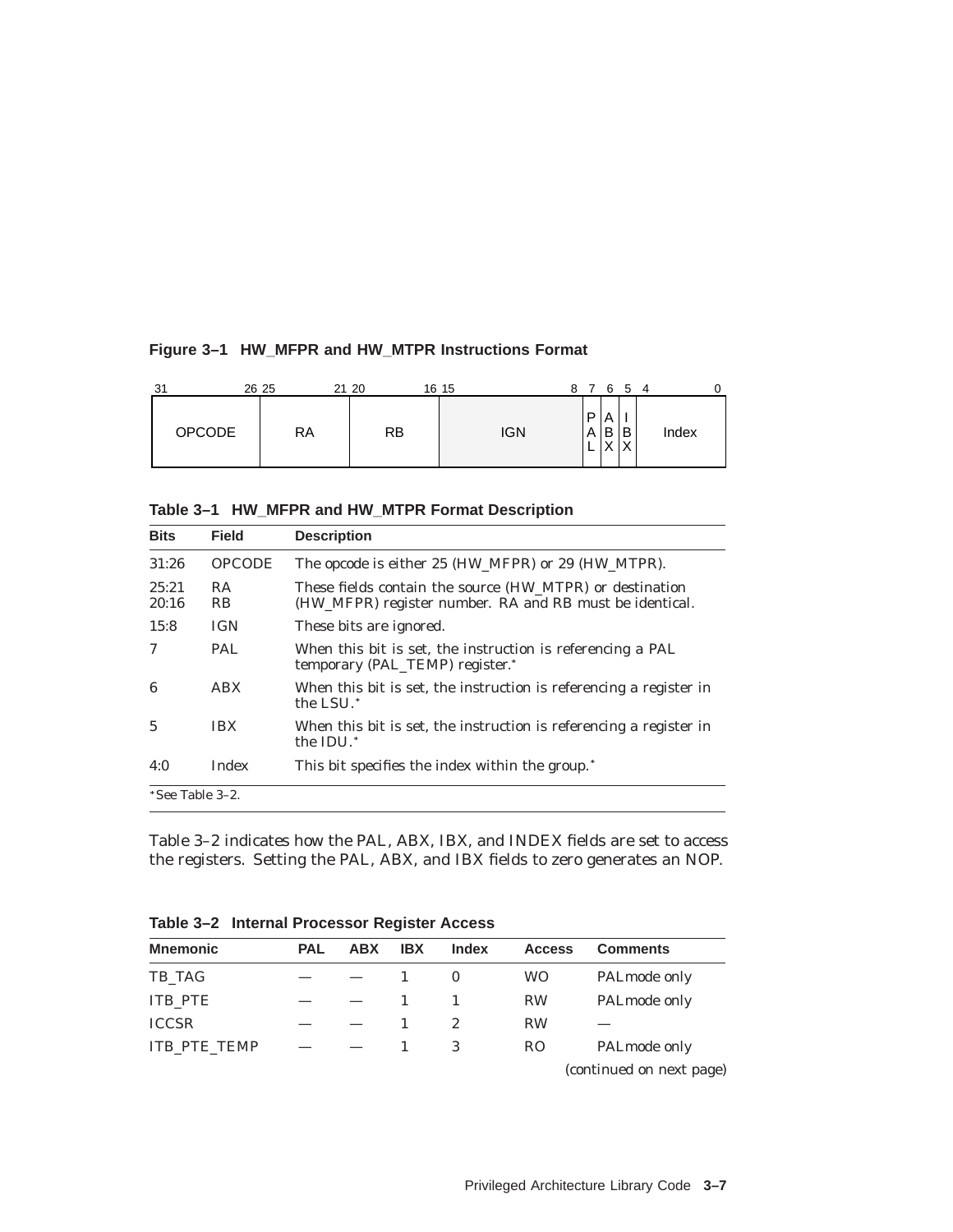| <b>Mnemonic</b> | <b>PAL</b> | <b>ABX</b>               | <b>IBX</b>   | <b>Index</b>            | <b>Access</b>  | <b>Comments</b> |
|-----------------|------------|--------------------------|--------------|-------------------------|----------------|-----------------|
| EXC_ADDR        |            |                          | $\mathbf{1}$ | $\overline{\mathbf{4}}$ | <b>RW</b>      |                 |
| SL_RCV          |            |                          | $\mathbf{1}$ | $\mathbf 5$             | RO             |                 |
| <b>ITBZAP</b>   |            |                          | $\mathbf{1}$ | $\bf 6$                 | <b>WO</b>      | PALmode only    |
| <b>ITBASM</b>   |            |                          | $\mathbf{1}$ | $\boldsymbol{7}$        | <b>WO</b>      | PALmode only    |
| <b>ITBIS</b>    |            |                          | $\mathbf{1}$ | 8                       | <b>WO</b>      | PALmode only    |
| PS              |            |                          | $\mathbf{1}$ | $\boldsymbol{9}$        | <b>RW</b>      |                 |
| EXC_SUM         |            |                          | $\mathbf{1}$ | 10                      | $\mathbf{RW}$  |                 |
| PAL_BASE        |            |                          | $\mathbf{1}$ | 11                      | <b>RW</b>      |                 |
| <b>HIRR</b>     |            |                          | $\mathbf{1}$ | 12                      | R <sub>O</sub> |                 |
| <b>SIRR</b>     |            |                          | $\mathbf{1}$ | 13                      | <b>RW</b>      |                 |
| <b>ASTRR</b>    |            |                          | $\mathbf{1}$ | 14                      | <b>RW</b>      |                 |
| <b>HIER</b>     |            |                          | $\mathbf{1}$ | 16                      | RW             |                 |
| <b>SIER</b>     |            |                          | $\mathbf{1}$ | 17                      | <b>RW</b>      |                 |
| <b>ASTER</b>    |            | $\overline{\phantom{0}}$ | $\mathbf{1}$ | 18                      | <b>RW</b>      |                 |
| SL_CLR          |            | $\overline{\phantom{0}}$ | $\mathbf{1}$ | 19                      | <b>WO</b>      |                 |
| <b>SL_XMIT</b>  |            |                          | $\mathbf{1}$ | 22                      | <b>WO</b>      |                 |
| TB_CTL          |            | $\mathbf{1}$             |              | $\pmb{0}$               | <b>WO</b>      |                 |
| DTB_PTE         |            | $\mathbf{1}$             |              | $\boldsymbol{2}$        | RW             |                 |
| DTB_PTE_TEMP    |            | $\mathbf{1}$             |              | $\sqrt{3}$              | <b>RO</b>      |                 |
| MM_CSR          |            | $\mathbf{1}$             |              | $\boldsymbol{4}$        | RO             |                 |
| <b>VA</b>       |            | $\mathbf{1}$             |              | $\mathbf 5$             | <b>RO</b>      |                 |
| <b>DTBZAP</b>   |            | $\mathbf{1}$             |              | $\bf 6$                 | <b>WO</b>      |                 |
| <b>DTBASM</b>   |            | $\mathbf{1}$             |              | $\boldsymbol{7}$        | <b>WO</b>      |                 |
| <b>DTBIS</b>    |            | $\mathbf{1}$             |              | 8                       | <b>WO</b>      |                 |
| DC_STAT         |            | $\mathbf{1}$             |              | $12\,$                  | RO             |                 |
| ABOX_CTL        |            | $\mathbf{1}$             |              | 14                      | <b>WO</b>      |                 |
| <b>ALT_MODE</b> |            | $\mathbf{1}$             |              | 15                      | <b>WO</b>      |                 |
| CC              |            | $\mathbf{1}$             |              | 16                      | <b>RW</b>      |                 |
| CC_CTL          |            | $\mathbf{1}$             |              | 17                      | <b>WO</b>      |                 |

**Table 3–2 (Cont.) Internal Processor Register Access**

(continued on next page)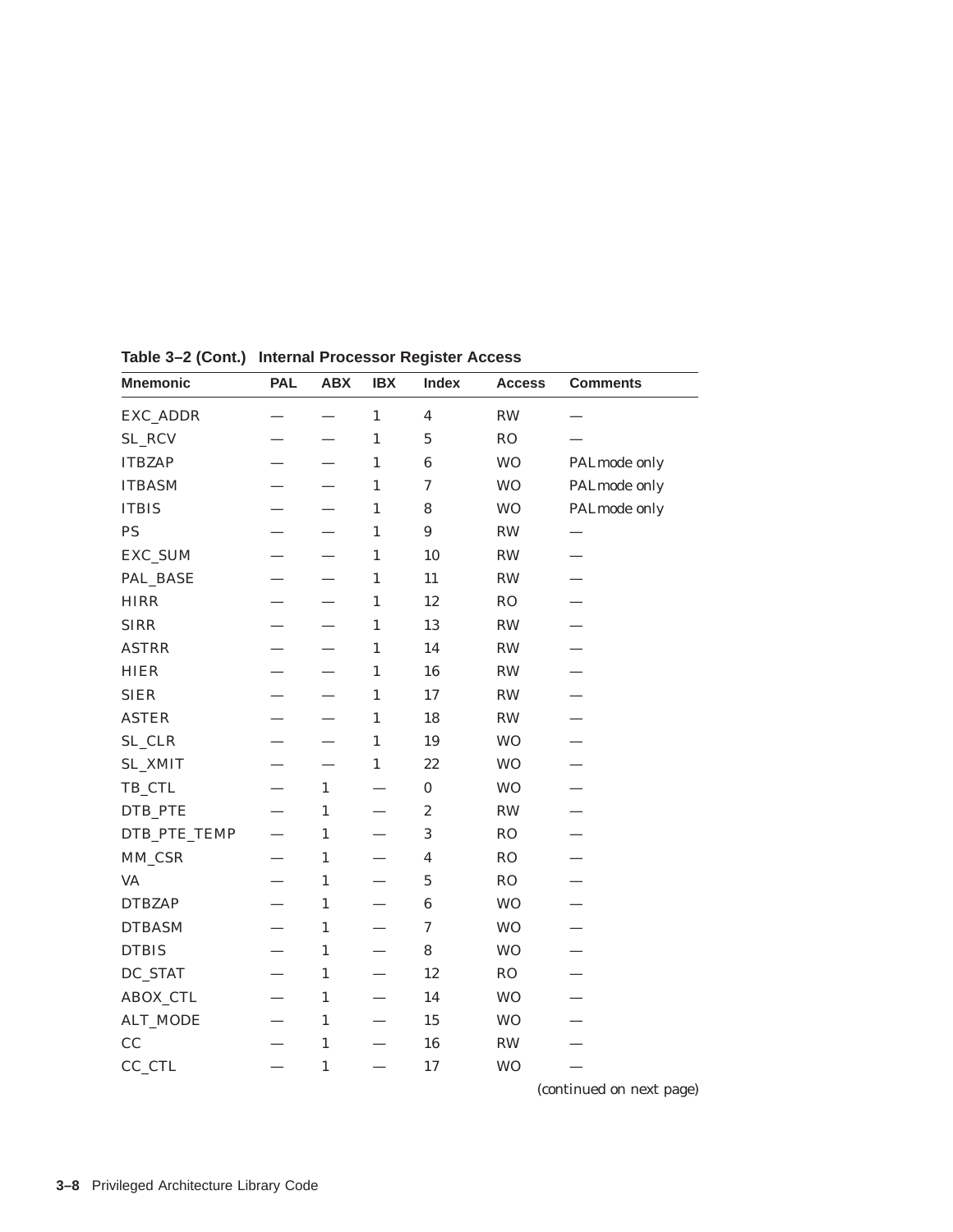| <b>Mnemonic</b> | PAL | ABX                           | <b>IBX</b>               | Index | <b>Access</b> | <b>Comments</b> |
|-----------------|-----|-------------------------------|--------------------------|-------|---------------|-----------------|
| FLUSH IC        |     |                               |                          | 21    | <b>WO</b>     |                 |
| FLUSH IC ASM —  |     | $\mathbf{1}$                  | $\overline{\phantom{0}}$ | 23    | WO.           |                 |
| PAL TEMP<31:0>  |     | $\sim$ 1 $\sim$ $\sim$ $\sim$ |                          | 31.0  | <b>RW</b>     |                 |

**Table 3–2 (Cont.) Internal Processor Register Access**

#### **3.4.2 HW\_LD and HW\_ST Instructions**

PALcode uses the HW\_LD and HW\_ST instructions to access memory outside the realm of normal Alpha memory management. Figure 3–2 shows the HW\_LD and HW\_ST instructions format, and Table 3–3 describes its fields.

|  |  |  |  |  | Figure 3-2 HW_LD and HW_ST Instructions Format |  |
|--|--|--|--|--|------------------------------------------------|--|
|--|--|--|--|--|------------------------------------------------|--|

| 21<br>ັ       | 26 25 | 21 20     | 16 15 14 13 12 11                    |             |
|---------------|-------|-----------|--------------------------------------|-------------|
| <b>OPCODE</b> | RA    | <b>RB</b> | D<br>P<br>A<br>ى<br>Н<br>W<br>$\sim$ | <b>DISP</b> |

The effective address of these instructions is calculated as follows:

 $addr \leftarrow (SEXT(DISP) + RB) AND NOT (QW | 11<sub>2</sub>)$ 

| <b>Bits</b>    | <b>Field</b>     | <b>Description</b>                                                                                                                                    |
|----------------|------------------|-------------------------------------------------------------------------------------------------------------------------------------------------------|
| 31:26          | <b>OPCODE</b>    | The opcode is either 27 (HW_LD) or 31 (HW_ST).                                                                                                        |
| 25:21<br>20:16 | RA.<br><b>RB</b> | These fields specify register numbers, interpreted as is usual for<br>load and store instructions.                                                    |
| 15             | <b>PHY</b>       | Physical—When this bit is set, the effective address of the<br>instruction is a physical address; otherwise, it is a virtual<br>address. <sup>*</sup> |

Physical-mode load-lock (HW\_LD/L) and store-conditional (HW\_ST/C) variants of the HW\_LD and HW\_ST instructions can be created by setting both the PHY and ALT bits.

(continued on next page)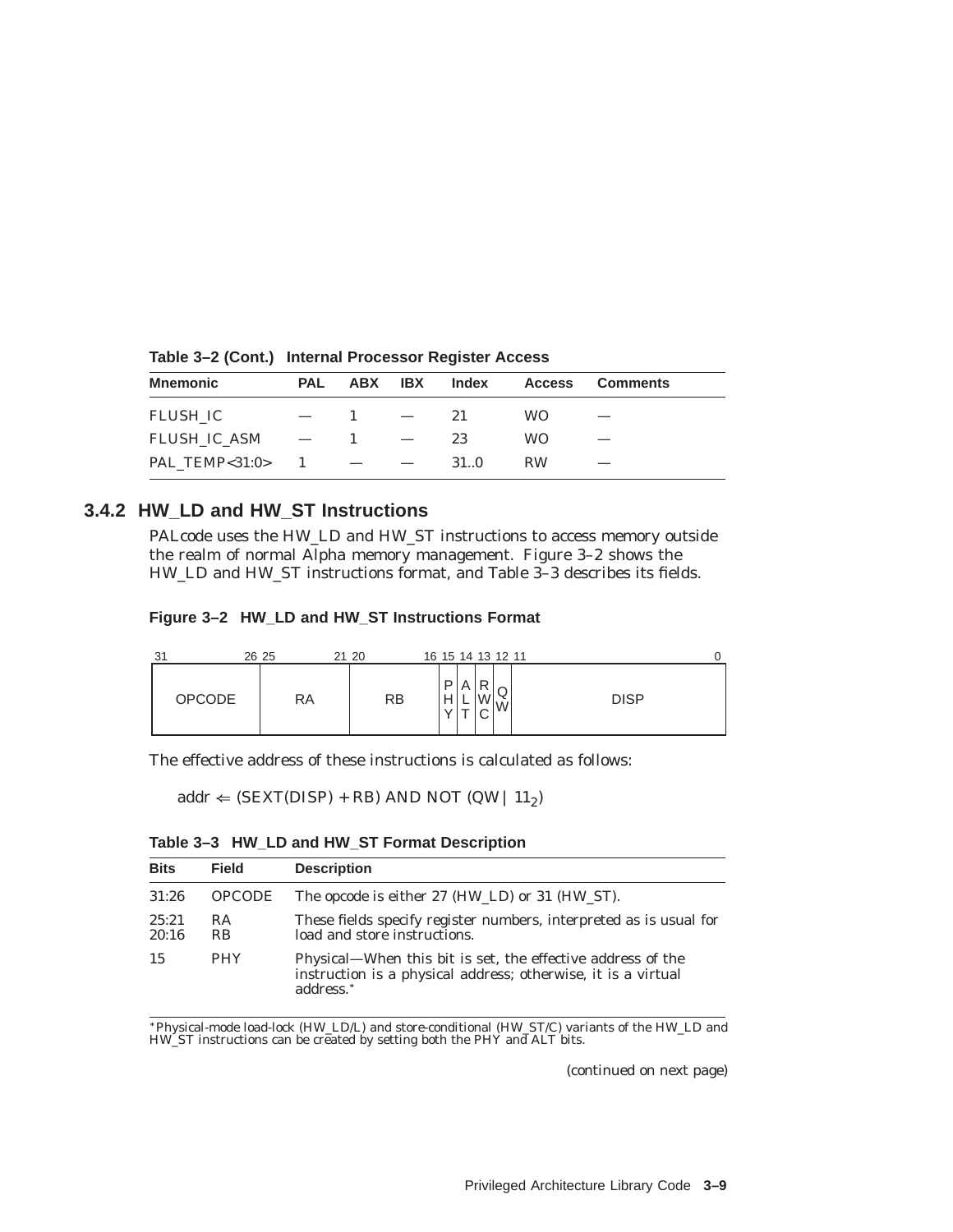**Table 3–3 (Cont.) HW\_LD and HW\_ST Format Description**

| <b>Bits</b>         | <b>Field</b> | <b>Description</b>                                                                                                                                                                                                                                                                                                                                                                               |
|---------------------|--------------|--------------------------------------------------------------------------------------------------------------------------------------------------------------------------------------------------------------------------------------------------------------------------------------------------------------------------------------------------------------------------------------------------|
| 14                  | ATT          | Alternate mode—For virtual-mode HW LD and HW ST<br>instructions, this bit selects the processor mode bits that are<br>used for memory-management checks. When this bit is set, the<br>mode bits in the ALT_MODE register are used; otherwise, the<br>current mode bits of the processor status (PS) register are used."                                                                          |
| 13                  | <b>RWC</b>   | Read-with-write check—When set, this bit enables both read and<br>write access checks on virtual HW_LD instructions.                                                                                                                                                                                                                                                                             |
| 12                  | QW           | Quadword-When set, this bit specifies the data length is<br>quadword; otherwise, the data length is longword.                                                                                                                                                                                                                                                                                    |
| 11:0                | <b>DISP</b>  | This field holds a 12-bit, signed, byte displacement.                                                                                                                                                                                                                                                                                                                                            |
| $\cdots$ m $\bf{1}$ |              | $\mathbf{1}$ $\mathbf{1}$ $\mathbf{1}$ $\mathbf{1}$ $\mathbf{1}$ $\mathbf{1}$ $\mathbf{1}$ $\mathbf{1}$ $\mathbf{1}$ $\mathbf{1}$ $\mathbf{1}$ $\mathbf{1}$ $\mathbf{1}$ $\mathbf{1}$ $\mathbf{1}$ $\mathbf{1}$ $\mathbf{1}$ $\mathbf{1}$ $\mathbf{1}$ $\mathbf{1}$ $\mathbf{1}$ $\mathbf{1}$ $\mathbf{1}$ $\mathbf{1}$ $\mathbf{$<br>$1 1$ $(11111)^{n}$ $(1111)^{n}$ $(1111)^{n}$ $(1111)^{n}$ |

Physical-mode load-lock (HW\_LD/L) and store-conditional (HW\_ST/C) variants of the HW\_LD and HW\_ST instructions can be created by setting both the PHY and ALT bits.

#### **3.4.3 HW\_REI Instruction**

The HW\_REI instruction uses the address in the EXC\_ADDR register to determine the new virtual program counter (VPC). EXC\_ADDR register bit 0 indicates the state of the PALmode bit on the completion of the HW\_REI instruction. If EXC\_ADDR register bit 0 is set, the processor remains in PALmode. This allows PALcode to transition from PALmode to non-PALmode. The HW\_REI instruction can also be used to jump from PALmode to PALmode. This allows PAL instruction flows to take advantage of the Dstream mapping hardware in the chip, including traps.

Figure 3–3 shows the HW\_REI instruction format, and Table 3–4 describes its fields.

| Figure 3-3 HW_REI Instruction Format |  |  |  |  |  |
|--------------------------------------|--|--|--|--|--|
|--------------------------------------|--|--|--|--|--|

| 31 |               | 26 25 | 21 20     | 16 15 14 13 |   | 0          |
|----|---------------|-------|-----------|-------------|---|------------|
|    | <b>OPCODE</b> | RA    | <b>RB</b> |             | 0 | <b>IGN</b> |

The next address and PALmode bit are calculated as follows:

 $VPC \Leftarrow EXC_ADDR AND \{NOT \}$ 

 $PALmode \Leftarrow EXC_ADDR[0]$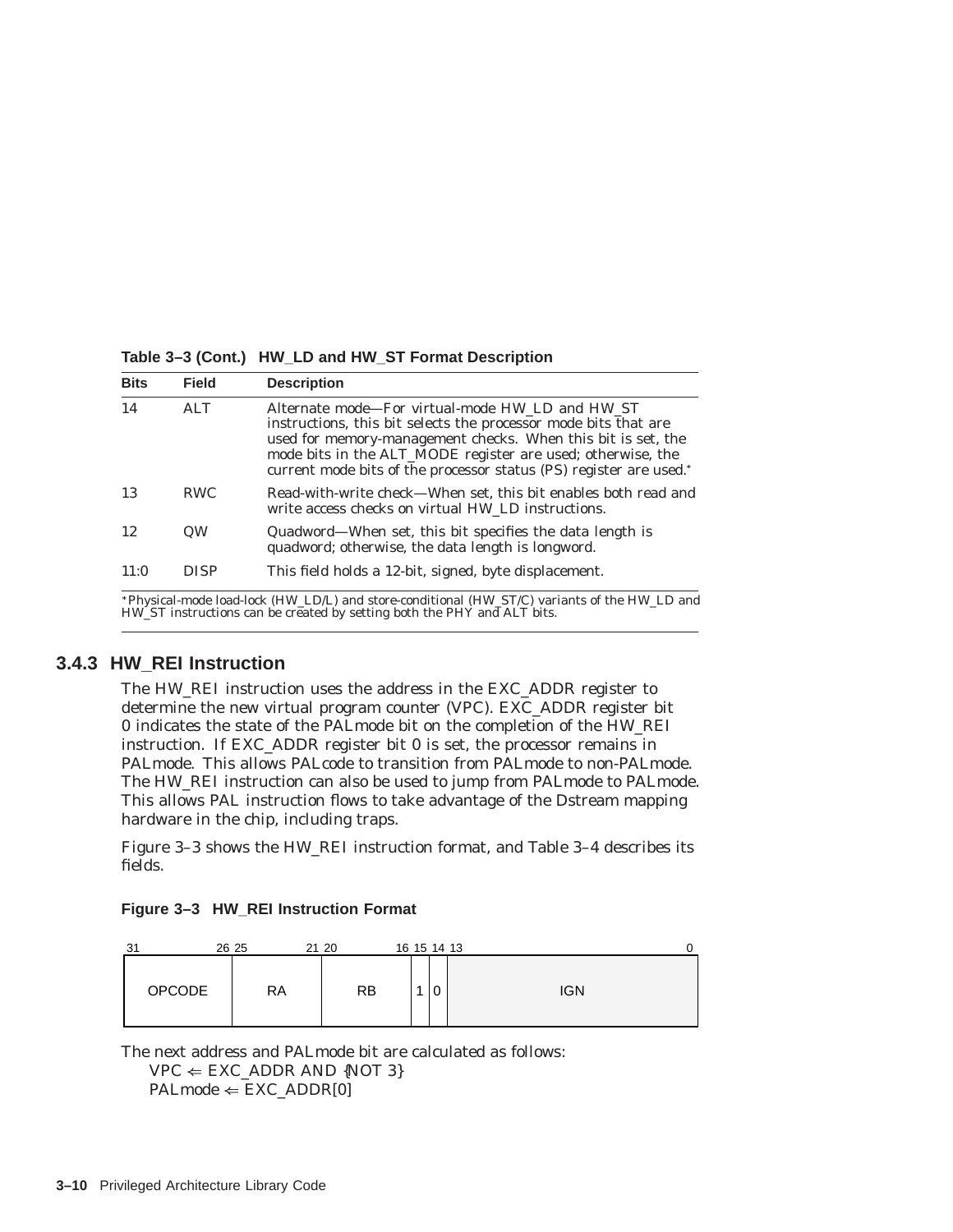| <b>Bits</b>    | <b>Field</b>                | <b>Description</b>                                                                                                                                                                                              |
|----------------|-----------------------------|-----------------------------------------------------------------------------------------------------------------------------------------------------------------------------------------------------------------|
| 31:26          | <b>OPCODE</b>               | The opcode is 30.                                                                                                                                                                                               |
| 25:21<br>20:16 | <b>RA</b><br>R <sub>B</sub> | The register numbers contained in these fields should be 1F<br>(R31); otherwise, a stall may occur.                                                                                                             |
| 15:14          | 10                          | These bits contain the branch prediction hint. The microprocessor<br>pushes the contents of the EXC_ADDR register on the JSR<br>prediction stack. Bit 15 must be set to pop the stack to avoid<br>misalignment. |
| 13:0           | IGN                         | These bits are ignored.                                                                                                                                                                                         |

**Table 3–4 HW\_REI Format Description**

# **3.5 PALcode Entry Points**

Table 3–5 lists the PALcode entry points from the highest priority (RESET) to the lowest priority (FEN). The table defines only the entry point offset, bits <13:0>. The new PC bits <33:14> come from the PAL\_BASE register. At power up, the PAL\_BASE register value is zero.

**Note**

PALcode at PAL entry points of higher priority than DTB\_MISS must unlock possible locks on the memory-management control and status register (MM\_CSR, Section 4.2.9) and virtual address register (VA, Section 4.2.8).

|  | Table 3-5 PALcode Entry Points |  |  |
|--|--------------------------------|--|--|
|--|--------------------------------|--|--|

| <b>Entry Name</b>      | Time         | <b>Offset</b>             | Cause                                             |
|------------------------|--------------|---------------------------|---------------------------------------------------|
| <b>RESET</b>           | Anytime      | 0000                      | Reset.                                            |
| <b>MCHK</b>            | Anytime      | 0020                      | Uncorrected hardware error.                       |
| <b>ARITH</b>           | Anytime      | 0060                      | Arithmetic exception.                             |
| <b>INTERRUPT</b>       | Anytime      | 00E0                      | Interrupt, including corrected hardware<br>error. |
| <b>D</b> stream Errors | Pipe stage 6 | 01E0, 08E0, 09E0,<br>11E0 | See Table 3–6.                                    |

(continued on next page)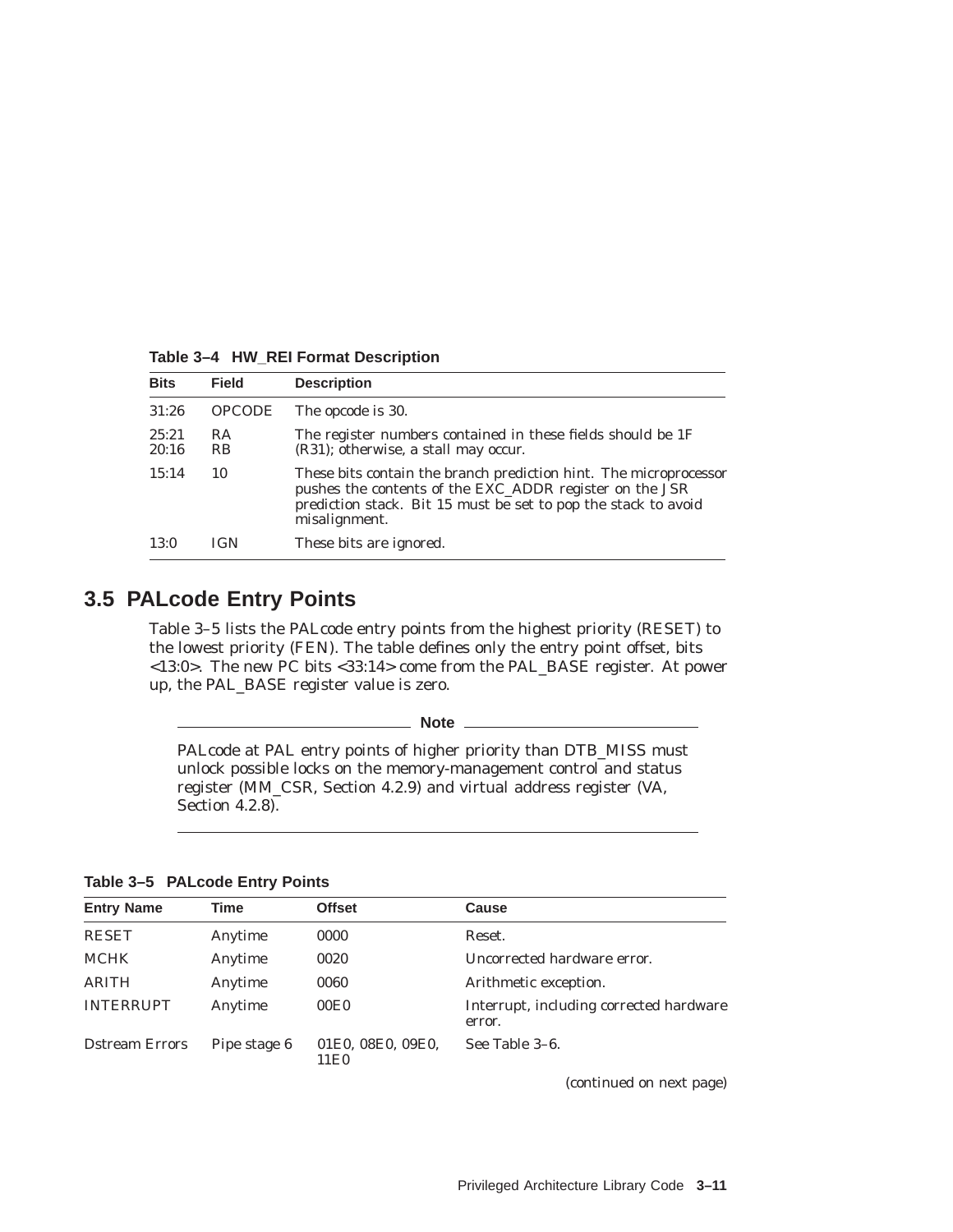| <b>Entry Name</b> | Time         | <b>Offset</b>                          | Cause                                                                                                                                                                                                              |
|-------------------|--------------|----------------------------------------|--------------------------------------------------------------------------------------------------------------------------------------------------------------------------------------------------------------------|
| <b>ITB_MISS</b>   | Pipe stage 5 | 03E0                                   | ITB miss.                                                                                                                                                                                                          |
| <b>ITB ACV</b>    | Pipe stage 5 | 07E0                                   | Istream access violation.                                                                                                                                                                                          |
| CALL PAL          | Pipe stage 5 | 2000, 2040, 2080,<br>20C0 through 3FC0 | 128 locations based on instruction.                                                                                                                                                                                |
| <b>OPCDEC</b>     | Pipe stage 5 | 13E0                                   | Reserved or privileged opcode.                                                                                                                                                                                     |
| <b>FEN</b>        | Pipe stage 5 | 17E0                                   | Floating-point (FP) operation<br>attempted with:<br>• FP instructions disabled by the<br><b>ICCSR FPE bit</b><br>• FP IEEE round to $\pm$ infinity<br>• FP IEEE with data type field other<br>than $S$ , $T$ , $Q$ |

**Table 3–5 (Cont.) PALcode Entry Points**

PALcode functions are implemented through the CALL\_PAL instruction. CALL\_PAL instructions cause exceptions in the hardware. As with all exceptions, hardware loads the EXC\_ADDR register with a possible return address.

CALL\_PAL exceptions load the EXC\_ADDR register with the address of the instruction following the CALL\_PAL instruction, not the address of the CALL\_PAL instruction. PALcode that supports the desired PALmode function need not increment the EXC\_ADDR register before executing an HW\_REI instruction to return to native mode. This feature requires special handling in the arithmetic trap and machine check PALcode flows. (See Section 4.1.8 for more information.)

To improve speed of execution, a limited number of CALL\_PAL instructions are directly supported in hardware with dispatches to specific address offsets.

The microprocessor provides the first 64 privileged and 64 unprivileged CALL\_PAL instructions with regions of 64 bytes. This produces hardware PAL entry points described as follows:

- Privileged CALL\_PAL instructions: 00000000..0000003F Offset =  $2000_{16}$  + (<5:0> shift left 6)
- Unprivileged CALL\_PAL instructions: 00000080..000000BF Offset =  $3000_{16}$  + (<5:0> shift left 6)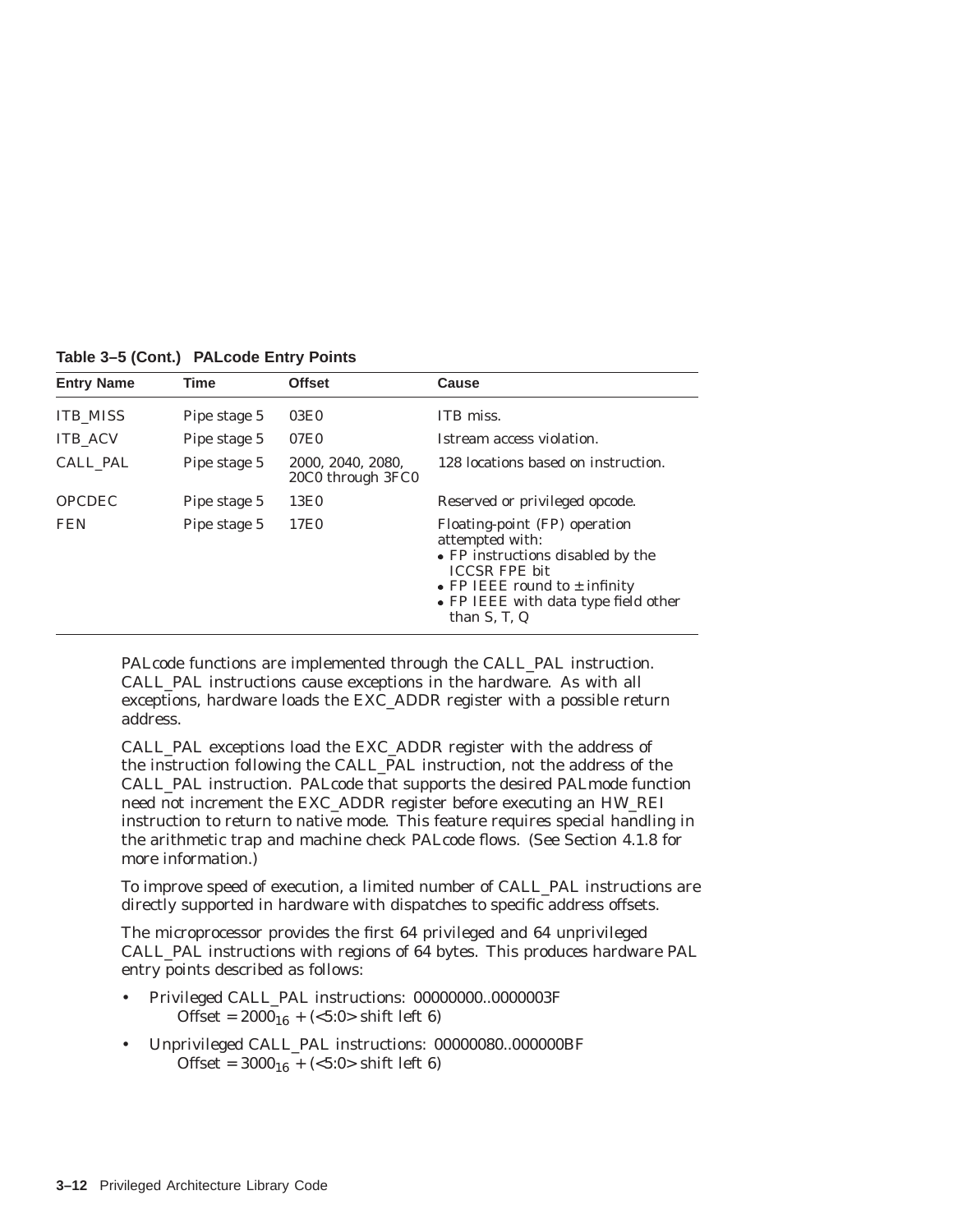CALL\_PAL instructions that fall outside the ranges of 00000000..0000003F and 00000080..000000BF result in an OPCDEC exception. CALL\_PAL instructions that fall within the range of  $00000000...0000003\overline{F}$  while the microprocessor is not executing in kernel mode also result in an OPCDEC exception.

The hardware recognizes four classes of Dstream memory management errors:

- Bad virtual address (VA) (incorrect sign extension)
- Data translation buffer (DTB) miss (native mode and PALmode)
- Alignment error
- Access violation (ACV), fault on read (FOR), fault on write (FOW)

The following errors get mapped into four PAL entry points:

- UNALIGN
- DTB\_MISS PALmode
- DTB\_MISS native mode
- D\_FAULT

Table 3–6 lists the priority of these entry points as a group. (Also see Dstream errors, Table 3–5). A particular Dstream memory reference can generate errors that fall into more than one of the four error classes recognized by the hardware.

| <b>BAD VA</b>                                                    | DTB MISS | <b>UNALIGN</b> | <b>PAL</b>   | Other <sup>*</sup> | <b>Offset</b>        |
|------------------------------------------------------------------|----------|----------------|--------------|--------------------|----------------------|
|                                                                  | X        |                | $\mathbf x$  | $\mathbf x$        | 11E0 UNALIGN         |
|                                                                  | X        | 0              | $\mathbf x$  | $\mathbf x$        | 01E0 D_FAULT         |
| $\mathbf{0}$                                                     |          | $\mathbf x$    | 1            | $\mathbf x$        | 09E0 DTB_MISS PAL    |
| $\mathbf{0}$                                                     |          | $\mathbf x$    | $\bf{0}$     | X                  | 08E0 DTB MISS NATIVE |
| $\mathbf{0}$                                                     | 0        |                | $\mathbf{x}$ | $\mathbf x$        | 11E0 UNALIGN         |
| $\mathbf{0}$                                                     | $\bf{0}$ | 0              | $\mathbf x$  |                    | 01E0 D_FAULT         |
| *ACV, FOR, FOW<br>$1 = error$<br>$0 = no error$<br>$x = ignored$ |          |                |              |                    |                      |

**Table 3–6 Dstream Error PAL Entry Points**

See Section 3.3 for more information about PALcode entry points.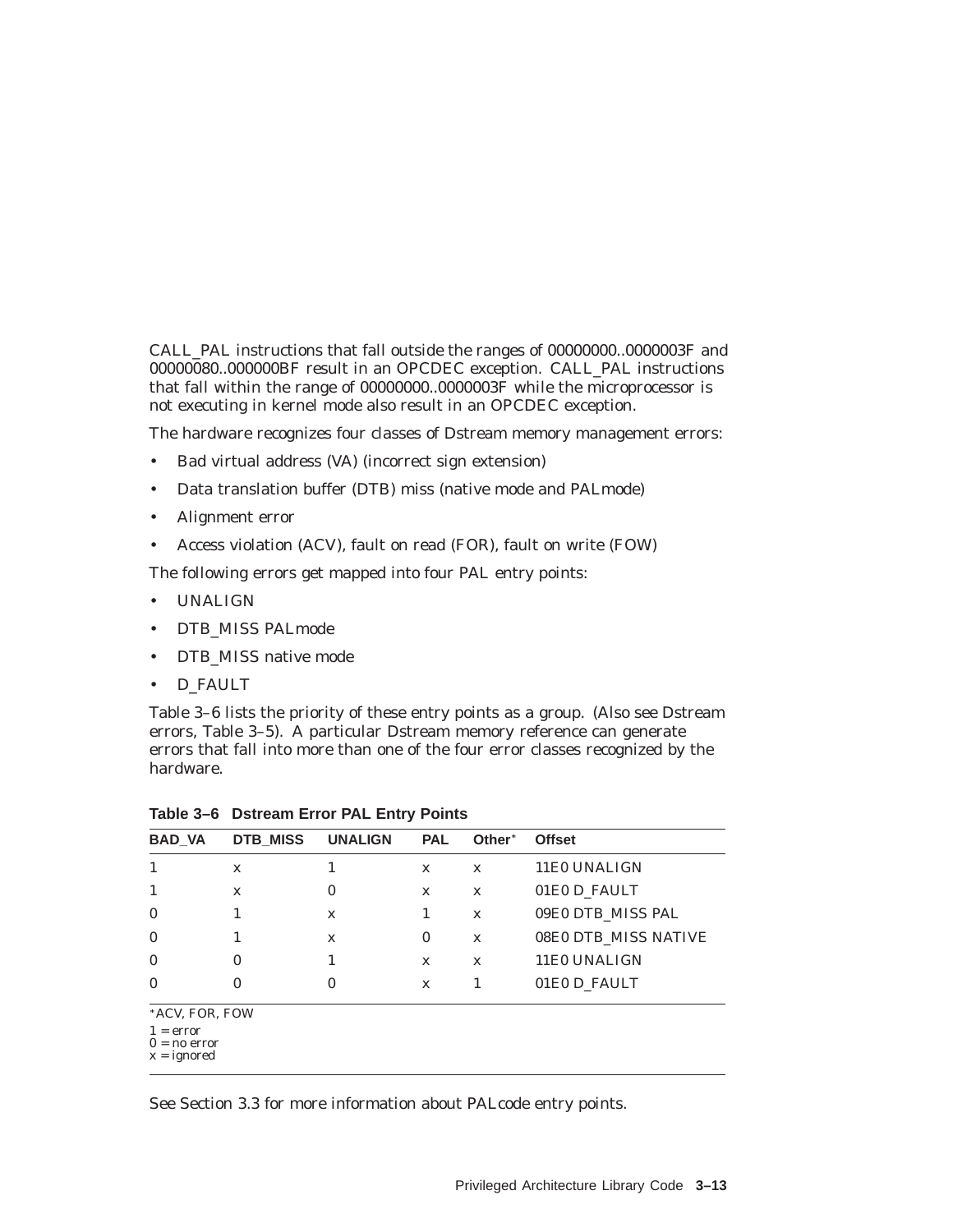# **3.6 PALmode Restrictions**

Many of the PALmode restrictions involve waiting *n* cycles before using the results of a PAL instruction. The typical way to wait for *n* cycles is to insert *n* instructions between two time-sensitive instructions. Because the microprocessor can dual issue instructions, it is possible to write code that requires  $2 \times n + 1$  instructions to wait *n* cycles. Due to the resource requirements of individual instructions and the microprocessor's hardware design, multiple copies of the same instruction cannot be dual issued. Following are a few examples of the PALmode restrictions:

• As a general rule, HW\_MTPR instructions require at least four cycles to update the selected register. At least three cycles of delay must be inserted before using the result of the register update.

The following instructions will pipeline correctly and do not require software timing except for accesses to the TB registers:

- Multiple read instructions
- Multiple write instructions
- A read instruction followed by write instruction

These cycles can be guaranteed by either of the following:

- Including seven instructions that do not use the register in transition
- Proving, through the dual-issue rules or machine state, that at least three cycles of delay will occur

Multiple copies of an HW\_MFPR instruction (used as an NOP instruction) can be used to pad cycles after the original HW\_MTPR instruction. Multiple copies of the same instruction will never dual-issue; therefore, a maximum of three instructions are necessary to ensure at least three cycles of delay.

Example:

| HW MTPR Rx, HIER | ; Write to HIER  |                        |
|------------------|------------------|------------------------|
| HW MFPR R31, 0   |                  | ; NOP mxpr instruction |
| HW MFPR R31, 0   |                  | ; NOP mxpr instruction |
| HW MFPR R31, 0   |                  | ; NOP mxpr instruction |
| HW_MFPR Ry, HIER | ; Read from HIER |                        |

The HW\_REI instruction uses the instruction translation buffer (ITB) if the EXC\_ADDR register contains a non-PALmode virtual program counter (VPC bit  $0 = 0$ ). The previous rule implies that at least three cycles of delay must be included after writing the ITB before executing an HW\_REI instruction to exit PALmode.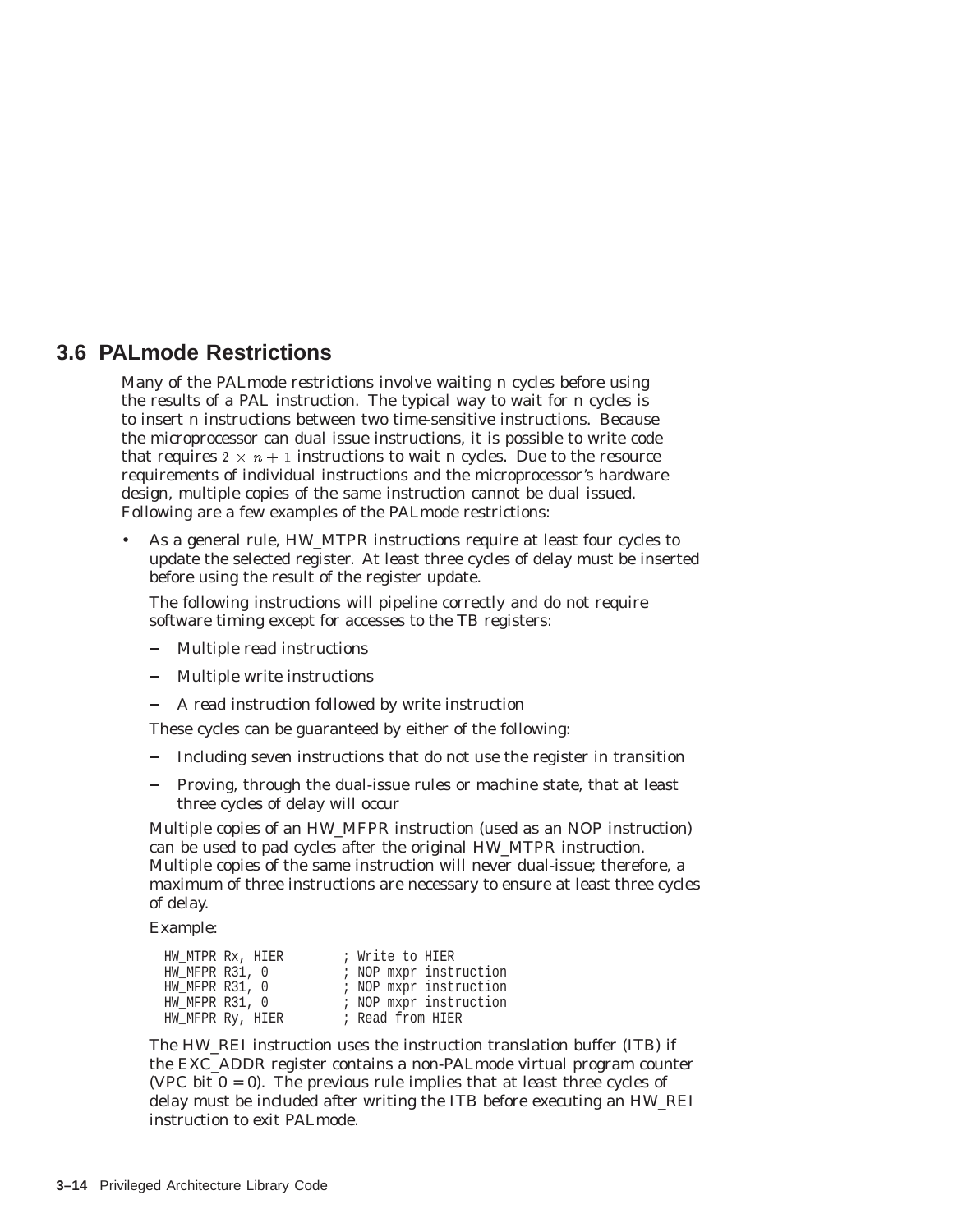Exceptions:

- HW\_MFPR instructions reading a PAL\_TEMP register can never occur exactly two cycles after an HW\_MTPR instruction writing a PAL TEMP register. The following code solves this problem:

| HW MTPR Rx, PAL RO | ; Write PAL temp [0]   |
|--------------------|------------------------|
| HW MFPR R31, 0     | ; NOP mxpr instruction |
| HW MFPR R31, 0     | ; NOP mxpr instruction |
| HW MFPR R31, 0     | ; NOP mxpr instruction |
| HW MFPR Ry, PAL RO | ; Read PAL temp [0]    |

This code guarantees three cycles of delay between the write and the read instructions. The cycle immediately following an HW\_MTPR instruction can also be used to execute an HW\_MFPR instruction to the same (accomplishing a swap) or a different PAL\_TEMP register. The swap operation only occurs if the HW\_MFPR instruction immediately follows the HW\_MTPR instruction. This timing requires great care and knowledge of the pipeline to ensure that the second instruction does not stall for one or more cycles. Use of the slot to accomplish a read from a different PAL\_TEMP register requires that the second instruction will not stall for exactly one cycle. This is much easier to ensure. An HW\_MFPR instruction can stall for a single cycle as a result of a write-after-write conflict.

The EXC\_ADDR register can be read by an HW\_REI instruction two cycles after the HW\_MTPR instruction. This is equivalent to one intervening cycle of delay. Use the following code to perform this function:

| HW MTPR Rx, EXC ADDR | ; Write EXC ADDR             |
|----------------------|------------------------------|
| HW MFPR R31, 0       | ; NOP cannot dual issue with |
| HW REI               | ; either Return              |

• An HW\_MTPR operation to the data translation buffer invalidate single register (DTBIS, Section 4.2.7) cannot be sourced from a bypassed path. All data being moved to the DTBIS register must be sourced directly from the register file. One way to ensure this is to provide at least three cycles of delay before using the result of any integer operation (except MUL) as the source of an HW\_MTPR DTBIS instruction.

\_ Note \_

Do not use an MUL as the source of DTBIS data.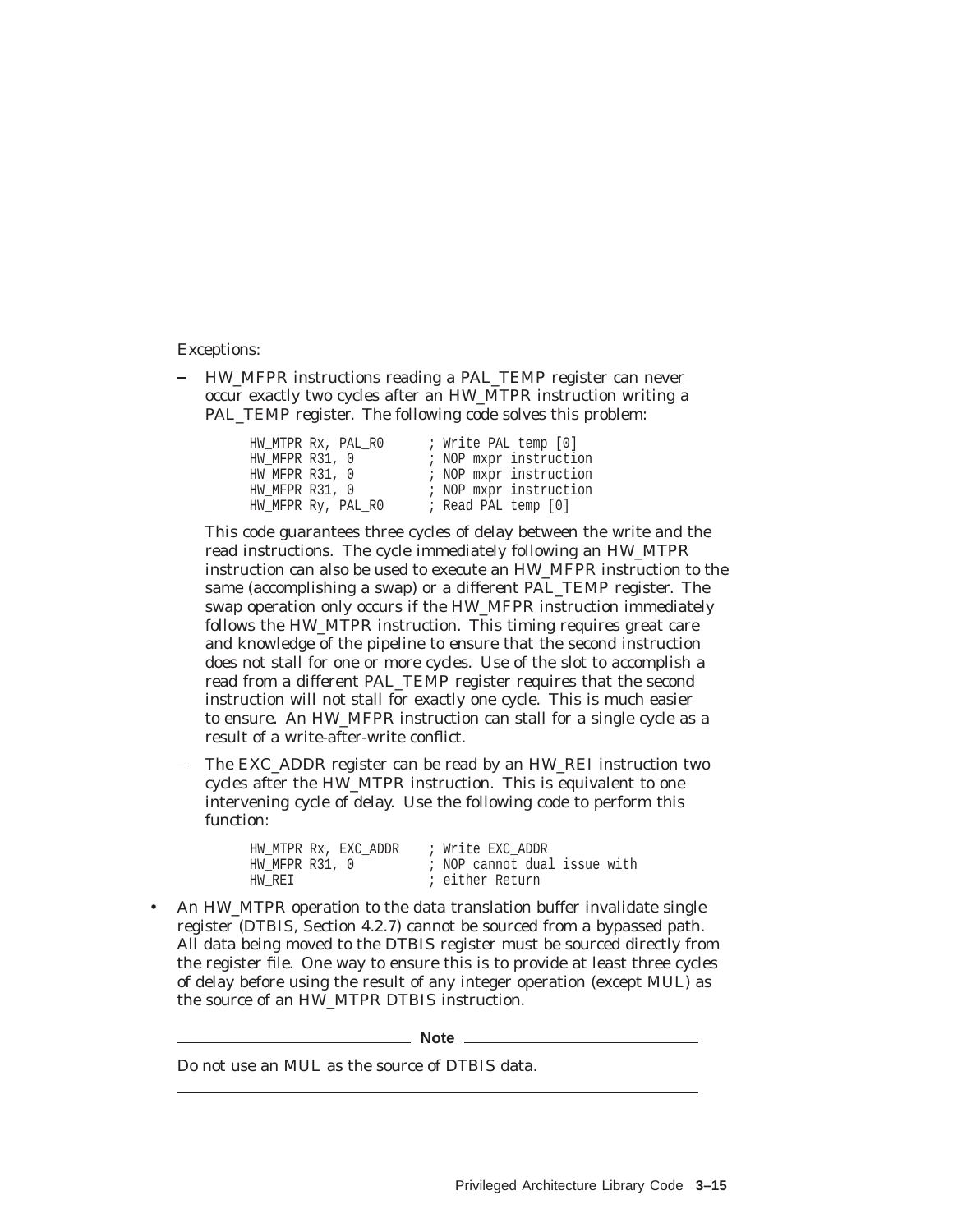Use the following code to perform this function:

ADDQ R1,R2,R3 <br>ADDQ R31,R31,R31 <br>*i* cannot dual issue with a ; cannot dual issue with above, 1st cycle of delay ADDQ R31, R31, R31 ; 2nd cycle of delay ADDQ R31, R31, R31 ; 3rd cycle of delay ADDQ R31,R31,R31 ; may dual issue with below, else 4th cycle of delay HW\_MTPR R3, DTBIS : R3 must be in register file, no bypass possible

- At least one cycle of delay must occur after an HW\_MTPR TB\_CTL instruction and before an HW\_MTPR ITB\_PTE or an HW\_MFPR ITB\_PTE instruction. This must be done to allow setup of the ITB large page or small page decode.
- The first cycle (the first one or two instructions) at all PALcode entry points cannot execute a conditional branch instruction or any other instruction that uses the JSR stack hardware, including the following instructions:
	- JSR JMP RET JSR\_COROUTINE BSR HW\_REI All Bxx opcodes except BR
- Table 3–7 lists the number of cycles required after an HW\_MTPR instruction and before an HW\_REI instruction for the specified registers. These cycles can be ensured by inserting one HW\_MFPR R31,0 instruction or other appropriate instructions for each cycle of delay required after the HW\_MTPR instruction.

| <b>Register</b>        | <b>Cycles Between</b><br>HW_MTPR and HW_REI |  |
|------------------------|---------------------------------------------|--|
| DTBIS, ASM, ZAP        | $\bf{0}$                                    |  |
| ITBIS, ASM, ZAP        | 2                                           |  |
| HIER, SIER             | 3                                           |  |
| HIRR, SIRR             | 3                                           |  |
| <b>ICCSR</b> (FPE bit) | 4                                           |  |
| <b>PS</b>              | 5                                           |  |

|  |  |  | Table 3–7 HW MTPR Restrictions |
|--|--|--|--------------------------------|
|--|--|--|--------------------------------|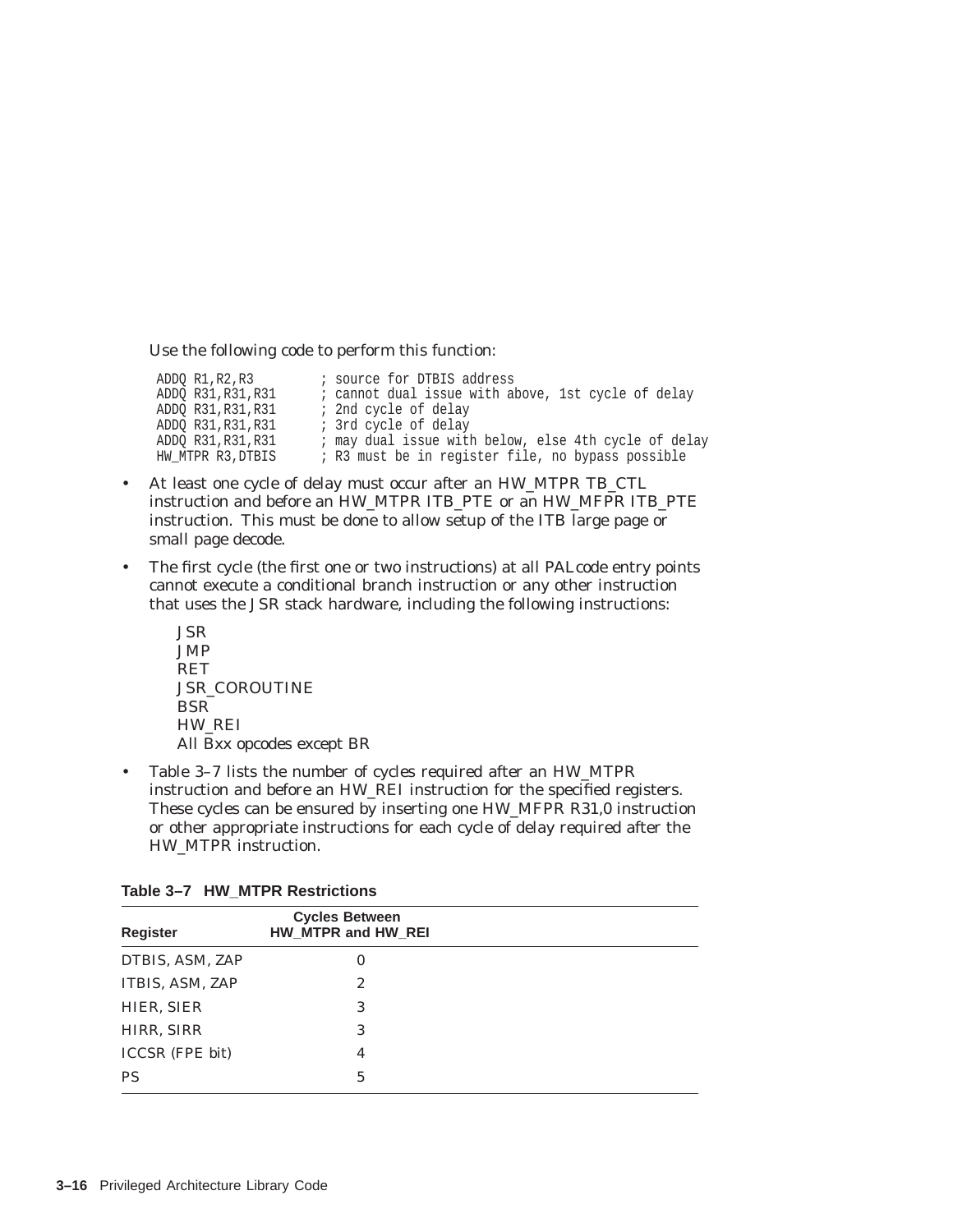- When loading the cycle counter register (CC, Section 4.2.13), bits <3:0> must be loaded with zero. Loading non-zero values in these bits can cause an inaccurate count.
- An HW\_MTPR DTBIS instruction cannot be combined with an HW\_MTPR ITBIS instruction. The hardware will not clear the ITB if both the instruction fetch and decode unit registers and the LSU registers are simultaneously selected. Two instructions are needed to clear each TB individually. Use the following code to perform this function:

HW\_MTPR Rx,ITBIS HW\_MTPR Ry,DTBIS

• Three cycles of delay are required between the following instructions:

| HW MTPR HIER, SIER | and | HW MFPR HIRR. SIRR       |
|--------------------|-----|--------------------------|
| HW MTPR HIRR. SIRR | and | <b>HW_MFPR_xIRR</b>      |
| HW MTPR            |     | and HW LD or HW ST       |
| <b>HW MTPR</b>     | and | <b>HW MFPR xIRR</b>      |
| HW MTPR ALT MODE   |     | and HW LD/HW ST ALT MODE |

- The following operations are disabled in the cycle immediately following an HW\_REI instruction (MxPR = MTPR or MFPR):
	- HW\_MxPR ITB\_TAG
	- HW\_MxPR ITB\_PTE
	- HW\_MxPR ITB\_PTE\_TEMP

This rule implies that it is never a good idea to allow exceptions while updating the ITB. The ITB register will not be written if:

- An exception interrupts the flow of the ITB miss routine and attempts to execute an HW\_REI instruction. The return address begins with an HW\_MxPR instruction to an ITB register.
- \* The return from the exception interrupt is predicted correctly to avoid any delay between the two instructions.

The following code demonstrates this situation:

HW\_REI  $;$  ;Return from interrupt HW MTPR R1, ITB TAG ;Attempts to execute very next cycle, instr ignored

- The following registers can be accessed only in PALmode:
	- ITB\_TAG
	- ITB\_PTE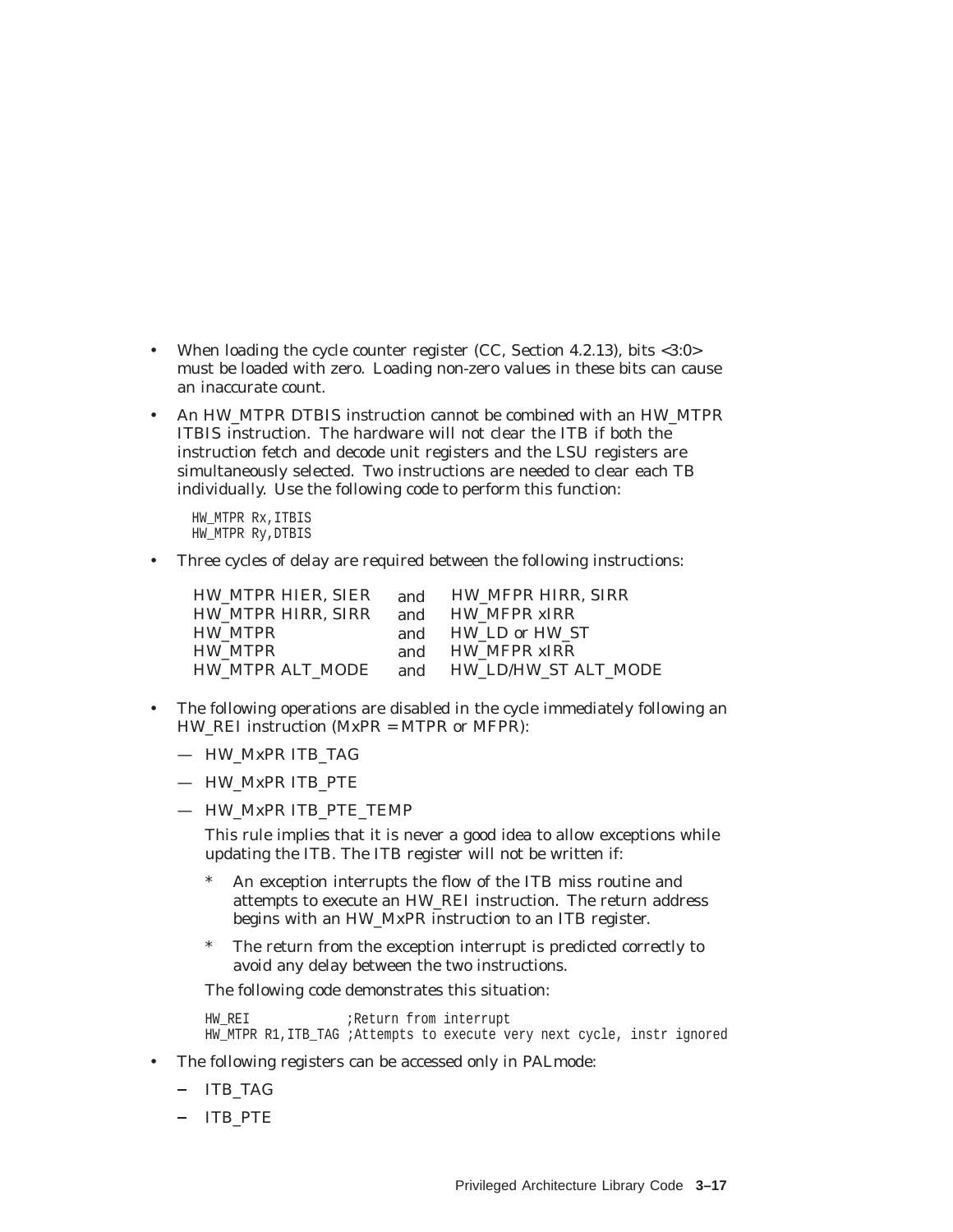#### - ITB PTE TEMP

If the microprocessor is not in PALmode because the hardware enable (HWE) bit is set in the ICCSR, an HW\_MTPR or HW\_MFPR instruction to or from these registers is ignored.

- When writing the PAL\_BASE register, exceptions must not occur. An exception occurring simultaneously with a write instruction to the PAL BASE register can leave the register in a metastable state. All asynchronous exceptions except reset can be avoided under the following conditions:
	- PALmode—Blocks all interrupts
	- Machine checks disabled—Blocks I/O error exceptions (through the ABOX\_CTL register or MB instruction isolation)
	- $\frac{1}{2}$ Not under trap shadow—Avoids arithmetic traps
		- The trap shadow is defined as less than:
		- \* 3 cycles after a non-MUL integer operate that may overflow
		- 22 cycles after an MULL/V instruction
		- 24 cycles after an MULQ/V instruction
		- \* 6 cycles after a non-DIV floating-point operation that may cause a trap
		- \* 34 cycles after a DIVF or DIVS instruction that may cause a trap
		- 63 cycles after a DIVG or DIVT instruction that may cause a trap
- The sequence HW\_MTPR PTE, HW\_MTPR TAG is not allowed. At least two delay cycles must occur between HW\_MTPR PTE and HW\_MTPR TAG instructions. This applies to both the ITB and DTB.
- The MCHK exception service routine must check the EXC SUM register for simultaneous arithmetic errors. Arithmetic traps will not trigger exceptions a second time after returning from exception service for the machine check.
- Three cycles of delay must be inserted between HW\_MFPR DTB\_PTE and HW\_MFPR DTB\_PTE\_TEMP instructions. Use the following code to perform this function: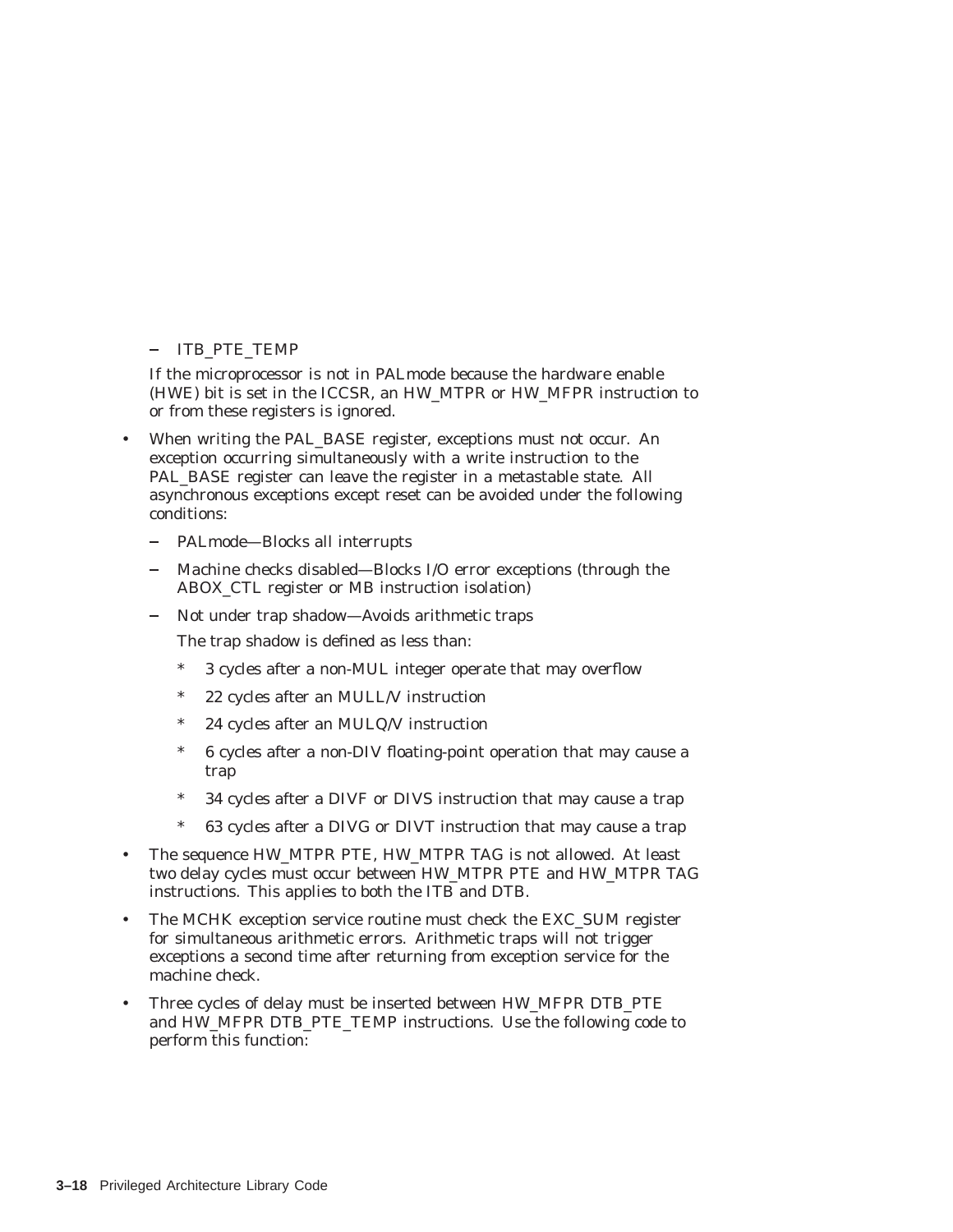; Reads DTB\_PTE into DTB\_PTE\_TEMP register<br>; First cycle of delay HW\_MFPR Rx,DTB\_PTE<br>HW\_MFPR R31,0<br>HW\_MFPR R31,0<br>HW\_MFPR R31,0 HW\_MFPR R31,0 ; Second cycle of delay HW\_MFPR R31,0 ; Third cycle of delay HW\_MFPR Ry,DTB\_PTE\_TEMP ; Read DTB\_PTE\_TEMP into register file Ry

• Three cycles of delay must be inserted between HW\_MFPR ITB\_PTE and HW\_MFPR ITB\_PTE\_TEMP instructions. Use the following code to perform this function:

| HW MFPR Rx, ITB PTE      | ; Reads ITB_PTE into ITB_PTE_TEMP reqister |
|--------------------------|--------------------------------------------|
| HW MFPR R31,0            | ; First cycle of delay                     |
| HW MFPR R31,0            | ; Second cycle of delay                    |
| HW MFPR R31,0            | ; Third cycle of delay                     |
| HW MFPR Ry, ITB PTE TEMP | ; Read ITB PTE TEMP into register file Ry  |

- The content of the destination register for HW\_MFPR Rx,DTB\_PTE and HW\_MFPR Rx,ITB\_PTE instructions is UNPREDICTABLE.
- Two HW\_MFPR DTB\_PTE instructions cannot be issued in consecutive cycles. This implies that more than one instruction might be necessary between the HW\_MFPR instructions if dual issue is possible. Similar restrictions apply to the ITB\_PTE register.
- Reading the EXC\_SUM register requires special timing. (See Section 4.1.9 for specific information.)
- Dstream memory management (DMM) errors occurring one cycle before HW\_MxPR instructions to the ITB\_PTE will not stop the TB pointer from incrementing to the next TB entry even though the HW\_MxPR instruction will be aborted by the DMM error. This behavior affects performance but not functionality.
- PALcode that writes multiple ITB entries must write the entry that maps the address contained in the EXC\_ADDR register last.
- HW\_ST instructions cannot be followed for two cycles by any load instruction that may miss in the Dcache.
- Updates to the ICCSR ASN field require at least 10 cycles of delay before entering native mode that can reference the ASN during Icache access. If the ICCSR HWE bit is used to update the ASN field in kernel mode, it is sufficient during this time to make all Istream references to pages with the ASM bit set to avoid use of the ASN field.
- HW\_MTPR instructions that update the TB\_CTL register cannot follow by one cycle an HW\_MTPR instruction that updates the DTB\_PTE or ITB\_PTE register.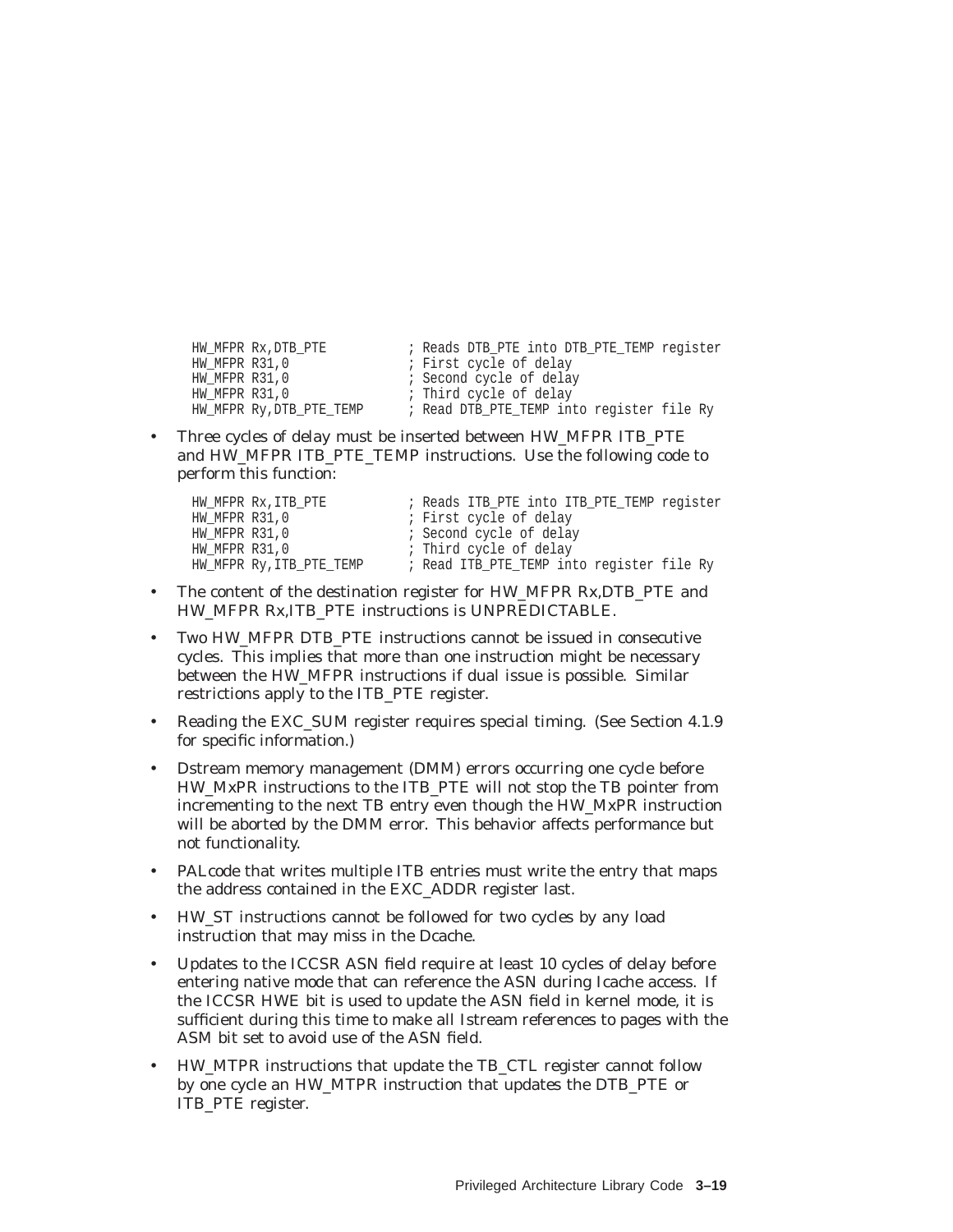• Table 3–8 shows the delays required for HW\_MTPR instructions that update the ICCSR (ASN field), FLUSH\_IC, and FLUSH\_IC\_ASM registers.

**Table 3–8 HW\_MTPR Cycle Delay**

| Register                      | <b>Cycles Delay</b> |  |
|-------------------------------|---------------------|--|
| <b>ICCSR</b> (ASN field only) |                     |  |
| FLUSH IC                      |                     |  |
| FLUSH IC ASM                  |                     |  |

The delay ensures that the update occurs before the first instruction fetch in native mode, because the pipeline can contain instructions that were fetched before the update (which would remain valid during a pipeline stall). At least one instruction must be issued during each cycle of the delay to ensure that the pipeline is cleared of all instructions fetched prior to the update.

If the update is performed in kernel mode using the ICCSR HWE bit, it is sufficient during this time to make all Istream references to pages with the ASM bit set to avoid use of the ASN field.

• Machine check exceptions taken while in PALmode can load the EXC\_ADDR register with a restart address one instruction earlier than the correct restart address. Some HW\_MxPR instructions may have already completed execution although the restart address indicates the HW\_MxPR as the return instruction. Re-execution of some HW\_MxPR instructions can alter the machine state (that is, TB pointers, EXC\_ADDR register mask).

The mechanism that stops instruction flow during machine check exceptions causes the machine check exception to appear as a Dstream fault on the following instruction in the hardware pipeline. If the following instruction is an HW\_MxPR instruction, a Dstream fault will not abort execution in all cases. The EXC\_ADDR register will be loaded with the address of the HW\_MxPR instruction as if it were aborted. An HW\_REI instruction to this restart address will incorrectly re-execute this instruction.

Machine check service routines should check for MxPR instructions at the return address before continuing.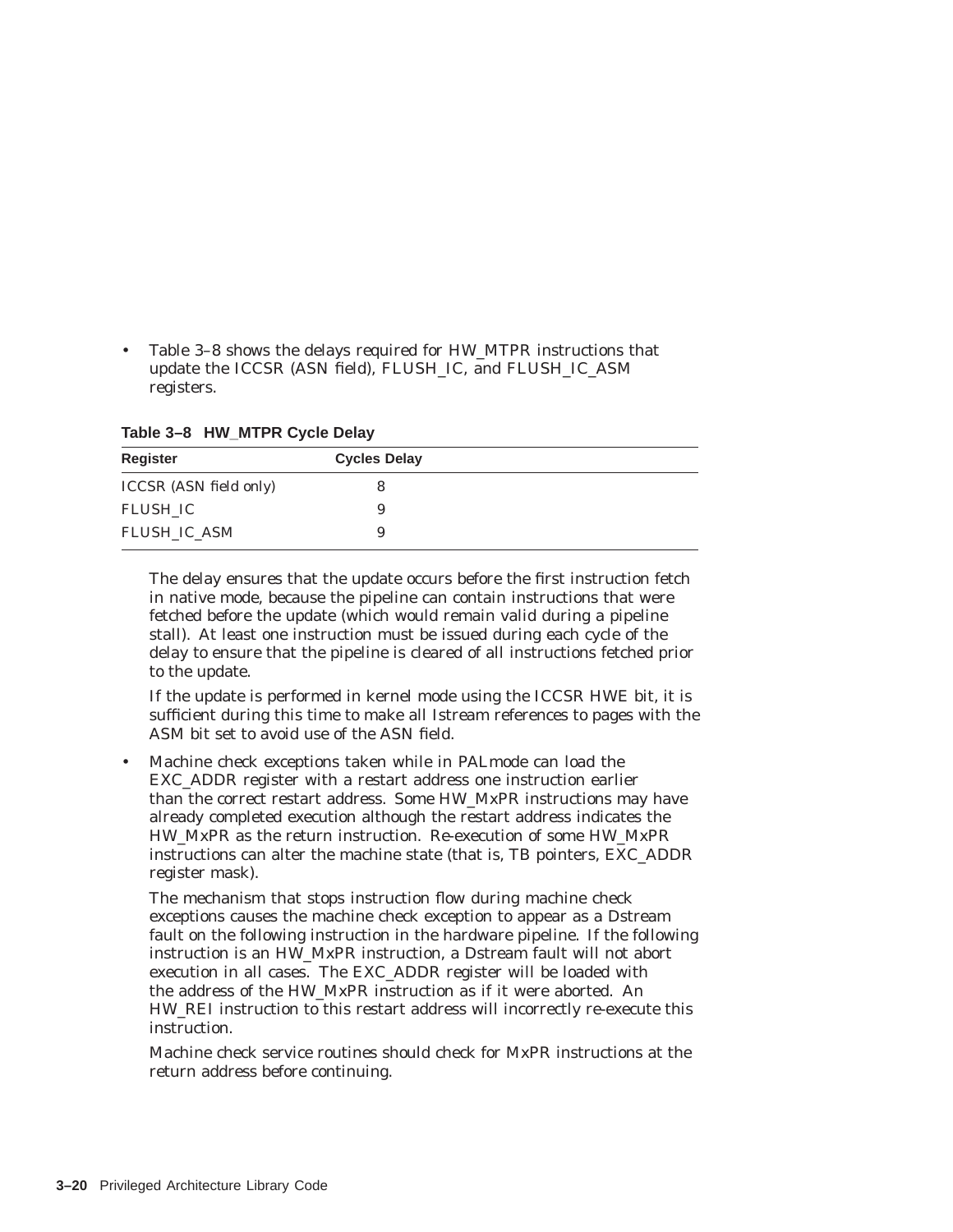# **3.6.1 Translation Buffer Miss Flows**

Sections 3.6.1.1 and 3.6.1.2 describe hardware-specific details that are helpful when writing ITB and DTB fill routines. The flows highlight the trade-offs and restrictions between PALcode and hardware. The PALcode source that is released with the chip should be referenced before any new flows are written. The following descriptions assume the reader has a working knowledge of the Alpha memory-management architecture.

## **3.6.1.1 Instruction Translation Buffer Miss**

When the IDU encounters an ITB miss, it performs the following sequence:

- 1. Latches the VPC of the target Istream reference in the EXC\_ADDR register.
- 2. Flushes the pipeline of any instructions that follow the instruction that caused the ITB miss.
- 3. Waits for the completion of any other instructions that may be in progress.
- 4. Enters PALmode.
- 5. Jumps to the ITB miss PALcode entry point.

The following PALcode sequence is recommended for translating the address and filling the ITB:

- 1. Create some scratch area in the integer register file (IRF) by writing the content of a few integer registers to the PAL\_TEMP register file.
- 2. Read the target virtual address from the EXC\_ADDR register.
- 3. Fetch the page table entry (PTE) (this can take multiple read operations) using a physical-mode HW\_LD instruction. If this PTE valid bit is clear, either report translation not valid (TNV) or ACV, as appropriate.
- 4. Check the PTE valid bit because translation buffers cannot contain invalid PTEs. Also check the ITB PTE RAM to ensure it does not hold the fault on execute (FOE) bit. If the PTE valid bit is set and the FOE bit is clear, PALcode can fill an ITB entry.
- 5. Write the original virtual address to the TB\_TAG register, using an HW\_MTPR instruction. This writes the tag into a temporary register and not into the ITB TAG field.
- 6. Write the PTE to the TB\_CTL register to select either the large-page or small-page TB regions. Wait at least one cycle before executing the next step.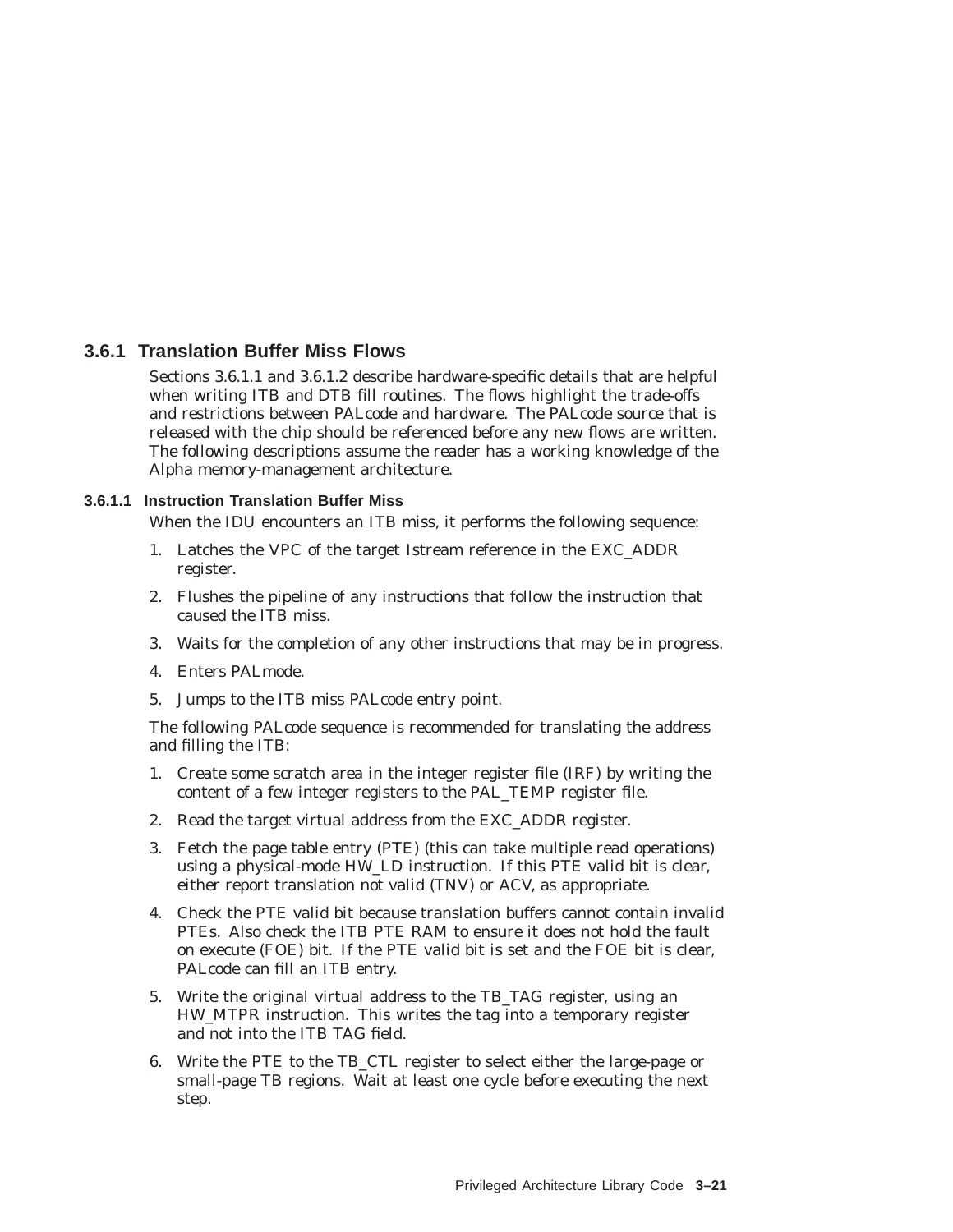7. Write the PTE to the ITB\_PTE register, using an HW\_MTPR instruction. This HW\_MTPR instruction causes the ITB TAG and PTE fields to be written.

**Note** \_\_\_\_

The HW\_MTPR instruction to the ITB\_PTE register can be issued without delay after the HW\_MTPR instruction to the TB\_TAG register is issued.

- 8. Restore the contents of any modified integer registers to their original state using the HW\_MFPR instruction.
- 9. Restart the instruction stream, using the HW\_REI instruction.

#### **3.6.1.2 Data Translation Buffer Miss**

When the LSU encounters a DTB miss, it performs the following sequence:

- 1. Latches the referenced virtual address in the virtual address register (VA, Section 4.2.8) and latches other information about the reference in the memory management control and status register (MM\_CSR, Section 4.2.9).
- 2. Locks the VA register and MM\_CSR against further modifications and latches the PC of the instruction that generated the reference in the EXC\_ADDR register.
- 3. Drains the machine (Section 3.6.1.1).
- 4. Jumps to the DTB miss PALcode entry point.

Unlike ITB misses, DTB misses can occur while the CPU is executing in PALmode. The recommended PALcode sequence for translating the address and filling the DTB is as follows:

- 1. Create some scratch area in the IRF by writing the contents of a few integer registers to the PAL\_TEMP register file.
- 2. Read the requested virtual address from the VA register. Reading this register unlocks the VA register and the MM\_CSR. The MM\_CSR is updated only when Dstream memory-management errors occur. It retains information about the instruction that generated the DTB miss for later use.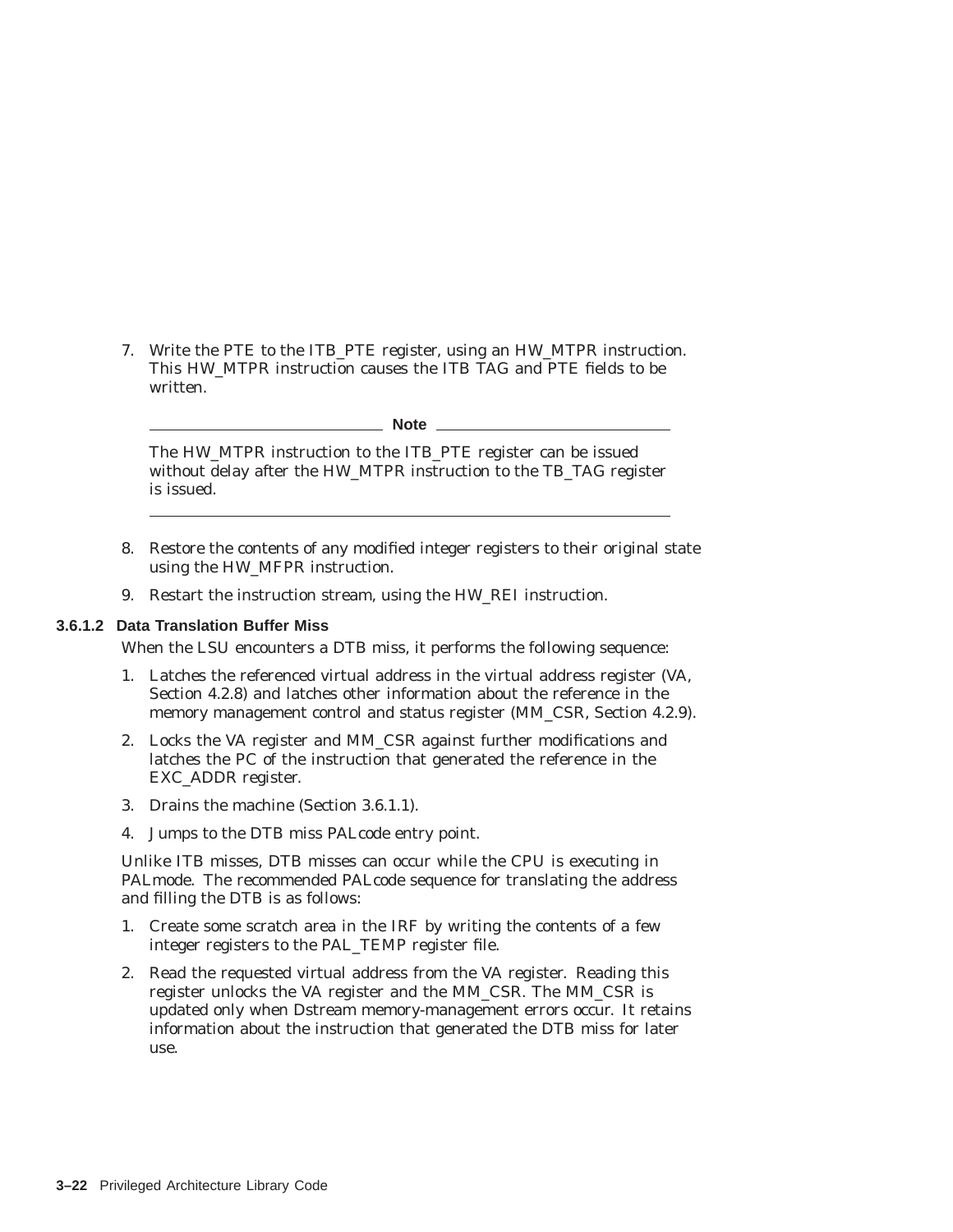- 3. Fetch the PTE. This operation can require multiple read operations. If the valid bit of the PTE is clear, either a TNV or an ACV must be reported, unless a FETCH or FETCH\_M instruction caused the DTB miss. This can be checked in the MM\_CSR OPCODE field. If the value in this field is  $18_{16}$ , a FETCH or FETCH\_M instruction caused this DTB miss, and the subsequent TNV or ACV should not be reported. Therefore, PALcode should do the following:
	- a. Read the value in the EXC\_ADDR register.
	- b. Increment the value by four.
	- c. Write the value back to the EXC\_ADDR register.
	- d. Execute an HW\_REI instruction.
- 4. Write the register that holds the contents of the PTE to the DTB\_CTL register. This effectively selects one of the four possible granularity hint sizes.
- 5. Write the original virtual address to the TB\_TAG register. This writes the tag into a temporary register and not into the DTB TAG field.
- 6. Write the PTE to the DTB\_PTE register. This HW\_MTPR instruction causes the DTB TAG and PTE fields to be written.

**Note**

It is not necessary to delay issuing the HW\_MTPR instruction to the DTB\_PTE register after the HW\_MTPR instruction to the TB\_TAG register is issued.

- 7. Restore the contents of any modified integer registers.
- 8. Restart the Istream with an HW\_REI instruction.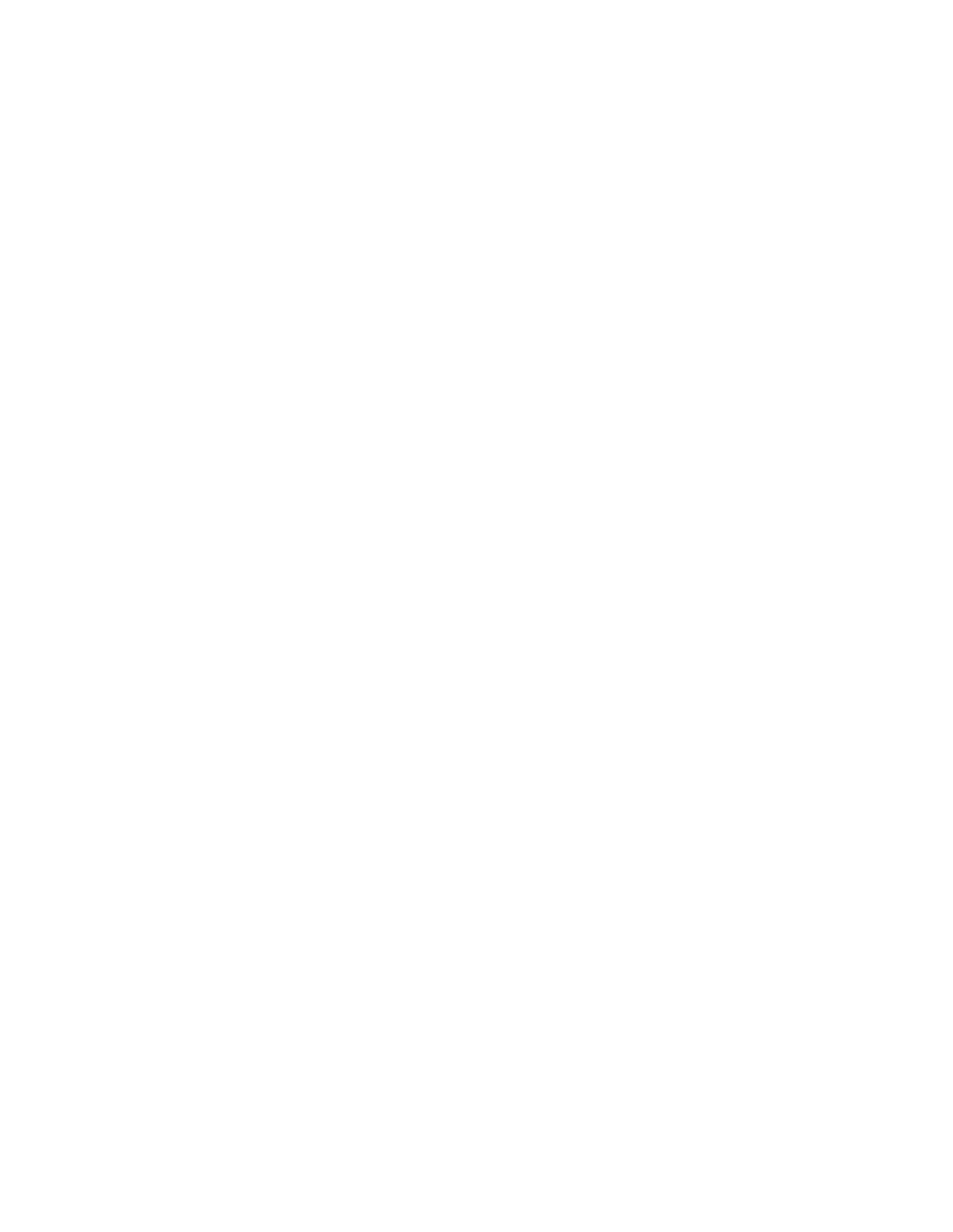# **4 Internal Processor Registers**

This chapter describes the following internal processor registers (IPRs):

- IDU registers
- LSU registers
- PAL\_TEMP registers

**Note**

The abbreviations in the Type column of the register field description tables indicate field access behavior. The abbreviations are defined in the Conventions section of the Preface.

The memory controller and I/O controller (IOC) control and status registers (CSRs) are described in Chapters 5 and 6.

# **4.1 IDU Registers**

Sections 4.1.1 through 4.1.16 describe the IDU registers.

# **4.1.1 Translation Buffer Tag Register**

The write-only translation buffer tag (TB\_TAG) register holds the tag for the next translation buffer update operation in the instruction translation buffer (ITB) or the data translation buffer (DTB).

The tag is written to a temporary register and not transferred to the ITB or DTB until the ITB page table entry register (ITB\_PTE, Section 4.1.2) or the DTB page table entry register (DTB\_PTE, Section 4.2.3) is written. The entry to be written is chosen at the time of the ITB\_PTE or DTB\_PTE write operation. The DTB replacement algorithm (a not-last-used algorithm or a round-robin algorithm) is specified by the DTB round-robin enable (DTBRR) bit in the LSU control register (ABOX\_CTL, Section 4.2.1).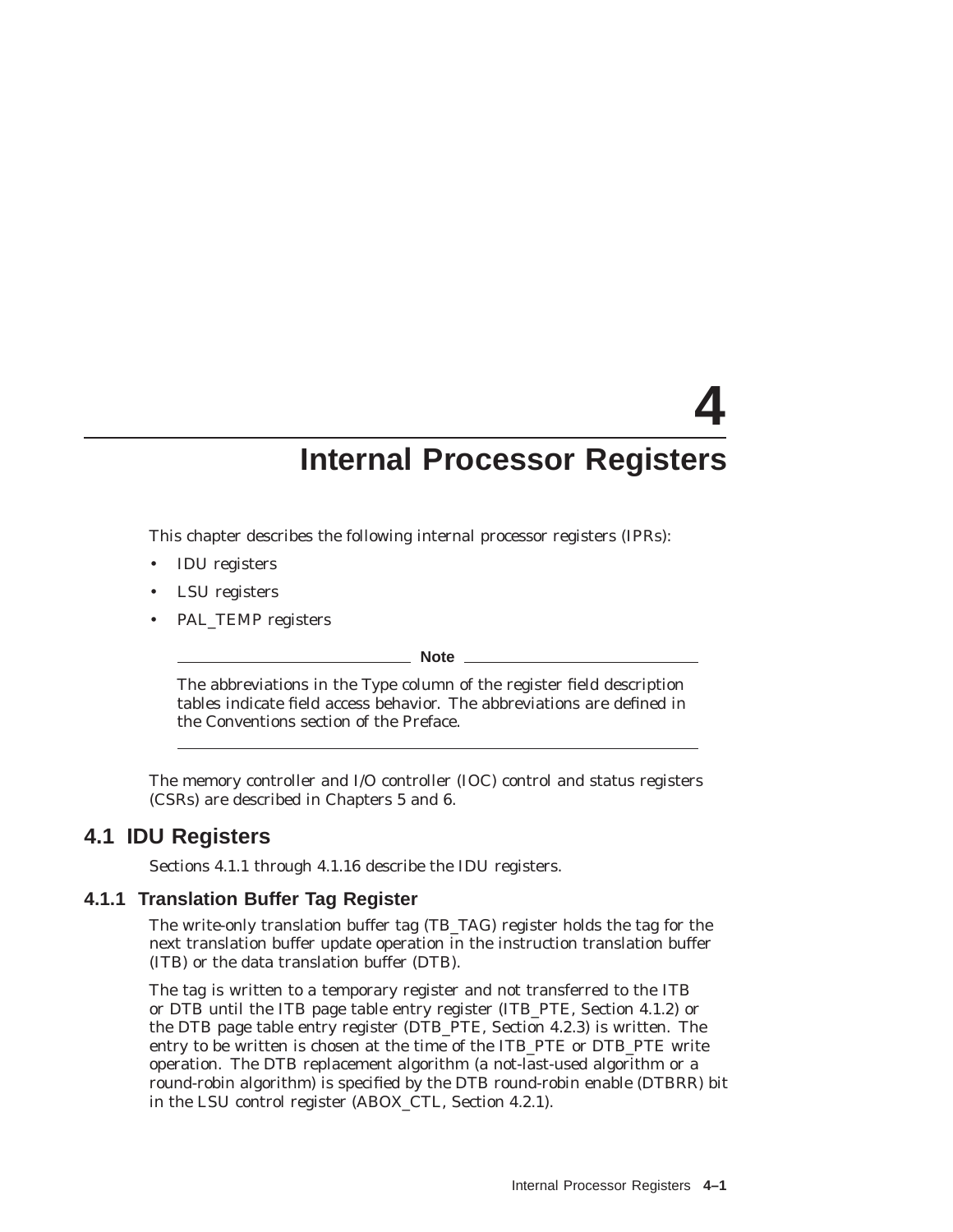The page format is determined by the granularity hints (GH) field in the translation buffer control register (TB\_CTL, Section 4.2.2).

Figure 4–1 shows the TB\_TAG register formats, and Tables 4–1 and 4–2 describe its fields.

**Note**

The TB\_TAG register is written only while in PALmode, regardless of the state of the hardware enable (HWE) bit in the instruction cache control and status register (ICCSR, Section 4.1.7).

## **Figure 4–1 TB\_TAG Register Formats**

| <b>Small Page Format</b><br>43 42<br>63                           |               | 13 12      | $\Omega$ |
|-------------------------------------------------------------------|---------------|------------|----------|
| <b>IGN</b>                                                        | VA<br><42:13> | <b>IGN</b> |          |
| <b>Large Page Format</b><br>$\overline{A2}$ $\overline{A2}$<br>63 | 22.21         |            | $\cap$   |

| 63 |            | 22 21<br>43 42 |            |  |
|----|------------|----------------|------------|--|
|    | <b>IGN</b> | VA<br><42:22>  | <b>IGN</b> |  |

|  |  | Table 4-1 TB_TAG Register Small-Page Format Field Description |  |  |
|--|--|---------------------------------------------------------------|--|--|
|  |  |                                                               |  |  |

| <b>Bits</b> | <b>Field</b> | Type | <b>Description</b>               |
|-------------|--------------|------|----------------------------------|
| 63:43       | <b>IGN</b>   | WO.  | Ignored when written.            |
| 42:13       | VA < 42:13>  | WO.  | Virtual address bits $<$ 42:13>. |
| 12:0        | <b>IGN</b>   | WO.  | Ignored when written.            |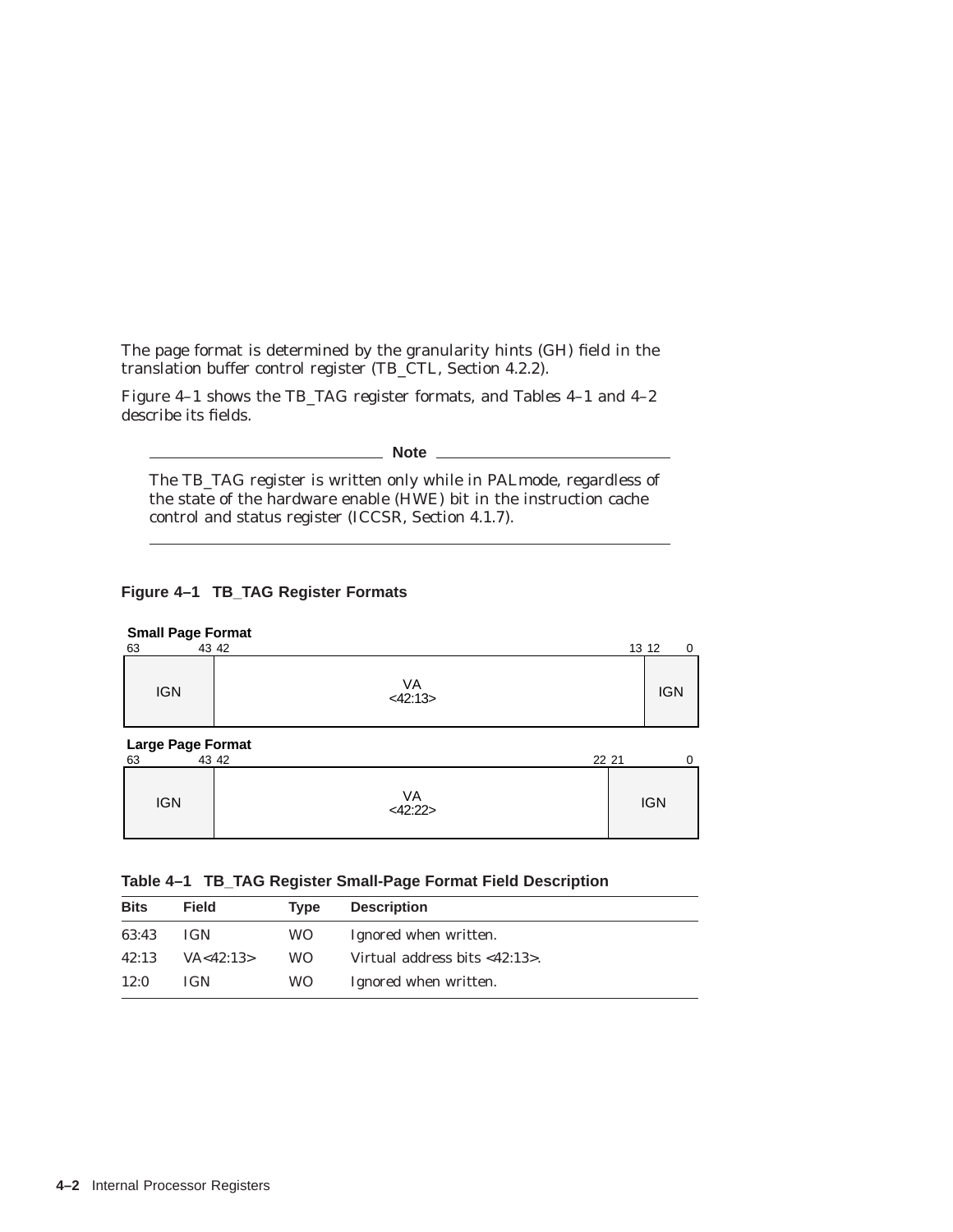| <b>Bits</b> | <b>Field</b> | Tvpe | <b>Description</b>                   |
|-------------|--------------|------|--------------------------------------|
| 63:43       | <b>IGN</b>   | WO.  | Ignored when written.                |
| 42:22       | VA < 42:22>  | WO.  | Virtual address bits $<$ 42:22 $>$ . |
| 21:0        | <b>IGN</b>   | WO.  | Ignored when written.                |

**Table 4–2 TB\_TAG Register Large-Page Format Field Description**

# **4.1.2 Instruction Translation Buffer Page Table Entry Register**

The read and write instruction translation buffer page table entry (ITB\_PTE) register represents 12 page table entries split into two distinct arrays. The first eight page table entries provide small-page (8 KB) translations and the remaining four provide large-page (4 MB) translations. The entry to be written is chosen by a not-last-used algorithm (implemented in hardware independently for each array) and the granularity hints (GH) field in the translation buffer control register (TB\_CTL, Section 4.2.2).

The ITB\_PTE register is written using the format described in the *Alpha Architecture Reference Manual*, but some fields are ignored.

The ITB tag array is updated from the TB\_TAG register (Section 4.1.1) when the ITB\_PTE register is written. Two instructions are required to read the ITB\_PTE register:

- 1. The first instruction sends the PTE data to the instruction translation buffer page table entry temporary register (ITB\_PTE\_TEMP, Section 4.1.3).
- 2. The second instruction reads the ITB\_PTE\_TEMP register and returns the PTE to the register file.

To access the complete set of ITB\_PTE register entries, the TB entry pointer that corresponds to the large- or small-page format (selected by the TB\_CTL register) is incremented when the ITB\_PTE register is read or written.

Figure 4–2 shows the ITB\_PTE register formats, and Tables 4–3 and 4–4 describe its fields.

**Note**

The ITB\_PTE register is written only while in PALmode, regardless of the state of the hardware enable (HWE) bit in the instruction cache control and status register (ICCSR, Section 4.1.7).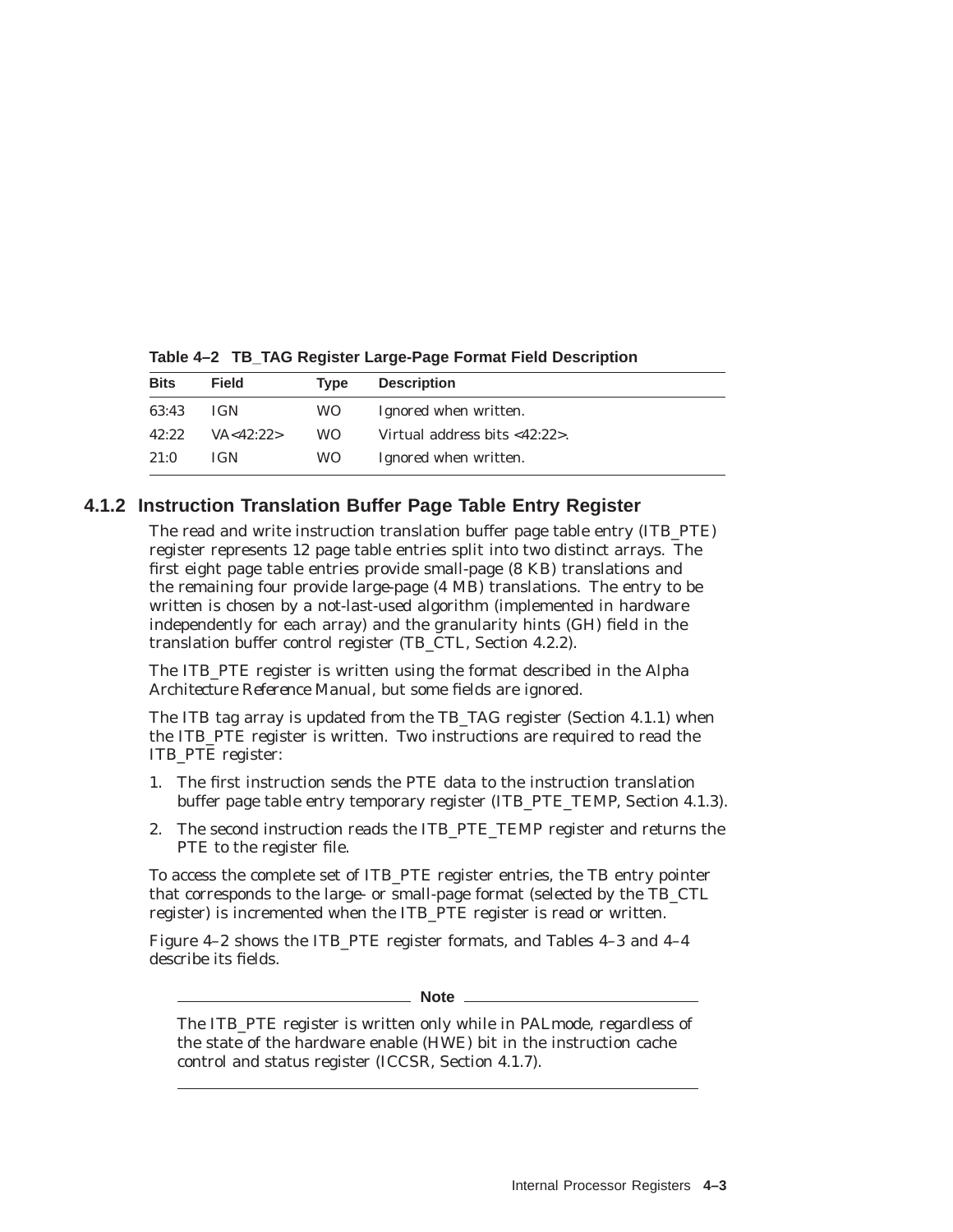# **Figure 4–2 ITB\_PTE Register Formats**

#### **Write Format**

| 63                       | 53 52                       |             | 32 31                       | 12 11 10 9 |              |             | 87              |                | 5           | 4 3         | - 0        |
|--------------------------|-----------------------------|-------------|-----------------------------|------------|--------------|-------------|-----------------|----------------|-------------|-------------|------------|
| <b>IGN</b>               | <b>PFN</b><br>$<$ 33:13 $>$ |             | <b>IGN</b>                  | R<br>E     | S<br>R<br>E. | Е<br>R<br>E | K<br>R<br>E     | <b>IGN</b>     |             | A<br>S<br>M | <b>IGN</b> |
| <b>Read Format</b><br>63 |                             | 35 34 33    |                             |            |              |             | 13 12 11 10 9 8 |                |             |             | $\Omega$   |
|                          | RAZ                         | Α<br>S<br>M | <b>PFN</b><br>$<$ 33:13 $>$ |            |              | U<br>R<br>Е | S<br>R<br>Е     | E.<br>R.<br>E. | Κ<br>R<br>Е |             | <b>RAZ</b> |

|  | Table 4-3 ITB_PTE Register Write-Format Field Description |  |
|--|-----------------------------------------------------------|--|
|  |                                                           |  |

| <b>Bits</b> | <b>Field</b>     | <b>Type</b> | Description*                                                                                                                                                                                      |
|-------------|------------------|-------------|---------------------------------------------------------------------------------------------------------------------------------------------------------------------------------------------------|
| 63:53       | <b>IGN</b>       | <b>RW</b>   | Ignored when written.                                                                                                                                                                             |
| 52:32       | PFN < 33:13 > RW |             | Page frame number—This field always points to a<br>page boundary.                                                                                                                                 |
| 31:12       | <b>IGN</b>       | <b>RW</b>   | Ignored when written.                                                                                                                                                                             |
| 11          | <b>URE</b>       | <b>RW</b>   | User read-enable—When set, this bit enables user<br>mode read operations. When this bit is clear, an ACV<br>occurs if a load or instruction fetch is attempted in<br>user mode.                   |
| 10          | <b>SRE</b>       | <b>RW</b>   | Supervisor read-enable—When set, this bit enables<br>supervisor mode read operations. When this bit is<br>clear, an ACV occurs if a load or instruction fetch is<br>attempted in supervisor mode. |
| 9           | ERE              | <b>RW</b>   | Executive read-enable—When set, this bit enables<br>executive mode read operations. When this bit is<br>clear, an ACV occurs if a load or instruction fetch is<br>attempted in executive mode.    |
| 8           | <b>KRE</b>       | <b>RW</b>   | Kernel read-enable—When set, this bit enables kernel<br>mode read operations. When this bit is clear, an ACV<br>occurs if a load or instruction fetch is attempted in<br>kernel mode.             |

For more information about the fields, see the *Alpha Architecture Reference Manual*.

(continued on next page)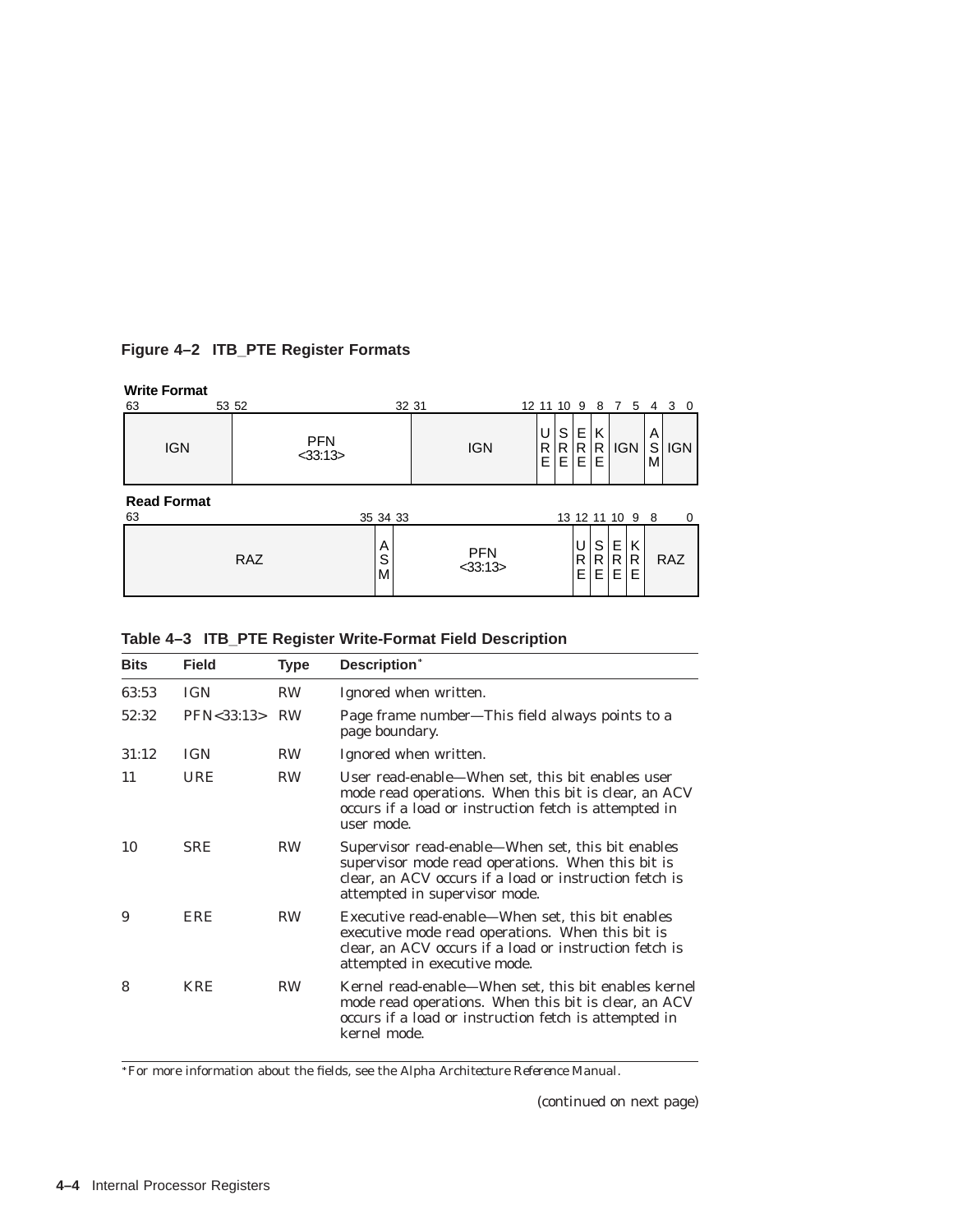| <b>Bits</b> | <b>Field</b>                                                                                 | Type      | Description*                                                                                                                                                                                                                               |  |  |  |  |  |  |
|-------------|----------------------------------------------------------------------------------------------|-----------|--------------------------------------------------------------------------------------------------------------------------------------------------------------------------------------------------------------------------------------------|--|--|--|--|--|--|
| 7:5         | <b>IGN</b>                                                                                   | <b>RW</b> | Ignored when written.                                                                                                                                                                                                                      |  |  |  |  |  |  |
| 4           | ASM                                                                                          | <b>RW</b> | Address space match—When this bit is set, this PTE<br>matches all address space numbers (ASNs). For a<br>given virtual address, this bit must be set consistently<br>in all processes; otherwise, the address mapping is<br>UNPREDICTABLE. |  |  |  |  |  |  |
| 3:0         | <b>IGN</b>                                                                                   | <b>RW</b> | Ignored when written.                                                                                                                                                                                                                      |  |  |  |  |  |  |
|             | *For more information about the fields, see the <i>Alpha Architecture Reference Manual</i> . |           |                                                                                                                                                                                                                                            |  |  |  |  |  |  |

**Table 4–3 (Cont.) ITB\_PTE Register Write-Format Field Description**

| Table 4-4 ITB_PTE Register Read-Format Field Description |  |  |  |  |
|----------------------------------------------------------|--|--|--|--|
|                                                          |  |  |  |  |

| <b>Bits</b> | <b>Field</b>     | <b>Type</b> | Description*                                                         |
|-------------|------------------|-------------|----------------------------------------------------------------------|
| 63:35       | RAZ              | <b>RW</b>   | Read as zero.                                                        |
| 34          | <b>ASM</b>       | <b>RW</b>   | See the corresponding write-format field description<br>(Table 4–3). |
| 33:13       | PFN < 33:13 > RW |             | See the corresponding write-format field description<br>(Table 4–3). |
| 12          | URE              | <b>RW</b>   | See the corresponding write-format field description<br>(Table 4–3). |
| 11          | <b>SRE</b>       | <b>RW</b>   | See the corresponding write-format field description<br>(Table 4–3). |
| 10          | ERE              | <b>RW</b>   | See the corresponding write-format field description<br>(Table 4–3). |
| 9           | KRE              | <b>RW</b>   | See the corresponding write-format field description<br>(Table 4–3). |
| 8:0         | <b>RAZ</b>       | <b>RW</b>   | Read as zero.                                                        |
|             |                  |             |                                                                      |

For more information about the fields, see the *Alpha Architecture Reference Manual*.

# **4.1.3 Instruction Translation Buffer Page Table Entry Temporary Register**

The instruction translation buffer page table entry temporary (ITP\_PTE\_TEMP) register is a read-only holding register for ITB\_PTE read data. Two instructions are required to read the ITB\_PTE register (Section 4.1.2) and to return data to the integer register file: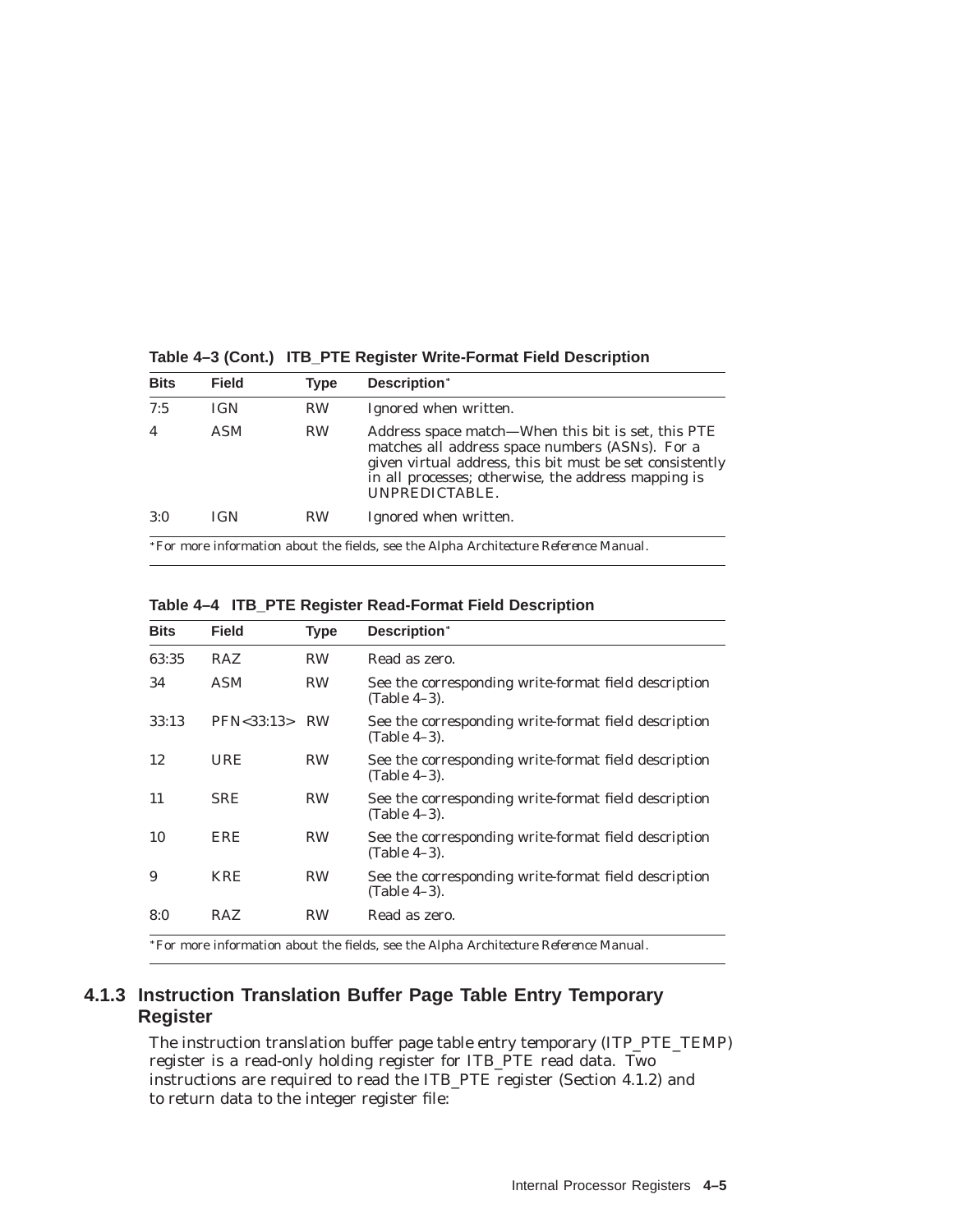- 1. The first instruction reads the ITB\_PTE register data to the ITB\_PTE\_TEMP register.
- 2. The second instruction reads the ITB\_PTE\_TEMP register data to the integer register file.

The ITB\_PTE\_TEMP register is updated on all ITB read accesses and write accesses. A read of the ITB\_PTE register to the ITB\_PTE\_TEMP register should be followed closely by a read of the ITB\_PTE\_TEMP register to the register file.

**Note**

The ITB\_PTE\_TEMP register is read only while in PALmode, regardless of the state of the hardware enable (HWE) bit in the instruction cache control and status register (ICCSR, Section 4.1.7).

The ITB\_PTE\_TEMP register format and fields are the same as the ITB\_PTE register read format shown in Figure 4–2 and described in Table 4–4.

# **4.1.4 Instruction Translation Buffer ZAP Register**

A write operation to the instruction translation buffer ZAP (ITBZAP) register invalidates all 12 ITB entries. It also resets both not-last-used (NLU) pointers to their initial state. The ITBZAP register is written only in PALmode.

## **4.1.5 Instruction Translation Buffer ASM Register**

A write operation to the instruction translation buffer ASM (ITBASM) register invalidates all ITB entries in which the address space match (ASM) bit equals zero. The ITBASM register is written only in PALmode.

# **4.1.6 Instruction Translation Buffer Invalidate Single Register**

A write operation to the instruction translation buffer invalidate single (ITBIS) register invalidates the ITB entry that maps the virtual address held in the integer register. The integer register is identified by the Rb field of the HW\_MTPR instruction used to perform the write operation.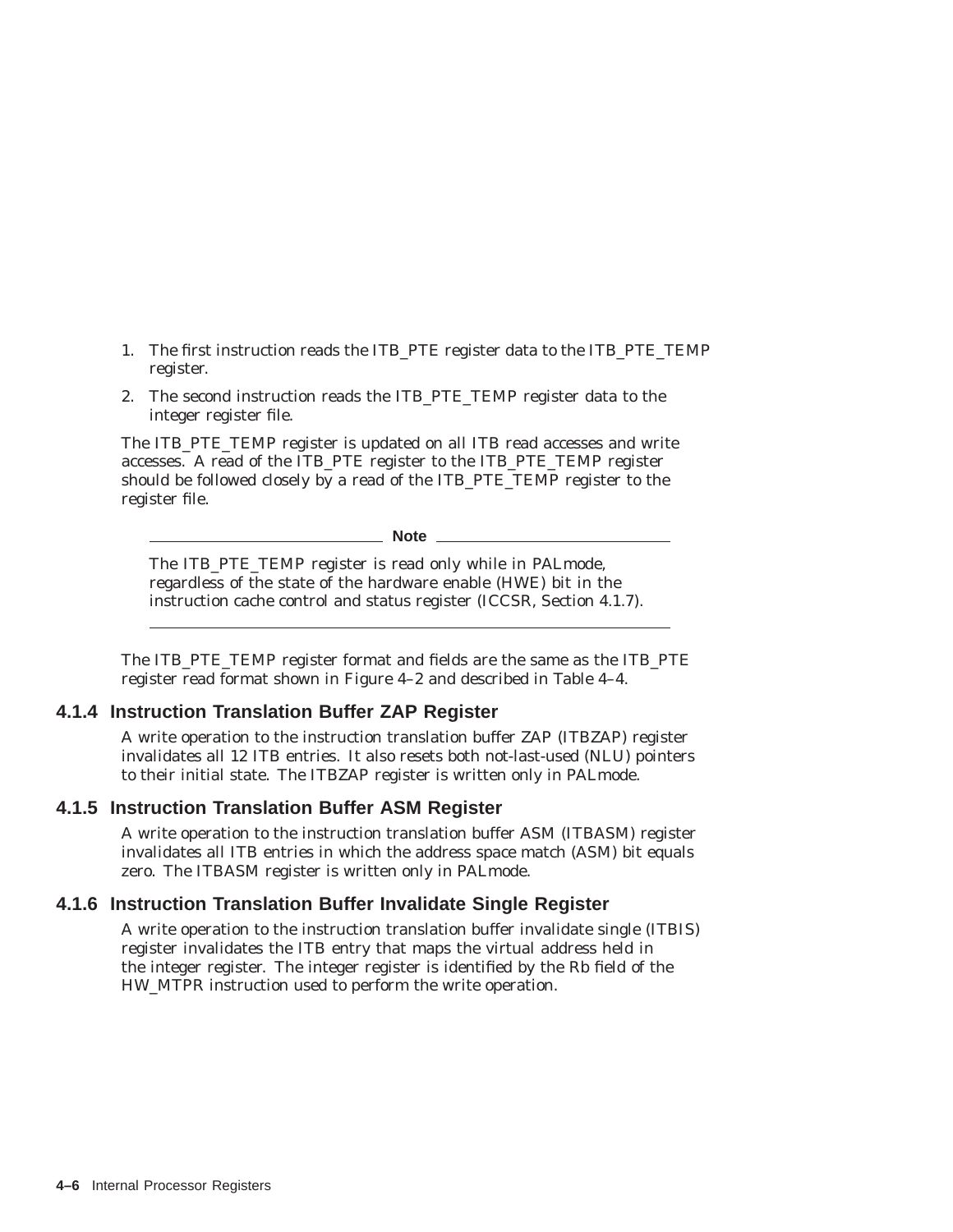# **4.1.7 Instruction Cache Control and Status Register**

The instruction cache control and status register (ICCSR) contains various IDU hardware enable bits and fields.

The only architecturally defined bit in this register is the floating-point enable (FPE) bit, which enables floating-point instructions. Hardware clears all of the bits in this register at reset, except for the ASN field and performance counter interrupt enable bits PC0 and PC1.

The HWE bit allows the special PALcode instructions to execute in kernel mode. This bit is only for diagnostic routines or operating system alternative PALcode routines. It does not allow access to the ITB registers while not in PALmode.

Figure 4–3 shows the ICCSR formats, and Tables 4–5 and 4–6 describe its fields.

## **Figure 4–3 ICCSR Formats**

#### **Write Format**

| 63 53 52   | 47           |             | 46 45 44 43 |             | 42          |   |         | 40 39 38 37 36 35 34 |                  |             |        |            | 32 31      | 12 11 |                        |     |  |  |        |
|------------|--------------|-------------|-------------|-------------|-------------|---|---------|----------------------|------------------|-------------|--------|------------|------------|-------|------------------------|-----|--|--|--------|
| <b>MBZ</b> | ASN<br><5:0> | R<br>E<br>ົ | ם<br>⌒<br>N | D<br>E<br>S | F<br>P<br>F | D | 1W<br>⊏ | . .<br>⊏             | ັ<br>ົ<br>F<br>┕ | в<br>D<br>- | □<br>▫ | PC<br>MUX1 | <b>MBZ</b> |       | РC<br>MUX <sub>0</sub> | MBZ |  |  | $\sim$ |

**Read Format**

| 63 |            | 35 34 33 |     |          | 28 27 26 25 24 23 22 21 20 19 18 17 16 15 |                |                                                                                  |   |        |        |         |        |                   |            |     |  |     |    |
|----|------------|----------|-----|----------|-------------------------------------------|----------------|----------------------------------------------------------------------------------|---|--------|--------|---------|--------|-------------------|------------|-----|--|-----|----|
|    | <b>RAZ</b> | −<br>-   | ASN | R.<br>ᄇ. | $\sim$<br>ັ<br>-<br>-<br>M                | R F <br>$\sim$ | $ M $ .<br>$\left  \begin{smallmatrix} P & A \\ F & P \end{smallmatrix} \right $ | H | B<br>E | $\sim$ | B,<br>D | ם<br>P | <b>DC</b><br>MUX1 | РC<br>MUX0 | RAZ |  | C A | R. |

E

N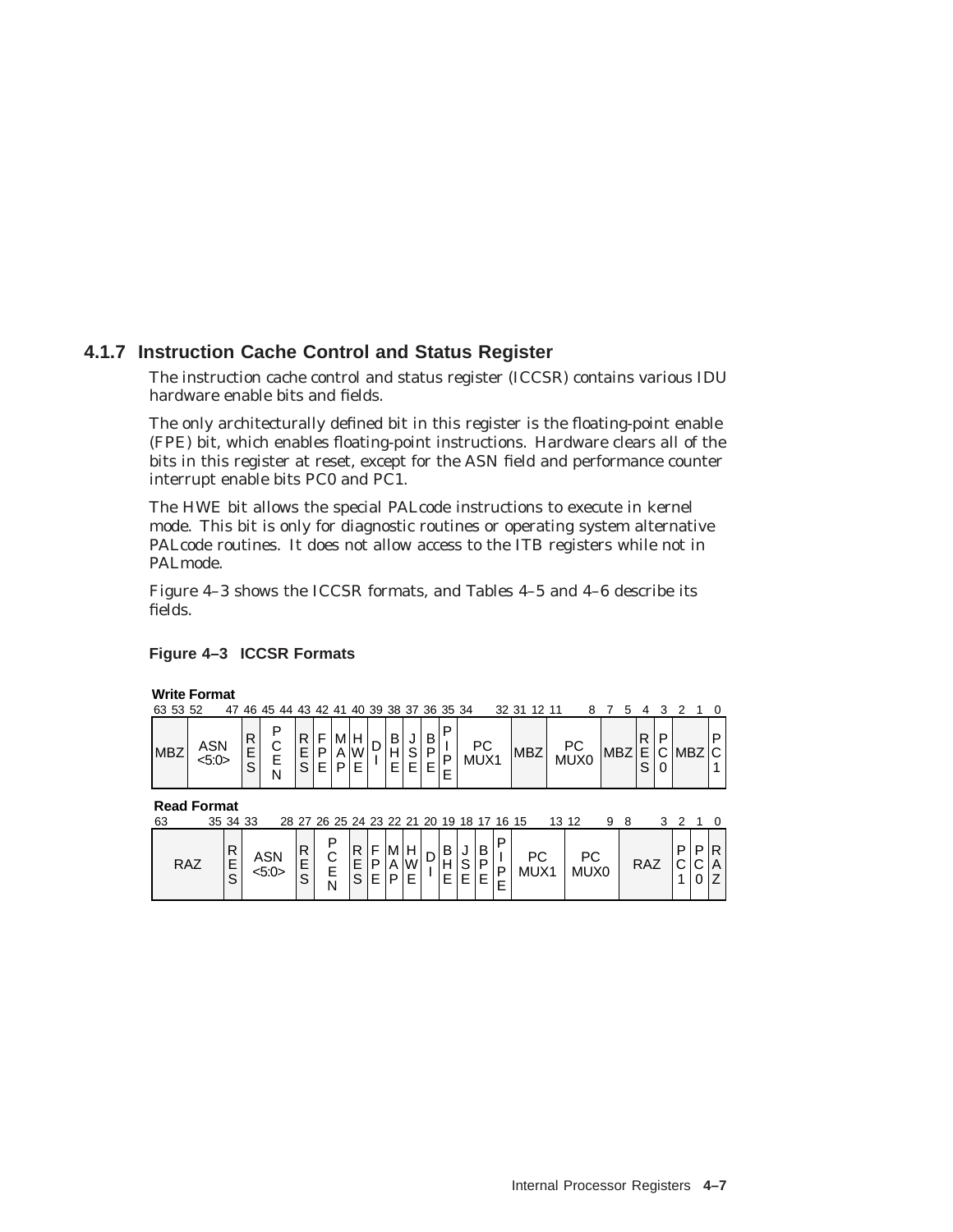| <b>Bits</b> | <b>Field</b> | Type      | <b>Description</b>                                                                                                                                                                                                                                                                                                                           |
|-------------|--------------|-----------|----------------------------------------------------------------------------------------------------------------------------------------------------------------------------------------------------------------------------------------------------------------------------------------------------------------------------------------------|
| 63:53       | <b>MBZ</b>   | <b>RW</b> | Must be zero.                                                                                                                                                                                                                                                                                                                                |
| 52:47       | ASN<5:0>     | <b>RW</b> | Address space number—This field is used in<br>conjunction with the Icache to further qualify cache<br>entries and avoid some cache flushes. The ASN<br>is written to the Icache during fill operations and<br>compared with the Istream data on fetch operations.<br>Mismatches invalidate the fetch without affecting the<br>Icache.        |
| 46          | <b>RES</b>   | <b>RW</b> | Reserved by Digital and should not be used.                                                                                                                                                                                                                                                                                                  |
| 45:44       | <b>PCEN</b>  | <b>RW</b> | Performance counter enable—When either bit is set.<br>both performance counters increment. When both bits<br>are clear, both performance counters are disabled.                                                                                                                                                                              |
| 43          | <b>RES</b>   | <b>RW</b> | Reserved by Digital and should not be used.                                                                                                                                                                                                                                                                                                  |
| 42          | <b>FPE</b>   | <b>RW</b> | Floating-point enable—When this bit is set, floating-<br>point instructions can be issued. When this bit is<br>clear, floating-point instructions cause FEN exceptions<br>(Section 3.5).                                                                                                                                                     |
| 41          | <b>MAP</b>   | <b>RW</b> | Superpage map enable—When set, this bit enables<br>superpage Istream memory mapping of VPC<33:13><br>directly to physical PC<33:13>, essentially bypassing<br>the ITB when $VPC < 42:41 > 2$ . Superpage mapping<br>is allowed only in kernel mode. The Icache ASM bit<br>is always set. When clear, this bit disables superpage<br>mapping. |
| 40          | <b>HWE</b>   | <b>RW</b> | Hardware enable—When this bit is set, the five<br>PALRES instructions (Section 3.4) can be issued in<br>kernel mode. When this bit is clear, attempts to<br>execute PALRES instructions while not in PALmode<br>result in OPCDEC exceptions (Section 3.5).                                                                                   |
| 39          | DI           | <b>RW</b> | Dual issue enable—When set, this bit enables<br>instruction dual issue. When this bit is clear, only<br>one instruction can be issued for each CPU cycle.                                                                                                                                                                                    |
| 38          | <b>BHE</b>   | <b>RW</b> | Branch history enable—This bit is used in conjunction<br>with the BPE bit $(<36)$ ) (Table 4-7).                                                                                                                                                                                                                                             |
|             |              |           | Continued on nort nogel                                                                                                                                                                                                                                                                                                                      |

**Table 4–5 ICCSR Write-Format Field Description**

(continued on next page)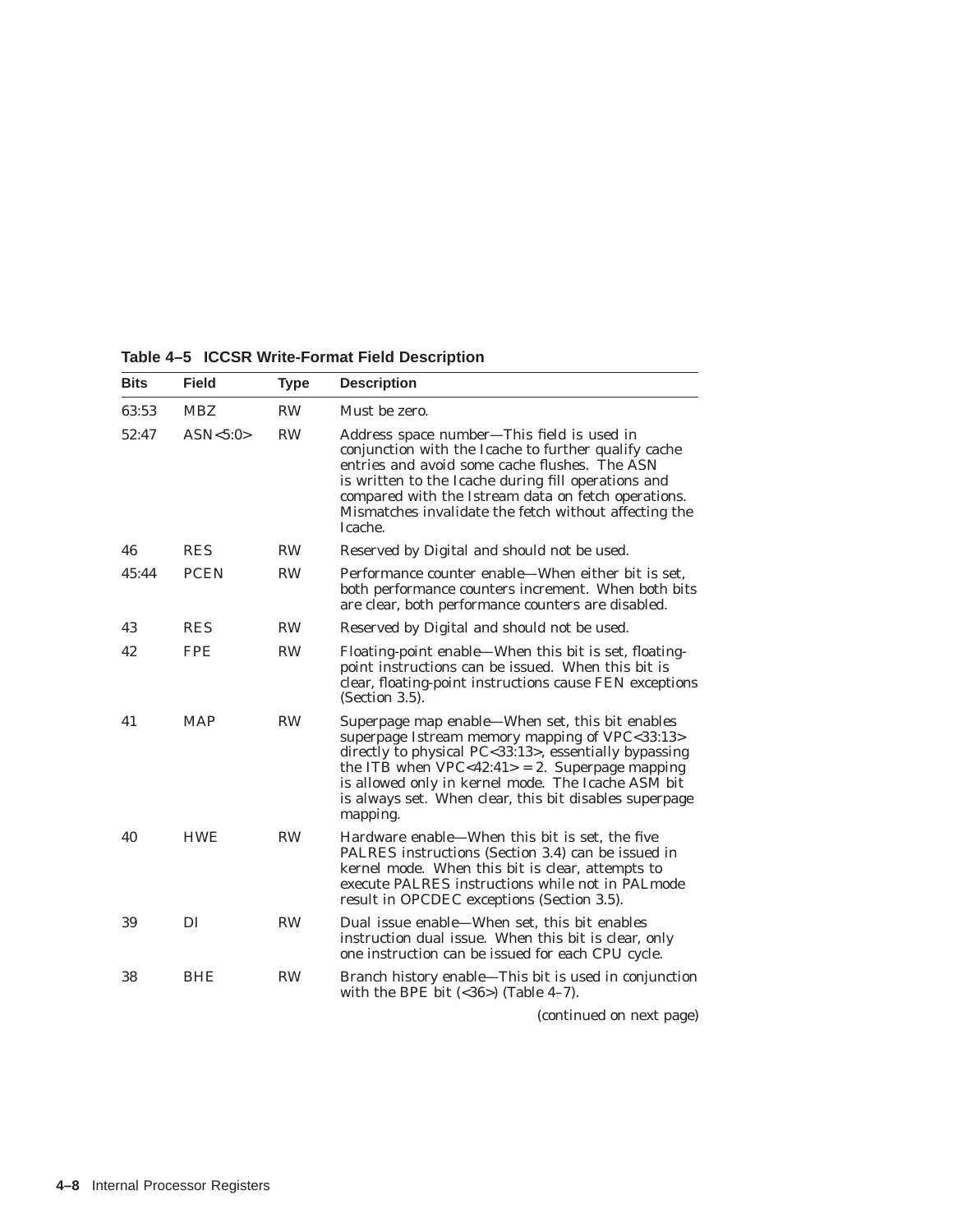| Table 4-5 (Cont.) ICCSR Write-Format Field Description |  |  |
|--------------------------------------------------------|--|--|
|--------------------------------------------------------|--|--|

| <b>Bits</b>  | <b>Field</b>    | Type      | <b>Description</b>                                                                                                                                                                                                                                                                                                                                                                                  |
|--------------|-----------------|-----------|-----------------------------------------------------------------------------------------------------------------------------------------------------------------------------------------------------------------------------------------------------------------------------------------------------------------------------------------------------------------------------------------------------|
| 37           | <b>JSE</b>      | <b>RW</b> | JSR stack enable—When set, this bit enables the JSR<br>stack to push return addresses. When this bit is clear,<br>the JSR stack is disabled. See the Alpha Architecture<br><i>Reference Manual</i> for more information about the JSR<br>stack.                                                                                                                                                     |
| 36           | <b>BPE</b>      | <b>RW</b> | Branch predict enable-This bit is used in conjunction<br>with the BHE bit $(<38)$ ) (Table 4-7).                                                                                                                                                                                                                                                                                                    |
| 35           | <b>PIPE</b>     | <b>RW</b> | When this bit is set, the pipeline proceeds normally.<br>When this bit is clear, all hardware-interlocked<br>instructions drain the machine and wait for the write<br>buffer to empty before issuing the next instruction.<br>Instructions that do not cause the pipe to drain<br>include HW_MTPR, HW_REI, conditional branches,<br>and instructions that specify R31 as a destination<br>register. |
| 34:32        | PCMUX1          | <b>RW</b> | Performance counter 1 multiplexer—See Section 4.1.14<br>for more information.                                                                                                                                                                                                                                                                                                                       |
| 31:12        | <b>MBZ</b>      | <b>RW</b> | Must be zero.                                                                                                                                                                                                                                                                                                                                                                                       |
| 11:8         | <b>PCMUX0</b>   | <b>RW</b> | Performance counter 0 multiplexer-See Section 4.1.14<br>for more information.                                                                                                                                                                                                                                                                                                                       |
| 7:5          | <b>MBZ</b>      | <b>RW</b> | Must be zero.                                                                                                                                                                                                                                                                                                                                                                                       |
| 4            | <b>RES</b>      | <b>RW</b> | Reserved by Digital and should not be used.                                                                                                                                                                                                                                                                                                                                                         |
| 3            | PC <sub>0</sub> | <b>RW</b> | Performance counter 0 interrupt request enable-The<br>PC0 interrupt request is enabled after $2^{12}$ events are<br>counted when this bit is set, and after $2^{16}$ events are<br>counted when this bit is clear.                                                                                                                                                                                  |
| 2:1          | <b>MBZ</b>      | <b>RW</b> | Must be zero.                                                                                                                                                                                                                                                                                                                                                                                       |
| $\mathbf{0}$ | PC <sub>1</sub> | <b>RW</b> | Performance counter 1 interrupt request enable-The<br>PC1 interrupt request is enabled after 2 <sup>8</sup> events are<br>counted when this bit is set, and after $2^{12}$ events are<br>counted when this bit is clear.                                                                                                                                                                            |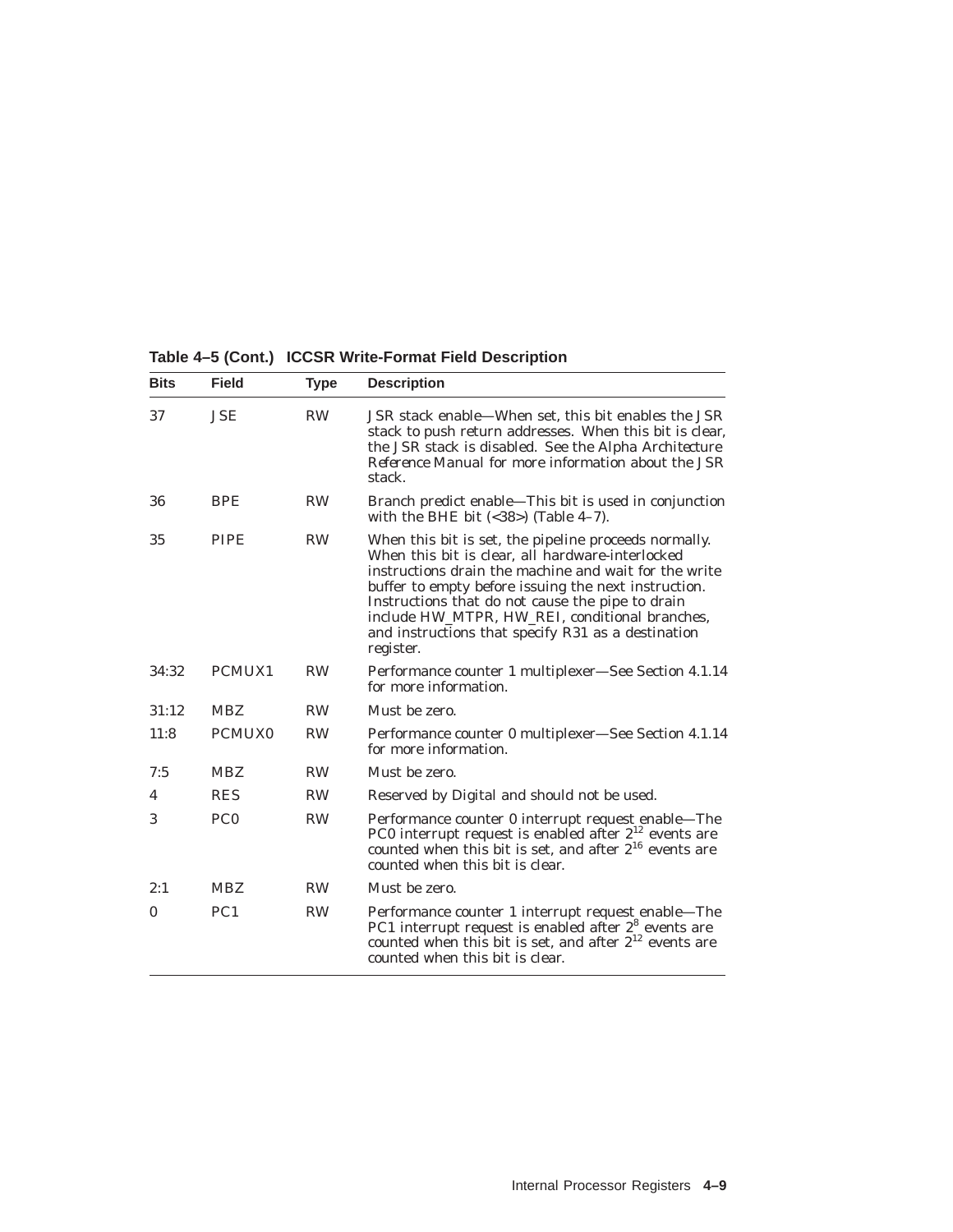| <b>Bits</b> | <b>Field</b>    | <b>Type</b> | <b>Description</b>                                                      |
|-------------|-----------------|-------------|-------------------------------------------------------------------------|
| 63:35       | <b>RAZ</b>      | <b>RW</b>   | Read as zero.                                                           |
| 34          | <b>RES</b>      | <b>RW</b>   | Reserved by Digital and should not be used.                             |
| 33:28       | ASN<5:0>        | <b>RW</b>   | See the corresponding write-format field description<br>(Table 4-5).    |
| 27          | <b>RES</b>      | <b>RW</b>   | Reserved by Digital and should not be used.                             |
| 26:25       | <b>PCEN</b>     | <b>RW</b>   | See the corresponding write-format field description<br>(Table 4-5).    |
| 24          | <b>RES</b>      | <b>RW</b>   | Reserved by Digital and should not be used.                             |
| 23          | <b>FPE</b>      | <b>RW</b>   | See the corresponding write-format field description<br>(Table 4-5).    |
| 22          | <b>MAP</b>      | <b>RW</b>   | See the corresponding write-format field description<br>(Table $4-5$ ). |
| 21          | <b>HWE</b>      | <b>RW</b>   | See the corresponding write-format field description<br>(Table 4-5).    |
| 20          | DI              | <b>RW</b>   | See the corresponding write-format field description<br>(Table 4-5).    |
| 19          | <b>BHE</b>      | <b>RW</b>   | See the corresponding write-format field description<br>$(Table 4-5)$ . |
| 18          | JSE             | <b>RW</b>   | See the corresponding write-format field description<br>$(Table 4-5)$ . |
| 17          | <b>BPE</b>      | <b>RW</b>   | See the corresponding write-format field description<br>(Table 4-5).    |
| 16          | <b>PIPE</b>     | <b>RW</b>   | See the corresponding write-format field description<br>(Table 4-5).    |
| 15:13       | PCMUX1          | <b>RW</b>   | See the corresponding write-format field description<br>(Table $4-5$ ). |
| 12:9        | <b>PCMUX0</b>   | <b>RW</b>   | See the corresponding write-format field description<br>(Table 4-5).    |
| 8:3         | <b>RAZ</b>      | <b>RW</b>   | Read as zero.                                                           |
| 2           | PC <sub>1</sub> | <b>RW</b>   | See the corresponding write-format field description<br>(Table 4-5).    |
| 1           | PC <sub>0</sub> | <b>RW</b>   | See the corresponding write-format field description<br>(Table 4-5).    |
|             |                 |             |                                                                         |

**Table 4–6 ICCSR Read-Format Field Description**

(continued on next page)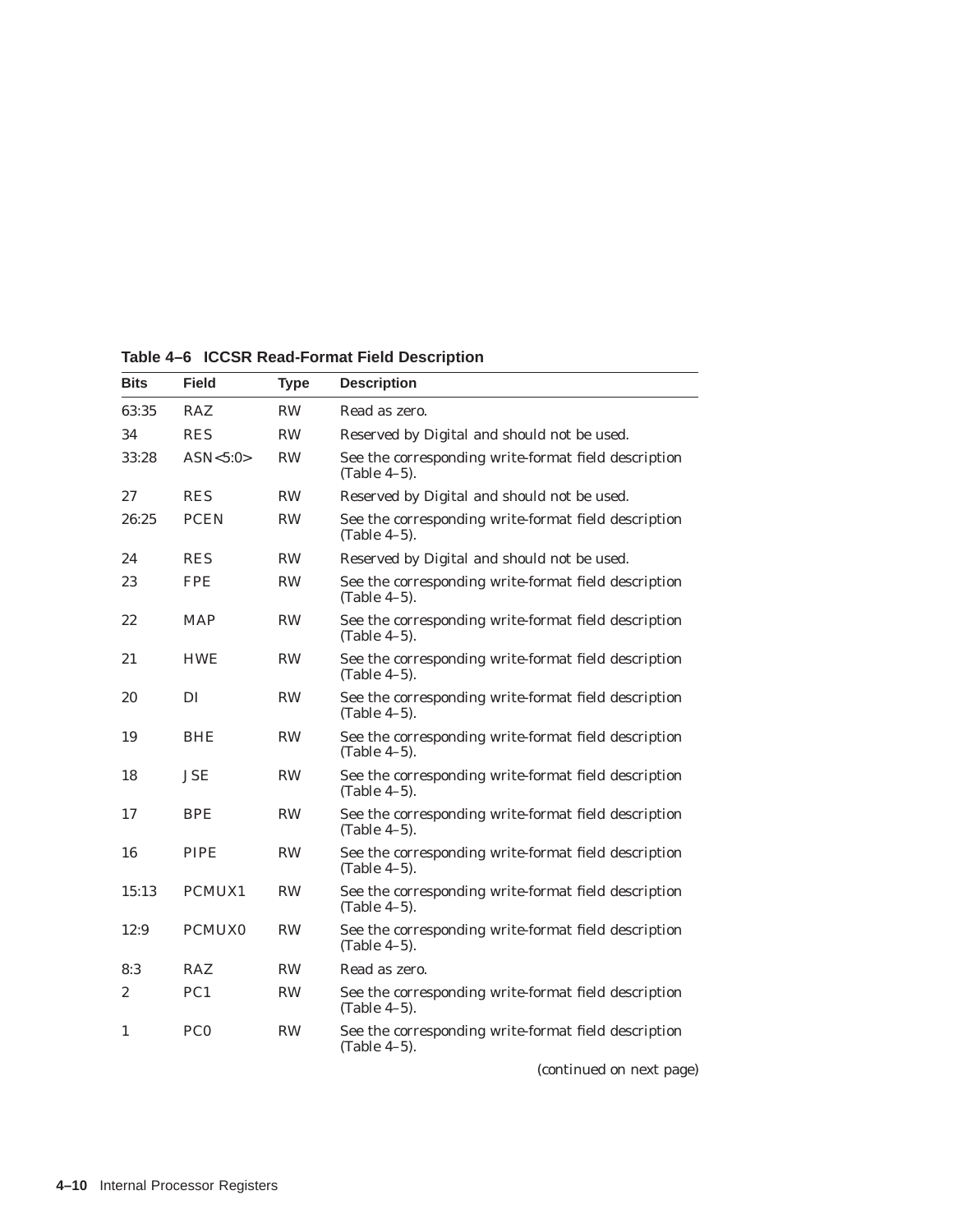| <b>Bits</b>  | <b>Field</b> | Type      | Description   |
|--------------|--------------|-----------|---------------|
| $\mathbf{0}$ | RAZ          | <b>RW</b> | Read as zero. |

**Table 4–6 (Cont.) ICCSR Read-Format Field Description**

Table 4–7 defines the BPE and BHE bit branch selection.

**Table 4–7 BPE and BHE Branch Prediction Selection**

| <b>BPE</b>   | <b>BHE</b>     | <b>Prediction</b>    |
|--------------|----------------|----------------------|
| $\mathbf{0}$ | $1$ or $0$     | Not taken            |
|              | $\bf{0}$       | Sign of displacement |
|              | $\overline{1}$ | Branch history table |

#### **4.1.8 Exception Address Register**

The read and write exception address (EXC\_ADDR) register is used to restart the system after exceptions or interrupts. Software can use the HW\_MTPR instruction to read and write this register, and it can also be written directly by the hardware.

When an event that invokes PALcode occurs, the current program counter (PC) value is loaded into the EXC\_ADDR register, and the appropriate PALcode routine is dispatched. When the HW\_REI instruction is executed at the end of the PALcode routine, the hardware executes a jump to the address contained in the EXC\_ADDR register. On return from a PALcode routine, EXC\_ADDR register bit 0 (which indicates PALmode to the hardware) is usually clear and, in that case, the hardware loads the new PC, enables interrupts, enables memory mapping, and dispatches back to the user in native (non-PAL) mode.

#### **Caution**

The HW\_MTPR instruction can be used to update the EXC\_ADDR register while in native mode only when the PAL bit value is zero. The combination of native mode and a PAL bit value of one causes UNDEFINED behavior.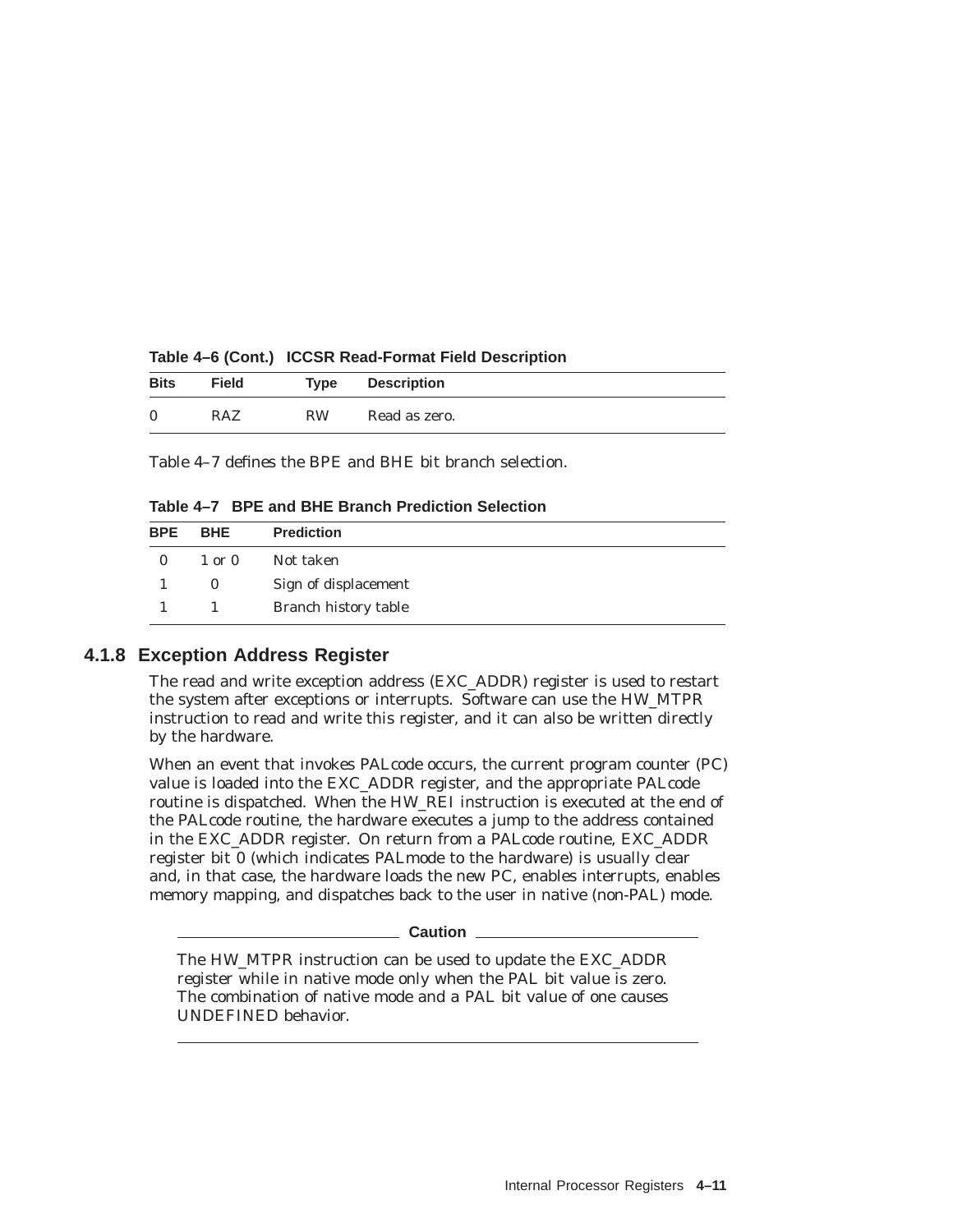CALL\_PAL exceptions load the EXC\_ADDR register with the PC of the instruction following the CALL\_PAL instruction. This allows CALL\_PAL service routines to return without needing to increment the value in the EXC\_ADDR register. This feature requires careful treatment in PALcode. Arithmetic traps and machine check exceptions can prompt CALL\_PAL exceptions resulting in an incorrect value being saved in the EXC\_ADDR register.

EXC\_ADDR register bit 1 takes on special meaning only in the cases of an arithmetic trap (ARITH) or a machine check (MCHK) exception. PALcode servicing these two exceptions must interpret bit 1 as follows:

- A zero in bit 1 indicates that the PC in <63:2> is too large by a value of 4 bytes; subtract 4 before executing an HW\_REI instruction from this address.
- A one in bit 1 indicates that the PC in <63:2> is correct; clear bit 1.

All other PALcode entry points except RESET can expect EXC\_ADDR register bit 1 to be zero. (See Section 3.5 for more information about PALcode entry points.)

The logic allows the following code sequence to conditionally subtract four from the address in the EXC\_ADDR register without using an additional register. The following code sequence must be present only in arithmetic trap and machine check flows:

HW\_MFPR Rx, EXC\_ADDR ;Read EXC\_ADDR into GPR SUBQ Rx, 2, Rx ;Subtract 2 causing borrow if bit [1]=0 BIC Rx, 2, Rx *;*Clear bit [1]<br>HW MTPR Rx, EXC ADDR *;Write-back to* ;Write-back to EXC ADDR

Figure 4–4 shows the EXC\_ADDR register format, and Table 4–8 describes its fields.

#### **Figure 4–4 EXC\_ADDR Format**

210 P A L 63 I G N PC <63:2>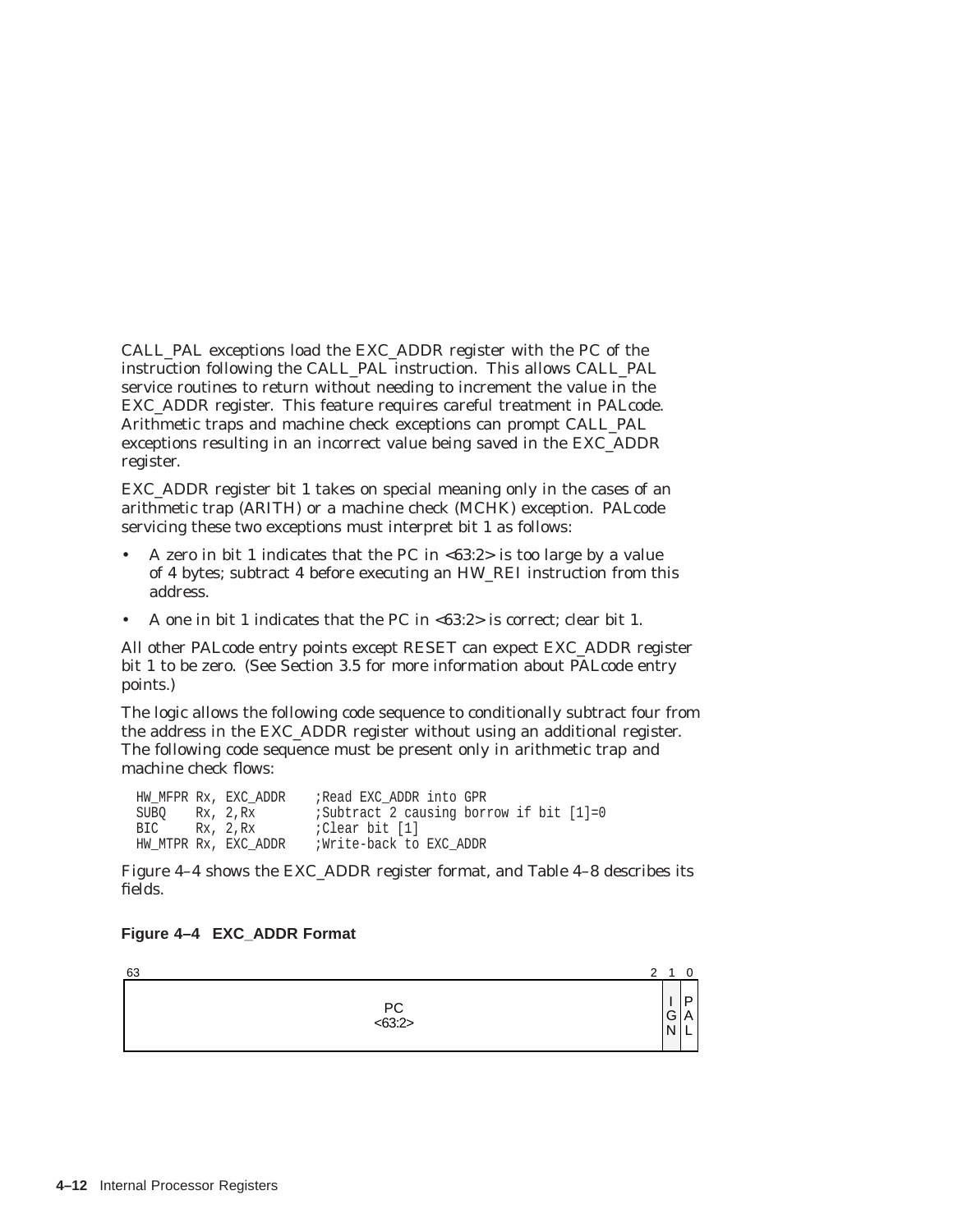| <b>Bits</b> | Field       | Type      | <b>Description</b>                                                                                                                                |
|-------------|-------------|-----------|---------------------------------------------------------------------------------------------------------------------------------------------------|
| 63:2        | PC < 63.2 > | <b>RW</b> | This field holds the program counter value for the<br>instruction that did not complete its execution when<br>an exception or interrupt occurred. |
|             | <b>IGN</b>  | <b>RW</b> | This bit is normally ignored. It has special meaning<br>only for arithmetic trap and machine check exceptions.                                    |
| $\Omega$    | PAL.        | <b>RW</b> | When set, this bit indicates PALmode; when clear, it<br>indicates native mode.                                                                    |

**Table 4–8 EXC\_ADDR Field Description**

# **4.1.9 Exception Summary Register**

The exception summary (EXC\_SUM) register records the types of arithmetic traps that occurred since the last time the register was written (cleared). When the result of an arithmetic operation produces an arithmetic trap, the corresponding EXC\_SUM register bit is set.

The register containing the result of an arithmetic operation is recorded in the *exception register write mask.* The exception register write mask is a 64-bit parameter in which each bit corresponds to a floating-point or integer generalpurpose register (F31..F0 and R31..R0). The exception register write mask is visible only through the 1-bit window (MSK) in the EXC\_SUM register. Each read of the EXC\_SUM register reads one exception register write mask bit in the sequence F31..F0 then R31..R0. The read also clears the exception register write mask bit. The EXC\_SUM register must be read 64 times to extract and clear the complete exception register write mask.

Any write operation to the EXC\_SUM register clears bits <8:2> but does not affect the MSK bit.

An exception register write mask bit is cleared three cycles after it is read. Code that reads the EXC\_SUM register must allow at least three cycles between reads. This allows the exception register write mask clear and shift operations to complete and ensures that successive bits are read.

Figure 4–5 shows the EXC\_SUM register format, and Table 4–9 describes its fields.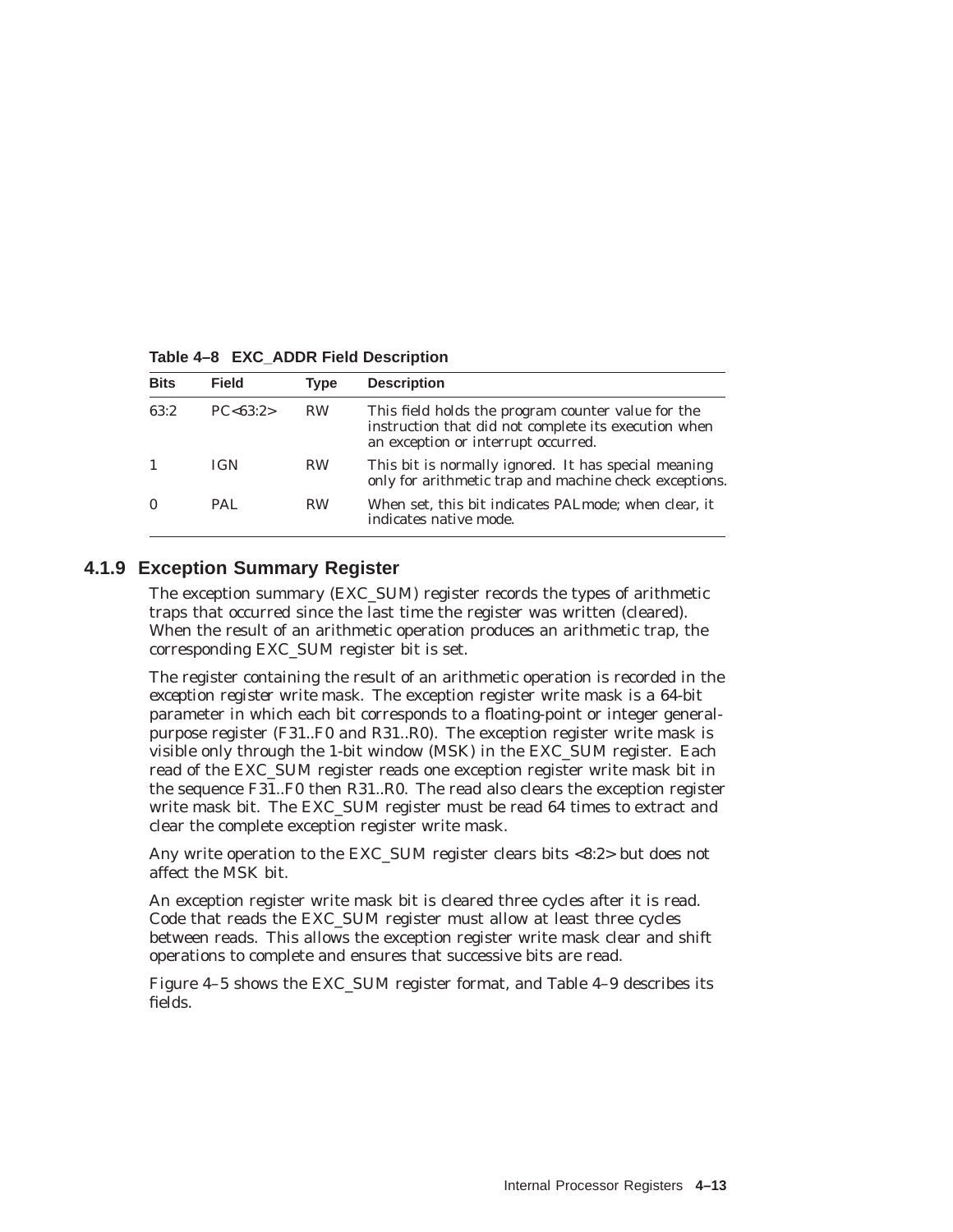# **Figure 4–5 EXC\_SUM Register Format**

| 63         | 34 33 32         | 9          |        | 8 7 6 5 4 3 2 1 0 |    |   |    |    |                                   |  |
|------------|------------------|------------|--------|-------------------|----|---|----|----|-----------------------------------|--|
| <b>RAZ</b> | M<br>c<br>◡<br>Κ | <b>RAZ</b> | ⌒<br>V | E                 | E. | - | E. | ΝI | S<br>WRAZI<br>V <sub>0</sub><br>◡ |  |

| Table 4-9 EXC_SUM Register Field Description |  |  |  |  |  |  |
|----------------------------------------------|--|--|--|--|--|--|
|----------------------------------------------|--|--|--|--|--|--|

| <b>Bits</b>    | <b>Field</b> | <b>Type</b> | <b>Description</b>                                                                                                                                                                                                                                                                                                                                                       |
|----------------|--------------|-------------|--------------------------------------------------------------------------------------------------------------------------------------------------------------------------------------------------------------------------------------------------------------------------------------------------------------------------------------------------------------------------|
| 63:34          | <b>RAZ</b>   | <b>RW</b>   | Read as zero.                                                                                                                                                                                                                                                                                                                                                            |
| 33             | <b>MSK</b>   | RC.         | Exception register write mask window.                                                                                                                                                                                                                                                                                                                                    |
| 32:9           | <b>RAZ</b>   | <b>RW</b>   | Read as zero.                                                                                                                                                                                                                                                                                                                                                            |
| 8              | <b>IOV</b>   | <b>WA</b>   | When set, this bit indicates an overflow or integer<br>arithmetic overflow on an FPU convert to integer<br>operation.                                                                                                                                                                                                                                                    |
| 7              | <b>INE</b>   | <b>WA</b>   | When set, this bit indicates a floating-point inexact<br>error.                                                                                                                                                                                                                                                                                                          |
| 6              | <b>UNF</b>   | <b>WA</b>   | When set, this bit indicates a floating-point underflow.                                                                                                                                                                                                                                                                                                                 |
| 5              | <b>FOV</b>   | <b>WA</b>   | When set, this bit indicates a floating-point overflow.                                                                                                                                                                                                                                                                                                                  |
| 4              | <b>DZE</b>   | <b>WA</b>   | When set, this bit indicates a divide-by-zero operation.                                                                                                                                                                                                                                                                                                                 |
| 3              | <b>INV</b>   | <b>WA</b>   | When set, this bit indicates an invalid operation.                                                                                                                                                                                                                                                                                                                       |
| $\overline{2}$ | <b>SWC</b>   | <b>WA</b>   | Software completion—When set, this bit indicates that<br>software completion is possible. It is set after a floating-<br>point instruction containing the /S modifier completes<br>with an arithmetic trap and all previous floating-point<br>instructions that trapped since the last HW_MTPR<br>instruction to the EXC_SUM register also contained the<br>/S modifier. |
|                |              |             | This bit is cleared when a floating-point instruction<br>without the /S modifier completes with an arithmetic<br>trap. The bit remains cleared regardless of additional<br>arithmetic traps until the register is written by an<br>HW_MTPR instruction. The bit is always cleared on<br>any HW_MTPR instruction to the EXC_SUM register.                                 |
| 1:0            | <b>RAZ</b>   | <b>RW</b>   | Read as zero.                                                                                                                                                                                                                                                                                                                                                            |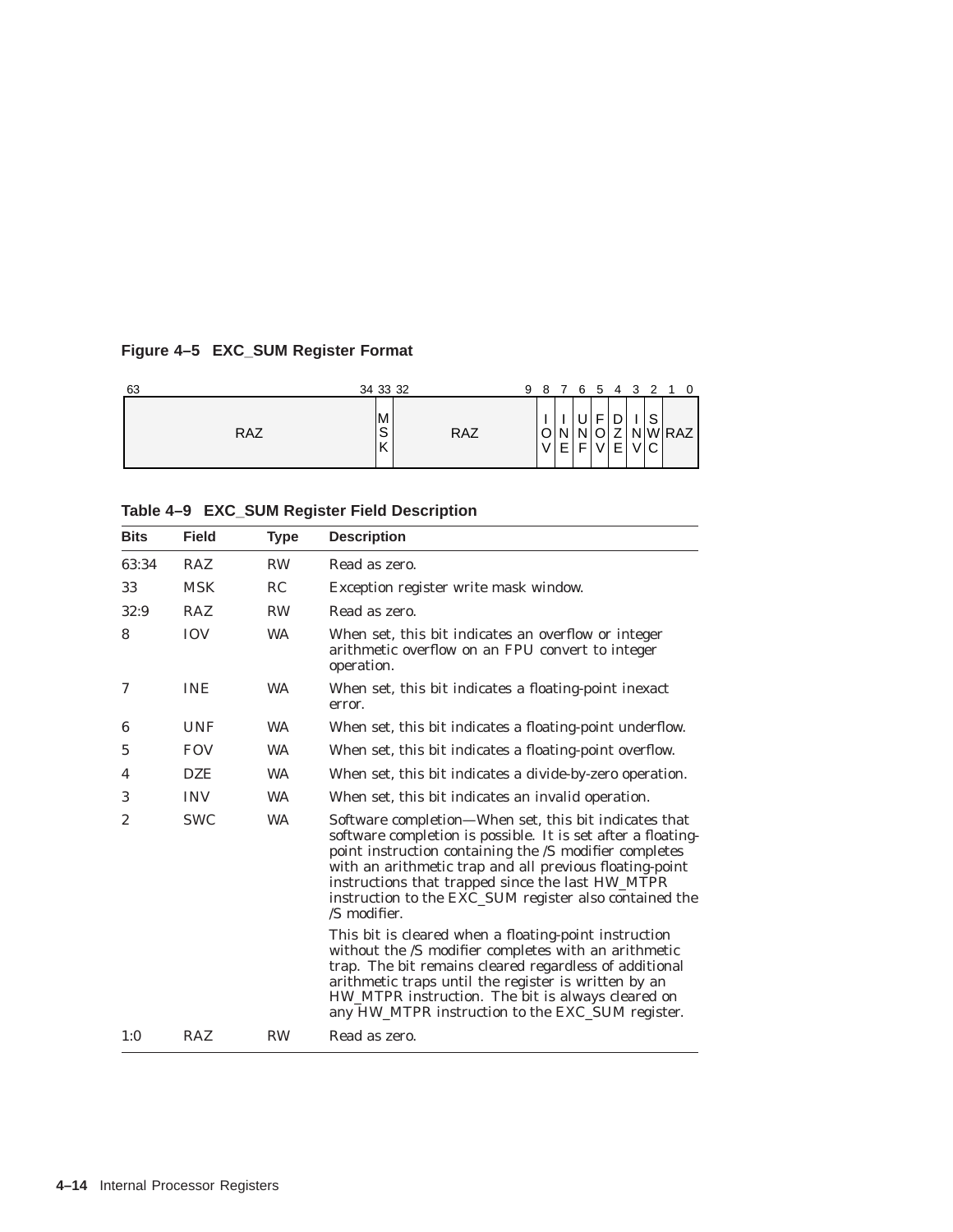# **4.1.10 Clear Serial Line Interrupt Register**

The write-only clear serial line interrupt (SL\_CLR) register clears serial line interrupt requests and performance counter interrupt requests.

The SLC, PC1, and PC0 bits are written with a zero to clear the corresponding interrupt request. These interrupts are enabled in the hardware interrupt enable register (HIER, Section 4.1.13.4).

Figure 4–6 shows the SL\_CLR register format, and Table 4–10 describes its fields.

| Figure 4-6 SL_CLR Register Format |  |  |  |  |
|-----------------------------------|--|--|--|--|
|-----------------------------------|--|--|--|--|

| 63  | 33 32 31                                    |        | 16 15 14 9 8 7 |                       |            |
|-----|---------------------------------------------|--------|----------------|-----------------------|------------|
| IGN | S<br><b>IGN</b><br><u>.</u><br>$\mathsf{C}$ | D<br>и | $C$ IGN        | P<br>$\sim$<br>ັ<br>0 | <b>IGN</b> |

| <b>Bits</b> | <b>Field</b>    | <b>Type</b> | <b>Description</b>                                                                        |
|-------------|-----------------|-------------|-------------------------------------------------------------------------------------------|
| 63:33       | <b>IGN</b>      | <b>WO</b>   | Ignored when written.                                                                     |
| 32          | <b>SLC</b>      | <b>WO</b>   | When written with a zero, this bit clears the serial line<br>interrupt request.           |
| 31:16       | <b>IGN</b>      | <b>WO</b>   | Ignored when written.                                                                     |
| 15          | PC <sub>1</sub> | <b>WO</b>   | When written with a zero, this bit clears the<br>performance counter 1 interrupt request. |
| 14:9        | <b>IGN</b>      | <b>WO</b>   | Ignored when written.                                                                     |
| 8           | PC <sub>0</sub> | WO.         | When written with a zero, this bit clears the<br>performance counter 0 interrupt request. |
| 7:0         | IGN             | WΟ          | Ignored when written.                                                                     |

**Table 4–10 SL\_CLR Register Field Description**

# **4.1.11 Serial Line Receive Register**

The serial line receive (SL\_RCV) register contains a single read-only bit (RCV). This bit and the TMT bit in the serial line transmit register (SL\_XMIT, Section 4.1.12) are used with the interrupt control registers and the **sromd** and **sromclk** pins to provide an onchip serial line function. The RCV bit is functionally connected to the **sromd** pin after the external SROM loads the Icache. Using a software timing loop, the RCV bit can be read to receive external data, one bit at a time. (See Chapter 9 for more information.)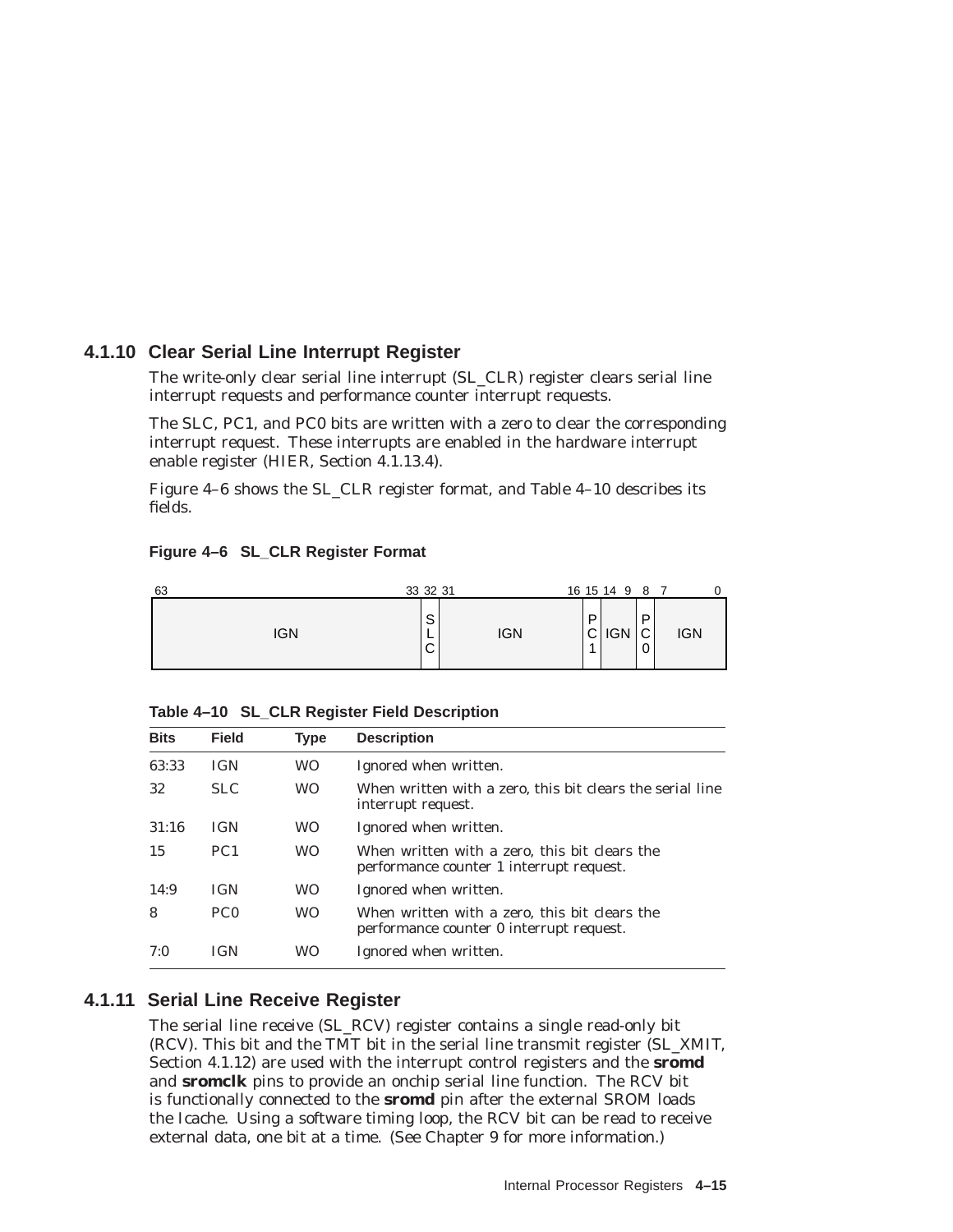When a transition is detected on the receive line, the serial line request (SLR) bit in the hardware interrupt request register (HIRR, Section 4.1.13.1) is set to request a serial line interrupt. The serial line interrupt is cleared by the SLC bit in the serial line clear register (SL\_CLR, Section 4.1.10) and can be disabled by clearing the serial line enable (SLE) bit in the hardware interrupt enable register (HIER, Section 4.1.13.4).

Figure 4–7 shows the serial line receive register format, and Table 4–11 describes its fields.

## **Figure 4–7 SL\_RCV Register Format**



| Table 4-11 SL_RCV Register Field Description |  |  |  |  |  |  |
|----------------------------------------------|--|--|--|--|--|--|
|----------------------------------------------|--|--|--|--|--|--|

| <b>Bits</b> | <b>Field</b> | <b>Type</b> | <b>Description</b>                                                                                                             |
|-------------|--------------|-------------|--------------------------------------------------------------------------------------------------------------------------------|
| 63:4        | <b>RAZ</b>   | RO.         | Read as zero.                                                                                                                  |
| 3           | <b>RCV</b>   | RO.         | Receive—This bit is functionally connected to the<br>sromd pin after the Icache is initially loaded from<br>the external SROM. |
| 2:0         | RAZ.         | RO.         | Read as zero.                                                                                                                  |

# **4.1.12 Serial Line Transmit Register**

The serial line transmit (SL\_XMIT) register contains a single write-only bit (TMT). This bit and the RCV bit in the serial line receive register (SL\_RCV, Section 4.1.11) are used with the interrupt control registers and the **sromd** and **sromclk** pins to provide an onchip serial line function. The TMT bit is functionally connected to the **sromclk** pin after the external SROM loads the Icache. Using a software timing loop, the TMT bit can be written to transmit data externally, one bit at a time. (See Chapter 9 for more information.)

Figure 4–8 shows the SL\_XMIT register format, and Table 4–12 describes its fields.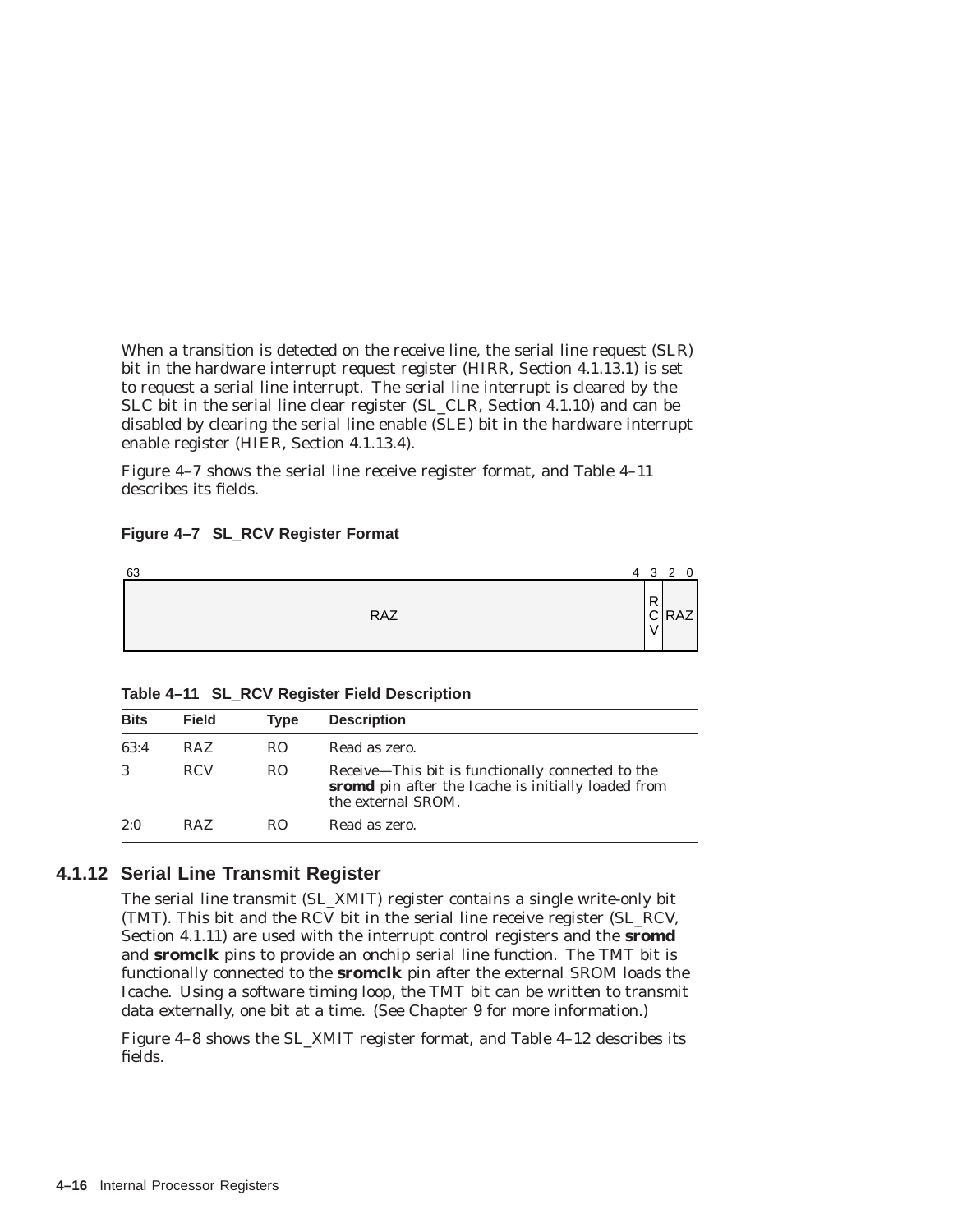## **Figure 4–8 SL\_XMIT Register Format**

| 63         | 5 | 4 3    | $\mathbf 0$ |
|------------|---|--------|-------------|
| <b>IGN</b> |   | ÷<br>┯ | $ M $ IGN   |

# **Table 4–12 SL\_XMIT Register Field Description**

| <b>Bits</b>    | <b>Field</b> | <b>Type</b> | <b>Description</b>                                                                                                                |
|----------------|--------------|-------------|-----------------------------------------------------------------------------------------------------------------------------------|
| 63:5           | <b>IGN</b>   | WO.         | Ignored when written.                                                                                                             |
| $\overline{4}$ | TMT          | WO.         | Transmit—This bit is functionally connected to the<br>sromclk pin after the Icache is initially loaded from the<br>external SROM. |
| 3:0            | <b>IGN</b>   | WO.         | Ignored when written.                                                                                                             |

# **4.1.13 Interrupt Request and Enable Registers**

The interrupt request and enable registers comprise two sets of three registers each. The read formats for the three interrupt request registers are identical, as are the read formats for the three interrupt enable registers. Each read/write register has a unique write format.

Table 4–13 lists the interrupt request and enable register and the sections and figures that describe them.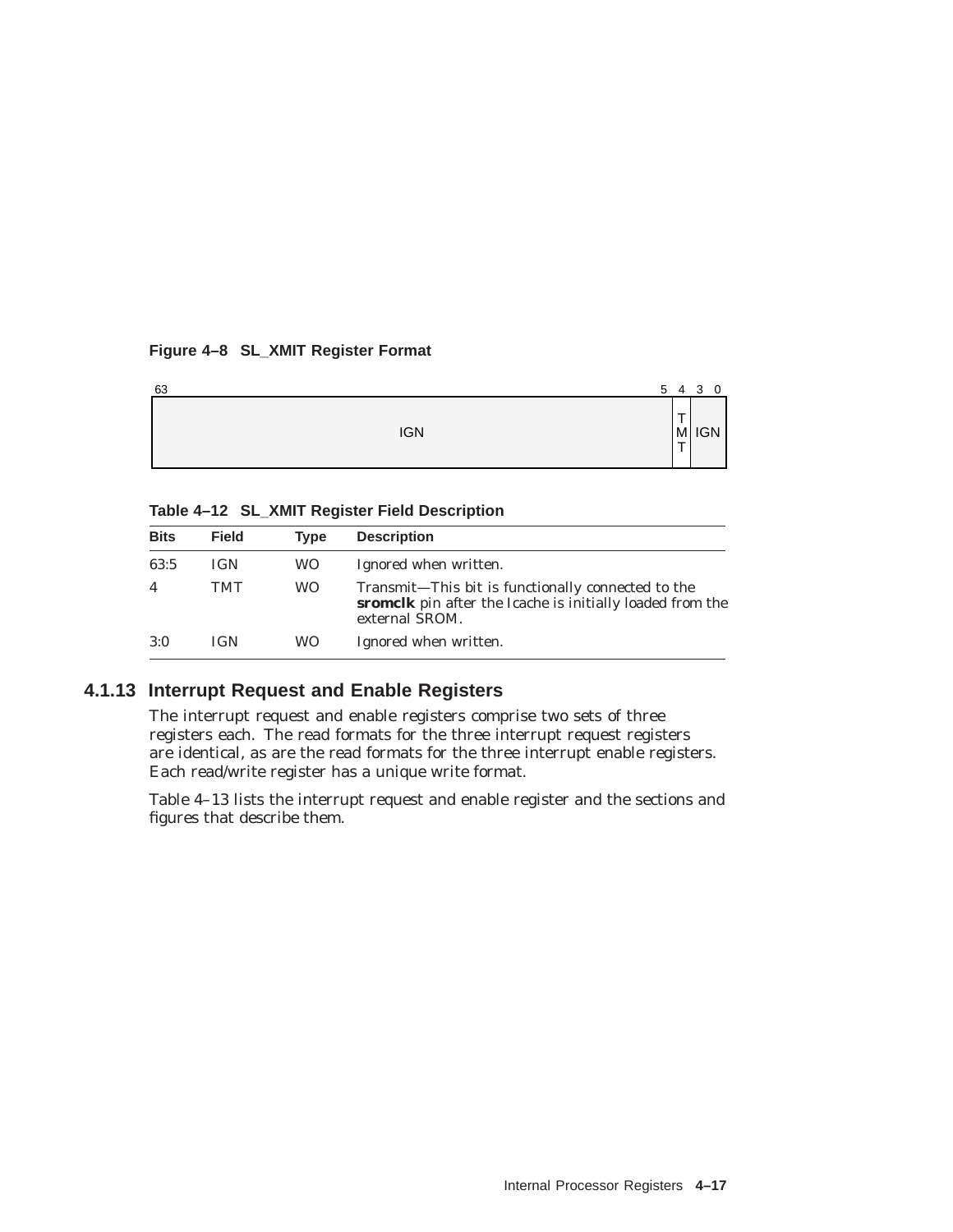| <b>Register</b>                                 | <b>Mnemonic</b> | <b>Access</b>  | <b>Description</b><br><b>Section</b> | Read-<br><b>Format</b><br><b>Figure</b> | Write-<br>Format<br><b>Figure</b> |
|-------------------------------------------------|-----------------|----------------|--------------------------------------|-----------------------------------------|-----------------------------------|
| Hardware interrupt<br>request register          | <b>HIRR</b>     | R <sub>O</sub> | 4.1.13.1                             | $4 - 9$                                 | <b>None</b>                       |
| Software interrupt<br>request register          | <b>SIRR</b>     | <b>RW</b>      | 4.1.13.2                             | $4 - 9$                                 | $4 - 11$                          |
| Asynchronous trap interrupt<br>request register | <b>ASTRR</b>    | <b>RW</b>      | 4.1.13.3                             | $4 - 9$                                 | $4 - 12$                          |
| Hardware interrupt<br>enable register           | <b>HIER</b>     | <b>RW</b>      | 4.1.13.4                             | $4 - 10$                                | $4 - 13$                          |
| Software interrupt<br>enable register           | <b>SIER</b>     | <b>RW</b>      | 4.1.13.5                             | $4 - 10$                                | $4 - 14$                          |
| Asynchronous trap interrupt<br>enable register  | <b>ASTER</b>    | <b>RW</b>      | 4.1.13.6                             | $4 - 10$                                | $4 - 15$                          |

#### **Table 4–13 Interrupt Request and Enable Registers**

Figure 4–9 shows the HIRR, SIRR, and ASTRR read format, and Figure 4–10 shows the HIER, SIER, and ASTER read format.

#### **Figure 4–9 HIRR, SIRR, and ASTRR Read Format**

| 63  | 33 32 31 30 29 28                                                     | 14 13 12<br>10                        | 9                            |                              | 5                                           |                   |   |                                 |     |
|-----|-----------------------------------------------------------------------|---------------------------------------|------------------------------|------------------------------|---------------------------------------------|-------------------|---|---------------------------------|-----|
| RAZ | –<br>c<br><b>SIRR</b><br>ت<br>A<br>Al<br>Α<br><15:1><br>R R<br>R<br>R | $\sim$<br>ت<br>IRQ<br><2:0><br>−<br>R | P<br>$\sim$<br>ັ<br>$\Omega$ | P<br>$\sim$<br>ັ<br><u>.</u> | M<br>Ε<br>−<br><u>.</u><br>D<br>R<br>D<br>R | R<br>$\mathsf{m}$ | D | $\sim$<br>н<br>lwiw i<br>D<br>D | R I |

## **Figure 4–10 HIER, SIER, and ASTER Read Format**

| 63  | 33 32 31 30 29 28 |                  |   |                | 14 13 12    |       |                  | 10 9 8 7 |                  |        | 654    |                  |     |  |
|-----|-------------------|------------------|---|----------------|-------------|-------|------------------|----------|------------------|--------|--------|------------------|-----|--|
| RAZ | ΑI<br>Е           | $\sim$<br>A<br>Е | − | SIER<br><15:1> | ت<br>-<br>- | <2:0> | D<br>$\sim$<br>ັ |          | D<br>$\sim$<br>◡ | D<br>A | M<br>D | E<br>R<br>E<br>N | RAZ |  |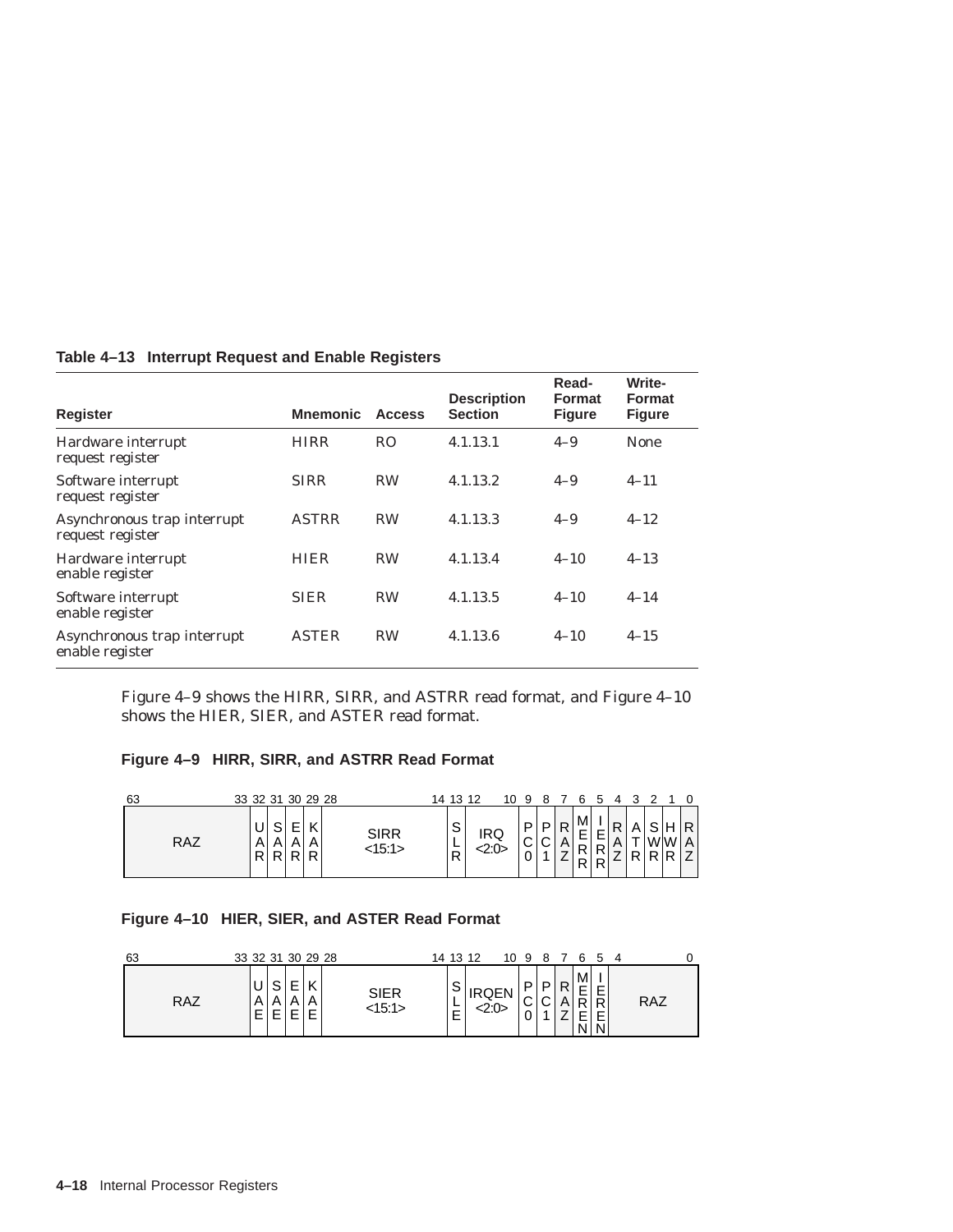Table 4–14 describes the HIRR, SIRR, and ASTRR read-format fields.

| <b>Bits</b> | <b>Field</b>          | Type <sup>*</sup> | <b>Description</b>                                                                                                                                                                                                   |
|-------------|-----------------------|-------------------|----------------------------------------------------------------------------------------------------------------------------------------------------------------------------------------------------------------------|
| 63:33       | <b>RAZ</b>            | <b>RW</b>         | Read as zero.                                                                                                                                                                                                        |
| 32          | <b>UAR</b>            | <b>RW</b>         | User AST request-When set, this bit indicates a user<br>mode asynchronous trap (AST) interrupt request. (See<br>Table 4–18.)                                                                                         |
| 31          | <b>SAR</b>            | <b>RW</b>         | Supervisor AST request—When set, this bit indicates a<br>supervisor mode AST interrupt request. (See Table 4–18.)                                                                                                    |
| 30          | EAR                   | <b>RW</b>         | Executive AST request—When set, this bit indicates an<br>executive mode AST interrupt request. (See Table 4–18.)                                                                                                     |
| 29          | <b>KAR</b>            | <b>RW</b>         | Kernel AST request—When set, this bit indicates a kernel<br>mode AST interrupt request. (See Table 4-18.)                                                                                                            |
| 28:14       | <b>SIRR</b><br><15:1> | <b>RW</b>         | Software interrupt request—When any of these bits is set,<br>it indicates a corresponding software interrupt request.<br>(See Table $4-17$ .)                                                                        |
| 13          | <b>SLR</b>            | <b>RW</b>         | Serial line interrupt request—When set, this bit indicates<br>a serial line interrupt is requested (Section 4.1.11). The<br>SL_CLR register (Section 4.1.10) clears this interrupt.                                  |
| 12:10       | <b>IRQ</b><br><2:0>   | <b>RW</b>         | Interrupt request-When any of these bits is set, it<br>indicates an interrupt request on the corresponding<br>$irq<2:0>$ pin.                                                                                        |
| 9           | PC <sub>0</sub>       | <b>RW</b>         | Performance counter 0 interrupt request-When set, this<br>bit indicates a performance counter 0 interrupt is requested<br>(Section 4.1.7). The SL_CLR register (Section 4.1.10) clears<br>this interrupt.            |
| 8           | PC1                   | <b>RW</b>         | Performance counter 1 interrupt request-When set, this<br>bit indicates a performance counter 1 interrupt is requested<br>(Section 4.1.7). The SL_CLR register (Section 4.1.10) clears<br>this interrupt.            |
| 7           | <b>RAZ</b>            | <b>RW</b>         | Read as zero.                                                                                                                                                                                                        |
| 6           | <b>MERR</b>           | <b>RW</b>         | Memory controller error interrupt request-When set,<br>this bit indicates a memory controller error interrupt<br>request. The memory controller error status register (ESR,<br>Section 5.6.6) clears this interrupt. |

**Table 4–14 HIRR, SIRR, and ASTRR Read-Format Field Description**

The HIRR is read-only (RO).

(continued on next page)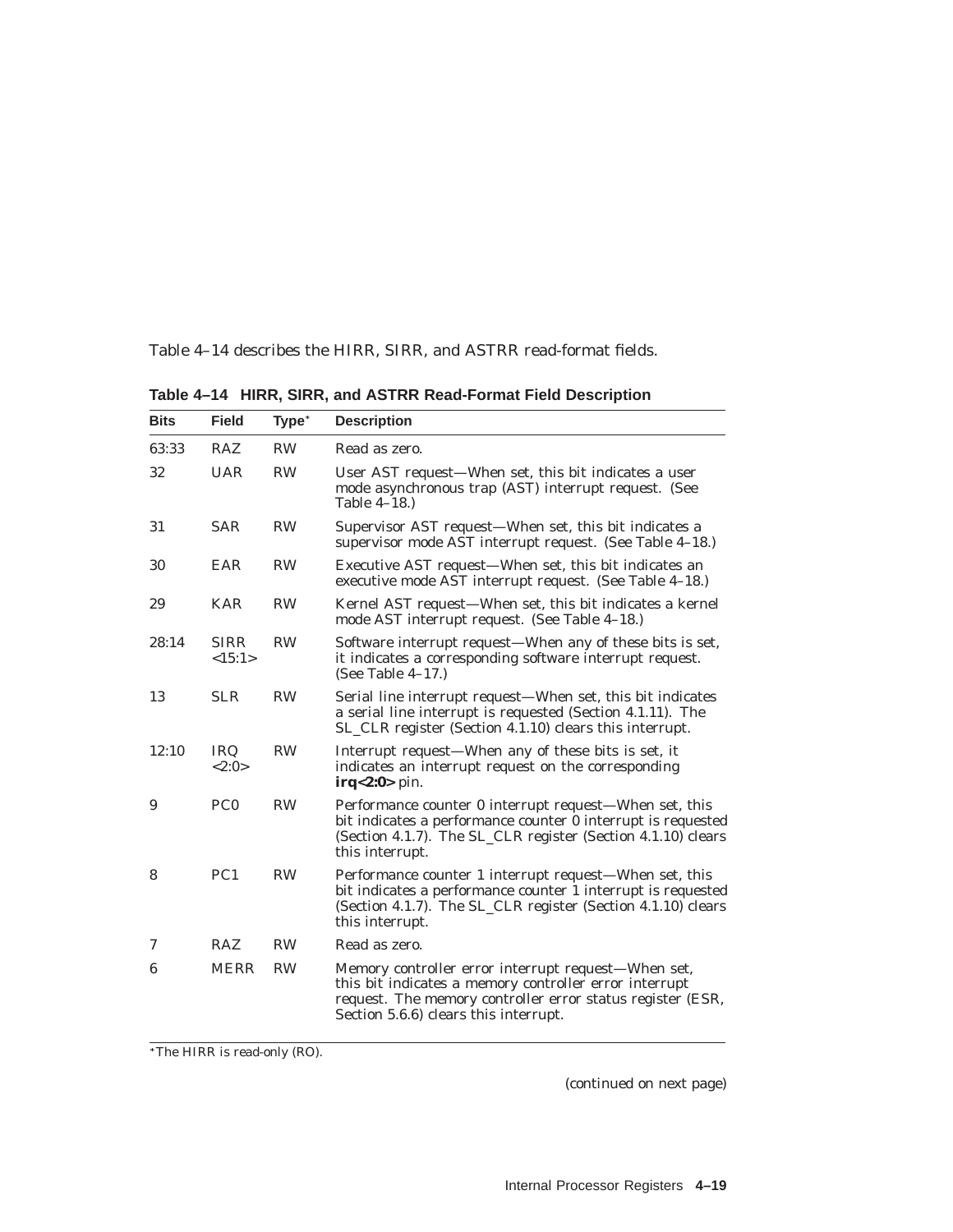| <b>Bits</b> | <b>Field</b>                 | Type <sup>*</sup> | <b>Description</b>                                                                                                                                                                                                                                                                                                                                             |
|-------------|------------------------------|-------------------|----------------------------------------------------------------------------------------------------------------------------------------------------------------------------------------------------------------------------------------------------------------------------------------------------------------------------------------------------------------|
| 5           | <b>IERR</b>                  | RW                | IOC error interrupt request—When set, this bit indicates<br>an IOC error interrupt request. The IOC status register 0<br>(IOC_STAT0, Section 6.4.3) clears this interrupt.                                                                                                                                                                                     |
| 4           | <b>RAZ</b>                   | <b>RW</b>         | Read as zero.                                                                                                                                                                                                                                                                                                                                                  |
| 3           | ATR                          | <b>RW</b>         | AST interrupt request—This bit is set if any of the AST<br>request (bits <32:29>) and the corresponding enable bit<br>are set. This bit also requires that the processor mode be<br>equal to or higher than the request mode. Bit SIER2 must<br>be set in the software interrupt enable register (SIER,<br>Section 4.1.13.5) to enable AST interrupt requests. |
| 2           | <b>SWR</b>                   | <b>RW</b>         | Software interrupt request—This bit is set if any software<br>interrupt request (bits $\langle 28:14 \rangle$ ) and the corresponding<br>enable bit are set.                                                                                                                                                                                                   |
|             | <b>HWR</b>                   | RW                | Hardware interrupt request—This bit is set if any<br>hardware interrupt request (bits $\langle 13:8,6,5 \rangle$ ) and the<br>corresponding enable bits are set.                                                                                                                                                                                               |
| 0           | <b>RAZ</b>                   | <b>RW</b>         | Read as zero.                                                                                                                                                                                                                                                                                                                                                  |
|             | *The HIRR is read-only (RO). |                   |                                                                                                                                                                                                                                                                                                                                                                |

**Table 4–14 (Cont.) HIRR, SIRR, and ASTRR Read-Format Field Description**

Table 4–15 describes the HIER, SIER, and ASTER read-format fields.

| <b>Bits</b> | <b>Field</b> | Type      | <b>Description</b>                                                                                     |
|-------------|--------------|-----------|--------------------------------------------------------------------------------------------------------|
| 63:33       | <b>RAZ</b>   | <b>RW</b> | Read as zero.                                                                                          |
| 32          | UAE.         | <b>RW</b> | User AST enable—When set, this bit indicates that user<br>mode AST interrupts are enabled.             |
| 31          | SAE.         | <b>RW</b> | Supervisor AST enable—When set, this bit indicates that<br>supervisor mode AST interrupts are enabled. |
| 30          | <b>EAE</b>   | <b>RW</b> | Executive AST enable—When set, this bit indicates that<br>executive mode AST interrupts are enabled.   |
| 29          | KAE.         | <b>RW</b> | Kernel AST enable—When set, this bit indicates that<br>kernel mode AST interrupts are enabled.         |

**Table 4–15 HIER, SIER, and ASTER Read-Format Field Description**

(continued on next page)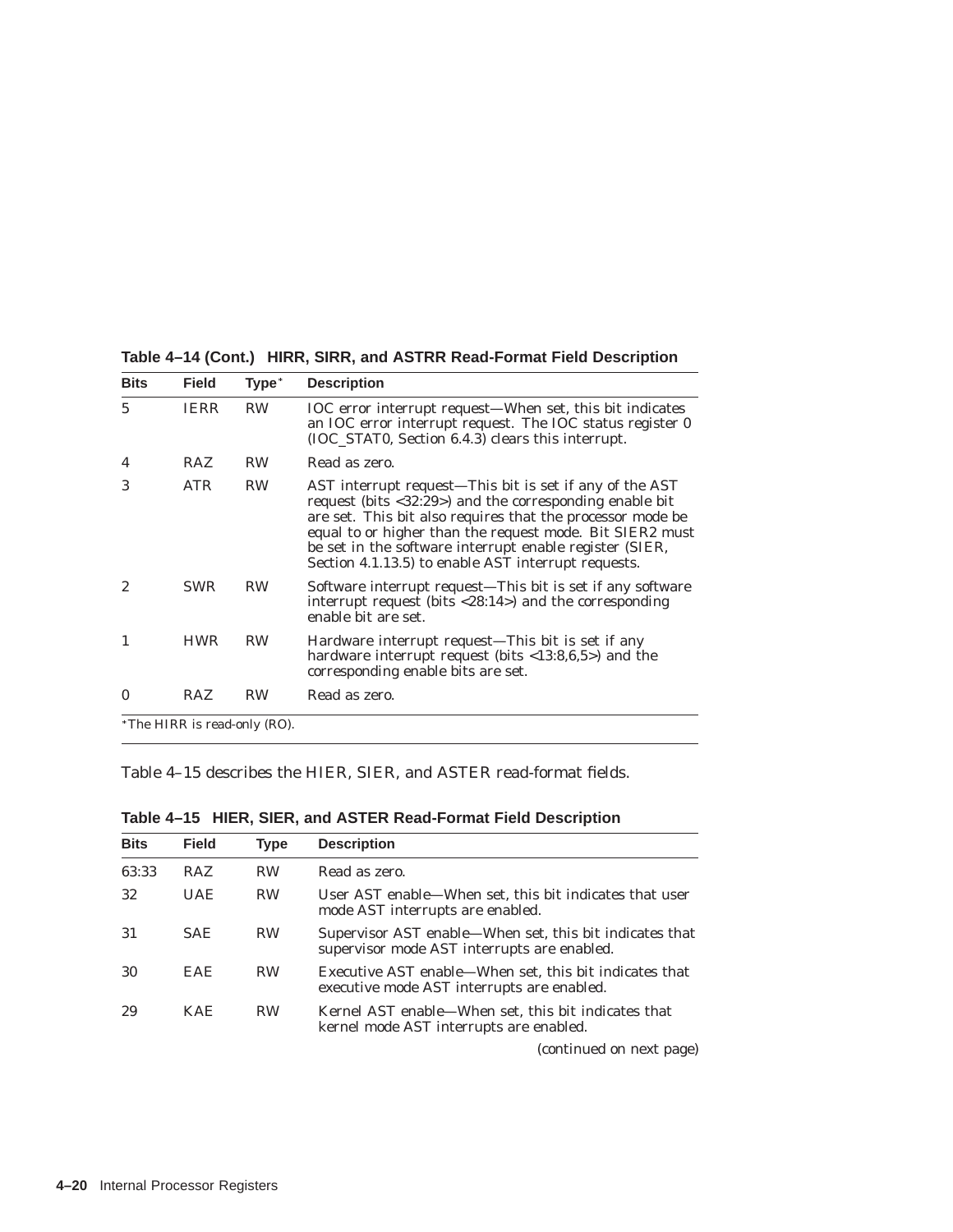| Table 4–15 (Cont.) HIER, SIER, and ASTER Read-Format Field Description |
|------------------------------------------------------------------------|
|------------------------------------------------------------------------|

| <b>Bits</b> | <b>Field</b>          | <b>Type</b> | <b>Description</b>                                                                                                                          |
|-------------|-----------------------|-------------|---------------------------------------------------------------------------------------------------------------------------------------------|
| 28:14       | <b>SIER</b><br><15:1> | <b>RW</b>   | Software interrupt enable—When any of these bits is set,<br>it indicates that the corresponding software interrupt is<br>enabled.           |
| 13          | <b>SLE</b>            | <b>RW</b>   | Serial line interrupt enable—When set, this bit indicates<br>that serial line interrupts are enabled.                                       |
| 12:10       | <b>IRQEN</b><br><2:0> | <b>RW</b>   | Interrupt request enable-When any of these bits is set, it<br>indicates that interrupts are enabled on the corresponding<br>$irq<2:0>$ pin. |
| 9           | PC <sub>0</sub>       | <b>RW</b>   | Performance counter 0 interrupt enable—When set, this<br>bit indicates that performance counter 0 interrupts are<br>enabled.                |
| 8           | PC <sub>1</sub>       | <b>RW</b>   | Performance counter 1 interrupt enable—When set, this<br>bit indicates that performance counter 1 interrupts are<br>enabled.                |
| 7           | <b>RAZ</b>            | <b>RW</b>   | Read as zero.                                                                                                                               |
| 6           | <b>MEREN</b>          | <b>RW</b>   | Memory controller error interrupt enable—When set, this<br>bit indicates that memory controller error interrupts are<br>enabled.            |
| 5           | <b>IEREN</b>          | <b>RW</b>   | IOC error interrupt enable—When set, this bit indicates<br>that IOC error interrupts are enabled.                                           |
| 4:0         | <b>RAZ</b>            | <b>RW</b>   | Read as zero.                                                                                                                               |

Table 4–16 summarizes how the interrupt request and enable bits are mapped to the registers on read and write operations.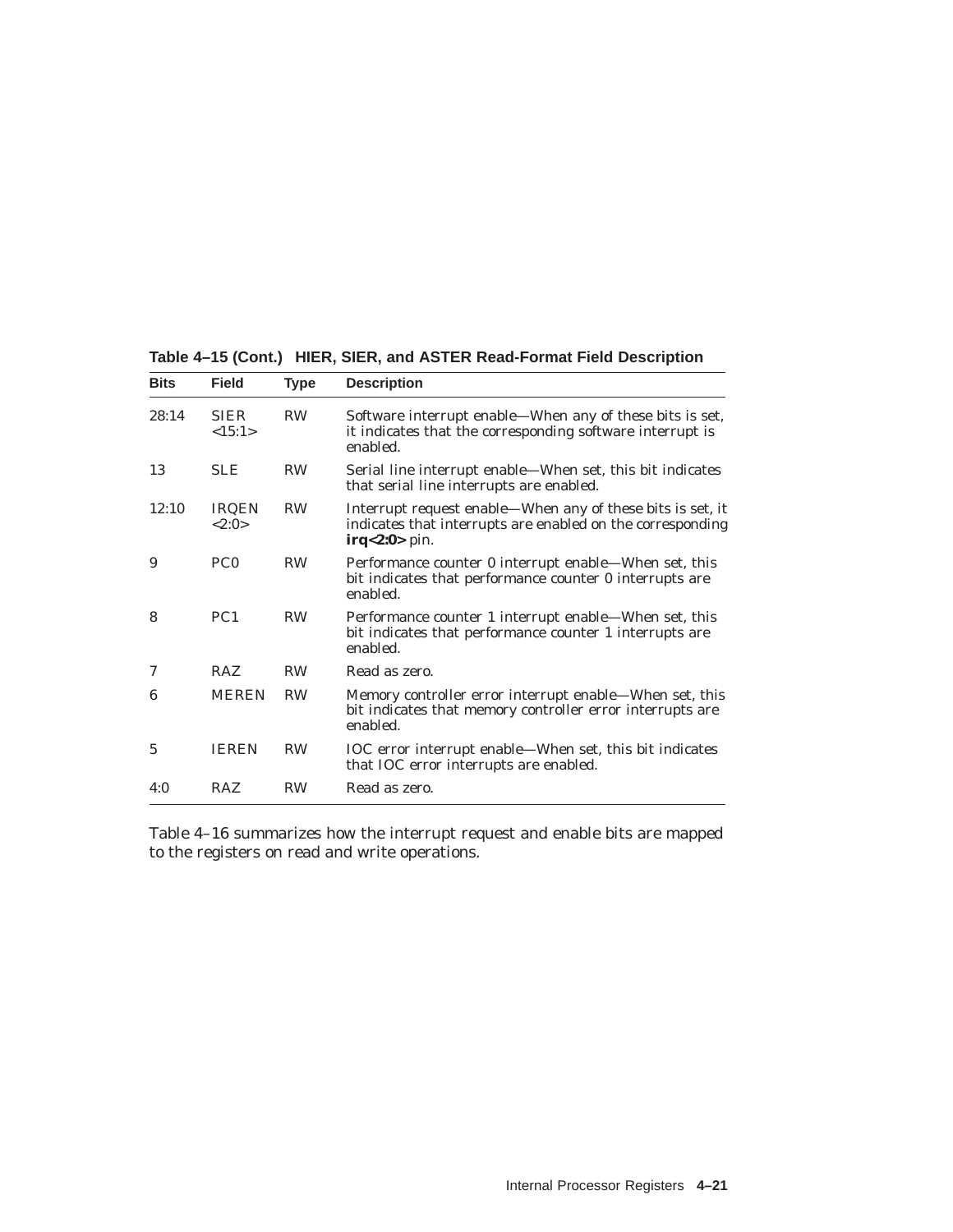| <b>Field</b>                                                                                   | Read*<br><b>Request</b><br><b>Bits</b> | Read†<br><b>Enable</b><br><b>Bits</b> | <b>Write Bits</b>                                                                                                                                    |  |  |  |  |
|------------------------------------------------------------------------------------------------|----------------------------------------|---------------------------------------|------------------------------------------------------------------------------------------------------------------------------------------------------|--|--|--|--|
| <b>UAR</b><br><b>UAE</b><br><b>SAR</b><br><b>SAE</b><br>EAR<br>EAE<br><b>KAR</b><br><b>KAE</b> | 32<br>31<br>30<br>29                   | 32<br>31<br>30<br>29                  | <b>ASTRR 51</b><br><b>ASTER 51</b><br><b>ASTRR 50</b><br><b>ASTER 50</b><br><b>ASTRR 49</b><br><b>ASTER 49</b><br><b>ASTRR 48</b><br><b>ASTER 48</b> |  |  |  |  |
| SIRR < 15:0><br>SIER < 15:0>                                                                   | 28:14                                  | 28:14                                 | <b>SIRR 47:33</b><br><b>SIER 47:33</b>                                                                                                               |  |  |  |  |
| <b>SLR</b><br><b>SLE</b>                                                                       | 13                                     | 13                                    | HIER <sub>32</sub>                                                                                                                                   |  |  |  |  |
| IRQ<2:0><br>IRQEN<2:0>                                                                         | 12:10                                  | 12:10                                 |                                                                                                                                                      |  |  |  |  |
| PC <sub>0</sub><br>PC <sub>1</sub>                                                             | 9<br>8                                 | 9<br>8                                | HIER 15<br>HIER <sub>8</sub>                                                                                                                         |  |  |  |  |
| <b>MERR</b><br><b>MERREN</b>                                                                   | 6                                      | $\bf{6}$                              | HIER <sub>13</sub>                                                                                                                                   |  |  |  |  |
| <b>IERR</b><br><b>IERREN</b>                                                                   | $\bf 5$                                | $5\overline{)}$                       | HIER 12                                                                                                                                              |  |  |  |  |
| <b>ATR</b><br><b>SWR</b><br><b>HWR</b>                                                         | 3<br>$\overline{c}$<br>$\mathbf{1}$    |                                       |                                                                                                                                                      |  |  |  |  |
| *HIRR, SIRR, ASTRR bits<br>†HIER, SIER, ASTER bits                                             |                                        |                                       |                                                                                                                                                      |  |  |  |  |

**Table 4–16 Interrupt Request and Enable Registers Bit Map**

The HIRR, SIRR, SIER, ASTRR, and ASTER write formats are shown in Figures 4–11 through 4–15 and the fields are described in Tables 4–17 through 4–21.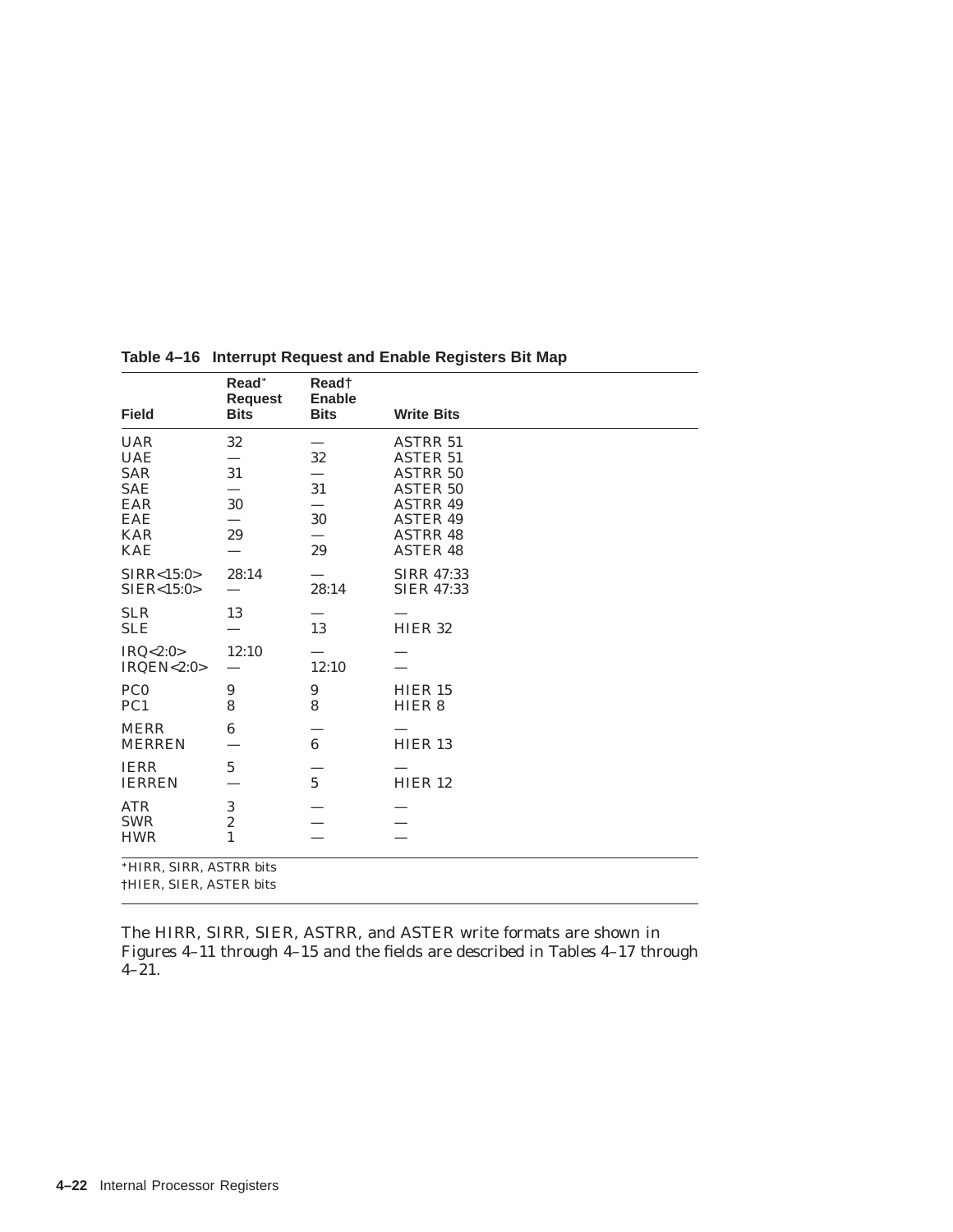## **4.1.13.1 Hardware Interrupt Request Register**

The read-only hardware interrupt request register (HIRR) indicates all outstanding interrupt requests and summary bits at the time it is read. Each bit in the HIRR corresponds to a bit that must be set in the hardware interrupt enable register (HIER, Section 4.1.13.4) to enable an interrupt request. When it is read, the HIRR also returns the state of software and AST interrupt requests.

**Note**

When read, the HIRR can return a value of zero if the hardware interrupt was released before the read (passive release).

All interrupt requests are blocked while executing in PALmode. (For more information about interrupt operations, see Section 2.2.3.)

Figure 4–9 shows the HIRR format, and Table 4–14 describes its fields.

#### **4.1.13.2 Software Interrupt Request Register**

The read and write software interrupt request register (SIRR) controls software interrupt requests. Each bit in the SIRR corresponds to a bit that must be set in the software interrupt enable register (SIER, Section 4.1.13.5) to enable an interrupt request. When it is read, the SIRR also returns the state of hardware and AST interrupt requests.

All interrupt requests are blocked while executing in PALmode. (For more information about interrupt operations, see Section 2.2.3.)

Figure 4–9 shows the SIRR read format, and Table 4–14 describes its fields. Figure 4–11 shows the SIRR write format, and Table 4–17 describes its fields.

| 63<br>48 47 |                          | 33 32<br>0 |
|-------------|--------------------------|------------|
| <b>IGN</b>  | SIRR <sub>15:1&gt;</sub> | <b>IGN</b> |

#### **Figure 4–11 SIRR Write Format**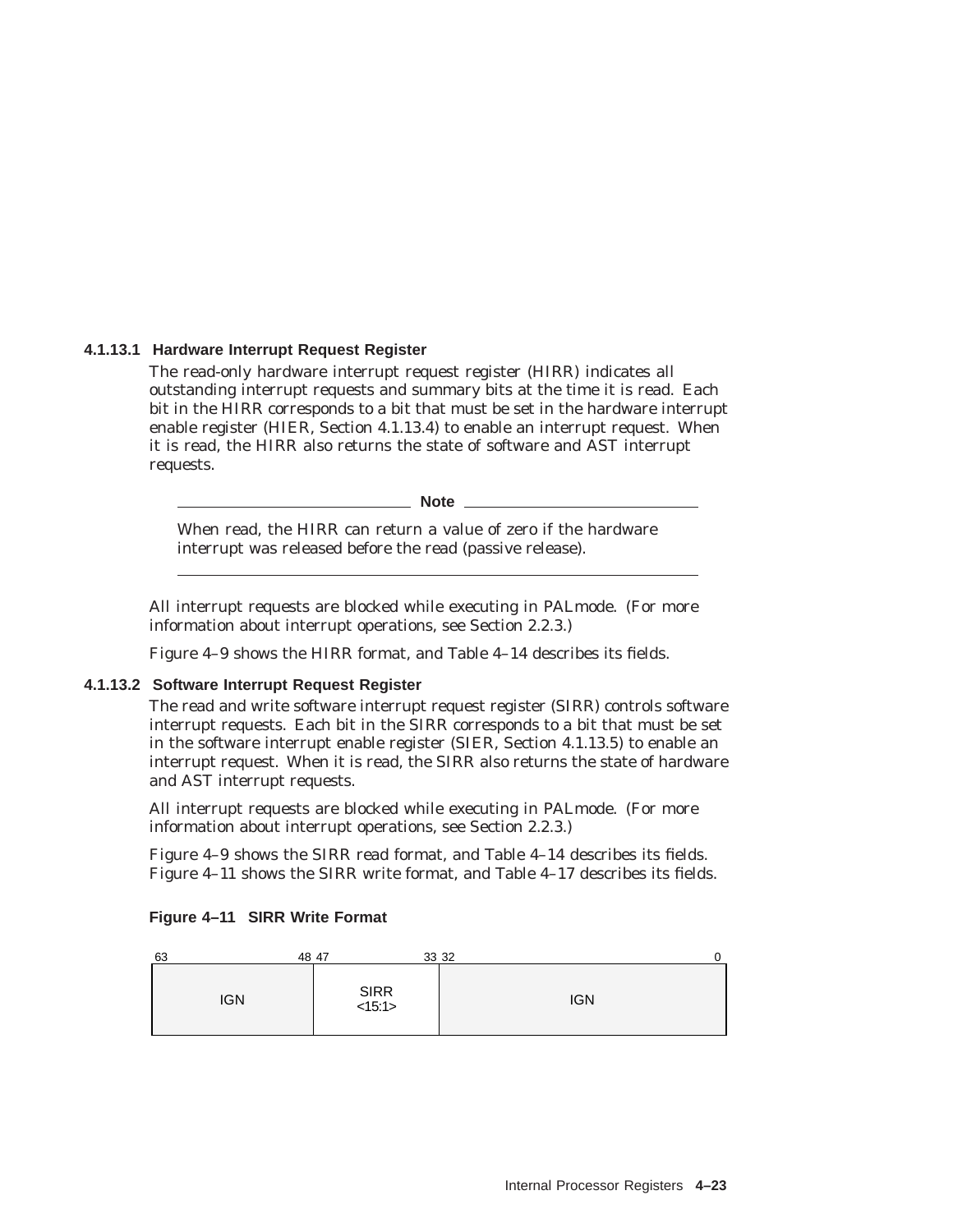| <b>Bits</b> | <b>Field</b>          | Type      | <b>Description</b>                                                                                                                                                                                                                                                                                                                           |
|-------------|-----------------------|-----------|----------------------------------------------------------------------------------------------------------------------------------------------------------------------------------------------------------------------------------------------------------------------------------------------------------------------------------------------|
| 63:48       | <b>IGN</b>            | <b>RW</b> | Ignored when written.                                                                                                                                                                                                                                                                                                                        |
| 47:33       | <b>SIRR</b><br><15:1> | <b>RW</b> | Software interrupt request-These bits correspond to<br>software interrupt enable 15 through 1 in the SIER<br>(Section 4.1.13.5). Writing a one to any of these bits<br>when the corresponding enable bit is set, requests the<br>corresponding interrupt. Writing a zero to any of these bits<br>clears the corresponding interrupt request. |
| 32:0        | IGN                   | <b>RW</b> | Ignored when written.                                                                                                                                                                                                                                                                                                                        |

**Table 4–17 SIRR Write-Format Field Description**

#### **4.1.13.3 Asynchronous Trap Interrupt Request Register**

The read and write asynchronous trap interrupt request register (ASTRR) contains AST interrupt request bits for each processor mode. To generate an AST interrupt, the following must occur:

- The corresponding enable bit must be set in the asynchronous trap enable register (ASTER, Section 4.1.13.6).
- The processor must be in the selected processor mode or a higher privileged mode according to the current value of current mode (CM) bits in the processor status register (PS, Section 4.1.15).

In addition, to enable AST interrupt requests, bit SIER2 must be set in the software interrupt enable register (SIER, Section 4.1.13.5). This provides a mechanism to lock out AST requests over certain interrupt priority levels (IPLs).

When it is read, the ASTRR also returns the state of software and hardware interrupt requests.

All interrupt requests are blocked while executing in PALmode. (For more information about interrupt operations, see Section 2.2.3.)

Figure 4–9 shows the ASTRR read format, and Table 4–14 describes its fields. Figure 4–12 shows the ASTRR write format, and Table 4–18 describes its fields.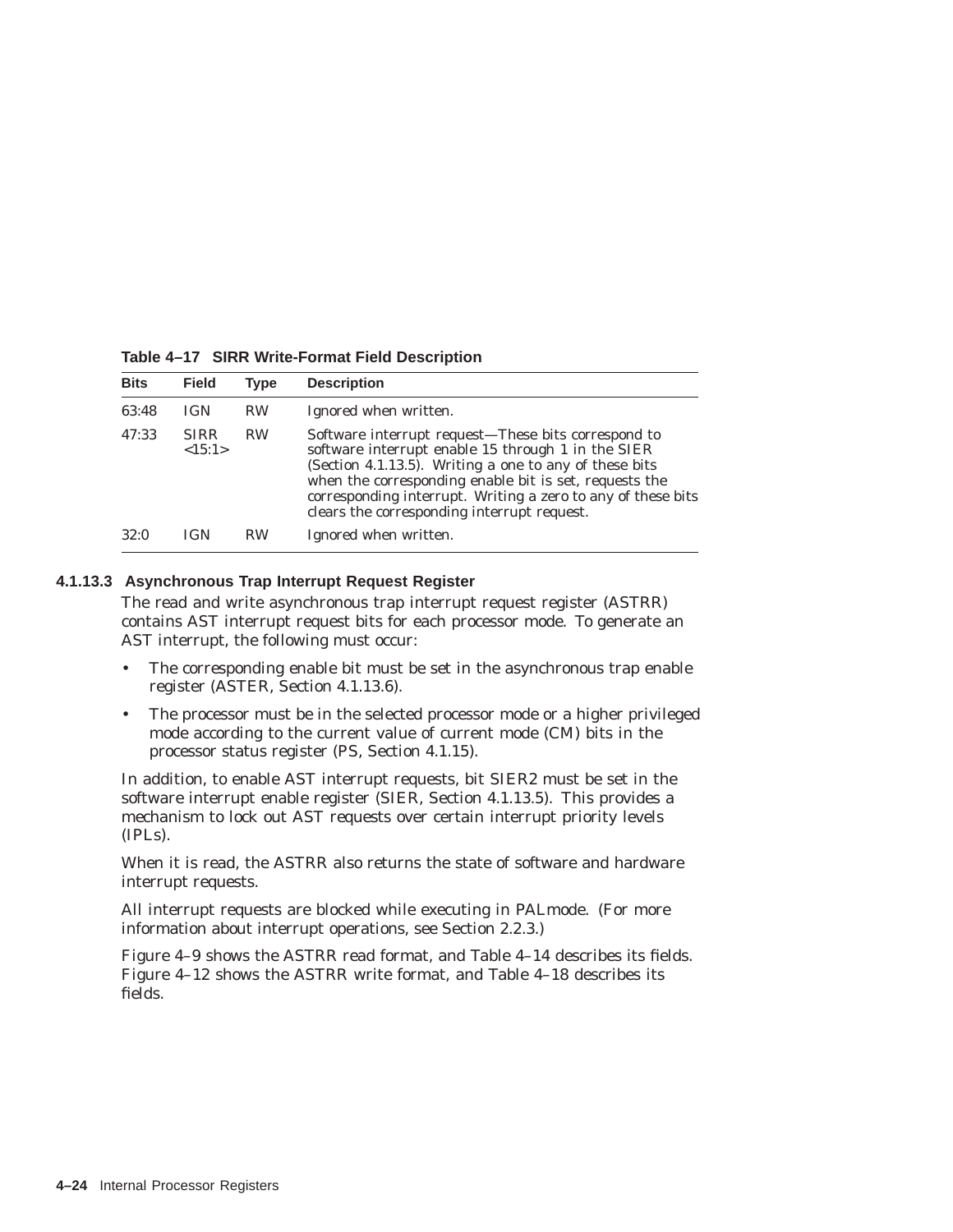### **Figure 4–12 ASTRR Write Format**

| 63 |            | 52 51 50 49 48 47 |                          |          |                            |            |  |
|----|------------|-------------------|--------------------------|----------|----------------------------|------------|--|
|    | <b>IGN</b> | U<br>A<br>R       | S<br>A<br>R <sub>l</sub> | AI<br>RI | $\sqrt{ }$<br>N<br>A<br>R. | <b>IGN</b> |  |

#### **Table 4–18 ASTRR Write-Format Field Description**

| <b>Bits</b> | <b>Field</b> | <b>Type</b> | <b>Description</b>                                                                                                                                                                                                                                 |
|-------------|--------------|-------------|----------------------------------------------------------------------------------------------------------------------------------------------------------------------------------------------------------------------------------------------------|
| 63:52       | <b>IGN</b>   | <b>RW</b>   | Ignored when written.                                                                                                                                                                                                                              |
| 51          | <b>UAR</b>   | <b>RW</b>   | User mode AST request—This bit corresponds to user mode<br>AST interrupt enable. Writing a one to this bit when the<br>corresponding enable bit is set, requests the interrupt.<br>Writing a zero to this bit clears the interrupt.                |
| 50          | <b>SAR</b>   | <b>RW</b>   | Supervisor mode AST request-This bit corresponds to<br>supervisor mode AST interrupt enable. Writing a one<br>to this bit when the corresponding enable bit is set,<br>requests the interrupt. Writing a zero to this bit clears<br>the interrupt. |
| 49          | EAR          | <b>RW</b>   | Executive mode AST request—This bit corresponds to<br>executive mode AST interrupt enable. Writing a one to this<br>bit when the corresponding enable bit is set, requests the<br>interrupt. Writing a zero to this bit clears the interrupt.      |
| 48          | <b>KAR</b>   | <b>RW</b>   | Kernel mode AST request—This bit corresponds to kernel<br>mode AST interrupt enable. Writing a one to this bit when<br>the corresponding enable bit is set, requests the interrupt.<br>Writing a zero to this bit clears the interrupt.            |
| 47:0        | IGN          | RW          | Ignored when written.                                                                                                                                                                                                                              |

### **4.1.13.4 Hardware Interrupt Enable Register**

The read and write hardware interrupt enable register (HIER) enables the hardware interrupt requests described in Table 4–19. There is a one-to-one correspondence between the interrupt request and enable bits. When set, a bit in this register enables the corresponding interrupt request in the HIRR (Section 4.1.13.1); otherwise, the request is disabled.

When read, the HIER returns all the interrupt enables described in Table 4–15.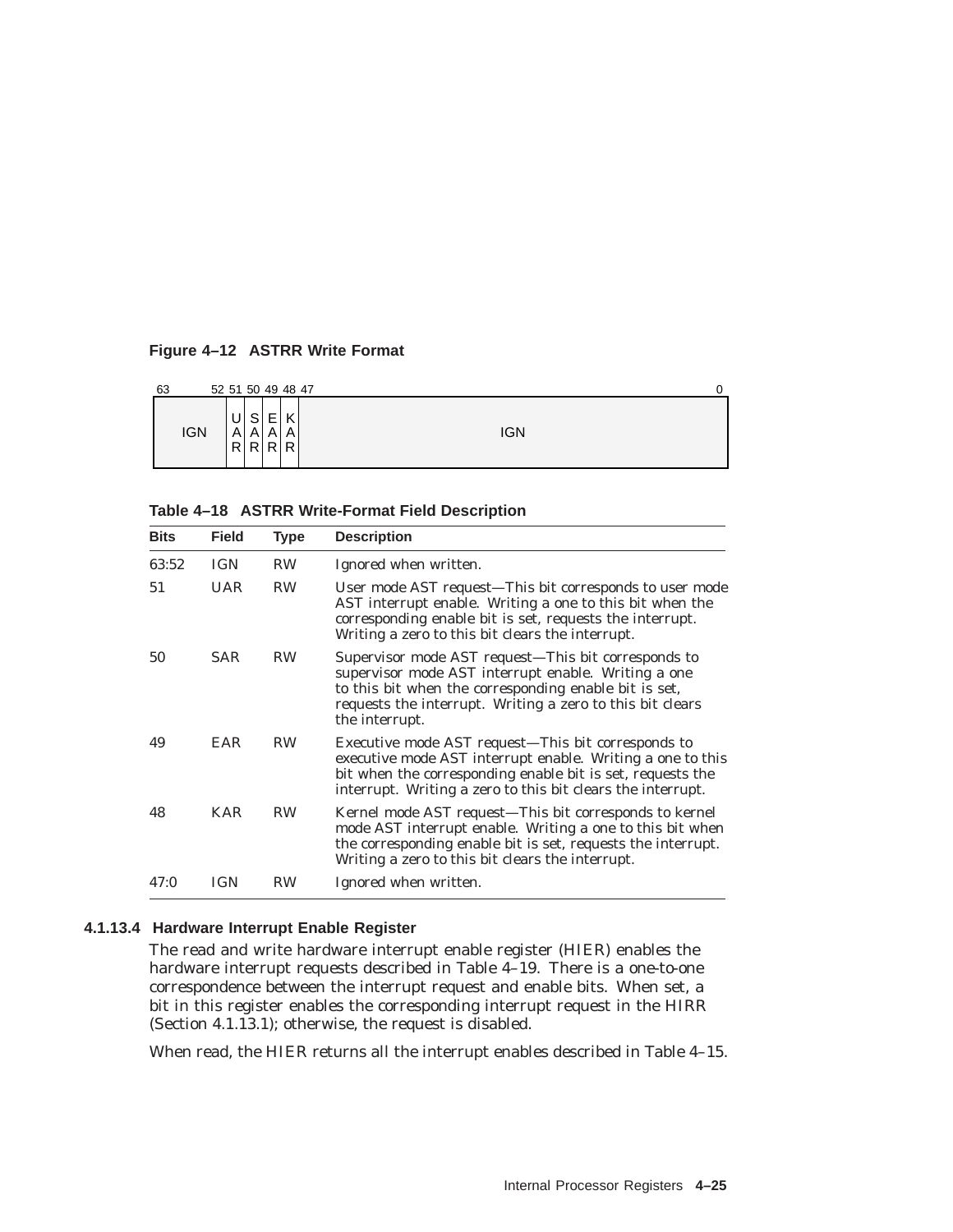Figure 4–10 shows the HIER read format, and Table 4–15 describes its fields. Figure 4–13 shows the HIER write format, and Table 4–19 describes its fields.

**Figure 4–13 HIER Write Format**

| 63  | 33 32 31         |     |                  | 16 15 14 13 12 11 |                              |                     | 9                     | -8                    |     |  |
|-----|------------------|-----|------------------|-------------------|------------------------------|---------------------|-----------------------|-----------------------|-----|--|
| IGN | S<br>-<br>-<br>ᄂ | IGN | D<br>$\sim$<br>◡ | G<br>N            | M<br>$\frac{E}{R}$<br>Е<br>N | -<br>$\bar{R}$<br>N | <b>IRQEN</b><br><2:0> | D<br>$\sim$<br>ັ<br>0 | IGN |  |

| Table 4-19 HIER Write-Format Field Description |
|------------------------------------------------|
|                                                |

| <b>Bits</b> | <b>Field</b>          | <b>Type</b> | <b>Description</b>                                                                                                      |
|-------------|-----------------------|-------------|-------------------------------------------------------------------------------------------------------------------------|
| 63:33       | <b>IGN</b>            | <b>RW</b>   | Ignored when written.                                                                                                   |
| 32          | <b>SLE</b>            | <b>RW</b>   | Serial line interrupt enable—When set, this bit enables<br>serial line interrupts.                                      |
| 31:16       | <b>IGN</b>            | <b>RW</b>   | Ignored when written.                                                                                                   |
| 15          | PC <sub>1</sub>       | <b>RW</b>   | Performance counter 1 interrupt enable—When set, this<br>bit enables performance counter 1 interrupts.                  |
| 14          | <b>IGN</b>            | <b>RW</b>   | Ignored when written.                                                                                                   |
| 13          | <b>MEREN</b>          | <b>RW</b>   | Memory controller error interrupt enable—When set, this<br>bit enables memory controller error interrupts.              |
| 12          | <b>IEREN</b>          | <b>RW</b>   | IOC error interrupt enable—When set, this bit enables<br>IOC error interrupts.                                          |
| 11:9        | <b>IRQEN</b><br><2:0> | <b>RW</b>   | Interrupt request enable—When any of these bits is set,<br>interrupts are enabled on the corresponding $irq < 2:0$ pin. |
| 8           | PC <sub>0</sub>       | <b>RW</b>   | Performance counter 0 interrupt enable—When set, this<br>bit enables performance counter 0 interrupts.                  |
| 7:0         | <b>IGN</b>            | <b>RW</b>   | Ignored when written.                                                                                                   |

### **4.1.13.5 Software Interrupt Enable Register**

The read and write software interrupt enable register (SIER) enables the software interrupt requests described in Table 4–20. There is a one-to-one correspondence between the interrupt request and enable bits. When set, a bit in this register enables the corresponding interrupt request in the SIRR (Section 4.1.13.2); otherwise, the request is disabled.

When read, the SIER returns all the interrupt enables described in Table 4–15.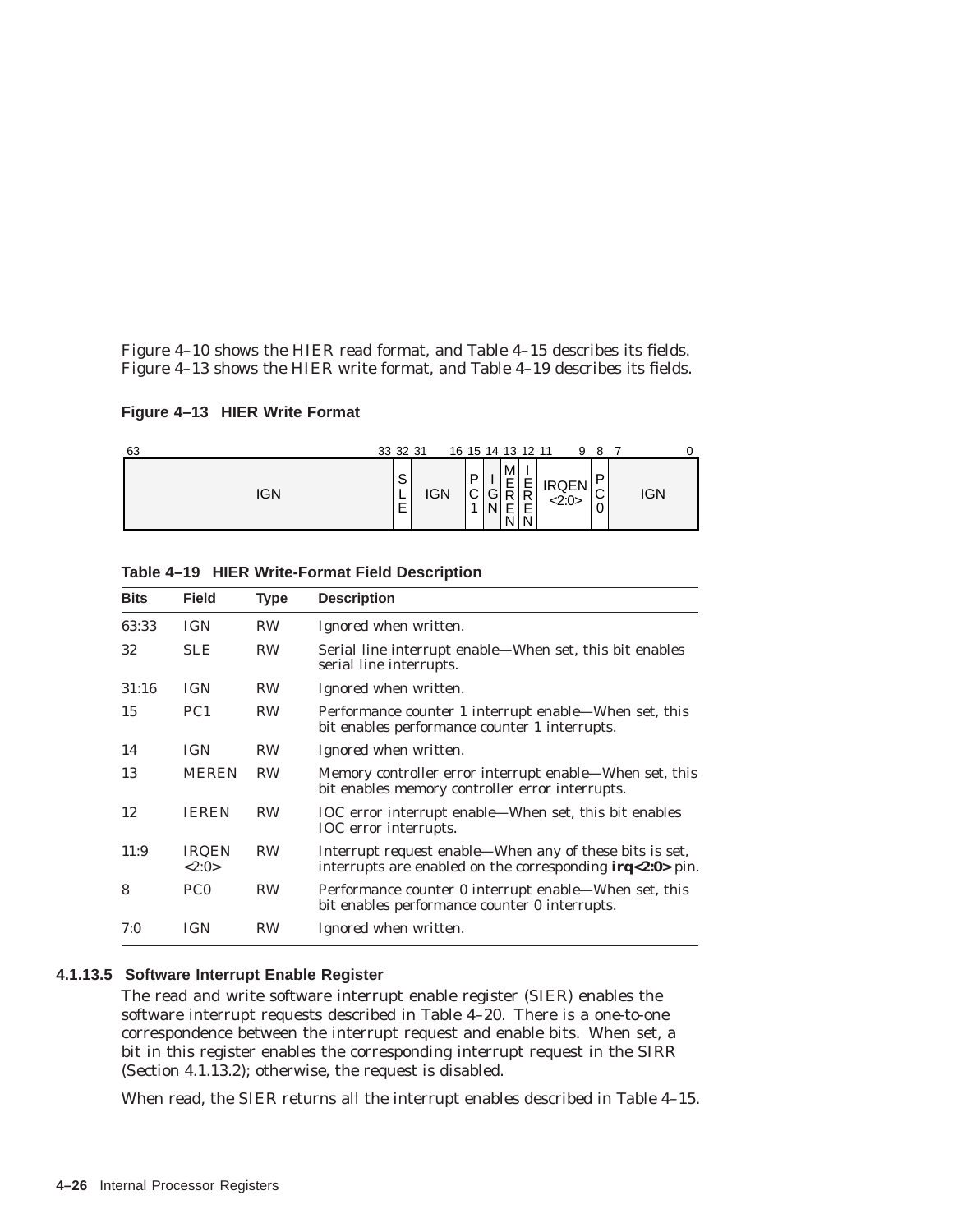Figure 4–10 shows the SIER read format, and Table 4–15 describes its fields. Figure 4–14 shows the SIER write format, and Table 4–20 describes its fields.

**Figure 4–14 SIER Write Format**

| 63         | 48 47                    | 33 32      |
|------------|--------------------------|------------|
| <b>IGN</b> | SIER <sub>15:1&gt;</sub> | <b>IGN</b> |

**Table 4–20 SIER Write-Format Field Description**

| <b>Bits</b> | <b>Field</b>          | Tvpe      | <b>Description</b>                                                                                           |
|-------------|-----------------------|-----------|--------------------------------------------------------------------------------------------------------------|
| 63:48       | <b>IGN</b>            | RW.       | Ignored when written.                                                                                        |
| 47:33       | <b>SIER</b><br><15:1> | <b>RW</b> | Software interrupt enable—When any of these bits is set,<br>the corresponding software interrupt is enabled. |
| 32:0        | <b>IGN</b>            | <b>RW</b> | Ignored when written.                                                                                        |

### **4.1.13.6 Asynchronous Trap Interrupt Enable Register**

The read and write asynchronous trap interrupt enable register (ASTER) enables the AST interrupt requests described in Table 4–21. There is a one-toone correspondence between the interrupt request and enable bits. When set, a bit in this register enables the corresponding interrupt request in the ASTRR (Section 4.1.13.3); otherwise, the request is disabled.

When read, the ASTER returns all the interrupt enables described in Table 4–15.

Figure 4–10 shows the ASTER read format, and Table 4–15 describes its fields. Figure 4–15 shows the ASTER write format, and Table 4–21 describes its fields.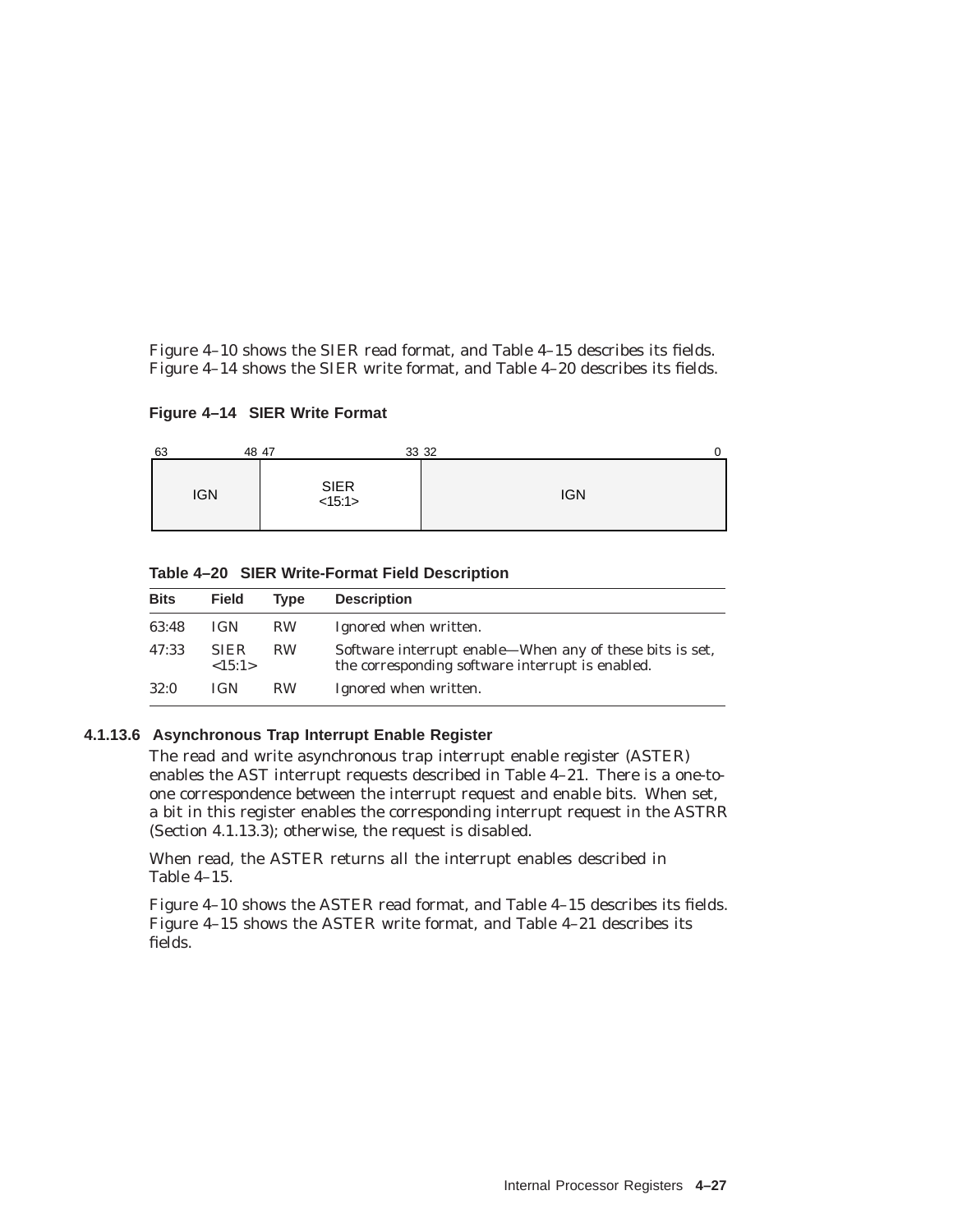### **Figure 4–15 ASTER Write Format**

| 63         | 52 51 50 49 48 47                                                                                      |     |
|------------|--------------------------------------------------------------------------------------------------------|-----|
| <b>IGN</b> | S<br>−<br>$\overline{ }$<br>$\mathsf{U}^+$<br>N<br>┕<br>A<br>A<br>A<br>A<br>┍<br>Е<br>F<br>Е<br>╺<br>- | IGN |

**Table 4–21 ASTER Write-Format Field Description**

| <b>Bits</b> | <b>Field</b> | <b>Type</b> | <b>Description</b>                                                                  |
|-------------|--------------|-------------|-------------------------------------------------------------------------------------|
| 63:52       | <b>IGN</b>   | <b>RW</b>   | Ignored when written.                                                               |
| 51          | <b>UAE</b>   | <b>RW</b>   | User AST enable—When set, this bit enables user mode<br>AST interrupts.             |
| 50          | <b>SAE</b>   | <b>RW</b>   | Supervisor AST enable-When set, this bit enables<br>supervisor mode AST interrupts. |
| 49          | EAE.         | <b>RW</b>   | Executive AST enable—When set, this bit enables executive<br>mode AST interrupts.   |
| 48          | KAE.         | <b>RW</b>   | Kernel AST enable—When set, this bit enables kernel mode<br>AST interrupts.         |
| 47:0        | <b>IGN</b>   | <b>RW</b>   | Ignored when written.                                                               |

### **4.1.14 Performance Counters**

The performance counters are reset to zero at power up; otherwise, they are never cleared. The counters count events over a long period of time relative to the event frequency; intermediate counter values cannot be extracted.

Because the counters continuously accumulate a count of selected events, despite interrupts being enabled, the first interrupt after selecting a new counter input has an error boundary as large as the specified overflow range. The overflow range is specified in bits 3 and 0 of the ICCSR (Section 4.1.7).

Some inputs can overcount events that occur simultaneously with Dstream errors that abort the event late in the pipeline. For example, when counting load instructions, an attempt to execute a load instruction that results in an ITB\_MISS exception increments the performance counter after the first aborted execution attempt, and then increments the counter again after the TB-fill routine when the load instruction reissues and completes.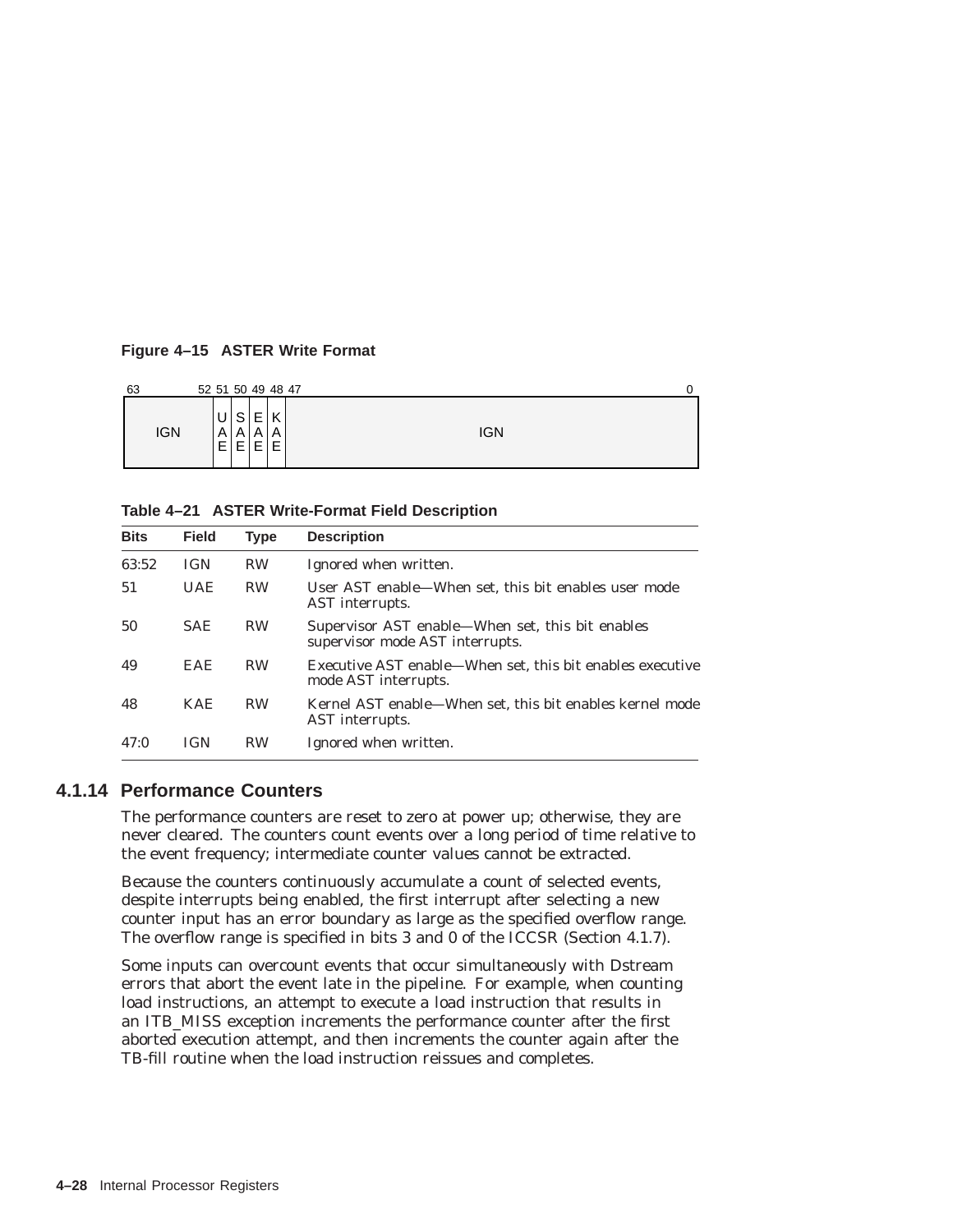Performance counter interrupts are reported six cycles after the event that caused the counter to overflow. Additional delay can occur before an interrupt is serviced if the processor is executing PALcode that always disables interrupts. Events occurring during the interval between counter overflow and interrupt service are counted toward the next interrupt. An interrupt will be missed only in the case of complete counter wraparound while interrupts are disabled.

The six cycles before an interrupt is triggered implies that as many as 12 instructions might have completed before the start of the interrupt service routine.

When counting Icache misses, intervening instructions cannot complete and the exception PC (EXC\_ADDR <63:2>, Section 4.1.8) contains the address of the last Icache miss. Branch mispredictions allow no more than two instructions to complete before start of the interrupt service routine.

Table 4–22 lists performance counter 0 inputs and Table 4–23 lists performance counter 1 inputs.

| <b>PCMUX0</b><br><3:0> | Input                      | <b>Events Counted</b>                                                                                                                                                     |
|------------------------|----------------------------|---------------------------------------------------------------------------------------------------------------------------------------------------------------------------|
| 000X                   | Total issues-2             | Total issues divided by 2; a dual issue increments<br>the count by 1.                                                                                                     |
| 000X                   | Pipeline dry               | Cycles where nothing issued due to lack of<br>valid Istream data. Causes include Icache fill,<br>mispredictions, branch delay slots, and pipeline<br>drain for exception. |
| 010X                   | Load instructions          | All load instructions.                                                                                                                                                    |
| 011X                   | Pipeline frozen            | Cycles where nothing issued due to resource<br>conflict.                                                                                                                  |
| 100X                   | <b>Branch instructions</b> | All conditional branches, unconditional branches,<br>JSR, and HW REI instructions.                                                                                        |
| 1011                   | PALmode                    | Cycles while executing in PAL mode.                                                                                                                                       |
| 1010                   | Total cycles               | Total cycles.                                                                                                                                                             |
| 110X                   | Total nonissues-2          | Total nonissues divided by 2; no issue increments<br>the count by 1.                                                                                                      |

**Table 4–22 Counter 0 Input Selection**

 $X = 1$  or 0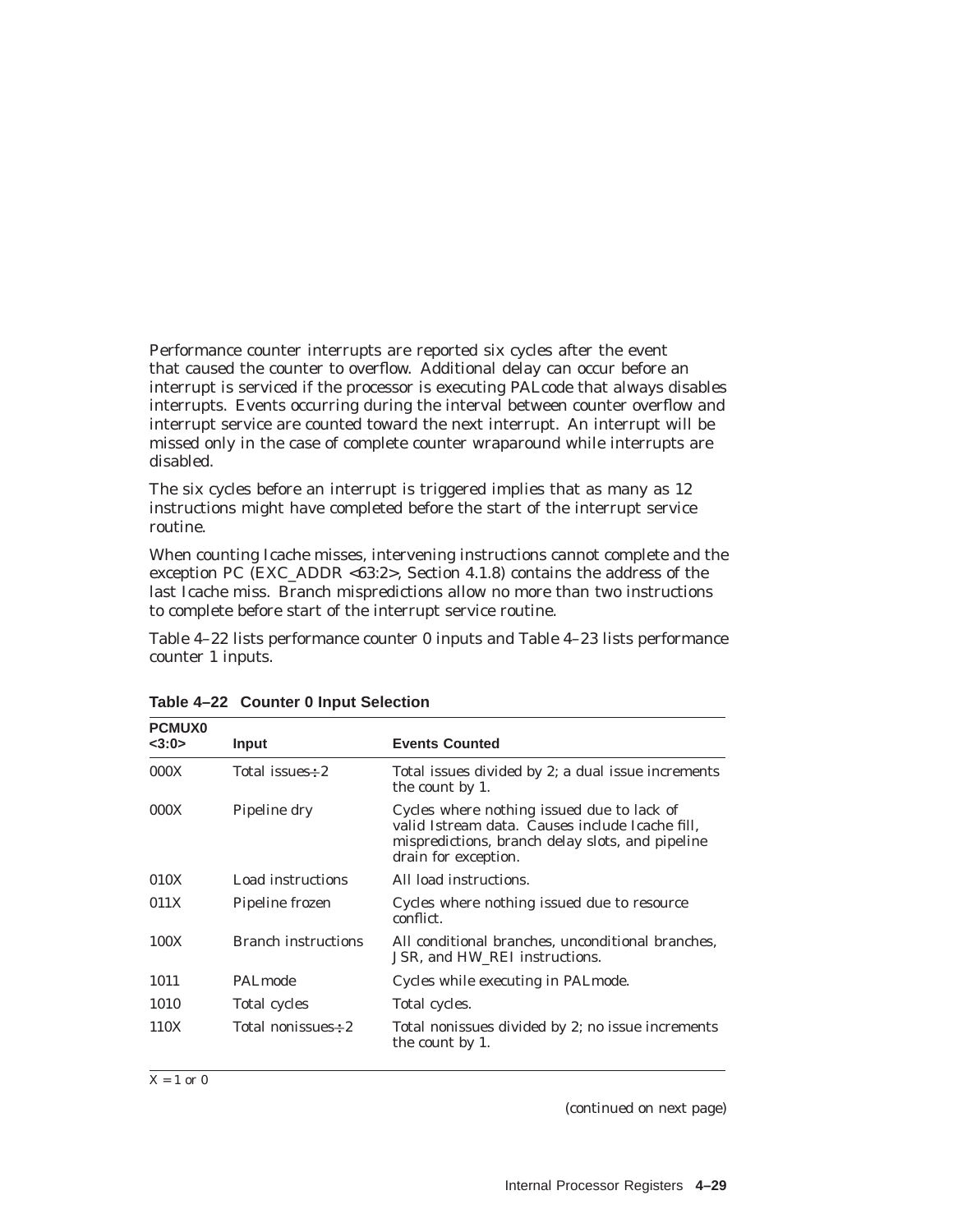| <b>PCMUX0</b><br><3:0> | Input                           | <b>Events Counted</b>                                                                                                                                       |
|------------------------|---------------------------------|-------------------------------------------------------------------------------------------------------------------------------------------------------------|
| 111X                   | Memory controller<br><b>EAR</b> | External interface events specified in the<br>memory controller EAR. (See Section 5.6.7 for<br>more information about the events that can be<br>monitored.) |

### **Table 4–22 (Cont.) Counter 0 Input Selection**

 $X = 1$  or 0

| Table 4-23 Counter 1 Input Selection |  |  |  |
|--------------------------------------|--|--|--|
|--------------------------------------|--|--|--|

| PCMUX1 |                            |                                                                                                                                                                                           |
|--------|----------------------------|-------------------------------------------------------------------------------------------------------------------------------------------------------------------------------------------|
| 2:0>   | Input                      | <b>Events Counted</b>                                                                                                                                                                     |
| 000    | Dcache miss                | Total Dcache misses.                                                                                                                                                                      |
| 001    | Icache miss                | Total Icache misses.                                                                                                                                                                      |
| 010    | Dual issues                | Cycles of dual issue.                                                                                                                                                                     |
| 011    | Branch mispredic-<br>tions | Both conditional branch mispredictions and JSR<br>or HW_REI mispredictions. Conditional branch<br>mispredictions cause four cycles and others cause<br>five cycles of dry pipeline delay. |
| 100    | FP instructions            | Total floating-point operate instructions; that<br>is, not floating-point branch, load, or store<br>instructions.                                                                         |
| 101    | Integer operate            | Integer operate instructions including LDA and<br>LDAH with destination other than R31.                                                                                                   |
| 110    | <b>Store instructions</b>  | Total store instructions.                                                                                                                                                                 |
| 111    | Memory controller<br>EAR   | External interface events specified in the<br>memory controller EAR. (See Section 5.6.7 for<br>more information about the events that can be<br>monitored.)                               |

# **4.1.15 Processor Status Register**

The read and write processor status (PS) register implements the current mode bits of the architecturally defined processor status (PS) register.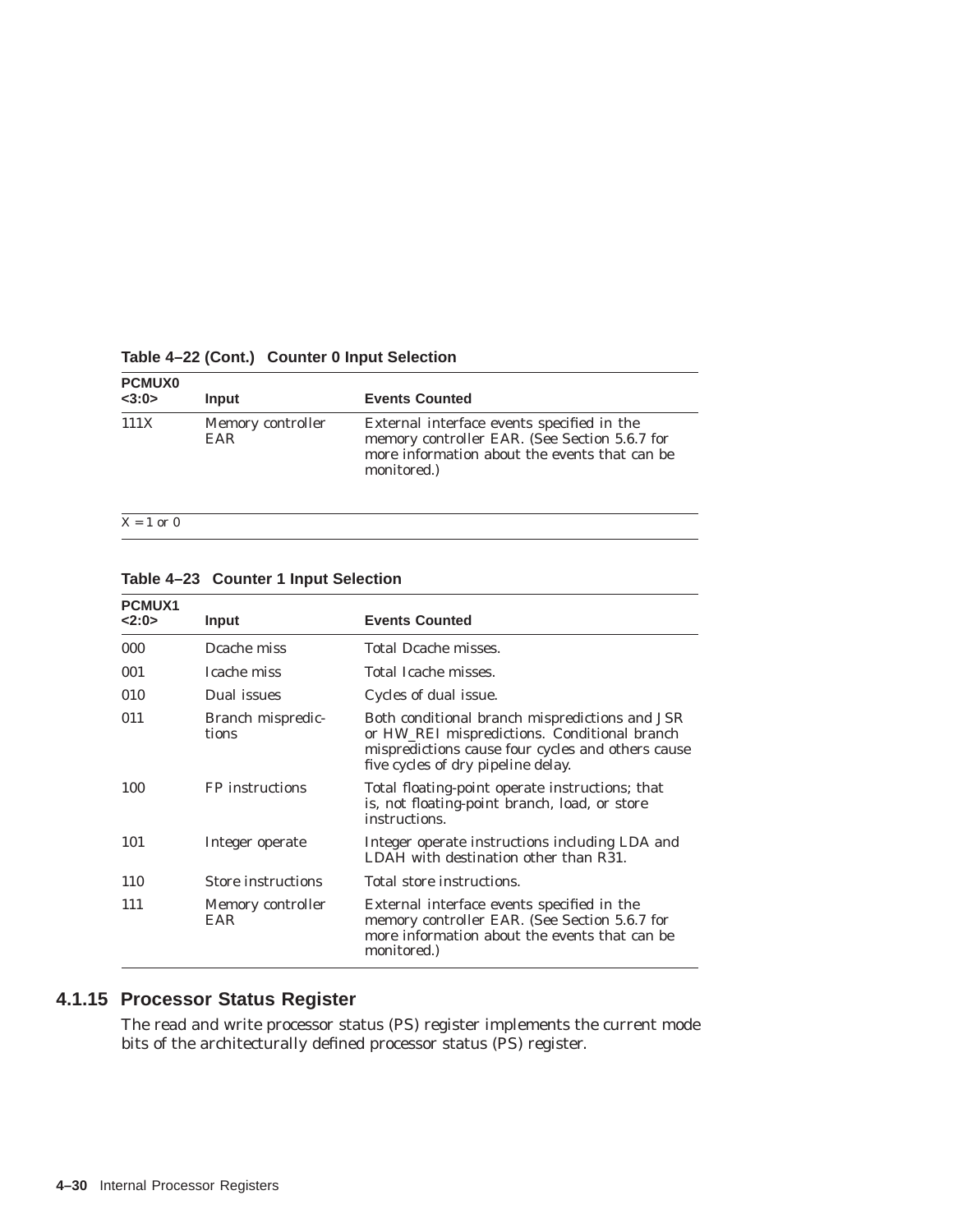Figure 4–16 shows the register formats, and Tables 4–24 and 4–25 describe the fields.

### **Figure 4–16 PS Register Formats**

| <b>Write Format</b><br>63 |            |             |     | 5 4 3 2     |             |                  | 0                        |
|---------------------------|------------|-------------|-----|-------------|-------------|------------------|--------------------------|
|                           |            | <b>IGN</b>  |     | C<br>M<br>1 | С<br>M<br>0 | <b>IGN</b>       |                          |
| <b>Read Format</b><br>63  |            | 35 34 33    |     |             |             | 2<br>$\mathbf 1$ | $\overline{\phantom{0}}$ |
|                           | <b>RAZ</b> | C<br>M<br>4 | RAZ |             |             | С<br>M<br>0      | R<br>A<br>Z              |

| <b>Bits</b>         | <b>Field</b>                       | <b>Type</b> | <b>Description</b>                                                                |  |  |  |  |  |
|---------------------|------------------------------------|-------------|-----------------------------------------------------------------------------------|--|--|--|--|--|
| 63:5                | <b>IGN</b>                         | <b>RW</b>   | Ignored when written.                                                             |  |  |  |  |  |
| $\overline{4}$<br>3 | CM <sub>1</sub><br>CM <sub>0</sub> | <b>RW</b>   | Current mode—The access mode of the currently<br>executing process is as follows: |  |  |  |  |  |
|                     |                                    |             | Mode<br>$<\!4:3\!>$                                                               |  |  |  |  |  |
|                     |                                    |             | Kernel<br>00 <sup>°</sup><br>01<br>Executive<br>10<br>Supervisor<br>11<br>User    |  |  |  |  |  |
| 2:0                 | <b>IGN</b>                         | <b>RW</b>   | Ignored when written.                                                             |  |  |  |  |  |

### **Table 4–25 PS Register Read-Format Field Description**

| <b>Bits</b> | <b>Field</b> | <b>Type</b> | <b>Description</b>                                                       |
|-------------|--------------|-------------|--------------------------------------------------------------------------|
| 63:35       | <b>RAZ</b>   | <b>RW</b>   | Read as zero.                                                            |
| -34         | CM1          | <b>RW</b>   | See the corresponding write-format field description<br>$(Table 4-24)$ . |
|             |              |             | (continued on next page)                                                 |

R A Z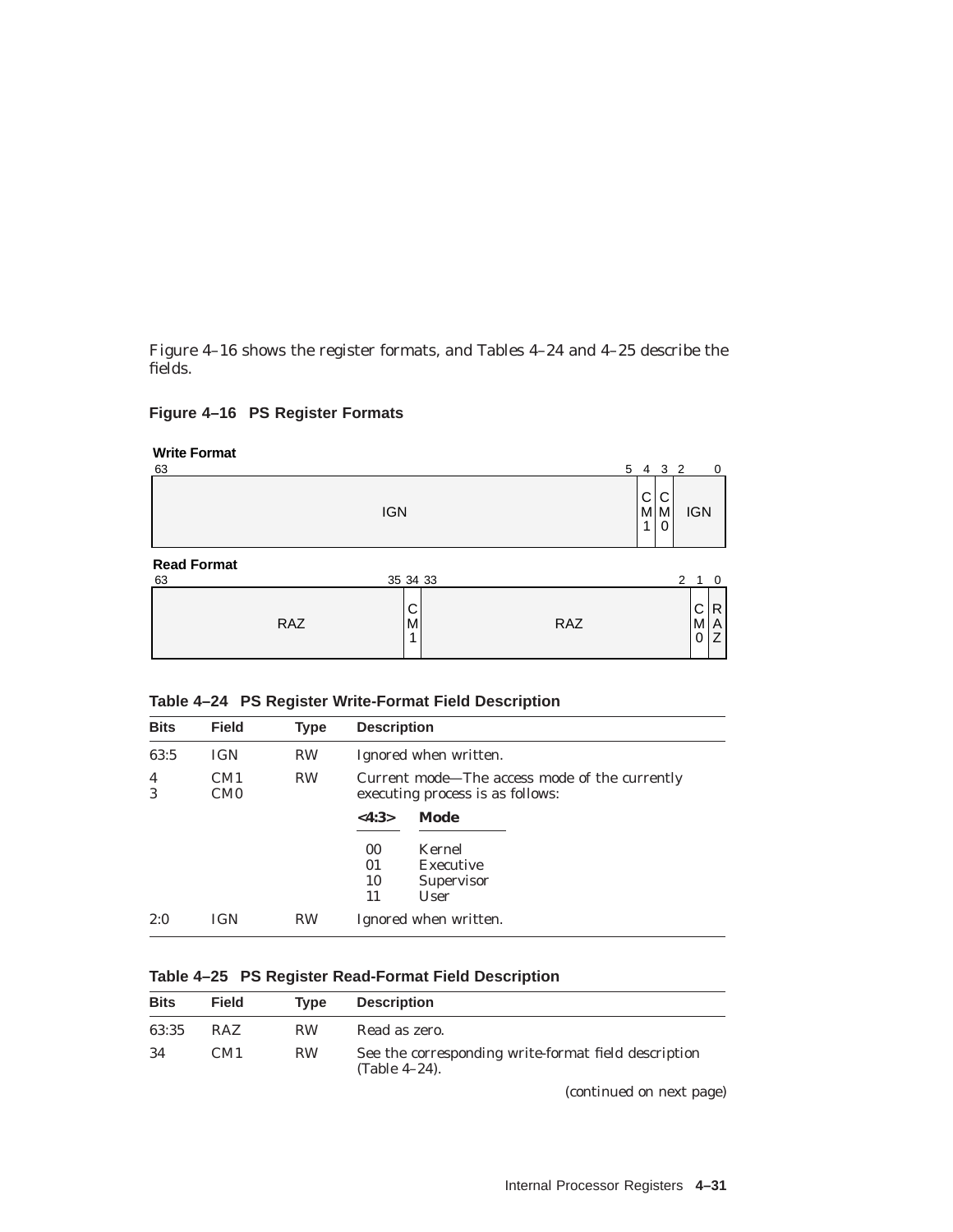| <b>Bits</b>  | <b>Field</b>    | <b>Type</b> | <b>Description</b>                                                       |
|--------------|-----------------|-------------|--------------------------------------------------------------------------|
| 33:2         | <b>RAZ</b>      | <b>RW</b>   | Read as zero.                                                            |
|              | CM <sub>0</sub> | <b>RW</b>   | See the corresponding write-format field description<br>$(Table 4-24)$ . |
| $\mathbf{0}$ | <b>RAZ</b>      | <b>RW</b>   | Read as zero.                                                            |

**Table 4–25 (Cont.) PS Register Read-Format Field Description**

### **4.1.16 PAL Base Address Register**

The read and write PAL base address (PAL\_BASE) register contains the base address for PALcode. Hardware clears the register at reset.

Figure 4–17 shows the PAL\_BASE register format, and Table 4–26 describes its fields.

**Figure 4–17 PAL\_BASE Register Format**

| 63<br>34 33 |                           | 14 13   |
|-------------|---------------------------|---------|
| RAZ/IGN     | PAL_BASE<br>$<$ 33:14 $>$ | RAZ/IGN |

**Table 4–26 PAL\_BASE Register Field Description**

| <b>Bits</b> | <b>Field</b>        | <b>Type</b> | <b>Description</b>                                  |
|-------------|---------------------|-------------|-----------------------------------------------------|
| 63:34       | RAZ/IGN             | <b>RW</b>   | Read as zero. Ignored when written.                 |
| 33:14       | PAL BASE<br><33:14> | <b>RW</b>   | This field holds PALcode base address bits <33:14>. |
| 13:0        | RAZ/IGN             | <b>RW</b>   | Read as zero. Ignored when written.                 |

# **4.2 LSU Internal Processor Registers**

The LSU internal processor registers are described in Sections 4.2.1 through 4.2.14.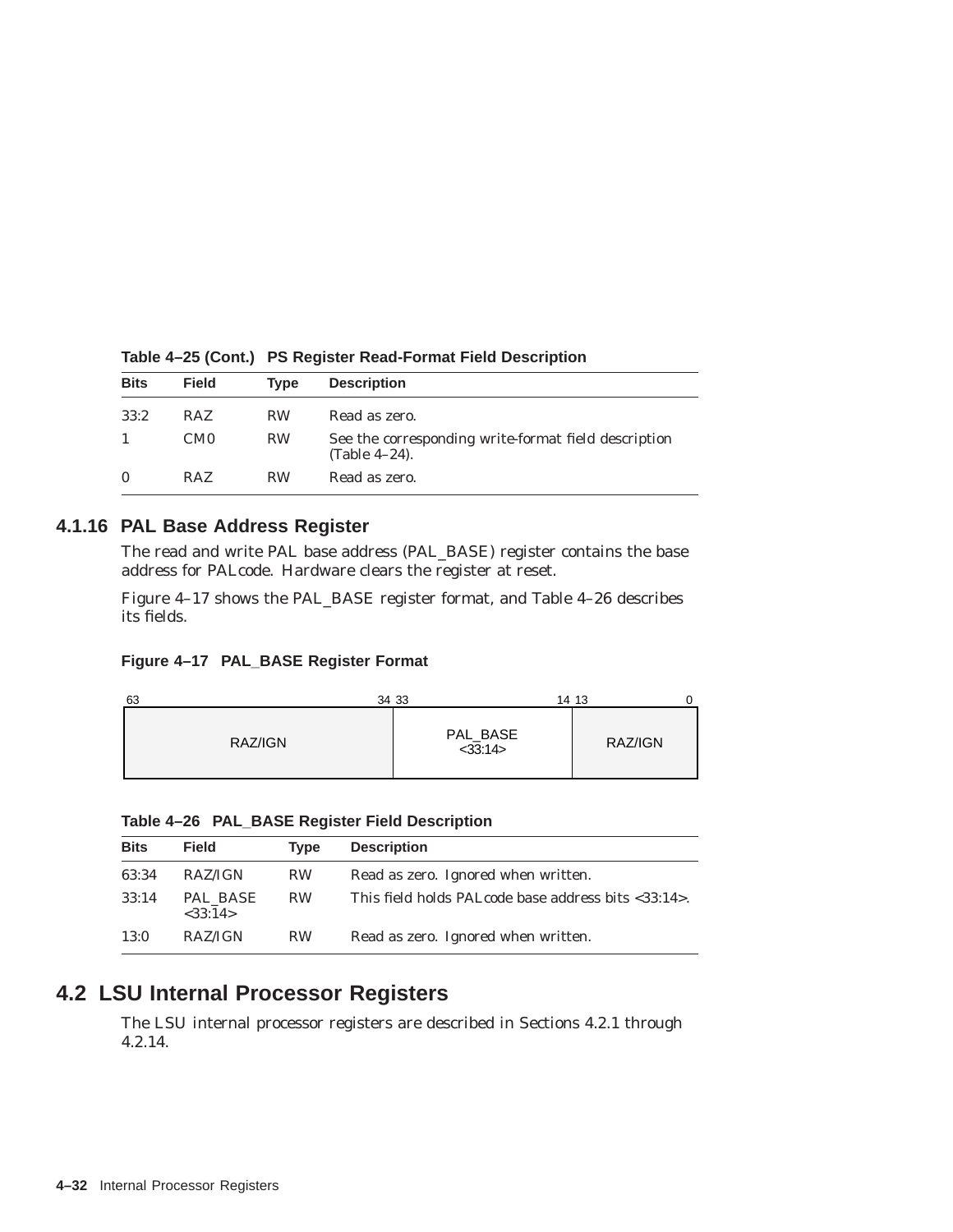# **4.2.1 LSU Control Register**

The write-only LSU control (ABOX\_CTL) register is cleared when written with a value of zero.

Figure 4–18 shows the ABOX\_CTL register format, and Table 4–27 describes its fields. The 21066A implements two additional bits that are described in Section A.6.1.

# **Figure 4–18 ABOX\_CTL Register Format**

| 63         |        | 12 11 10 9  |                  | 87               |                                 | 65               |                                   | 4                | ີ<br>ت                                 | ົ           |             |                                         |
|------------|--------|-------------|------------------|------------------|---------------------------------|------------------|-----------------------------------|------------------|----------------------------------------|-------------|-------------|-----------------------------------------|
| <b>MBZ</b> | ⊭<br>H | ⌒<br>E<br>N | ∓<br>B<br>R<br>R | ⌒<br>◡<br>Ν<br>A | ⌒<br>≚<br>$\sim$<br>◡<br>N<br>R | M<br>B<br>⇁<br>∸ | $\sim$<br>◡<br>D I<br>-<br>$\sim$ | ົ<br>پ<br>P<br>E | $\sim$<br>ب<br>B<br>Е<br><u>.</u><br>N | M<br>B<br>⇁ | M<br>E<br>- | W<br>B<br>$\overline{ }$<br>ш<br>⌒<br>◡ |

| <b>Bits</b> | <b>Field</b> | Type      | <b>Description</b>                                                                                                                                                                                                                                                                |
|-------------|--------------|-----------|-----------------------------------------------------------------------------------------------------------------------------------------------------------------------------------------------------------------------------------------------------------------------------------|
| 63:12       | <b>MBZ</b>   | WO.       | Must be zero.                                                                                                                                                                                                                                                                     |
| 11          | <b>DEHIT</b> | <b>WO</b> | Dcache force hit—When set, this bit forces all Dstream<br>references to hit in the Dcache. This bit takes<br>precedence over the DCEN bit $\left($ <10 $\right)$ ). That is, when the<br>DFHIT bit is set and the DCEN bit is clear, all Dstream<br>references hit in the Dcache. |
| 10          | <b>DCEN</b>  | <b>WO</b> | Dcache enable—When clear, this bit disables and<br>flushes the Dcache. When set, this bit enables the<br>Dcache.                                                                                                                                                                  |
| 9           | <b>DTBRR</b> | <b>WO</b> | DTB round-robin enable—When this bit is set, the data<br>translation buffer uses a round-robin replacement<br>algorithm. When this bit is clear, a not-last-used<br>algorithm is used.                                                                                            |
| 8           | <b>DCNA</b>  | <b>WO</b> | Dcache, no allocate—Normally, this bit must be zero.<br>When this bit is set, the Dcache line associated with a<br>read address is not disturbed.                                                                                                                                 |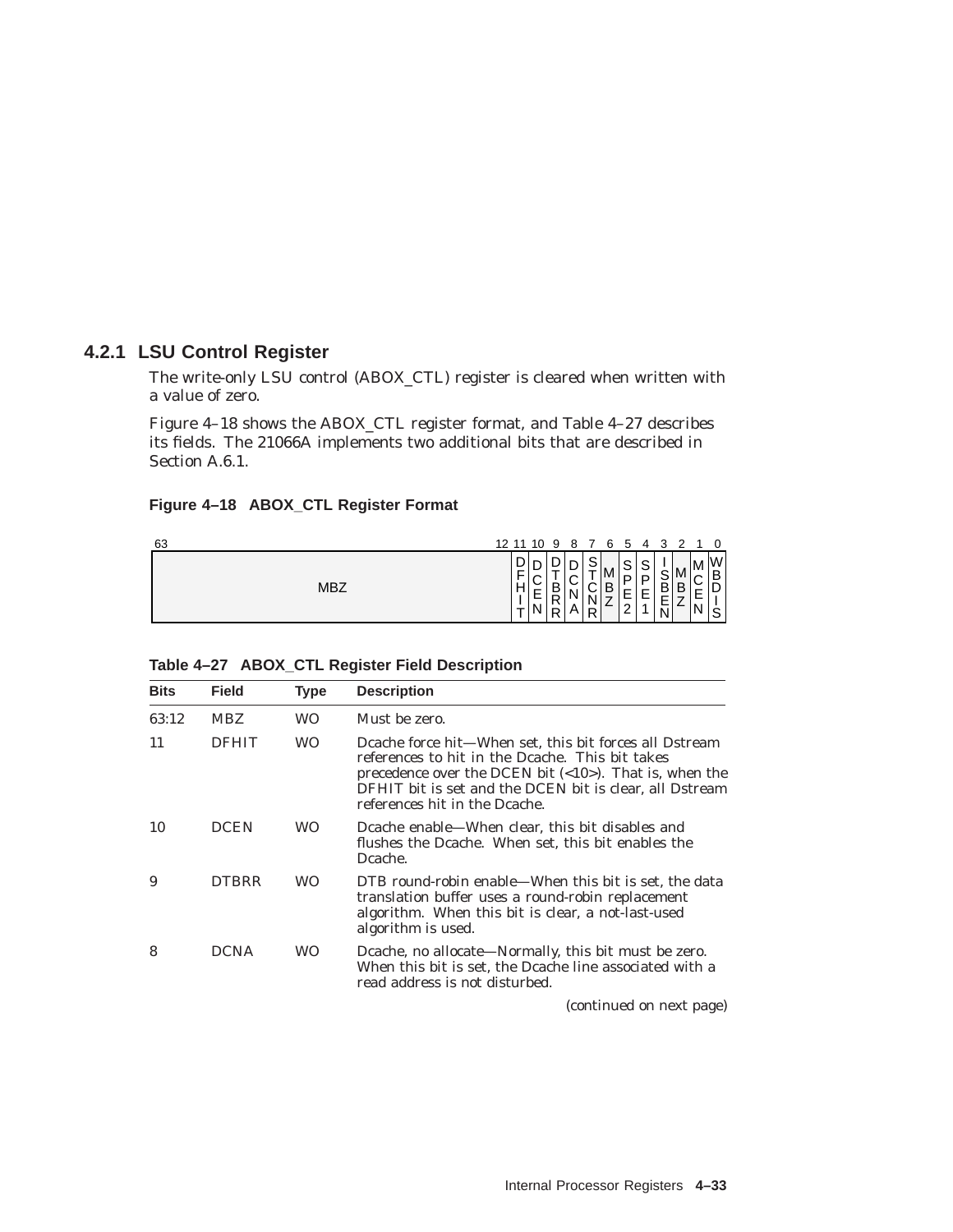**Table 4–27 (Cont.) ABOX\_CTL Register Field Description**

| <b>Bits</b> | <b>Field</b>     | <b>Type</b> | <b>Description</b>                                                                                                                                                                                                                                                                                                                                                                                                                                                                                                                                                                                                                                            |
|-------------|------------------|-------------|---------------------------------------------------------------------------------------------------------------------------------------------------------------------------------------------------------------------------------------------------------------------------------------------------------------------------------------------------------------------------------------------------------------------------------------------------------------------------------------------------------------------------------------------------------------------------------------------------------------------------------------------------------------|
| 7           | <b>STCNR</b>     | <b>WO</b>   | Store conditional, no result—Normally, this bit must be<br>zero. When this bit is set, it changes the way LDL_L,<br>LDQ_L, STL_C, and STQ_C instructions are handled as<br>follows:                                                                                                                                                                                                                                                                                                                                                                                                                                                                           |
|             |                  |             | The results written in the register specified by the<br>Ra field in STx_C and HW_ST/C instructions are<br>UNPREDICTABLE. This allows the IDU to restart<br>the memory reference pipeline when the STx_C is<br>transferred from the write buffer to the memory<br>controller, increasing the repetition rate with which<br>STx/C instructions can be processed. LDx_L, STx_<br>C, and HW_ST/C instructions invalidate the Dcache<br>line associated with their generated address. The<br>invalidated lines are not visible to load or store<br>instructions that issue in the two CPU cycles after<br>the LDL_L, LDQ_L, STL_C, STQ_C, or HW_ST/C is<br>issued. |
| 6           | <b>MBZ</b>       | <b>WO</b>   | Must be zero.                                                                                                                                                                                                                                                                                                                                                                                                                                                                                                                                                                                                                                                 |
| 5           | SPE <sub>2</sub> | <b>WO</b>   | Superpage enable 2—When set, this bit enables one-to-<br>one superpage mapping of Dstream virtual addresses<br>VA<33:13> directly to physical addresses PA<33:13>,<br>when virtual address $VA < 42:41 > = 2$ . $VA < 40:34 >$ are<br>ignored in this translation. Access is allowed only in<br>kernel mode.                                                                                                                                                                                                                                                                                                                                                  |
| 4           | SPE <sub>1</sub> | <b>WO</b>   | Superpage enable 1—When set, this bit enables one-to-<br>one superpage mapping of Dstream virtual addresses<br>with $VA < 42:30 > 1$ FFE to physical addresses with<br>$PA < 33:30 > 0$ . Access is allowed only in kernel mode.                                                                                                                                                                                                                                                                                                                                                                                                                              |
| 3           | <b>ISBEN</b>     | <b>WO</b>   | Icache stream buffer enable—When set, this bit enables<br>operation of a single-entry Icache stream buffer.                                                                                                                                                                                                                                                                                                                                                                                                                                                                                                                                                   |
| 2           | <b>MBZ</b>       | <b>WO</b>   | Must be zero.                                                                                                                                                                                                                                                                                                                                                                                                                                                                                                                                                                                                                                                 |
| 1           | <b>MCEN</b>      | <b>WO</b>   | Machine check enable—When this bit is set, the load<br>and store unit generates a machine check when the<br>hardware encounters errors that it cannot correct.<br>When this bit is cleared, uncorrectable errors do not<br>cause a machine check; however, the Dcache status<br>register (DC_STAT, Section 4.4) is updated and locked<br>when such errors occur.                                                                                                                                                                                                                                                                                              |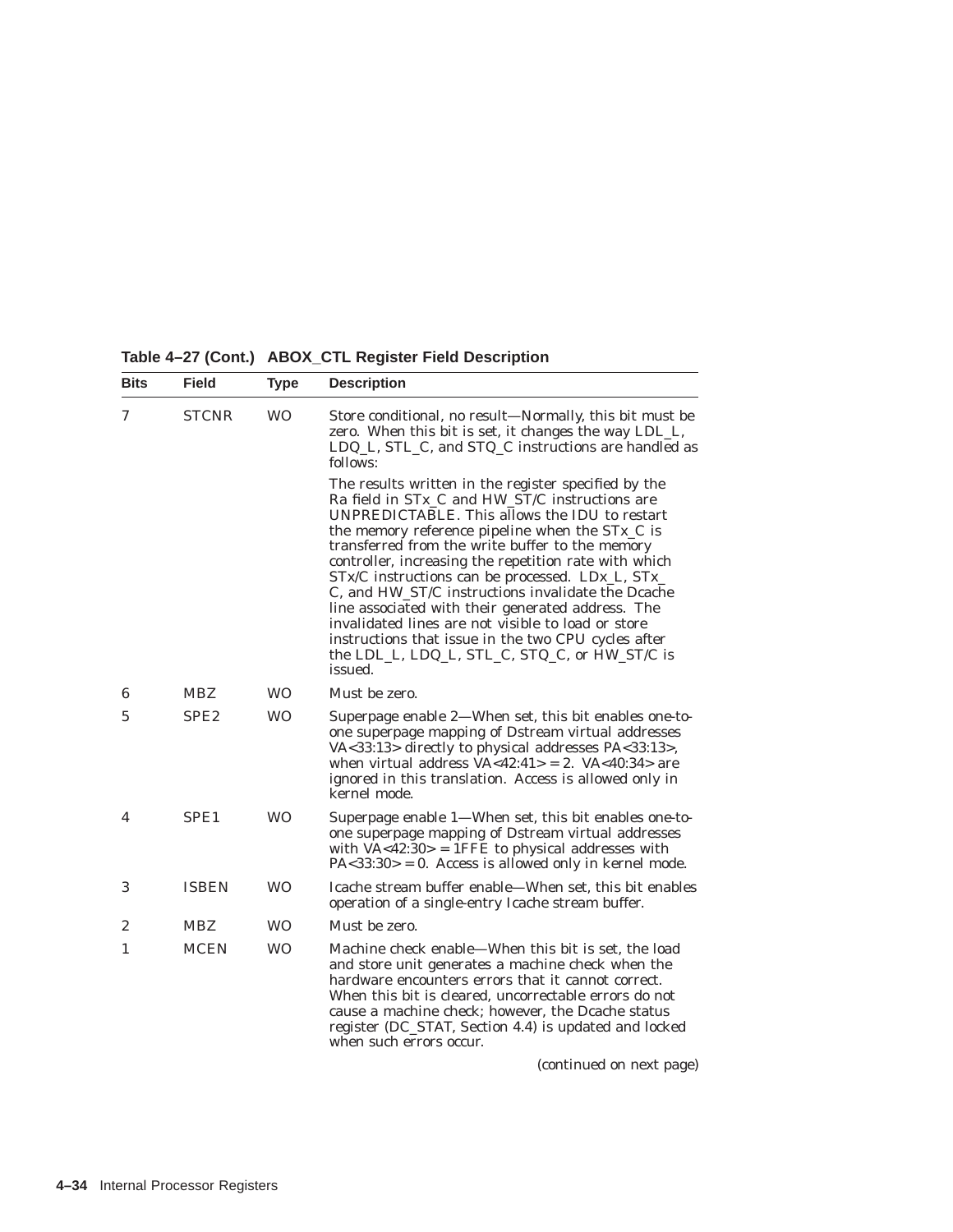| <b>Bits</b> | <b>Field</b> | Tvpe | <b>Description</b>                                                                                                                                                            |
|-------------|--------------|------|-------------------------------------------------------------------------------------------------------------------------------------------------------------------------------|
| $\Omega$    | <b>WBDIS</b> | WO.  | Write buffer unload disable—When set, this bit prevents<br>the write buffer from sending write data to the memory<br>controller. This bit should be set only for diagnostics. |

**Table 4–27 (Cont.) ABOX\_CTL Register Field Description**

### **4.2.2 Translation Buffer Control Register**

The write-only translation buffer control (TB\_CTL) register contains the granularity hint (GH) field. The GH field (<6:5>) specifies the size (number of 8-KB pages that the translation buffer can map as a single page) as follows:

| <b>GH Field</b> | <b>Size</b> |
|-----------------|-------------|
| 0               |             |
| 1               | 8           |
| 2               | 64          |
| 3               | 512         |

The DTB supports all four sizes. The ITB supports only two sizes, as follows:

- When GH = 3, the ITB supports 4-MB ( $512 \times 8$  KB) pages.
- When  $GH = 2$ , 1, or 0, the ITB supports 8-KB pages.

The GH field affects DTB and ITB read and write operations.

Figure 4–19 shows the TB\_CTL register format, and Table 4–28 describes its field.

| Figure 4-19 TB_CTL Register Format |  |  |  |
|------------------------------------|--|--|--|
|------------------------------------|--|--|--|

| 63         | 7 6 5 4 |            | 0 |
|------------|---------|------------|---|
| <b>IGN</b> | GH      | <b>IGN</b> |   |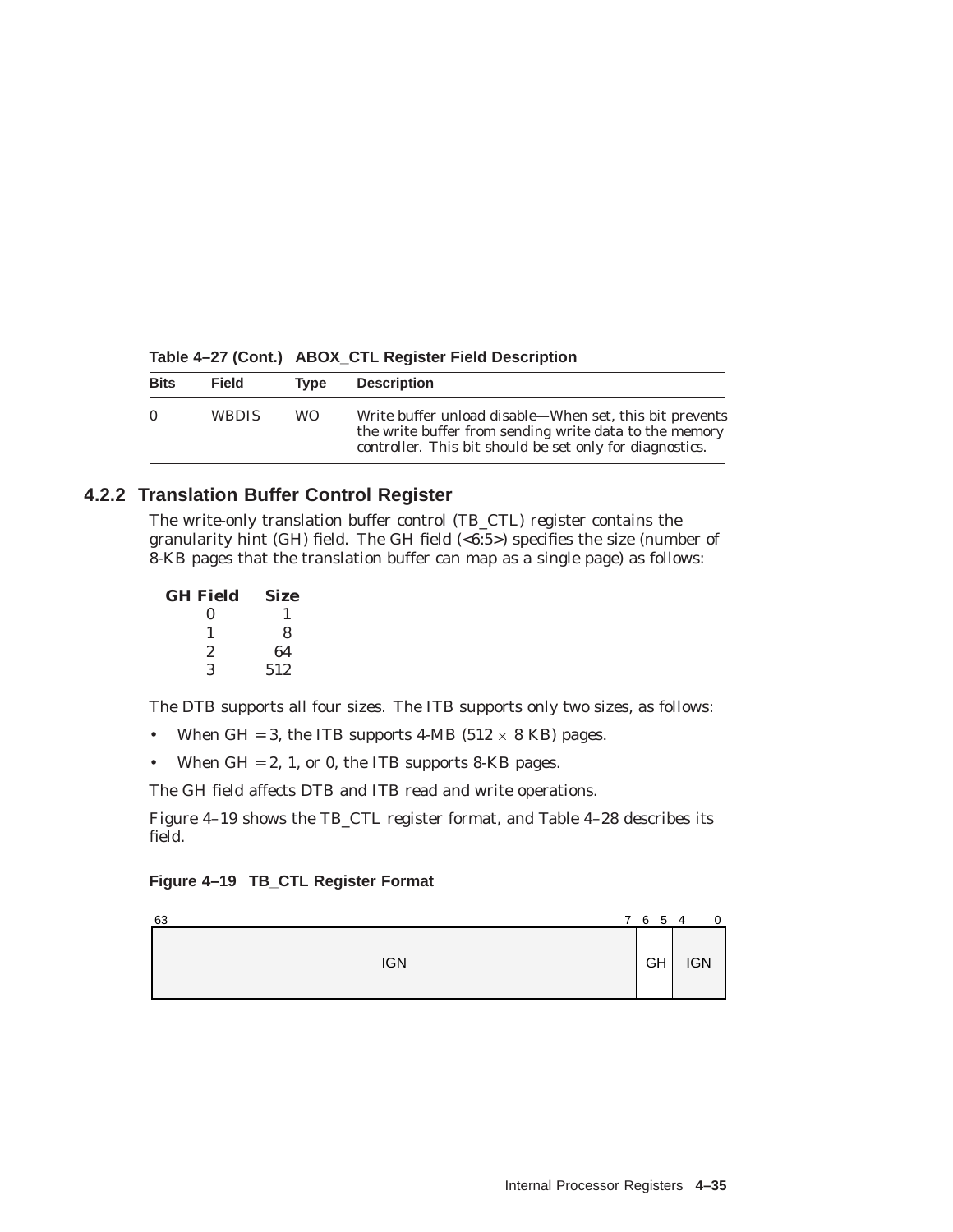| <b>Bits</b> | Field      | Tvpe | <b>Description</b>    |
|-------------|------------|------|-----------------------|
| 63:7        | <b>IGN</b> | WO.  | Ignored when written. |
| 6:5         | <b>GH</b>  | WO.  | Granularity hint.     |
| 4:0         | <b>IGN</b> | WO.  | Ignored when written. |

**Table 4–28 TB\_CTL Register Field Description**

### **4.2.3 Data Translation Buffer Page Table Entry Register**

The read and write data translation buffer page table entry (DTB\_PTE) register represents the 32-entry DTB. The entry to be written is chosen by a not-last-used (NLU) algorithm implemented in the hardware.

The DTB\_PTE register is written using the format described in the *Alpha Architecture Reference Manual*, but some fields are ignored. The valid bit (V) is not represented in hardware.

The DTB tag array is updated from the TB\_TAG register (Section 4.1.1) when the DTB\_PTE register is written. Two instructions are required to read the DTB\_PTE register:

- 1. The first instruction sends the PTE data to the data translation buffer page table entry temporary register (DTB\_PTE\_TEMP, Section 4.2.4).
- 2. The second instruction reads the DTB\_PTE\_TEMP register and returns the PTE to the register file.

To access the complete set of DTB\_PTE register entries, the TB entry pointer is incremented when the DTB\_PTE register is read or written.

Figure 4–20 shows the DTB PTE register format, and Table 4–29 describes its fields.

| Figure 4-20 DTB_PTE Register Format |  |  |
|-------------------------------------|--|--|
|                                     |  |  |

| 63  | 53 52                    | 32 31 |            |          |      |             |  |    | 16 15 14 13 12 11 10 9 8 7 5 4 3 |       | ົາ    |     |        |
|-----|--------------------------|-------|------------|----------|------|-------------|--|----|----------------------------------|-------|-------|-----|--------|
| IGN | <b>PFN</b><br>$<$ 33:13> |       | <b>IGN</b> | WWWWRRRI | ∪ISI | E K U S E ' |  | KI | $R$ $R$ $R$ $G$ $N$ $S$          | M N W | IGIOI | R N | ∣O G ! |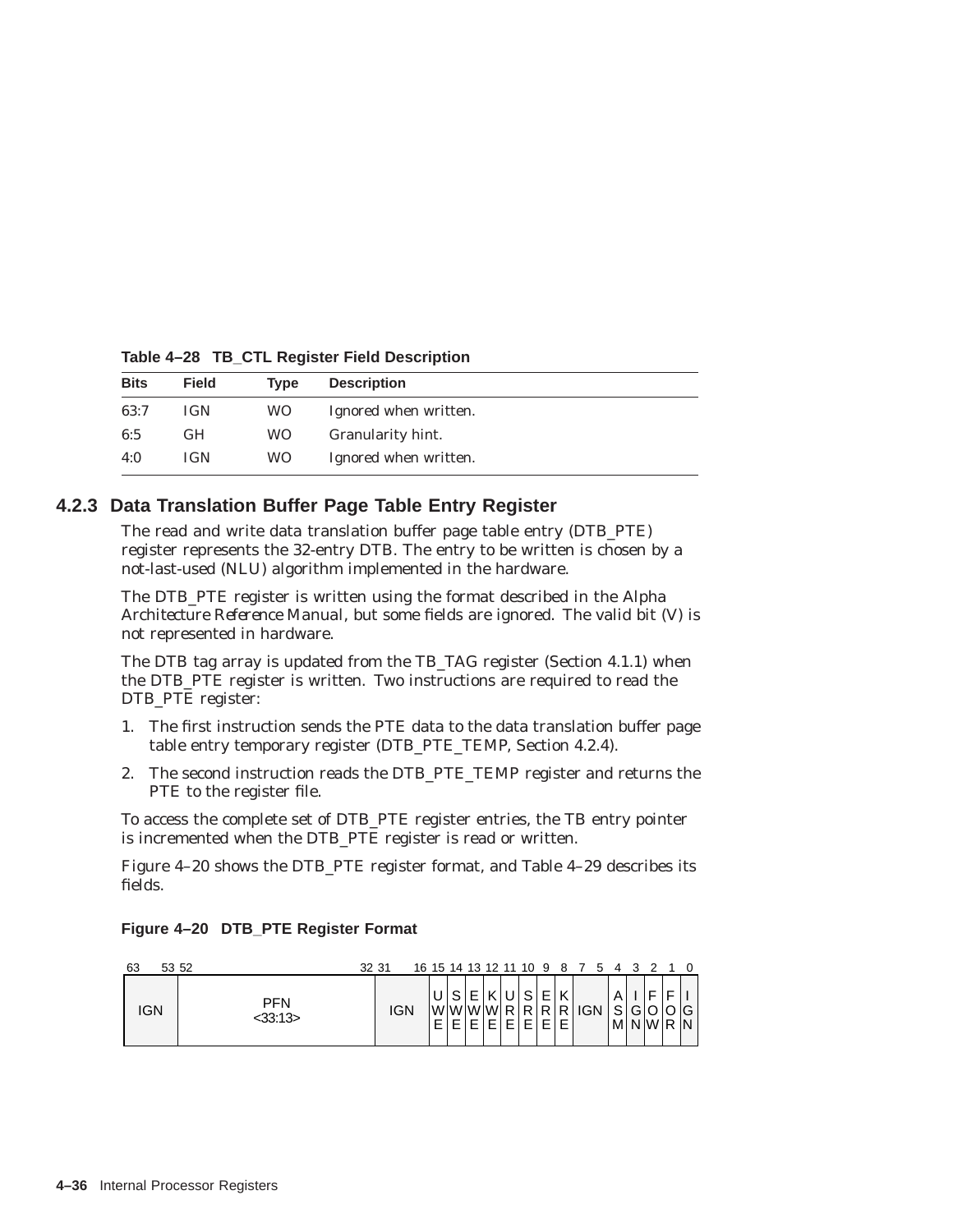| <b>Bits</b> | <b>Field</b>          | Type      | Description*                                                                                                                                                                                      |
|-------------|-----------------------|-----------|---------------------------------------------------------------------------------------------------------------------------------------------------------------------------------------------------|
| 63:53       | <b>IGN</b>            | <b>RW</b> | Ignored when written.                                                                                                                                                                             |
| 52:32       | <b>PFN</b><br><33:13> | <b>RW</b> | Page frame number-This field always points to a page<br>boundary.                                                                                                                                 |
| 31:16       | <b>IGN</b>            | <b>RW</b> | Ignored when written.                                                                                                                                                                             |
| 15          | <b>UWE</b>            | <b>RW</b> | User write-enable—When set, this bit enables user<br>mode write operations. When this bit is clear, an ACV<br>occurs if a store instruction is attempted in user mode.                            |
| 14          | <b>SWE</b>            | <b>RW</b> | Supervisor write-enable-When set, this bit enables<br>supervisor mode write operations. When this bit is<br>clear, an ACV occurs if a store instruction is attempted<br>in supervisor mode.       |
| 13          | <b>EWE</b>            | <b>RW</b> | Executive write-enable—When set, this bit enables<br>executive mode write operations. When this bit is clear,<br>an ACV occurs if a store instruction is attempted in<br>executive mode.          |
| 12          | <b>KWE</b>            | <b>RW</b> | Kernel write-enable—When set, this bit enables kernel<br>mode write operations. When this bit is clear, an ACV<br>occurs if a store instruction is attempted in kernel mode.                      |
| 11          | <b>URE</b>            | <b>RW</b> | User read-enable-When set, this bit enables user mode<br>read operations. When this bit is clear, an ACV occurs<br>if a load or instruction fetch is attempted in user mode.                      |
| 10          | <b>SRE</b>            | <b>RW</b> | Supervisor read-enable-When set, this bit enables<br>supervisor mode read operations. When this bit is clear,<br>an ACV occurs if a load or instruction fetch is attempted<br>in supervisor mode. |
| 9           | ERE                   | <b>RW</b> | Executive read-enable—When set, this bit enables<br>executive mode read operations. When this bit is clear,<br>an ACV occurs if a load or instruction fetch is attempted<br>in executive mode.    |
| 8           | <b>KRE</b>            | <b>RW</b> | Kernel read-enable-When set, this bit enables kernel<br>mode read operations. When this bit is clear, an ACV<br>occurs if a load or instruction fetch is attempted in<br>kernel mode.             |
| 7:5         | <b>IGN</b>            | <b>RW</b> | Ignored when written.                                                                                                                                                                             |

**Table 4–29 DTB\_PTE Register Field Description**

For more information about the fields, see the *Alpha Architecture Reference Manual*.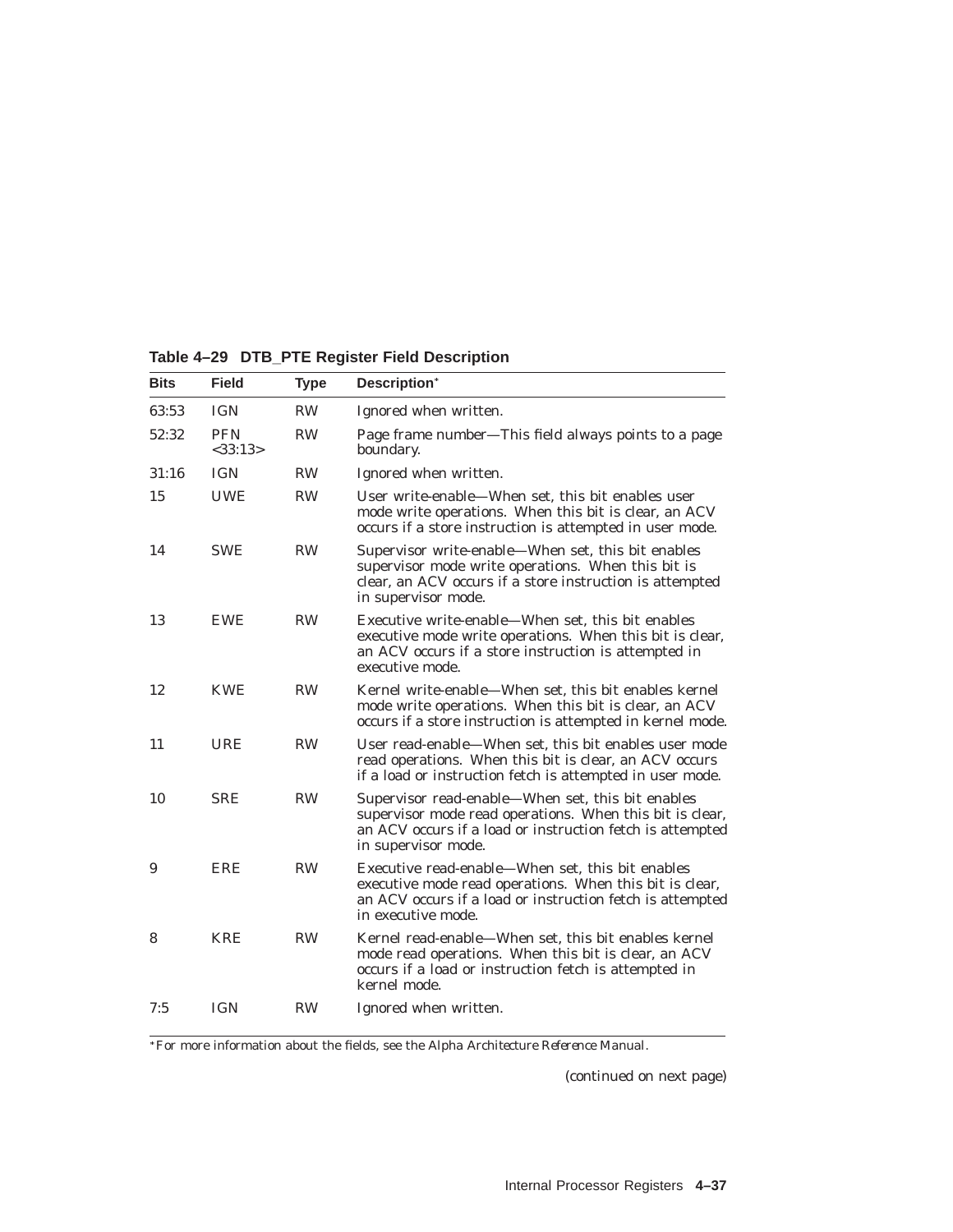| <b>Bits</b>    | <b>Field</b> | <b>Type</b> | Description*                                                                                                                                                                                                                               |
|----------------|--------------|-------------|--------------------------------------------------------------------------------------------------------------------------------------------------------------------------------------------------------------------------------------------|
| $\overline{4}$ | <b>ASM</b>   | <b>RW</b>   | Address space match—When this bit is set, this PTE<br>matches all address space numbers (ASNs). For a<br>given virtual address, this bit must be set consistently<br>in all processes; otherwise, the address mapping is<br>UNPREDICTABLE. |
| 3              | <b>IGN</b>   | <b>RW</b>   | Ignored when written.                                                                                                                                                                                                                      |
| 2              | <b>FOW</b>   | <b>RW</b>   | Fault on write. This bit is set if the reference was a<br>write operation and the PTE FOW bit was set.                                                                                                                                     |
|                | <b>FOR</b>   | <b>RW</b>   | Fault on read. This bit is set if the reference was a read<br>operation and the PTE FOR bit was set.                                                                                                                                       |
| $\Omega$       | <b>IGN</b>   | <b>RW</b>   | Ignored when written.                                                                                                                                                                                                                      |

**Table 4–29 (Cont.) DTB\_PTE Register Field Description**

For more information about the fields, see the *Alpha Architecture Reference Manual*.

# **4.2.4 Data Translation Buffer Page Table Entry Temporary Register**

The data translation buffer page table entry temporary (DTB\_PTE\_TEMP) register is a read-only holding register for DTB\_PTE read data. The following two instructions are required to read the DTB\_PTE register (Section 4.2.3) and return data to the integer register file (IRF):

- 1. Read the DTB\_PTE register data to the DTB\_PTE\_TEMP register.
- 2. Read the DTB\_PTE\_TEMP register data to the IRF.

Figure 4–21 shows DTB\_PTE\_TEMP register format, and Table 4–30 describes its fields.

|  |  | Figure 4-21 DTB_PTE_TEMP Register Format |  |
|--|--|------------------------------------------|--|
|  |  |                                          |  |

| 63         | 35 34 33     |                      | 13 12 11 10 9 8 7 6 5 |                |        |                |                                |                |        | $\overline{a}$ | 32 |       |
|------------|--------------|----------------------|-----------------------|----------------|--------|----------------|--------------------------------|----------------|--------|----------------|----|-------|
| <b>RAZ</b> | Α<br>S<br>M' | <b>PFN</b><br>33:13> | F.                    | c<br>lwlwlwlwl | −<br>− | R <sub>1</sub> | $\sim$<br>R.<br>$\blacksquare$ | F.<br>RI<br>F' | R<br>Е | $W \mathsf{R}$ | E. | ORAZI |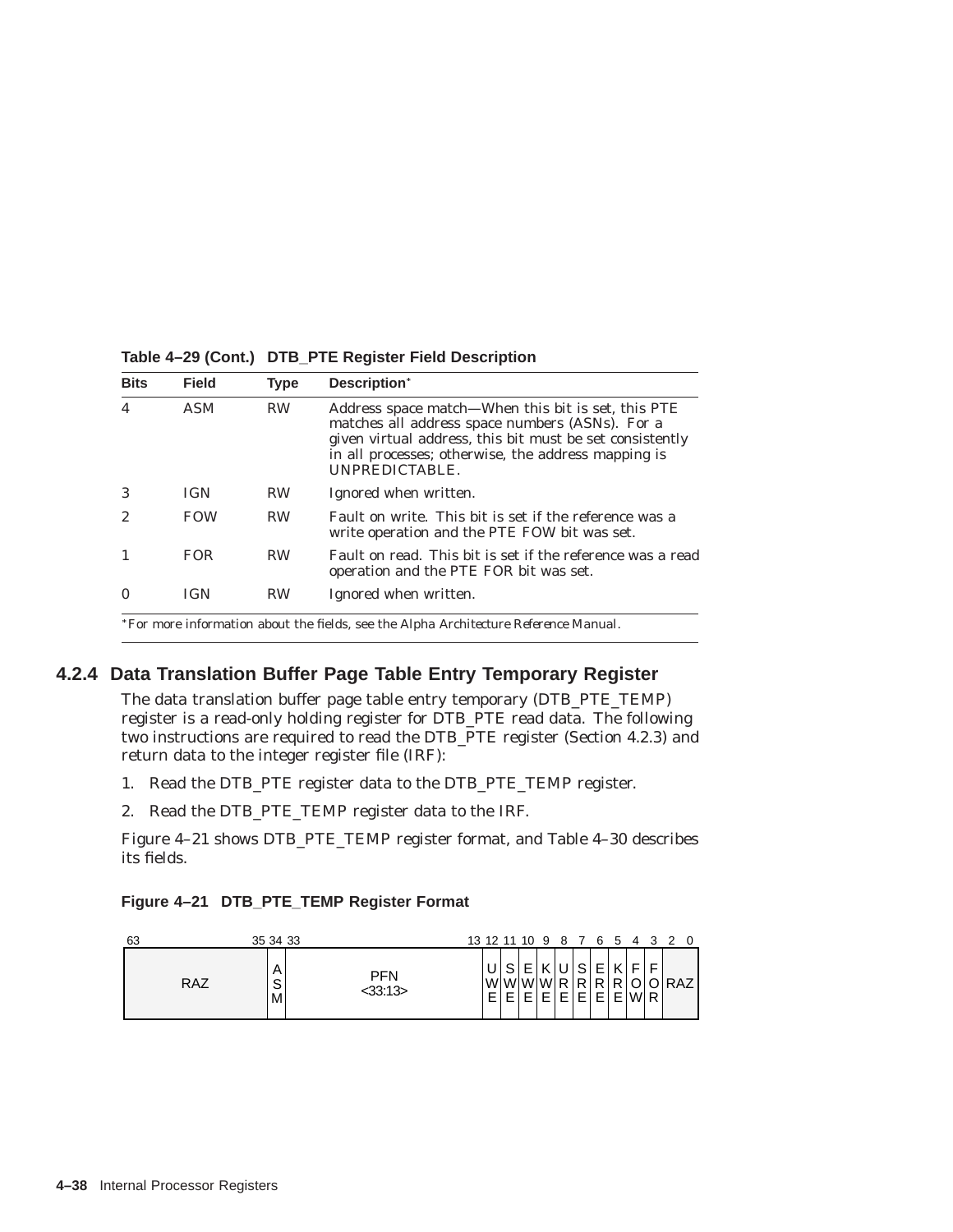| Table 4-30 DTB_PTE_TEMP Register Field Description |  |  |  |  |  |  |  |
|----------------------------------------------------|--|--|--|--|--|--|--|
|----------------------------------------------------|--|--|--|--|--|--|--|

| <b>Bits</b> | <b>Field</b>             | <b>Type</b> | Description*                                                                                                                                                                                                                               |
|-------------|--------------------------|-------------|--------------------------------------------------------------------------------------------------------------------------------------------------------------------------------------------------------------------------------------------|
| 63:35       | RAZ                      | RO.         | Read as zero.                                                                                                                                                                                                                              |
| 34          | <b>ASM</b>               | <b>RW</b>   | Address space match-When this bit is set, this PTE<br>matches all address space numbers (ASNs). For a<br>given virtual address, this bit must be set consistently<br>in all processes; otherwise, the address mapping is<br>UNPREDICTABLE. |
| 33:13       | <b>PFN</b><br>$<$ 33:13> | <b>RW</b>   | Page frame number-This field always points to a page<br>boundary.                                                                                                                                                                          |
| 12          | <b>UWE</b>               | <b>RW</b>   | User write-enable—When set, this bit enables user<br>mode write operations. When this bit is clear, an ACV<br>occurs if a store instruction is attempted in user mode.                                                                     |
| 11          | <b>SWE</b>               | <b>RW</b>   | Supervisor write-enable—When set, this bit enables<br>supervisor mode write operations. When this bit is<br>clear, an ACV occurs if a store instruction is attempted<br>in supervisor mode.                                                |
| 10          | <b>EWE</b>               | <b>RW</b>   | Executive write-enable—When set, this bit enables<br>executive mode write operations. When this bit is clear,<br>an ACV occurs if a store instruction is attempted in<br>executive mode.                                                   |
| 9           | <b>KWE</b>               | <b>RW</b>   | Kernel write-enable—When set, this bit enables kernel<br>mode write operations. When this bit is clear, an ACV<br>occurs if a store instruction is attempted in kernel mode.                                                               |
| 8           | URE                      | <b>RW</b>   | User read-enable—When set, this bit enables user mode<br>read operations. When this bit is clear, an ACV occurs<br>if a load or instruction fetch is attempted in user mode.                                                               |
| 7           | <b>SRE</b>               | <b>RW</b>   | Supervisor read-enable-When set, this bit enables<br>supervisor mode read operations. When this bit is clear,<br>an ACV occurs if a load or instruction fetch is attempted<br>in supervisor mode.                                          |
| 6           | <b>ERE</b>               | <b>RW</b>   | Executive read-enable—When set, this bit enables<br>executive mode read operations. When this bit is clear,<br>an ACV occurs if a load or instruction fetch is attempted<br>in executive mode.                                             |
| 5           | <b>KRE</b>               | <b>RW</b>   | Kernel read-enable—When set, this bit enables kernel<br>mode read operations. When this bit is clear, an ACV<br>occurs if a load or instruction fetch is attempted in<br>kernel mode.                                                      |

For more information about the fields, see the *Alpha Architecture Reference Manual*.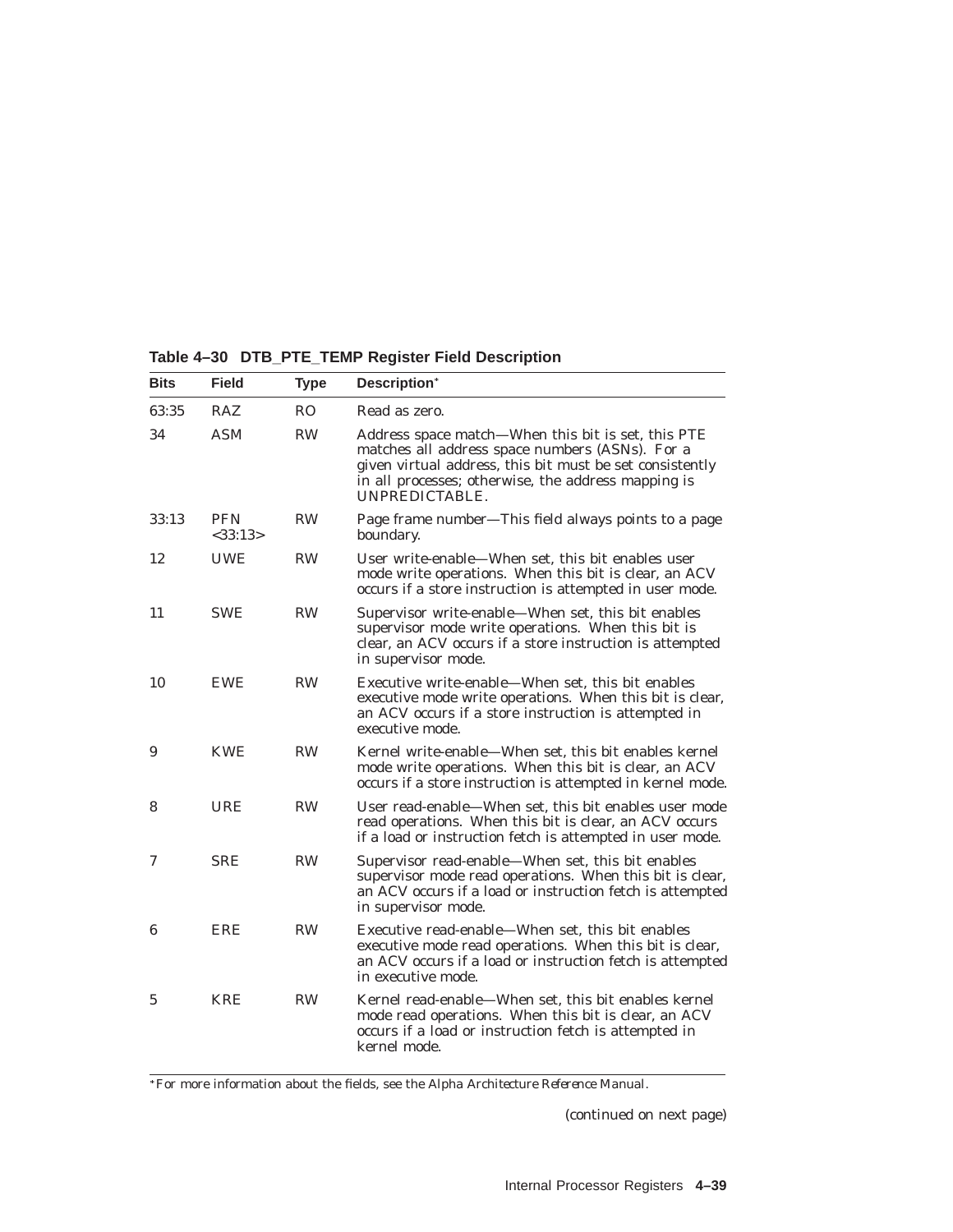| <b>Bits</b> | <b>Field</b>                                                                         | <b>Type</b> | Description*                                                                                           |  |  |  |
|-------------|--------------------------------------------------------------------------------------|-------------|--------------------------------------------------------------------------------------------------------|--|--|--|
|             | <b>FOW</b>                                                                           | <b>RW</b>   | Fault on write. This bit is set if the reference was a<br>write operation and the PTE FOW bit was set. |  |  |  |
| 3           | FOR.                                                                                 | <b>RW</b>   | Fault on read. This bit is set if the reference was a read<br>operation and the PTE FOR bit was set.   |  |  |  |
| 2:0         | RAZ.                                                                                 | RO.         | Read as zero.                                                                                          |  |  |  |
|             | *For more information about the fields, see the Alpha Architecture Reference Manual. |             |                                                                                                        |  |  |  |

**Table 4–30 (Cont.) DTB\_PTE\_TEMP Register Field Description**

# **4.2.5 Data Translation Buffer ZAP Register**

A write operation to the data translation buffer ZAP (DTBZAP) register invalidates all 32 DTB entries. It also resets the not-last-used (NLU) pointer to its initial state.

### **4.2.6 Data Translation Buffer ASM Register**

A write operation to the data translation buffer ASM (DTBASM) register invalidates all 32 DTB entries in which the ASM address space match (ASM) bit is equal to zero.

### **4.2.7 Data Translation Buffer Invalidate Single Register**

A write operation to the data translation buffer invalidate single (DTBIS) register invalidates the DTB entry that maps the virtual address held in the integer register. The integer register is identified by the Rb field of the HW\_MTPR instruction used to perform the write operation.

### **4.2.8 Virtual Address Register**

When Dstream faults or DTB misses occur, the effective virtual address associated with the fault or miss is latched in the read-only virtual address (VA) register. The VA register and memory-management CSR (MM\_CSR, Section 4.2.9) are locked against further updates until the software reads the VA register. The VA register is unlocked after reset. PALcode must explicitly unlock the VA register when its entry point is higher in priority than a DTB miss.

Figure 4–22 shows the VA register format, and Table 4–31 describes its field.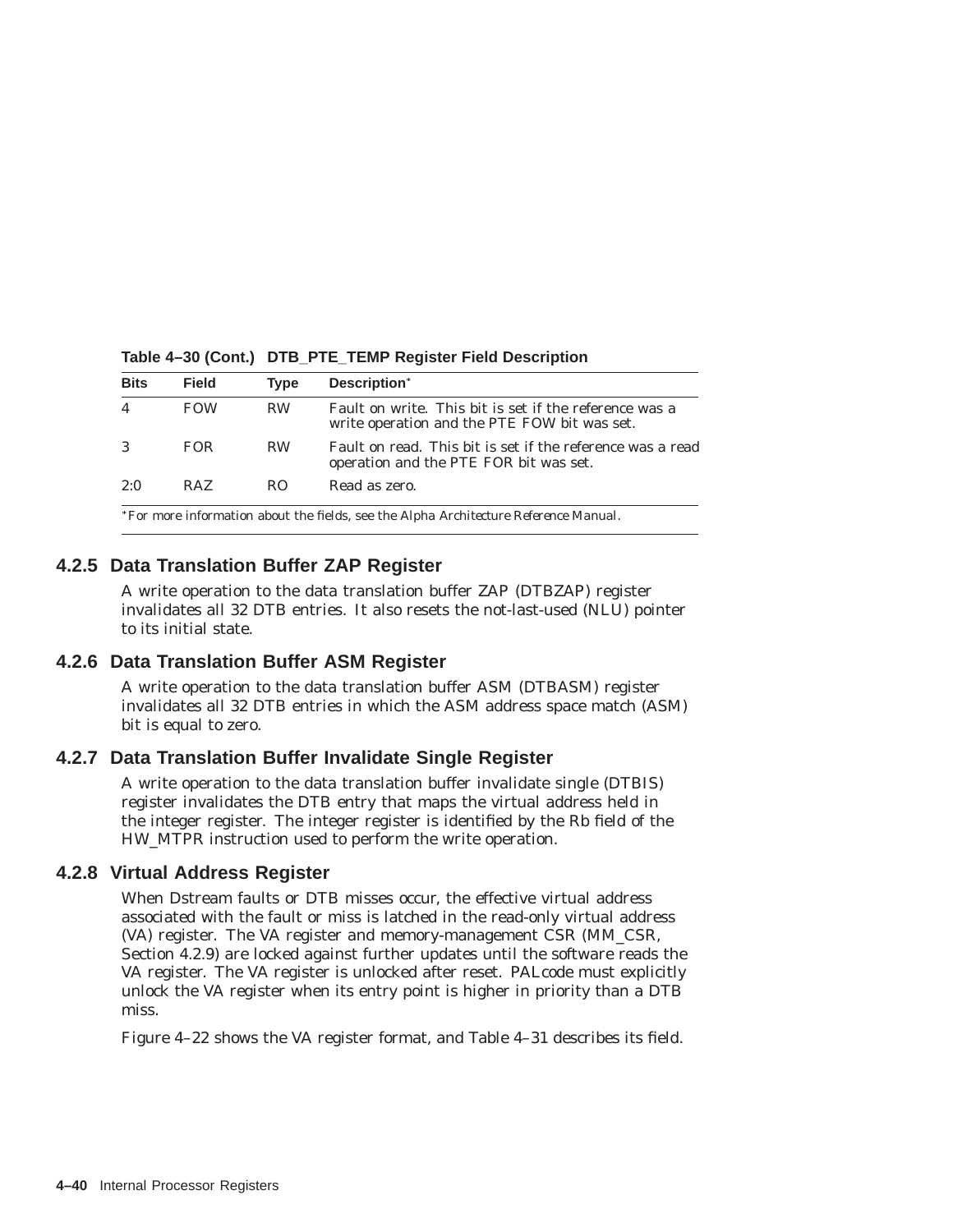### **Figure 4–22 VA Register Format**

| 63 |                        |  |
|----|------------------------|--|
|    |                        |  |
|    | <b>Virtual Address</b> |  |
|    |                        |  |
|    |                        |  |

### **Table 4–31 VA Register Field Description**

| <b>Bits</b> | <b>Field</b>              | Type | <b>Description</b>                                                                          |
|-------------|---------------------------|------|---------------------------------------------------------------------------------------------|
| 63:0        | Virtual<br><b>Address</b> | RO.  | This field is the effective virtual address associated with<br>a Dstream fault or DTB miss. |

### **4.2.9 Memory Management Control and Status Register**

When Dstream faults occur, the information about the fault is latched and saved in the read-only memory management control and status register (MM\_CSR). The VA register (Section 4.2.8) and the MM\_CSR are locked against further updates until the software reads the VA register. PALcode must explicitly unlock this register when the entry point of the fault is higher in priority than a DTB miss. The MM\_CSR bits are modified by the hardware only when the register is not locked and a memory-management error or a DTB miss occurs. The MM\_CSR is unlocked after reset.

Figure 4–23 shows the MM\_CSR format, and Table 4–32 describes its fields.

|  |  |  |  | Figure 4-23 MM_CSR Format |
|--|--|--|--|---------------------------|
|--|--|--|--|---------------------------|

| 63         | 15 14  | 9 | -8        | 4                           | 3 <sub>2</sub>   | $\Omega$                      |
|------------|--------|---|-----------|-----------------------------|------------------|-------------------------------|
| <b>RAZ</b> | OPCODE |   | <b>RA</b> | F<br>л.<br>$\sim$<br>◡<br>W | $\sim$<br>ັ<br>R | $\bigcap_{n=1}^{\infty}$<br>R |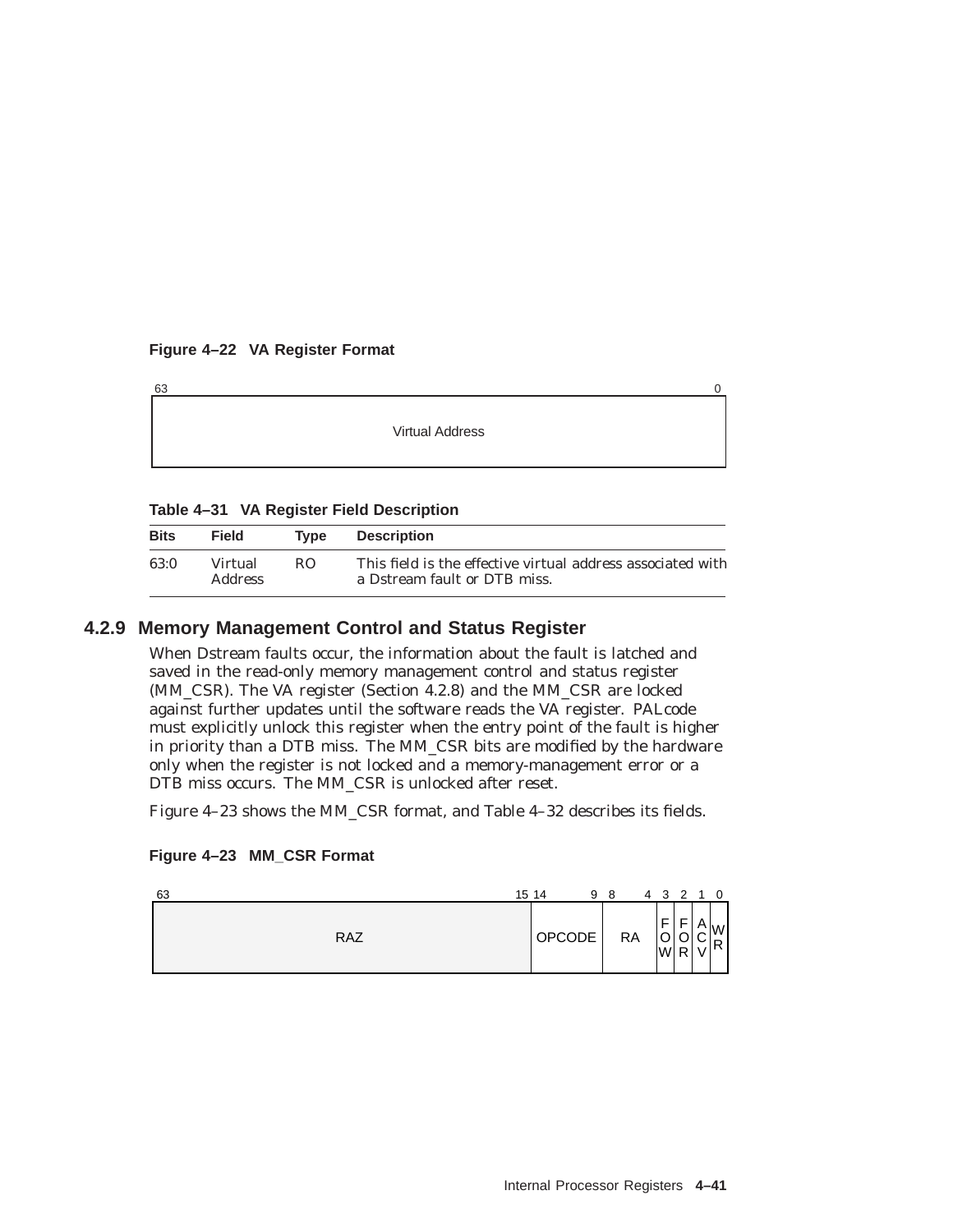| <b>Bits</b> | <b>Field</b>  | <b>Type</b>    | <b>Description</b>                                                                                    |
|-------------|---------------|----------------|-------------------------------------------------------------------------------------------------------|
| 63:15       | <b>RAZ</b>    | R <sub>O</sub> | Read as zero.                                                                                         |
| 14:9        | <b>OPCODE</b> | R <sub>O</sub> | This field holds the opcode field of the faulting<br>instruction.                                     |
| 8:4         | RA.           | R <sub>O</sub> | This field holds the Ra field of the faulting instruction.                                            |
| 3           | <b>FOW</b>    | R <sub>O</sub> | Fault on write—This bit is set if the reference was a<br>write operation and the PTE FOW bit was set. |
| 2           | <b>FOR</b>    | RO.            | Fault on read—This bit is set if the reference was a<br>read operation and the PTE FOR bit was set.   |
|             | ACV           | RO.            | Access violation—This bit is set if the reference caused<br>an access violation.                      |
| $\Omega$    | <b>WR</b>     | RO.            | Write reference—This bit is set if a write reference<br>caused the error.                             |

**Table 4–32 MM\_CSR Field Description**

### **4.2.10 Flush Instruction Cache Register**

A write operation to the flush instruction cache (FLUSH\_IC) register flushes the entire instruction cache.

### **4.2.11 Flush Instruction Cache ASM Register**

A write operation to the flush instruction cache ASM (FLUSH\_IC\_ASM) register invalidates all Icache blocks in which the ASM bit is clear.

### **4.2.12 Alternate Processor Mode Register**

The alternate processor mode (ALT\_MODE) register is a write-only register. The AM field specifies the alternate processor mode used by HW\_LD and HW\_ST instructions in which the ALT bit  $\langle$ <14> $\rangle$  is set.

Figure 4–24 shows the ALT\_MODE register format, and Table 4–33 describes its fields.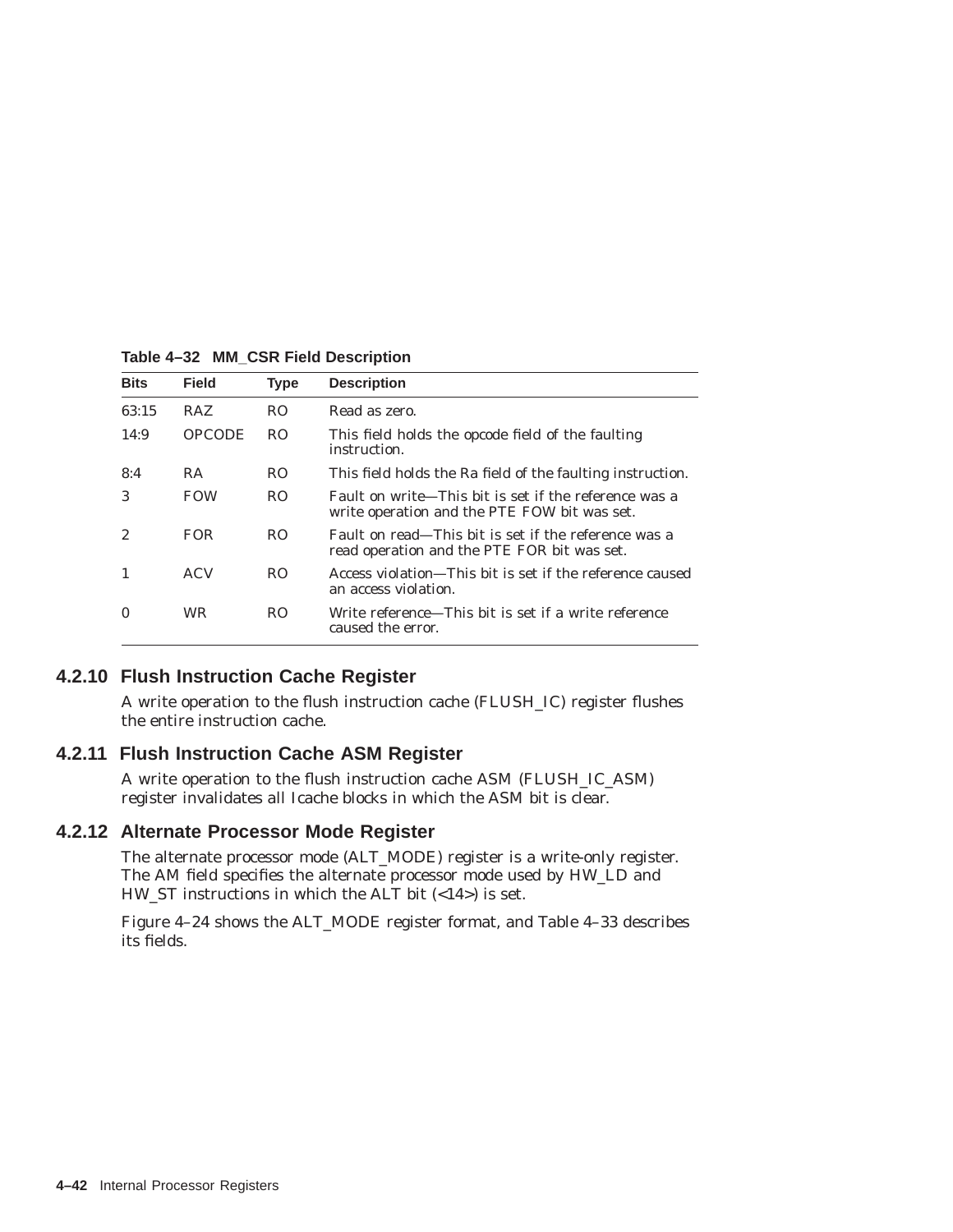### **Figure 4–24 ALT\_MODE Register Format**

| 63         |  |  | 5 4 3 2 0    |
|------------|--|--|--------------|
| <b>IGN</b> |  |  | $AM$ $ IGN $ |

### **Table 4–33 ALT\_MODE Register Field Description**

| <b>Bits</b> | <b>Field</b> | <b>Type</b> | <b>Description</b>                                                |
|-------------|--------------|-------------|-------------------------------------------------------------------|
| 63:5        | <b>IGN</b>   | WO.         | Ignored when written.                                             |
| 4:3         | AM           | <b>WO</b>   | Alternate processor mode-This field is interpreted as<br>follows: |
|             |              |             | Mode<br>$<\!4:3\!>$                                               |
|             |              |             | 00<br>Kernel                                                      |
|             |              |             | 01<br>Executive                                                   |
|             |              |             | 10<br>Supervisor                                                  |
|             |              |             | 11<br>User                                                        |
| 2:0         | <b>IGN</b>   | <b>WO</b>   | Ignored when written.                                             |

### **4.2.13 Cycle Counter Register**

The microprocessor supports a cycle counter as described in the *Alpha Architecture Reference Manual*. When enabled, the read and write cycle counter (CC) register increments once each CPU cycle. The instruction, HW\_MTPR Rn, CC, writes the value in Rn bits <63:32> to CC register bits <63:32>; CC register bits <31:0> are not changed. This register is read by the read process cycle counter (RPCC) instruction.

Figure 4–25 shows the CC register formats, and Tables 4–34 and 4–35 describe the fields.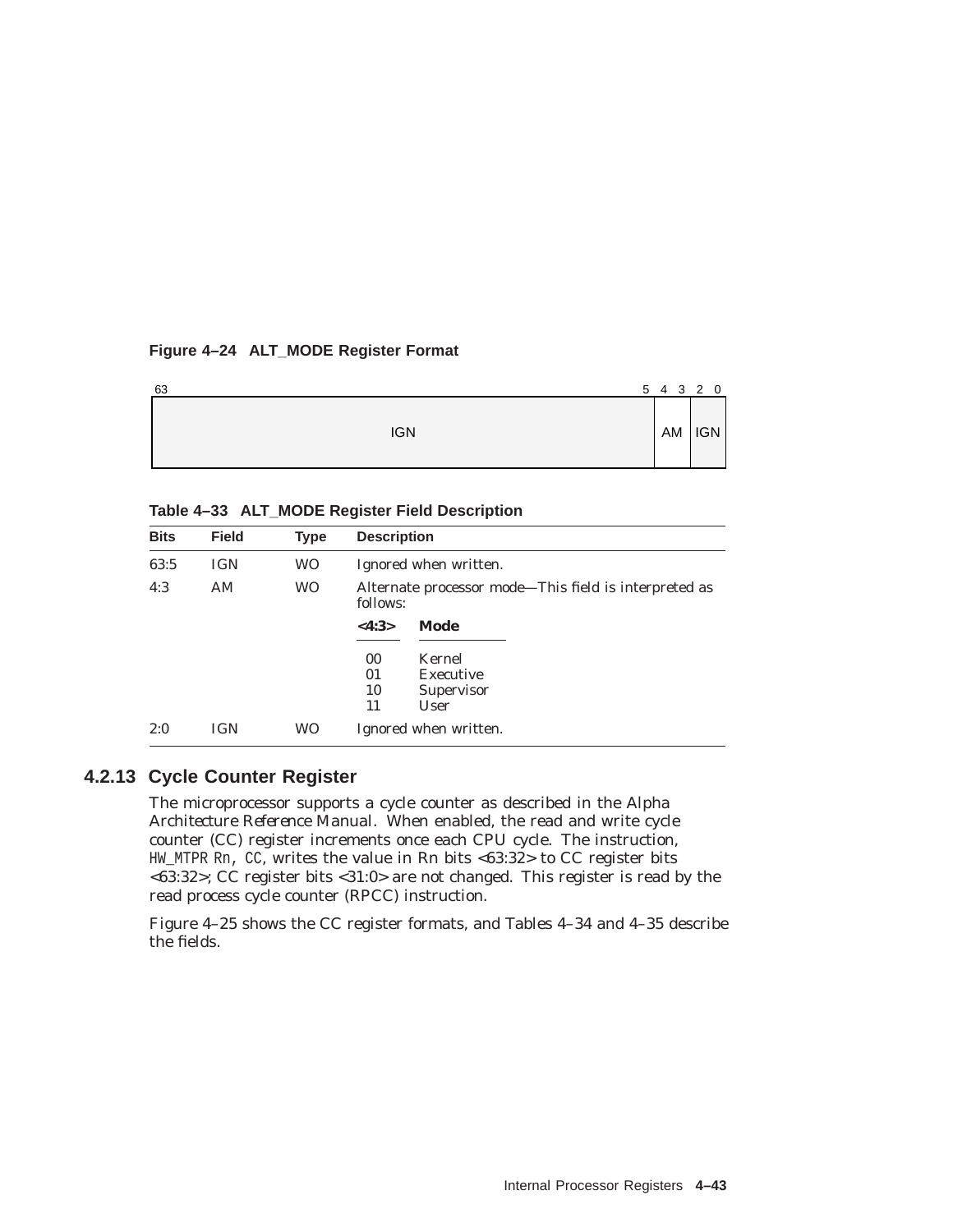### **Figure 4–25 CC Register Formats**

### **Write Format**

| 32 31<br>63                       | 0          |
|-----------------------------------|------------|
| Offset                            | <b>IGN</b> |
| <b>Read Format</b><br>63<br>32 31 | $\Omega$   |
| Offset                            | Counter    |

|  |  | Table 4-34 CC Register Write-Format Field Description |  |  |
|--|--|-------------------------------------------------------|--|--|
|--|--|-------------------------------------------------------|--|--|

| <b>Bits</b> | <b>Field</b>  | <b>Type</b> | <b>Description</b>                                                                                               |
|-------------|---------------|-------------|------------------------------------------------------------------------------------------------------------------|
| 63:32       | <b>Offset</b> | <b>RW</b>   | When an HW_MTPR Rn, CC instruction writes the<br>CC register. This field holds the value from Rn bits<br><63:32> |
| 31:0        | <b>IGN</b>    | <b>RW</b>   | Ignored when written.                                                                                            |

|  |  |  | Table 4-35 CC Register Read-Format Field Description |  |  |
|--|--|--|------------------------------------------------------|--|--|
|--|--|--|------------------------------------------------------|--|--|

| <b>Bits</b> | <b>Field</b> | <b>Type</b> | <b>Description</b>                                                                                 |
|-------------|--------------|-------------|----------------------------------------------------------------------------------------------------|
| 63:32       | Offset       | <b>RW</b>   | See the write-format description (Table 4–34).                                                     |
| 31:0        | Counter      | <b>RW</b>   | This field holds the process cycle count as defined in the<br>Alpha Architecture Reference Manual. |

# **4.2.14 Cycle Counter Control Register**

The cycle counter control (CC\_CTL) register is a write-only register. The instruction, HW\_MTPR Rn, CC\_CTL, writes the value in Rn bits <31:0> to CC register bits <31:0>; CC register bits <63:32> are not changed and CC register bits <3:0> must be written with zero. If Rn bit 32 is set, the cycle counter is enabled; otherwise, it is disabled.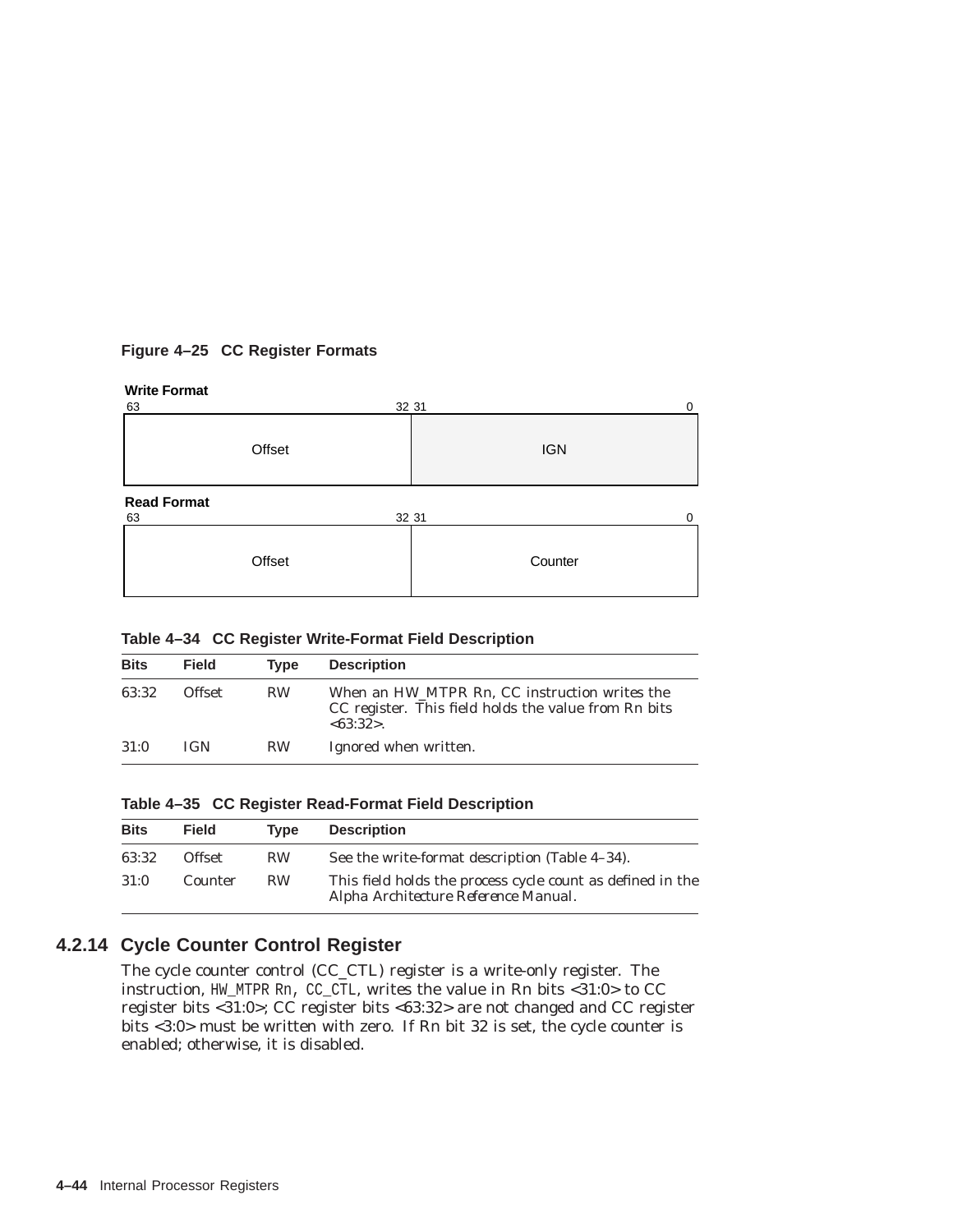Figure 4–26 shows the CC\_CTL register format, and Table 4–36 describes its fields.

**Figure 4–26 CC\_CTL Register Format**



**Table 4–36 CC\_CTL Register Field Description**

| <b>Bits</b> | <b>Field</b> | <b>Type</b> | <b>Description</b>                                                                                                            |
|-------------|--------------|-------------|-------------------------------------------------------------------------------------------------------------------------------|
| 63:33       | <b>IGN</b>   | WO          | Ignored when written.                                                                                                         |
| 32          | EN           | WO.         | Enable-This bit is set to enable the cycle counter if Rn<br>bit 32 is set; otherwise, the counter is disabled.                |
| 31:0        | Counter      | WO.         | This field holds the value from Rn bits $<$ 31:0 $>$ when an<br>HW MTPR Rn, CC CTL instruction writes the CC CTL<br>register. |

# **4.3 PALcode Temporary Registers**

The 32 PALcode temporary (PAL\_TEMP<31:0>) registers provide temporary storage for PALcode and are accessible by the HW\_MFPR and HW\_MTPR instructions.

# **4.4 Data Cache Status Register**

The read-only data cache status (DC\_STAT) register is for use only by the diagnostics and is used by the 21066. The 21066A implements the cache status (C\_STAT) register (refer to Section A.6.3).

Figure 4–27 shows the DC\_STAT register format, and Table 4–37 describes its fields.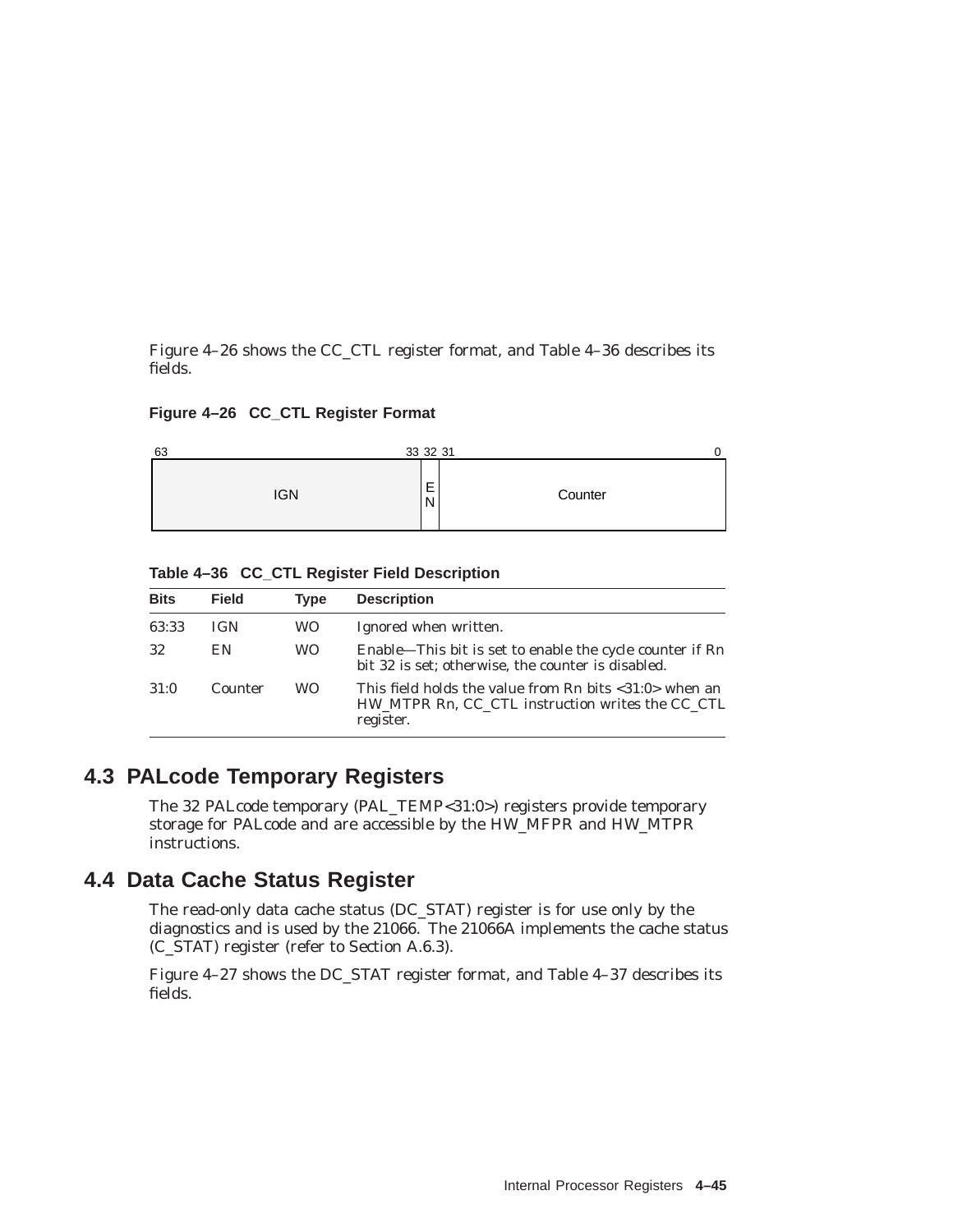### **Figure 4–27 DC\_STAT Register Format**

| 63 |     | 4 3 2                 | - 0               |
|----|-----|-----------------------|-------------------|
|    | RAZ | D<br>$\tilde{z}$<br>÷ | $\frac{1}{2}$ RAZ |

**Table 4–37 DC\_STAT Register Field Description**

| <b>Bits</b> | <b>Field</b> | <b>Type</b>    | <b>Description</b>                                                                                                                                                                                                                                    |
|-------------|--------------|----------------|-------------------------------------------------------------------------------------------------------------------------------------------------------------------------------------------------------------------------------------------------------|
| 63:4        | <b>RAZ</b>   | RO.            | Read as zero.                                                                                                                                                                                                                                         |
| 3           | <b>DCHIT</b> | R <sub>O</sub> | Deache hit—This bit indicates whether the last load or<br>store instruction processed by the LSU hit (DCHIT set)<br>or missed (DCHIT clear) the Deache. Loads that miss<br>the Deache can be completed without requiring external<br>read operations. |
| 2:0         | RAZ          | RO.            | Read as zero.                                                                                                                                                                                                                                         |

# **4.5 Internal Processor Registers Reset State**

Table 4–38 lists the state of all the internal processor registers (IPRs) immediately after reset. The table also specifies which registers must be initialized by power-up PALcode.

| <b>IPR</b>      | <b>Reset State</b> | <b>Comments</b>                                                                                                                                                            |
|-----------------|--------------------|----------------------------------------------------------------------------------------------------------------------------------------------------------------------------|
| <b>ABOX CTL</b> | <b>Cleared</b>     | $\langle 11:0 \rangle$ Write buffer enabled, machine checks<br>disabled, Icache stream buffer disabled,<br>superpages 1 and 2 disabled, and Dcache<br>forced hit mode off. |
| ALT MODE        | <b>UNDEFINED</b>   |                                                                                                                                                                            |
| <b>ASTER</b>    | <b>UNDEFINED</b>   | PALcode must initialize.                                                                                                                                                   |
| <b>ASTRR</b>    | <b>UNDEFINED</b>   | PAL code must initialize.                                                                                                                                                  |
| CC.             | <b>UNDEFINED</b>   | Cycle counter is disabled on reset.                                                                                                                                        |
|                 |                    |                                                                                                                                                                            |

**Table 4–38 Internal Process Register Reset State**

NA = not applicable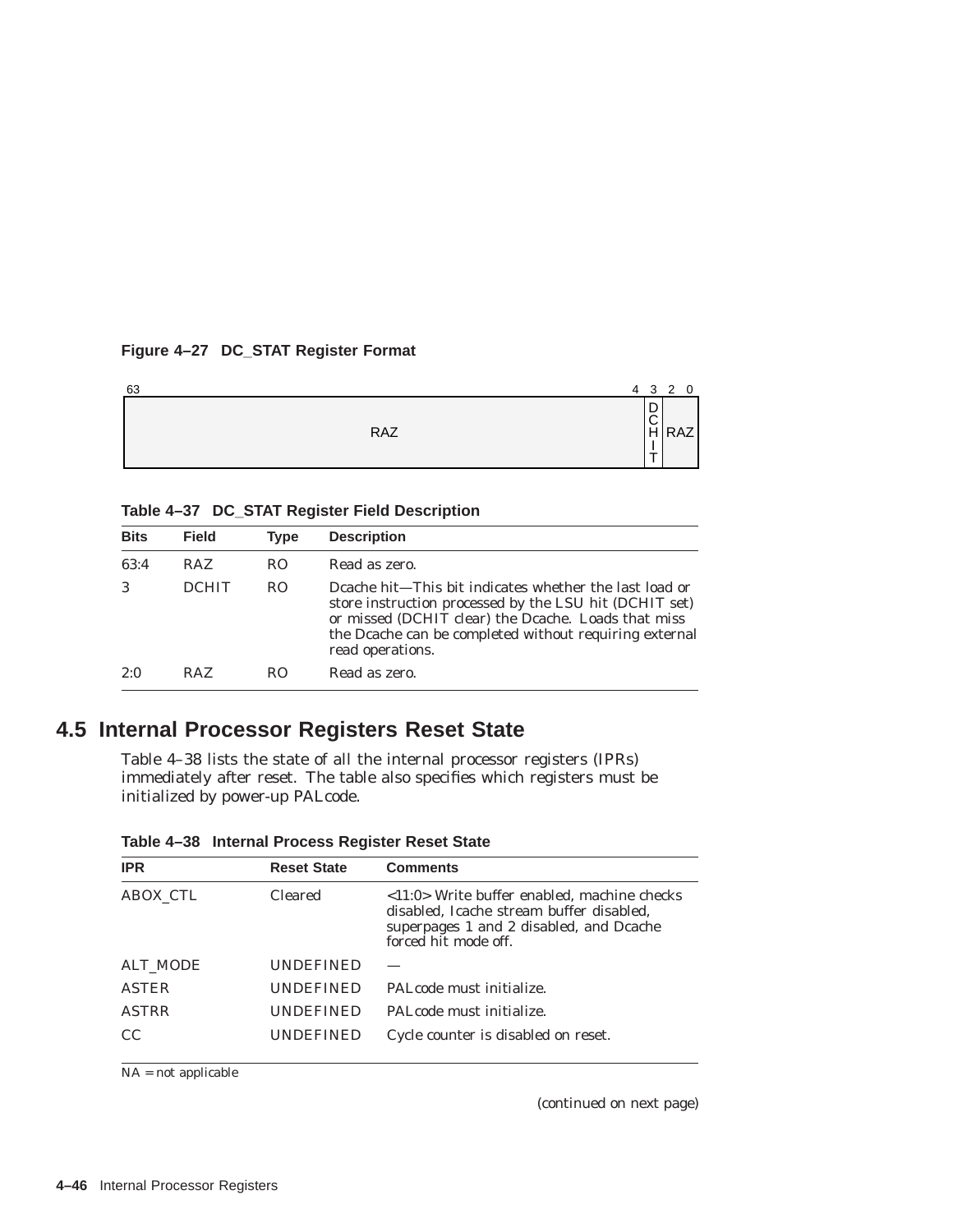| <b>IPR</b>          | <b>Reset State</b>                             | <b>Comments</b>                                                                                                                                                                                                                                                                                                       |
|---------------------|------------------------------------------------|-----------------------------------------------------------------------------------------------------------------------------------------------------------------------------------------------------------------------------------------------------------------------------------------------------------------------|
| $CC_C$ $CTL$        | <b>UNDEFINED</b>                               |                                                                                                                                                                                                                                                                                                                       |
| DC_STAT             | <b>UNDEFINED</b>                               |                                                                                                                                                                                                                                                                                                                       |
| <b>DTBASM</b>       | <b>NA</b>                                      |                                                                                                                                                                                                                                                                                                                       |
| <b>DTBIS</b>        | <b>NA</b>                                      |                                                                                                                                                                                                                                                                                                                       |
| DTB_PTE             | <b>UNDEFINED</b>                               |                                                                                                                                                                                                                                                                                                                       |
| DTB_PTE_TEMP        | <b>UNDEFINED</b>                               |                                                                                                                                                                                                                                                                                                                       |
| <b>DTBZAP</b>       | NA                                             | On reset, PALcode must do an HW_MTPR<br>instruction to the DTBZAP register before<br>writing the DTB.                                                                                                                                                                                                                 |
| EXC ADDR            | <b>UNDEFINED</b>                               |                                                                                                                                                                                                                                                                                                                       |
| EXC_SUM             | <b>UNDEFINED</b>                               | PALcode must do 64 read operations to clear<br>the exception register write mask.                                                                                                                                                                                                                                     |
| <b>FLUSH_IC</b>     | <b>UNDEFINED</b>                               |                                                                                                                                                                                                                                                                                                                       |
| FLUSH_IC_ASM        | <b>UNDEFINED</b>                               |                                                                                                                                                                                                                                                                                                                       |
| HIER                | <b>UNDEFINED</b>                               | PAL code must initialize.                                                                                                                                                                                                                                                                                             |
| HIRR                | <b>NA</b>                                      |                                                                                                                                                                                                                                                                                                                       |
| <b>ICCSR</b>        | Cleared except<br>ASN, PC0,<br>PC <sub>1</sub> | Floating-point disabled, single issue mode,<br>pipe mode enabled, JSR predictions disabled,<br>branch predictions disabled, branch history<br>table disabled, performance counters reset to<br>zero, performance counter $0 =$ total issues $-2$ ,<br>performance counter $1 =$ Dcache misses,<br>superpage disabled. |
| <b>ITBASM</b>       | NA.                                            |                                                                                                                                                                                                                                                                                                                       |
| <b>ITBIS</b>        | <b>NA</b>                                      |                                                                                                                                                                                                                                                                                                                       |
| <b>ITB_PTE</b>      | <b>UNDEFINED</b>                               |                                                                                                                                                                                                                                                                                                                       |
| <b>ITB PTE TEMP</b> | <b>UNDEFINED</b>                               |                                                                                                                                                                                                                                                                                                                       |
| <b>ITBZAP</b>       | <b>NA</b>                                      | On reset, PALcode must do an HW_MTPR<br>instruction to the ITBZAP register before<br>writing the ITB.                                                                                                                                                                                                                 |
| MM CSR              | UNDEFINED                                      | Unlocked on reset.                                                                                                                                                                                                                                                                                                    |
| PAL_BASE            | <b>Cleared</b>                                 | Cleared on reset.                                                                                                                                                                                                                                                                                                     |

# **Table 4–38 (Cont.) Internal Process Register Reset State**

NA = not applicable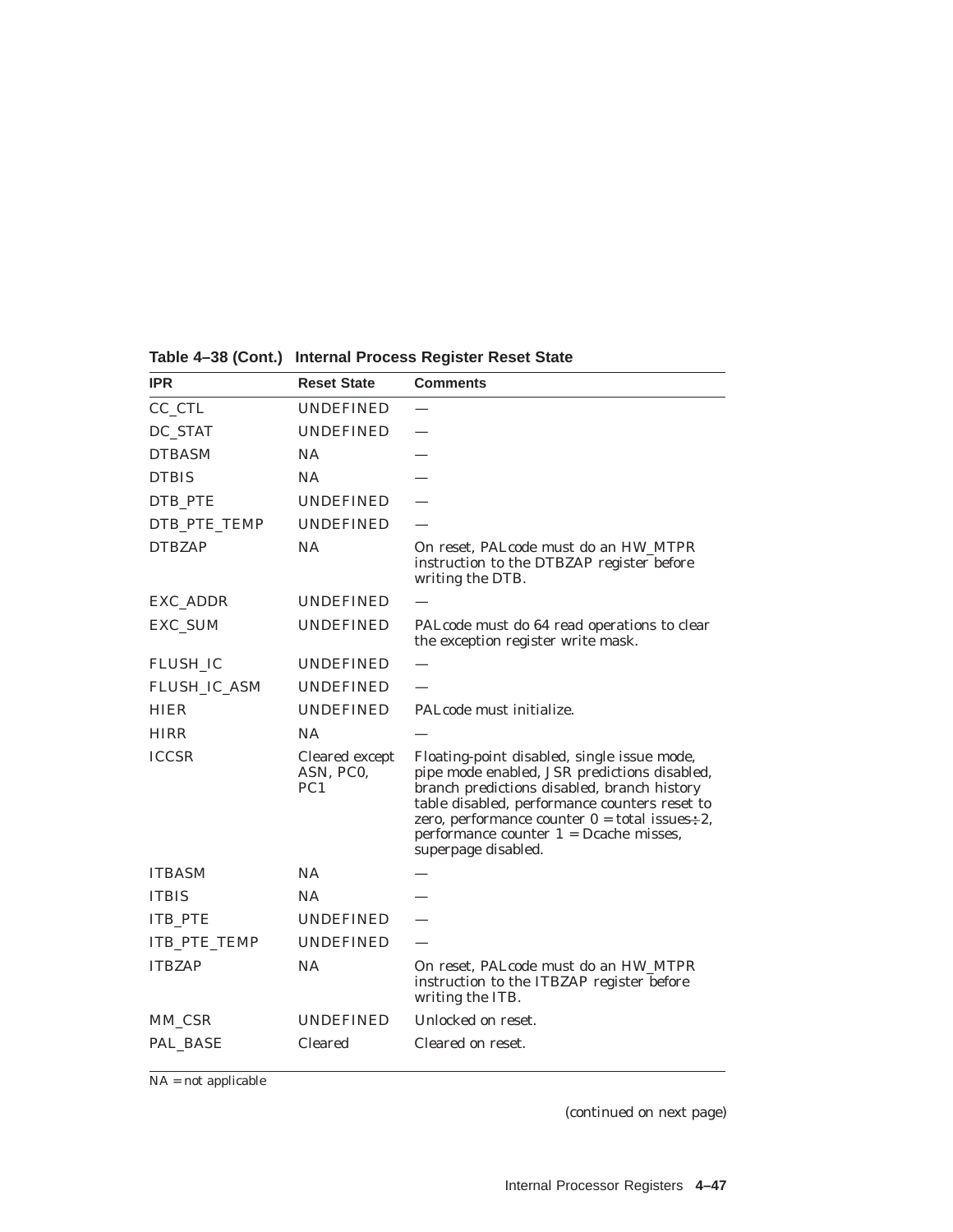| <b>IPR</b>     | <b>Reset State</b> | <b>Comments</b>                                                                    |
|----------------|--------------------|------------------------------------------------------------------------------------|
| PAL TEMP<31:0> | <b>UNDEFINED</b>   |                                                                                    |
| PS             | <b>UNDEFINED</b>   | PALcode must set processor status.                                                 |
| <b>SIER</b>    | <b>UNDEFINED</b>   | PALcode must initialize.                                                           |
| <b>SIRR</b>    | <b>UNDEFINED</b>   | PAL code must initialize.                                                          |
| SL_CLR         | UNDEFINED          | PAL code must initialize.                                                          |
| <b>SL RCV</b>  | <b>UNDEFINED</b>   |                                                                                    |
| <b>SL XMIT</b> | <b>UNDEFINED</b>   | PALcode must initialize. The TMT bit appears<br>on an external pin.                |
| TB TAG         | <b>UNDEFINED</b>   |                                                                                    |
| TB_CTL         | <b>UNDEFINED</b>   | PALcode must select between small-page and<br>large-page DTB prior to any TB fill. |
| VA             | <b>UNDEFINED</b>   | Unlocked on reset.                                                                 |

**Table 4–38 (Cont.) Internal Process Register Reset State**

NA = not applicable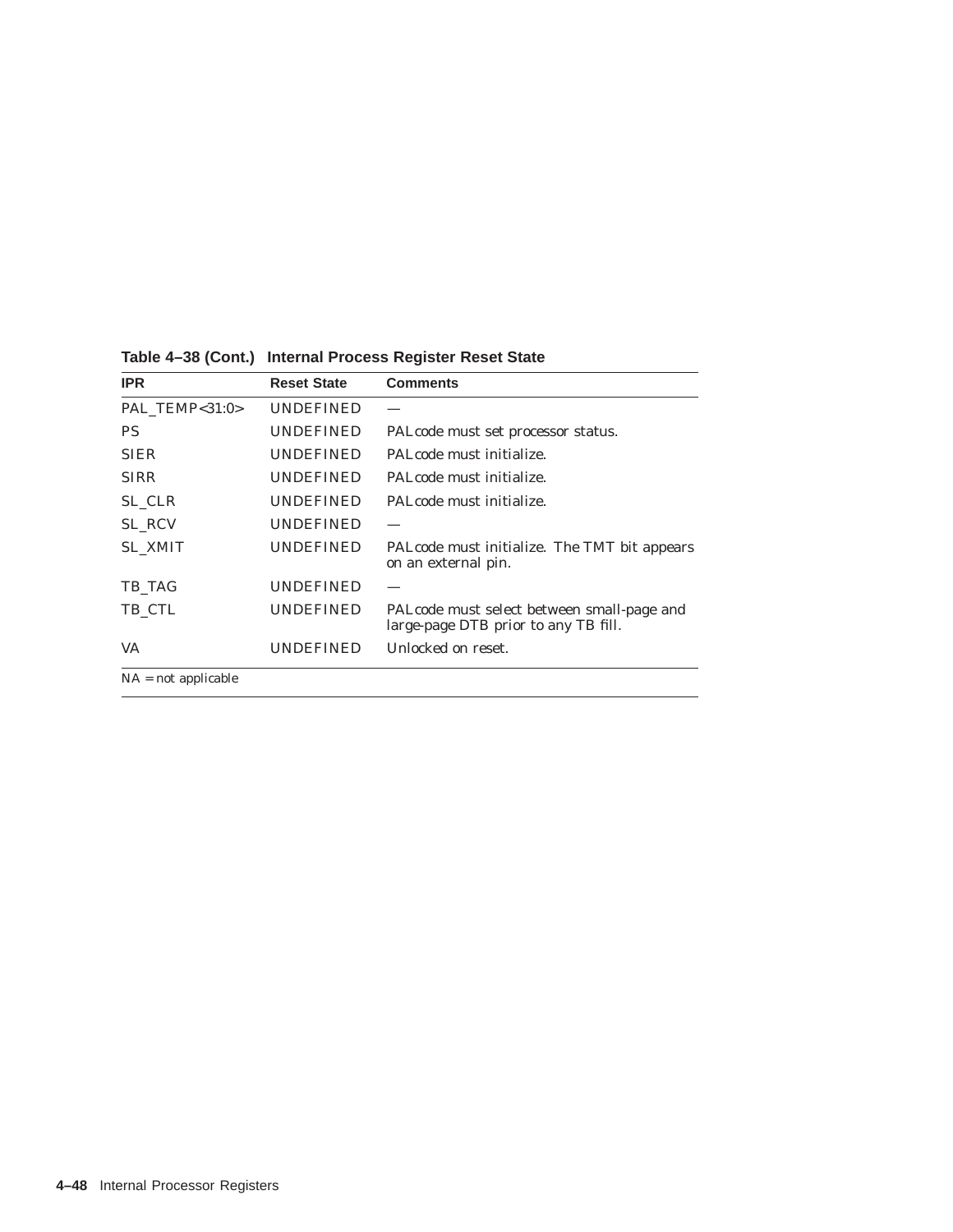# **5 Memory Controller**

This chapter describes the memory controller, supported memories, memory operations, error handling, graphics operations, registers, cycle timing, and interface signals.

### **5.1 Overview**

The memory controller controls the external, primary system memory and an optional, external backup cache (Bcache). The memory controller can directly control up to 512 MB of memory, organized into four banks of dynamic random-access memory (DRAM) or video random-access memory (VRAM), or both, and 64 KB to 2 MB of optional, external Bcache. Dual-bank (also called split-bank) single inline memory modules (SIMMs) are directly supported.

Each bank of memory can contain up to 16M addressable 64-bit locations. The base address of each bank can be located anywhere within the lower half of physical memory on naturally aligned boundaries. Each memory bank and the Bcache can be individually configured using the bank configuration, mask, timing registers, and the cache register. (See Section 5.6 for more information about the memory controller registers.)

Figure 5–1 shows a typical memory system. Note that all banks of memory need not be present in a system.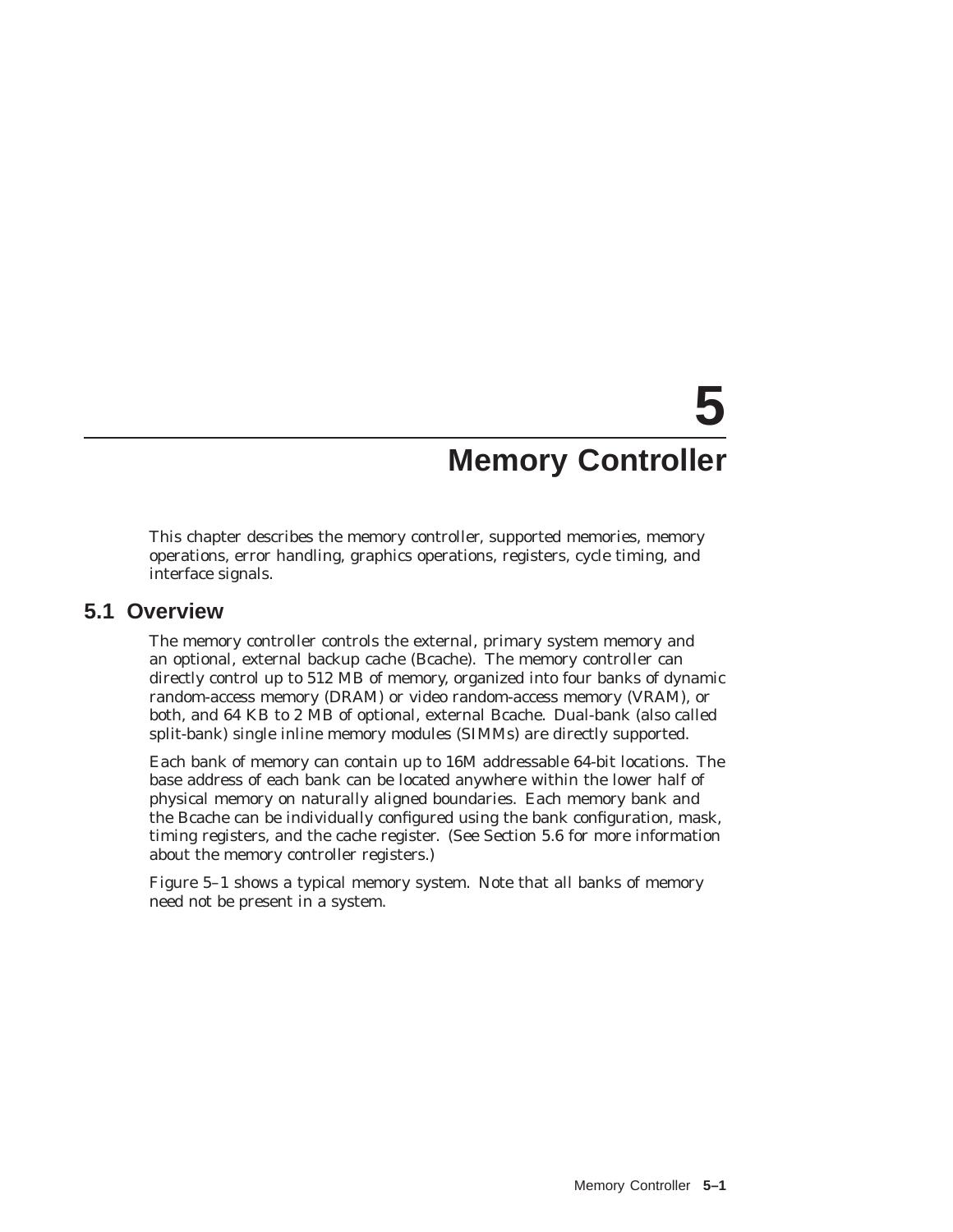



Notes: Signal buffering that may be required due to loading is not shown.

mem\_rasx = mem\_rasa or mem\_rasb

 $\boxed{\phantom{1}}$  = optional components

The memory controller performs the following functions:

- Performs read, write, longword write, byte-write (with external logic), and write-per-bit operations to the DRAMs and VRAMs
- Controls memory refresh for the DRAMs and VRAMs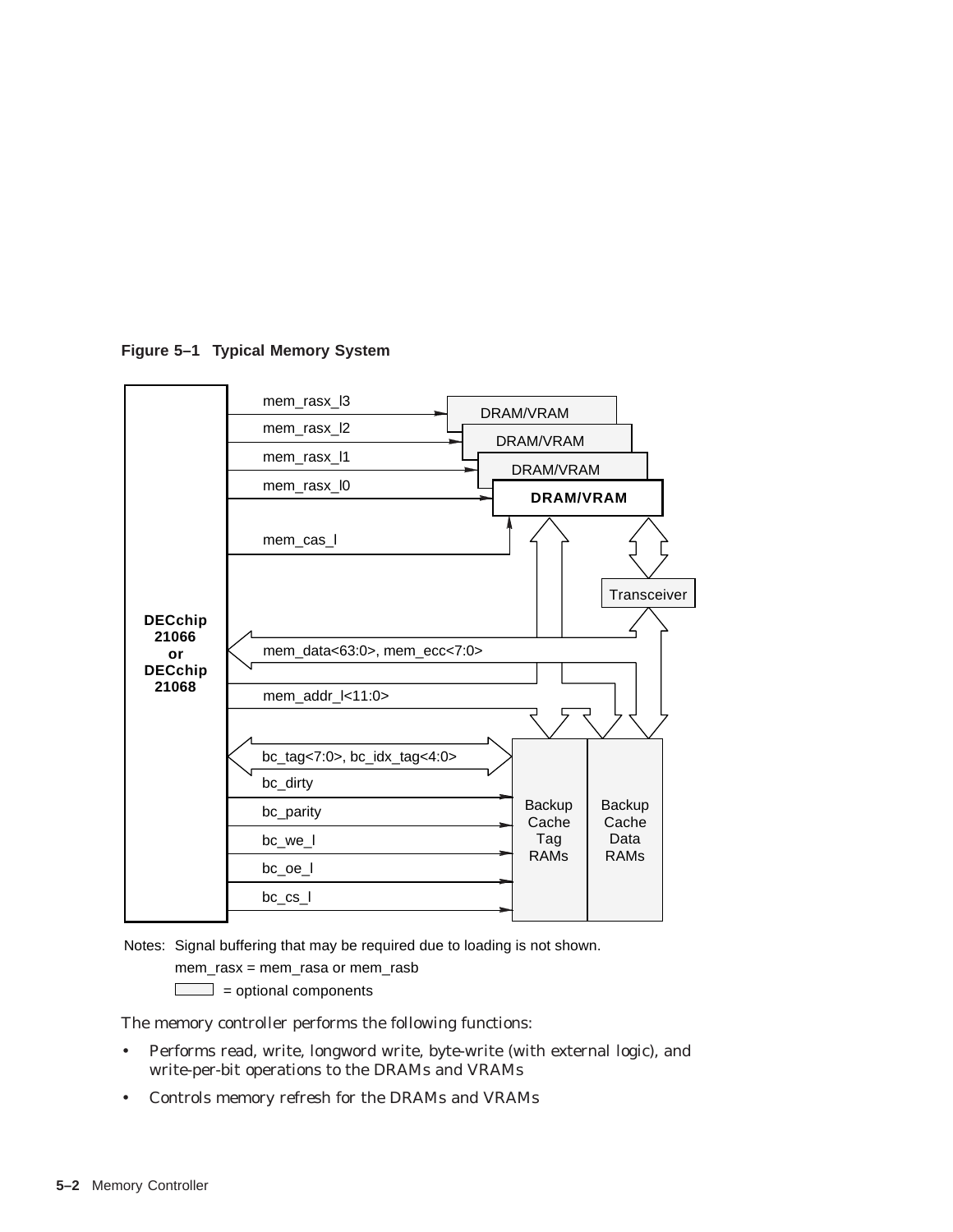- Uses column-address strobe before row-address strobe (CAS-before-RAS) refreshing simultaneously on all banks
- Includes optimization for fast page-mode access
- Reads and writes the Bcache
- Supports optional error-correction code (ECC) detection and correction
- Supports graphics operations, including stipple and write-per-bit using a plane mask register

### **5.1.1 Memory Partitioning**

The four banks of memory can span up to 512 MB of DRAM. Each bank is 64 bits wide (excluding ECC bits) and can be any of the following sizes: 1 MB, 2 MB, 4 MB, 8 MB, 16 MB, 32 MB, 64 MB, or 128 MB. VRAM bank sizes of 1 MB, 2 MB, or 4 MB are supported. When VRAM is used in one of the banks, the maximum memory configuration is 384 MB of DRAM and 4 MB of VRAM.

Industry-standard single-bank and dual-bank SIMMs are supported. Dualbank SIMMs are modules with two banks of components, requiring a separate RAS control for each bank. They typically contain components on both sides of the SIMM for higher component density per SIMM.

### **5.1.2 Programmable Configuration**

The memory controller registers (Section 5.6) control the programmable configuration parameters, including bank size, ECC, cache, external memory timing, and several error-checking parameters.

### **5.1.3 Error Correction and Detection**

An 8-bit ECC can be used on all memory cycles to banks that support ECC to correct single-bit errors, detect double-bit errors, and detect 4-bit nibble errors. Nibble error detection can be useful when using  $n \times 4$  memory parts. The memory data bits must be wired as shown in Table 5–1 for nibble error detection to work correctly.

**Note** \_\_\_\_\_

In some cases, more than 2 bits are in error and are not a full nibble, but appear to be either a correctable error or not an error.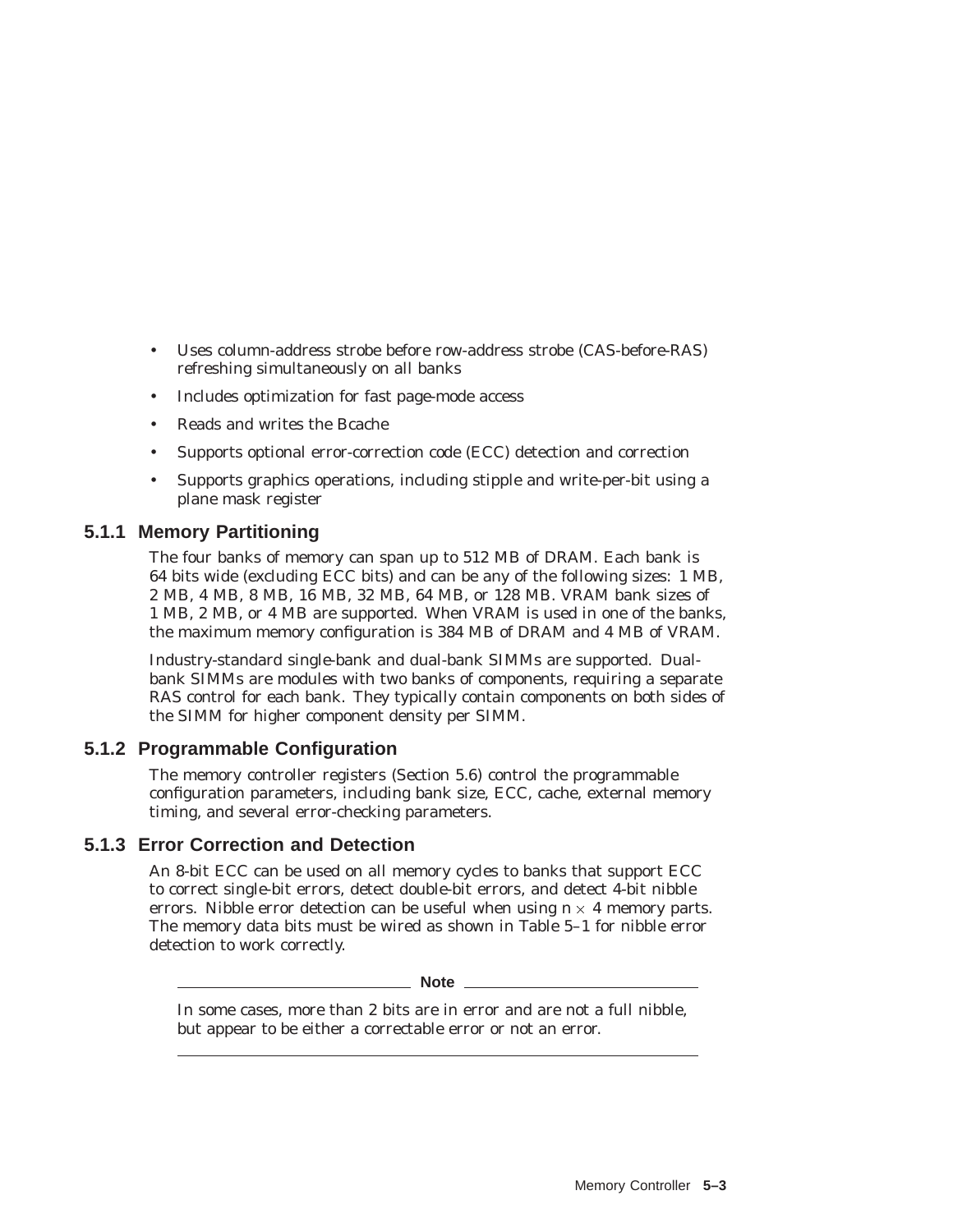Table 5–1 shows the memory data bit grouping for nibble error detection.

D0 D1 D2 D3 D4 D5 D6 D7 D9 D10 D12 D13 D14 D15 D16 D17 D18 D19 D20 D21 D22 D23 D24 D25 D26 D27 D28 D29 D30 D31 D32 D33 D34 D35 D36 D37 D38 D39 D40 D41 D42 D43 D44 D45 D46 D47 D48 D49 D50 D51 D52 D53 D54 D55 D56 D57 D58 E0 D59 D60 E1 E2 D61 D62 D63 E6 E3 E4 E5 E7

**Table 5–1 Nibble Correction Bit Grouping**

Table 5–2 shows how the 8-bit ECC is derived. The ones (1's) in the table indicate the bits that are exclusive-ORed to produce the corresponding check bit.

**Table 5–2 Error Correction Code**

| <b>Check</b><br><b>Bit</b> | 6<br>3<br>0                                                                     |  |  |  |
|----------------------------|---------------------------------------------------------------------------------|--|--|--|
| E0                         | 1101 0001 0001 0011 1110 1101 1101 1100 0011 0010 0010 1101 1110 1010 1110 0000 |  |  |  |
| E1                         | 1010 0010 0010 0100 1011 1010 1010 1011 0100 0100 0100 1011 1011 1101 1101 1000 |  |  |  |
| E2                         | 0111 1100 1100 1000 0101 0111 0111 0111 1000 1001 1001 0110 0101 0111 0011 0000 |  |  |  |
| $E3^*$                     | 0100 1111 1111 0001 0010 0001 0001 0001 0001 0001 0001 0001 1111 0001 1111 1100 |  |  |  |
| E4                         | 1111 0101 1001 0111 0001 0100 0100 1000 0111 1101 1101 0010 0110 1000 0110 0010 |  |  |  |
| E5                         | 1111 1010 0110 1101 0100 1000 1000 0010 1101 1011 1011 0100 1001 0100 1001 0001 |  |  |  |
| E6                         | 1011 1111 0000 0100 1000 1101 0010 0100 1011 1000 0111 0111 1111 1101 0000 1111 |  |  |  |
| $E7^*$                     | 0000 1111 0000 1111 0000 1111 0000 0000 0000 1111 0000 1111 0000 1111 1111 0111 |  |  |  |
|                            | *E3 and E7 are stored active low.                                               |  |  |  |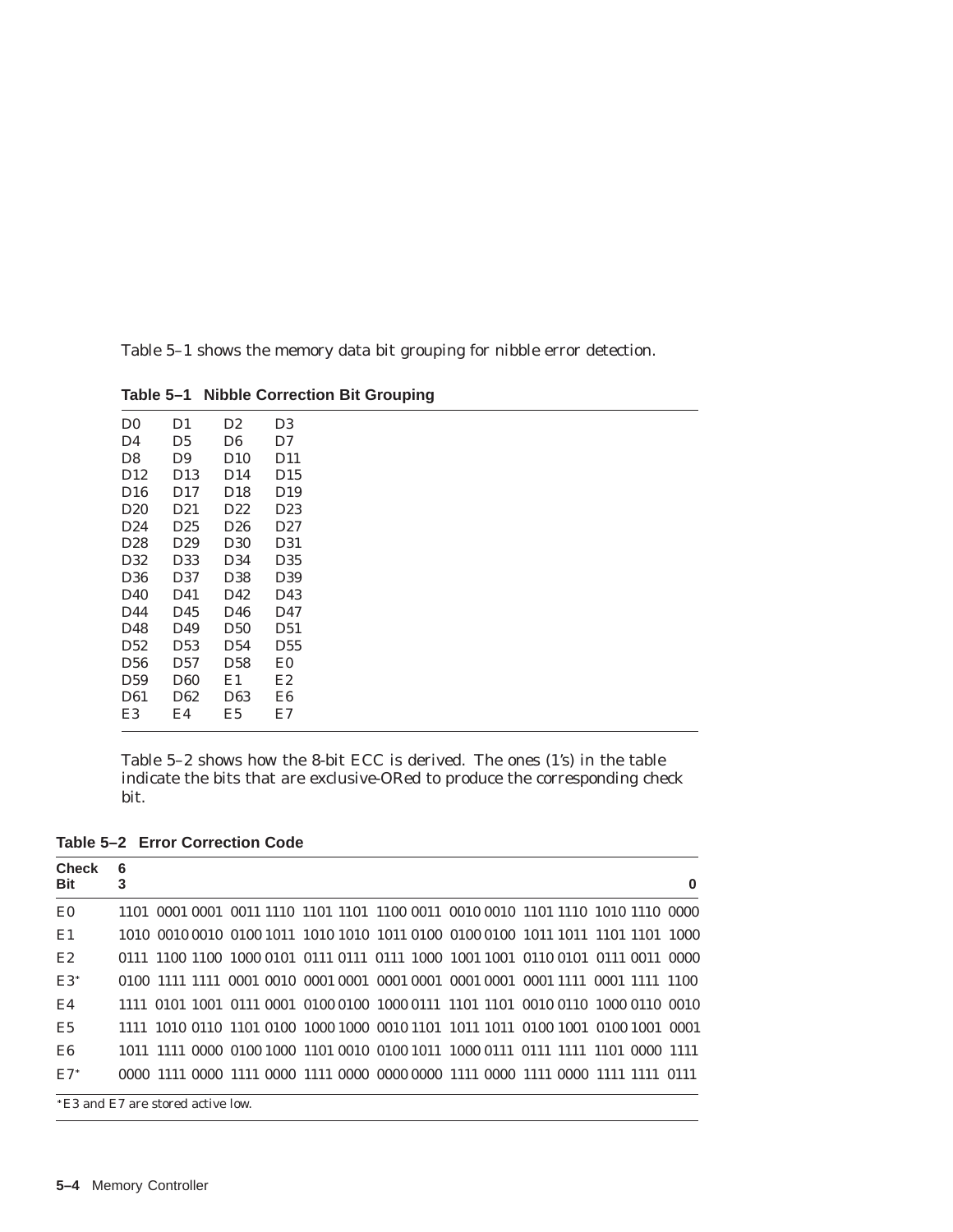During memory read cycles, the stored ECC is exclusive-ORed with the expected ECC to produce an 8-bit syndrome. If the two codes match, no error was detected. If the codes differ, the syndrome is checked to determine if the error is correctable.

### **5.1.4 Graphics Features**

The memory controller can perform the following simple graphics operations:

- Dumb frame buffer operation
- Transparent stipple
- Write-per-bit plane masking
- Byte write operations (with external gating)
- Full and split VRAM shift-register loads

The CPU must generate the address for all graphics operations. These operations are programmable using the graphics control register (Section 5.6) and are used only on writes to addresses in the graphics address region (a noncacheable region—see Table 2–6).

# **5.2 Backup Cache**

The memory controller supports a 64-KB, 128-KB, 256-KB, 512-KB, 1-MB, or 2-MB Bcache. The Bcache is a direct-mapped, write-back cache with a quadword (64-bit) block size. Data ECC and tag parity protection are optional. The tag is compared onchip, and all control strobes for the cache static RAMs (SRAMs) are generated onchip.

The tag stores the upper part of an address cached at a given location. Which bits of the address are used is a function of the cache size (Section 5.6.8). The tag also stores a dirty bit, which indicates that the data stored at that cache location has been written more recently than the data stored at the corresponding memory location.

The memory controller uses the Bcache so as to minimize overall memory latency. The Bcache operates according to the following rules (see Figure 5–2):

- If the Bcache is enabled and the address is in cacheable space (bits  $<$ 33:29 $>$  = 0), the memory controller checks the cache for a hit.
	- If a read operation hits, the cache data is used and the DRAM is not read.
	- If a read operation misses, the DRAM is read. A cache block is allocated only if the read is from the CPU.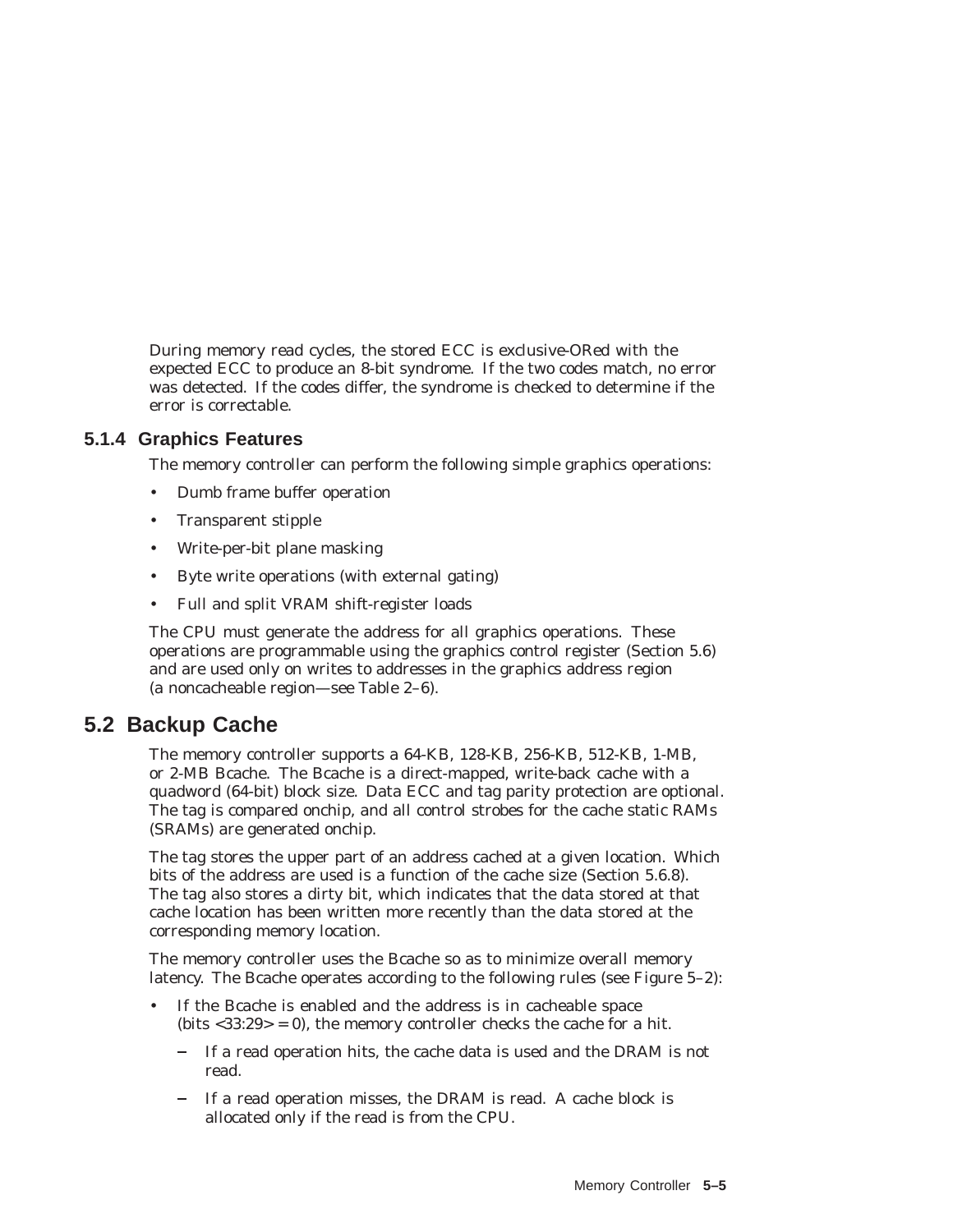- If a write operation hits, the cache is updated.
- If a write operation misses, a cache block is allocated only if the write operation is from the CPU.

When a cache block is to be allocated (on either a read or write miss) and the dirty bit is set in the block's tag, the current contents of the block (called a dirty victim block) are written to DRAM before the block is allocated.

• If the Bcache is not enabled or the address is not in cacheable space, the memory controller omits the cache access and immediately accesses the DRAM.

The Bcache lookup is independent of page-mode operation; that is, the Bcache is looked into prior to page-mode and non-page-mode DRAM cycles (Section 5.3.2).

### **5.2.1 Backup Cache Initialization**

Because the Bcache does not have valid bits, it must be initialized by software. The Bcache is initialized by sweeping the entire cache storage space with write operations. This is done by enabling the Bcache, clearing the parity and ECC enable bits in the cache register (CAR, Section 5.6.8), and then writing enough memory locations to sweep the cache's address range. To avoid nonexistent memory errors, the memory bank registers should be set up to span the largest possible cache address range. After the sweep, the Bcache will have valid data and correct tag, parity, and ECC information loaded. The parity and ECC enable bits can then be set.

# **5.3 Memory Controller Operation**

The memory controller decodes all addresses from the CPU and PCI direct memory access (DMA) devices. If the address is in memory space (see Table 2–6), the memory controller follows the sequence shown in Figure 5–2.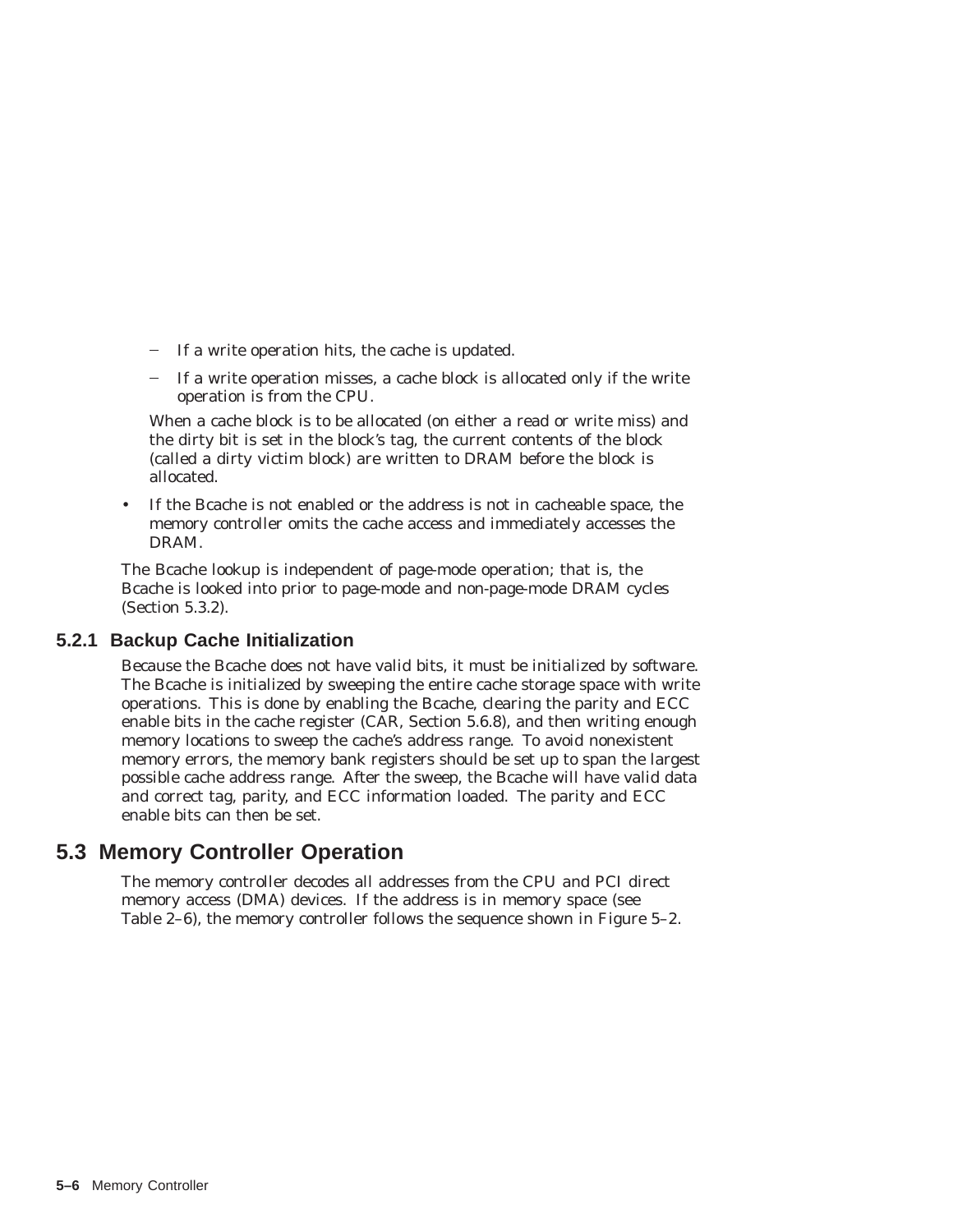

**Figure 5–2 Memory Controller Operation**

Memory Controller **5–7**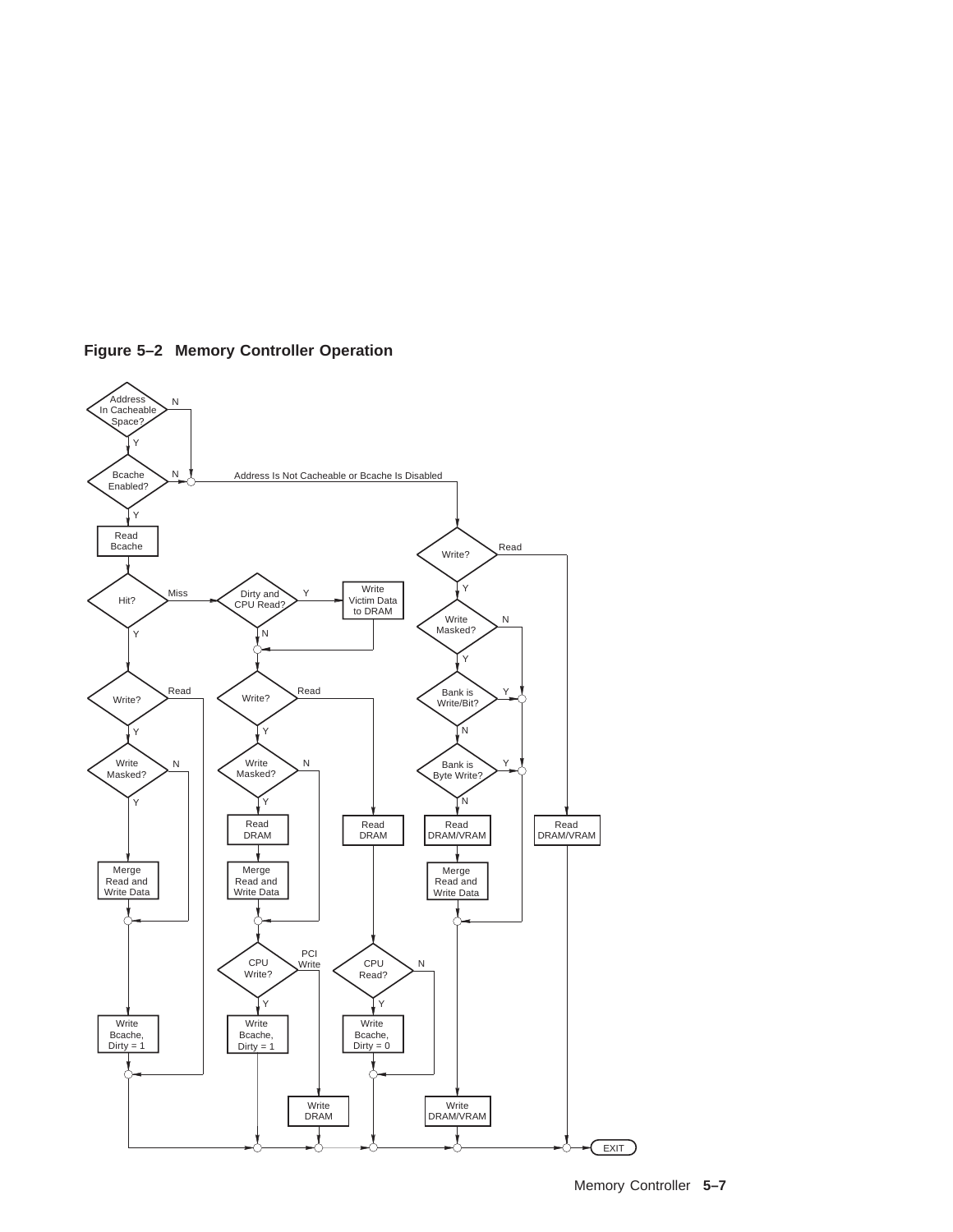### **5.3.1 Masked Write Operations**

A masked write operation is a write operation that modifies less than the full quadword of data at an address. Masked write operations are the result of:

- Longword store instructions that did not get merged in the CPU write buffer
- PCI DMA write operations, which can specify write-per-byte
- Write operations to graphics address space

Because ECCs cover the full quadword, masked writes operation to memory that are protected by ECC must be handled by read-modify-write operations. In a read-modify-write operation, the memory controller reads the memory data, merges it internally with the write data, and then writes the result back to memory.

Banks of DRAM or VRAM that are not protected by ECC can have write-perbit memories (normally VRAMs have this) or can be made byte-writable with a minimum of external logic. Both options are enabled by bits in the bank configuration registers (BCR3–BCR0, Section 5.6.2).

If the address is in graphics space and write-per-bit is enabled in the addressed bank's BCR , the memory controller drives the write-per-bit mask on the data lines during the row address period. The write data ECC is also driven during this operation, although it is not used by memory.

If byte write is enabled in the addressed bank's BCR, the memory controller drives the byte-write mask on the **mem\_ecc<7:0>** pins during the column address period. External logic is required to gate CAS at the DRAMs and VRAMs. Some masked write operations to byte-writable banks are done as read-modify-write operations. For a masked write operation to skip the read portion, either of the following conditions must be met:

- The address is in noncacheable space.
- The address is in graphics space and the byte-write enable (BWE) bit is set in the video and graphics control register (VGR, Section 5.6.9).

Write-per-bit mode differs from byte-write mode in that write-per-bit mode can modify arbitrary bits, while byte-write mode can modify memory only on a byte-resolution basis. This means that byte-write mode is normally used with pixel depths that are integral numbers of bytes. Write-per-bit and byte-write modes can be used simultaneously.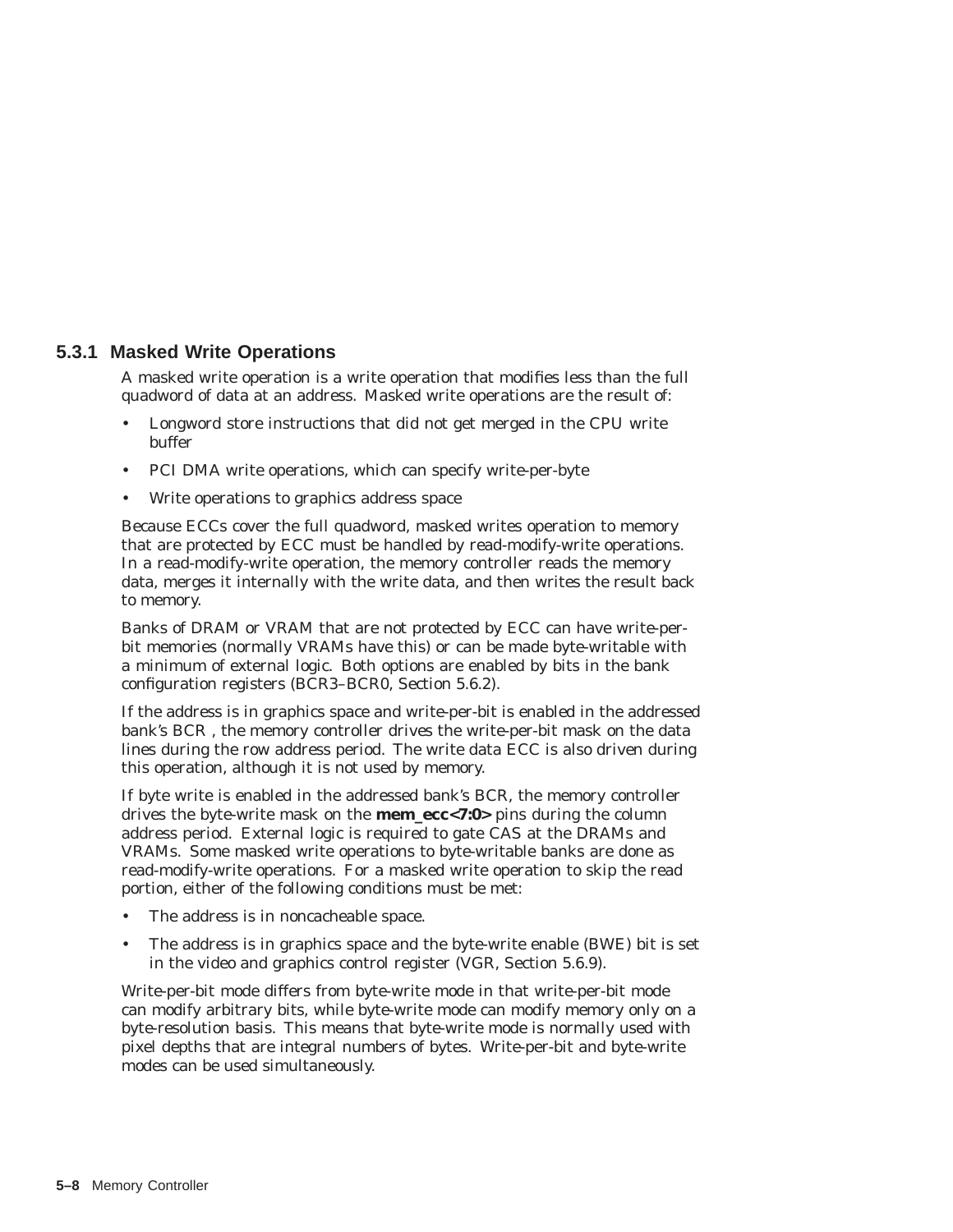The amount of time required to perform any memory operation is determined by the values programmed into the cache and memory timing registers, whether or not the Bcache hits, and whether or not a required DRAM operation is done in page mode.

### **5.3.2 Page Mode**

Page-mode cycles are cycles that do not cycle RAS to latch a new row address into the DRAMs. Page-mode cycles can be any combination of read and write operations. The memory controller does a page-mode cycle when RAS has been asserted for a bank and a read or write request is made with the page the same as when RAS was asserted. *Same page* is a function of DRAM column size and is determined by comparing address bits as shown in Table 5–6.

### **5.3.3 Register Access**

The memory controller contains the registers described in Section 5.6. The CPU can read and write the memory controller registers but I/O devices cannot. Table 5–3 lists the registers and their addresses.

# **5.4 Memory Error Conditions**

The memory controller checks and logs memory error conditions. Each possible memory error is associated with a bit in the error status register (ESR, Section 5.6.6). When an error occurs, the associated ESR bit is set and the address of the location with the error is stored in the error address register (EAR, Section 5.6.7).

An interrupt is sent to the CPU when an error condition is detected. Software must clear any error condition bits and return the memory subsystem to correct operation. If another error occurs before the CPU clears the first error, a multiple error bit is set, but no error-type information is saved.

Sections 5.4.1 through 5.4.5 describe the errors and the action taken for each type of error.

# **5.4.1 Correctable Read Error**

A correctable read error indicates that a single bit of data was corrected during a memory read operation or during the read part of a read-modify-write cycle of a masked write operation. The memory controller corrects the data before sending it to the initiator of the read operation (either the CPU or a PCI device).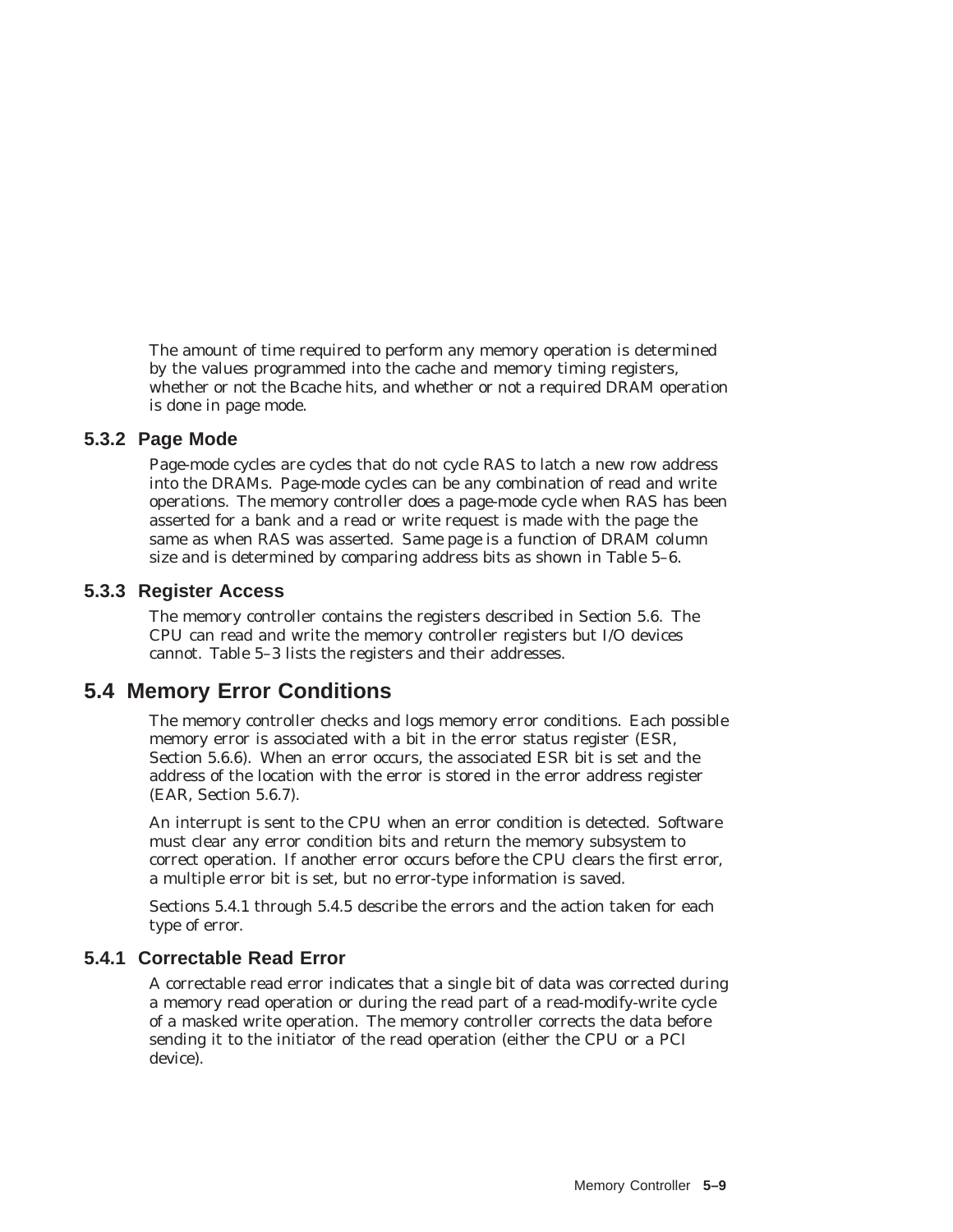When a correctable read error is detected, the correctable error (CEE) bit is set in the ESR and an interrupt is sent to the CPU to indicate that an error was detected. Software must write the correct data to the address that had the single bit error. This can be done with a LDQ\_L and STQ\_C instruction sequence.

### **5.4.2 Uncorrectable Read Error**

An uncorrectable read error occurs when the ECC logic detects an error in more than one data bit. The initiator of the read operation (either the CPU or a PCI device) is informed that an error occurred. (See Section 5.1.3 for more information about ECC.)

When an uncorrectable read error is detected, the memory uncorrectable error (UEE) bit is set in the ESR and an interrupt is sent to the CPU to indicate that an error was detected. Software must reestablish the validity of the faulting memory location, if possible.

### **5.4.3 Uncorrectable Write Error**

An uncorrectable write error can occur during a read-modify-write cycle of a masked write operation. The error is detected during the read part of the operation. Because the write data cannot be correctly merged with the (uncorrectable) read data, the memory write operation is aborted.

Aborting the memory write operation preserves the uncorrectable read data in memory. A subsequent read of the location will return an uncorrectable read status. The programmer must decide whether a failed write operation is a fatal problem.

When this error is detected, the UEE bit is set in the ESR and an interrupt is sent to the CPU to indicate that an error was detected. Software must reestablish the validity of the faulting memory location, if possible.

### **5.4.4 Bcache Tag Parity Error**

Every time the memory controller accesses the Bcache, the tag, dirty bit, and tag parity bit are checked for odd parity. The parity is calculated on the **bc\_tag<7:0>** and **bc\_idx\_tag<4:0>** signals. If tag parity is enabled and the stored parity is incorrect, a tag parity error occurs.

If a tag parity error occurs on a read operation, the initiator of the read operation (either the CPU or a PCI device) is informed that an error occurred.

When a Bcache tag parity error is detected, the cache tag parity error (CTE) bit is set in the ESR and an interrupt is sent to the CPU to indicate that an error was detected. Software must reestablish Bcache coherency, if possible.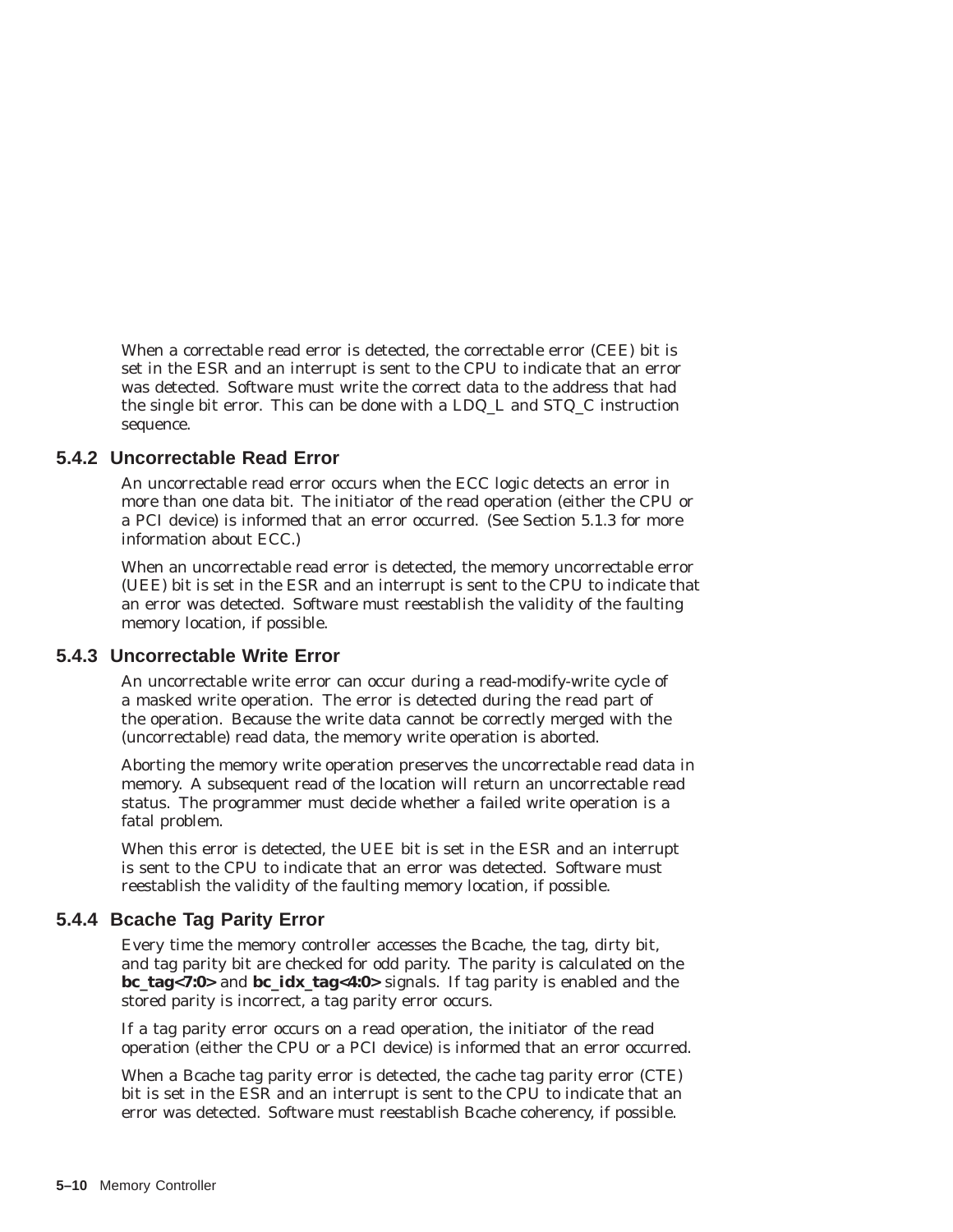### **5.4.5 Nonexistent Memory Address Error**

A nonexistent memory address error occurs when a DRAM read or write operation is attempted at an address that is not programmed in the bank address mask registers (BMR3–BMR0, Section 5.6.3).

The memory controller allocates the Bcache on write operations. A write operation to a nonexistent address sets the NXM bit and does not reallocate the cache. A nonexistent dirty address in the Bcache (possibly present at chip reset) can be evicted by setting the BMRs to expand the space that the Bcache can address. This will allow the victim write operation to occur without error and allow the read or write operation that initiated the victim write operation to allocate the cache.

If the nonexistent memory address error occurs on a read operation, the initiator of the read operation (either the CPU or a PCI device) is informed that an error occurred.

When a nonexistent memory address error is detected, the NXM bit is set in the ESR and an interrupt is sent to the CPU to indicate that an error was detected.

# **5.5 Graphics Operations**

The simple graphics functions implemented in the memory controller hardware improve frame buffer performance.

The graphics functions are used on memory write operations when address bits <33:29> select an address in graphics space—the graphics functions are not enabled in any other address region (Table 2–6). The video and graphics control register (VGR, Section 5.6.9) specifies which graphics function is performed. Read operations to the graphics space ignore the VGR settings—graphics operations are done only on write operations.

The memory controller supports both full and split VRAM shift-register loads. External monitor timing logic is required to signal the memory controller when VRAM shift-register loads need to be done. The video display pointer (an internal linear-address generator, Section 5.6.9.1) keeps track of the video refresh address.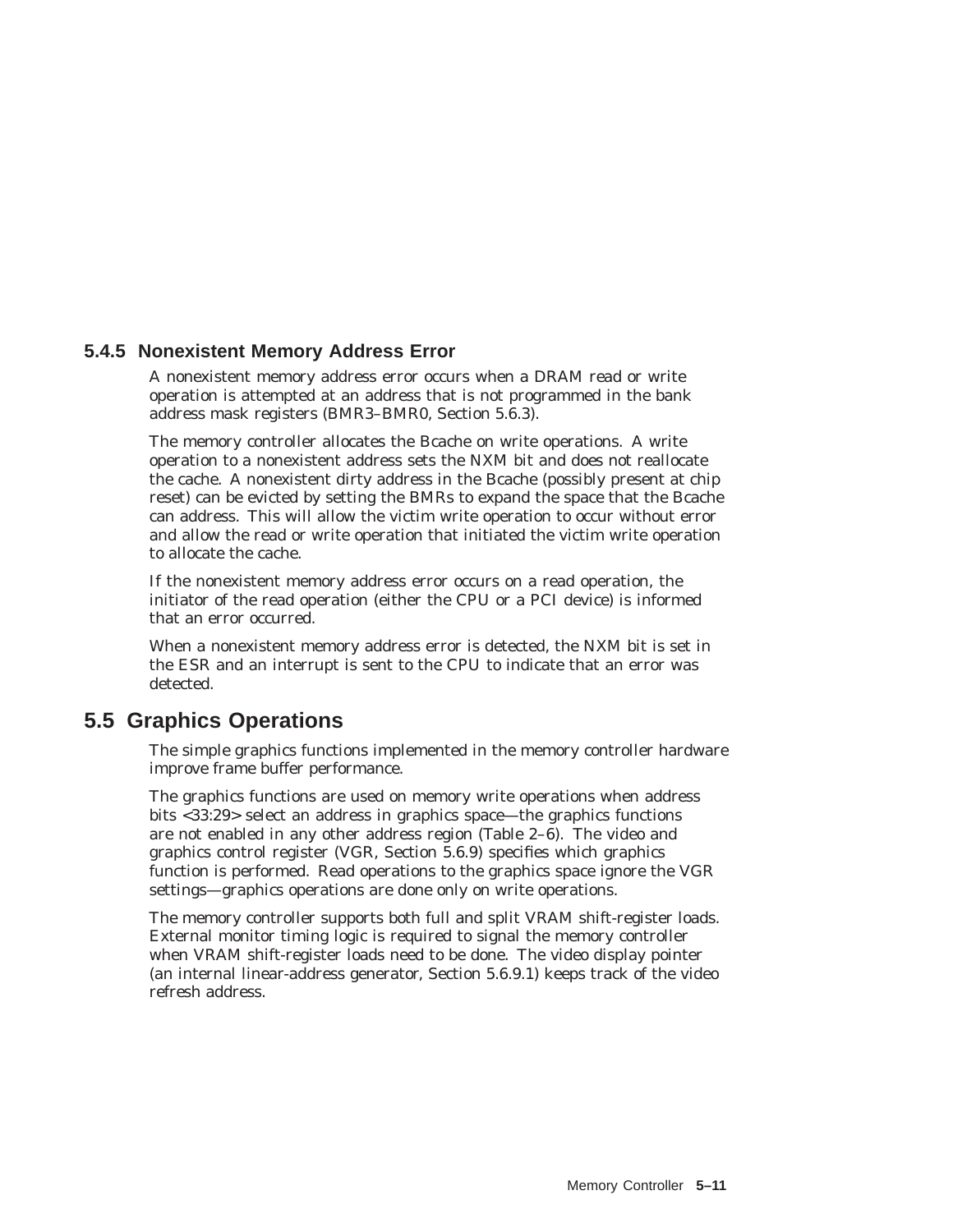### **5.5.1 Simple Frame Buffer Mode**

In simple frame buffer mode, the memory controller can function as an interface to a dumb frame buffer. The plane mask register (PMR, Section 5.6.10) masks the bits written in memory, using either write-perbit, byte-write, or read-modify-write operations. A bit is written only if the corresponding PMR bit value is one.

In byte-write mode, the instruction (STL or STQ) and longword address specify the byte mask that is driven out on the **mem\_ecc<7:0>** pins for each byte.

### **5.5.2 Transparent Stipple Mode**

In transparent stipple mode, CPU write cycles can conditionally substitute the foreground data value for the frame buffer data.

The CPU write address specifies the address to be written. The write data and PMR contents combine to mask some of the bits written in memory. The contents of the foreground register (FOR, Section 5.6.11) is the data that is masked and written to memory, by using either byte-write, write-per-bit, or read-modify-write operations. A FOR bit is written to memory only if the corresponding write data bit and PMR bit values are both one.

In byte-write mode, the instruction (STL or STQ), longword address, and least-significant bit (LSB) of the corresponding byte-write data specify the byte mask that is driven out on the **mem\_ecc<7:0>** lines for each byte.

# **5.6 Memory Controller Registers**

Sections 5.6.1 through 5.6.11 describe the memory controller registers. All the registers are 64 bits wide and are aligned on quadword addresses. (In most of the registers, bits <63:32> are not used.)

Before memory operations can be initiated, the registers for at least one bank must be initialized with the correct memory parameters.

### **5.6.1 Programmable Timing Parameters**

Some of the bank timing, global timing, and cache register fields are programmed to the desired number of delay cycles minus one, two, or three. For example, the following equation means that the interval  $T_{yz}$  (measured in integral clock cycles) is obtained by setting BTR<n:m> to  $T_{yz}$  – 1:

 $T_{yz} = BTR < n : m > +1$ 

(The relation between the field value and the measured interval is given at the end of each timing field description in Sections 5.6.4, 5.6.5, and 5.6.8.)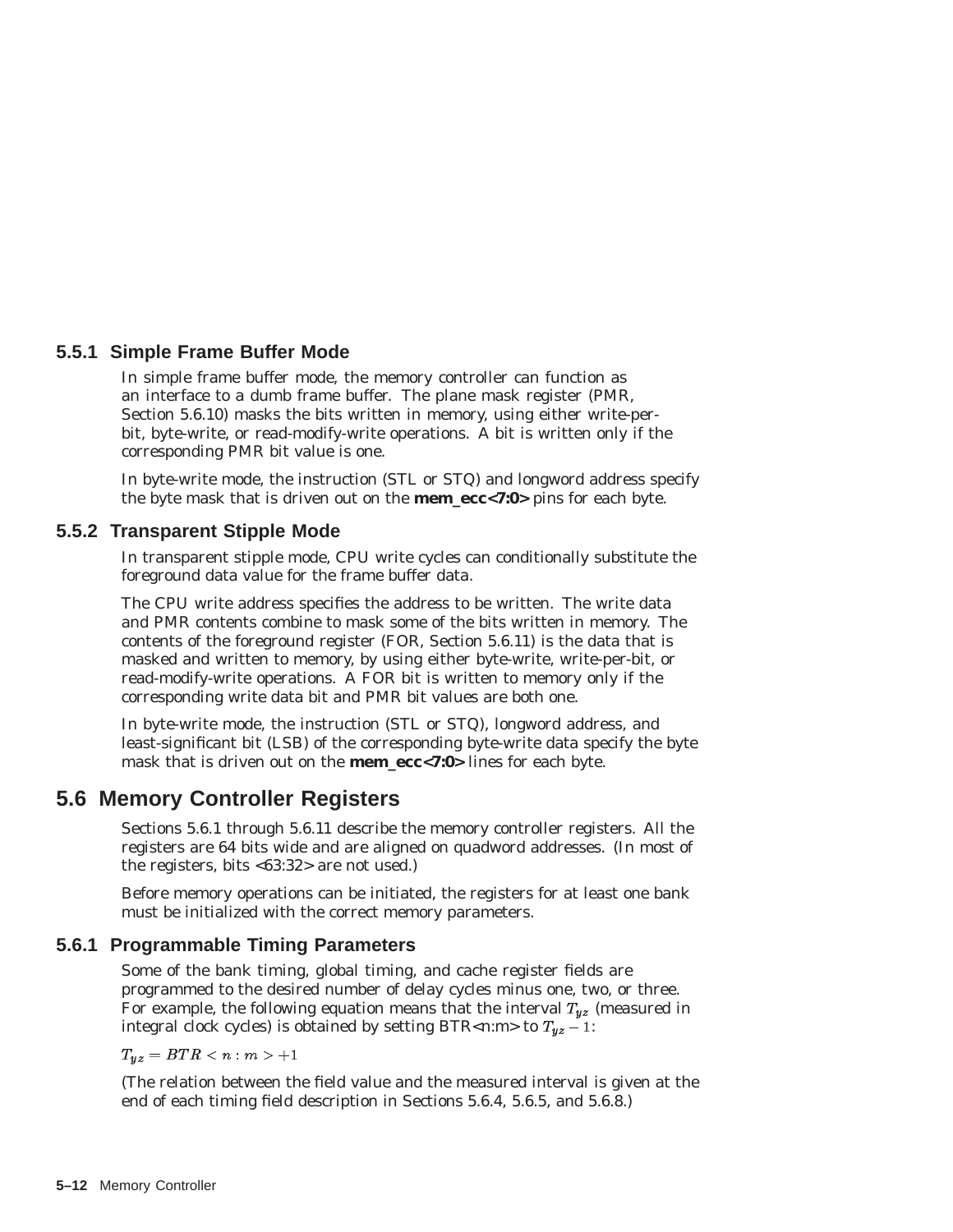Table 5–3 lists the registers and their addresses.

**Note**

Table 5–3 shows the preferred address to be used when accessing memory controller registers. While only bits <7:3> within the address range are decoded, making each register accessible at multiple addresses, addresses other than those listed are reserved by Digital.

**Table 5–3 Memory Controller Registers**

| Register                    | <b>Mnemonic</b>  | Address <sup>*</sup> |
|-----------------------------|------------------|----------------------|
|                             |                  |                      |
| Bank configuration 0        | <b>BCR0</b>      | 1 2000 0000          |
| Bank configuration 1        | BCR1             | 1 2000 0008          |
| Bank configuration 2        | BCR <sub>2</sub> | 1 2000 0010          |
| <b>Bank configuration 3</b> | BCR <sub>3</sub> | 1 2000 0018          |
| Bank address mask 0         | BMR <sub>0</sub> | 1 2000 0020          |
| Bank address mask 1         | BMR1             | 1 2000 0028          |
| Bank address mask 2         | BMR <sub>2</sub> | 1 2000 0030          |
| Bank address mask 3         | BMR <sub>3</sub> | 1 2000 0038          |
| Bank timing 0               | BTR <sub>0</sub> | 1 2000 0040          |
| Bank timing 1               | BTR1             | 1 2000 0048          |
| Bank timing 2               | BTR2             | 1 2000 0050          |
| Bank timing 3               | BTR <sub>3</sub> | 1 2000 0058          |
| Global timing               | <b>GTR</b>       | 1 2000 0060          |
| Error status                | ESR              | 1 2000 0068          |
| Error address               | EAR              | 1 2000 0070          |
| Cache                       | <b>CAR</b>       | 1 2000 0078          |
| Video and graphics control  | VGR              | 1 2000 0080          |
| Plane mask                  | <b>PLM</b>       | 1 2000 0088          |
| Foreground                  | <b>FOR</b>       | 1 2000 0090          |
| *Hexadecimal                |                  |                      |

**Note** 

The abbreviations in the Type column of the register field description tables indicate field access behavior. The abbreviations are defined in the Conventions section of the Preface.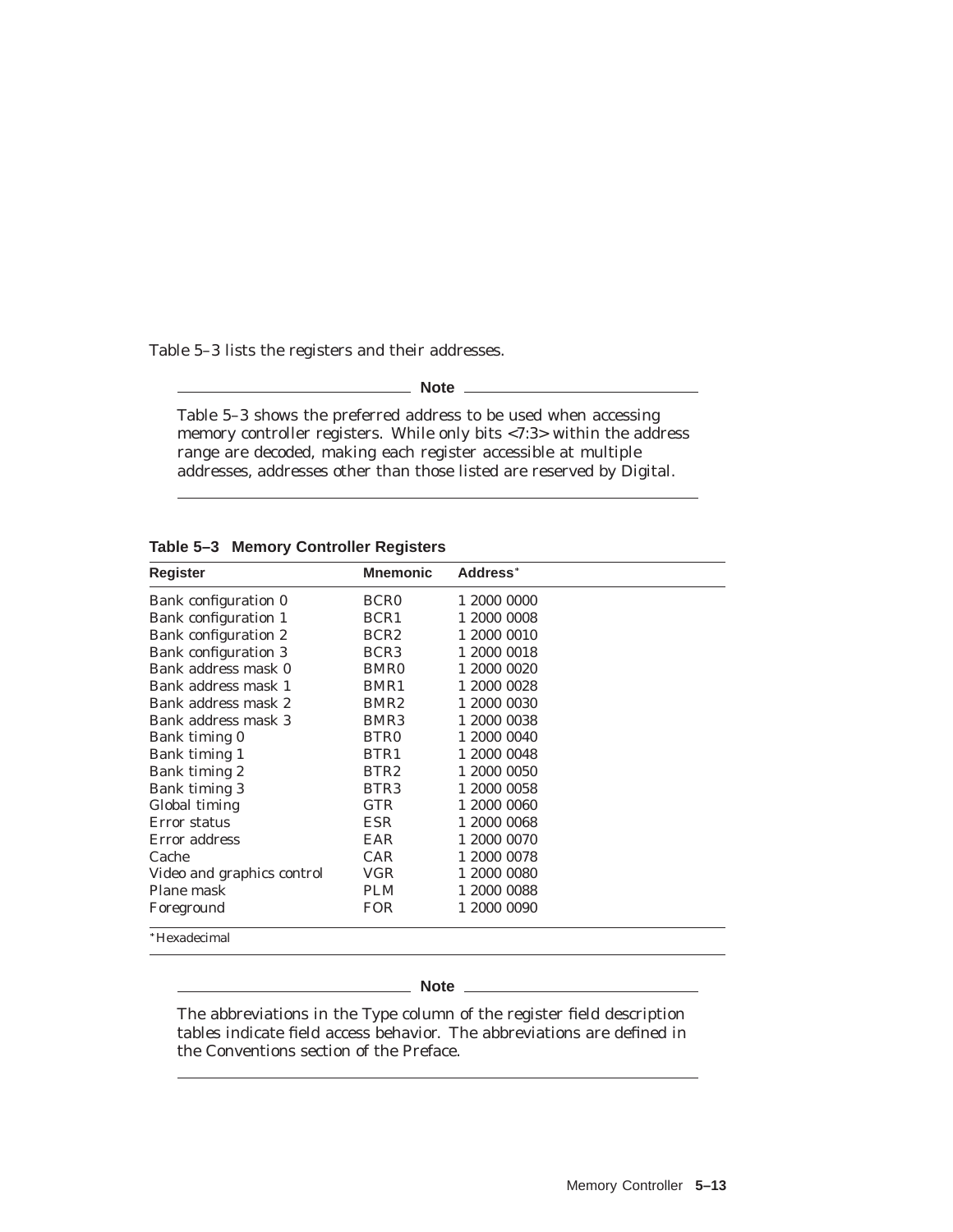## **5.6.2 Bank Configuration Registers**

Each memory bank has one bank configuration register (BCR). These registers (BCR3–BCR0) specify the following banks:

- Base address
- Error mode
- Write mode
- Row address manipulation

The BCRs are write-only registers. At reset, the base address valid (BAV) bit is cleared and all other bits are UNDEFINED.

Figure 5–3 shows the BCR format, and Table 5–4 describes its fields.

### **Figure 5–3 BCR3–BCR0 Format**

| 63         | 29 28                   | 20 19 15 14 13 12 11 10 9 |          |              |   |                     |             |                          | 5          |
|------------|-------------------------|---------------------------|----------|--------------|---|---------------------|-------------|--------------------------|------------|
| <b>RES</b> | Bank<br>Base<br>Address | <b>RESI</b>               | B l<br>A | S<br>В.<br>E | B | l Wl<br>IWIR I<br>M | Е<br>R<br>м | Row<br>Address<br>Select | <b>RES</b> |

|  |  | Table 5-4 BCR3-BCR0 Field Description |
|--|--|---------------------------------------|
|--|--|---------------------------------------|

| <b>Bits</b> | <b>Field</b>                          | <b>Type</b>    | <b>Description</b>                                                                                                                                                                                                                                                                                                                                                                                                                                  |
|-------------|---------------------------------------|----------------|-----------------------------------------------------------------------------------------------------------------------------------------------------------------------------------------------------------------------------------------------------------------------------------------------------------------------------------------------------------------------------------------------------------------------------------------------------|
| 63:29       | <b>RES</b>                            | <b>RAX/IGN</b> | Reserved.                                                                                                                                                                                                                                                                                                                                                                                                                                           |
| 28:20       | Bank<br><b>Base</b><br><b>Address</b> | <b>WO</b>      | This field specifies the base (starting) physical<br>address of the associated bank of memory. Each<br>bank of memory must begin on a naturally aligned<br>boundary. (Naturally aligned means that for a<br>bank with $2^n$ addresses, the <i>n</i> least significant bits<br>must be zero.) The bank base address is compared<br>to physical address bits $<28:20>$ and masked by<br>the bank address mask register (BMR3-BMR0,<br>Section 5.6.3). |
| 19:15       | <b>RES</b>                            | <b>RAX/IGN</b> | Reserved.<br>$\lambda$ $\lambda$ $\lambda$ $\lambda$                                                                                                                                                                                                                                                                                                                                                                                                |

(continued on next page)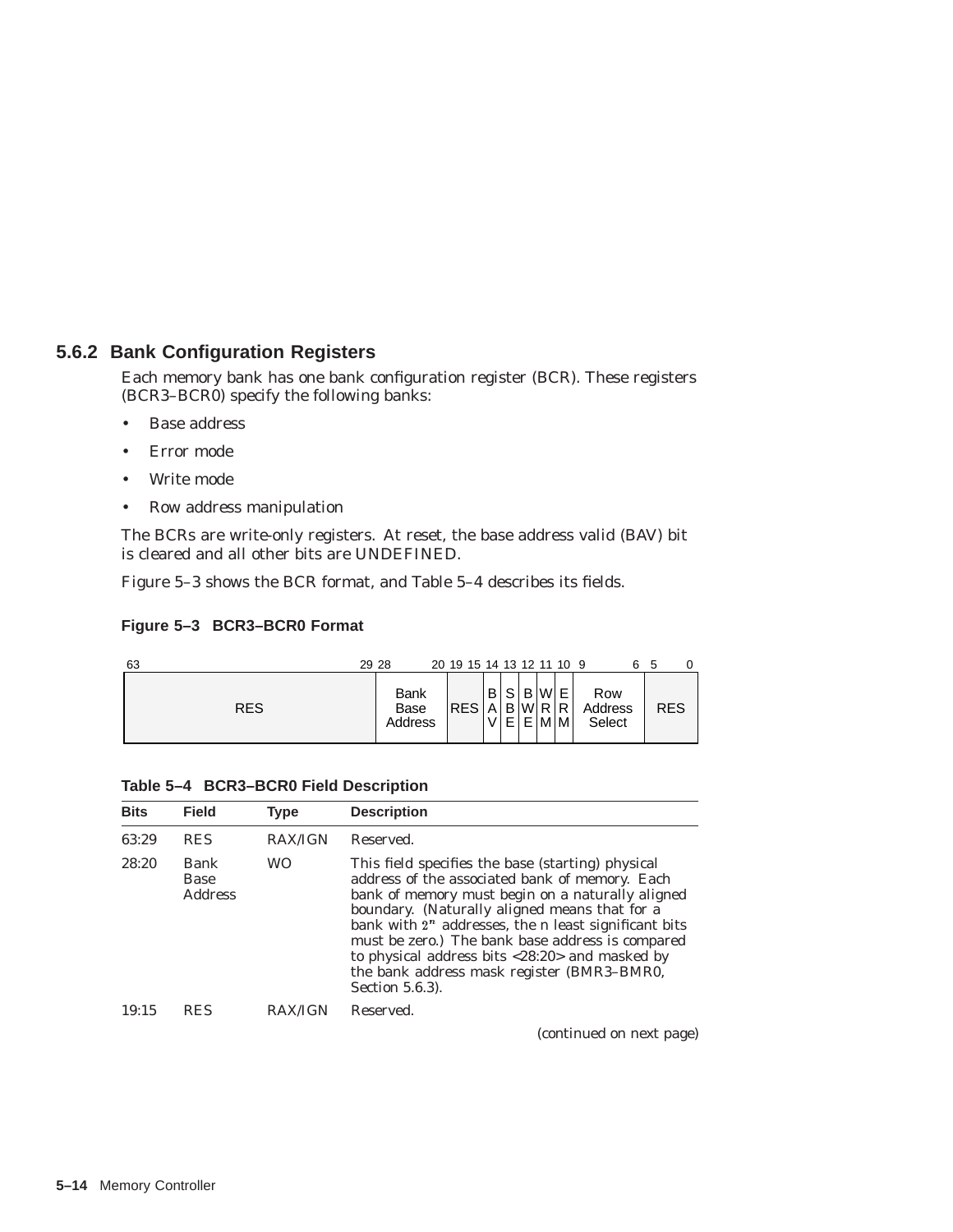# **Table 5–4 (Cont.) BCR3–BCR0 Field Description**

| <b>Bits</b> | <b>Field</b>                           | <b>Type</b> | <b>Description</b>                                                                                                                                                                                                                                                                                                                                                                           |
|-------------|----------------------------------------|-------------|----------------------------------------------------------------------------------------------------------------------------------------------------------------------------------------------------------------------------------------------------------------------------------------------------------------------------------------------------------------------------------------------|
| 14          | <b>BAV</b>                             | <b>WO</b>   | Base address valid-This bit indicates whether<br>the base address is valid. To enable addressing<br>of the associated memory bank, this bit should<br>be set when the base address is written. This bit<br>is cleared at reset. Before setting this bit after<br>reset, valid information must be written in the<br>corresponding bank address mask register (BMR3-<br>BMR0, Section 5.6.3). |
| 13          | <b>SBE</b>                             | <b>WO</b>   | Split bank enable-When set, this bit enables dual<br>(split) bank operation for the bank. This controls<br>RAS selection as shown in Table 5-5, using the<br>address bit shown in Table 5-10.                                                                                                                                                                                                |
| 12          | <b>BWE</b>                             | <b>WO</b>   | Byte write-enable—When set, this bit enables<br>external byte masked write operations for graphics<br>operations. The byte mask is determined by the<br>graphics mode (Section 5.6.9), foreground register<br>(FOR, Section 5.6.11), and plane mask register<br>(PMR, Section 5.6.10).                                                                                                       |
|             |                                        |             | The byte mask is driven on the <b>mem_ecc&lt;7:0&gt;</b> lines<br>and external logic is required to gate the RAM write<br>signals for each byte.                                                                                                                                                                                                                                             |
|             |                                        |             | Note: To use byte masking, the ERM bit $(<10>)$<br>must be cleared to disable ECC for the bank.                                                                                                                                                                                                                                                                                              |
| 11          | <b>WRM</b>                             | <b>WO</b>   | Write mode—When set, this bit enables write-per-bit<br>capability for the bank.                                                                                                                                                                                                                                                                                                              |
|             |                                        |             | Note: To use write-per-bit, the ERM bit $(<10)$ must<br>be cleared to disable ECC for the bank.                                                                                                                                                                                                                                                                                              |
| 10          | <b>ERM</b>                             | <b>WO</b>   | Error mode-When set, this bit enables ECC<br>checking and generation for each access to this<br>bank.                                                                                                                                                                                                                                                                                        |
|             |                                        |             | <b>Note:</b> Memories that use byte-write $($ <12> $)$ or write-<br>per-bit $(\langle 11 \rangle)$ mode must not be programmed to use<br>ECC.                                                                                                                                                                                                                                                |
| 9:6         | Row<br><b>Address</b><br><b>Select</b> | <b>WO</b>   | These bits specify how the memory address is<br>multiplexed for this bank of memory. Table 5-6<br>lists the assignment of these bits for the number of<br>row and column addresses, and Table 5-7 shows how<br>the address bits are multiplexed. Column addresses<br>always consist of address bits <14:3>.                                                                                  |
|             |                                        |             | (continued on next page)                                                                                                                                                                                                                                                                                                                                                                     |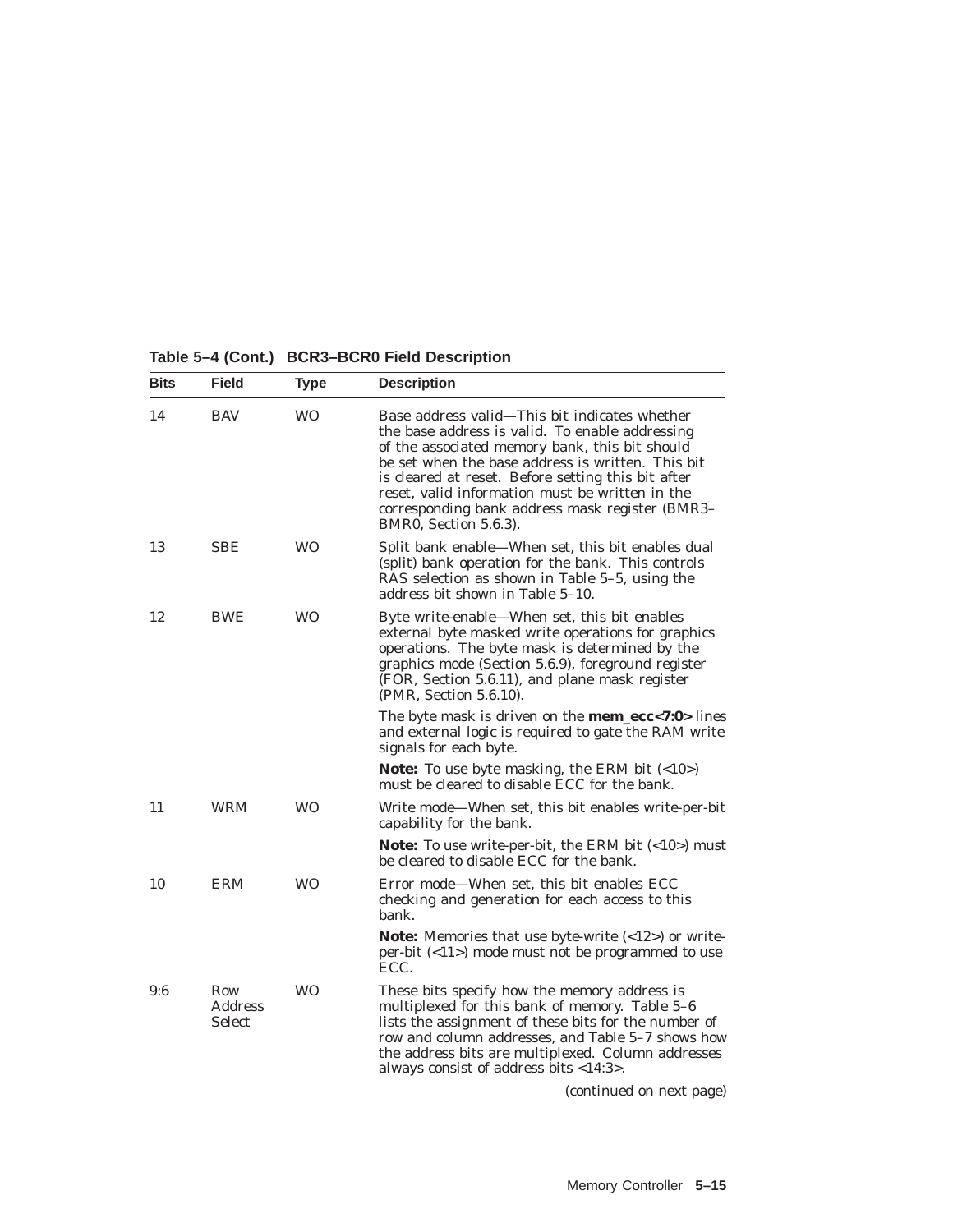|             |            |                   | the contract of the contract of the contract of the contract of the contract of the contract of the contract of |
|-------------|------------|-------------------|-----------------------------------------------------------------------------------------------------------------|
| <b>Bits</b> | Field      | <b>Type</b>       | <b>Description</b>                                                                                              |
| 5:0         | <b>RES</b> | RAX/IGN Reserved. |                                                                                                                 |

**Table 5–4 (Cont.) BCR3–BCR0 Field Description**

Table 5–5 shows how RAS is selected according to the split-bank enable (SBE) bit in the BCR and the address bit listed in Table 5–10.

| Dual-<br><b>Bank</b><br>Enable | <b>Address Bit*</b> | mem_rasa_l<3:0> | mem_rasb_l<3:0> |
|--------------------------------|---------------------|-----------------|-----------------|
|                                | $1$ or $0$          |                 | N               |
|                                | 0                   |                 | N               |
|                                |                     | N               |                 |

**Table 5–5 RAS Selection**

Table 5–6 shows how the BCR row address select field is encoded and interpreted.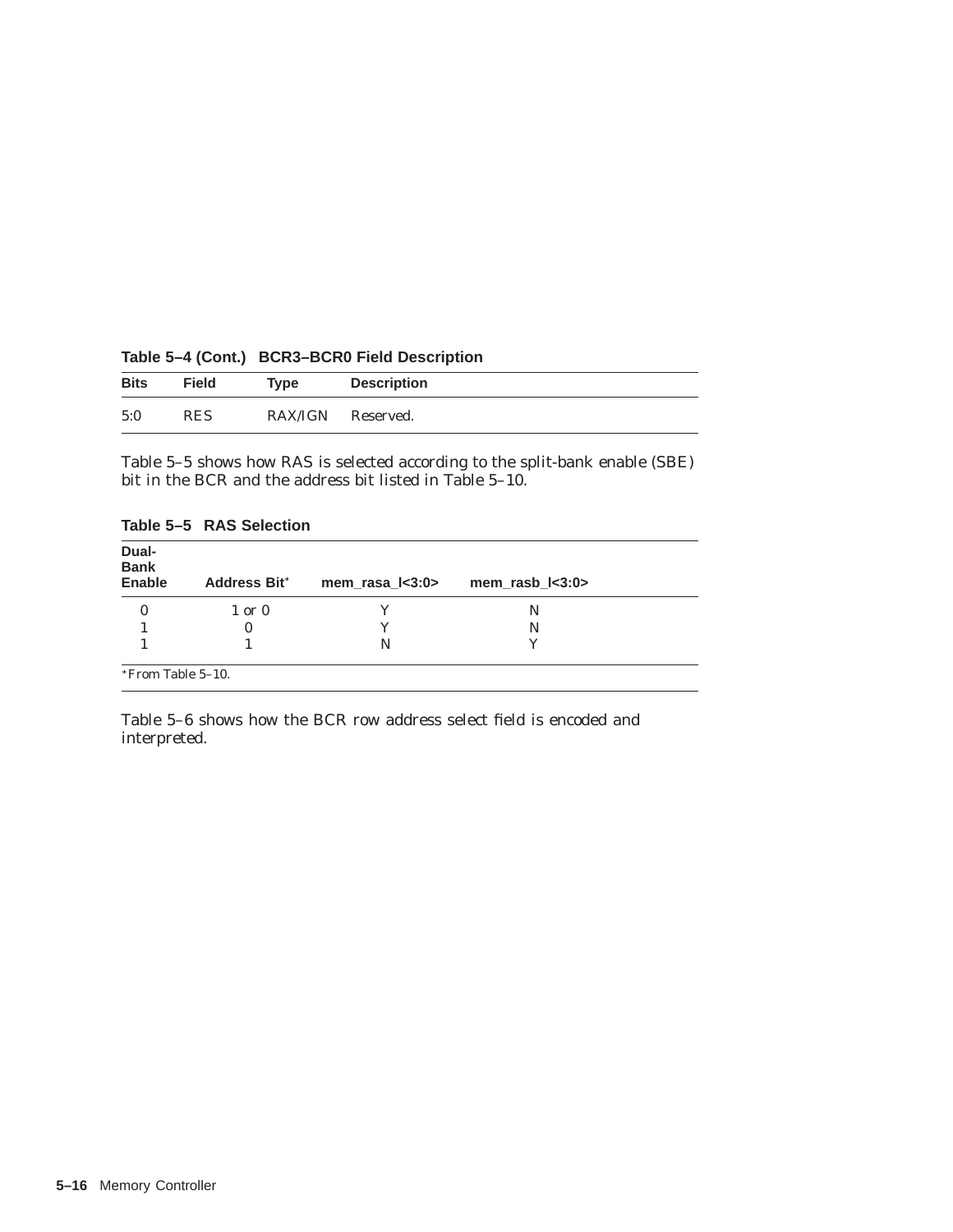| Code | Column<br><b>Address</b> | <b>Row</b><br><b>Address</b> | Bank*<br><b>Size</b> | Page <sup><math>\dagger</math></sup><br><b>Size</b> | <b>Address Bits Used</b><br><b>For Page Compare</b> |  |
|------|--------------------------|------------------------------|----------------------|-----------------------------------------------------|-----------------------------------------------------|--|
| 0000 | 8                        | 9                            | 128K                 | 256                                                 | 28:11                                               |  |
|      |                          | 10                           | 256K                 |                                                     |                                                     |  |
|      |                          | 11                           | 512K                 |                                                     |                                                     |  |
|      |                          | 12                           | 1 <sub>M</sub>       |                                                     |                                                     |  |
| 0001 | 9                        | 9                            | 256K                 | 512                                                 | 28:12                                               |  |
|      |                          | 10                           | 512K                 |                                                     |                                                     |  |
|      |                          | 11                           | 1M                   |                                                     |                                                     |  |
|      |                          | 12                           | 2M                   |                                                     |                                                     |  |
| 0011 | 10                       | 10                           | 1M                   | 1024                                                | 28:13                                               |  |
|      |                          | 11                           | 2M                   |                                                     |                                                     |  |
|      |                          | 12                           | 4M                   |                                                     |                                                     |  |
| 0111 | 11                       | 11                           | 4M                   | 2048                                                | 28:14                                               |  |
|      |                          | 12                           | 8M                   |                                                     |                                                     |  |
| 1111 | 12                       | 12                           | 16M                  | 4096                                                | 28:15                                               |  |

**Table 5–6 Row Address Select Encodings**

Table 5–7 shows how the row and column address bits are multiplexed on the **mem\_addr<11:0>** pins.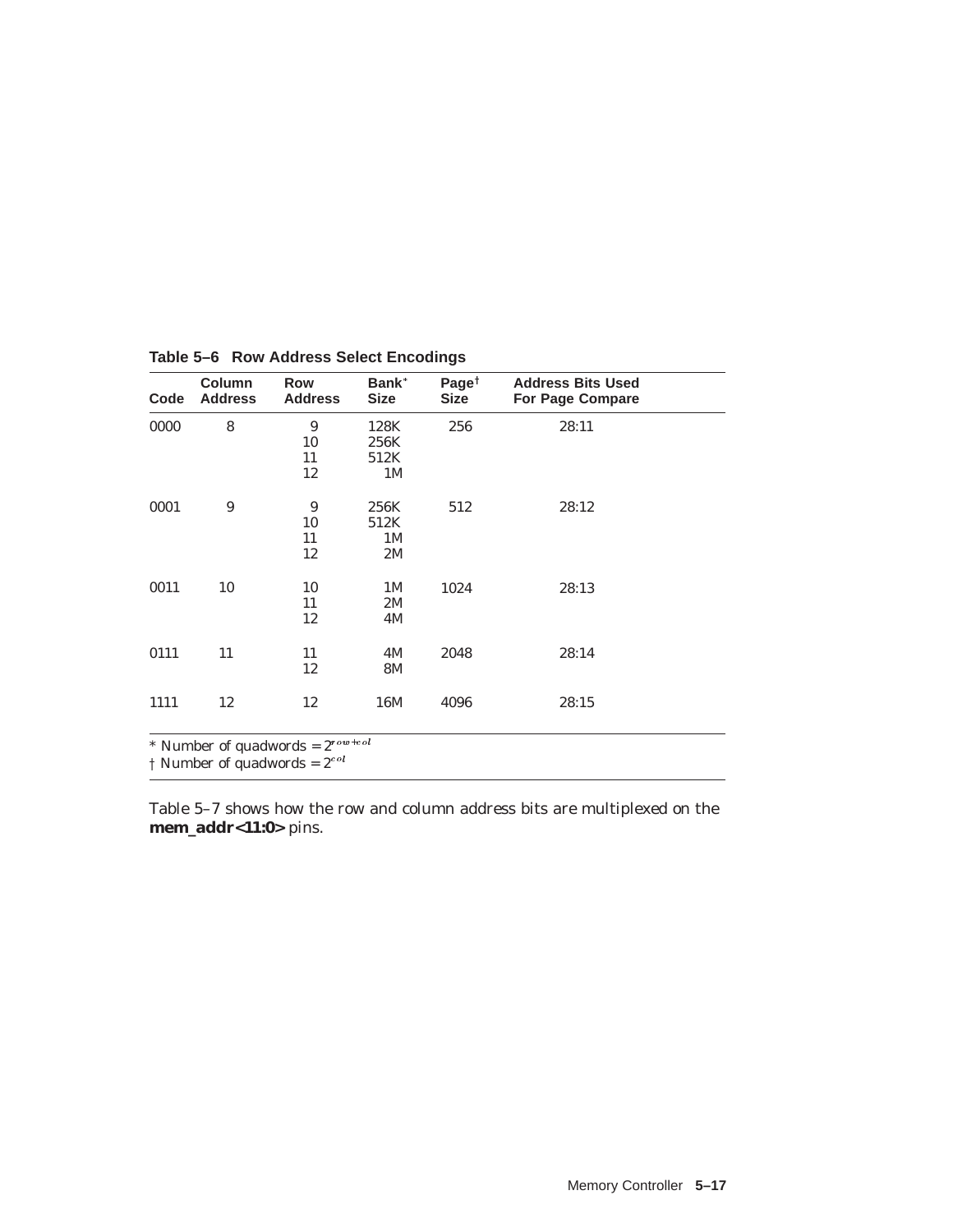| Number of<br><b>Row Addresses:</b><br><b>Column Addresses:</b> | 9<br>8    | 10<br>8 | 12<br>8 | 9<br>9 | 10<br>9 | 12<br>9       | 10<br>10 | 11<br>10 | 12<br>10 | 11<br>11 | 12<br>11 | $12 \overline{ }$<br>$12 \,$ |
|----------------------------------------------------------------|-----------|---------|---------|--------|---------|---------------|----------|----------|----------|----------|----------|------------------------------|
| mem_adr11                                                      | 22        | 22      | 22      | 22     | 22      | 22            | 24       | 24       | 24       | 25       | 25       | 25                           |
| mem adr10                                                      | 21        | 21      | 21      | 23     | 23      | 23            | 23       | 23       | 23       | 23       | 23       | 23                           |
| mem_adr9                                                       | <i>20</i> | 20      | 20      | 21     | 21      | 21            | 21       | 21       | 21       | 21       | 21       | 21                           |
| mem_adr8                                                       | 11        | 11      | 11      | 20     | 20      | - 20          | 20       | 20       | 20       | 20       | 20       | 20                           |
| mem_adr7                                                       | 12        | 12      | -12     | 12     | 12      | <sup>12</sup> | 22       | 22       | 22       | $22\,$   | 22       | $22\,$                       |
| mem_adr6                                                       | 13        | 13      | 13      | 13     | 13      | -13           | 13       | 13       | 13       | 24       | 24       | 24                           |
| mem_adr5                                                       | 14        | 14 14   |         | 14     | 14 14   |               | 14       | 14       | 14       | 14       | 14       | 26                           |
| mem adr4                                                       | 19        | 19      | 19      | 19     | 19      | 19            | 19       | 19       | 19       | 19       | 19       | 19                           |
| mem_adr3                                                       | 18        | 18      | 18      | 18     | 18      | - 18          | 18       | 18       | 18       | 18       | 18       | 18                           |
| mem_adr2                                                       | 17        | 17      | 17      | 17     | 17      | 17            | 17       | 17       | 17       | 17       | 17       | 17                           |
| mem adr1                                                       | 16        | 16      | 16      | 16     | 16      | 16            | 16       | 16       | 16       | 16       | 16       | 16                           |
| mem_adr0                                                       | 15        | 15      | 15      | 15     | 15      | 15            | 15       | 15       | 15       | 15       | 15       | 15                           |

**Table 5–7 Row Address Bit Assignments**

Addresses in *italics* are driven on **mem\_adr** but are not needed by memory parts. Column addresses always consist of address bits <14:3>.

## **5.6.3 Bank Address Mask Registers**

Each memory bank has one bank address mask register (BMR). These registers (BMR3–BMR0) specify the base address bits that should *not* be checked for an address match.

**Note**

Because the physical address compare does not include bits <32:29>, memory can be addressed at multiple addresses. Software must ensure that this does not cause the system to malfunction.

The bank base address mask is also used with the split-bank enable (SBE) bit in the bank configuration register (BCR, Section 5.6.2) to specify which address bit is used to assert **mem\_rasa\_l***n* or **mem\_rasb\_l***n* for each bank, as shown in Table 5–10.

These registers are UNDEFINED at reset. Valid information must be written to these registers before setting the valid bit in the corresponding BCR.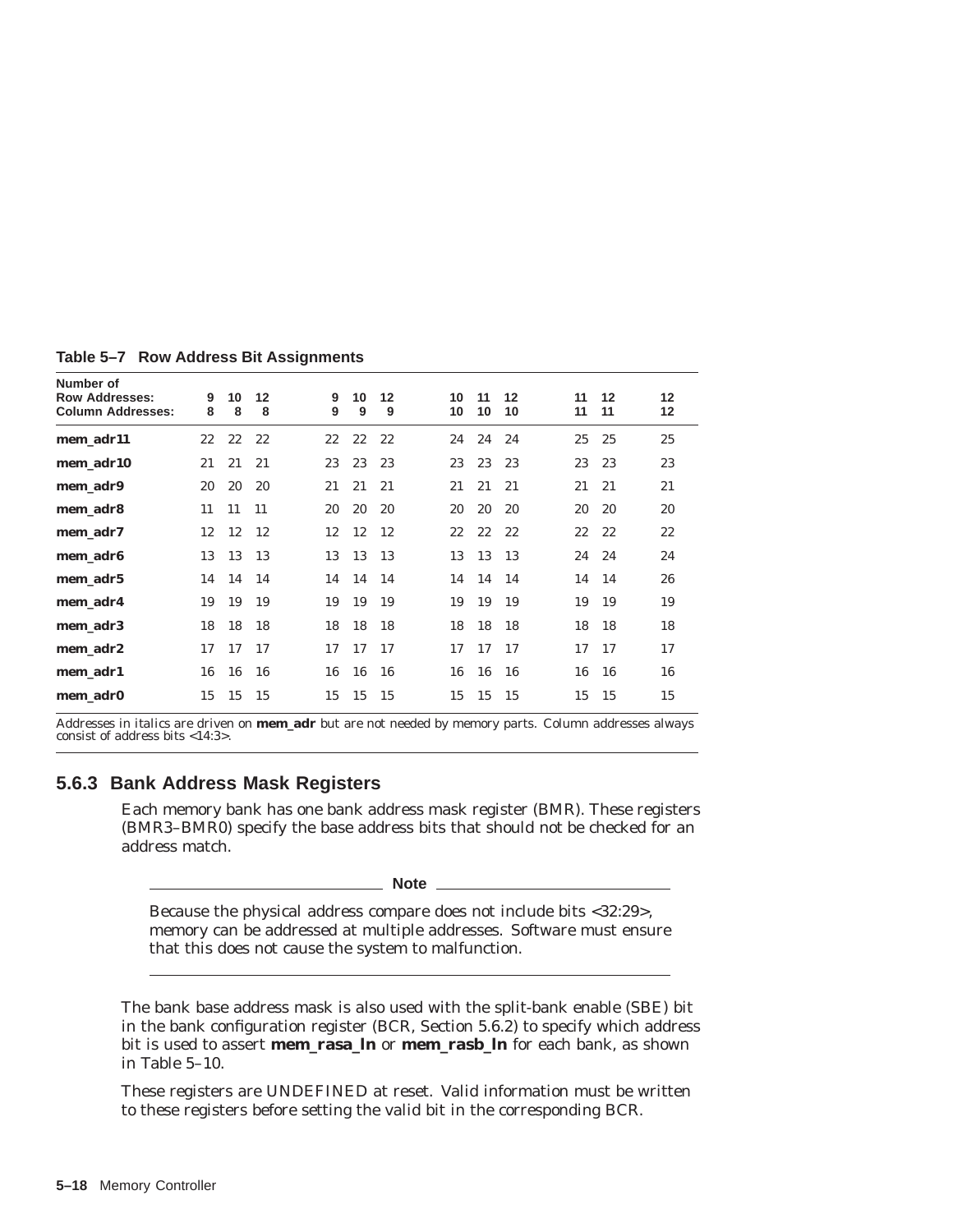Figure 5–4 shows the BMR format, and Table 5–8 describes its fields.

## **Figure 5–4 BMR3–BMR0 Format**



|  |  |  |  | Table 5-8 BMR3-BMR0 Field Description |
|--|--|--|--|---------------------------------------|
|--|--|--|--|---------------------------------------|

| <b>Bits</b> | <b>Field</b>                           | <b>Type</b> | <b>Description</b>                                                                                                                                                                                                                                                                                       |
|-------------|----------------------------------------|-------------|----------------------------------------------------------------------------------------------------------------------------------------------------------------------------------------------------------------------------------------------------------------------------------------------------------|
| 63:29       | <b>RES</b>                             | <b>IGN</b>  | Reserved.                                                                                                                                                                                                                                                                                                |
| 28:20       | Bank<br>Base<br><b>Address</b><br>Mask | WO          | This field specifies the mask to be used when matching<br>the memory address to the configured memory address<br>range. Base address bits that correspond to BMR bits<br>with a value of one are masked (that is, not checked).<br>The mask corresponds to physical address bits <28:20><br>(Table 5-9). |
| 19:0        | <b>RES</b>                             | IGN         | Reserved.                                                                                                                                                                                                                                                                                                |

Table 5–9 shows how the bank address mask field in the BMR is set according to memory bank size.

| <b>Memory Bank</b> | <b>Physical Address and Mask Register Bits</b> |              |              |              |              |              |              |                |              |
|--------------------|------------------------------------------------|--------------|--------------|--------------|--------------|--------------|--------------|----------------|--------------|
| <b>Size</b>        | 28                                             | 27           | 26           | 25           | 24 23        |              | 22           | 21             | 20           |
| 1 MB               | $\bf{0}$                                       | $\mathbf{0}$ | $\bf{0}$     | $\bf{0}$     | $\bf{0}$     | $\mathbf{0}$ | $\bf{0}$     | $\mathbf{0}$   | $\bf{0}$     |
| 2 MB               | $\mathbf{0}$                                   | $\bf{0}$     | $\bf{0}$     | $\bf{0}$     | $\bf{0}$     | $\bf{0}$     | $\mathbf{0}$ | $\mathbf{0}$   | 1            |
| 4 MB               | $\mathbf{0}$                                   | $\mathbf{0}$ | $\bf{0}$     | $\bf{0}$     | $\mathbf{0}$ | $\mathbf{0}$ | $\mathbf{0}$ | $\mathbf{1}$   | $\mathbf{1}$ |
| 8 MB               | $\theta$                                       | $\mathbf{0}$ | $\bf{0}$     | $\bf{0}$     | $\mathbf{0}$ | $\mathbf{0}$ | $\mathbf{1}$ | $\overline{1}$ | 1            |
| <b>16 MB</b>       | $\mathbf{0}$                                   | $\mathbf{0}$ | $\bf{0}$     | $\bf{0}$     | $\mathbf{0}$ | -1           | $\mathbf{1}$ | $\overline{1}$ | 1            |
| 32 MB              | $\mathbf{0}$                                   | $\mathbf{0}$ | $\bf{0}$     | $\mathbf{0}$ | 1            | 1            | 1            | $\overline{1}$ | $\mathbf{1}$ |
| 64 MB              | $\mathbf{0}$                                   | $\mathbf{0}$ | $\mathbf{0}$ | $\mathbf{1}$ | $\mathbf{1}$ | $\mathbf{1}$ | $\mathbf{1}$ | $\overline{1}$ | 1            |
| 128 MB             | $\mathbf{0}$                                   | $\mathbf{0}$ | 1            | 1            | 1            | 1            | 1            | $\mathbf{1}$   | 1            |

**Table 5–9 Bank Size Mask Setting**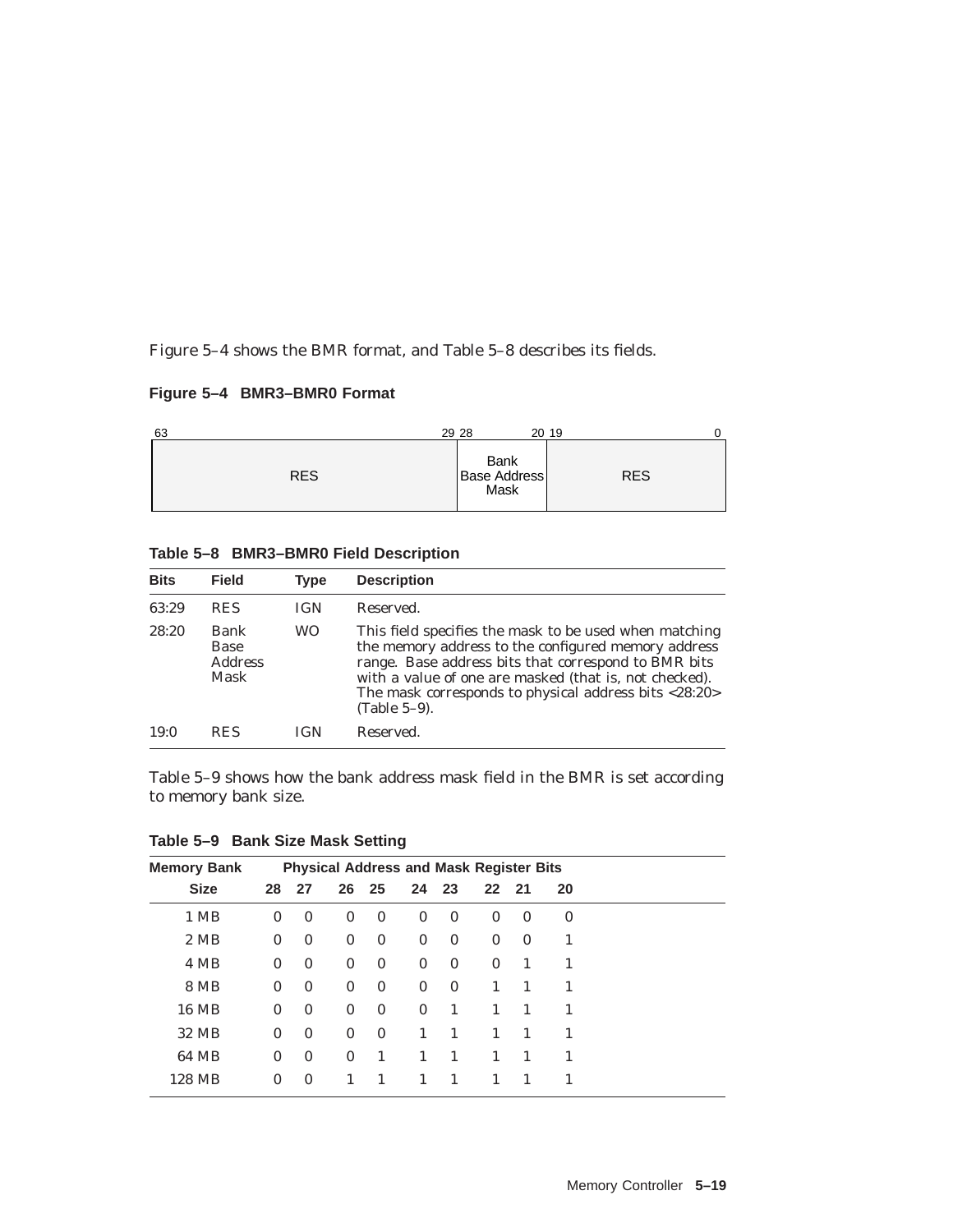Table 5–10 shows which address bit selects RAS according to the value of the bank address mask field in the BMR.

**Table 5–10 Dual Bank Address Select**

| <b>Bank Base Address Mask</b><br>BMR <28:20> | <b>Address Bit That Selects*</b><br>mem rasa In or mem rasb In |  |
|----------------------------------------------|----------------------------------------------------------------|--|
| 001111111                                    | 26                                                             |  |
| 000111111                                    | 25                                                             |  |
| 000011111                                    | 24                                                             |  |
| 000001111                                    | 23                                                             |  |
| 000000111                                    | 22                                                             |  |
| 000000011                                    | 21                                                             |  |

\*Address bit value 0 selects **mem\_rasa\_l***n* and value 1 selects **mem\_rasb\_l***n* ( $n = 3, 2, 1$ , or 0). See Table 5–5.

### **5.6.4 Bank Timing Registers**

Each memory bank has one bank timing register (BTR). These registers (BTR3–BTR0) specify the timing parameters, in cycles, independently for each bank. Most of the BTR fields are programmed to the desired number of delay cycles minus one. The relation between the field value and the measured interval is given at the end of each field description. See Section 5.6.1 for more information.

Table 5–22 and the timing diagrams in Section 5.7 identify the timing parameters.

The BTRs are write-only registers. All bits are UNDEFINED at reset.

**Note**

If bank 3 is not used, the read-to-write tristate field (<23:21>) in BTR3 must be initialized to zero.

Figure 5–5 shows the BTR format, and Table 5–11 describes its fields.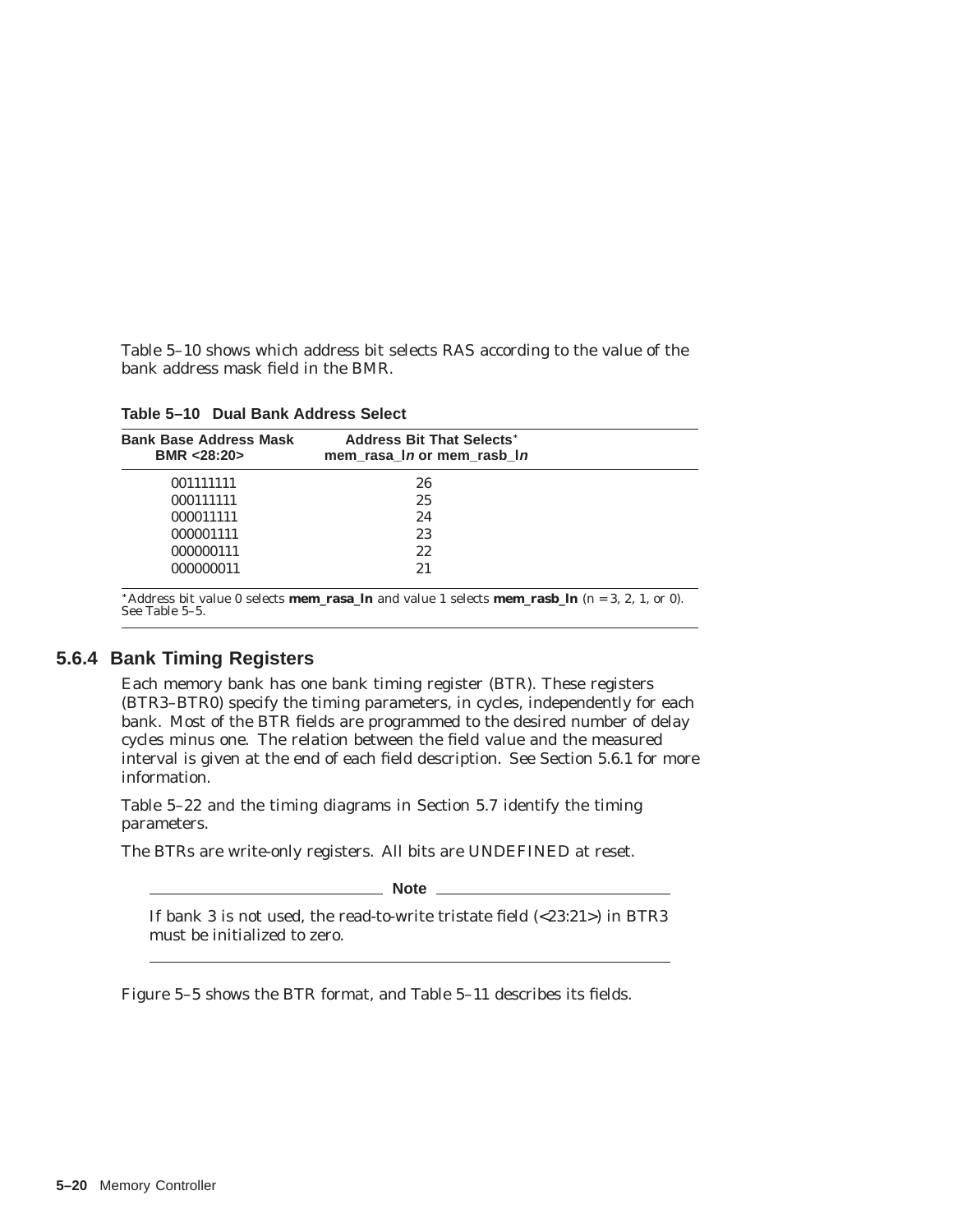## **Figure 5–5 BTR3–BTR0 Format**

| 63         | 25 24 23 |                                  | 21 20            | 17 16        | 12 11 |                            |                        |                         |
|------------|----------|----------------------------------|------------------|--------------|-------|----------------------------|------------------------|-------------------------|
| <b>RES</b> | S        | D Read to <br>Write<br>Tristate, | CAS<br>Precharge | CAS<br>Cycle |       | Column<br>Address<br>Setup | Row<br>Address<br>Hold | Row<br>Address<br>Setup |

# **Table 5–11 BTR3–BTR0 Field Description**

| <b>Bits</b> | <b>Field</b>                         | Type           | <b>Description</b>                                                                                                                                                                                                                                                                                                                                                      |
|-------------|--------------------------------------|----------------|-------------------------------------------------------------------------------------------------------------------------------------------------------------------------------------------------------------------------------------------------------------------------------------------------------------------------------------------------------------------------|
| 63:25       | <b>RES</b>                           | <b>RAX/IGN</b> | Reserved.                                                                                                                                                                                                                                                                                                                                                               |
| 24          | <b>DST</b>                           | <b>WO</b>      | Data setup—This bit specifies the minimum<br>number of data setup cycles prior to asserting the<br>mem_cas_l signal on write operations as follows:<br>$0 =$ one cycle, $1 =$ two cycles. The DRAM timing<br>parameter is $t_{DS}$ .                                                                                                                                    |
| 23:21       | Read-<br>to-Write<br><b>Tristate</b> | <b>WO</b>      | This field specifies the number of cycles required<br>to tristate the memory data bus when switching<br>from a read to a write operation. The DRAM timing<br>parameter is $t_{OFF}$ .                                                                                                                                                                                   |
|             |                                      |                | $t_{OFF}/cyclic time = BTR < 23: 21 > +1$                                                                                                                                                                                                                                                                                                                               |
| 20:17       | CAS<br>Precharge                     | <b>WO</b>      | This field specifies the number of cycles that the<br>mem_cas_l signal is deasserted between page-mode<br>cycles. It also represents the setup time before the<br>mem_cas_I signal asserts the column address, write<br>data (during memory write operations), and write-<br>enable. The timing diagram parameter is $T_{45}$ , and<br>the DRAM parameter is $t_{CP}$ . |
|             |                                      |                | $T_{45} = BTR < 20:17 > +1$                                                                                                                                                                                                                                                                                                                                             |
| 16:12       | <b>CAS</b><br>Cycle                  | <b>WO</b>      | This field specifies the number of cycles that the<br>mem_cas_l signal is asserted. The timing diagram<br>parameter is $T_{34}$ , and the DRAM parameter is $t_{CAC}$ .                                                                                                                                                                                                 |
|             |                                      |                | $T_{34} = BTR < 16:12>+1$                                                                                                                                                                                                                                                                                                                                               |
|             |                                      |                | (continued on next nage)                                                                                                                                                                                                                                                                                                                                                |

(continued on next page)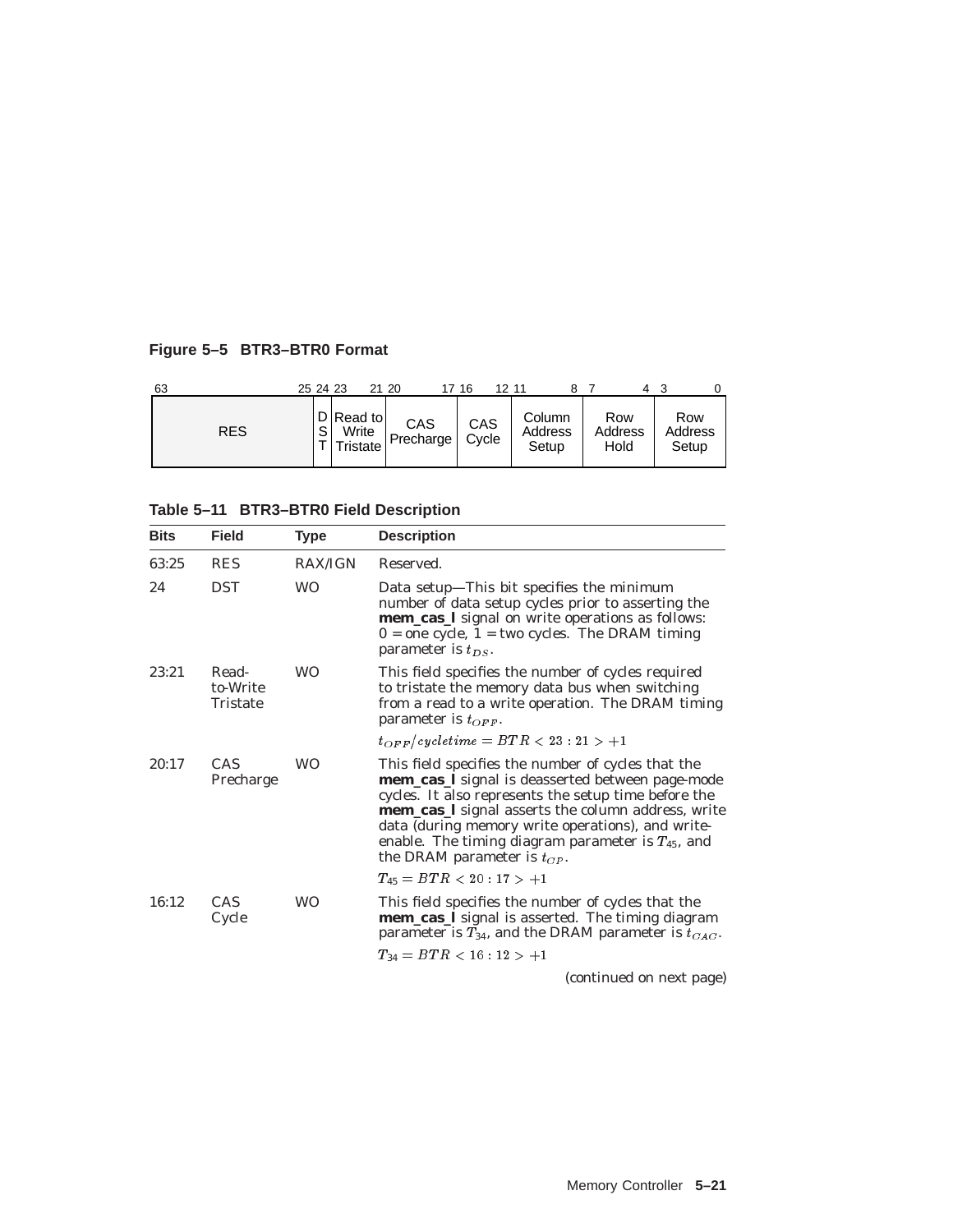| <b>Bits</b> | <b>Field</b>                      | <b>Type</b> | <b>Description</b>                                                                                                                                                                                                                                                                                                  |
|-------------|-----------------------------------|-------------|---------------------------------------------------------------------------------------------------------------------------------------------------------------------------------------------------------------------------------------------------------------------------------------------------------------------|
| 11:8        | Column<br><b>Address</b><br>Setup | <b>WO</b>   | This field specifies the number of cycles between<br>the time that column address, write data (during<br>memory write operations), and write-enable are<br>driven and the time that the <b>mem_cas_l</b> signal is<br>asserted. The timing diagram parameter is $T_{23}$ , and<br>the DRAM parameter is $t_{ASC}$ . |
|             |                                   |             | $T_{23} = BTR < 11:8>$                                                                                                                                                                                                                                                                                              |
| 7:4         | Row<br><b>Address</b><br>Hold     | <b>WO</b>   | This field specifies the number of cycles between the<br>time that the <b>mem_ras_l</b> signal is asserted and the<br>time that the <b>mem_addr&lt;11:0</b> > pins switch from<br>row address to column address. The timing diagram<br>parameter is $T_{12}$ , and the DRAM parameter is $t_{RAH}$ .                |
|             |                                   |             | Note: The term mem_ras_l is equivalent to the<br>mem_rasa_l<3:0> or mem_rasb_l<3:0> signal for<br>the selected bank (Section 5.8.5).                                                                                                                                                                                |
|             |                                   |             | $T_{12} = BTR < 7:4> +1$                                                                                                                                                                                                                                                                                            |
| 3:0         | Row<br><b>Address</b><br>Setup    | <b>WO</b>   | This field specifies the number of cycles between<br>the time that the row address is driven on the<br><b>mem_addr&lt;11:0&gt;</b> pins and the time that the<br>mem_ras_l signal is asserted. The timing diagram<br>parameter is $T_{01}$ , and the DRAM parameter is $t_{RAS}$ .<br>$T_{01} = BTR < 3:0 > +1$     |
|             |                                   |             |                                                                                                                                                                                                                                                                                                                     |

#### **Table 5–11 (Cont.) BTR3–BTR0 Field Description**

### **5.6.5 Global Timing Register**

The global timing register (GTR) specifies timing parameters for all four memory banks. Most of the GTR fields are programmed to the desired number of delay cycles minus one or two. The relation between the field value and the measured interval is given at the end of each field description. (See Section 5.6.1 for more information.)

Table 5–22 and the timing diagrams in Section 5.7 identify the timing parameters.

Figure 5–6 shows the GTR format, and Table 5–12 describes its fields.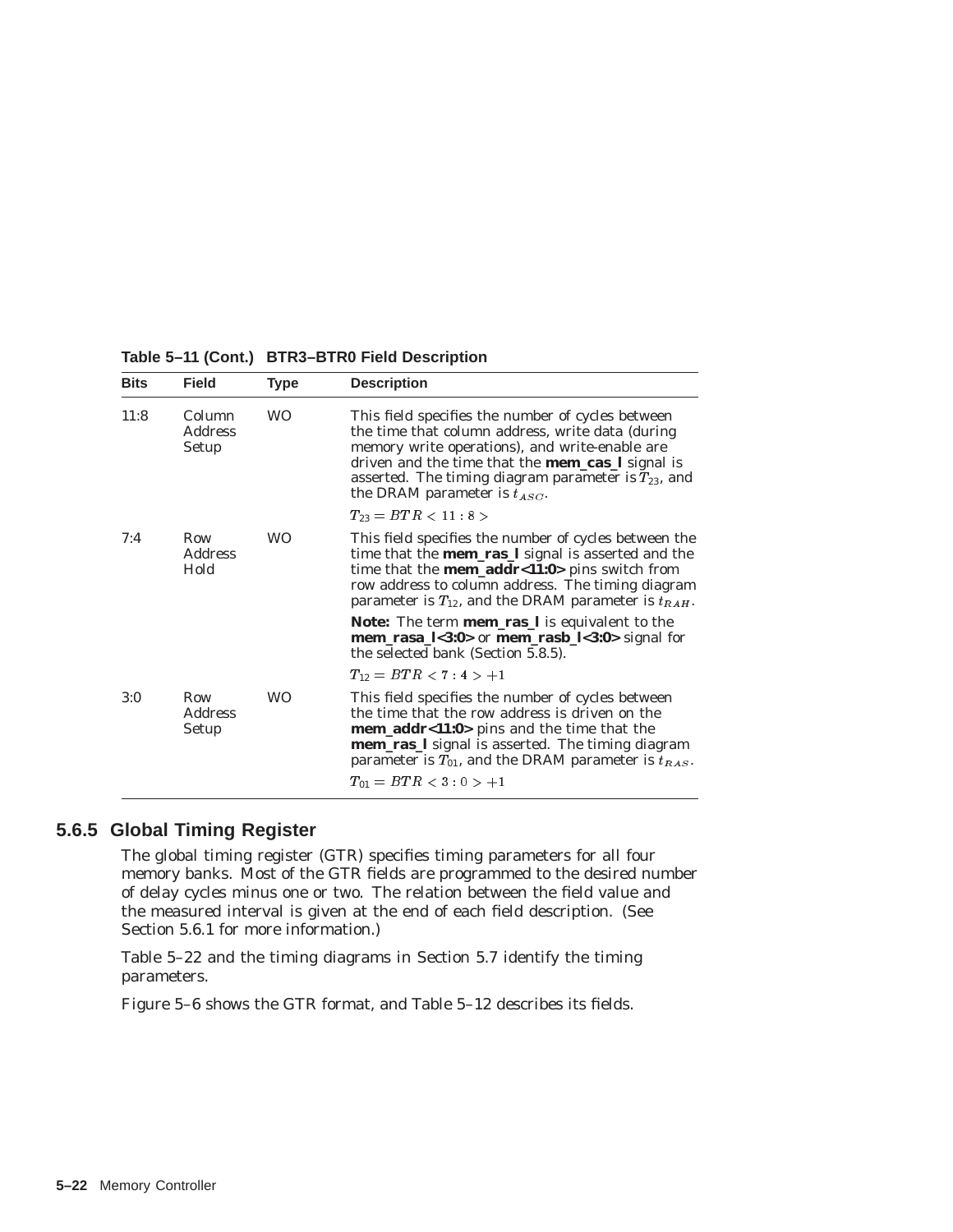## **Figure 5–6 GTR Format**

| 63         | 32 31 |  | 28 27 26 | 19 18 17 |  | 109                            |  |
|------------|-------|--|----------|----------|--|--------------------------------|--|
| <b>RES</b> |       |  |          |          |  | RAS RAS<br>Assertion Assertion |  |

### **Table 5–12 GTR Field Description**

| <b>Bits</b> | <b>Field</b>               | <b>Type</b>    | <b>Description</b>                                                                                                                                                                                                                                                                                                                                                                                                                                                                                                            |
|-------------|----------------------------|----------------|-------------------------------------------------------------------------------------------------------------------------------------------------------------------------------------------------------------------------------------------------------------------------------------------------------------------------------------------------------------------------------------------------------------------------------------------------------------------------------------------------------------------------------|
| 63:32       | <b>RES</b>                 | <b>RAX/IGN</b> | Reserved.                                                                                                                                                                                                                                                                                                                                                                                                                                                                                                                     |
| 31:28       | CAS/RAS<br>Setup           | <b>RW</b>      | This field specifies the number of cycles between the<br>assertion of the <b>mem_cas_l</b> signal and the assertion<br>of the <b>mem_ras_l</b> signal on refresh cycles. The<br>number of cycles is this value plus two.                                                                                                                                                                                                                                                                                                      |
|             |                            |                | $T_{CAS-RAS-SETUP} = GTR < 31:28 > +2$                                                                                                                                                                                                                                                                                                                                                                                                                                                                                        |
| 27          | <b>RDS</b>                 | <b>RW</b>      | Refresh divide select-This bit specifies the prescale<br>divide for the refresh interval as follows: $0 = \text{divide}$<br>by 64, $1 = \text{divide by } 512.$ *                                                                                                                                                                                                                                                                                                                                                             |
| 26:19       | Refresh<br><b>Interval</b> | <b>RW</b>      | This field specifies the number of cycles (prescaled<br>by 64 or 512, as specified by the RDS bit) between<br>requests to perform a refresh cycle. The request<br>is generated internally, and the refresh occurs<br>at the next available free cycle; that is, after the<br>completion of any memory cycles in progress. The<br>refresh counter reloads this value when it requests<br>the refresh cycle. Nothing is added to this value;<br>therefore, a value of zero will continually refresh the<br>memory. <sup>*</sup> |
|             |                            |                | $T_{REFINT} = GTR < 26:19>$                                                                                                                                                                                                                                                                                                                                                                                                                                                                                                   |
| 18          | <b>REN</b>                 | <b>RW</b>      | Refresh enable—When set, this bit enables refresh<br>operations for all banks. This bit is cleared at<br>reset. When this bit is clear, the refresh counter is<br>initialized to the value in the refresh interval field<br>$(<26:19)$ .                                                                                                                                                                                                                                                                                      |

 $^*$ The refresh interval and refresh divide select fields are not initialized at reset. When they are changed, the REN bit (<18>) should be deasserted to allow them to load.

(continued on next page)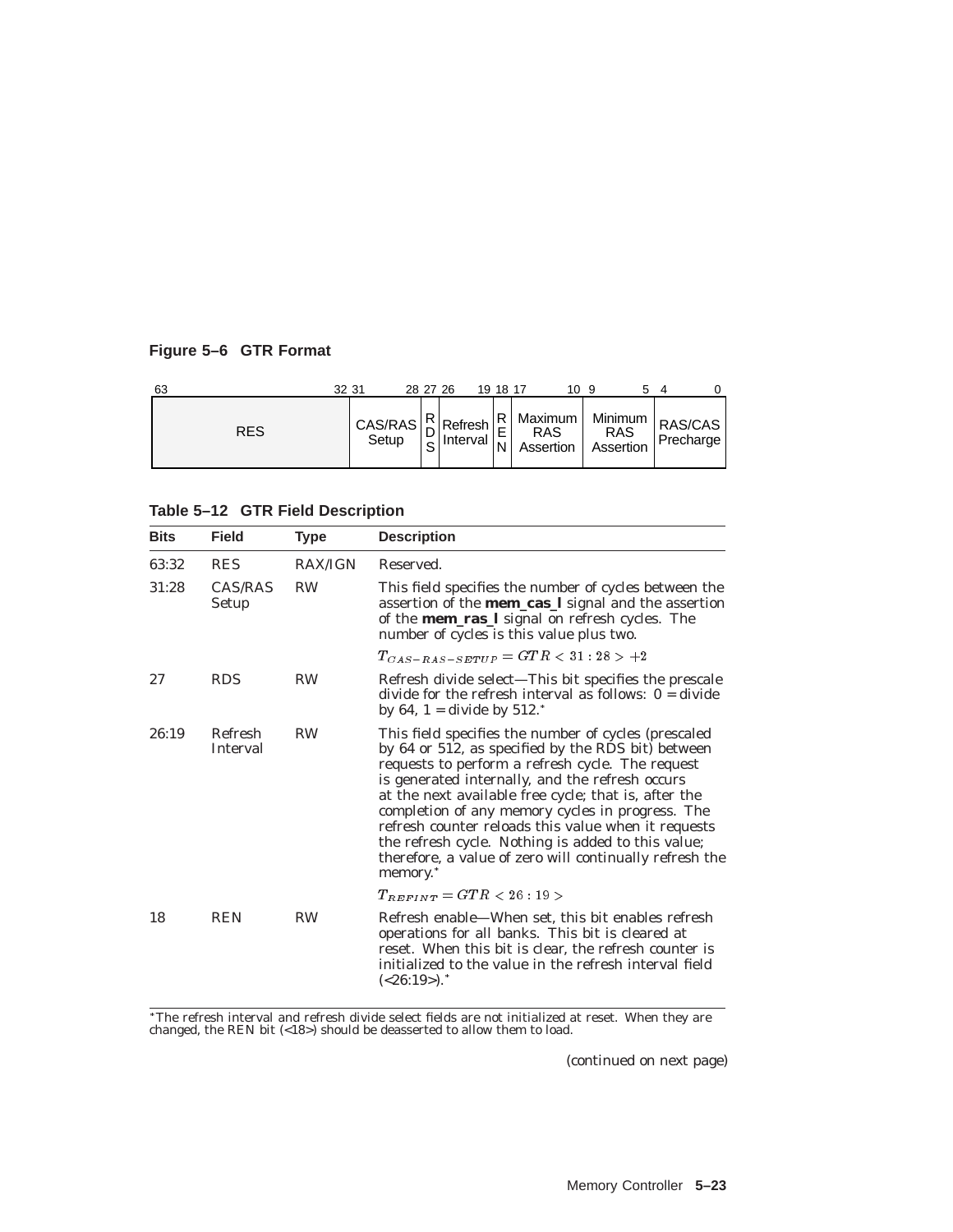| <b>Bits</b> | <b>Field</b>                              | <b>Type</b> | <b>Description</b>                                                                                                                                                                                                                                                                                                                                                                                                                                                                                                                                                                                                                 |
|-------------|-------------------------------------------|-------------|------------------------------------------------------------------------------------------------------------------------------------------------------------------------------------------------------------------------------------------------------------------------------------------------------------------------------------------------------------------------------------------------------------------------------------------------------------------------------------------------------------------------------------------------------------------------------------------------------------------------------------|
| 17:10       | Maximum<br><b>RAS</b><br><b>Assertion</b> | <b>RW</b>   | This field specifies the maximum number of cycles<br>(prescaled by 128) that the <b>mem_ras_l</b> signal can be<br>asserted. The <b>mem_ras_l</b> signal stays asserted for<br>page-mode cycles, which can be long, depending on<br>program and I/O behavior. At the assertion of the<br>mem_ras_l signal, this value is loaded into a down<br>counter and decremented once every 128 cycles. If<br>the count reaches zero while the <b>mem_ras_l</b> signal<br>remains asserted, the memory controller completes<br>the current memory cycle and then deasserts the<br><b>mem_ras_l</b> signal. The DRAM parameter is $t_{RAS}$ . |
|             |                                           |             | $t_{RAS(max)} = GTR < 17:10 > +1$                                                                                                                                                                                                                                                                                                                                                                                                                                                                                                                                                                                                  |
| 9:5         | Minimum<br><b>RAS</b><br>Assertion        | <b>RW</b>   | This field specifies the number of cycles that the<br>mem_ras_l signal is asserted during a refresh cycle.<br>The DRAM parameter is $t_{RAS}$ .                                                                                                                                                                                                                                                                                                                                                                                                                                                                                    |
|             |                                           |             | $t_{RAS(m in)} = GTR < 9:5>$                                                                                                                                                                                                                                                                                                                                                                                                                                                                                                                                                                                                       |
| 4:0         | RAS/CAS<br>Precharge                      | <b>RW</b>   | This field specifies the number of cycles to precharge<br>RAS and CAS at the end of a memory cycle. When<br>the precharge time has elapsed, a new memory<br>cycle can begin. The timing diagram parameter is<br>$T_{RAS\,prec h}$ , and the DRAM parameter is $t_{RP}$ .<br>$T_{RAS\,prec} = GTR < 4:0 > +1$                                                                                                                                                                                                                                                                                                                       |

**Table 5–12 (Cont.) GTR Field Description**

### **5.6.6 Error Status Register**

The error status register (ESR) controls the error detection and correction functions of the memory controller and holds the error status when an error occurs.

The ECC bits are read-only and the write wrong ECC (WEC) bits are read and write. The error status flags (CEE, UEE, CTE, MSE, MHE) can be read and are cleared by writing a one to them; writing a zero has no effect. Reset has no effect on this register.

Figure 5–7 shows the ESR format, and Table 5–13 describes its fields. The 21066A implements an additional bit. For a description, refer to Section A.6.4.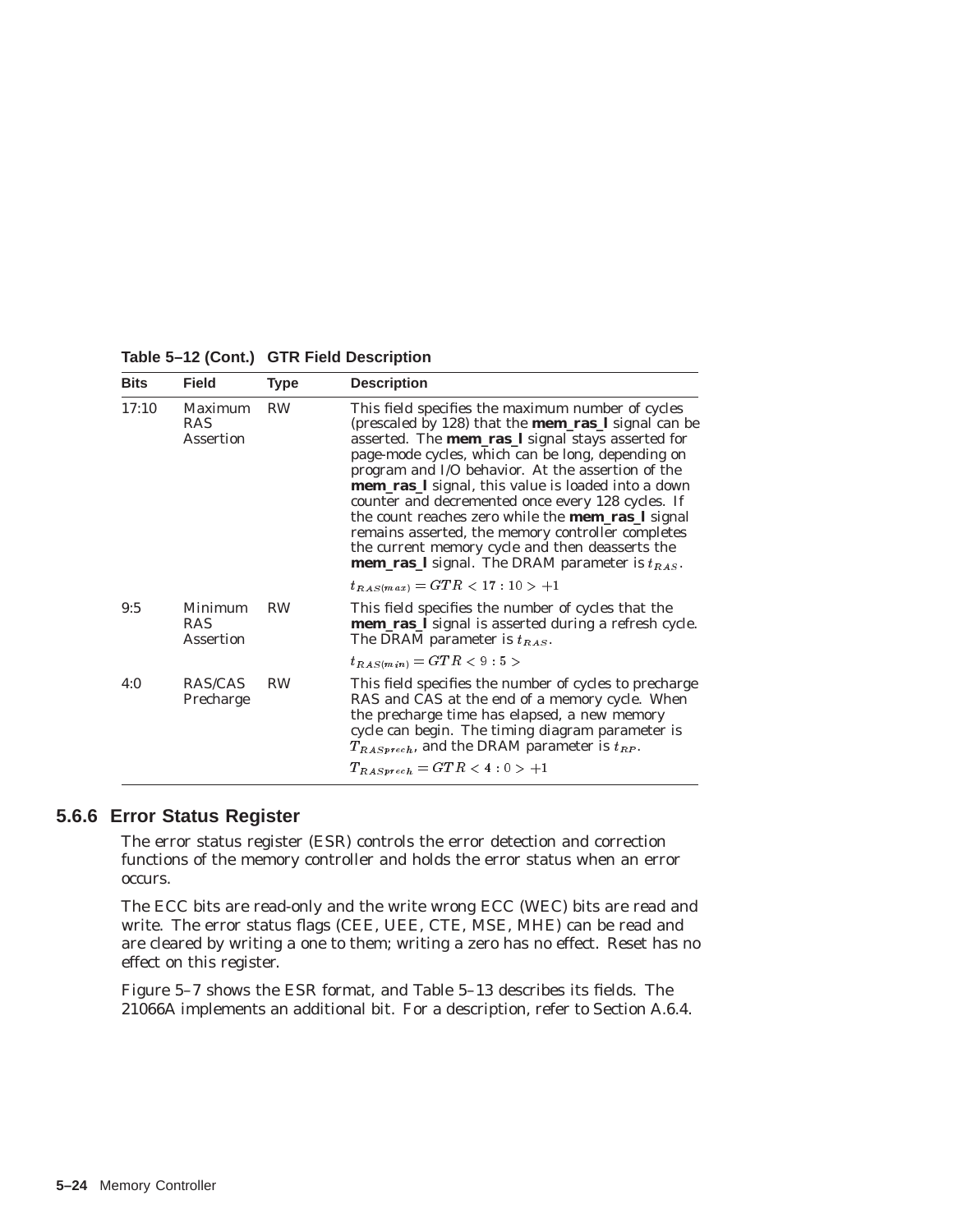### **Figure 5–7 ESR Format**

|             | 63 62 61 60 59 58 |             |                       |            |                            | 55 54 53 52 51 50 49 48 47 46 45 44 43 42 41 40 39 |                  |         |             |                   |                      |                       |         |            |                       |                       |                  |        |            |   |             |             | 37 36 35 34 33 32 |        |        |
|-------------|-------------------|-------------|-----------------------|------------|----------------------------|----------------------------------------------------|------------------|---------|-------------|-------------------|----------------------|-----------------------|---------|------------|-----------------------|-----------------------|------------------|--------|------------|---|-------------|-------------|-------------------|--------|--------|
| Е<br>С<br>C | <b>RES</b>        | W<br>◡<br>5 | E<br>С<br>⌒<br>ັ<br>6 | <b>RES</b> | Е<br>⌒<br>◡<br>⌒<br>◡<br>5 | <b>RES</b>                                         | W<br>Е<br>◡<br>0 | E.<br>4 | Е<br>U<br>4 | WW<br>E<br>C<br>4 | <b>RES</b>           | E<br>⌒<br>⌒<br>U<br>3 |         | <b>RES</b> | W<br>E<br>⌒<br>U<br>2 | Е<br>С<br>⌒<br>◡<br>2 | W<br>Е<br>$\sim$ |        | <b>RES</b> |   | Е<br>С      | R<br>E<br>S | W<br>E<br>3       | W<br>6 | E<br>0 |
| 31          |                   |             |                       |            |                            |                                                    | 20 19            |         |             |                   | 16 15 14 13 12 11 10 |                       |         |            |                       | -9                    | 8                |        | 6          | 5 | 4           | 3           | 2                 |        |        |
|             |                   |             |                       | <b>RES</b> |                            |                                                    |                  | ID      | Chip        |                   | M<br>B<br>Z          | <b>RES</b>            | N<br>МI | E.         | М<br>н<br>Е           | M R<br>S<br>Е         | E<br>S           | С<br>E | <b>RES</b> |   | S<br>O<br>R | W<br>R<br>Е | Е<br>Е            | E<br>E | Е<br>А |

| Table 5-13 ESR Field Description |
|----------------------------------|
|----------------------------------|

| <b>Bits</b> | <b>Field</b>                      | Tvpe | <b>Description</b> |
|-------------|-----------------------------------|------|--------------------|
|             | <b>Error Correction Code Bits</b> |      |                    |

The following bits store the ECC read from the **mem\_ecc<7:0>** pins. These bits are frozen when the error address valid (EAV) bit  $(<0)$ ) is set.

| 63 | ECC7             | RO             |
|----|------------------|----------------|
| 59 | ECC <sub>6</sub> | R <sub>O</sub> |
| 54 | ECC <sub>5</sub> | R <sub>O</sub> |
| 50 | ECC4             | R <sub>O</sub> |
| 45 | ECC <sub>3</sub> | R <sub>O</sub> |
| 41 | ECC <sub>2</sub> | R <sub>O</sub> |
| 36 | ECC <sub>1</sub> | R <sub>O</sub> |
| 32 | ECC <sub>0</sub> | R <sub>O</sub> |

#### **Write Wrong Error Correction Code Bits**

The following bits are used when testing the ECC detection and correction logic. When set to a one, the corresponding ECC check bit will be written incorrectly to memory or cache. For normal operation, the value written into these bits should be zero.

| 60 | WEC <sub>5</sub> | <b>RW</b> |
|----|------------------|-----------|
| 51 | <b>WEC0</b>      | <b>RW</b> |
| 49 | WEC1             | <b>RW</b> |
| 48 | WEC4             | <b>RW</b> |
| 42 | WEC <sub>2</sub> | <b>RW</b> |
| 40 | WEC7             | <b>RW</b> |
| 34 | WEC <sub>3</sub> | <b>RW</b> |
| 33 | WEC <sub>6</sub> | <b>RW</b> |
|    |                  |           |

(continued on next page)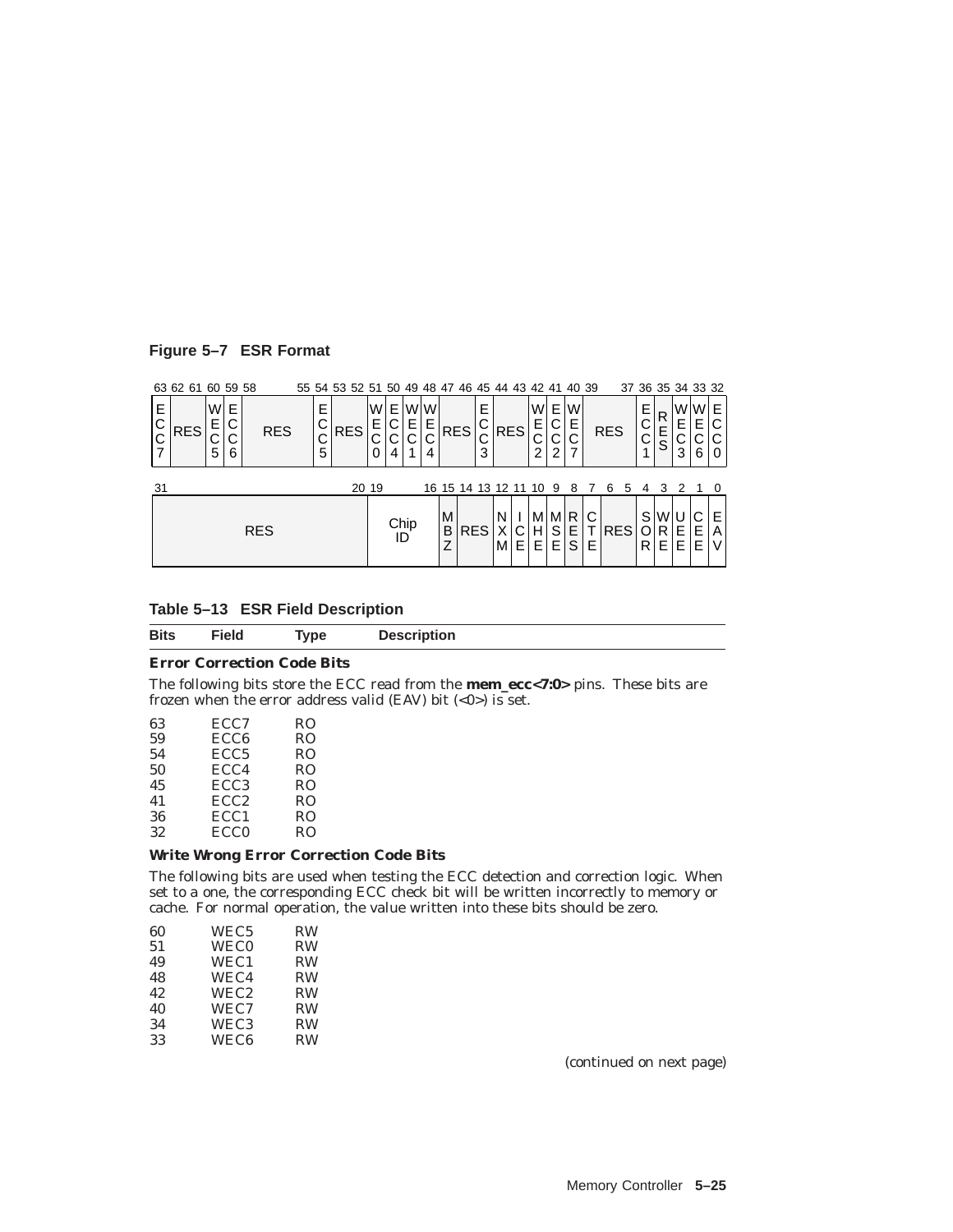| <b>Bits</b>                      | Field                | Type | <b>Description</b> |  |  |
|----------------------------------|----------------------|------|--------------------|--|--|
|                                  | <b>Reserved Bits</b> |      |                    |  |  |
| The following bits are reserved: |                      |      |                    |  |  |

| 62:61 | <b>RES</b> | <b>RAX/IGN</b> |
|-------|------------|----------------|
| 58:55 | <b>RES</b> | <b>RAX/IGN</b> |
| 53:52 | <b>RES</b> | <b>RAX/IGN</b> |
| 47:46 | <b>RES</b> | <b>RAX/IGN</b> |
| 44:43 | <b>RES</b> | <b>RAX/IGN</b> |
| 39:37 | <b>RES</b> | <b>RAX/IGN</b> |
| 35    | <b>RES</b> | <b>RAX/IGN</b> |
| 31:20 | <b>RES</b> | <b>RAX/IGN</b> |
| 14:13 | <b>RES</b> | <b>RAX/IGN</b> |
| 8     | <b>RES</b> | <b>RAX/IGN</b> |
| 6:5   | <b>RES</b> | <b>RAX/IGN</b> |

### **Bits <19:16,15,12:9,7,4:0>**

| 19:16 | Chip ID    | RO        | This field identifies the chip. Its value is 0000 for<br>the 21066 and 0010 for the 21066A.                                                                                                      |
|-------|------------|-----------|--------------------------------------------------------------------------------------------------------------------------------------------------------------------------------------------------|
| 15    | <b>MBZ</b> | <b>RW</b> | Must be zero.                                                                                                                                                                                    |
| 12    | <b>NXM</b> | R/W1C     | Nonexistent memory-This bit is set when a DRAM<br>read or write operation is attempted at an address<br>that is not programmed in the bank address mask<br>registers (BMR3–BMR0, Section 5.6.3). |
| 11    | ICE        | <b>RW</b> | Ignore correctable errors—When set, this bit<br>prevents the logging of correctable (soft) errors.<br>On a soft error with ICE set:                                                              |
|       |            |           | The data is corrected before being used.<br>٠                                                                                                                                                    |
|       |            |           | The CEE and EAV bits $\langle 1:0 \rangle$ are not set.<br>٠                                                                                                                                     |
|       |            |           | The error address register (EAR, Section 5.6.7)<br>٠<br>is not frozen.                                                                                                                           |
| 10    | <b>MHE</b> | R/W1C     | Multiple hard errors—When set, this bit indicates<br>that an additional hard (uncorrectable) error<br>occurred after the EAV bit $(0)$ was set. The<br>secondary error status is not logged.     |
|       |            |           | (continued on next page)                                                                                                                                                                         |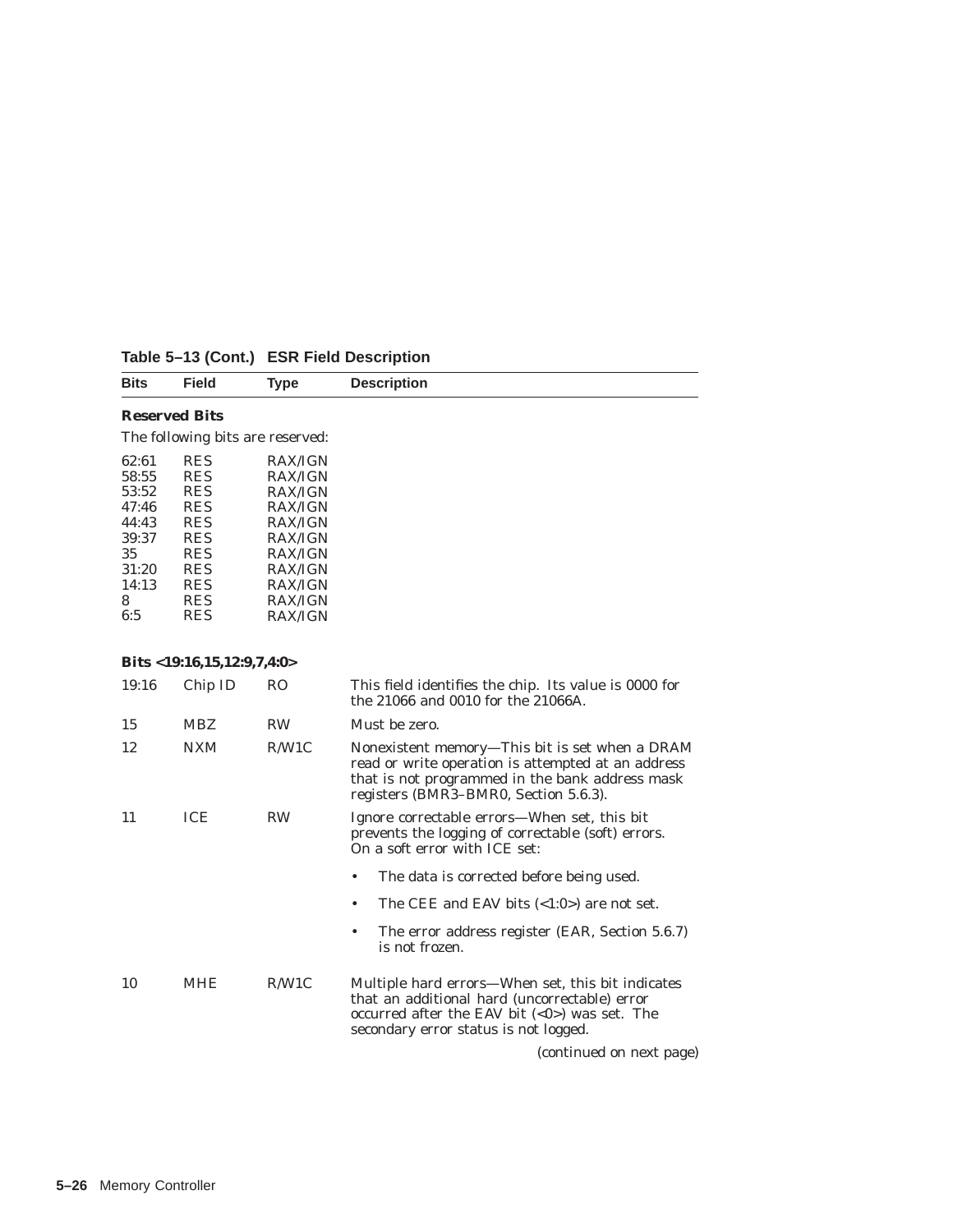| <b>Bits</b>    | <b>Field</b> | <b>Type</b>    | <b>Description</b>                                                                                                                                                                                                                                                                                                                                    |
|----------------|--------------|----------------|-------------------------------------------------------------------------------------------------------------------------------------------------------------------------------------------------------------------------------------------------------------------------------------------------------------------------------------------------------|
| 9              | <b>MSE</b>   | R/W1C          | Multiple soft errors-When set, this bit indicates<br>that an additional soft (correctable) error occurred<br>after the EAV bit $(0) was set. The secondary error$<br>status is not logged.                                                                                                                                                            |
| 7              | <b>CTE</b>   | R/W1C          | Cache tag error—When set, this bit indicates that a<br>tag parity error was detected during a Bcache cycle.                                                                                                                                                                                                                                           |
| 4              | <b>SOR</b>   | R <sub>O</sub> | Error source—This bit indicates whether an error<br>occurred while accessing Bcache or memory:<br>$0 = \text{cache}, 1 = \text{memory}$ . It is updated on each cycle<br>and frozen when the EAV bit $(<0>)$ is set.                                                                                                                                  |
| 3              | <b>WRE</b>   | R <sub>O</sub> | Write error—This bit indicates whether an error<br>occurred during a read or write access: $0 = read$ ,<br>$1 =$ write. It is updated on each cycle and frozen<br>when the EAV bit $(<0>)$ is set.                                                                                                                                                    |
| $\overline{c}$ | <b>UEE</b>   | R/W1C          | Uncorrectable error—This bit is set when an<br>uncorrectable ECC error occurs during a read or<br>read-modify-write operation.                                                                                                                                                                                                                        |
| 1              | <b>CEE</b>   | R/W1C          | Correctable error—This bit is set when a correctable<br>ECC error occurs during a read or read-modify-write<br>operation.                                                                                                                                                                                                                             |
| $\bf{0}$       | <b>EAV</b>   | R <sub>O</sub> | Error address valid-When set, this bit indicates<br>that the address in the error address register (EAR,<br>Section 5.6.7) is a valid error address. This bit is<br>the logical OR of bits $<12,7,2:1$ . While this bit is<br>asserted, the memory controller asserts an interrupt<br>to the CPU, and bits $<12,7,4:1>$ are frozen, as is the<br>EAR. |

**Table 5–13 (Cont.) ESR Field Description**

# **5.6.7 Error Address Register**

The error address register (EAR) holds the address of a cycle that produced an error. The address is loaded in this register on a memory cycle. If an error occurs, this register is frozen and the error address valid (EAV) bit is set in the error status register (ESR, Section 5.6.6).

The EAR is UNDEFINED at reset.

Figure 5–8 shows the EAR format, and Table 5–14 describes its fields.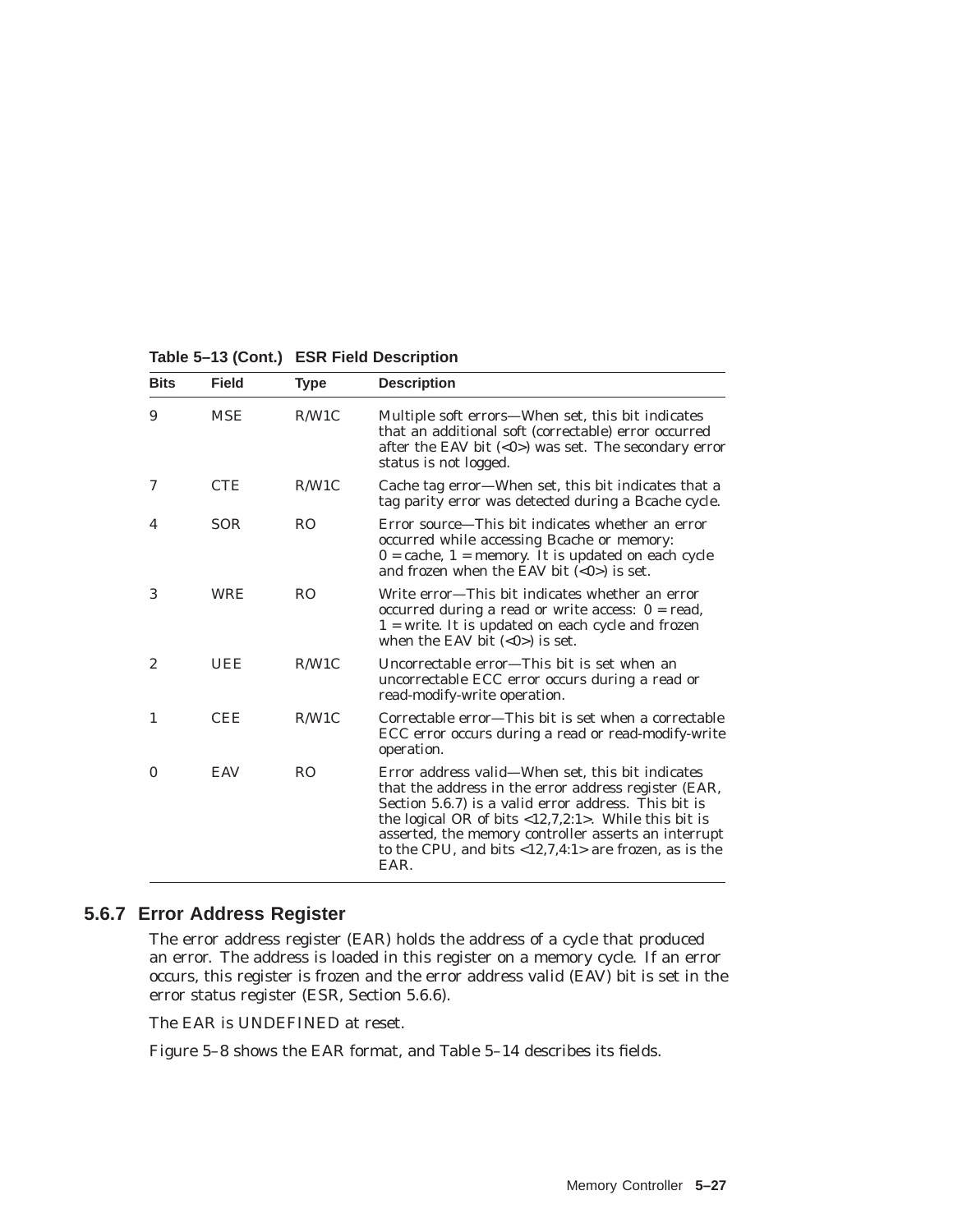## **Figure 5–8 EAR Format**

| 63         | 32 31                | 29 28                        | 3 | ◠                    |  |
|------------|----------------------|------------------------------|---|----------------------|--|
| <b>RES</b> | Perf<br>Cnt 1<br>Mux | Quadword<br>Error<br>Address |   | Perf<br>Cnt 0<br>Mux |  |

**Table 5–14 EAR Field Description**

| <b>Bits</b> | <b>Field</b>                               | <b>Type</b>    | <b>Description</b>                                                                                                                                                                                                                                                                                |
|-------------|--------------------------------------------|----------------|---------------------------------------------------------------------------------------------------------------------------------------------------------------------------------------------------------------------------------------------------------------------------------------------------|
| 63:32       | <b>RES</b>                                 | <b>RAX/IGN</b> | Reserved.                                                                                                                                                                                                                                                                                         |
| 31:29       | Perf<br>$\mathrm{Cnt}$ 1<br>Mux            | WO.            | Performance counter 1 multiplexer—This field<br>selects one of eight events to be counted for<br>performance evaluation. The events are listed in<br>Table 5-15.                                                                                                                                  |
| 28:3        | Quadword<br><b>Error</b><br><b>Address</b> | RO.            | This field identifies the quadword address (bits)<br>$\langle 28:3 \rangle$ where an error occurred during a memory<br>operation. The first address to have an error is<br>logged in this register and held until the EAV bit<br>of the error status register (ESR, Section 5.6.6) is<br>cleared. |
| 2:0         | Perf<br>$\mathrm{Cnt}0$<br>Mux             | WО             | Performance counter 0 multiplexer-This field<br>selects one of eight events to be counted for<br>performance evaluation. The events are listed in<br>Table 5-15.                                                                                                                                  |

Table 5–15 lists the external interface events that can be monitored by the performance counters. See Section 4.1.14 for more information about the performance counters.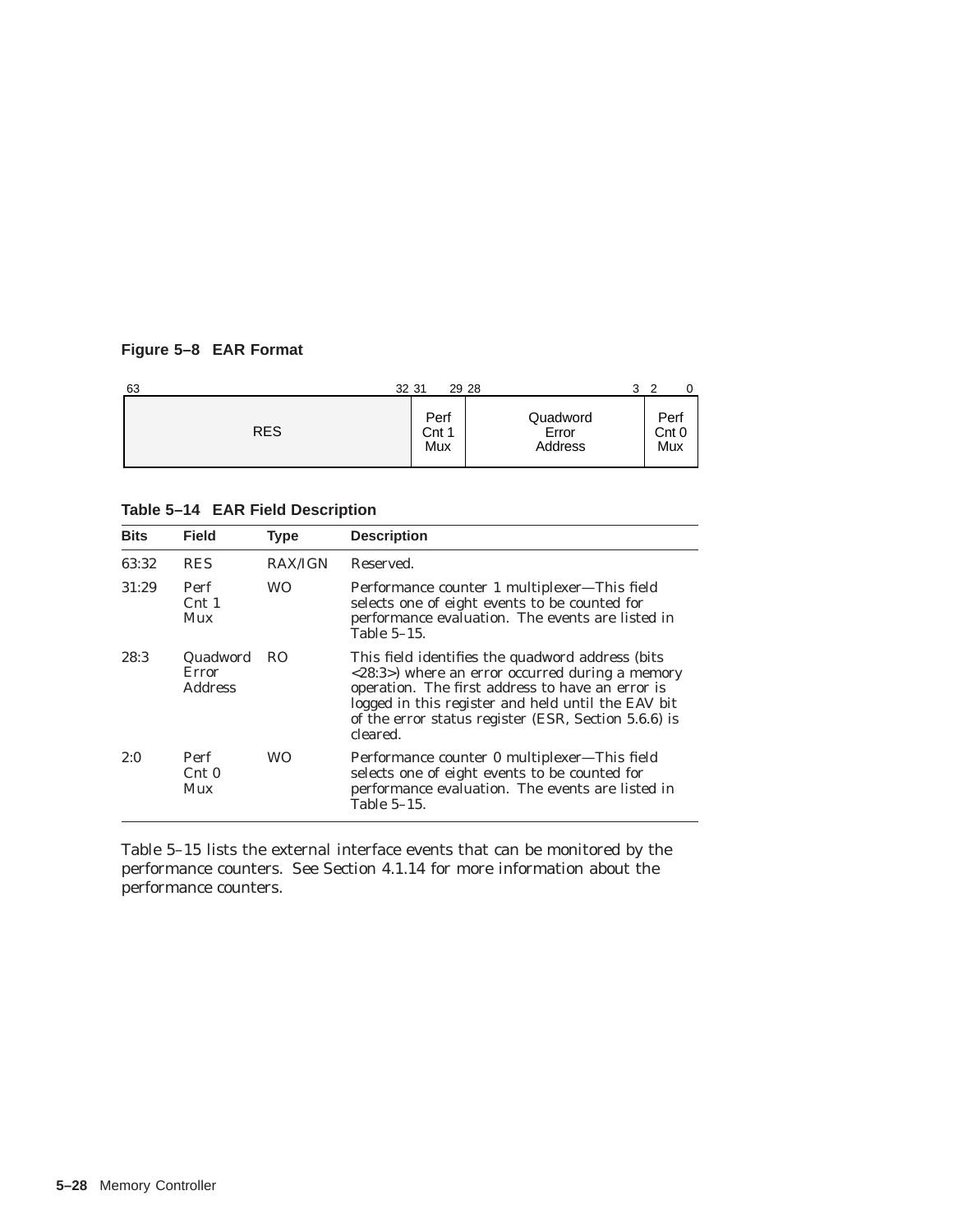| <b>Counter 0</b><br><b>Select</b> | Event                                                       | <b>Counter 1</b><br><b>Select</b> | Event                                                                                                   |
|-----------------------------------|-------------------------------------------------------------|-----------------------------------|---------------------------------------------------------------------------------------------------------|
| $\bf{0}$                          | Number of read operations to<br>Bcache from the CPU or DMA  | $\mathbf{0}$                      | Number of events from counter<br>0 event 0 that are also from the<br>CPU and Bcache hits                |
| 1                                 | Number of write operations to<br>Bcache from the CPU or DMA | 1                                 | Number of events from counter<br>0 event 0 that are also from the<br>CPU and Bcache misses and<br>clean |
| $\overline{2}$                    | Number of read operations to<br>DRAM from the CPU or DMA    | $\overline{c}$                    | Number of events from counter<br>0 event 0 that are also from the<br>CPU and Bcache misses and<br>dirty |
| 3                                 | Number of write operations to<br>DRAM from the CPU or DMA   | 3                                 | Number of events from counter 0<br>event 0 that are also from DMA<br>and Bcache hits                    |
| 4                                 | Number of DRAM accesses that<br>do page-mode cycles         | 4                                 | Number of events from counter 0<br>event 0 that are also from DMA<br>and Bcache misses                  |
| 5                                 | Number of DRAM accesses that<br>miss page mode*             | 5                                 | Number of CPU write operations<br>that write less than a full<br>quadword                               |
| 6                                 | Number of write operations to<br>graphics address space     | 6                                 | Number of DMA write<br>operations that write less than a<br>full quadword                               |
| 7                                 | Number of read operations to<br>graphics address space      | 7                                 | Number of chip cycles that the<br>memory controller is idle†                                            |

### **Table 5–15 Performance Counter Events**

DRAM page-mode hit plus DRAM page-mode miss does not equal all DRAM cycles because page-mode miss does not include DRAM accesses when the **mem\_ras\_l** signal was already deasserted.

†Idle means not accessing Bcache or DRAM or not doing a DRAM refresh or VRAM shift-register load.

## **5.6.8 Cache Register**

The cache register (CAR) is used to configure the optional, external Bcache. Some of the CAR fields are programmed to the desired number of delay cycles minus one or three. The relation between the field value and the measured interval is given at the end of each field description. (See Section 5.6.1 for more information.)

At reset, the Bcache enable (BCE) bit is set, the power-saving (PWR) bit is cleared, and all other bits are UNDEFINED.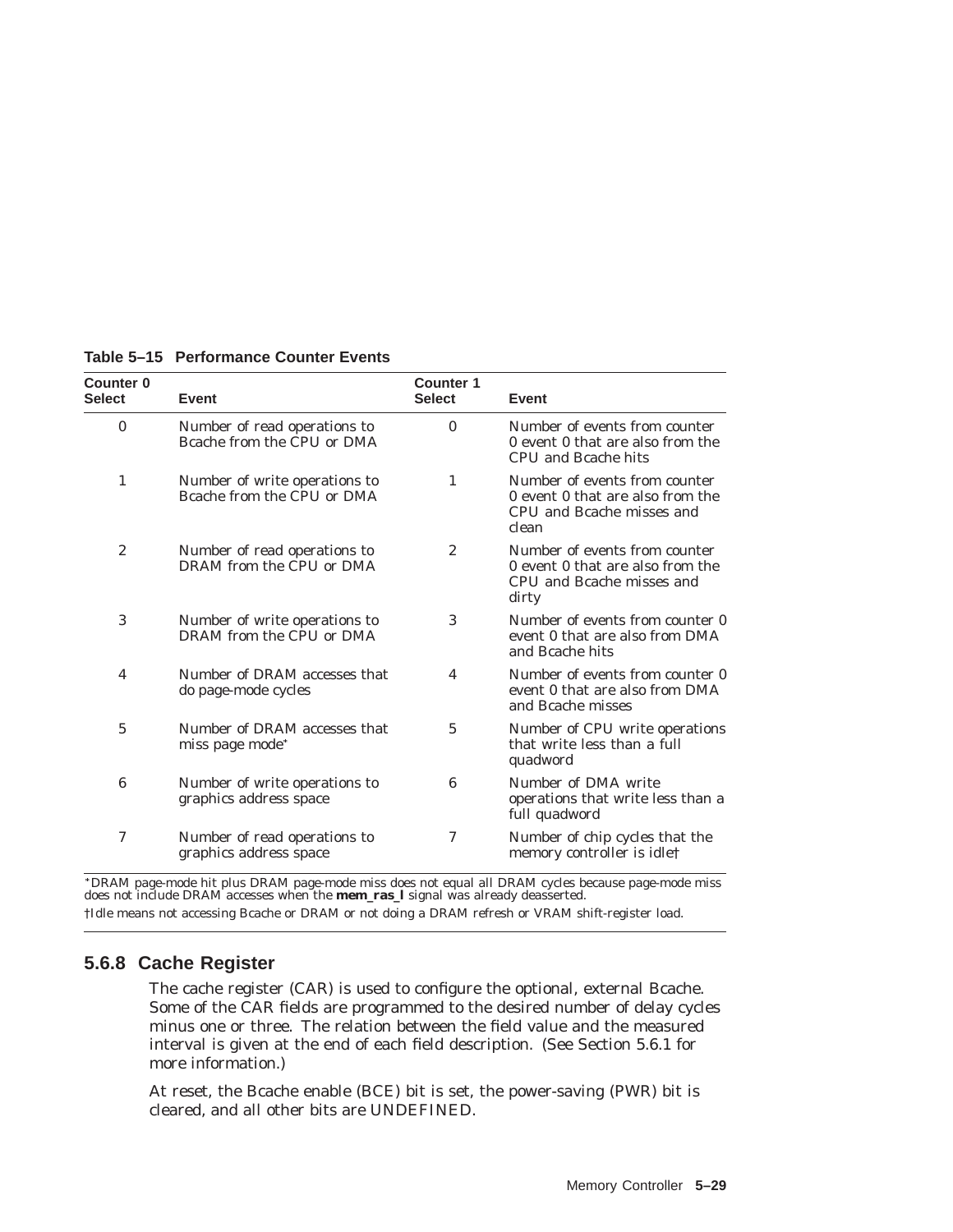Figure 5–9 shows the CAR format, and Table 5–16 describes its fields.

# **Figure 5–9 CAR Format**

| 63         | 32 31 30 |     | 16 15 14 13     |   |                         | 11 10 |                                                                | 54 |          |  |                |
|------------|----------|-----|-----------------|---|-------------------------|-------|----------------------------------------------------------------|----|----------|--|----------------|
| <b>RES</b> | н        | Tag | P<br> W H <br>R | W | Write<br>Cycle<br>Count | Count | Read   Backup $E[W E R B]$<br>Cycle   Cache   C W T E <br>Size |    | E[PIP S] |  | $\sim$ 1<br>ΕI |

**Table 5–16 CAR Field Description**

| <b>Bits</b> | <b>Field</b> | <b>Type</b>    | <b>Description</b>                                                                                                                                                                                                                                                                                                                                                              |
|-------------|--------------|----------------|---------------------------------------------------------------------------------------------------------------------------------------------------------------------------------------------------------------------------------------------------------------------------------------------------------------------------------------------------------------------------------|
| 63:32       | <b>RES</b>   | <b>RAX/IGN</b> | Reserved.                                                                                                                                                                                                                                                                                                                                                                       |
| 31          | <b>HIT</b>   | R <sub>O</sub> | Bcache hit—This bit indicates the hit (1) or miss<br>(0) status of the most recent Dstream Bcache tag<br>comparison. This bit is for diagnostics.                                                                                                                                                                                                                               |
| 30:16       | Tag          | R <sub>O</sub> | This field contains the tag value (parity, dirty,<br>tag<7:0>, $bc\_idx\_tag<4:0>$ latched during the most<br>recent Dstream Bcache lookup. This field is for<br>diagnostics.                                                                                                                                                                                                   |
| 15          | <b>PWR</b>   | <b>RW</b>      | Power saving-When set, this bit prevents the<br>memory address lines from changing until a Bcache<br>operation is detected. In addition, Bcache chip select<br>is asserted only for Bcache operations. This adds one<br>cycle of latency to the first read or write operation in<br>a sequence of Bcache operations because the address<br>lines are not speculatively updated. |
|             |              |                | When this bit is cleared, the memory address lines<br>are not held to a stable value in the absence of<br>Beache operations. This bit is cleared at reset.                                                                                                                                                                                                                      |
| 14          | <b>WHD</b>   | <b>RW</b>      | Write hold time—This bit specifies the number of<br>cycles of hold time that are applied to cache write<br>data after the $bc_{we}$ ] signal is deasserted: $0 = one$<br>cycle, $1 = two cycles. This corresponds to timing$<br>diagram parameter $T_{ch}$ .<br>$\lambda$ and $\lambda$ and $\lambda$ and $\lambda$                                                             |

(continued on next page)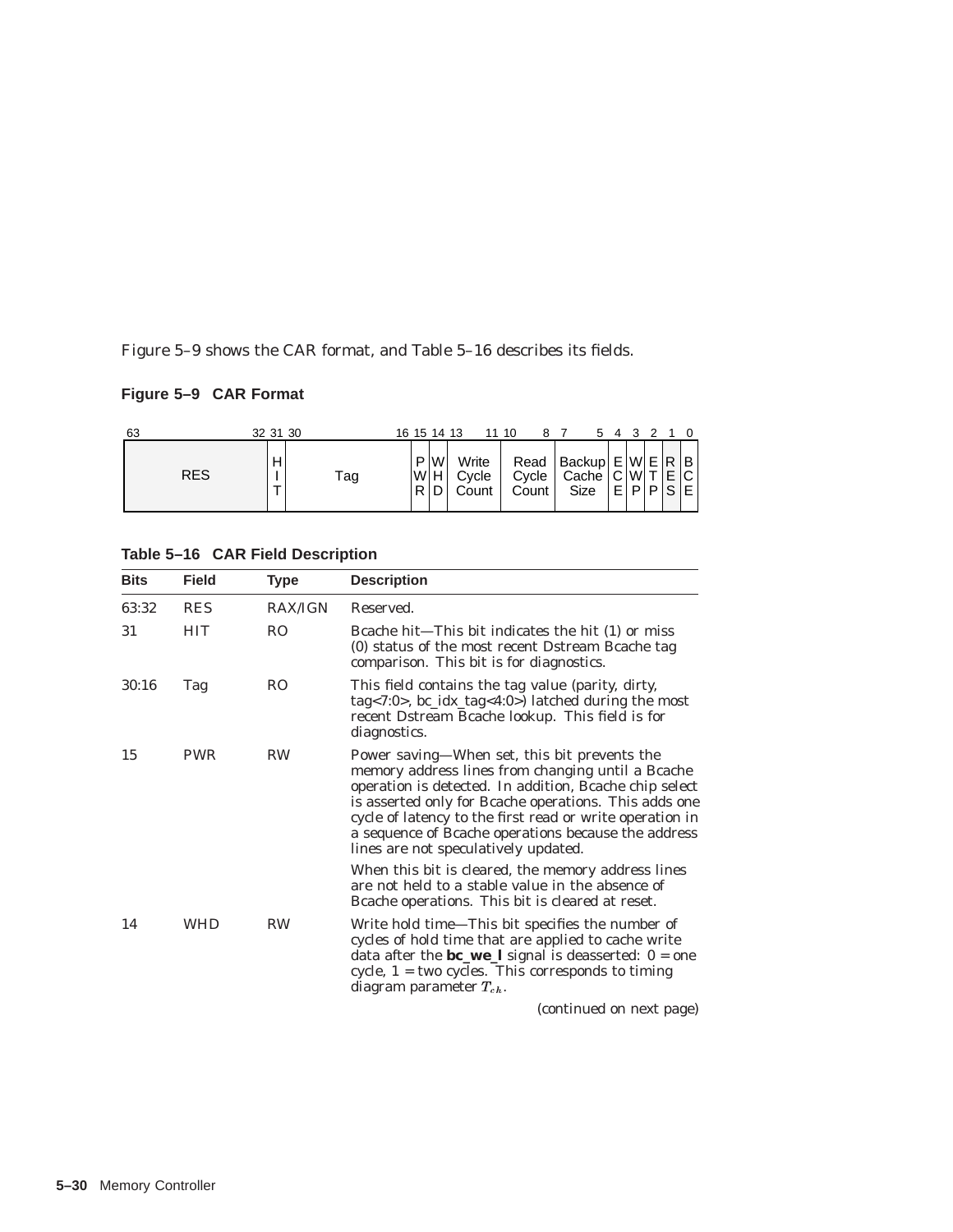|  |  |  |  | Table 5-16 (Cont.) CAR Field Description |
|--|--|--|--|------------------------------------------|
|--|--|--|--|------------------------------------------|

| <b>Bits</b>      | <b>Field</b>                  | <b>Type</b>    | <b>Description</b>                                                                                                                                                                                                                                                                                                                                                                                                        |
|------------------|-------------------------------|----------------|---------------------------------------------------------------------------------------------------------------------------------------------------------------------------------------------------------------------------------------------------------------------------------------------------------------------------------------------------------------------------------------------------------------------------|
| 13:11            | Write<br>Cycle<br>Count       | <b>RW</b>      | This field specifies, in cycles, the Bcache write speed.<br>The number of cycles is measured from the time that<br>the chip drives data and asserts the <b>bc_we_l</b> signal<br>to the time that the chip deasserts the <b>bc_we_l</b><br>signal. The number of cycles is the value of this field<br>plus one. The write cycle count parameter is $T_{wcc}$<br>and it corresponds to timing diagram parameter $T_{cw}$ . |
|                  |                               |                | $T_{wcc} = CAR < 13:11 > +1$                                                                                                                                                                                                                                                                                                                                                                                              |
| 10:8             | Read<br>Cycle<br>Count        | <b>RW</b>      | This field specifies, in cycles, the Bcache read speed.<br>The number of cycles is measured from the time<br>that the chip drives the address to the time that<br>the chip latches cache data. The number of cycles<br>is the value of this field plus three. The read cycle<br>count parameter is $T_{rec}$ and it corresponds to timing<br>diagram parameter $T_{ca}$ . This field is cleared at reset.                 |
|                  |                               |                | $T_{rec} = CAR < 10:8 > +3$                                                                                                                                                                                                                                                                                                                                                                                               |
| 7:5              | <b>B</b> cache<br><b>Size</b> | <b>RW</b>      | This field specifies the size of the Bcache according<br>to Table 5-17. The physical address is used as<br>index and tag according to Figure 5-10. This field is<br>cleared at reset.                                                                                                                                                                                                                                     |
| 4                | <b>ECE</b>                    | <b>RW</b>      | Enable Bcache ECC—When set, this bit enables<br>error detection and correction on read operations<br>that hit in the Bcache.                                                                                                                                                                                                                                                                                              |
| 3                | <b>WWP</b>                    | <b>RW</b>      | Write wrong tag parity—When set, this bit causes<br>the tag parity to be written incorrectly. This bit is<br>for diagnostics.                                                                                                                                                                                                                                                                                             |
| $\boldsymbol{2}$ | <b>ETP</b>                    | <b>RW</b>      | Enable tag parity check—When set, this bit enables<br>parity checking for the Bcache.                                                                                                                                                                                                                                                                                                                                     |
| 1                | <b>RES</b>                    | <b>RAX/IGN</b> | Reserved.                                                                                                                                                                                                                                                                                                                                                                                                                 |
| $\bf{0}$         | <b>BCE</b>                    | <b>RW</b>      | Bcache enable—When set, this bit enables the<br>Bcache. This bit is set at reset.                                                                                                                                                                                                                                                                                                                                         |

Table 5–17 shows the encodings for the Bcache size field in the CAR.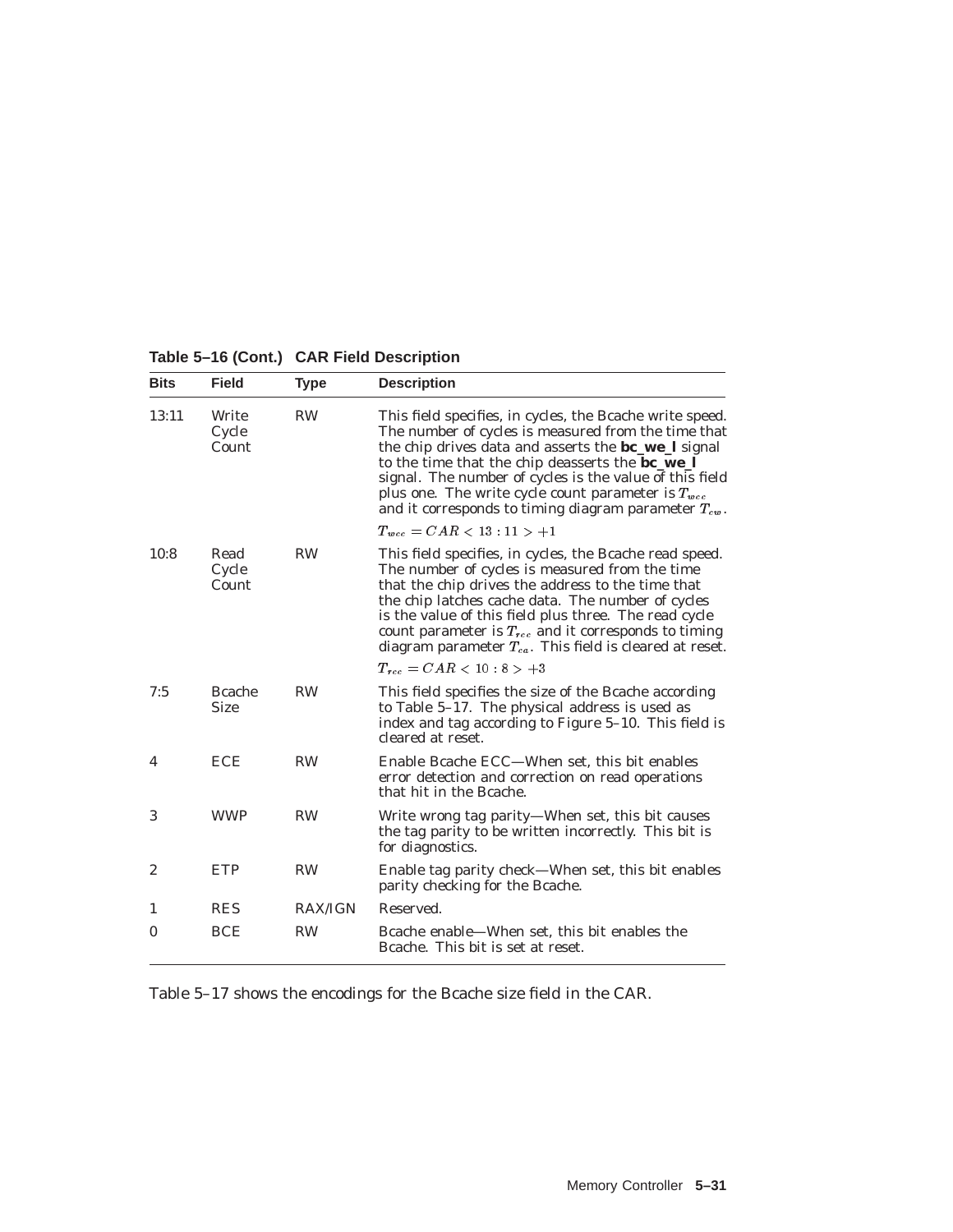| Code | <b>Cache Size</b>          | <b>Tag Address Bits</b> | <b>Index Address Bits</b> |
|------|----------------------------|-------------------------|---------------------------|
| 000  | 64 KB                      | 28:16                   | 15:3                      |
| 001  | 128 KB                     | 28:17                   | 16:3                      |
| 010  | 256 KB                     | 28:18                   | 17:3                      |
| 011  | 512 KB                     | 28:19                   | 18:3                      |
| 100  | 1 MB                       | 28:20                   | 19:3                      |
| 101  | 2 MB                       | 28:21                   | 20:3                      |
|      | Unused codes are reserved. |                         |                           |

**Table 5–17 Bcache Size Encodings**

Figure 5–10 shows how the physical address is used as the Bcache index and tag according to cache size.

**Figure 5–10 Bcache Address Partition**

| Cache         |          |          |  |                |  |     |    |    |    |    |                     |  | <b>Physical Address Bits</b>                               |       |       |                   |  |   |   |   |             |   |             |
|---------------|----------|----------|--|----------------|--|-----|----|----|----|----|---------------------|--|------------------------------------------------------------|-------|-------|-------------------|--|---|---|---|-------------|---|-------------|
| <b>Size</b>   |          |          |  |                |  |     |    |    |    |    |                     |  | 28 27 26 25 24 23 22 21 20 19 18 17 16 15 14 13 12 11 10 9 |       |       |                   |  | 8 | 7 | 6 | 5           | 4 | - 3         |
|               |          |          |  | bc_tag<7:0 $>$ |  |     |    |    |    |    | $bc\_idx\_tag<4:0>$ |  | idx                                                        |       |       | mem $adr < 11:0>$ |  |   |   |   |             |   |             |
| 64 KB         | ١O       | Tag      |  |                |  |     |    |    |    |    | 12 12               |  |                                                            |       | Index |                   |  |   |   |   | $\Omega$    |   |             |
| <b>128 KB</b> | $\Omega$ | Tag      |  |                |  |     |    |    | 11 | 13 |                     |  |                                                            |       | Index |                   |  |   |   |   | $\mathbf 0$ |   |             |
| 256 KB        | $\Omega$ |          |  |                |  | Tag |    |    |    | 10 | 14                  |  |                                                            |       |       | Index             |  |   |   |   |             |   | $\mathbf 0$ |
| 512 KB        | $\Omega$ | Tag      |  |                |  |     | 9  | 15 |    |    |                     |  |                                                            | Index |       |                   |  |   |   |   | $\Omega$    |   |             |
| 1 MB          | l0       | Tag      |  |                |  | 8   | 16 |    |    |    |                     |  | Index                                                      |       |       |                   |  |   |   |   | 0           |   |             |
| 2 MB          | $\Omega$ | Tag<br>7 |  |                |  | 17  |    |    |    |    |                     |  | Index                                                      |       |       |                   |  |   |   |   | 0           |   |             |

Notes for Figure 5–10:

- Address bits <2:0> are not used because cache references are quadword aligned.
- Address bits <14:3> are driven on the **mem\_addr<11:0>** pins.
- Address bit 15 is driven on the **bc\_index** pin.
- Address bits <20:16> are driven on the **bc\_idx\_tag<4:0>** pins and are used as index or tag according to Table 5–26.
- Address bits <28:21> are driven on the **bc\_tag<7:0>** pins.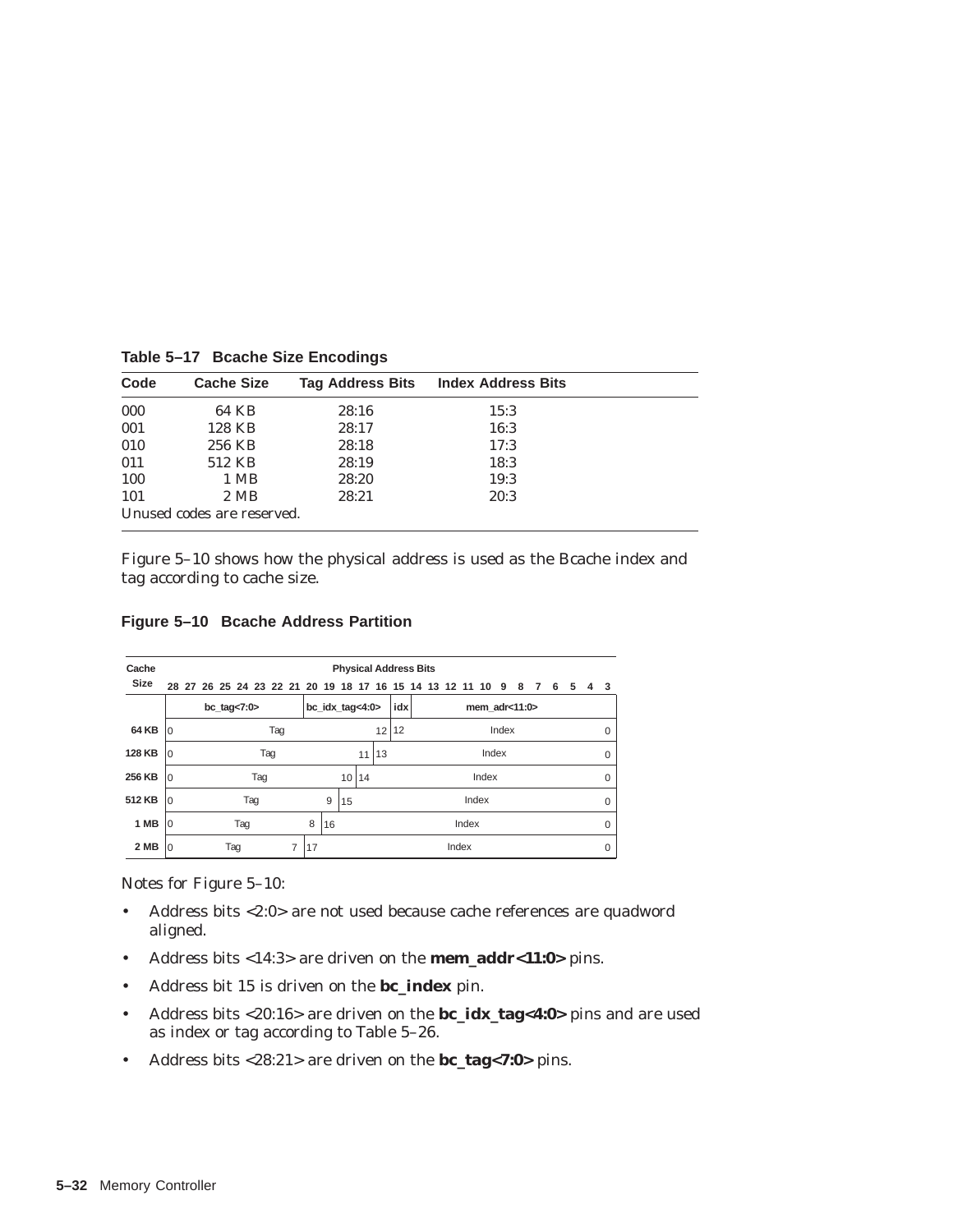## **5.6.9 Video and Graphics Control Register**

The video and graphics control register (VGR) is used to configure the video memory and to control graphics operations.

The VGR is a write-only register and all bits are UNDEFINED at reset.

Figure 5–11 shows the VGR format, and Table 5–18 describes its fields.

#### **Figure 5–11 VGR Format**

| 22 21<br>63 |                            | 10 9             | 4<br>87    |        | 3 2    | -1 | $\Omega$ |
|-------------|----------------------------|------------------|------------|--------|--------|----|----------|
| <b>RES</b>  | Start of<br>Video<br>Frame | N<br>$\sim$<br>◡ | <b>RES</b> | ⌒<br>B | B<br>F | M  | M<br>D   |

| Table 5-18 VGR Field Description |  |
|----------------------------------|--|
|----------------------------------|--|

| <b>Bits</b> | <b>Field</b>               | Type       | <b>Description</b>                                                                                                                                                                                                                                                                                                                                                                                                  |
|-------------|----------------------------|------------|---------------------------------------------------------------------------------------------------------------------------------------------------------------------------------------------------------------------------------------------------------------------------------------------------------------------------------------------------------------------------------------------------------------------|
| 63:22       | <b>RES</b>                 | <b>IGN</b> | Reserved.                                                                                                                                                                                                                                                                                                                                                                                                           |
| 21:10       | Start of<br>Video<br>Frame | <b>WO</b>  | This field specifies the frame location; that is, bits<br><21:10> of the base byte address of the video frame<br>buffer in memory. Bits <9:0> of the address are implied<br>to be 0; that is, the frame buffer is aligned to 1 KB.<br>The video frame base address is loaded into the video<br>display pointer (Section 5.6.9.1) when the external<br>frame interrupt signal vframe_I is asserted.                  |
| 9           | <b>INC</b>                 | WO.        | Address increment—After a shift-register load<br>operation, the video display pointer (Section 5.6.9.1)<br>must be incremented to the address of the information<br>for the next display. This value specifies the video<br>display pointer bit to be incremented, according to<br>Table 5–19. The bit location that is incremented<br>depends on the position of the VRAM's column most-<br>significant bit (MSB). |
| 8           | <b>LDV</b>                 | WO         | Load video control—This bit determines whether the<br>start of video frame and INC fields are loaded. Writing<br>a one to this bit also loads the fields; writing a zero to<br>this bit has no effect on the fields.                                                                                                                                                                                                |
| 7:4         | <b>RES</b>                 | IGN        | Reserved.                                                                                                                                                                                                                                                                                                                                                                                                           |
|             |                            |            | (continued on next page)                                                                                                                                                                                                                                                                                                                                                                                            |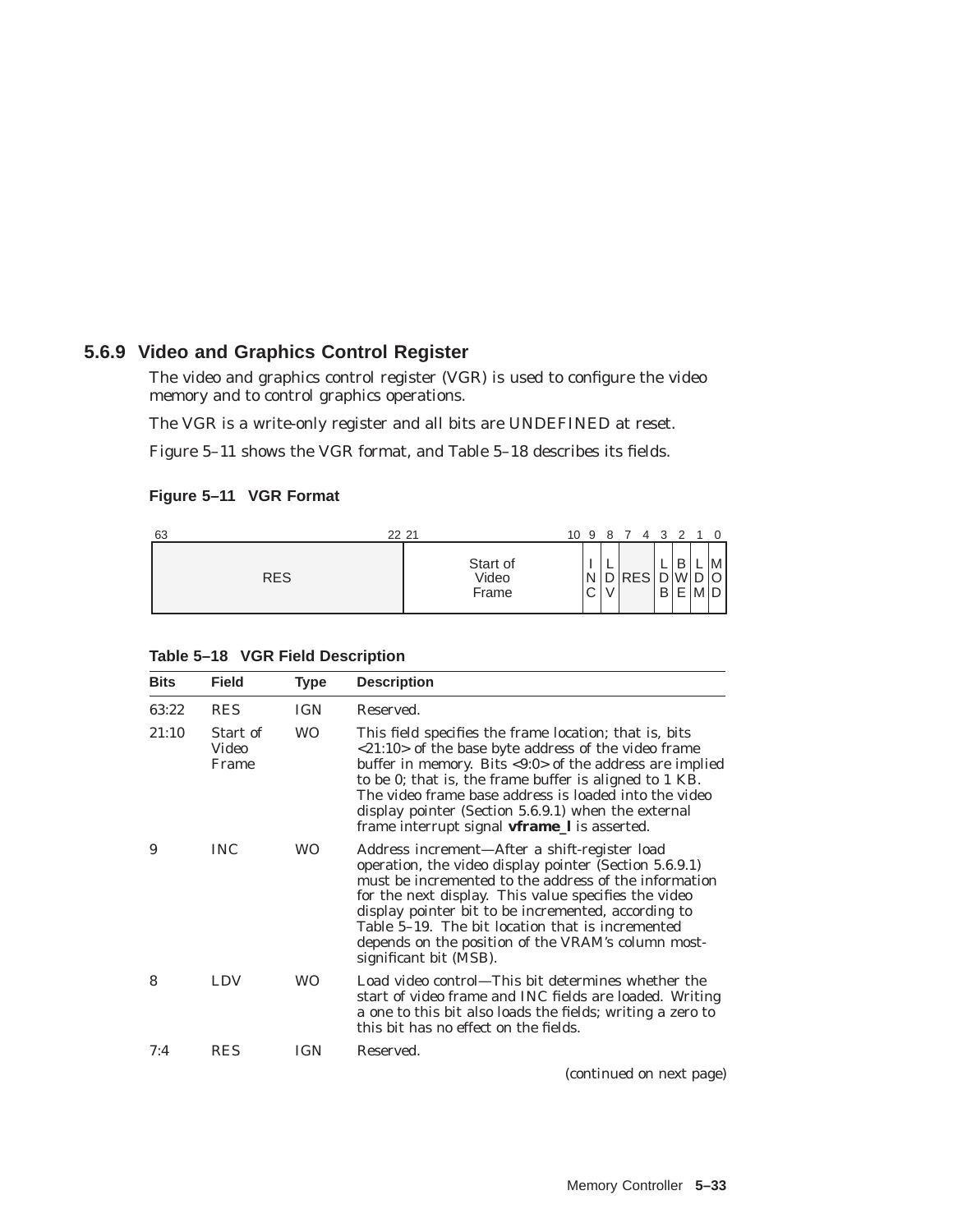| <b>Bits</b> | <b>Field</b> | <b>Type</b> | <b>Description</b>                                                                                                                                                                                                                                                                   |
|-------------|--------------|-------------|--------------------------------------------------------------------------------------------------------------------------------------------------------------------------------------------------------------------------------------------------------------------------------------|
| 3           | LDB.         | <b>WO</b>   | Load byte write-enable—This bit determines whether<br>the BWE bit $\langle 2 \rangle$ is loaded. Writing a one to this bit<br>also loads the BWE bit; writing a zero to this bit has no<br>effect on the BWE bit.                                                                    |
| 2           | <b>BWE</b>   | WO.         | Byte write-enable—During graphics operations, this<br>bit enables the memory controller to drive a byte mask<br>on the <b>mem_ecc&lt;7:0&gt;</b> pins for write operations to<br>banks that have byte write-enable set in their bank<br>configuration register (BCR, Section 5.6.2). |
|             | LDM          | WO.         | Load mode—This bit determines whether the MOD bit<br>$(\langle 0 \rangle)$ is loaded. Writing a one to this bit also loads the<br>MOD bit; writing a zero to this bit has no effect on the<br>MOD bit.                                                                               |
| 0           | <b>MOD</b>   | WO          | Graphics mode—This bit determines the type of memory<br>operation on a write operation to graphics memory<br>space: $0 =$ simple mode, $1 =$ transparent stipple mode<br>(see Sections 5.5.1 and 5.5.2 for more information).                                                        |

**Table 5–18 (Cont.) VGR Field Description**

Table 5–19 shows how the VGR INC bit encoding selects the VRAM address bit to be incremented for shift-register loads.

**Table 5–19 VRAM Address Increment Encodings**

| Code | <b>VRAM Bank Size</b><br>(Quadwords) | <b>Address Bit Incremented</b> |  |
|------|--------------------------------------|--------------------------------|--|
|      | 128K                                 | 10                             |  |
|      | 256K or 512K                         | 11                             |  |

### **5.6.9.1 Video Display Pointer**

The video display pointer is a 12-bit counter that supplies the VRAM address during video shift-register transfer cycles.

When the **vframe\_l** signal is asserted, the video display pointer is:

- 1. Loaded from the VGR start of video frame field.
- 2. Used as the address for a full video shift-register transfer cycle.
- 3. Incremented twice according to the VGR INC field. (Either bit 10 or bit 11 is incremented.)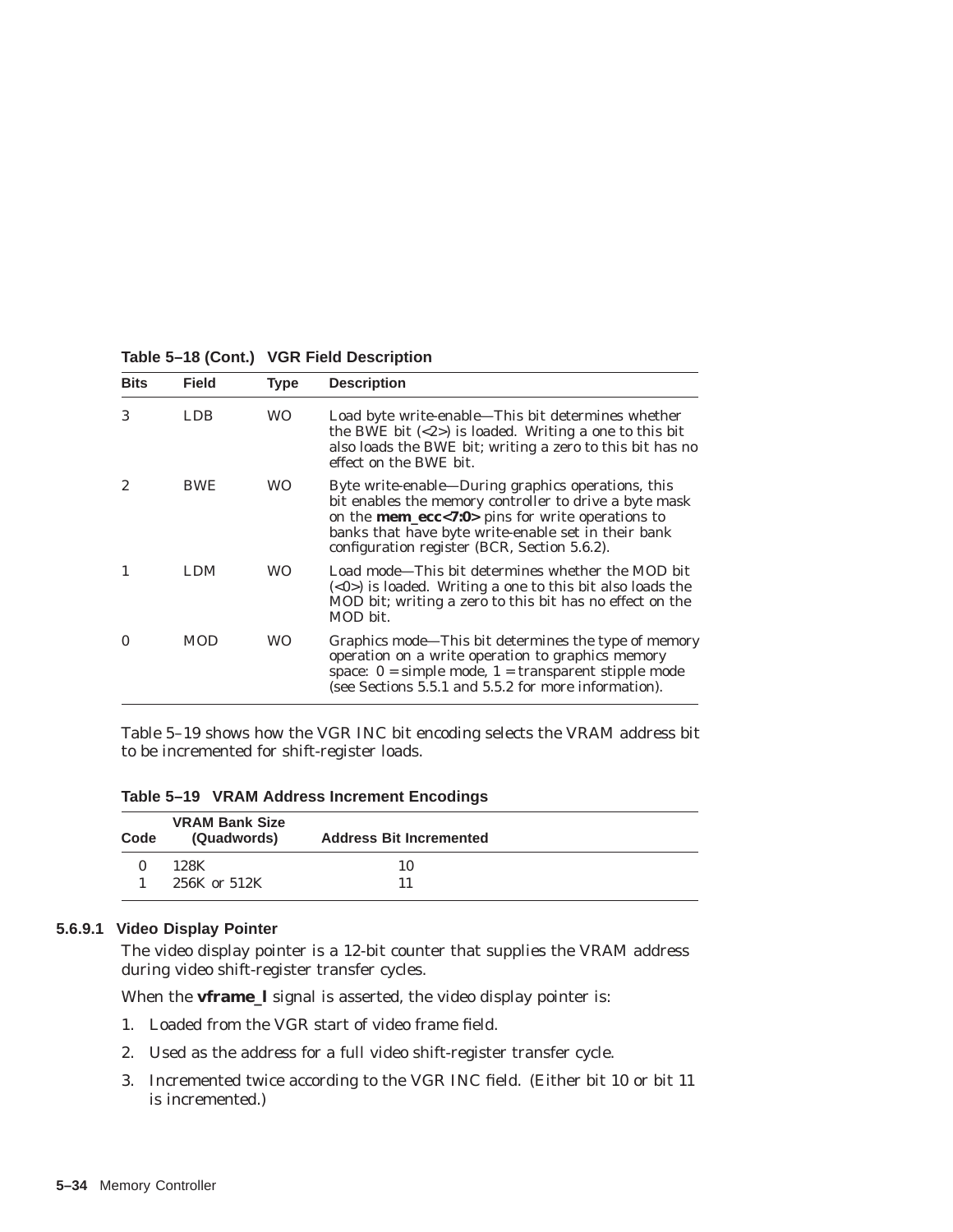When the **vrefresh\_l** signal is asserted, the video display pointer is:

- 1. Used as the address for a split video shift-register transfer cycle.
- 2. Incremented once according to the VGR INC field.

The address is multiplexed according to the VRAM bank size specified in the row address select field in the BCR (Section 5.6.2). Bits <9:0> of the video display pointer are zero.

## **5.6.10 Plane Mask Register**

The plane mask (PLM) register determines which bits are written during a write or read-modify-write operation to the graphics address space.

**Note**

Software must write the same 32-bit value to <63:32> and <31:0>; otherwise, plane masked operations are UNPREDICTABLE.

The PLM register is a write-only register and all bits are UNDEFINED at reset.

Figure 5–12 shows the PLM register format, and Table 5–20 describes its fields.

#### **Figure 5–12 PLM Register Format**

| 63         | 32 31             |
|------------|-------------------|
| Plane Mask | <b>Plane Mask</b> |

|       |       | Table 5-20 PLM Register Field Description |  |
|-------|-------|-------------------------------------------|--|
| Dita. | Eiold | Tung Deceription                          |  |

| <b>Bits</b> | <b>Field</b>         | <b>Type</b> | <b>Description</b>                                                                                                 |
|-------------|----------------------|-------------|--------------------------------------------------------------------------------------------------------------------|
| 63:32       | Plane<br><b>Mask</b> | WO.         | The bits in this field select which bits are going to be<br>written during a write or read-modify-write operation. |
| 31:0        | Plane<br><b>Mask</b> | WO.         | The bits in this field select which bits are going to be<br>written during a write or read-modify-write operation. |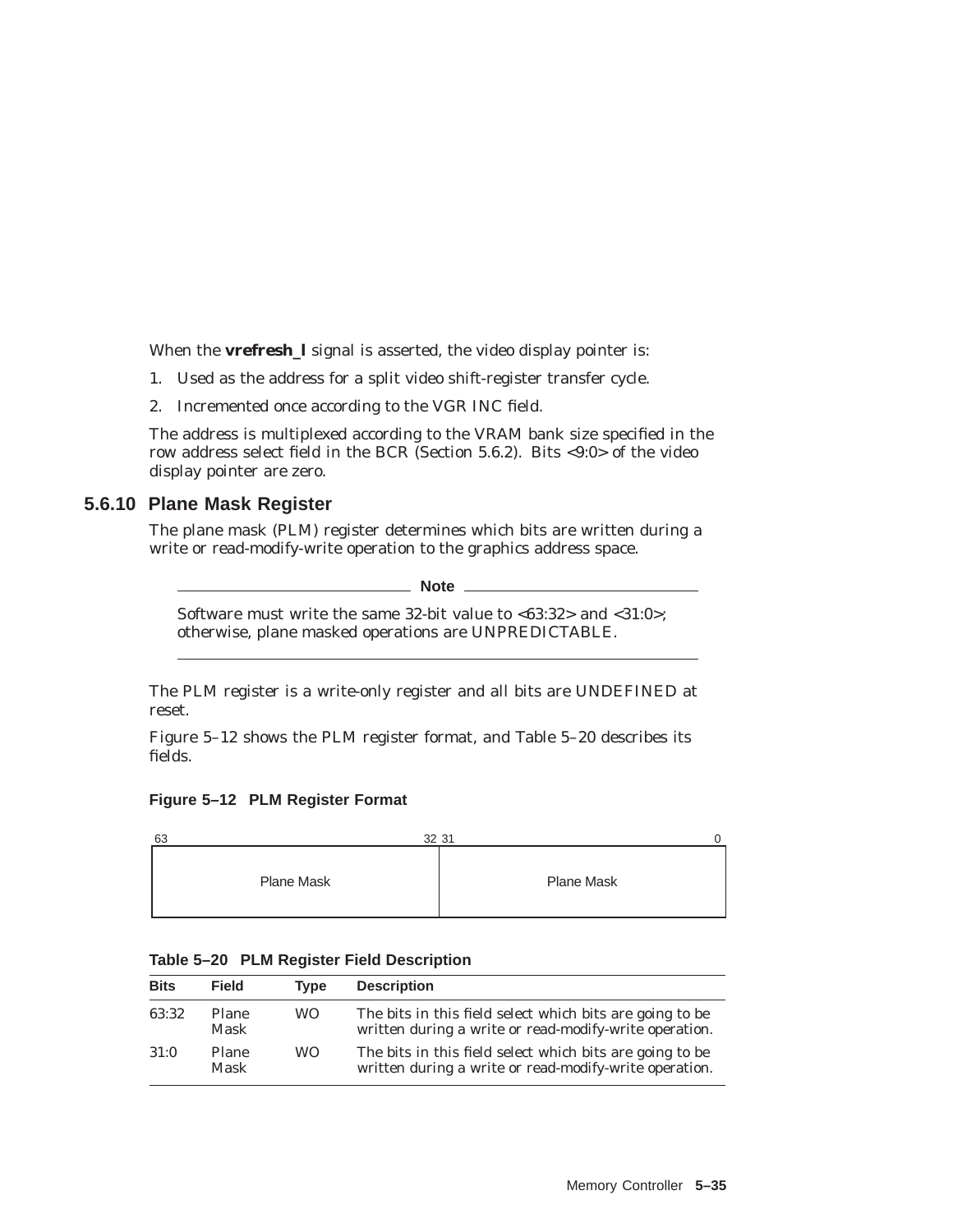## **5.6.11 Foreground Register**

The foreground register (FOR) defines the foreground color for transparent stipple operations.

\_ Note \_

Software must replicate the foreground value across each half of the foreground register (that is, the bit 0 foreground value controls bits 0 and 32, and so on).

The FOR is a write-only register and all bits are UNDEFINED at reset.

Figure 5–13 shows the FOR format, and Table 5–21 describes its fields.





**Table 5–21 FOR Field Description**

| <b>Bits</b> | <b>Field</b>  | <b>Type</b> | <b>Description</b>                                                         |
|-------------|---------------|-------------|----------------------------------------------------------------------------|
| 63:32       | Foreground WO |             | This field replicates the value in $\langle 31:0 \rangle$ .                |
| 31:0        | Foreground WO |             | This field specifies the foreground value for transparent<br>stipple mode. |

# **5.7 Memory Cycles**

Table 5–22 describes the parameters used in the timing diagrams in Sections 5.7.2 through 5.7.11. These parameters are programmed into the BTR3–BTR0, GTR, and CAR as described in Section 5.6.1.

The timing diagrams assume all parameters are set to minimum values. Larger values can be accommodated by inserting the programmed number of cycles with the signals held constant at the levels they have reached at the end of the interval; that is, a longer time on  $T_{01}$  delays the occurrence of  $T_1$ —the signals maintain the value they changed to at  $T_0$ .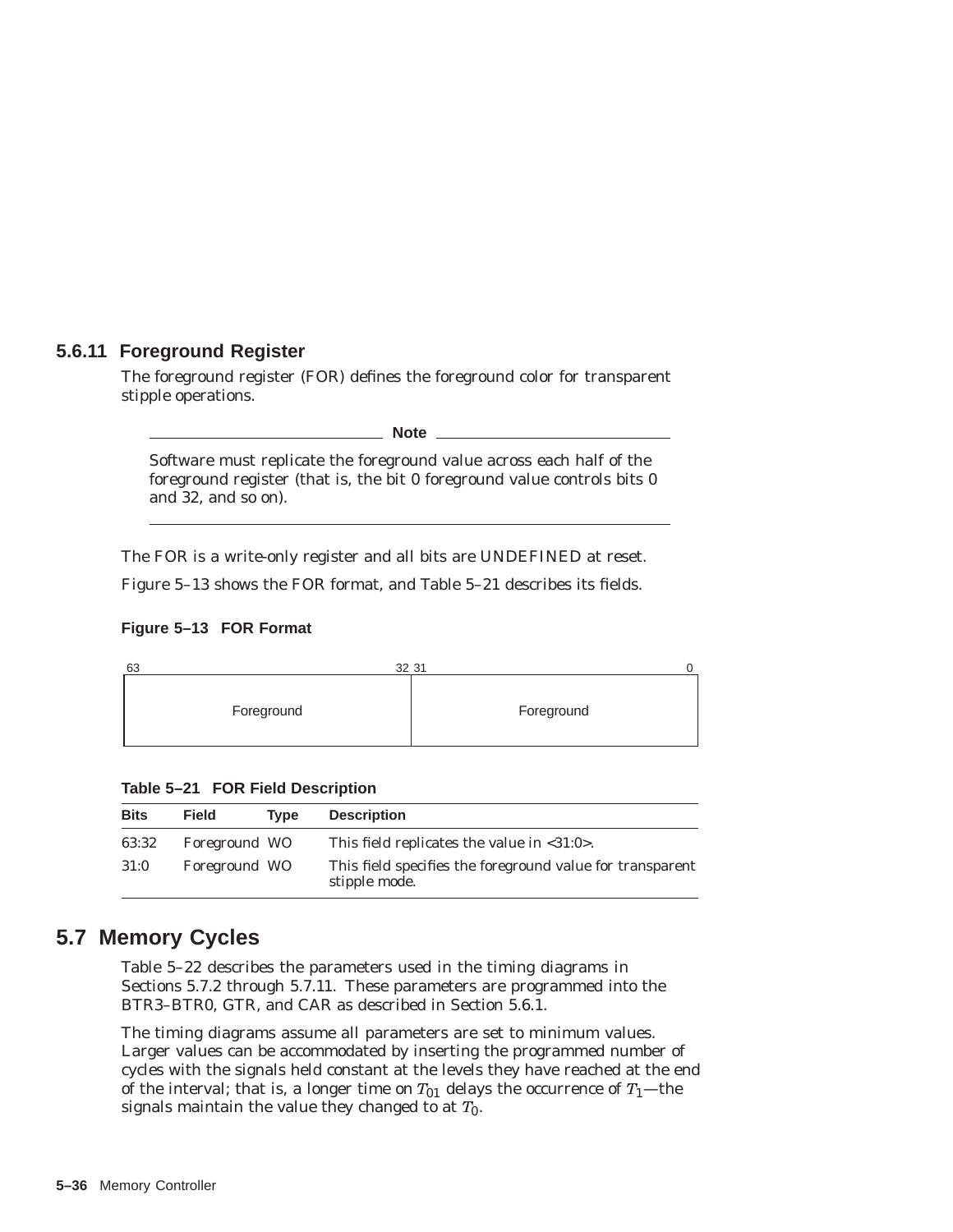Table 5–22 describes the memory timing parameters.

| <b>Parameter</b> | <b>Events</b>                                                                                                                                                                                                                                                                                                                              |
|------------------|--------------------------------------------------------------------------------------------------------------------------------------------------------------------------------------------------------------------------------------------------------------------------------------------------------------------------------------------|
| $T_{ea}$         | Beache access time.                                                                                                                                                                                                                                                                                                                        |
| $T_{\text{cm}}$  | Bcache write time.                                                                                                                                                                                                                                                                                                                         |
| $T_0$            | Drive the row address on the <b>mem_addr&lt;11:0</b> > pins.<br>Drive the write mask on the <b>mem_data&lt;63:0</b> > pins.                                                                                                                                                                                                                |
| $T_1$            | Assert the <b>mem_ras_l</b> signal for the selected bank.<br>Tristate the <b>mem_data&lt;63:0</b> > pins for read operations.                                                                                                                                                                                                              |
| T <sub>2</sub>   | Drive the column address on the <b>mem_addr</b> < $11:0$ > pins.<br>If write cycle, drive the <b>mem_data&lt;63:0&gt;</b> pins—see Note 1.                                                                                                                                                                                                 |
| $T_3$            | Assert the <b>mem_cas_l</b> signal.                                                                                                                                                                                                                                                                                                        |
| $T_{4}$          | Deassert the <b>mem_cas_l</b> signal.<br>If read cycle, latch the <b>mem_data&lt;63:0</b> > pins.<br>If page-mode cycle, drive the next column address on the <b>mem_addr&lt;11:0&gt;</b><br>pins.<br>If page-mode write cycle, drive the <b>mem_data&lt;63:0</b> > pins.<br>If not page-mode cycle, deassert the <b>mem_ras_l</b> signal. |
| $T_5$            | Assert the <b>mem_cas_l</b> signal.                                                                                                                                                                                                                                                                                                        |
| $T_{6}$          | Deassert the <b>mem_cas_l</b> signal.<br>If read cycle, latch the <b>mem_data&lt;63:0</b> > pins.<br>Tristate the <b>mem_data&lt;63:0</b> > pins.<br>Deassert the <b>mem_ras_l</b> signal—see Note 2.                                                                                                                                      |
| <b>Parameter</b> | <b>Description</b>                                                                                                                                                                                                                                                                                                                         |
| $T_{minRAS}$     | The time that the <b>mem_ras_l</b> signal is asserted during a refresh cycle.                                                                                                                                                                                                                                                              |
| $T_{RAS\, <}$    | RAS and CAS precharge time.                                                                                                                                                                                                                                                                                                                |

**Table 5–22 Memory Timing Parameters**

Notes for Table 5–22

- 1. When going from page-mode read to page-mode write operations, the memory controller will wait  $t_{OFF}$  (Section 5.6.4) before driving the **mem\_data<63:0>** and **mem\_ecc<7:0>** pins. If  $t_{OFF}$  is equal to or longer than  $T_{45}$  (CAS precharge), CAS precharge will be  $T_{45}$  + 1 cycles long and the **mem\_data<63:0>** and **mem\_ecc<7:0>** pins will be driven one cycle before the **mem\_cas\_l** signal is asserted.
- 2. The **mem\_ras\_l** signal will deassert at  $T_6$  if there is another memory cycle pending that is not a page-mode cycle.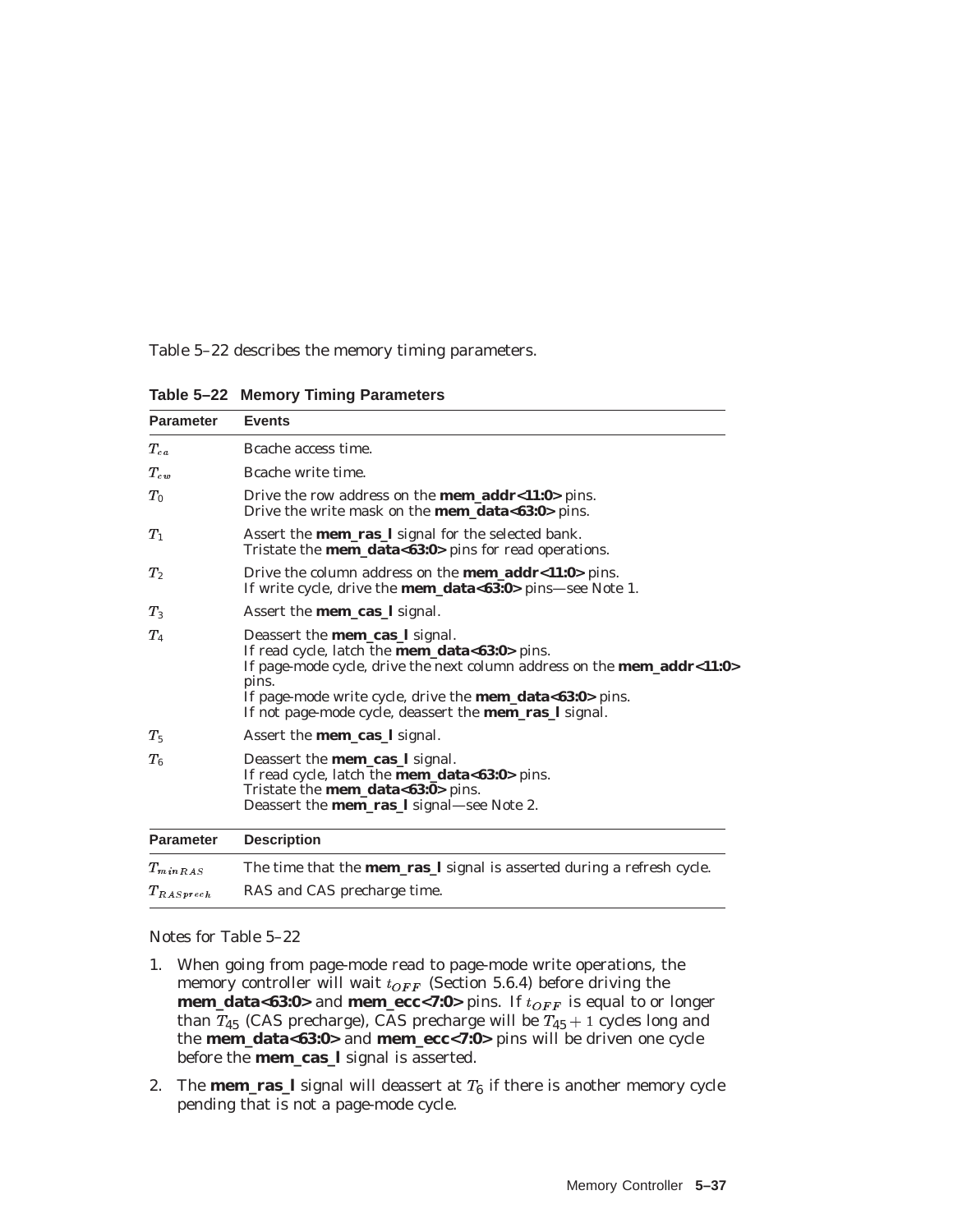The memory cycle performed is a function of the type of memory operation required and the state of the memory controller at the time the operation is required. Table 5–23 describes the operations and the conditions that cause them.

| <b>Type of Operation</b>                     | Originated By                                                                                                                                                               |
|----------------------------------------------|-----------------------------------------------------------------------------------------------------------------------------------------------------------------------------|
| <b>DRAM</b> refresh                          | An internal refresh interval counter overflow (Section 5.6.5).                                                                                                              |
| Full video shift-register<br>transfer cycle  | The assertion of the <b>vframe</b> <i>I</i> pin (Section 5.8.19).                                                                                                           |
| Split video shift-register<br>transfer cycle | The assertion of the <b>vrefresh</b> <i>pin</i> (Section 5.8.20).                                                                                                           |
| Read<br>(cache or DRAM)                      | Any of the following:                                                                                                                                                       |
|                                              | An instruction fetch<br>$\bullet$                                                                                                                                           |
|                                              | A load instruction<br>٠                                                                                                                                                     |
|                                              | A store longword instruction to a bank that does not<br>٠<br>support write-per-bit or byte write operations (read-<br>modify-write)                                         |
|                                              | A PCI device DMA read operation<br>$\bullet$                                                                                                                                |
|                                              | A PCI device DMA write operation of less than a full<br>$\bullet$<br>quadword to a bank that does not support write-per-bit<br>or byte write operations (read-modify-write) |
| Write<br>(Cache or DRAM)                     | Any of the following:                                                                                                                                                       |
|                                              | A store<br>$\bullet$                                                                                                                                                        |
|                                              | A PCI device DMA write operation<br>$\bullet$                                                                                                                               |
| Victim write<br>(DRAM)                       | All of the following:                                                                                                                                                       |
|                                              | A CPU read or write operation to cacheable space<br>$\bullet$                                                                                                               |
|                                              | A cache miss (tag does not match)<br>$\bullet$                                                                                                                              |
|                                              | The cache block is dirty<br>$\bullet$                                                                                                                                       |
|                                              | (continued on next page)                                                                                                                                                    |

**Table 5–23 Memory Operations**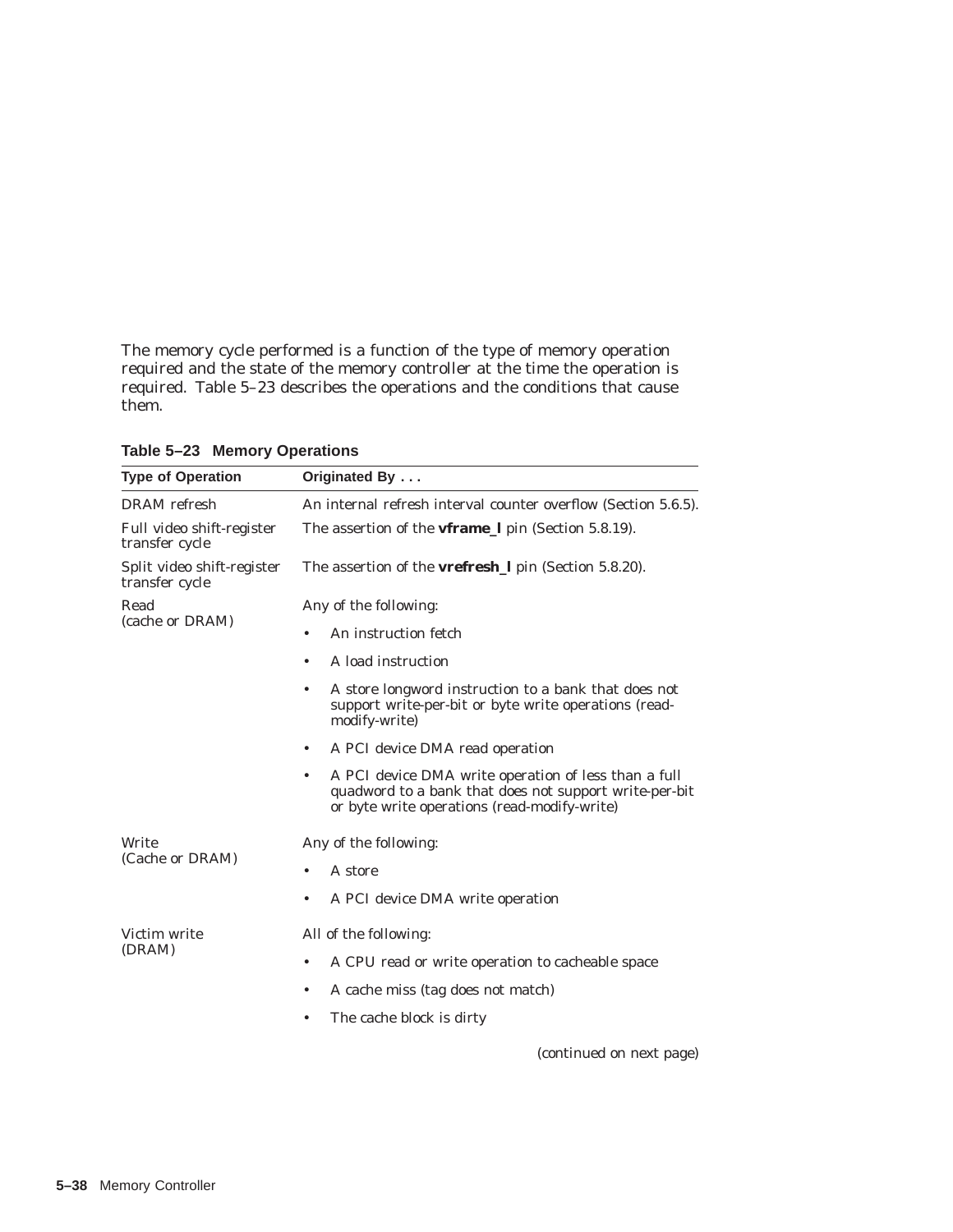| <b>Type of Operation</b> | Originated By                                                                                                                              |
|--------------------------|--------------------------------------------------------------------------------------------------------------------------------------------|
| RAS precharge            | Any of the following (one or more events may occur<br>simultaneously):                                                                     |
|                          | The next operation will be a:<br>٠                                                                                                         |
|                          | Read or write operation on a DRAM page that is<br>different from the one for which the <b>mem ras</b> 1<br>signal was previously asserted. |
|                          | Write-per-bit operation with a mask different<br>from the one for which the <b>mem_ras_l</b> signal was<br>previously asserted.            |
|                          | Refresh cycle.                                                                                                                             |
|                          | Video shift-register load (either full or split).                                                                                          |
|                          | The maximum RAS assertion period expired.<br>٠                                                                                             |

**Table 5–23 (Cont.) Memory Operations**

Table 5–24 defines the conditions that determine when read or write operations will access the Bcache and use page-mode, write-per-bit, and byte write operations.

**Table 5–24 Memory Read and Write Options**

| <b>Option</b>    | Used When                                                                                                                                                                                                                               |
|------------------|-----------------------------------------------------------------------------------------------------------------------------------------------------------------------------------------------------------------------------------------|
| Cacheable        | The Bcache is enabled (Section 5.6.2) and the address is in<br>cacheable space (Table 2-6).                                                                                                                                             |
| Page-mode access | The address is on the same DRAM page as the previous cycle<br>(Section 5.3.2) and the maximum RAS assertion time has not<br>expired since the <b>mem_ras_l</b> signal is asserted (Section 5.6.5).                                      |
| Write-per-bit    | The addressed memory bank has write-per-bit enabled<br>(Section 5.6.2) and the address is in graphics space (Table $2-6$ ).                                                                                                             |
| Byte write       | The address is in graphics space (Table $2-6$ ), the addressed<br>memory bank has byte write enabled (Section 5.6.2), and the<br>byte-write-enable (BWE) bit is set in the video and graphics<br>control register (VGR, Section 5.6.9). |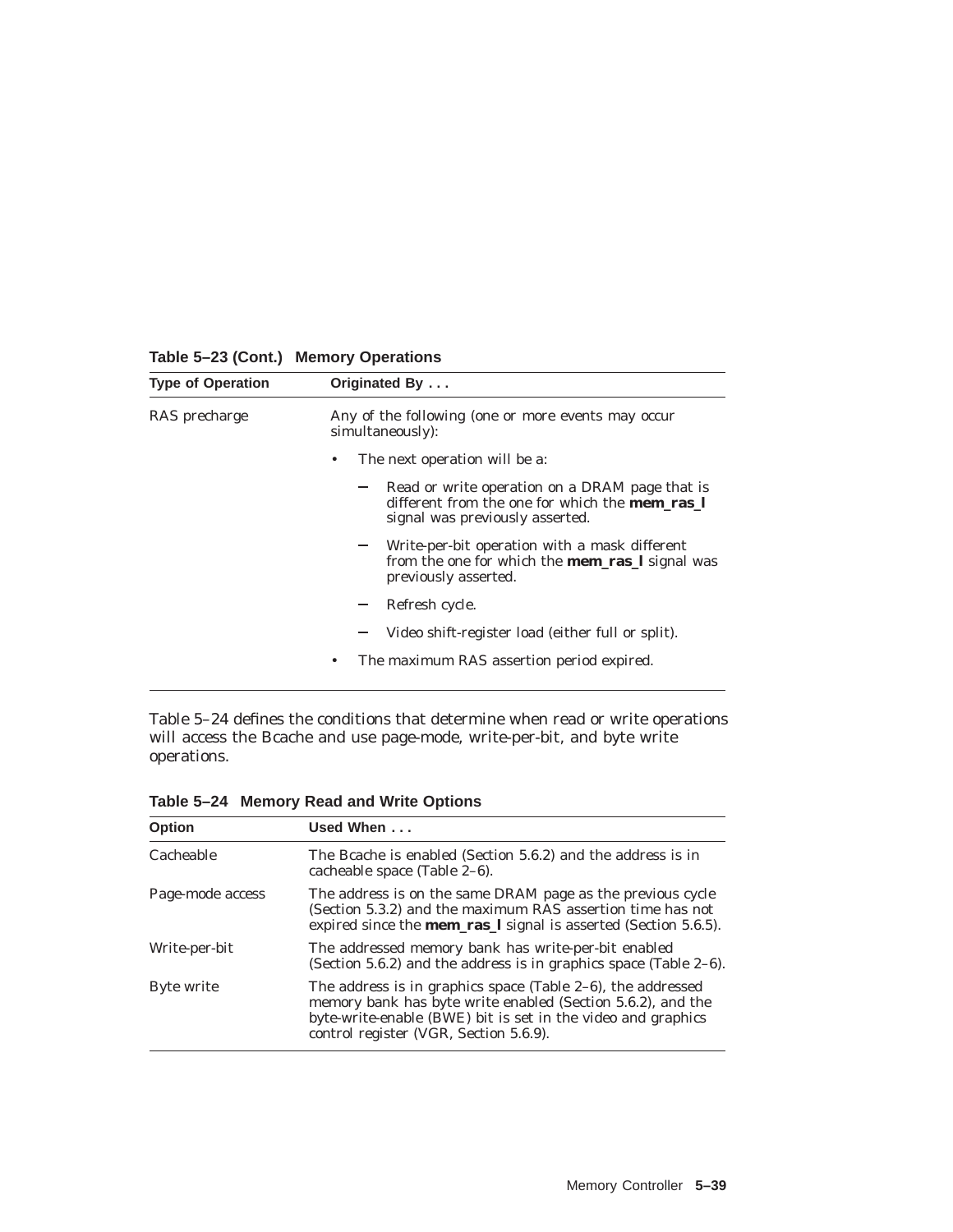## **5.7.1 Idle Cycle**

An idle cycle occurs when no other cycle type in Table 5–23 is required. If the PWR bit in the cache register is not set, the only memory controller signals that change during the idle cycle are the **mem\_addr<11:0>**, **bc\_index**, and **bc\_idx\_tag<4:0>** signals that are acting as the index. (This is done because the index is being driven out in anticipation of an internal cache miss, to make the Bcache latency as small as possible.) The **mem\_ras\_l** signal may be asserted or deasserted, depending on whether or not a page-mode cycle recently occurred. All other memory control signals are deasserted and the **mem\_data<63:0>** signals are floating. The idle cycle is one cycle long, but multiple idle cycles can occur in succession. (See Section 5.6.8 for more information about what occurs when the PWR bit is set.)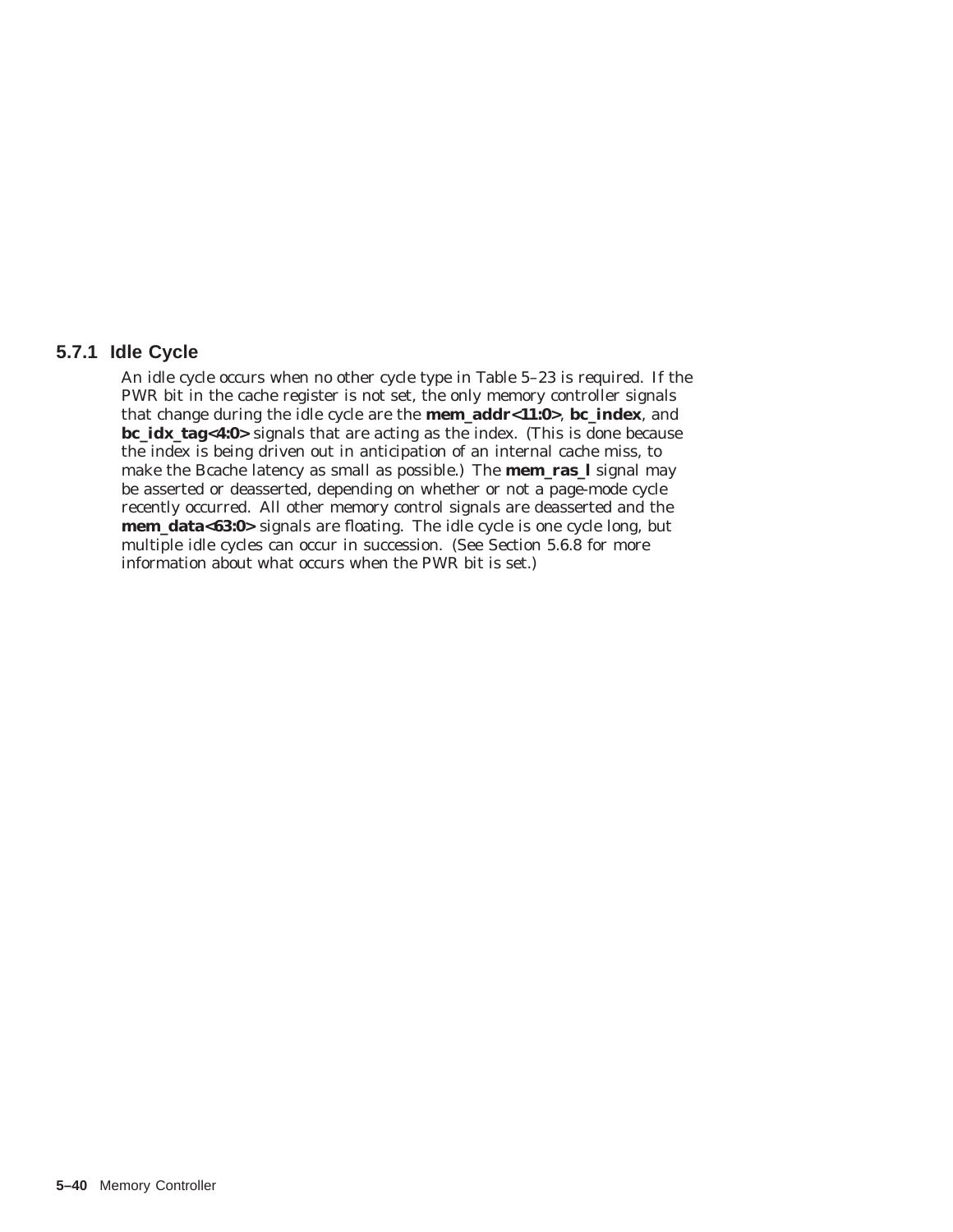# **5.7.2 RAS Precharge Timing**

A RAS precharge cycle is performed when the **mem\_ras\_l** signal is asserted and one or more of the conditions in Table 5–23 is met.

The sequence is as follows:

- 1. The **mem\_ras\_l** signal is deasserted and the **mem\_cas\_l** signal, if it was asserted, is deasserted.
- 2. Wait for  $T_{RAS\,prech}$  cycles.

Figure 5–14 shows the timing for a RAS precharge cycle.



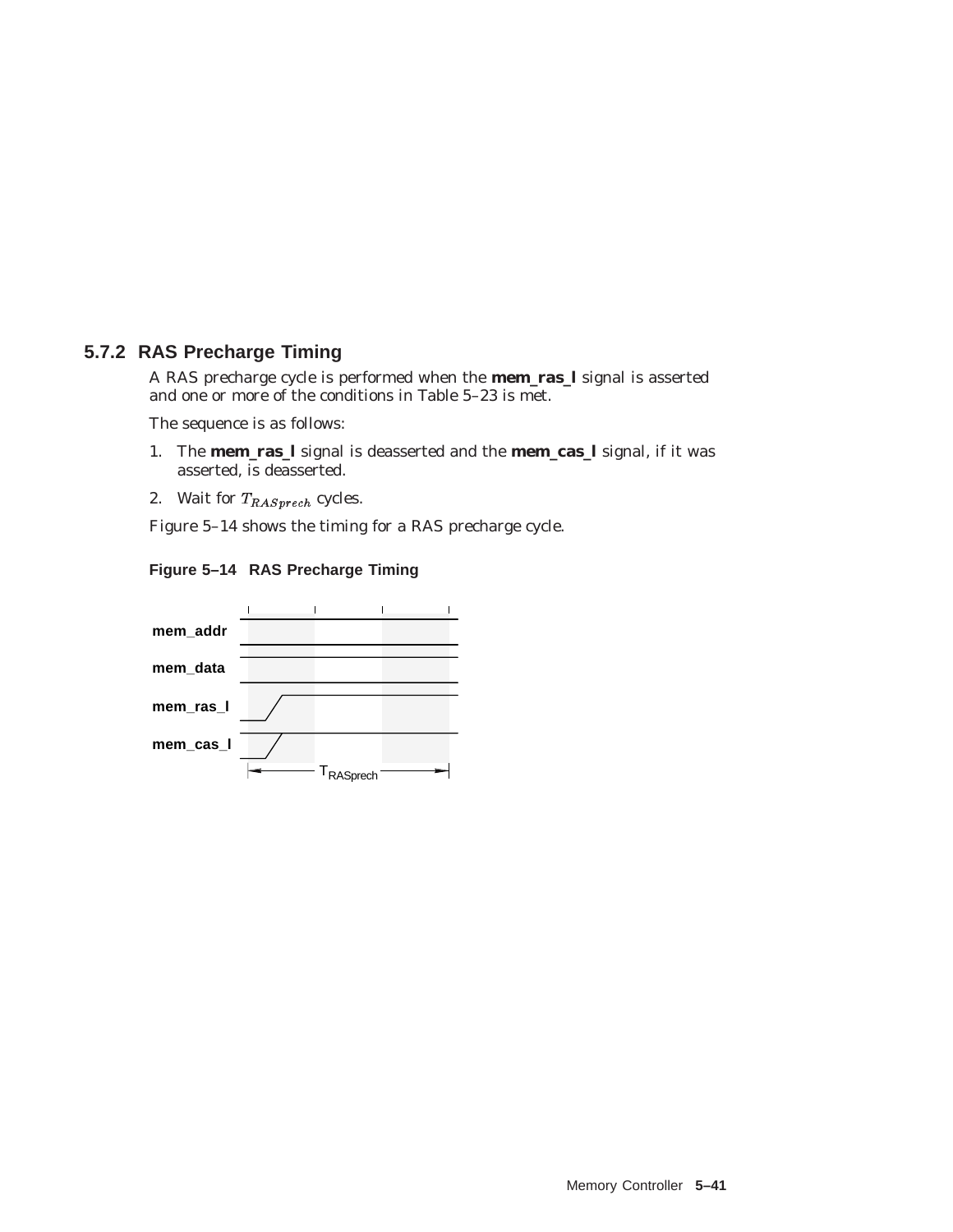## **5.7.3 DRAM Refresh Timing**

A DRAM refresh cycle is performed when the refresh interval in the global timing register (GTR, Section 5.6.5) expires. The memory controller coordinates refresh cycles with read and write operations, such that burst activities (for example, internal cache fills) are not disrupted by refresh cycles. This helps increase memory bandwidth and decrease latency.

The sequence is as follows:

- 1. The **mem\_cas\_l** signal is asserted.
- 2. After  $T_{01}$  cycles, all **mem\_ras\_l** signals are asserted.
- 3. After  $T_{minRAS}$  cycles, the **mem\_ras\_l** and **mem\_cas\_l** signals are deasserted.

Figure 5–15 shows the timing for a DRAM refresh cycle.



#### **Figure 5–15 DRAM Refresh Timing**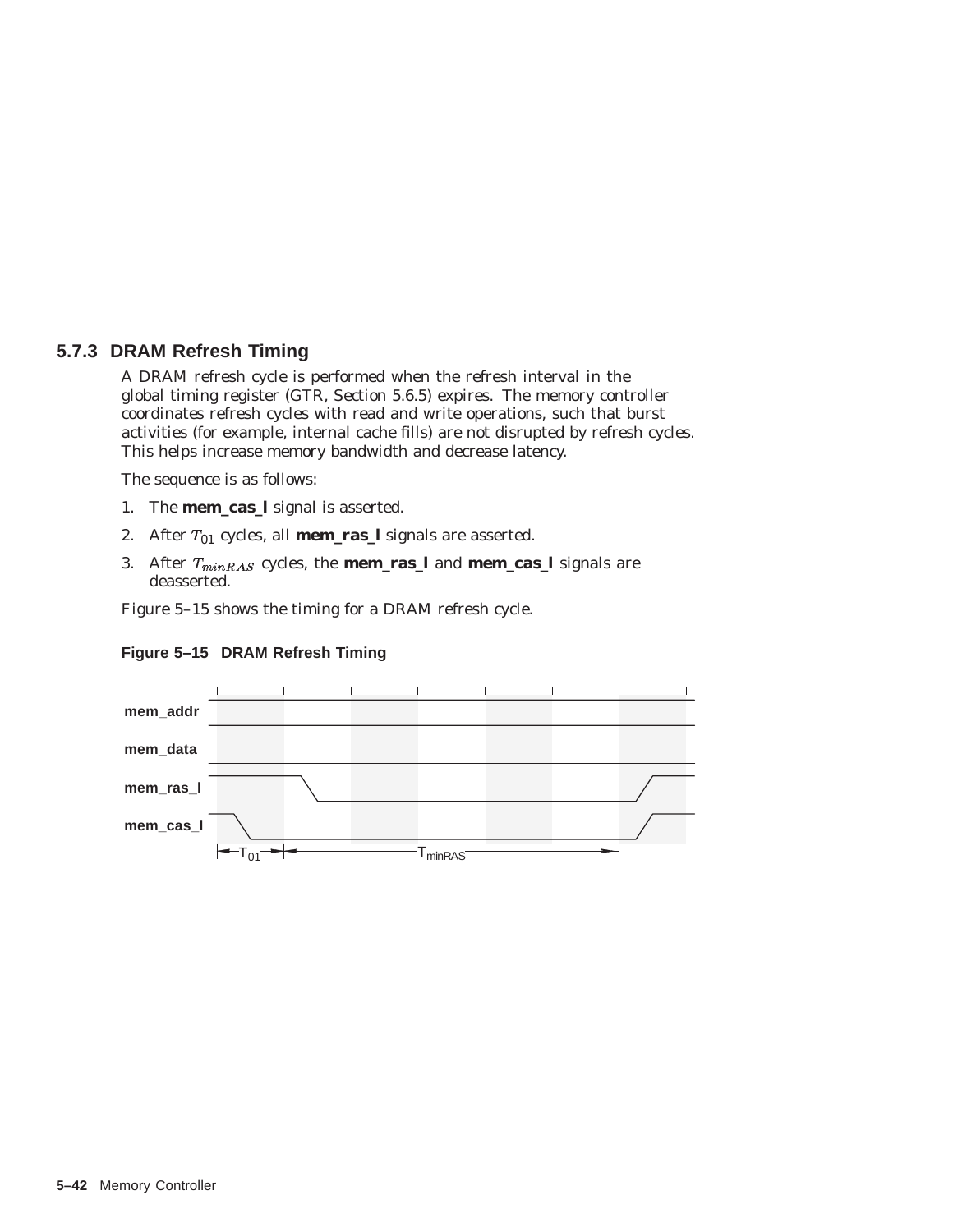## **5.7.4 Full Video Shift-Register Transfer Timing**

A full video shift-register transfer cycle is performed in response to the **vframe\_l** signal being asserted (Section 5.8.19).

The sequence is as follows:

- 1. The row address is driven on the **mem\_addr<11:0>** pins and the **mem\_dtoe\_l** signal is asserted.
- 2. After  $T_{01}$  cycles, the **mem\_ras\_l** signal is asserted.
- 3. After T<sup>12</sup> cycles, the tap address is driven on the **mem\_addr<11:0>** pins.
- 4. After  $T_{23}$  cycles, the **mem\_dtoe\_l** signal is deasserted and the **mem\_cas\_l** signal is asserted.
- 5. After  $T_{34}$  cycles, the **mem\_ras\_l**, **mem\_cas\_l**, and **mem\_dtoe\_l** signals are deasserted.

Figure 5–16 shows the timing for a full video shift-register transfer cycle.



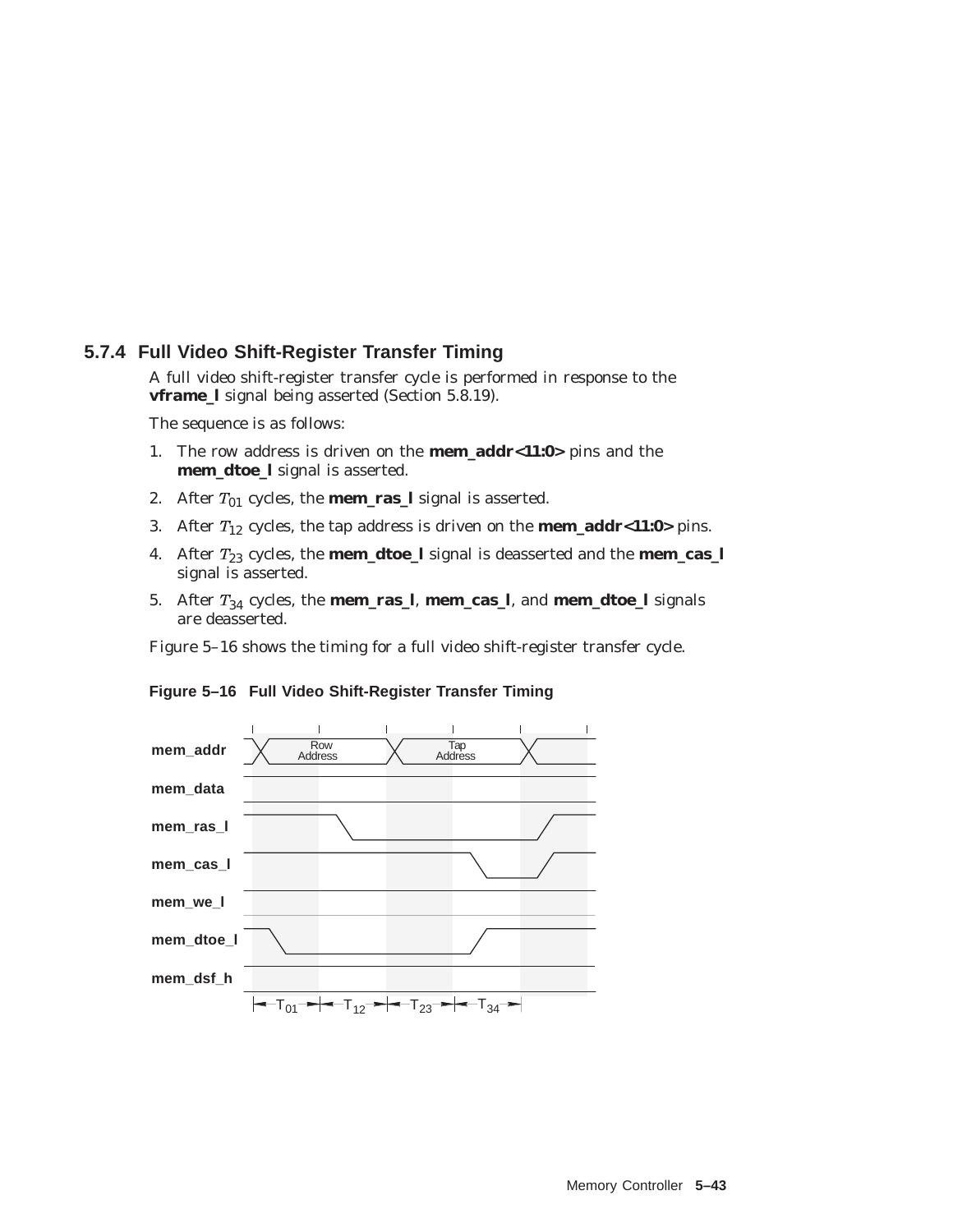## **5.7.5 Split Video Shift-Register Transfer Timing**

A split video shift-register transfer cycle is performed in response to the **vrefresh\_l** signal being asserted (Section 5.8.20).

The sequence is as follows:

- 1. The row address is driven on the **mem\_addr<11:0>** pins and the **mem\_dtoe\_l** and **mem\_dsf** signals are asserted.
- 2. After  $T_{01}$  cycles, the **mem\_ras\_l** signal is asserted.
- 3. After  $T_{12}$  cycles, the tap address is driven on the **mem\_addr<11:0>** pins and the **mem\_dsf** signal is deasserted.
- 4. After  $T_{23}$  cycles, the **mem\_dtoe\_l** signal is deasserted and the **mem\_cas\_l** signal is asserted.
- 5. After  $T_{34}$  cycles, the **mem\_ras\_l**, **mem\_cas\_l**, and **mem\_dtoe\_l** signals are deasserted.

Figure 5–17 shows the timing for a split video shift-register transfer cycle.



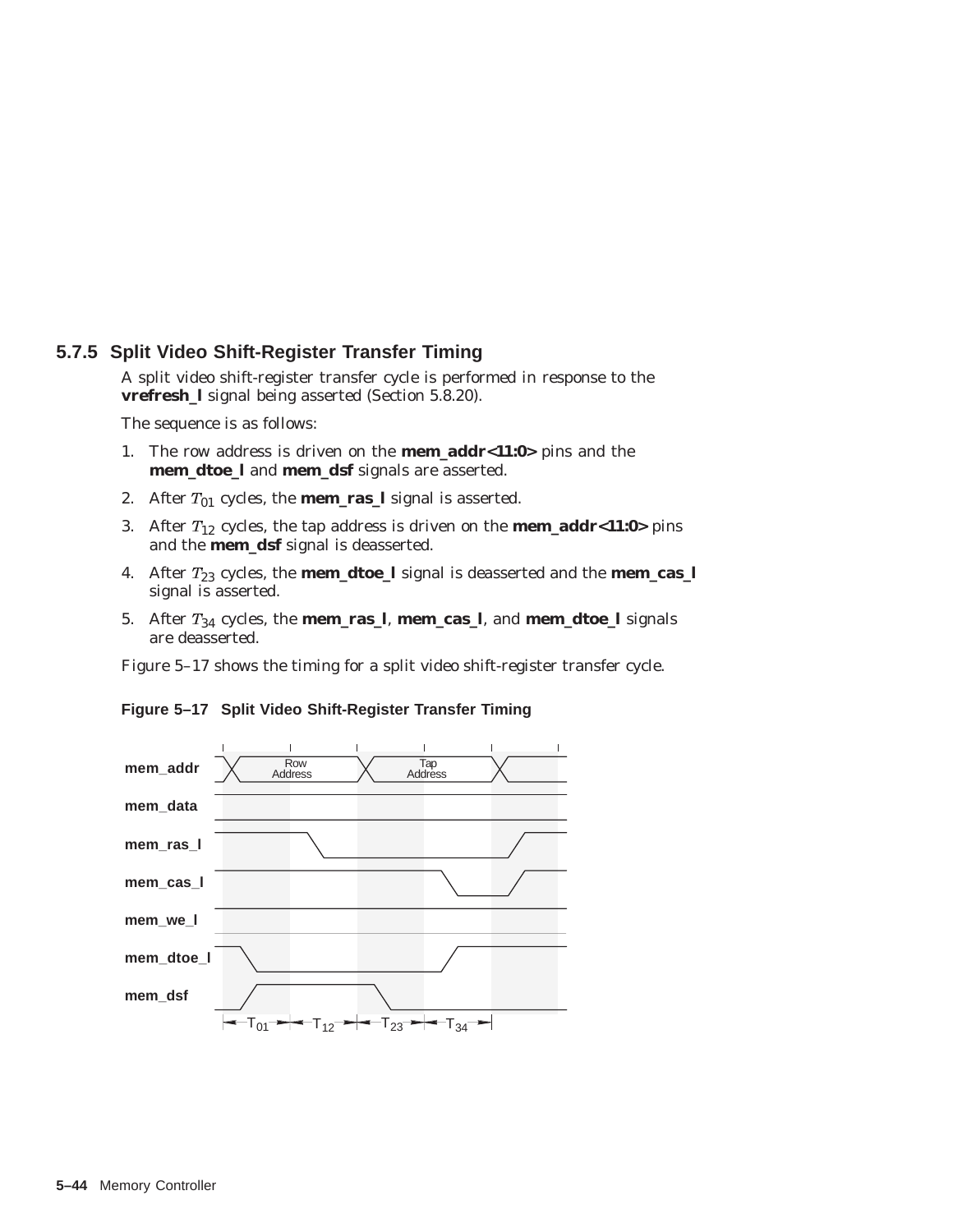## **5.7.6 Bcache Read Timing**

A Bcache read cycle can occur when a read operation is required from one of the operations in Table 5–23. The Bcache will be read first if the cacheable cycle conditions in Table 5–24 are met.

The sequence is as follows:

- 1. The **mem\_data<63:0>**, **mem\_ecc<7:0>**, **bc\_tag\_l**, **bc\_dirty**, and **bc\_parity** pins are tristated. The cache index is driven on the **mem\_addr<11:0>** pins. The **bc\_oe\_l** and **bc\_cs\_l** signals are asserted.
- 2. After  $T_{ca}$  cycles:
	- The **mem\_data<63:0>** and **mem\_ecc<7:0>** signals from the cache data RAMs are latched.
	- The **bc\_tag\_l**, **bc\_dirty** and **bc\_parity** signals from the cache tag RAMs are latched.
	- The **bc\_oe\_l** and **bc\_cs\_l** signals are deasserted.
- 3. The tag and parity are checked internally. If the tag matches the physical address, the read is considered a hit.

Figure 5–18 shows the timing for a Bcache read cycle.



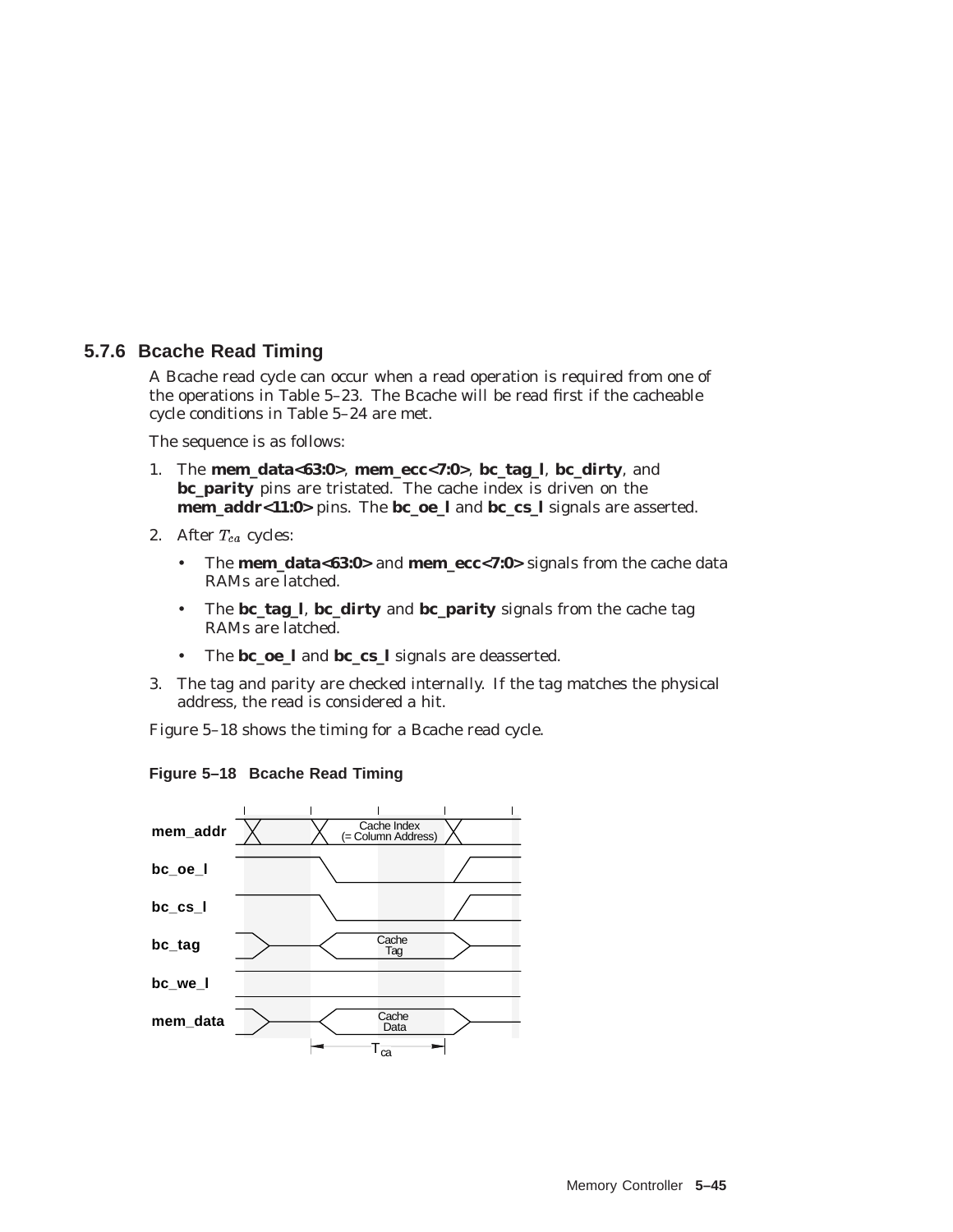## **5.7.7 Bcache Write Timing**

A Bcache write cycle can occur when a write operation is required from one of the operations in Table 5–23, or on a read operation that will allocate a block. On a cache write operation, the index is set up in advance from either a Bcache read or a DRAM read operation.

The sequence is as follows:

- 1. The **mem\_data<63:0>**, **mem\_ecc<7:0>**, **bc\_tag\_l**, **bc\_dirty**, and **bc\_parity** pins are driven. The **bc\_oe\_l** signal is deasserted. The **bc\_we\_l** and **bc\_cs\_l** signals are asserted. The **bc\_dirty** signal is asserted for a write or deasserted for a read operation.
- 2. After  $T_{cw}$  cycles, the **bc\_we\_l** and **bc\_cs\_l** signals are deasserted.
- 3. After one or two cycles, depending on the value of the write hold time (WHD) bit in the cache register (CAR, Section 5.6.8), the **mem\_addr<11:0>**, **bc\_index**, and **bc\_idx\_tag<4:0>** signals are changed.

Figure 5–19 shows the timing for a Bcache write cycle.



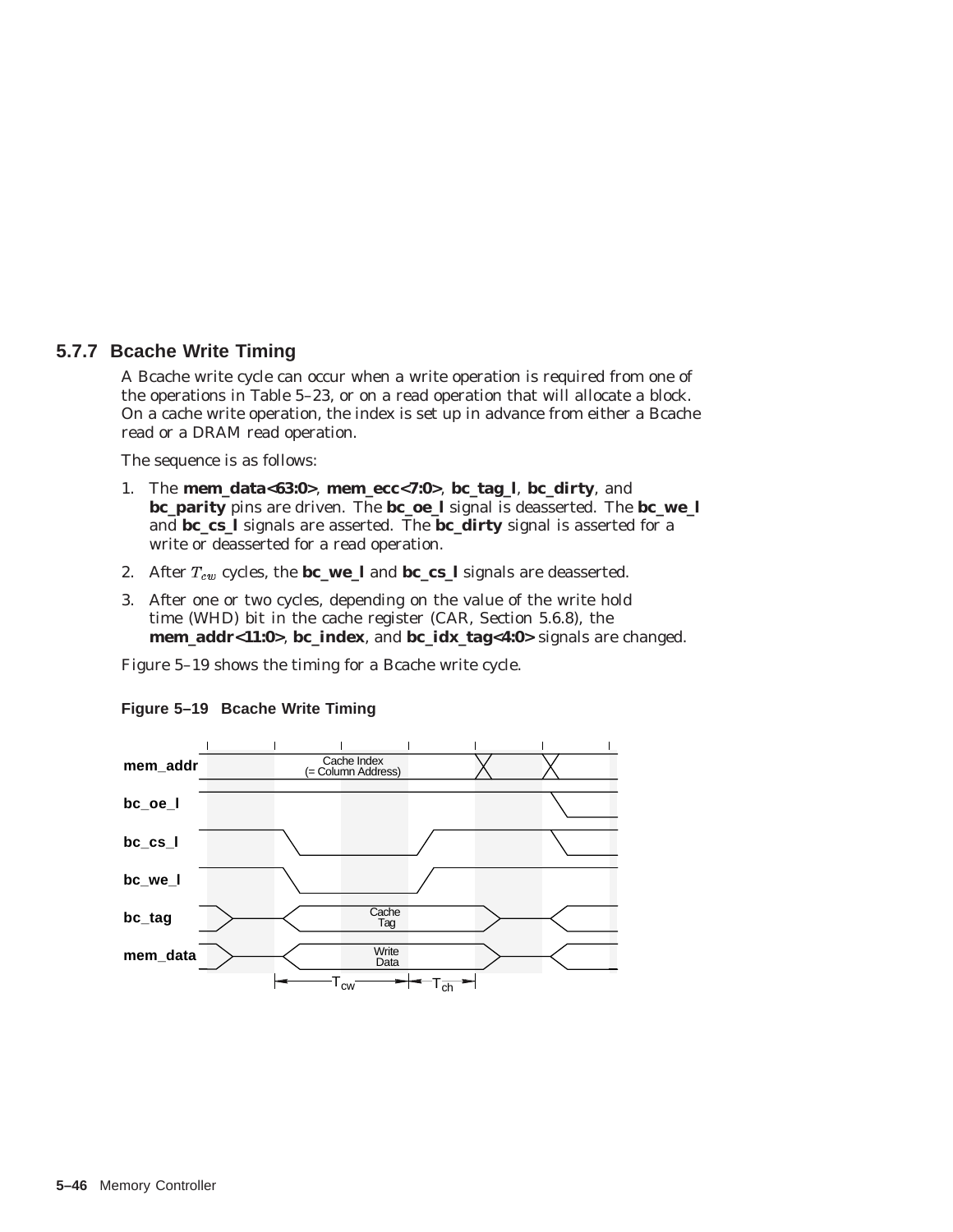## **5.7.8 Page-Mode Read Timing**

A page-mode read cycle occurs when a read operation is required from one of the operations in Table 5–23 and the page-mode conditions in Table 5–24 are met.

The sequence is as follows:

- 1. The column address is driven on the **mem\_addr<11:0>** pins and the **mem\_dtoe\_l** signal is asserted. The **mem\_data<63:0>** and **mem\_ecc<7:0>** pins are tristated. If the Bcache was accessed immediately before this cycle, the **bc\_oe\_l** and **bc\_cs\_l** signals are deasserted. In the case when the Bcache was accessed, the cache index driven on the **mem\_addr<11:0>** pins is the same as the column address, and the first cycle of Figure 5–20 corresponds to the last cycle of the Bcache read operation (Figure 5–18).
- 2. After  $T_{45}$  cycles, the **mem\_cas\_l** signal is asserted.
- 3. After T<sup>56</sup> cycles, the **mem\_data<63:0>** and **mem\_ecc<7:0>** signals from the DRAMs are latched and the **mem\_cas\_l** signal is deasserted. If the conditions for RAS precharge in Table 5–23 are met, the **mem\_ras\_l** signal is deasserted.

Figure 5–20 shows the timing for a page-mode read cycle.



**Figure 5–20 Page-Mode Read Timing**

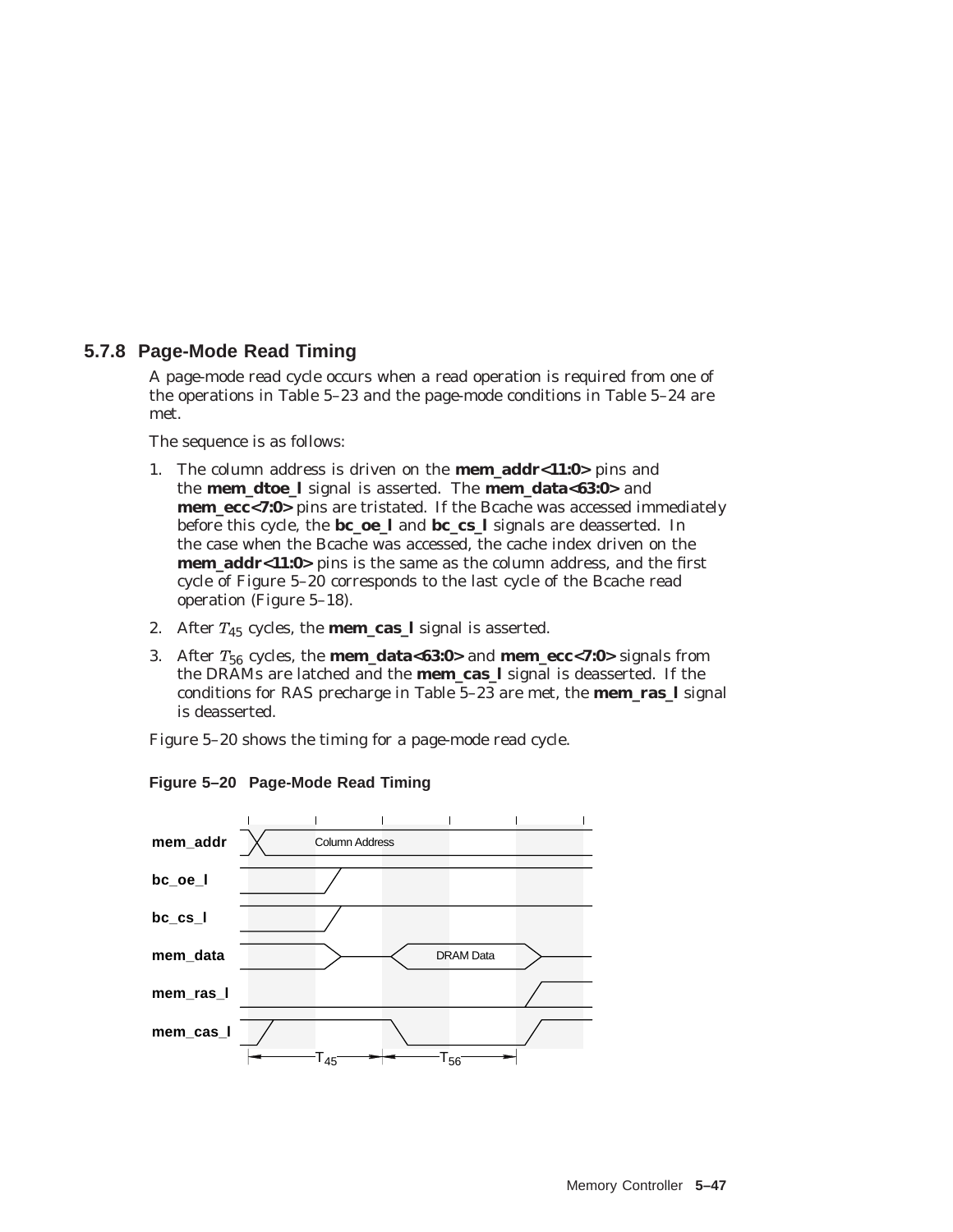## **5.7.9 Non-Page-Mode Read Timing**

A non-page-mode read cycle can occur when a read operation is required from one of the operations in Table 5–23 and the page-mode conditions in Table 5–24 are not met.

The sequence is as follows:

- 1. The row address is driven on the **mem\_addr<11:0>** pins. If the writeper-bit conditions in Table 5–24 are met, the write mask is driven on the **mem\_data<63:0>** pins and the **mem\_write\_l** signal is asserted.
- 2. After  $T_{01}$  cycles, the **mem\_ras\_l** signal is asserted.
- 3. After  $T_{12}$  cycles, the column address is driven on the **mem\_addr<11:0>** pins. The **mem\_data<63:0>** and **mem\_ecc<7:0>** pins are tristated.
- 4. After  $T_{23}$  cycles, the **mem\_cas\_l** signal is asserted.
- 5. After T<sup>34</sup> cycles, the **mem\_data<63:0>** and **mem\_ecc<7:0>** signals from the DRAMs are latched and the **mem\_cas\_l** signal is deasserted. If the RAS precharge conditions in Table 5–23 are met, the **mem\_ras\_l** signal is deasserted.

Figure 5–21 shows the timing for a non-page-mode read cycle.

**Figure 5–21 Non-Page-Mode Read Timing**

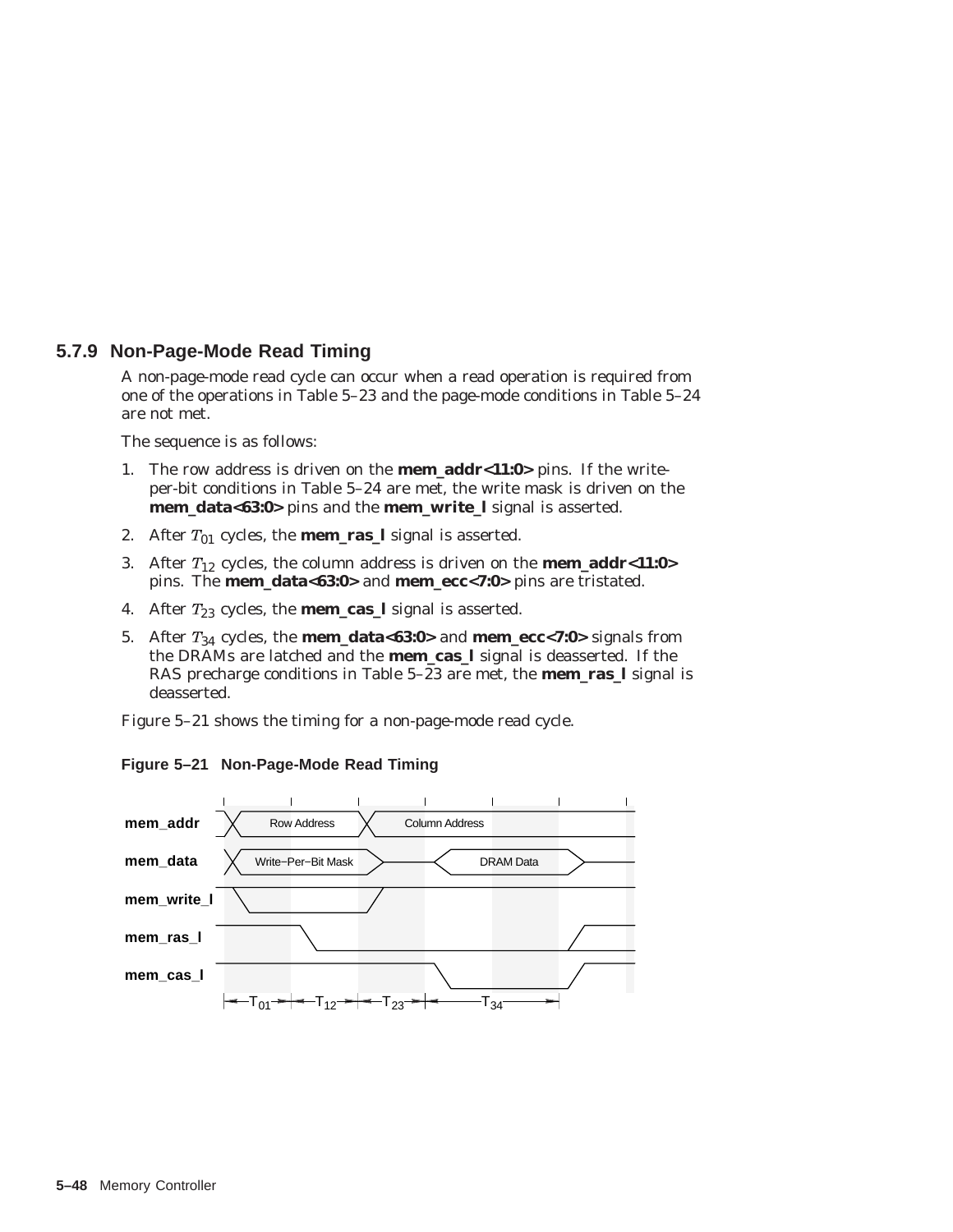# **5.7.10 Page-Mode Write Timing**

A page-mode write cycle can occur when a write operation is required from one of the operations in Table 5–23 and the page-mode conditions in Table 5–24 are met.

The sequence is as follows:

- 1. The column address is driven on the **mem\_addr<11:0>** pins. Write data and ECC are driven on the **mem\_data<63:0>** and **mem\_ecc<7:0>** pins. The **mem write 1** signal is asserted. If the Bcache was accessed immediately before this cycle, the **bc\_oe\_l** and **bc\_cs\_l** signals are deasserted. In the case when the Bcache was accessed, the cache index driven on the **mem\_addr<11:0>** pins is the same as the column address, and the first cycle of Figure 5–22 corresponds to the last cycle of the Bcache read (Figure 5–18).
- 2. After  $T_{45}$  cycles, the **mem\_cas\_l** signal is asserted.
- 3. After  $T_{56}$  cycles, the **mem\_cas\_l** and **mem\_write\_l** signals are deasserted. If the RAS precharge conditions in Table 5–23 are met, the **mem\_ras\_l** signal is deasserted.

Figure 5–22 shows the timing for a page-mode write cycle.

**Figure 5–22 Page-Mode Write Timing**

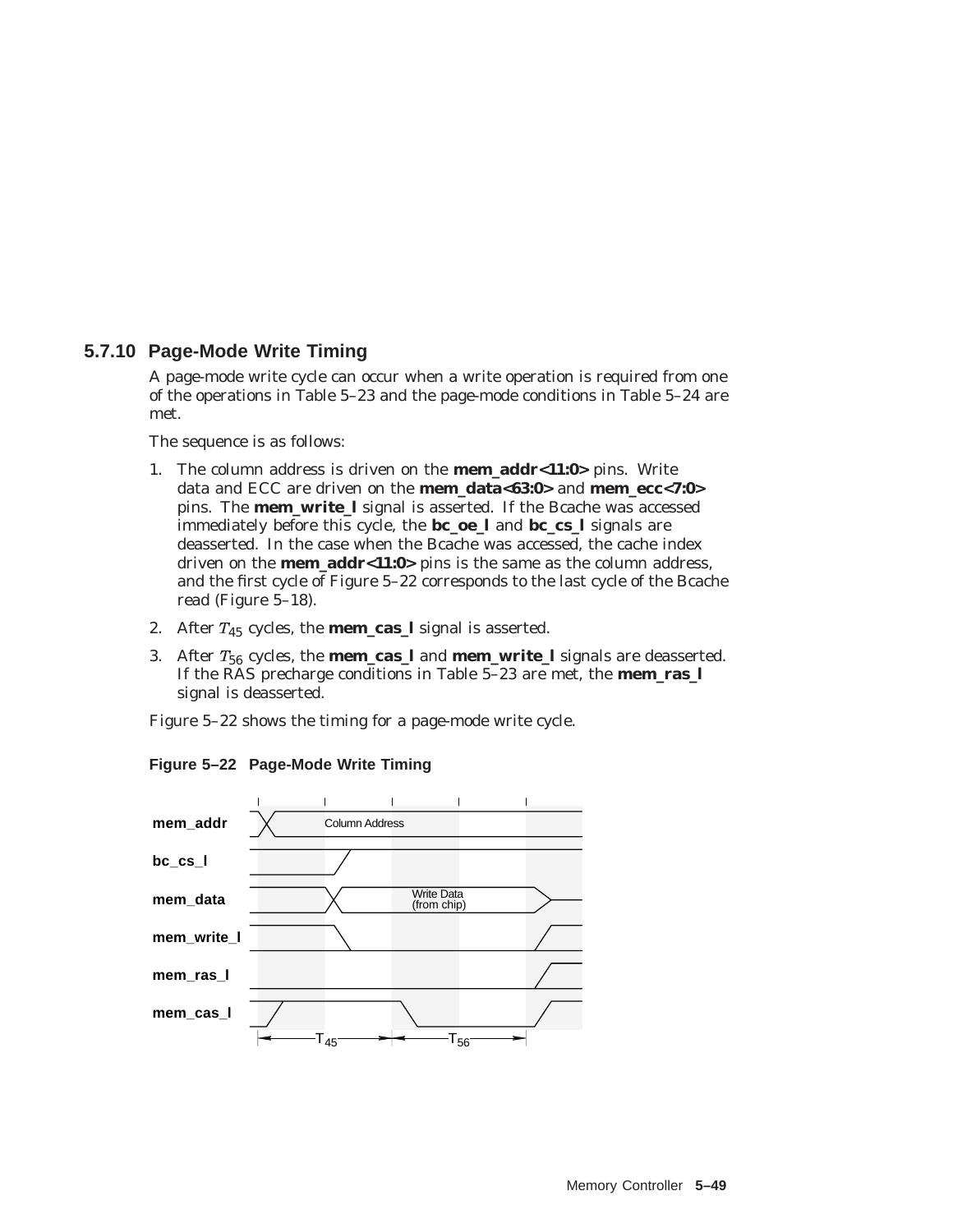# **5.7.11 Non-Page-Mode Write Timing**

A non-page-mode write cycle can occur when a write operation is required from one of the operations in Table 5–23 and the page-mode conditions in Table 5–24 are not met.

The sequence is as follows:

- 1. The row address is driven on the **mem\_addr<11:0>** pins. If the writeper-bit conditions in Table 5–24 are met, the write mask is driven on the **mem\_data<63:0>** pins and the **mem\_write\_l** signal is asserted.
- 2. After  $T_{01}$  cycles, the **mem\_ras\_l** signal is asserted.
- 3. After  $T_{12}$  cycles, the column address is driven on the **mem\_addr<11:0>** pins. The **mem\_write\_l** signal is asserted, and the **mem\_data<63:0>** and **mem\_ecc<7:0>** signals are driven.
- 4. After  $T_{23}$  cycles, the **mem\_cas\_l** signal is asserted.
- 5. After  $T_{34}$  cycles, the **mem\_cas\_l** is deasserted. If the RAS precharge conditions in Table 5–23 are met, the **mem\_ras\_l** signal is deasserted.

Figure 5–23 shows the timing for a non-page-mode write cycle.



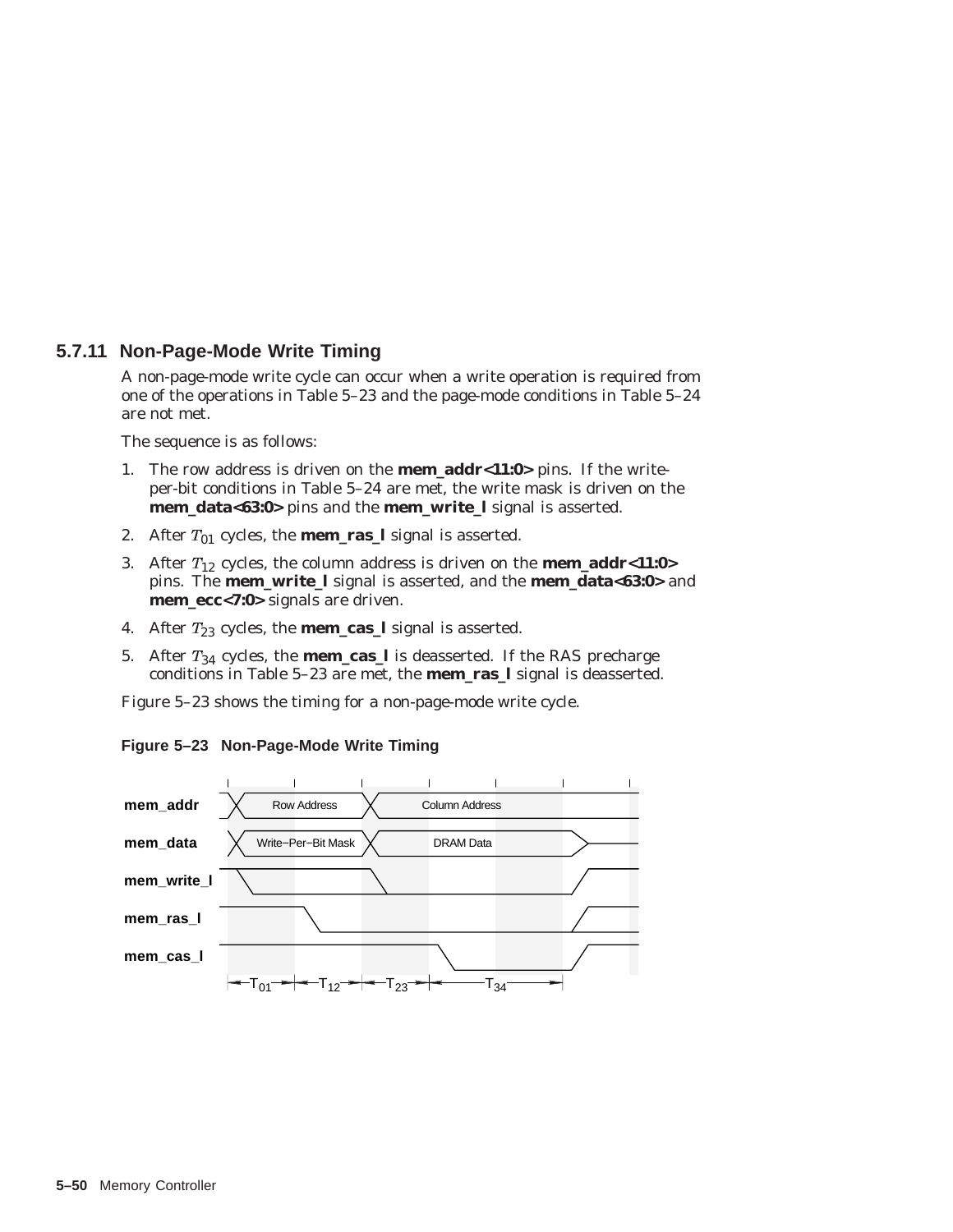# **5.8 Memory Controller Signals**

Sections 5.8.1 through 5.8.20 describe the function of each memory controller signal.

# **5.8.1 mem\_data<63:0>**

The **mem\_data<63:0>** signals transmit data to and from memory or Bcache and the memory controller.

During a read from the Bcache, the Bcache drives the **mem\_data<63:0>** pins when the **bc\_oe\_l** signal is asserted.

During a read from memory, memory (or optional transceivers) drives the **mem\_data<63:0>** pins when the **mem\_cas\_l** and **mem\_rd\_oe** signals are asserted and the **mem\_write\_l** signal is not asserted.

During a write, the **mem\_data<63:0>** pins are driven with write data by the memory controller and are valid when either the **bc\_we\_l** signal or the **mem\_cas\_l**, **mem\_wr\_oe\_l**, and **mem\_write\_l** signals are asserted.

During a write-per-bit operation, the **mem\_data<63:0>** pins are driven with the write-per-bit mask by the memory controller and are valid when the **mem\_ras\_l**, **mem\_wr\_oe\_l**, and **mem\_write\_l** signals are asserted.

The **mem\_data<63:0>** lines are weakly pulled down when a memory operation is not in progress.

# **5.8.2 mem\_ecc<7:0>**

The **mem\_ecc<7:0>** signals transmit the error correction codes (ECC) to and from memory or the Bcache and the memory controller. The memory controller generates ECC for writes and checks it for reads. The **mem\_ecc<7:0>** signals have the same external timing as the **mem\_data<63:0>** signal. Memory storage for ECC is optional, and ECC checking can be disabled using the bank configuration registers (BCR3–BCR0, Section 5.6.2). Table 5–2 shows the correspondence between the **mem\_ecc<7:0>** and **mem\_data<63:0>** signals.

The **mem\_ecc<7:0>** signals also transmit a byte write mask for banks that have byte write enabled in their BCR. External logic is required to gate the DRAM write signals. When used in this way, the **mem\_ecc0** signal corresponds to the **mem\_data<7:0>** signals, the **mem\_ecc1** signal corresponds to the **mem\_data<15:8>** signals, and so on. The mask is active high; that is, a value of one allows writing and a value of zero inhibits writing.

The **mem\_ecc<7:0>** pins are weakly pulled down when a memory operation is not in progress.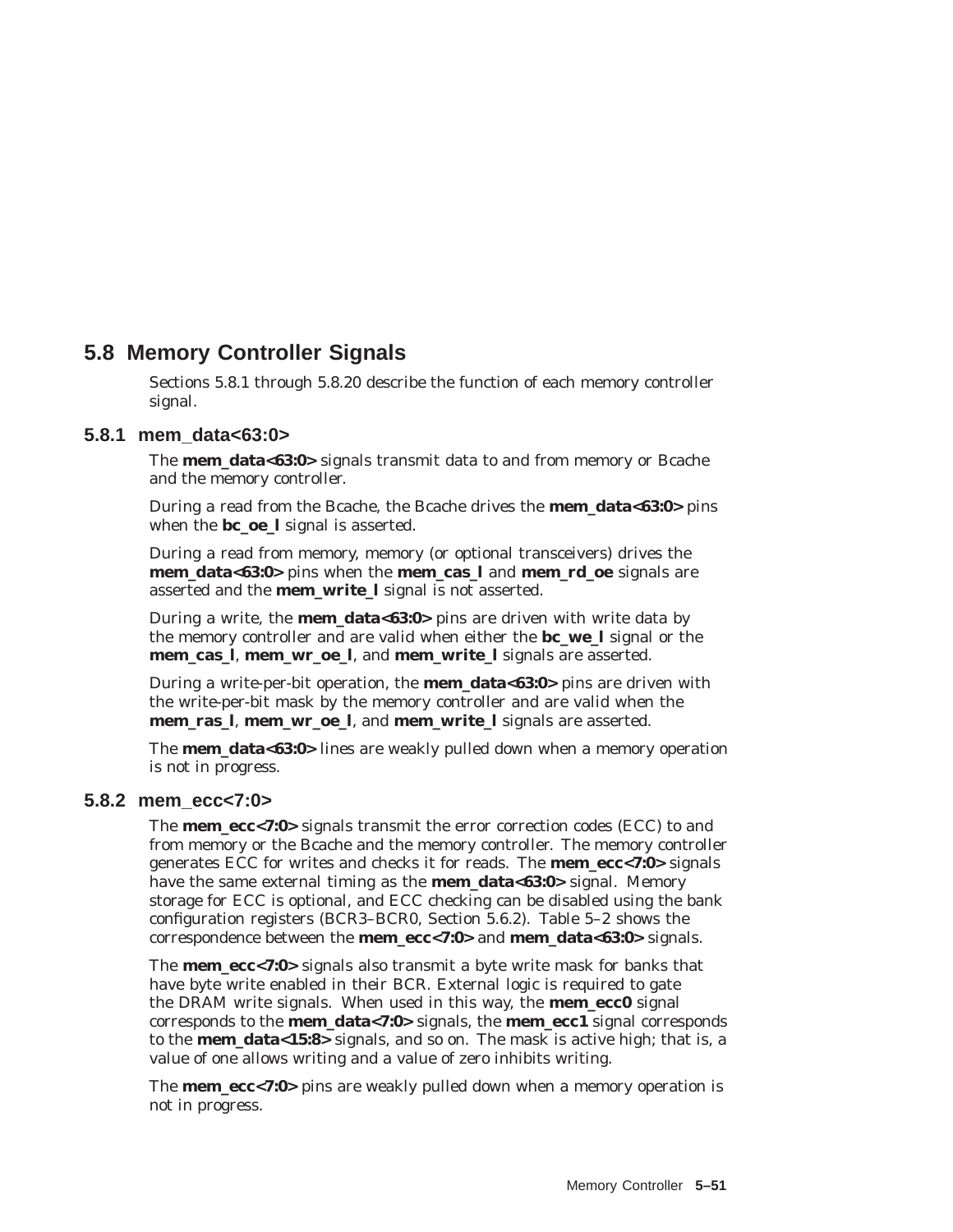#### **5.8.3 mem\_addr<11:0>**

The **mem\_addr<11:0>** signals transmit the row and column address to memory, and the 12 least significant bits (LSBs) of the index to the Bcache (Figure 5–10). For memory read and write operations (that is, not refresh), the **mem\_addr<11:0>** signals contain a valid row address when the **mem\_ras\_l** signal is asserted and a valid column address when the **mem\_cas\_l** signal is asserted.

#### **5.8.4 mem\_write\_l**

The **mem\_write\_l** signal provides the read and write control for memory and enables the write-per-bit mask to be loaded. For a write operation to the memory devices, the **mem\_write\_l** signal is asserted before the **mem\_cas\_l** signal is asserted. For a read operation to the memory devices, the **mem\_write\_l** signal is deasserted before the **mem\_cas\_l** signal is asserted.

The write-per-bit function is used to write selected bits to memory. To activate the write-per-bit function in the DRAMs and VRAMs, the **mem\_write\_l** signal is asserted before the **mem\_ras\_l** signal is asserted. The value in the **mem\_data<63:0>** bits is loaded into the memory's internal write mask latch. Data bits that are low when the **mem\_ras\_l** signal is asserted inhibit subsequent write operations to that bit. Data bits that are high when the **mem\_ras\_l** signal is asserted are modified during the write operation. If the **mem\_write\_l** signal is deasserted when the **mem\_ras\_l** signal is asserted, the write-per-bit capability is disabled and the write operation is performed on all data bits.

#### **5.8.5 mem\_rasa\_l<3:0> and mem\_rasb\_l<3:0>**

**Note**

Where specificity is not required, the eight **mem\_rasa\_l<3:0>** and **mem rasb**  $\frac{1}{3}$ **:0**> signals are often abbreviated to the generic term **mem\_ras\_l**.

Each pair of **mem\_rasa\_l<3:0>** and **mem\_rasb\_l<3:0>** signals are associated with a bank of memory. During a normal read or write operation, the assertion of the **mem\_ras\_l** signal indicates that the **mem\_addr<11:0>** bits contain a valid row address. Which RAS is asserted depends on which bank is addressed, whether or not dual bank is enabled in the BCR (Section 5.6.2), and the row address bit shown in Table 5–5.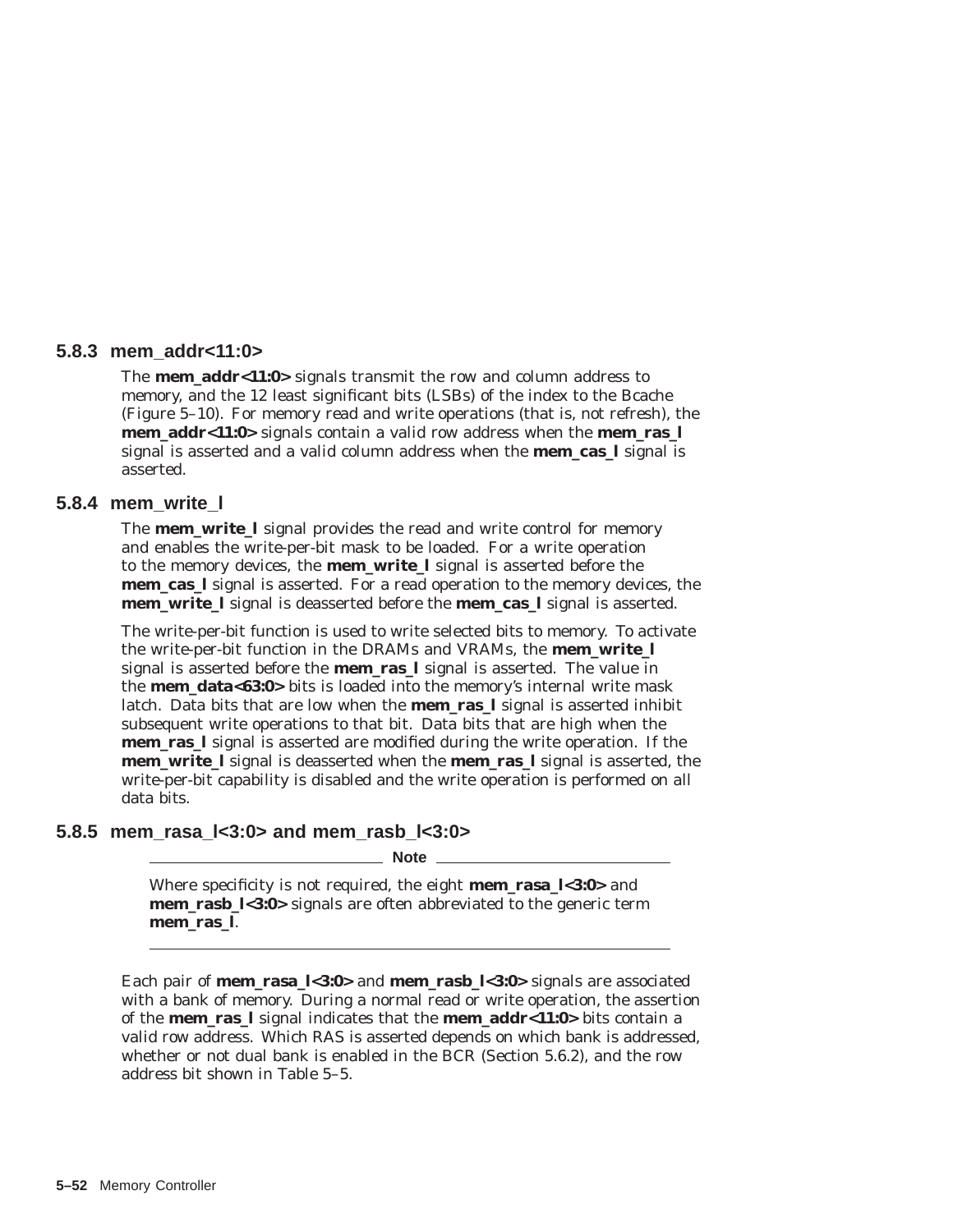During a memory refresh cycle, if the refresh enable bit is set in the global timing register (GTR, Section 5.6.5), all **mem\_rasa\_l<3:0>** and **mem\_rasb\_l<3:0>** outputs are asserted together. Refresh cycles are the CAS-before-RAS type.

During VRAM shift-register loads, the **mem\_rasa\_l***n* **mem\_rasb\_l***n* signals for bank *n* are both asserted.

#### **5.8.6 mem\_cas\_l**

When asserted during memory read and write operations, the **mem\_cas\_l** signal indicates that the **mem\_addr<11:0>**, **mem\_data<63:0>** (for write operations), and **mem\_write\_l** signals are valid.

During a memory refresh cycle, the **mem\_cas\_l** signal is asserted before the **mem\_ras\_l** signal is asserted.

#### **5.8.7 mem\_dtoe\_l**

The multifunction **mem\_dtoe\_l** pin controls either the output enable function for DRAMs or the shift-register load function for VRAMs.

For DRAM operations, the **mem\_dtoe\_l** signal is deasserted when the **mem\_ras\_l** signal is asserted. To enable the memory's data output drivers during a read cycle, the **mem\_dtoe\_l** signal is asserted before the **mem\_cas\_l** signal is asserted.

To indicate a shift-register load sequence to VRAMs, the **mem\_dtoe\_l** signal is asserted before the **mem\_ras\_l** signal is asserted. Either a full or split register-load sequence will be performed, depending on the value of the **mem\_dsf** signal.

#### **5.8.8 mem\_dsf**

The **mem\_dsf** special function select signal determines whether a full or split shift-register load is to be performed, as shown in Table 5–25. The **mem\_dsf** signal is valid before the **mem\_ras\_l** signal is asserted when the **mem\_dtoe\_l** signal is asserted.

**Table 5–25 VRAM Shift-Register Load Selection**

| mem dtoe I | mem dsf    | <b>Function at RAS Assertion</b> |
|------------|------------|----------------------------------|
|            | $1$ or $0$ | Normal read or write             |
|            |            | Full shift-register load         |
|            |            | Split shift-register load        |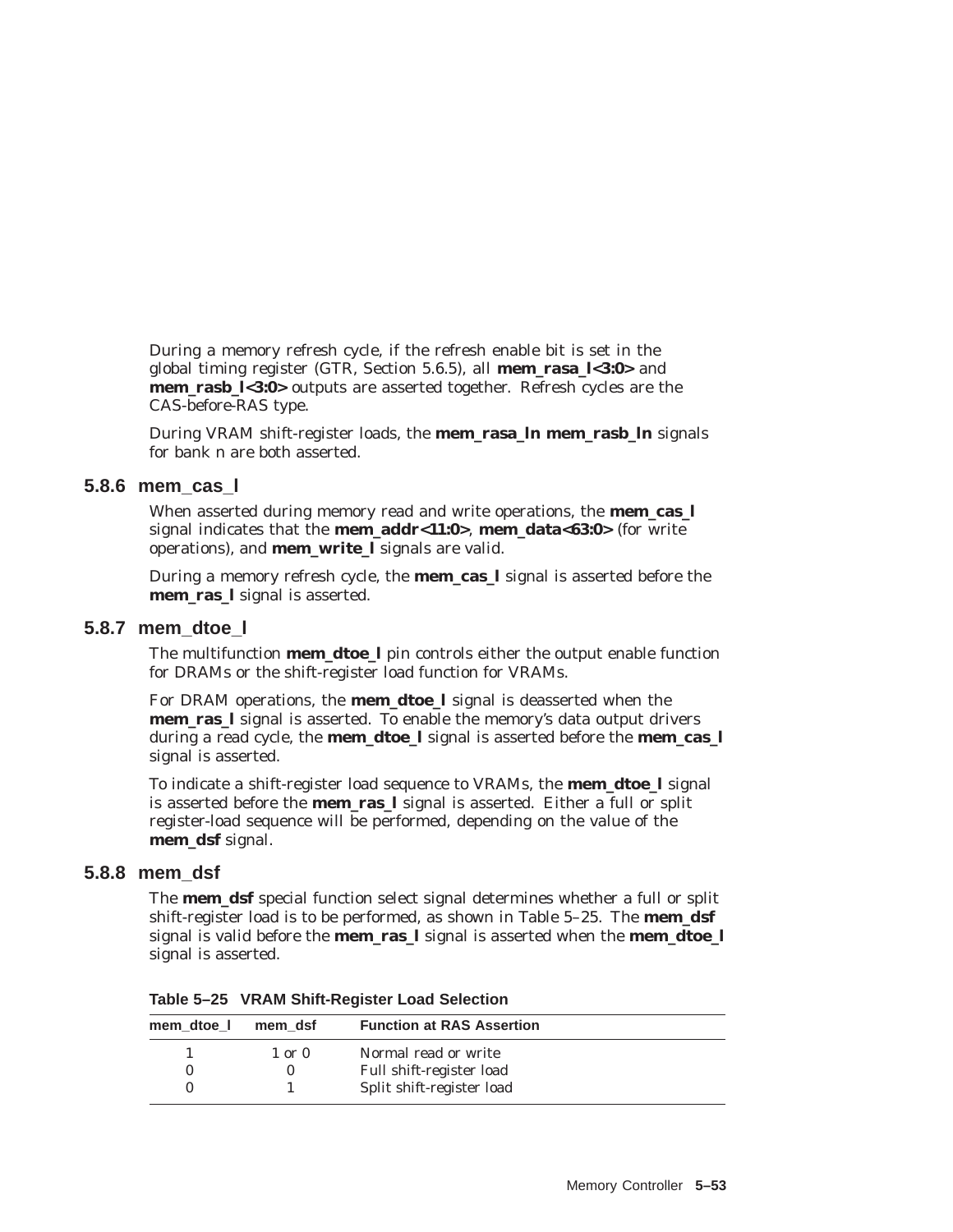A full shift-register load cycle loads a full row of memory data into the VRAM's shift register. A split shift-register load cycle loads only one-half of a row into one-half of the VRAM's shift register. The column address MSB determines which half of the row is to be loaded (some VRAMs control this internally). The remaining column address bits are zeros.

#### **5.8.9 mem\_rd\_oe**

The **mem\_rd\_oe** signal enables the optional, external memory transceiver to drive data from the memory parts on the **mem\_data<63:0>** and **mem\_ecc<7:0>** lines. It is asserted during read cycles when the **mem\_cas\_l** signal is asserted. If a transceiver is not used, the **mem\_rd\_oe** pin should be ignored.

#### **5.8.10 mem\_wr\_oe\_l**

The **mem\_wr\_oe\_l** signal enables the optional, external memory transceiver to drive data from the **mem\_data<63:0>** and **mem\_ecc<7:0>** pins to the memory parts. It is asserted during write cycles when the **mem\_data<63:0>** pins are driven. If a transceiver is not used, the **mem\_wr\_oe\_l** pin should be ignored.

# **5.8.11 bc\_tag<7:0>**

The **bc\_tag<7:0>** signals represent the upper part of the physical address stored in a cache block (Figure 5–10). During a Bcache lookup, the cache drives these bits (and possibly the **bc\_idx\_tag<4:0>** bits—Section 5.8.15) with the tag corresponding to the current index being driven on the **mem\_addr<11:0>** pins, the **bc\_index** pin, and the non-tag bits of the **bc\_idx\_tag<4:0>** pins. During a Bcache fill or write operation, the memory controller drives the upper bits of the address on the **bc** tag<7:0> pins, to be stored in the Bcache tag array.

The **bc\_tag<7:0>** pins are weakly pulled down when a memory operation is not in progress.

# **5.8.12 bc\_dirty**

The **bc\_dirty** signal indicates the status of the data stored in a Bcache block. A value of zero indicates that the cache and memory contain the same data; a value of one indicates that the cache contains more recently written data than memory (in other words, memory data is stale). The **bc\_dirty** signal has the same timing characteristics as the **bc** tag<7:0> signals.

The **bc** dirty pin is weakly pulled down when a memory operation is not in progress.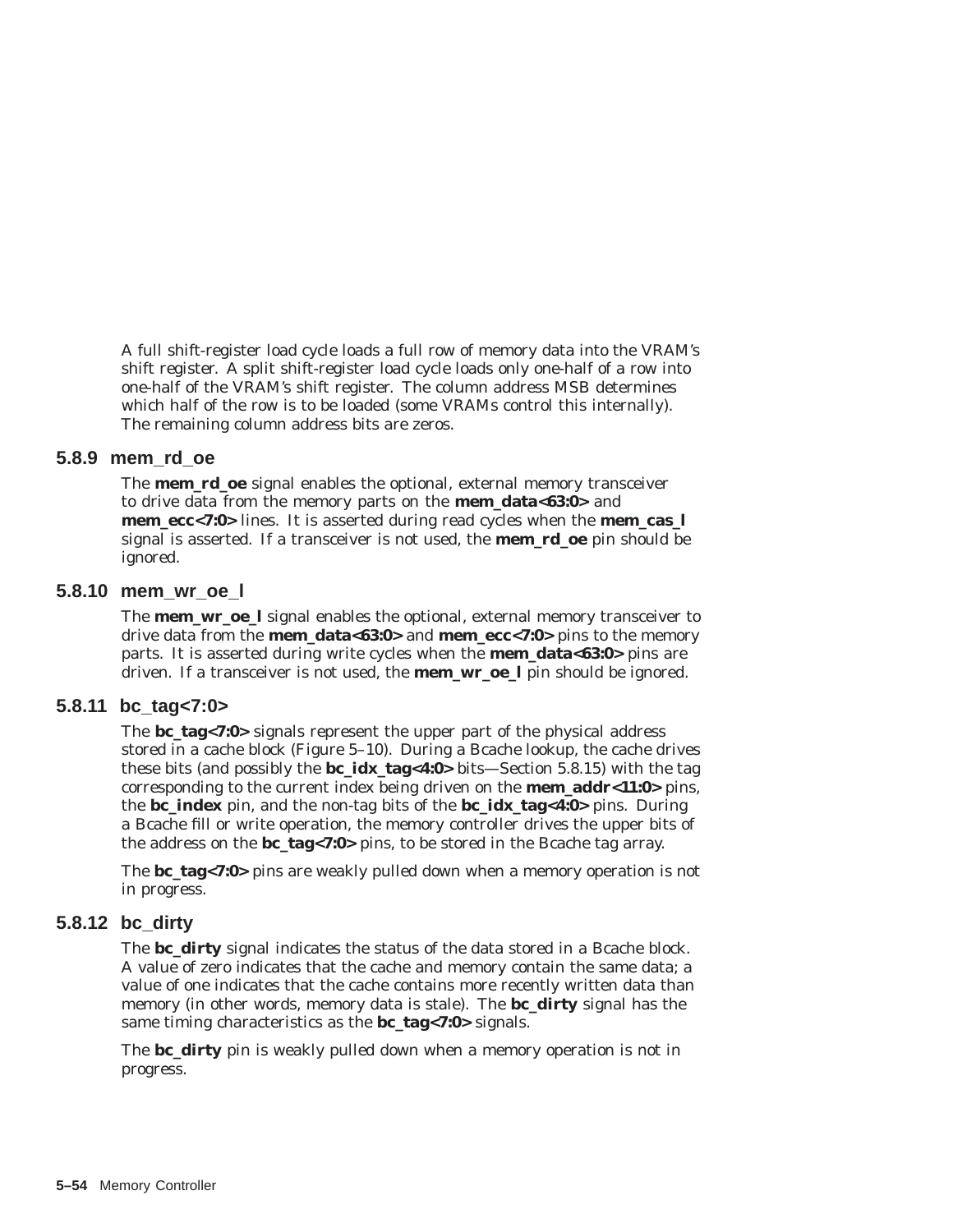# **5.8.13 bc\_parity**

The **bc\_parity** signal transmits the Bcache tag parity to the tag array during cache fill and write operations and from the tag array during cache lookups. The **bc\_parity** signal has the same timing characteristics as the **bc\_tag<7:0>** signals.

The **bc\_parity** pin is weakly pulled down when a memory operation is not in progress.

# **5.8.14 bc\_index**

The **bc\_index** signal transmits Bcache index bit 12 to the cache (Figure 5–10).

# **5.8.15 bc\_idx\_tag<4:0>**

Each **bc\_idx\_tag<4:0>** signal can act as either an index bit or a tag bit, depending on the size of the Bcache. The function of each bit is determined by the size of the Bcache, as shown in Table 5–26 and Figure 5–10.

|                    | $bc\_idx\_tag<4:0>$ |              |              |              |              |  |  |
|--------------------|---------------------|--------------|--------------|--------------|--------------|--|--|
| <b>Bcache Size</b> | 4                   | 3            | 2            |              | 0            |  |  |
| 64 KB              | Tag                 | Tag          | Tag          | Tag          | Tag          |  |  |
| 128 KB             | Tag                 | Tag          | Tag          | Tag          | Index        |  |  |
| 256 KB             | Tag                 | Tag          | Tag          | Index        | Index        |  |  |
| 512 KB             | Tag                 | Tag          | <b>Index</b> | Index        | Index        |  |  |
| 1 MB               | Tag                 | <b>Index</b> | Index        | Index        | Index        |  |  |
| 2 MB               | Index               | Index        | Index        | <b>Index</b> | <b>Index</b> |  |  |

**Table 5–26 Use of bc\_idx\_tag**

If the function of the bit is index, its direction is output only; otherwise, its direction depends on the cycle type—input during a cache lookup and output during a cache fill or write operation.

The **bc\_idx\_tag<4:0>** pins are weakly pulled down when a memory operation is not in progress.

### **5.8.16 bc\_cs\_l**

The **bc** cs I signal is the chip select for the Bcache SRAMs. The SRAMs are enabled when this signal is asserted; otherwise, they are disabled. The **bc\_cs\_l** signal is deasserted when the cache is not being accessed and the cache power-saving mode is on; that is, the PWR bit is set in the cache register (CAR, Section 5.6.8).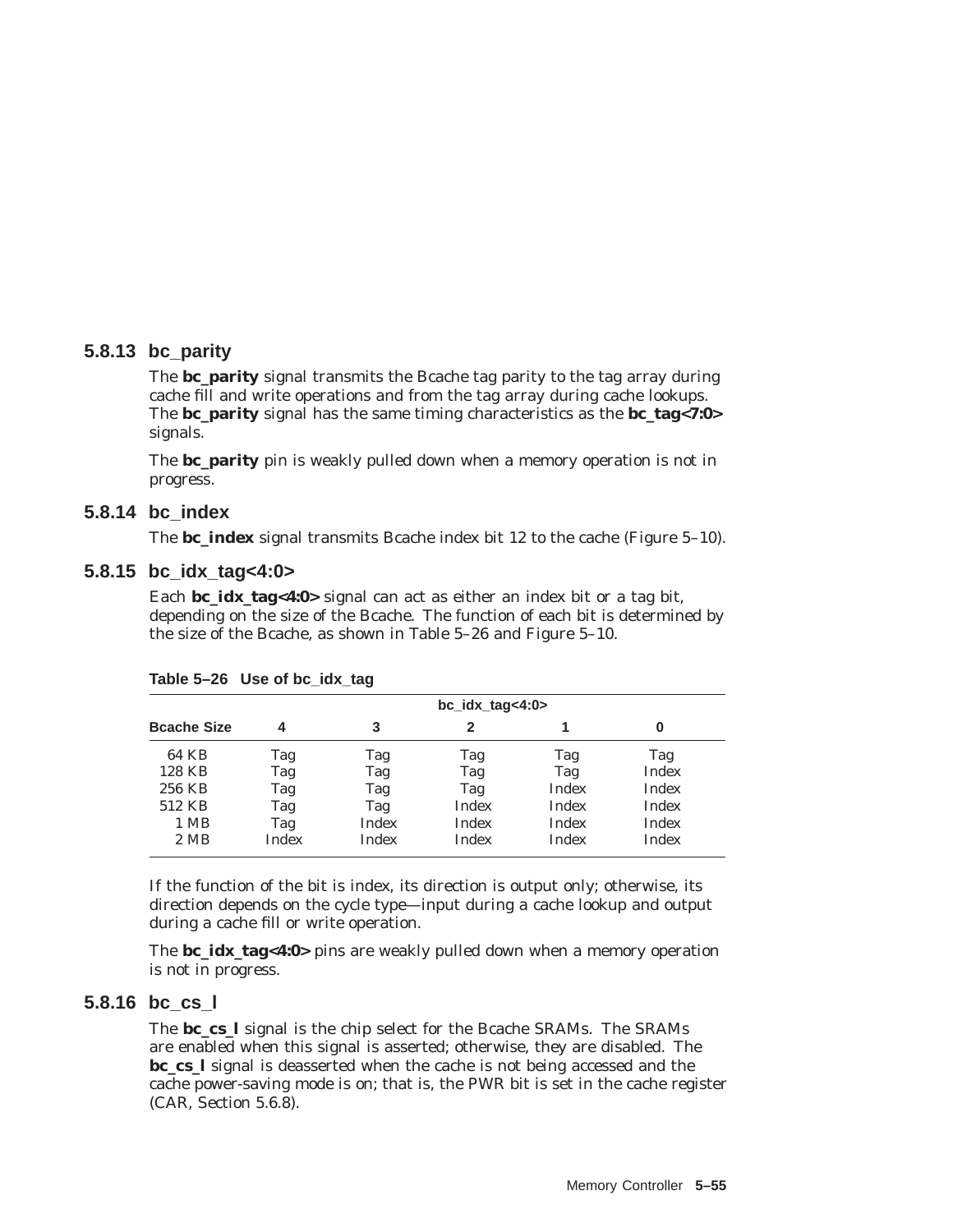#### **5.8.17 bc\_we\_l**

The **bc\_we\_l** signal is asserted to write the data from the **mem\_data<63:0>** and **mem\_ecc<7:0>** signals into the Bcache data SRAM array, and to write the tag from the **bc\_tag<7:0>**, **bc\_idx\_tag<4:0>**, **bc\_dirty**, and **bc\_parity** signals into the tag SRAMs.

#### **5.8.18 bc\_oe\_l**

The **bc\_oe\_l** signal is the output enable for the Bcache. It enables the Bcache SRAM array to drive data on the **mem\_data<63:0>** and **mem\_ecc<7:0>** lines, and to drive tags on the **bc\_tag<7:0>**, **bc\_idx\_tag<4:0>**, **bc\_dirty**, and **bc\_parity** lines.

#### **5.8.19 vframe\_l**

When the **vframe\_l** signal is asserted, the memory controller does the following:

- 1. Reloads the video display pointer (Section 5.6.9.1) with the value stored in the start of the video frame field of the video and graphics control register (VGR, Section 5.6.9).
- 2. Performs a full shift-register load cycle to the VRAM bank selected by the start of video frame field of the VGR.
- 3. Increments the video display pointer twice, as specified by the address increment (INC) field of the VGR.

The **vframe\_l** signal is edge-sensitive. The assertion (falling) edge is captured by an edge-detection circuit, the output of which is synchronized and allowed to settle before being used. The edge-detection circuit is rearmed when the shift-register load cycle is done. A subsequent assertion of the **vframe\_l** or **vrefresh\_l** signal before the shift-register load cycle is completed will not be captured.

#### **5.8.20 vrefresh\_l**

When the **vrefresh\_l** signal is asserted, the memory controller does the following:

- 1. Performs a split shift-register load cycle to the VRAM bank selected by the start of the video frame field of the video and graphics control register (VGR, Section 5.6.9).
- 2. Increments the video display pointer (Section 5.6.9.1) as specified by the INC field of the VGR.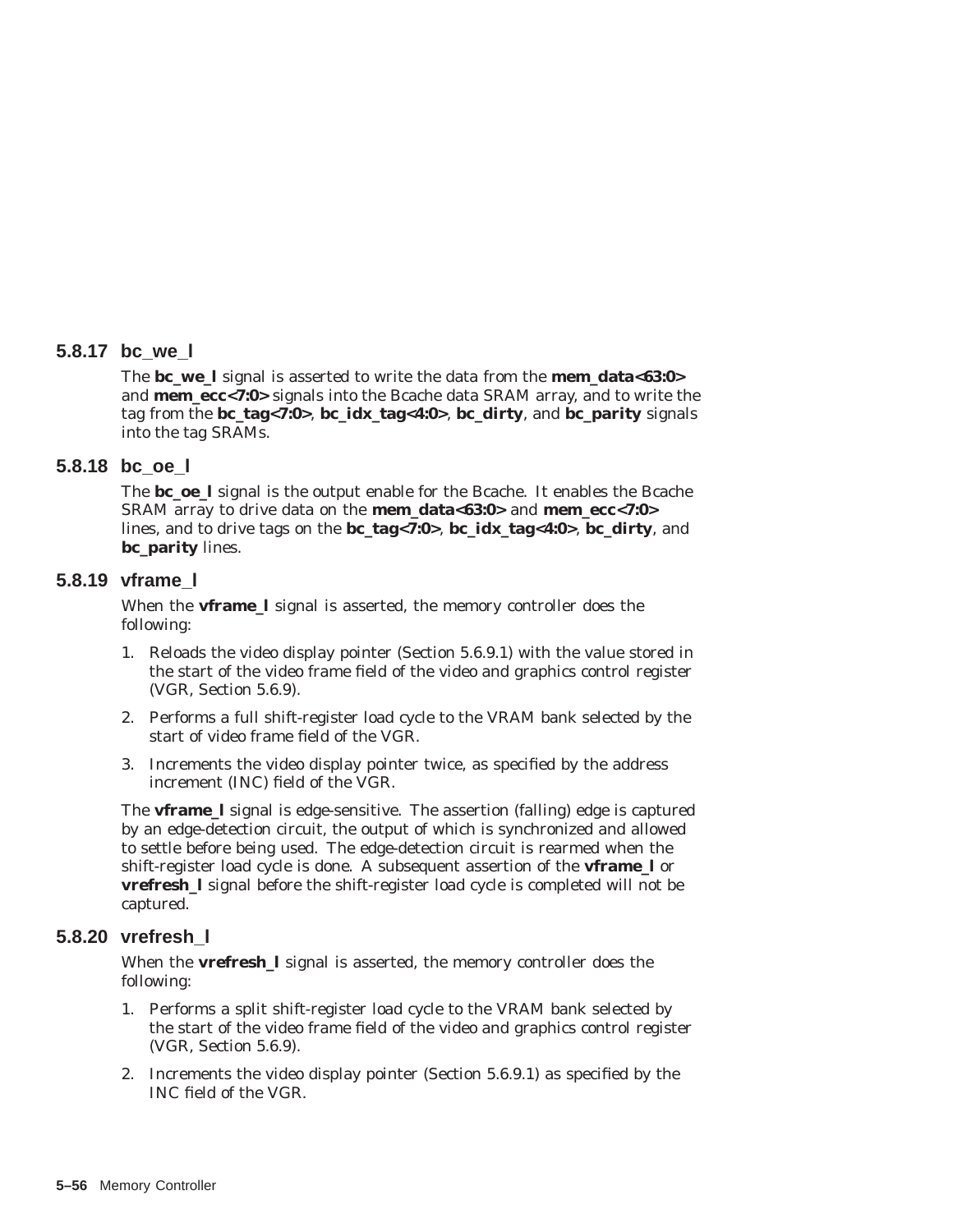The **vrefresh\_l** signal is edge-sensitive. The assertion (falling) edge is captured by an edge-detection circuit, the output of which is synchronized and allowed to settle before being used. The edge-detection circuit is rearmed when the shift-register load cycle is done. A subsequent assertion of the **vframe\_l** or **vrefresh\_l** signal before the shift-register load cycle is completed will not be captured.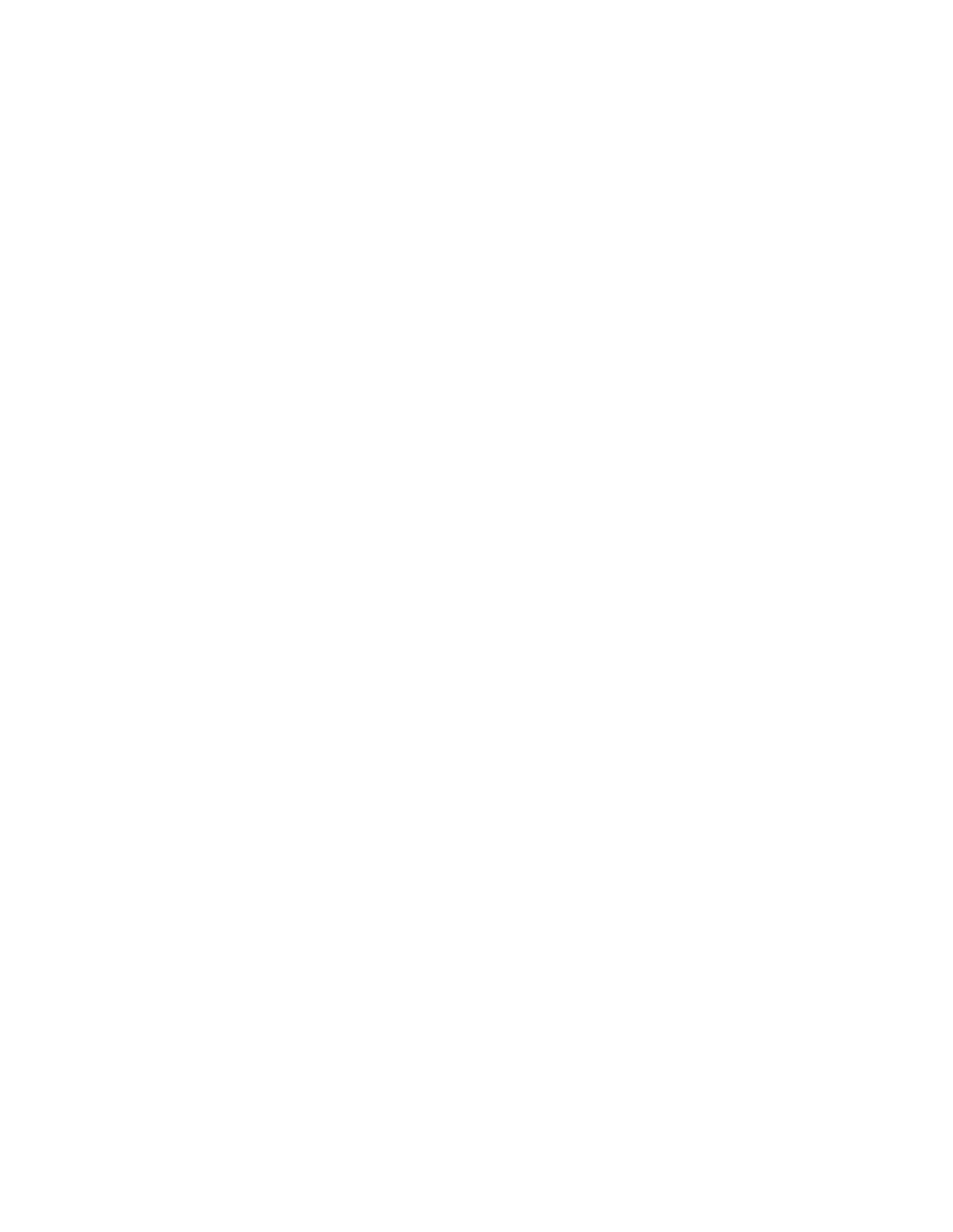# **6 I/O Controller**

This chapter describes the I/O controller (IOC); I/O operations; and IOC error handling, registers, and interface signals.

This chapter does not duplicate information that can be found in the *PCI Local Bus Specification, Revision 2.0*.

# **6.1 Overview**

The IOC is the interface between peripheral devices, the CPU, and system memory. All peripheral devices in a system based on the 21066 connect to the CPU and system memory through the IOC. The IOC interface protocol complies with the *PCI Local Bus Specification, Revision 2.0*. Peripheral chips that also comply with that specification can be connected to the IOC without any glue logic. However, external logic is required for interrupt arbitration, interrupt vector generation, and DMA request arbitration.

The 21066 is *not* a PCI peripheral. The IOC implements the functions of a bridge between the PCI, CPU, and system memory. These functions are not sufficient to interface the chip as a PCI peripheral component.

# **6.1.1 Scatter-Gather Mapping Support**

The IOC incorporates scatter-gather mapping logic to translate 32-bit addresses generated by PCI bus masters to the 34-bit CPU physical address space. The IOC implements an 8-entry translation lookaside buffer (TLB) for fast translations. The scatter-gather map tables are stored in system memory and are automatically read by the IOC when a translation does not hit in the TLB.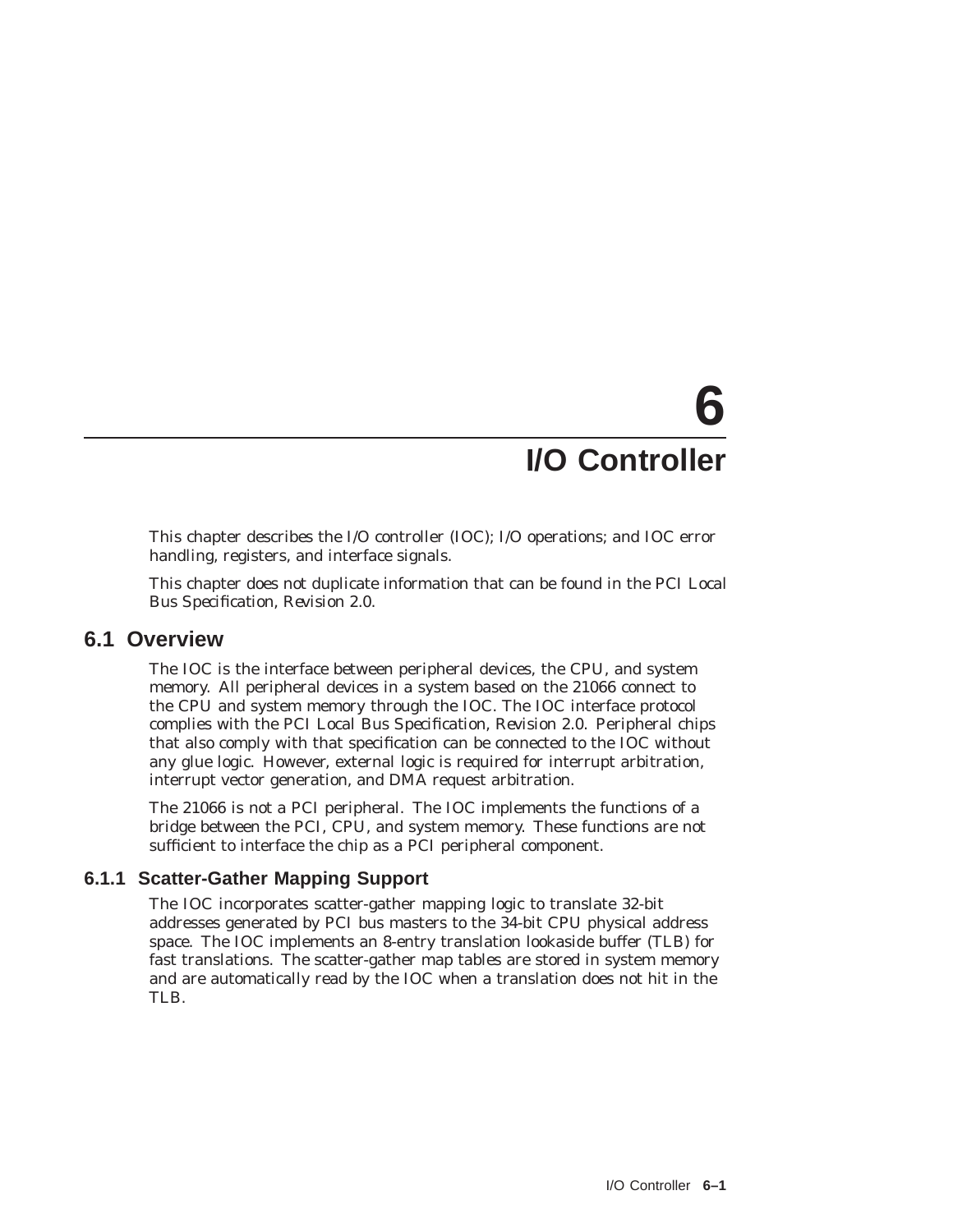# **6.1.2 Sparse and Dense Memory Support**

The IOC supports both sparse and dense memory space.

Sparse memory space is a region in which the lower bits of the CPU address indicate transfer size, and the address is shifted down by 5 bits during the translation from a CPU address to a PCI address. The host address extension register (IOC\_HAE, Section 6.4.1) extends the shifted address to 32 bits. The size of transfers in this space can be byte, word, tribyte, longword, and quadword. The CPU references sparse address space when CPU address bits  $\langle 33:32 \rangle = 10$ . See Section 6.2.6.1 for more information about how the low-order CPU address bits are encoded.

Dense memory space is a region in which only longword and quadword transfers are supported. The CPU address is transparently mapped to the PCI address. This uses the CPU write buffers more efficiently but restricts transfer size capability. The CPU references dense address space when CPU address bits <33:32> = 11. The IOC\_HAE register is not required for references to this space because the address is not shifted.

# **6.1.3 PCI Parity Support**

The IOC supports PCI bus parity generation and checking. The agent driving the PCI **ad<31:0>** signals on any given bus cycle is responsible for driving even parity on the PCI **par** signal. During all phases when address or data is transferred on the PCI, parity covers the **ad<31:0>** and the **c\_be\_l<3:0>** signals. Bytes that are masked during a transfer must be driven to stable levels and are included in the parity computation. During configuration cycles, special cycles, or interrupt acknowledge cycles, all address lines must be driven to stable levels and are included in the parity computation. The calculated parity is driven on the PCI **par** signal in the cycle following the cycle that transferred the address or data. PCI address and data parity errors are reported through different pins.

**Note**

Because the chip does not provide an **serr\_l** signal pin, external logic must report **serr\_l** assertions on one of the chip's **irq<2:0>** interrupt signal pins.

Usually, all address parity errors and data parity errors during PCI special cycles are reported with the PCI **serr\_l** signal. Such errors detected by the IOC (which PCI devices would normally report on **serr\_l**) are reported to the CPU by an internal interrupt. External logic can report the assertion of the **serr\_l** signal by PCI peripherals using the chip's interrupt signal pins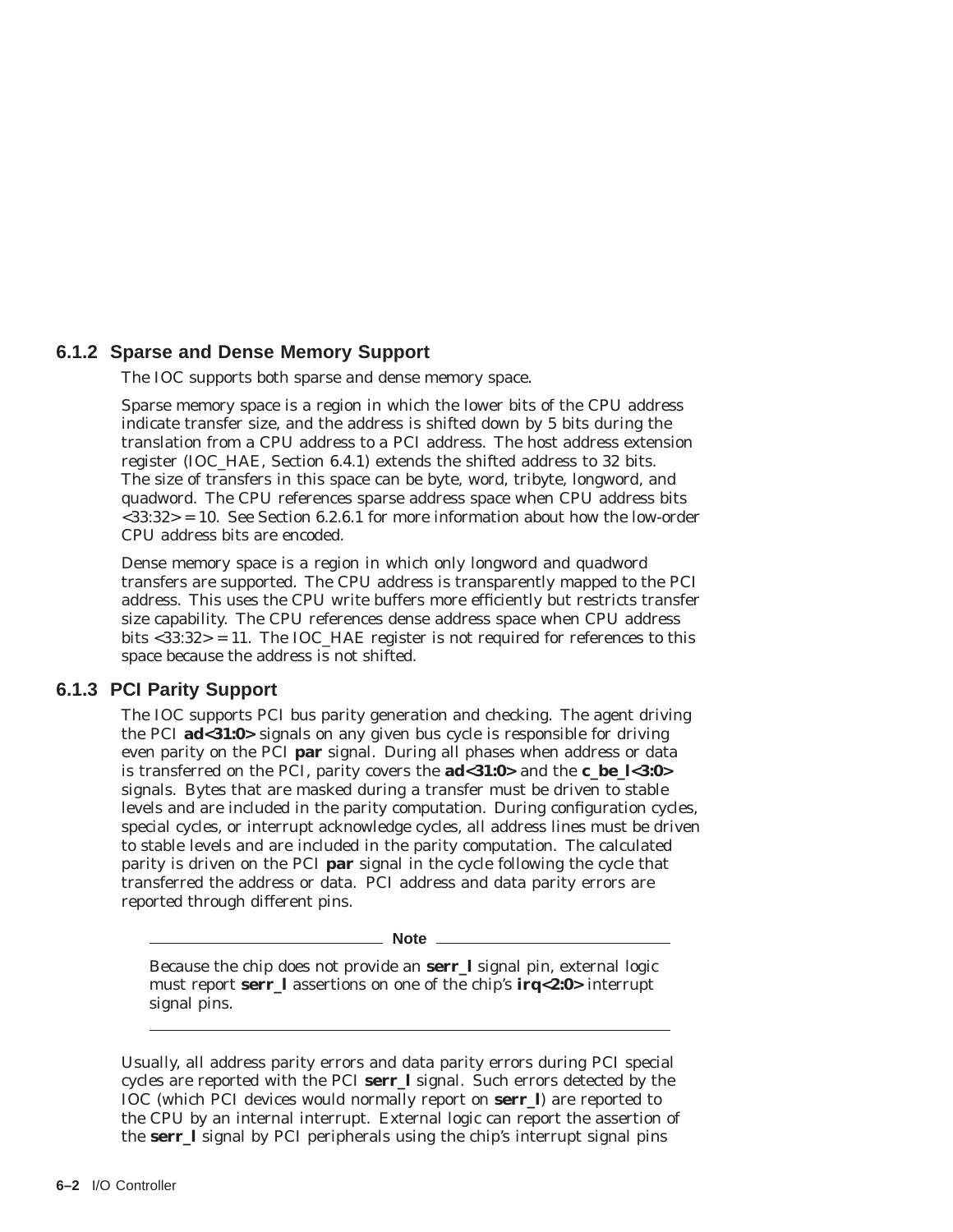**irq<2:0>**. The **serr\_l** signal is an asynchronous PCI signal that is usually asserted one cycle after valid parity is driven on the **par** signal (that is, two cycles after valid address or data). PCI peripherals can also use the **serr\_l** signal to report other severe error conditions.

Data parity errors on all PCI transactions (except during special cycles) are reported with the PCI **perr\_l** signal. Only data parity errors are reported on the **perr\_l** line. The chip provides a signal pin to connect the **perr\_l** signal directly to the IOC. The **perr\_l** signal is synchronous with the PCI clock. Data parity errors are reported on the **perr\_l** signal one cycle after valid parity is driven on the **par** signal (that is, two cycles after valid data).

The IOC parity disable register (IOC\_PAR\_DIS, Section 6.4.8) allows parity checking and reporting to be disabled. When this register is written, the IOC does not log or report parity errors.

# **6.1.4 PCI Exclusive Access Support**

The IOC supports the PCI exclusive access protocol for peripheral-initiated transfers with system memory (also called direct memory access or DMA). The chip cannot generate exclusive access cycles for CPU-initiated PCI transfers.

# **6.1.5 Clocking**

With the exception of the PCI reset signal **rst\_l**, all PCI signals are synchronous with the PCI clock signal and are sampled on the rising edge of the PCI clock. Timing parameters for PCI signals are also specified relative to the rising edge of the PCI clock.

The IOC provides the **pci\_clk\_in** pin for the PCI clock input. It controls PCI signal latching in the IOC and generates the control strobes for the IOC outputs. The **pci\_clk\_in** signal is asynchronous to the internal CPU clock. The PCI and CPU clock domains are synchronized in the IOC.

# **6.2 CPU-Initiated PCI Cycles**

The IOC operates as a PCI master when the CPU executes a load or store instruction that addresses a PCI peripheral. The IOC provides address windows to the CPU that allow access to the PCI memory, I/O, and configuration address spaces. The interrupt vector and special cycle register (IOC\_IACK\_SC, Section 6.4.13) generates either a PCI interrupt acknowledge cycle when read or a PCI special cycle when written.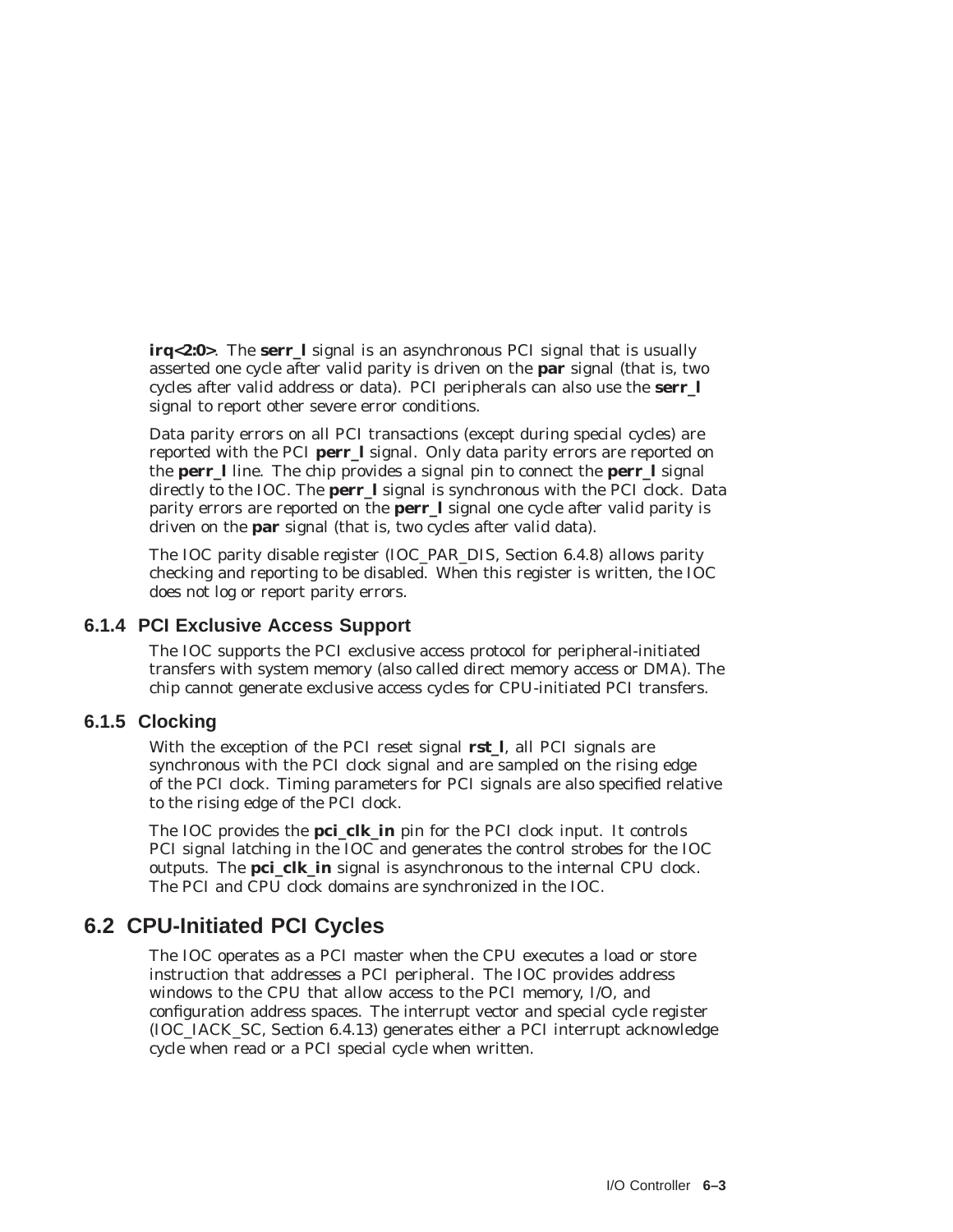Table 6–1 shows the complete address translation for different cycle types.

| Read<br>Write | <b>CPU</b><br>$a<33:32$ $31:29>$ |            | <b>PCI</b><br>ad<31:27 | 26:24    | 23:2               | 1:0>                            | <b>PCI</b><br>c be I<br><3:0> | Transaction |
|---------------|----------------------------------|------------|------------------------|----------|--------------------|---------------------------------|-------------------------------|-------------|
| Write         | 11                               | <b>XXX</b> | a<31:27>               | a<26:24> | a<23:2>            | 0 <sub>0</sub>                  | 0111                          | <b>DMW</b>  |
|               |                                  |            |                        |          |                    |                                 |                               |             |
| Read          | 11                               | <b>XXX</b> | a<31:27>               | a<26:24> | a<23:2>            | 0 <sub>0</sub>                  | 0110                          | <b>DMR</b>  |
| Write         | 10                               | $\neq 0$   | HAE < 31:27>           | a<31:29  | a<28:7>            | 00                              | 0111                          | <b>SMW</b>  |
| Write         | 10                               | 000        | 00000                  | a<31:29  | a < 28:7>          | 0 <sub>0</sub>                  | 0111                          | <b>SMW</b>  |
| Read          | 10                               | $\neq 0$   | HAE < 31:27            | a<31:29  | a < 28:7>          | 0 <sub>0</sub>                  | 0110                          | <b>SMR</b>  |
| Read          | 10                               | 000        | 00000                  | a<31:29  | a < 28:7>          | 0 <sup>0</sup>                  | 0110                          | <b>SMR</b>  |
| Write         | 01                               | 111        | 00000                  | 000      |                    | $a < 28:7$ > CFG $< 1:0$ > 1011 |                               | <b>CFW</b>  |
| Read          | 01                               | 111        | 00000                  | 000      |                    | $a < 28:7$ > CFG $< 1:0$ > 1010 |                               | <b>CFR</b>  |
| Write         | 01                               | 110        | 00000                  | 000      | a < 28:7> a < 6:5> |                                 | 0011                          | <b>TOW</b>  |
| Read          | 01                               | 110        | 00000                  | 000      | a < 28:7> a < 6:5> |                                 | 0010                          | <b>TOR</b>  |
| Write         | 01                               | 101        | HAE < 31:27            | a<31:29  | a < 28:7>          | -00                             | 0001                          | <b>SPC</b>  |
| Read          | 01                               | 101        | HAF < 31:27            | a<31:29  | a < 28:7>          | 00                              | 0000                          | <b>IAK</b>  |

**Table 6–1 CPU-to-PCI Address Translation**

**Key to abbreviations:**

CFG—Configuration cycle type register CFR—Configuration read CFW—Configuration write DMR—Dense memory read DMW—Dense memory write HAE—Host address extension register IAK—Interrupt acknowledge IOR—I/O read IOW—I/O write SMR—Sparse memory read SMW—Sparse memory write SPC—Special cycle X—1 or 0  $\neq 0$ —Non-zero

Table 6–2 lists the supported PCI address spaces and command codes.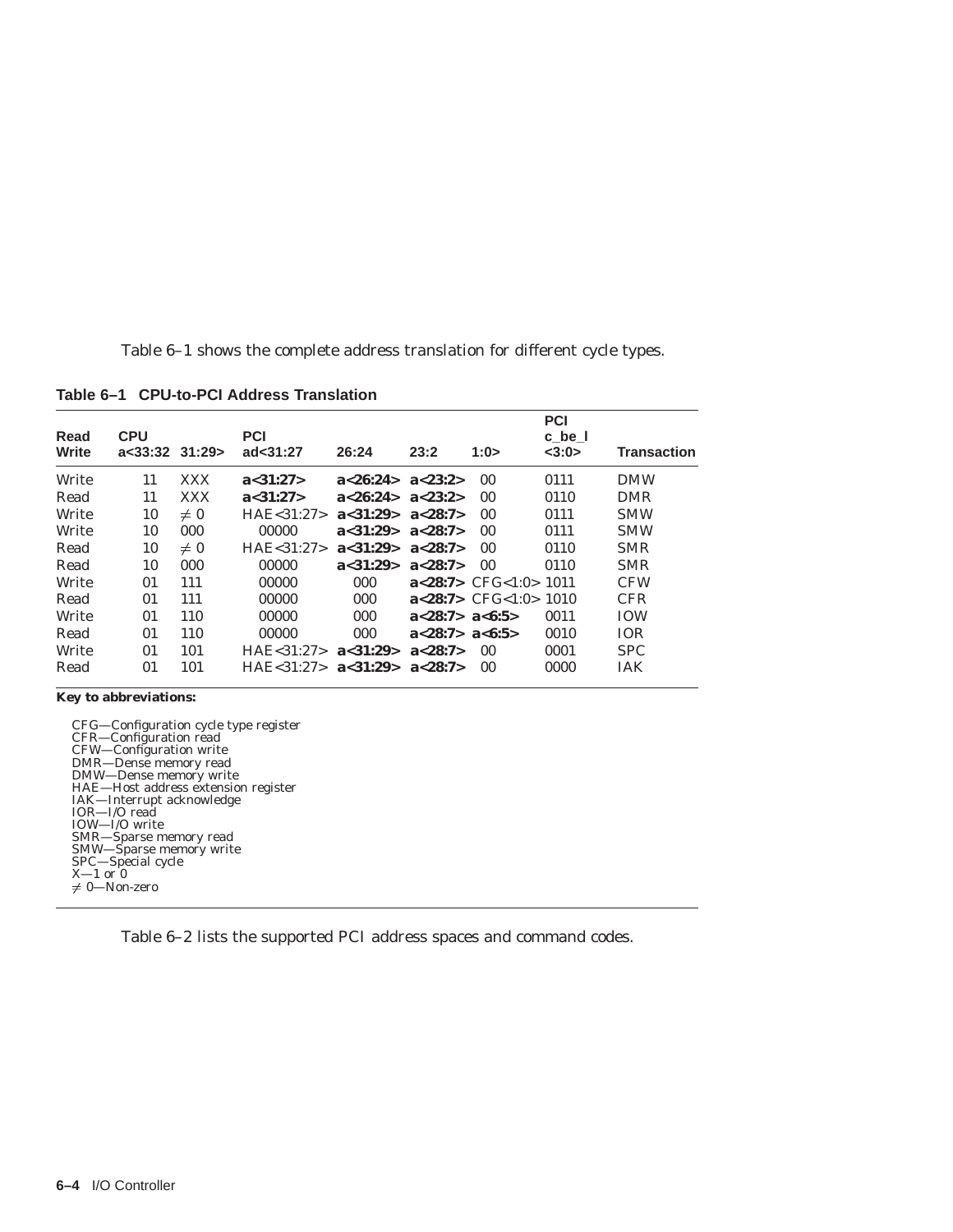|                          |                          | <b>PCI Command Code</b><br>c be $1 < 3:0>$ |                            |
|--------------------------|--------------------------|--------------------------------------------|----------------------------|
| CPU Address $<$ 33:0 $>$ | <b>PCI Address Space</b> | Read<br><b>Operations</b>                  | Write<br><b>Operations</b> |
| 3 FFFF FFFF3 0000 0000   | Dense memory             | 0110                                       | 0111                       |
| 2 FFFF FFFF2 0000 0000   | Sparse memory            | 0110                                       | 0111                       |
| 1 FFFF FFFF1 E000 0000   | Configuration            | 1010                                       | 1011                       |
| 1 DFFF FFFF. 1 C000 0000 | I/O                      | 0010                                       | 0011                       |
| 1 BFFF FFFF1 A000 0000   | Special cycle            | <b>NA</b>                                  | 0001                       |
| 1 BFFF FFFF1 A000 0000   | Interrupt acknowledge    | 0000                                       | <b>NA</b>                  |
| $NA = not applicable$    |                          |                                            |                            |

#### **Table 6–2 CPU Address Windows to PCI Address Spaces**

#### **6.2.1 CPU Request Queue**

The CPU request queue is used for all CPU-initiated PCI transfers and for CPU accesses to registers that are internal to the IOC. The two-entry CPU request queue can hold an address and up to one quadword of write data for CPU-initiated PCI transactions as follows:

- Up to two CPU-initiated PCI write transfers
- Only one CPU-initiated PCI read transfer or one CPU access to an IOC register (read or write)
- One CPU-initiated PCI write transfer in the first entry and one CPUinitiated PCI read transfer or one CPU access to an IOC register in the second entry

#### **6.2.2 Requesting PCI Mastership**

When a CPU-initiated PCI read or write cycle is queued in the IOC and the IOC grant signal **gnt\_l** is not asserted, the IOC asserts its bus request signal **req\_l**. External arbitration logic is required to arbitrate requests from the various PCI devices in the system.

When the IOC **gnt\_l** signal is asserted and the PCI bus is idle, the IOC assumes bus ownership. (The PCI bus is idle when both the **frame\_l** and **irdy** I signals are sampled deasserted.) In the next cycle, the IOC initiates a PCI transfer (Section 6.2.5).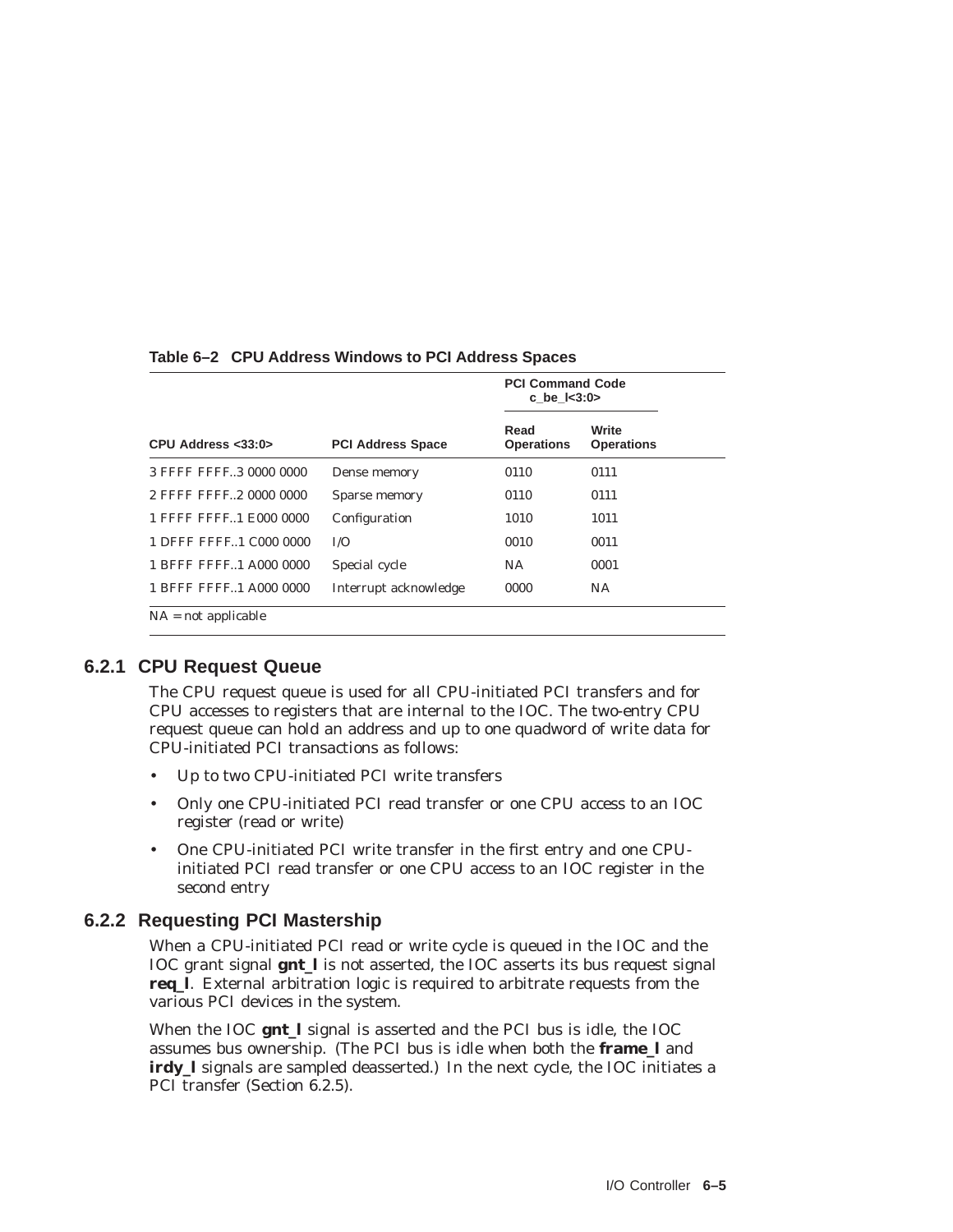The IOC automatically deasserts its **req\_l** signal in the same cycle that it initiates the PCI bus cycle and asserts its **frame\_l** signal. If another request is queued in the IOC and the IOC **gnt\_l** signal is not asserted (that is, the PCI bus is not parked with the CPU), the IOC will not reassert its **req\_l** signal until one cycle after the completion of the current IOC-initiated PCI transaction.

# **6.2.3 Default Mastership (Bus Parking)**

The *PCI Local Bus Specification, Revision 2.0* defines bus parking as granting the PCI bus to a device when no requests are pending.

Digital recommends that the arbiter grant bus ownership to the CPU by asserting the IOC **gnt\_l** signal when no devices are requesting bus mastership. This reduces the latency for CPU-initiated PCI transfers when the bus is idle.

If the IOC is granted the bus when it is not asserting its **req\_l** signal, it enables the **ad<31:0>**, **c\_be\_l<3:0>**, and **par** output drivers one cycle after its **gnt\_l** signal is asserted to prevent the drivers from floating. If the IOC has not initiated a PCI transfer, it tristates these output drivers one cycle after its **gnt\_l** signal is deasserted.

If the IOC **gnt\_l** signal is asserted, the PCI is idle (both the **frame\_l** and **irdy** 1 signals are sampled deasserted), and a request is queued in the IOC, the IOC initiates a PCI transaction on the next PCI cycle without asserting its **req\_l** signal.

# **6.2.4 Memory Barrier Instruction Requirements**

The memory barrier (MB) instruction must be used to guarantee strict writeordering and prevent write-merging operations in the internal CPU write buffer when not addressing dense space. (Merging in the write buffer is permitted for dense memory space.) When executed, the MB instruction forces any data in the internal CPU write buffers to be flushed.

Because a shifted address is used to access PCI sparse memory spaces, the behavior of the internal write buffer is important. Write operations to addresses on the PCI that differ by at least a byte address will be written to different hexword entries in the internal CPU write buffer. Write operations to the same PCI address with different length encodings will be written to different quadwords within the same hexword write buffer entry. However, the IOC accepts only a longword or a quadword of data from any write buffer entry. Therefore, to ensure correct operation, write operations to the same PCI sparse address using different length encodings (byte, word, tribyte, and unmasked) require the use of memory barrier instructions between each write operation. In addition, write operations with the same length encoding to the same PCI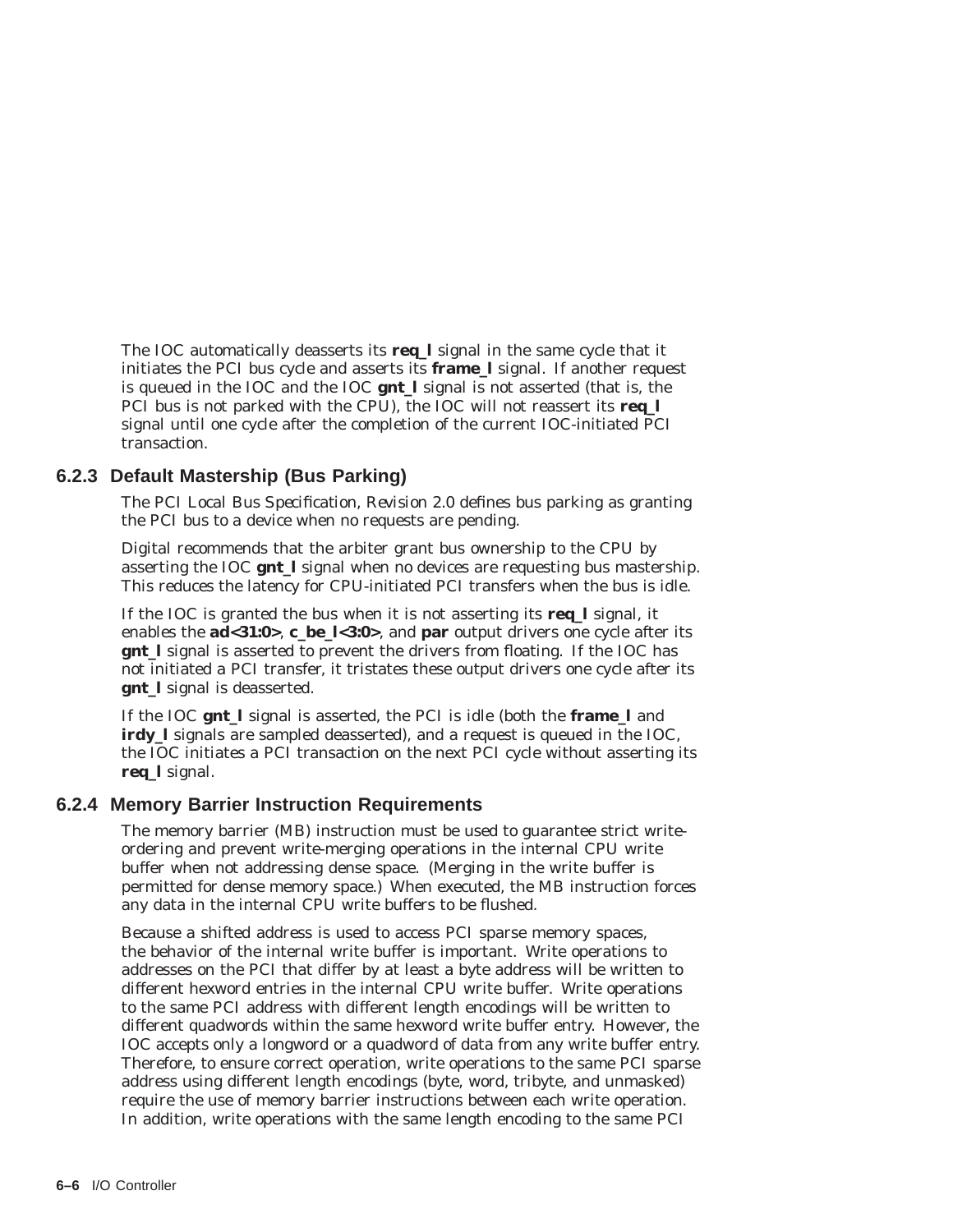byte address will get merged in the internal CPU write buffer if they are not separated by memory barrier instructions.

# **6.2.5 Address Phase**

All PCI transfers begin with the address phase. If the cycle immediately after the IOC detects both a bus idle condition and the assertion of the **gnt\_l** signal, the IOC initiates a PCI transaction as follows:

- Drives the PCI target address on the **ad<31:0>** pins
- Drives a valid cycle code on the **c\_be\_l<3:0>** pins
- Asserts the **frame\_l** signal
- Drives even parity for the address on the **par** pin in the next cycle

If any PCI device detects an address parity error, it reports it on the PCI **serr\_l** signal two cycles after the **frame\_l** signal is asserted. (See Section 6.2.12 for more information.)

**Note**

Because the chip does not provide an **serr\_l** signal pin, external logic must report **serr\_l** assertions on one of the chip's **irq<2:0>** interrupt signal pins.

Configuration cycles use address stepping, which drives the address and command for two consecutive cycles. The **frame\_l** signal is asserted during the second cycle.

# **6.2.6 Sparse Memory Space**

The sparse memory space is the region in which maskable, CPU-initiated PCI transactions occur. This region uses the low bits of the CPU address to indicate transfer size and uses the IOC\_HAE register to extend the shifted address to cover the 32-bit PCI address space.

#### **6.2.6.1 Generating PCI Addresses for Sparse Space**

CPU physical address bits <31:7> are used for PCI address bits <26:2>. To support various transfer size (byte enable) combinations in sparse space, the low-order bits of the CPU physical addresses that reference PCI address spaces are encoded as follows:

• Physical address bits <6:3> generate the PCI byte enable **c\_be\_l<3:0>** signals. Byte enables generated by combinations of physical address bits <6:3>, not shown in Table 6–3, are unspecified.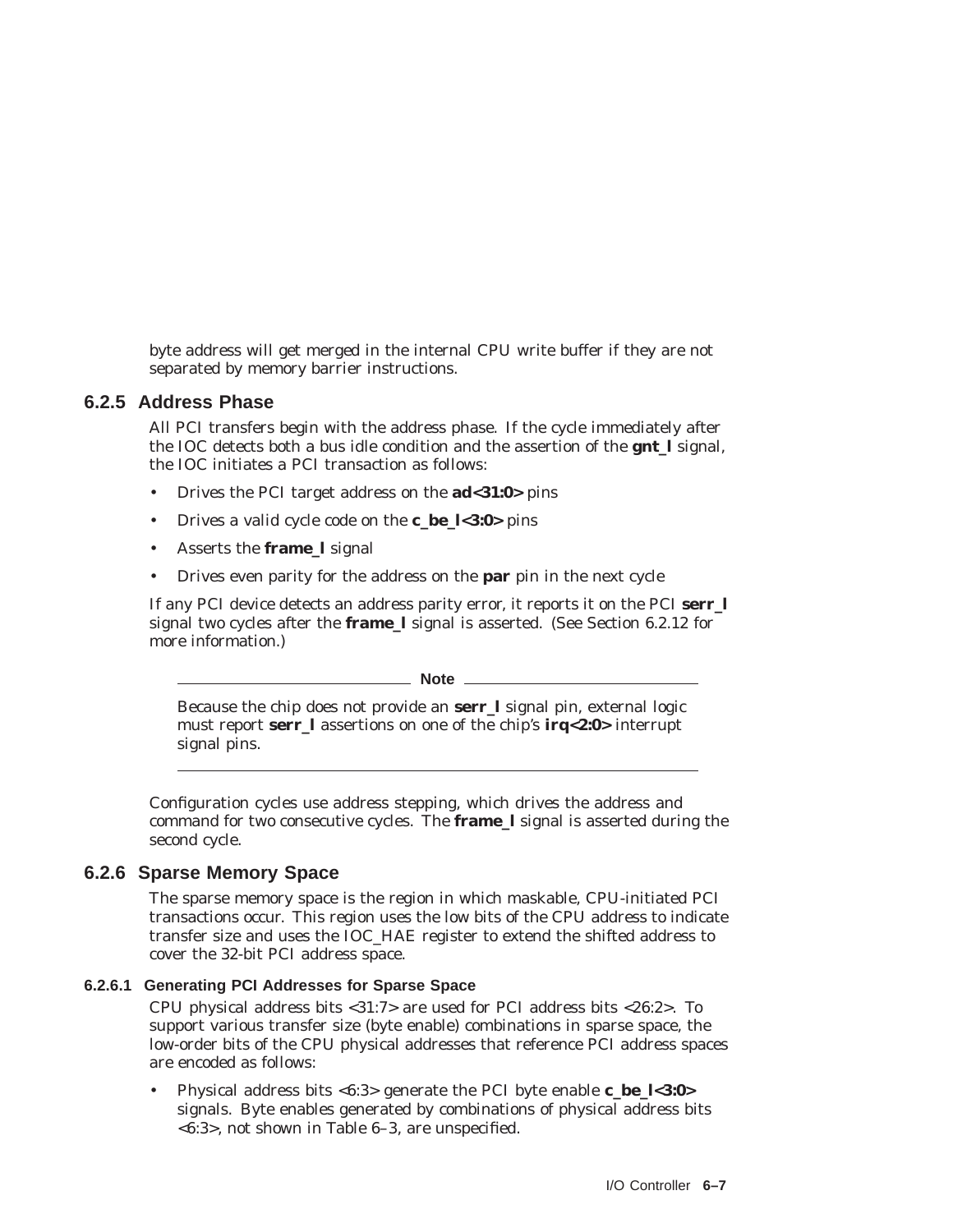- Physical address bits <4:3> also specify transfer size.
- Physical address bits <2:0> must be zero for transfers in sparse space.

Table 6–3 shows how the low-order physical address bits are used to indicate transfer size.

|  |  |  |  |  | Table 6-3 Byte Enable Encoding for CPU-Initiated Transfers in Sparse Space |  |  |  |  |
|--|--|--|--|--|----------------------------------------------------------------------------|--|--|--|--|
|--|--|--|--|--|----------------------------------------------------------------------------|--|--|--|--|

| <b>CPU</b><br>a < 6:5 | <b>CPU</b><br>a < 4:3> | <b>Size</b> | <b>PCI</b><br><b>Byte Enables*</b><br>c_be_l<3:0> | <b>PCI</b><br><b>Memory Cycles</b><br>ad < 1:0> | <b>PCI</b><br>I/O Cycles<br>ad < 1:0> | <b>Transfer</b><br><b>Type</b> |
|-----------------------|------------------------|-------------|---------------------------------------------------|-------------------------------------------------|---------------------------------------|--------------------------------|
| 00                    | 00                     | <b>Byte</b> | 1110                                              | 00                                              | 00                                    | <b>Masked</b>                  |
| 01                    | 00                     | <b>Byte</b> | 1101                                              | 00                                              | 01                                    | <b>Masked</b>                  |
| 10                    | $00\,$                 | <b>Byte</b> | 1011                                              | 00                                              | 10                                    | Masked                         |
| 11                    | $00\,$                 | <b>Byte</b> | 0111                                              | 00                                              | 11                                    | <b>Masked</b>                  |
| $00\,$                | 01                     | Word        | 1100                                              | 00                                              | 00                                    | <b>Masked</b>                  |
| 01                    | 01                     | Word        | 1001                                              | 00                                              | 01                                    | <b>Masked</b>                  |
| 10                    | 01                     | Word        | 0011                                              | 00                                              | 10                                    | <b>Masked</b>                  |
| 0 <sub>0</sub>        | 10                     | Tribyte     | 1000                                              | 00                                              | 00                                    | <b>Masked</b>                  |
| 01                    | 10                     | Tribyte     | 0001                                              | 00                                              | 01                                    | Masked                         |
| 00                    | 11                     | Longword    | 0000                                              | 00                                              | 00                                    | Unmasked                       |
| 11                    | 11                     | Quadword    | 0000                                              | 00 <sup>†</sup>                                 | 00                                    | Unmasked                       |

Byte enables are active low (asserted when shown as zero).

†**ad2** is 0 for the first longword and 1 for the second longword of the quadword. The quadword is normally sent as a burst of two consecutive longwords, starting with the lower longword; in this case, only one address (**ad2** = 0) is generated. If a retry on the second longword is needed, the address would be regenerated with  $\mathbf{a} \mathbf{d} \mathbf{2} = 1$ .

> During CPU-initiated transfers to sparse memory space, the IOC forces PCI address bits <1:0> to 00. This indicates to the target device that the transfer will use a linearly incrementing burst order.

> Although the PCI supports arbitrary byte enables, the IOC supports only the byte-enable combinations listed in Table 6–3.

> **Masked Transfers:** The following types of masked transfers are permitted in sparse space:

- Longword read transfers—An LDL instruction can generate a masked PCI read transfer with a burst length of one.
- Longword write transferss—An STL instruction must be used. The STL instruction generates a PCI write transfer with a burst length of one.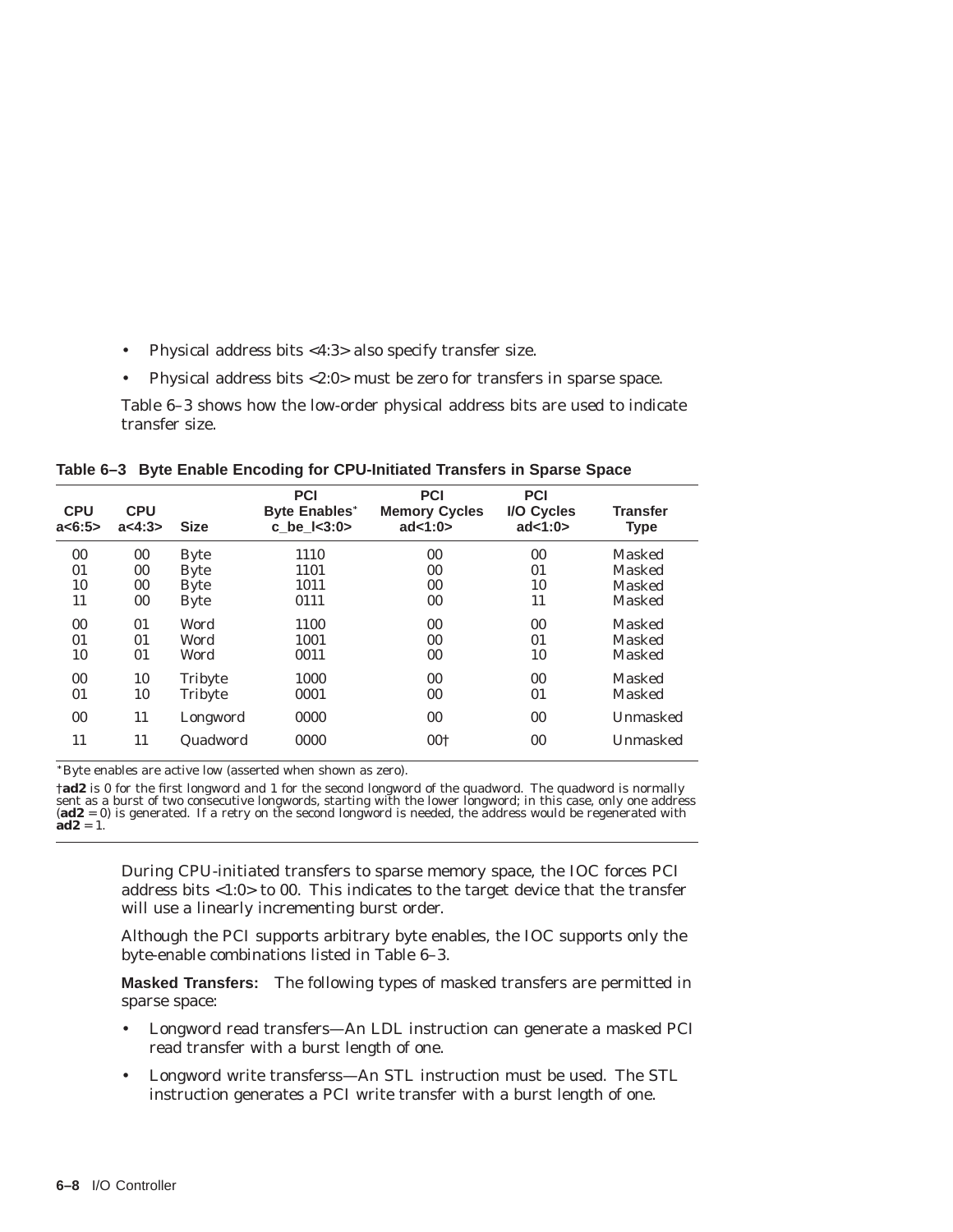**Unmasked Transfers:** The following types of unmasked transfers are permitted in sparse space:

- Longword read transfers—An LDL instruction can generate an unmasked PCI read transfer with a burst length of one.
- Quadword read transfers—An LDQ instruction can generate an unmasked PCI read transfer with a burst length of two.
- Longword write transfers—An STL instruction can generate an unmasked PCI write transfer with a burst length of one.
- Quadword write transfers—An STQ instruction can generate an unmasked PCI write transfer with a burst length of two.

#### **6.2.6.2 Address Extension for Sparse Space**

Because the CPU address is encoded to generate PCI byte enables, only 27 physical address bits (CPU address bits **a<31:5>**) can be used to generate PCI address bits **ad<26:0>**, giving an effective PCI address space of 128 MB. This 128-MB address space is subdivided into a 16-MB region and a 112-MB region. Generation of PCI address bits **ad<31:27>** depends on which of these regions are referenced, as shown in Table 6–4.

| <b>CPU</b><br>a<33:32> | <b>CPU</b><br>a<31:29 | <b>PCI</b><br>ad < 31:27 |  |
|------------------------|-----------------------|--------------------------|--|
| 10                     | 000                   | 00000                    |  |
| 10                     | 001                   | $IOC$ HAE $< 31:27$      |  |
| 10                     | 010                   | IOC HAE<31:27>           |  |
| 10                     | 011                   | IOC HAE<31:27>           |  |
| 10                     | 100                   | IOC HAE<31:27>           |  |
| 10                     | 101                   | IOC HAE<31:27>           |  |
| 10                     | 110                   | IOC HAE<31:27>           |  |
| 10                     | 111                   | $IOC$ HAE $< 31:27$      |  |

**Table 6–4 Host Address Extension**

The 16-MB region is always mapped to the first 16 MB of the PCI address space. This 16-MB region is referenced when CPU address bits **a<31:29>** are zero. During CPU-initiated PCI transactions to this 16-MB region, PCI address bits **ad<31:27>** are zero.

The 112-MB region is referenced when CPU address bits **a<31:29>** are nonzero. During CPU-initiated PCI transactions to this 112-MB region, PCI address bits **ad<31:27>** are generated using the host address extension (HAE) field in the IOC\_HAE register (Section 6.4.1). The HAE field allows the 112-MB region to be relocated to the upper 112 MB of any aligned 128-MB PCI address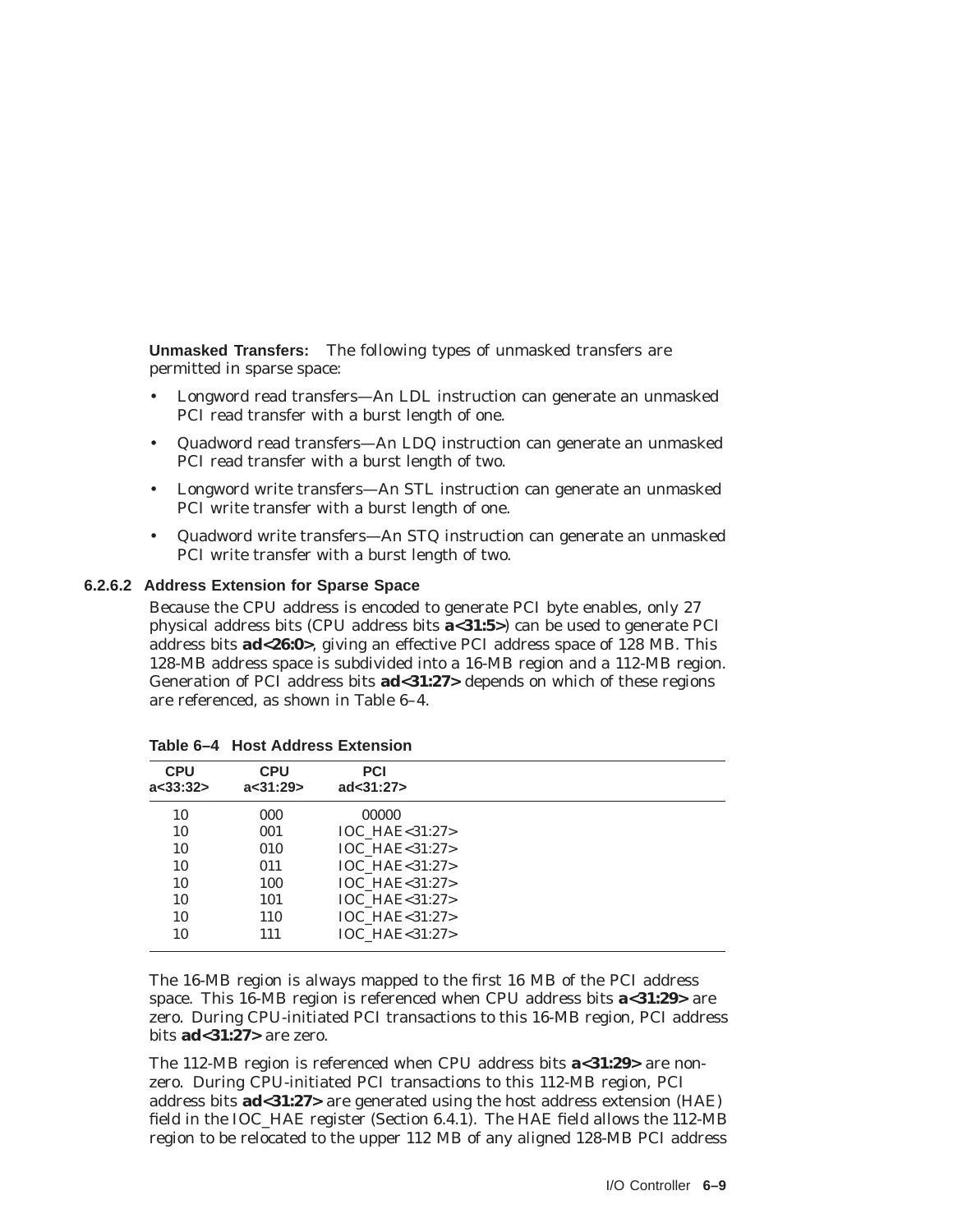segment. A value of zero in the HAE field defines a single 128-MB region, beginning at address 0 in PCI address space.

#### **6.2.6.3 Burst Order in Sparse Space**

For sparse memory space, PCI address bits <1:0> in memory cycles specify the burst order requested by the bus master. The microprocessor always uses a linearly incrementing burst order. Only a CPU-initiated PCI unmaskedquadword read or write cycle can generate a transfer with a burst length greater than one (Section 6.2.6.6). For dense space, bursts can be greater than one.

#### **6.2.6.4 Unmasked Longword and Quadword Read Operations to Sparse Space**

CPU-initiated PCI longword read operations are generated by executing LDL or LDQ instructions that reference a physical address in the PCI sparse memory space. Encoded CPU address bits <6:5> must equal 00 for a longword and 11 for a quadword; CPU address bits <4:3> must equal 11, as specified in Table 6–3.

**Address Phase:** In the address phase of a CPU-initiated PCI longword or quadword read cycle, the IOC drives a memory read command on the **c\_be\_l<3:0>** pins.

**Address Phase + 1:** In the cycle following the address phase of a longword read cycle, the IOC deasserts the **frame\_l** signal, asserts the PCI initiator ready signal **irdy\_l**, and begins to sample the target ready signal **trdy\_l** and address signals **ad<31:0>**. When the IOC samples the **trdy\_l** signal asserted, it latches the read data from the **ad<31:0>** pins.

In the cycle following the address phase of a quadword read cycle, the IOC deasserts the **frame\_l** signal after it samples the **trdy\_l** signal asserted.

**Address Phase + 2:** In the second cycle following the address phase of a longword read cycle, the IOC deasserts its **irdy\_l** signal and samples the parity data that the target is driving on the **par** line. The IOC returns the longword of read data from the PCI to the CPU in the low longword of the returned quadword.

In the second cycle following the address phase of a quadword read cycle, the IOC latches both the upper longword on the **ad<31:0>** pins and the parity associated with the first longword. Parity associated with the second longword will appear in the third cycle. The IOC packs the two longwords of read data into the single quadword that is returned to the CPU.

If the parity calculated by the IOC does not match the sampled parity, the IOC uses an internal interrupt to report the error to the CPU (Section 6.2.13.1).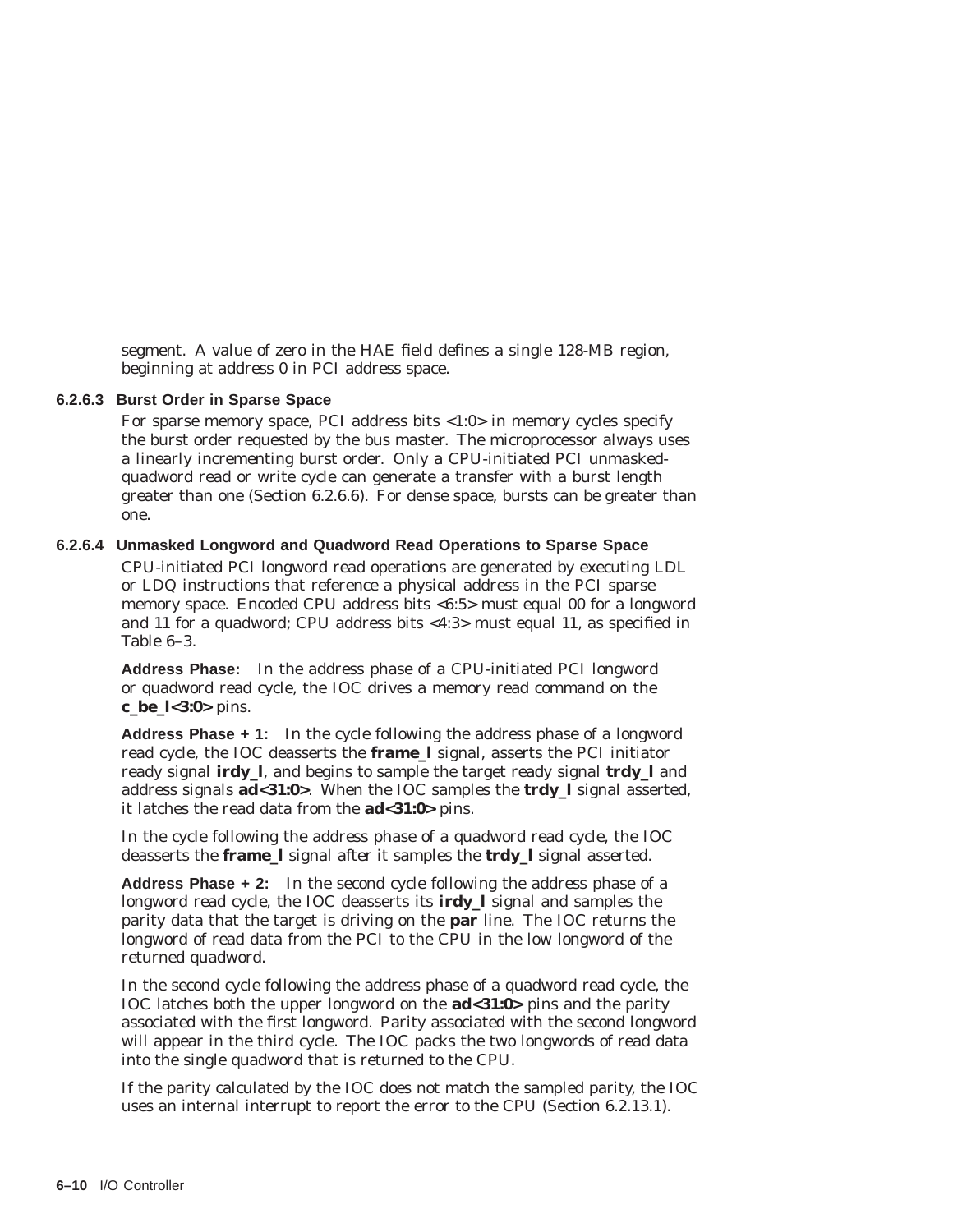Deassertion of the **irdy\_l** signal indicates cycle completion to the PCI target device.

#### **6.2.6.5 Unmasked Longword Write Operations to Sparse Space**

CPU-initiated PCI longword write operations are generated by executing STL instructions that reference a physical address in the PCI sparse memory space. Encoded CPU address bits <6:5> must equal 00 and bits <4:3> must equal 11, as specified in Table 6–3.

**Address Phase:** In the address phase of a CPU-initiated PCI longword write cycle, the IOC drives a memory write command on the **c\_be\_l<3:0>** pins.

**Address Phase + 1:** In the cycle following the address phase, the IOC does the following:

- Deasserts the **frame\_l** signal
- Asserts the PCI initiator ready signal **irdy\_l**
- Drives valid write data on the **ad<31:0>** pins
- Begins to sample the target ready signal **trdy\_l**

**Address Phase + 2:** In the second cycle following the address phase, the IOC drives even parity for the **ad<31:0>** and **c\_be\_l<3:0>** signals on the **par** pin.

**Target Ready + 1:** In the cycle after the IOC samples the **trdy\_l** signal asserted, it deasserts its **irdy\_l** signal, completing the longword write transaction.

If the target of the write transaction detects a parity error, it asserts the **perr\_l** signal two cycles after it asserts the **trdy\_l** signal. If the IOC samples the **perr\_l** signal asserted in this cycle (two cycles after the data transfer), it uses an internal interrupt to report a parity error to the CPU (Section 6.2.13.2).

The IOC extracts the longword of write data for the PCI from the CPU quadword. The upper or lower longword is indicated by CPU physical address bit  $a7$  ( $0 = \text{low}, 1 = \text{high}$ ), which corresponds to PCI address bit  $ad2$ .

#### **6.2.6.6 Unmasked Quadword Write Operations to Sparse Space**

CPU-initiated PCI quadword write operations are generated by executing STQ instructions that reference a physical address in the PCI sparse memory space. Encoded CPU address bits <6:5> must equal 11 and bits <4:3> must equal 11, as specified in Table 6–3.

The IOC always transfers the low longword of the quadword write data first, followed by the high longword.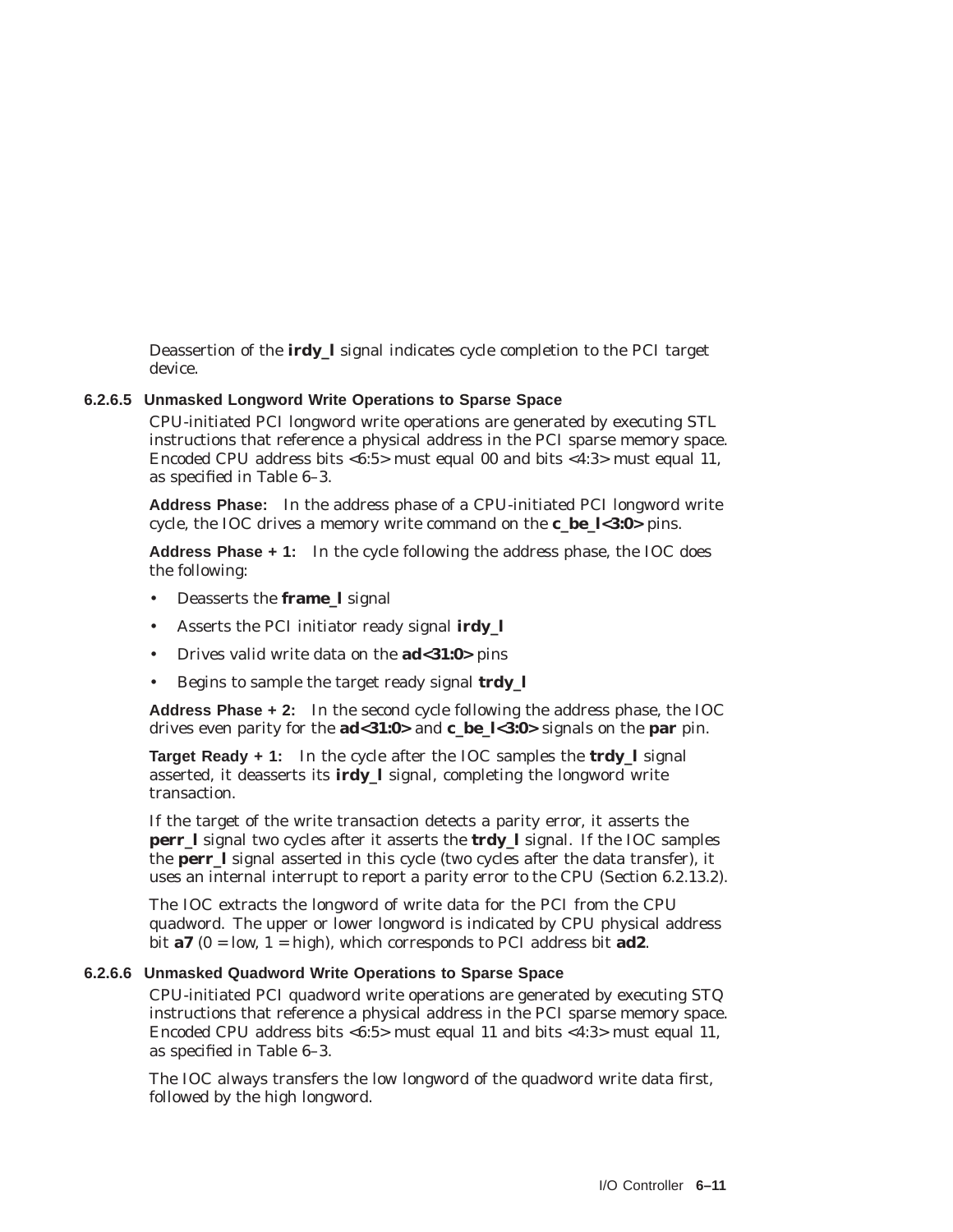**Address Phase:** In the address phase of a CPU-initiated PCI quadword write cycle, the IOC drives a memory write command on the **c\_be\_l<3:0>** pins.

To complete the quadword write cycle, the IOC initiates a 2-longword burst write cycle by using linearly incrementing burst order on the PCI.

**Address Phase + 1:** In the cycle following the address phase, the IOC does the following:

- Continues to assert the **frame\_l** signal
- Asserts the PCI initiator ready signal **irdy\_l**
- Drives the lower longword of write data on the **ad<31:0>** pins
- Begins to sample the target ready signal **trdy\_l**

**Address Phase + 2:** In the second cycle following the address phase, the IOC drives even parity for the **ad<31:0>** and **c\_be\_l<3:0>** signals on the **par** pin.

**First Target Ready + 1:** In the cycle after the IOC samples the **trdy\_l** signal asserted, the IOC does the following:

- Drives the upper longword of write data on the **ad<31:0>** pins
- Deasserts its **frame\_l** signal
- Continues to assert its **irdy\_l** signal

**First Target Ready + 2:** In the second cycle after the IOC samples the **trdy\_l** signal asserted, the IOC drives even parity for the **ad<31:0>** and **c\_be\_l<3:0>** signals on the par pin.

**Second Target Ready + 1:** In the cycle after the IOC again samples the **trdy\_l** signal asserted, it deasserts its **irdy\_l** signal, completing the quadword write transaction.

If the target of the write transaction detects a parity error on either longword, it asserts the **perr\_l** signal two cycles after it asserts the **trdy\_l** signal corresponding to the data transfer that caused the parity error. If the IOC samples the **perr** 1 signal asserted two cycles after either data transfer, it uses an internal interrupt to report a parity error to the CPU (Section 6.2.13.2).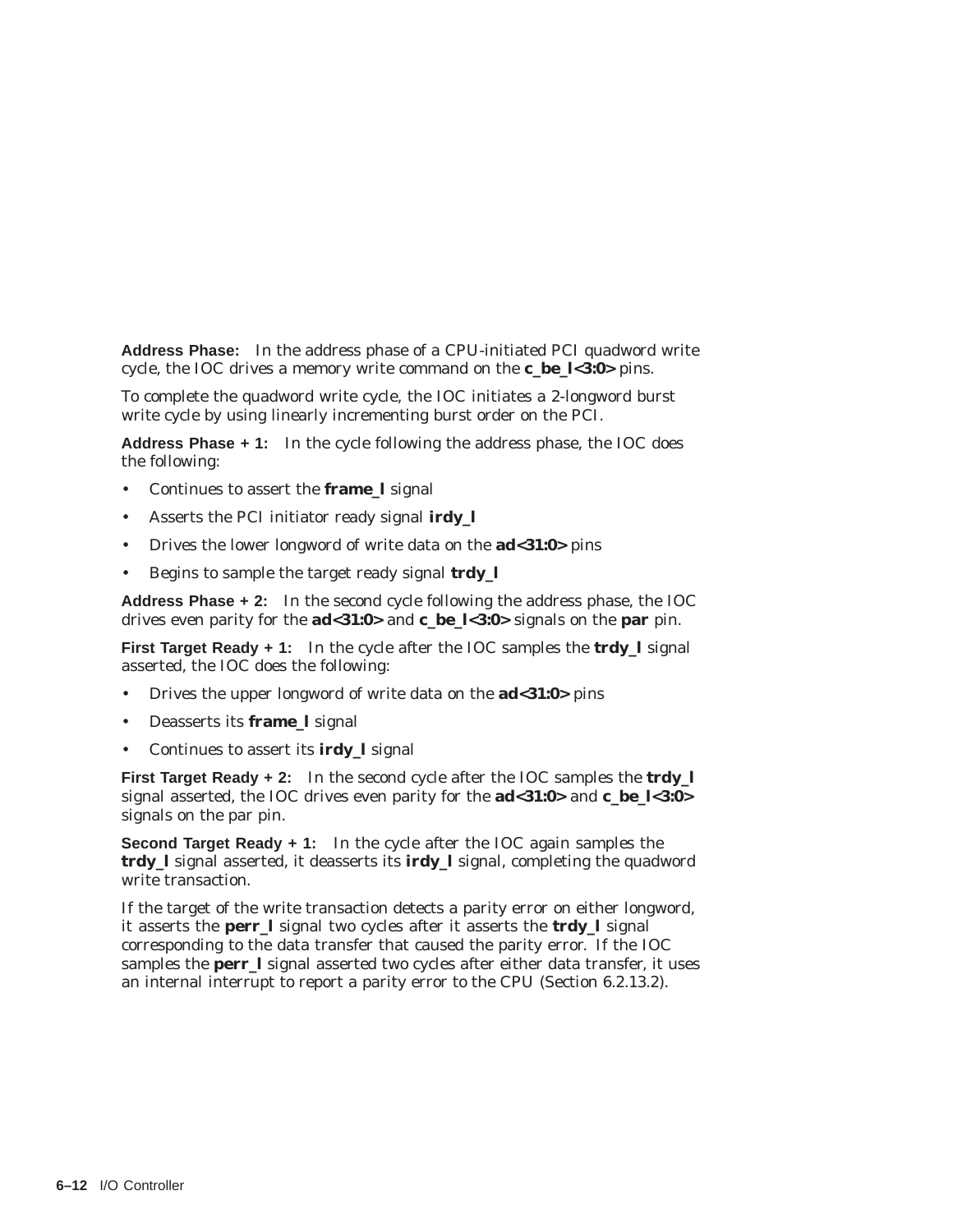#### **6.2.6.7 Masked Longword Read Operations to Sparse Space**

CPU-initiated PCI longword read operations are generated by executing LDL instructions that reference a physical address in the PCI sparse memory space. Encoded CPU address bits <4:3> must equal 00, 01, or 10. The encoded address determines the byte mask used during the transfer, as specified in Table 6–3.

Masked longword read operations are similar to unmasked longword read operations (Section 6.2.6.4), except that when the IOC is asserting the **irdy\_l** signal, it is also asserting only the byte enables specified by the encoded address.

#### **6.2.6.8 Masked Longword Write Operations to Sparse Space**

CPU-initiated PCI longword write operations are generated by executing STL instructions that reference a physical address in the PCI sparse memory space. Encoded CPU address bits <4:3> must equal 00, 01, or 10. The encoded address determines the byte mask used during the transfer, as specified in Table 6–3.

Masked longword write operations are similar to unmasked longword write operations (Section 6.2.6.4), except that when the IOC is asserting the **irdy\_l** signal, it is also asserting only the byte enables specified by the encoded address.

#### **6.2.7 Dense Memory Space**

The dense memory space is the region in which only unmasked longword or quadword transfers can be specified. This memory space uses the onchip write buffer more efficiently by condensing multiple quadword transfers into a single burst.

#### **6.2.7.1 Generating PCI Addresses for Dense Space**

Dense memory space uses the unshifted CPU address bits **a<31:0>** to generate the PCI address. Because this region has sufficient address space, the IOC\_HAE register is not needed or used to generate PCI addresses. Note that any PCI address can be generated from dense space. Sparse space address generation must follow the address extension described in Section 6.2.6.2.

During CPU-initiated transfers to dense memory space, the IOC forces PCI address bits **ad<1:0>** to 00. This indicates to the target device that the transfer will use a linearly incrementing burst order.

Because the address is not shifted, masked transfers are not permitted in dense space.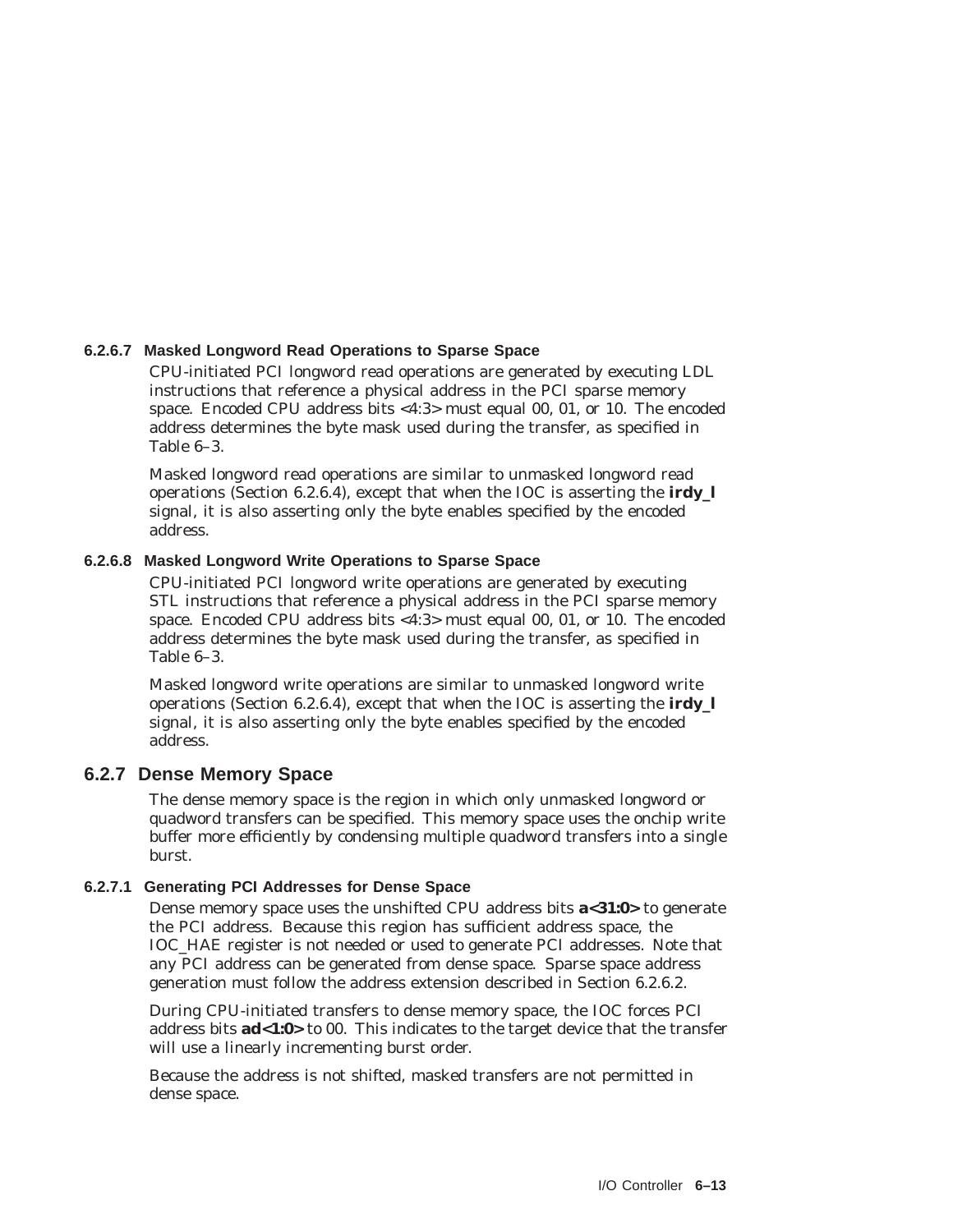#### **6.2.7.2 Unmasked Read Operations to Dense Space**

The PCI returns an aligned quadword in response to a longword read operation, regardless of the address alignment. The correct longword is returned to the register file in the low 32 bits.

The PCI returns an aligned quadword in response to a quadword read operation. The address is assumed to be quadword aligned.

#### **6.2.7.3 Unmasked Burst Write Operations to Dense Space**

Unmasked PCI write operations can transfer up to 1 hexword by executing a combination of STL and STQ instructions with addresses that fall within an aligned hexword. All longwords of the hexword need not be written; that is, the software can write any longword portion of the hexword—the IOC simply sequences through an unwritten longword by deasserting the byte enables for that longword.

The IOC sequences through successive longwords by using a linearly incrementing burst order on the PCI.

The IOC always transfers the low longword of a quadword first, followed by the high longword.

**Address Phase + 1:** In the cycle following the address phase, the IOC does the following:

- Continues to assert the **frame\_l** signal
- Asserts the PCI initiator ready signal **irdy\_l**
- Drives the first longword of write data on the **ad<31:0>** pins
- Begins to sample the target ready signal **trdy\_l**

**First Target Ready + 1:** In the cycle after the IOC samples the **trdy\_l** signal asserted, the IOC does the following:

- Drives the next longword of write data on the **ad<31:0>** pins
- Deasserts its **frame\_l** signal
- Continues to assert its **irdy\_l** signal

This process continues until the last longword of the transaction.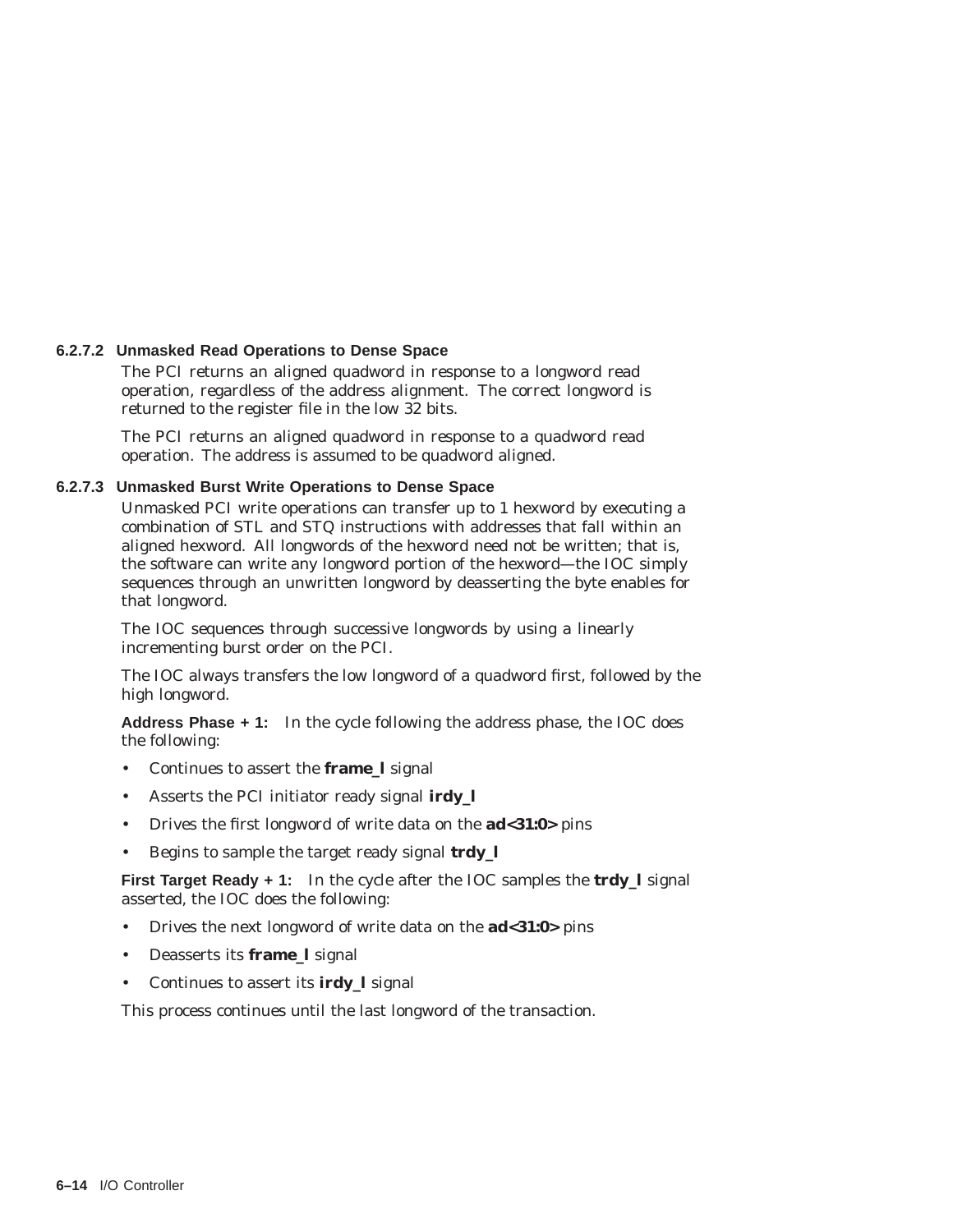**Second Target Ready + 1:** In the cycle after the IOC again samples the **trdy\_l** signal asserted, it deasserts its **irdy\_l** signal, completing the burst.

If the target of the write transaction detects a parity error on a longword, it asserts the **perr\_l** signal two cycles after it asserts the **trdy\_l** signal corresponding to the data transfer that caused the parity error. If the IOC samples the **perr\_l** signal asserted two cycles after a data transfer, it uses an internal interrupt to report a parity error to the CPU (Section 6.2.13.2).

# **6.2.8 I/O Space Cycles**

The IOC generates addresses in this region for transactions to the I/O region specified by the PCI architecture. This region supports the same access types and masked-address generation as sparse space (Section 6.2.6), with the following exceptions:

- I/O space is accessed with CPU address bits **a<33:32>** = 01 and  $a < 31:29$  = 110.
- PCI address bits **ad<31:27>** = 00000 and the IOC\_HAE register is not used.
- PCI address bits **ad<1:0>** come directly from physical address bits **a<6:5>** during CPU-initiated PCI transfers to I/O space.
- An I/O read or write command (Table 6–2) is issued on the **c\_be\_l<3:0>** pins coincident with a read or write operation to this region.

The I/O region supports all masked and unmasked transfers that are supported in sparse space.

# **6.2.9 Configuration Cycles**

The PCI architecture specifies a configuration address space for defining configuration registers that are used to initialize and configure devices. The IOC supports transfers to the configuration address space to access the configuration registers. This region supports the same access types and masked address generation as sparse space (Section 6.2.6), with the following exceptions:

- Configuration space is accessed with CPU address bits  $a < 33:32 > 01$  and  $a < 31:29$  = 111.
- PCI address bits **ad<31:27>** = 00000 and the IOC\_HAE register is not used.
- PCI address bits **ad<1:0>** come directly from configuration cycle type register (IOC\_CONF, Section 6.4.2) bits <1:0> during CPU-initiated PCI transfers to configuration space.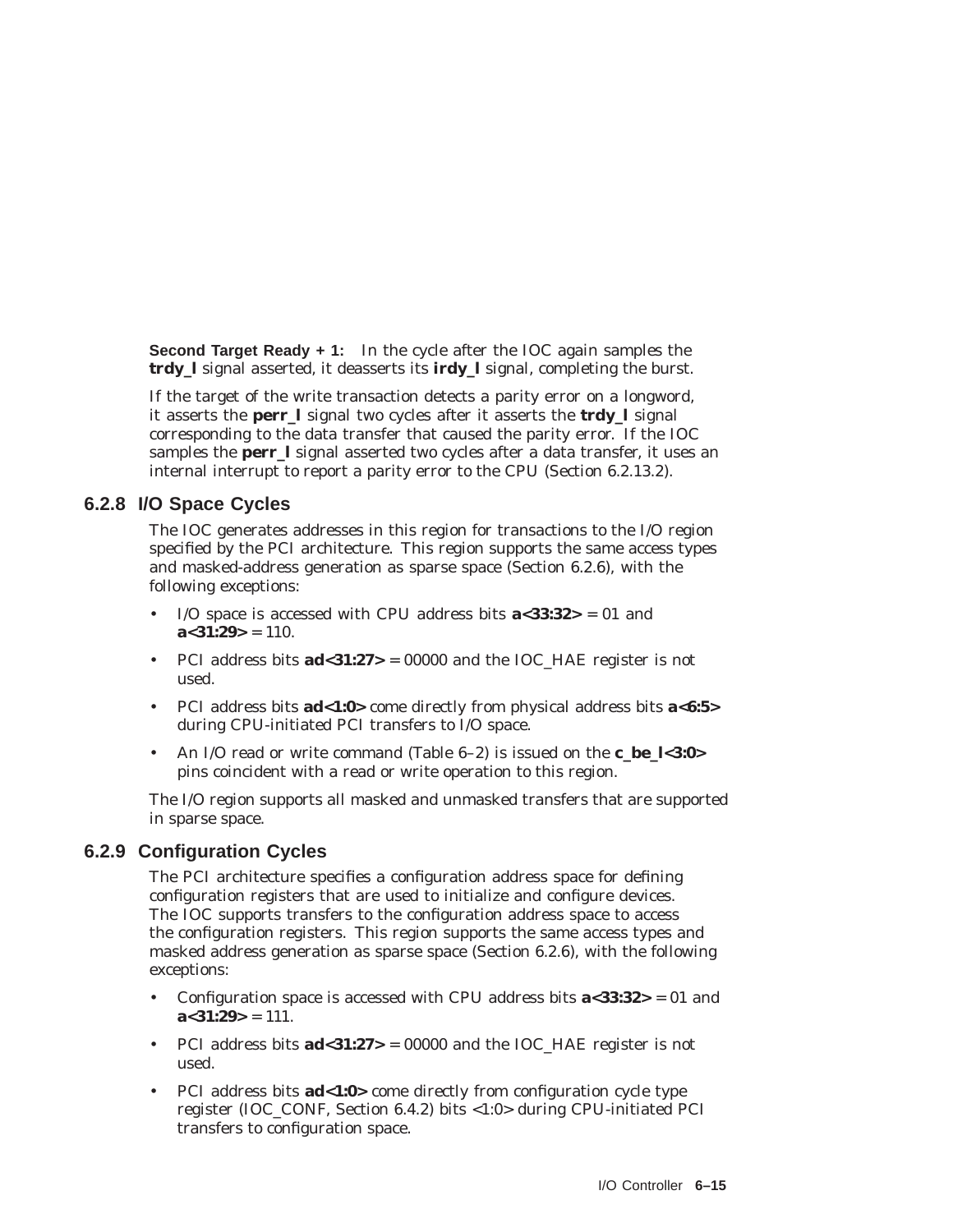• A configuration space read or write command (Table 6–2) is issued on the **c\_be\_l<3:0>** pins coincident with a read or write operation to this region.

During configuration cycles, addresses are restricted both by the encoding requirements of PCI configuration cycles (as described in the *PCI Local Bus Specification, Revision 2.0*) and by the system-dependent implementation of PCI initialization device select (IDSEL) encoding. Configuration cycles use one cycle of address stepping; that is, the address and command are driven for two consecutive cycles.

# **6.2.10 Special Cycles and Interrupt Acknowledge Cycles**

The PCI special cycle command implements a simple broadcast mechanism that allows the broadcast of processor status information and sideband signaling. The command is not addressed to a specific device, and the receivers determine whether the message applies to them. Section 6.3.11 describes two supported sideband signals. Also see the *PCI Local Bus Specification, Revision 2.0* for more information.

#### **6.2.10.1 Special Cycle**

The CPU can initiate a special cycle transfer on the PCI by executing an STL instruction to the interrupt vector and special cycle register (IOC\_IACK\_SC, Section 6.4.13). When this register is written, the IOC initiates a PCI cycle with a special cycle bus command. During a special cycle, the IOC generates an unspecified address on the PCI that is ignored by the PCI devices. The write data generated by the STL instruction passes unmodified through the IOC to the PCI during the data phase of the special cycle. The special cycle message is encoded in the write data as described in the *PCI Local Bus Specification, Revision 2.0*.

The special cycle address region is accessed only by STL instructions. This region supports the same write access types and masked address generation as sparse space (Section 6.2.6), with the following exceptions:

- Write access to the IOC\_IACK\_SC register is enabled when CPU address bits  $a < 33:32 > 01$  and  $a < 31:29 > 101$ .
- The IOC\_HAE register is used to generate PCI address bits **ad<31:27>** under all circumstances.
- A special cycle command (Table 6–2) is issued on the **c\_be\_l<3:0>** pins, and a PCI interrupt acknowledge cycle follows as a result.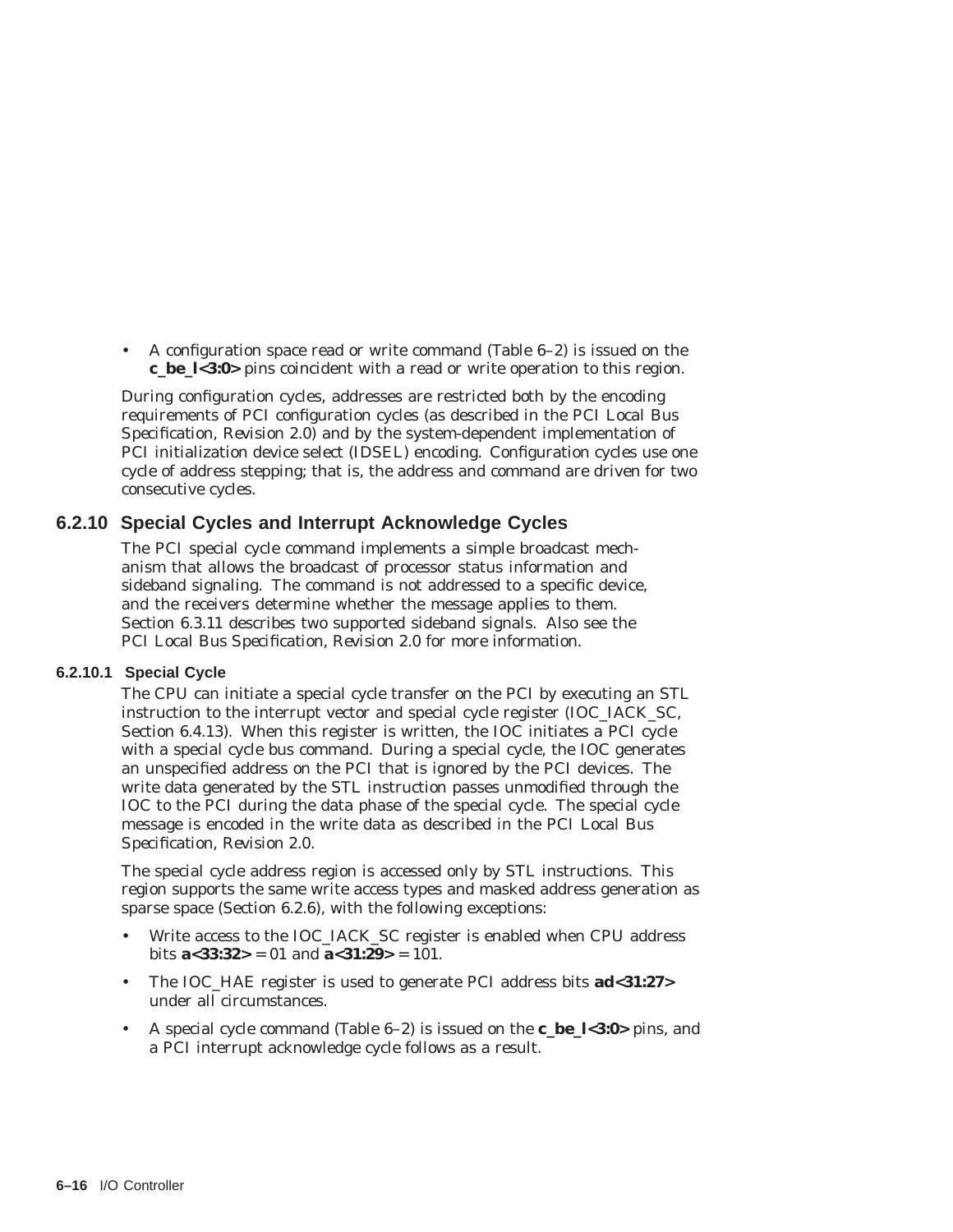#### **6.2.10.2 Interrupt Acknowledge Cycle**

During a PCI interrupt acknowledge cycle, the IOC can acknowledge an interrupt and receive an interrupt vector. This allows external interruptarbitration hardware to supply interrupt vectors for PCI devices.

The CPU can initiate an interrupt acknowledge cycle by executing either an LDL or an LDQ instruction, depending on the size of the returned interrupt vector. Read access types and mask generation are identical to sparse space (Section 6.2.6), with the following exceptions:

- Read access to the IOC\_IACK\_SC register is enabled when CPU address bits  $a < 33:32 > 01$  and  $a < 31:29 > 101$ .
- The IOC\_HAE register is used to generate PCI address bits **ad<31:27>** under all circumstances.
- An interrupt acknowledge cycle command (Table 6–2) is issued on the **c\_be\_l<3:0>** pins, and a PCI interrupt acknowledge cycle follows as a result.

#### **Note** 2008

Digital recommends that software use only address 1A0000000 to reference the IOC\_IACK\_SC register. However, in the current chip implementation, CPU address bits <28:0> are not decoded to access the IOC\_IACK\_SC register, and any address in the range 1A0000000..1BFFFFFE0 will alias to this single register. For implementation convenience, the chip will drive the supplied address onto the PCI bus.

When the IOC\_IACK\_SC register is read, the IOC initiates a PCI cycle with an interrupt acknowledge bus command. External interrupt-arbitration logic must supply an interrupt vector in response to the interrupt acknowledge bus cycle. The interrupt vector data is returned to the CPU as the IOC\_IACK\_SC register read data. During an interrupt acknowledge cycle, the IOC generates an unspecified address on the PCI that is ignored by the PCI devices.

During CPU-initiated interrupt acknowledge cycles, PCI address bits **ad<31:0>** generated by the IOC are unspecified.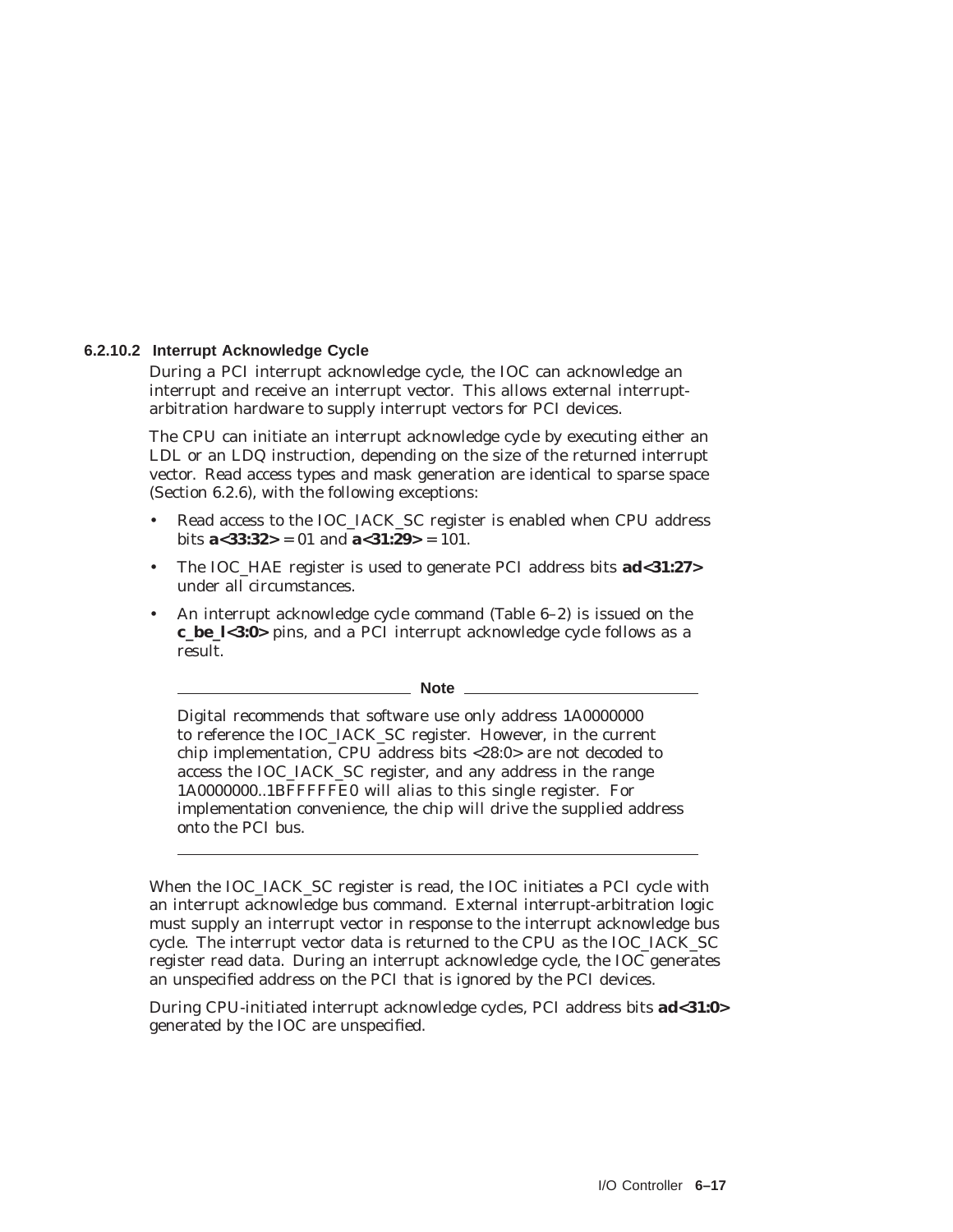# **6.2.11 Back-to-Back Transfers**

The IOC always inserts a bus-idle (bus-turnaround) cycle following the completion of a CPU-initiated PCI transfer. If the PCI grant signal **gnt\_l** is sampled asserted during the idle cycle, the IOC initiates another transfer in the next PCI cycle without asserting the bus request signal **req\_l**. This sequence of two uninterrupted transfers by the IOC is a back-to-back transfer. Because it inserts an idle cycle between back-to-back transfer cycles, the IOC is not capable of fast back-to-back transfers.

# **6.2.12 PCI Address Parity**

For CPU-initiated PCI transactions, the IOC calculates even parity on the address driven on the **ad<31:0>** pins and the cycle command code driven on the **c\_be\_l<3:0>** pins. It drives the calculated parity on the PCI **par** pin in the next PCI clock cycle. Because the IOC is the source of the address, command code, and parity, the IOC does not detect or report address parity errors during CPU-initiated PCI transactions. PCI peripherals that detect PCI address parity errors report them with the PCI **serr\_l** signal.

**Note** 2008

Because the chip does not provide an **serr\_l** signal pin, external logic must report **serr\_l** assertions on one of the chip's **irq<2:0>** interrupt signal pins.

# **6.2.13 PCI Data Parity**

For CPU-initiated PCI write transfers, the IOC generates even parity on the write data. The PCI **ad<31:0>** and **c\_be\_l<3:0>** signals are included in the parity computation.

For CPU-initiated PCI read transfers, the IOC checks for even parity on the read data. Parity is generated and checked for all bytes of the PCI bus (regardless of the byte-enables).

#### **6.2.13.1 PCI Read Data Parity Errors**

During a CPU-initiated PCI read data transfer, the IOC samples and calculates even parity on the **ad<31:0>** and **c\_be\_l<3:0>** signals. The calculated parity is compared to the parity received on the **par** pin in the PCI clock cycle following a valid data transfer (the **irdy\_l** and **trdy\_l** signals are asserted). A read data parity error is detected when the comparison fails. In such cases, the IOC reports the error to the CPU with an internal interrupt, and logs the error condition as described below. Additionally, the read data returned to the CPU is flagged with an error, which causes an instruction exception.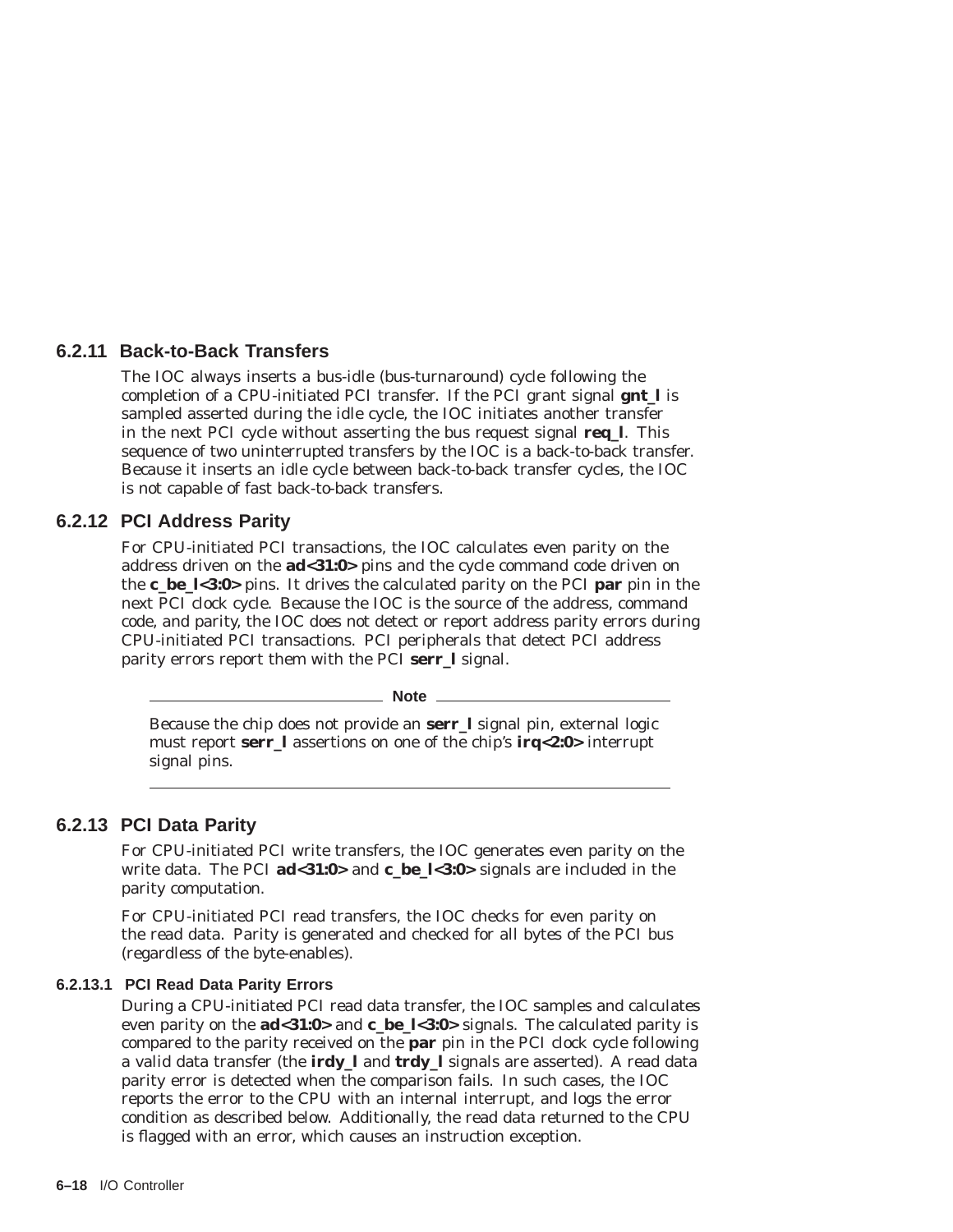When bad data parity is detected, the IOC does the following:

- Sets the ERR bit (if it is not set) in the IOC status 0 register (IOC\_STAT0, Section 6.4.3).
- Sets the error CODE field to 2 (bad data parity) in the IOC\_STAT0 register.
- Logs the PCI command code of the CPU-initiated transfer in which the error was detected into the CMD field of the IOC\_STAT0 register. The command code indicates that the error occurred during a PCI read cycle.
- Logs the starting address of the CPU-initiated PCI transfer into the ADDR field of the IOC status 1 register (IOC\_STAT1, Section 6.4.4).

The ERR bit and the logged error information are frozen until the ERR bit is cleared by writing a one to it.

If the ERR bit was set, the IOC sets the LOST bit in the IOC\_STAT0 register. The LOST bit remains set until it is cleared by writing a one to it. The CODE and CMD error information is logged only for the error that caused the ERR bit to be set—such information for the second error is lost.

#### **6.2.13.2 PCI Write Data Parity Errors**

During a CPU-initiated PCI write data transfer, the IOC drives and calculates even parity on the **ad<31:0>** and **c\_be\_l<3:0>** signals. The IOC drives the calculated parity on the **par** pin in the PCI clock cycle after it drives the write data. PCI devices that support parity checking calculate even parity on received **ad<31:0>** and **c\_be\_l<3:0>** signals when they are the target of PCI memory, I/O, or configuration write cycles. The target samples the **par** signal one cycle after a valid data transfer (the **irdy\_l** and **trdy\_l** signals are asserted). A write data parity error is detected when the calculated parity and sampled parity comparison fails. In such cases, the target asserts **perr\_l** in the next cycle (two cycles after a valid data transfer). The IOC reports the error to the CPU with an internal interrupt, and logs the error condition as described in Section 6.2.13.1; however, in this case, the CMD field in the IOC\_STAT0 register indicates that the error was generated during a PCI write cycle.

# **6.2.14 PCI Master Timeout**

The *PCI Local Bus Specification, Revision 2.0* specifies a mechanism to limit the duration of a bus master's burst sequence. The mechanism requires PCI masters to implement a latency timer that counts the number of cycles since the assertion of the **frame\_l** signal. If the master's latency timer expires and the master's **gnt\_l** signal has been deasserted, the master must surrender the bus. This mechanism prevents masters from holding bus ownership for extended periods of time, but limits throughput as well as latency.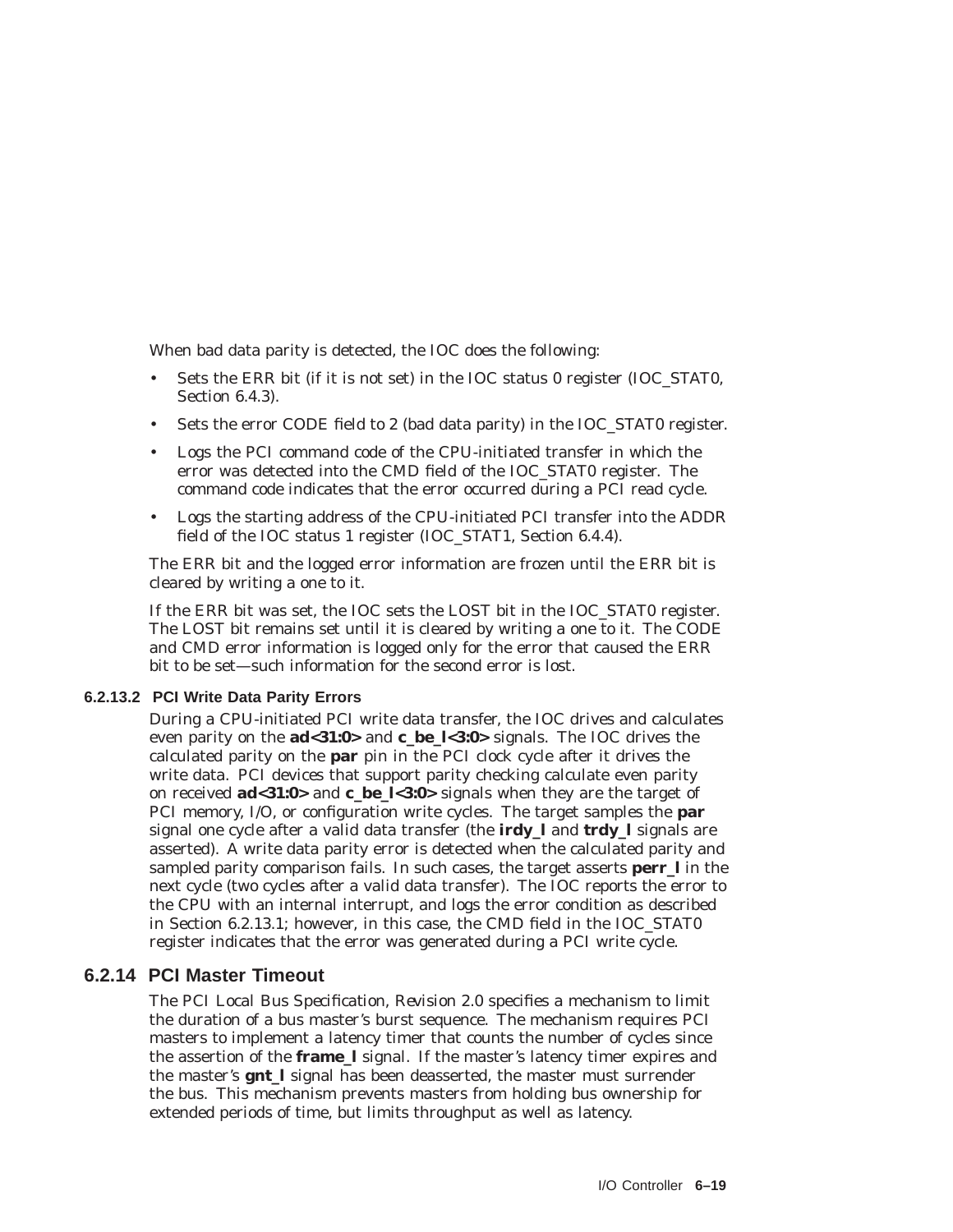The IOC will time out in the sixteenth cycle after the **frame\_l** signal is asserted.

# **6.2.15 PCI Target-Disconnects**

The *PCI Local Bus Specification, Revision 2.0* requires all PCI bus masters to support target-disconnect cycle terminations. Target-disconnects are signaled with the **stop** I signal. The IOC will end the current transfer if it detects a target-disconnect termination signal.

If the target-disconnect is not a target-abort and the disconnected transfer was not completed, the IOC attempts to complete the transfer by rearbitrating for PCI mastership and initiating a transfer starting at the address of the next untransferred data. An error is not reported unless the PCI retry limit is exceeded or a target-abort disconnect is detected (Sections 6.2.16 and 6.2.17).

#### **6.2.16 PCI Retry Limit**

If the PCI target of a CPU-initiated transfer retries the transfer  $2^{24} - 1$  times, a retry-timeout error is generated and the IOC deletes the CPU-initiated transfer from its CPU request queue. If the transaction is a read operation, UNDEFINED data is returned to the CPU with error status, which causes an instruction exception. The IOC also reports the error to the CPU with an internal interrupt, and logs the error condition.

The IOC does the following:

- Sets the ERR bit (if it is not set) in the IOC status 0 register (IOC\_STAT0, Section 6.4.3).
- Sets the error CODE field to 0 (retry limit) in the IOC\_STAT0 register.
- Logs the PCI command code of the CPU-initiated transfer in which the error was detected into the CMD field of the IOC\_STAT0 register. The command code indicates the type of PCI cycle in which the error occurred.
- Logs the starting address of the CPU-initiated PCI transfer into the ADDR field of the IOC status 1 register (IOC STAT1, Section 6.4.4).

The ERR bit and the logged error information are frozen until the ERR bit is cleared by writing a one to it.

If the ERR bit was set, the IOC sets the LOST bit in the IOC\_STAT0 register. The LOST bit remains set until it is cleared by writing a one to it. The CODE and CMD error information is logged only for the error that caused the ERR bit to be set—such information for the second error is lost.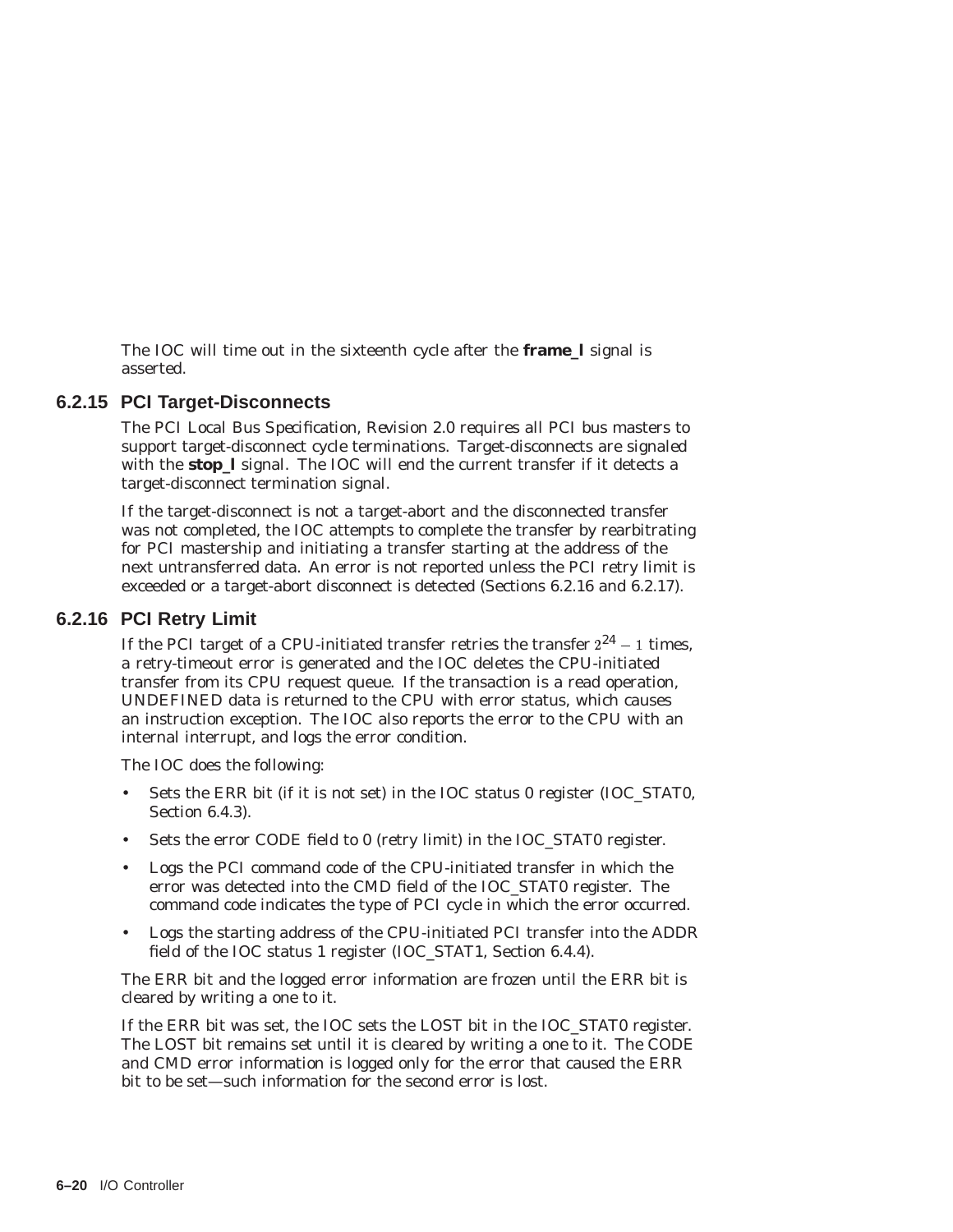# **6.2.17 PCI Target-Abort**

A PCI target can signal the target-abort termination when a fatal error occurs during a transaction or when the target can never respond to a transaction. When the IOC detects a target-abort termination, it ends the transaction by deasserting the **frame\_l** signal and asserting the **irdy\_l** signal, and then deasserting the **irdy\_l** signal one cycle later. The IOC will not retry this access on the PCI. If the CPU-initiated access was a read operation, the IOC returns arbitrary data with error status to the CPU, which causes an instruction exception. The IOC also reports the error to the CPU with an internal interrupt, and logs the error condition.

The IOC does the following:

- Sets the ERR bit (if it is not set) in the IOC status 0 register (IOC\_STAT0, Section 6.4.3).
- Sets the error CODE field to 3 (target abort) in the IOC\_STAT0 register.
- Logs the PCI command code of the CPU-initiated transfer in which the error was detected into the CMD field of the IOC\_STAT0 register. The CMD field indicates the type of PCI cycle in which the error occurred.
- Logs the starting address of the CPU-initiated PCI transfer into the ADDR field of the IOC status 1 register (IOC\_STAT1, Section 6.4.4).

The ERR bit and the logged error information are frozen until the ERR bit is cleared by writing a one to it.

If the ERR bit was set, the IOC sets the LOST bit in the IOC\_STAT0 register. The LOST bit remains set until it is cleared by writing a one to it. The CODE and CMD error information is logged only for the error that caused the ERR bit to be set—such information for the second error is lost.

See the *PCI Local Bus Specification, Revision 2.0* for more information about the target-abort termination.

# **6.2.18 PCI Master Abort**

The IOC terminates a CPU-initiated PCI transaction if no PCI device responds by asserting **devsel\_l** within five PCI clock cycles after the IOC asserts the **frame\_l** signal. The IOC will not retry this transfer on the PCI. If the CPUinitiated access was a read operation, the IOC returns arbitrary data with error status to the CPU, which causes an instruction exception. The IOC also reports the error to the CPU with an internal interrupt, and logs the error condition.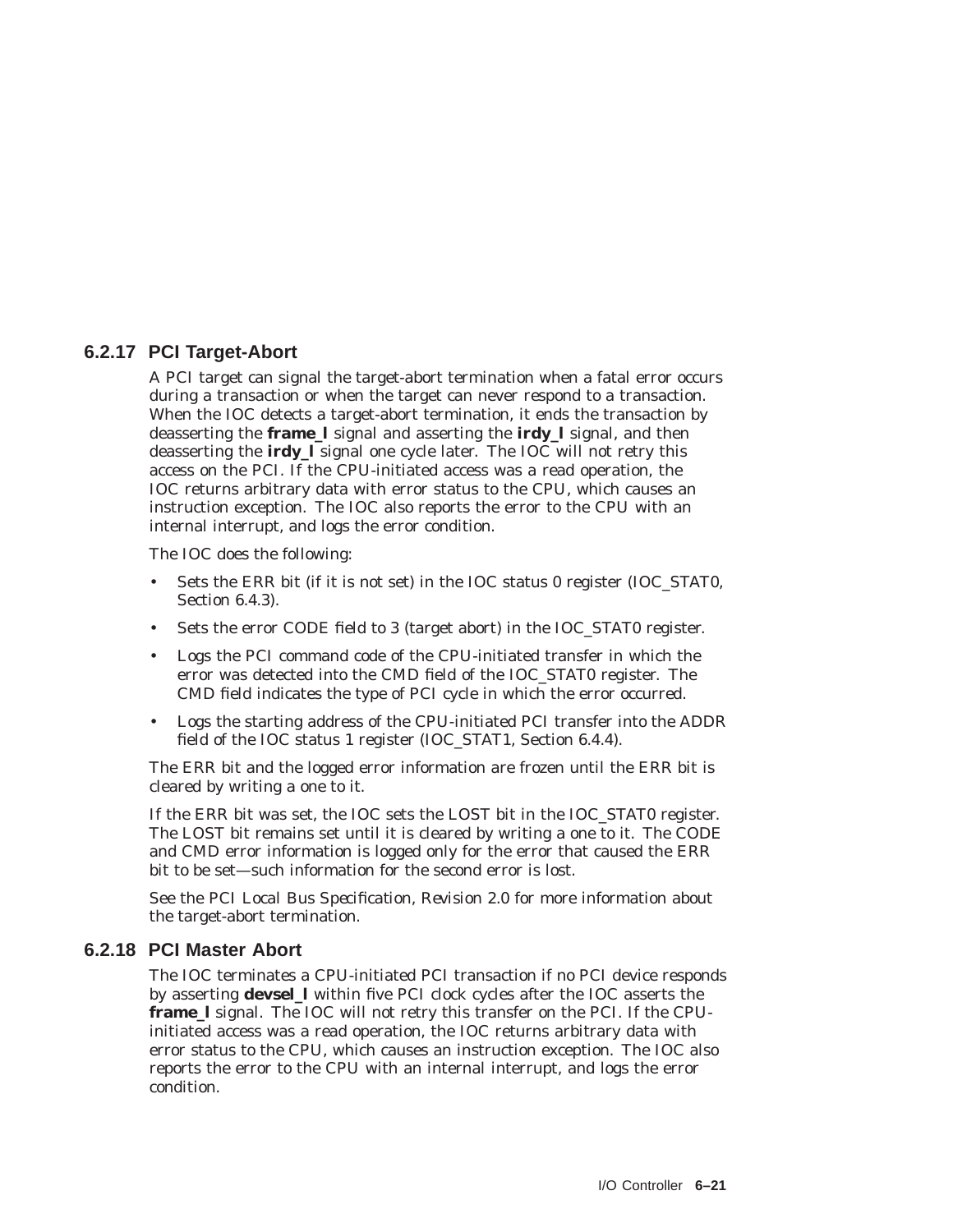The IOC does the following:

- Sets the ERR bit (if it is not set) in the IOC status 0 register (IOC\_STAT0, Section 6.4.3).
- Sets the error CODE field to 1 (no device) in the IOC\_STAT0 register, except for CPU-initiated PCI special cycles.
- Logs the PCI command code of the CPU-initiated transfer in which the error was detected into the CMD field of the IOC\_STAT0 register. The command code indicates the type of PCI cycle in which the error occurred.
- Logs the starting address of the CPU-initiated PCI transfer into the ADDR field of the IOC status 1 register (IOC\_STAT1, Section 6.4.4).

The ERR bit and the logged error information are frozen until the ERR bit is cleared by writing a one to it.

If the ERR bit was set, the IOC sets the LOST bit in the IOC\_STAT0 register. The LOST bit remains set until it is cleared by writing a one to it. The CODE and CMD error information is logged only for the error that caused the ERR bit to be set—such information for the second error is lost.

# **6.3 Peripheral-Initiated PCI Cycles**

The IOC is a PCI target when it responds to cycles initiated by a PCI peripheral device or external DMA controller operating as a bus master. The IOC treats PCI-initiated masked read operations as unmasked read operations. Arbitrary byte-enable combinations for PCI-initiated write transfers are implemented by read-modify-write operations in the memory controller. PCIinitiated transfers can target pages of memory that are mapped in cacheable or noncacheable address spaces. The chip ensures that memory coherency is maintained for all PCI-initiated transfers to cacheable memory.

PCI devices cannot access registers that are internal to the chip.

# **6.3.1 PCI Cycle Command Code Support and Aliasing**

Table 6–5 lists all the PCI-initiated cycle commands. The IOC supports only PCI-initiated memory transfers. PCI memory read and memory write cycle commands are supported directly. Other types of PCI memory commands are supported by aliasing them to either the memory read or memory write command. The IOC does not support or respond to other PCI-initiated cycle commands.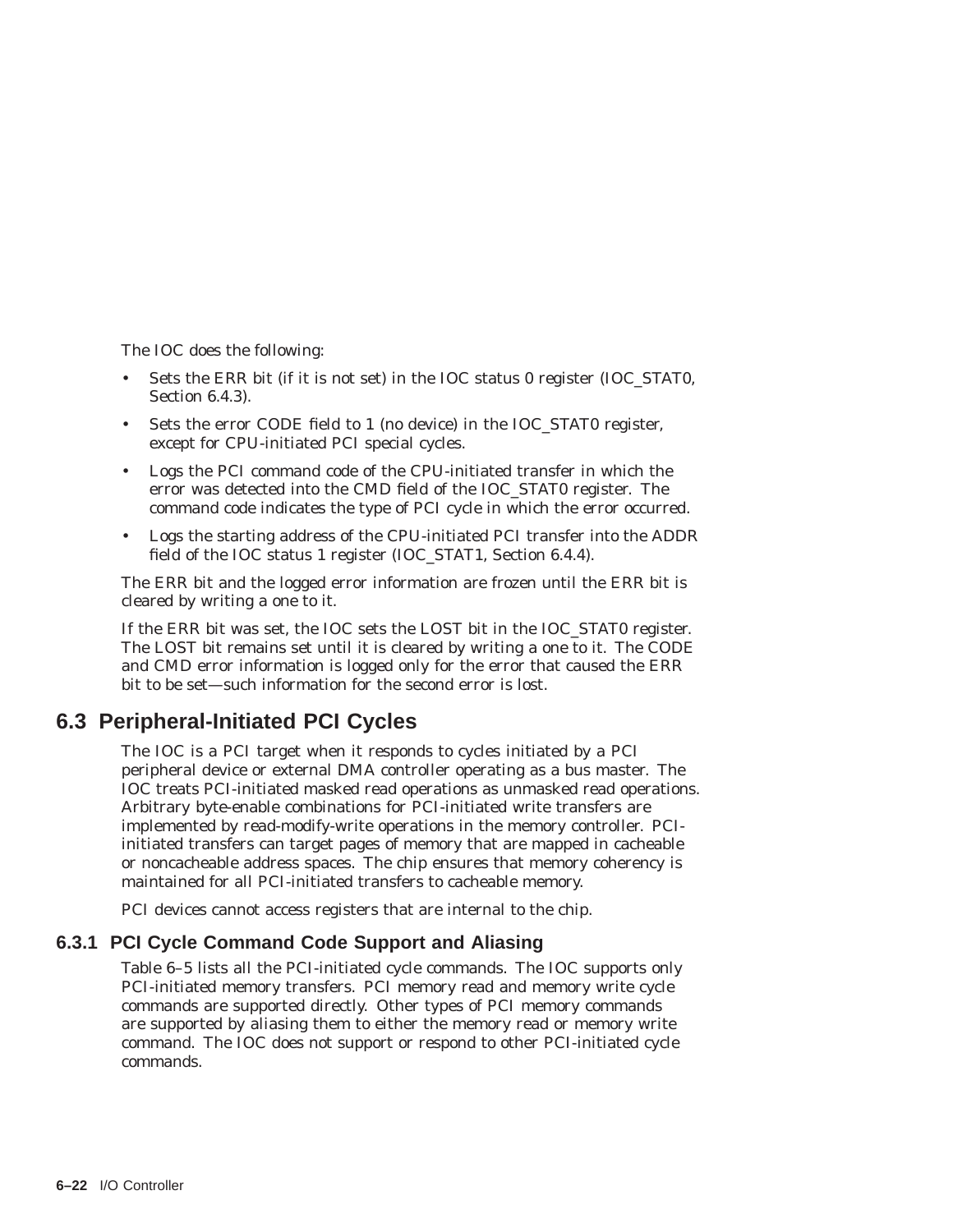| c be $1 < 3:0>$ | <b>PCI Command Type*</b>    | <b>Support</b>                  |
|-----------------|-----------------------------|---------------------------------|
| 0000            | Interrupt acknowledge       | Not supported                   |
| 0001            | Special cycle               | Not supported                   |
| 0010            | $I/O$ read                  | Not supported                   |
| 0011            | I/O write                   | Not supported                   |
| 0100            | Reserved                    | Not supported                   |
| 0101            | Reserved                    | Not supported                   |
| 0110            | Memory read                 | Directly supported              |
| 0111            | Memory write                | Directly supported              |
| 1000            | Reserved                    | Not supported                   |
| 1001            | Reserved                    | Not supported                   |
| 1010            | Configuration read          | Not supported                   |
| 1011            | Configuration write         | Not supported                   |
| 1100            | Memory read multiple        | Aliased to memory read command  |
| 1101            | Dual address cycle          | Not supported                   |
| 1110            | Memory read line            | Aliased to memory read command  |
| 1111            | Memory write and invalidate | Aliased to memory write command |

**Table 6–5 Commands for PCI-Initiated Transactions**

Reserved command types are reserved in the *PCI Local Bus Specification, Revision 2.0*.

# **6.3.2 PCI Address Translation**

Because the PCI uses a 32-bit address and the CPU uses a 34-bit address, PCI addresses to which the IOC responds must be translated to an equivalent address in the CPU address space. The IOC implements two programmable address windows, called PCI target windows, that control PCI peripheral access to system memory. A set of three IOC registers is associated with each PCI target window: the window base; window mask; and translated base registers (IOC\_W\_BASE<1:0>, Section 6.4.9; IOC\_W\_MASK<1:0>, Section 6.4.10; and IOC\_T\_BASE<1:0>, Section 6.4.11).

The window mask register IOC\_W\_MASK provides a mask corresponding to bits <31:20> of an incoming PCI address. The size of each window is programmed to be from 1 MB to 4 GB by masking bits of the incoming PCI address with the IOC\_W\_MASK register.

Table 6–6 shows the supported values of IOC\_W\_MASK register bits <31:20>; other values are unsupported.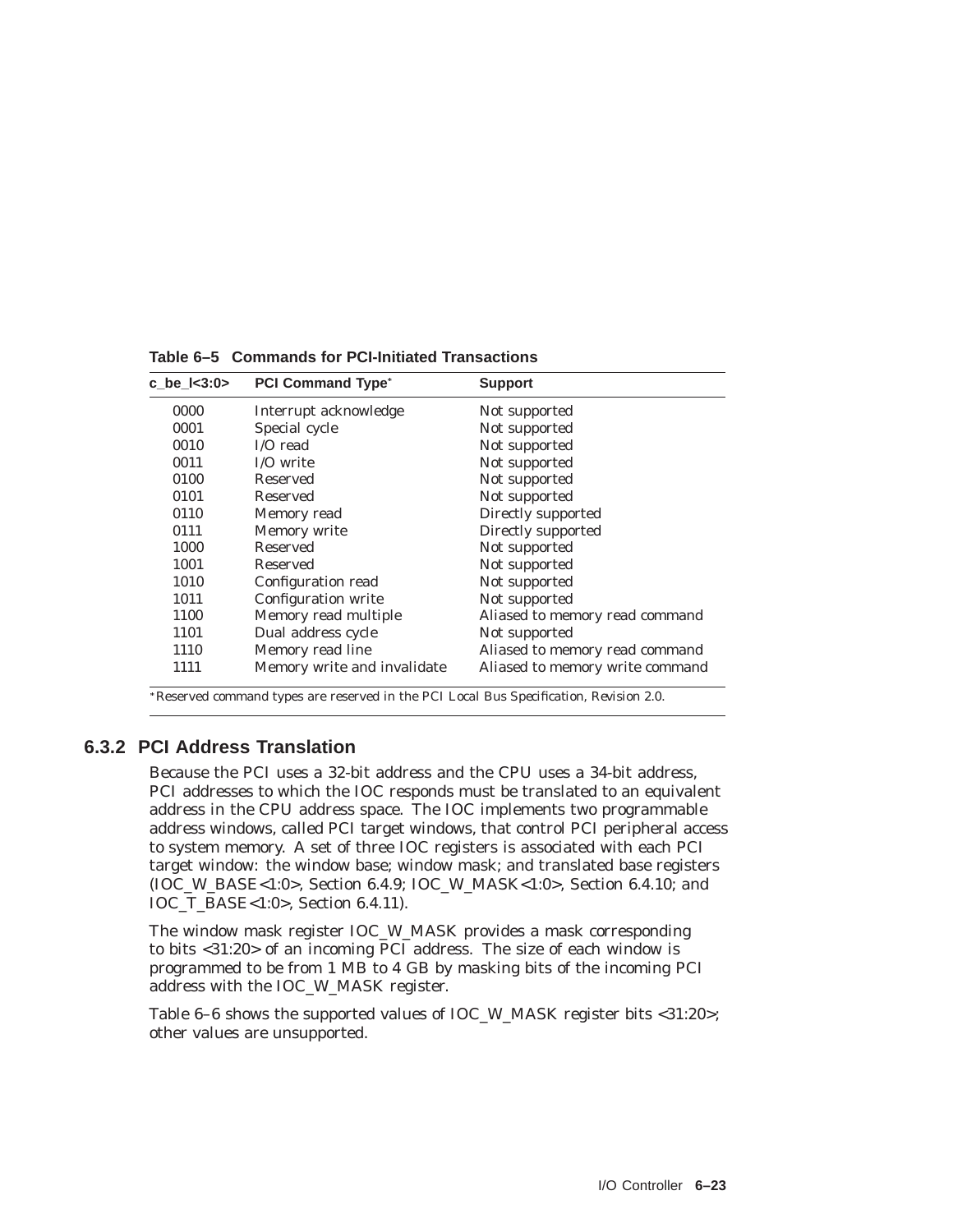**IOC\_W\_MASK <31:20> Window Size** 0000 0000 0000 1 MB 0000 0000 0001 2 MB 0000 0000 00011 4 MB 0000 0000 0111 8 MB 0000 0000 1111 16 MB 0000 0001 1111 32 MB 0000 0011 1111 64 MB 0000 0111 1111 128 MB 0000 1111 1111 256 MB 0001 1111 1111 512 MB 0011 1111 1111 1 GB 0111 1111 1111 2 GB 1111 1111 1111 4 GB

**Table 6–6 PCI Window Mask**

IOC\_W\_BASE register bits <31:20> specify the target window starting address in the PCI memory address space. The IOC\_W\_BASE and IOC\_W\_MASK registers determine when a PCI transaction references an address in a target window, as follows:

- 1. Each of the incoming PCI address bits <31:20> is exclusive-ORed with the corresponding bit of each window base register (IOC\_W\_BASE1, IOC\_W\_BASE0, bits <31:20>).
- 2. The result of each exclusive-OR is then ANDed with the complement of the corresponding bits of the corresponding window mask register (IOC\_W\_MASK1, IOC\_W\_MASK0, bits <31:20>).
- 3. The result of the AND operation for each window is then ORed to produce a hit (match) or miss indication. If the result of the final OR is a zero for a given window, the incoming address has hit in that PCI target window; otherwise, it has missed in that window.

**Note**

The window base address must be on a naturally aligned address boundary equal to the window size (Table 6–6). Additionally, to ensure that only one PCI target window can match an incoming PCI address, the PCI target windows must be programmed so that they do not respond to overlapping PCI address ranges.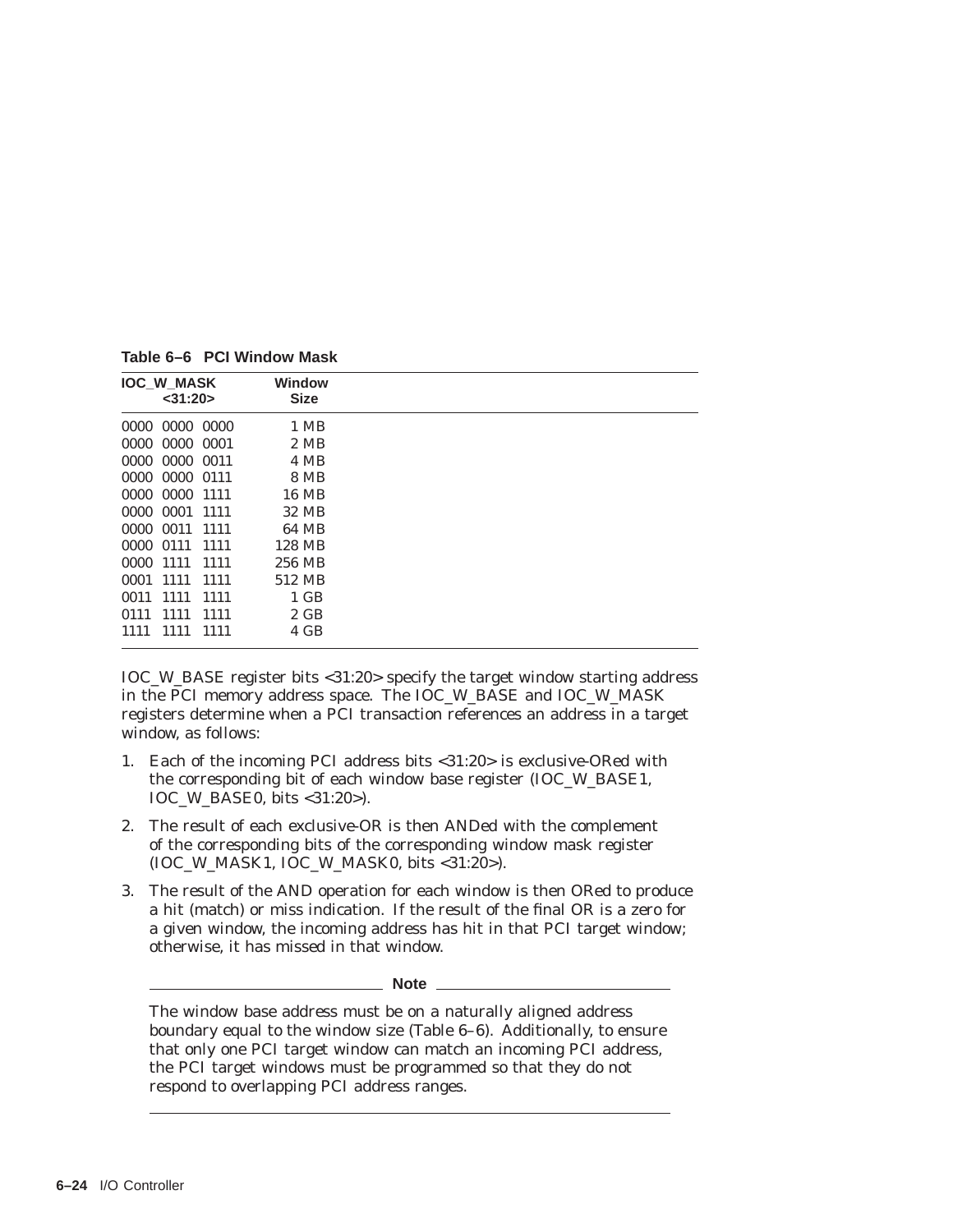Each target window is independently enabled when the window enable bit (WEN) is set in the corresponding IOC\_W\_BASE register. The IOC responds only to PCI-initiated transfers that hit in an enabled window. If the WEN bit is cleared, the IOC ignores PCI-initiated transfers that hit in that window.

When a hit occurs in an enabled PCI target window, the IOC responds to the PCI cycle by asserting the **devsel\_l** signal. The IOC translates the 32-bit PCI address to a 34-bit CPU address. The scatter-gather (SG) bit in the corresponding IOC\_W\_BASE register determines how the address is translated. If the SG bit is clear, direct-mapped address translation is used (Section 6.3.2.1). If the SG bit is set, scatter-gather mapped address translation is used (Section 6.3.2.2).

#### **6.3.2.1 Direct-Mapped Address Translation**

Direct-mapped address translation is used when an incoming PCI address hits in a PCI target window and the SG bit is not set in the corresponding IOC\_W\_BASE register. The translated address is generated by concatenating bits from the corresponding IOC\_T\_BASE register with bits from the incoming PCI address. Bits <33:32> of the translated address are always zero. The IOC\_W\_MASK register determines which IOC\_T\_BASE register bits and PCI address bits are concatenated to form the translated address, as shown in Table 6–7. The translated address is the starting address in system memory for the PCI transaction.

**Caution**

Unused bits of the translated base register must be clear (zero) for correct operation.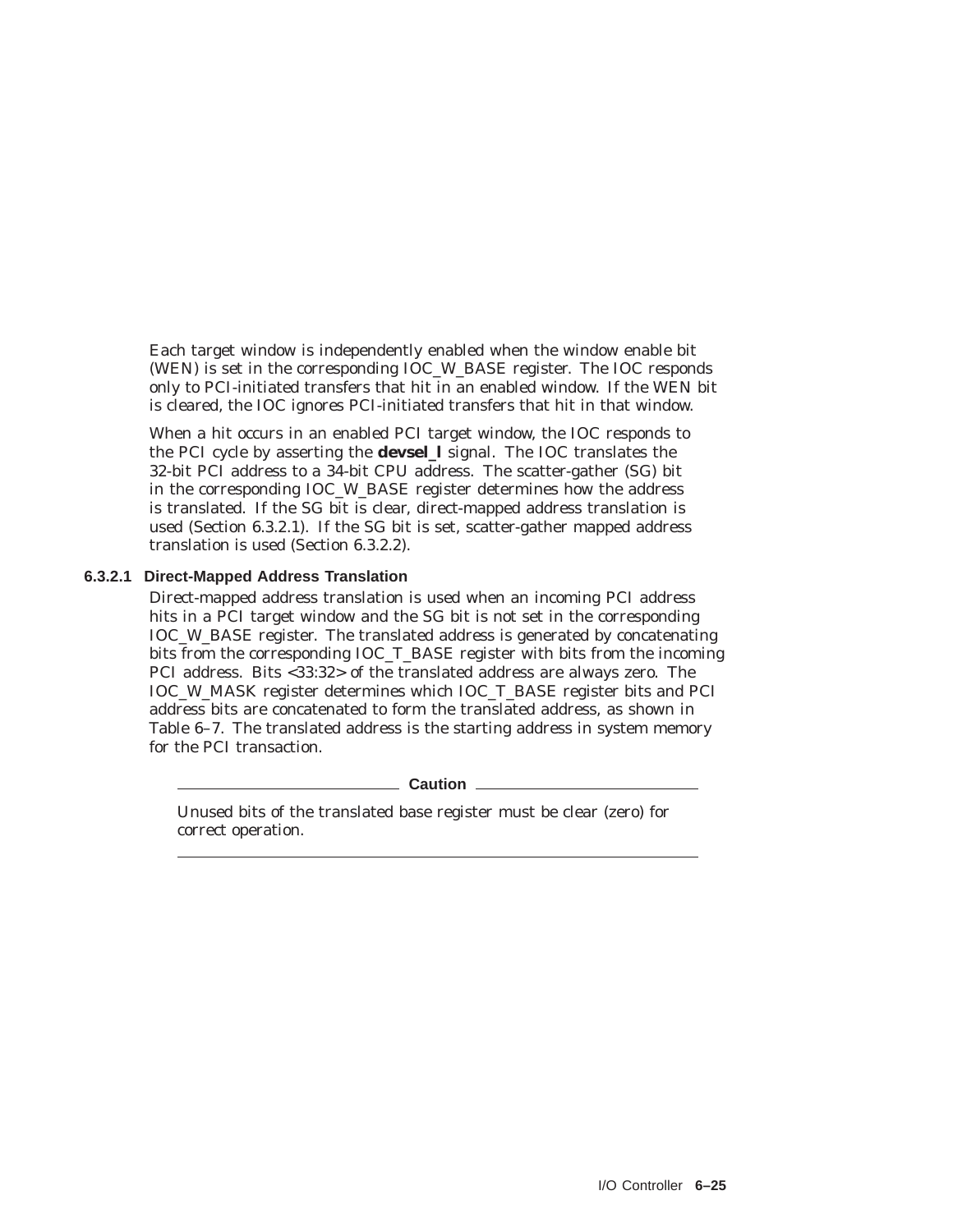| <b>IOC W MASK</b> |                |       |                   | Translated Address <31:0> | <b>Unused</b>     |  |
|-------------------|----------------|-------|-------------------|---------------------------|-------------------|--|
|                   | $<$ 31:20 $>$  |       | <b>IOC T BASE</b> | <b>PCI Address</b>        | <b>IOC T BASE</b> |  |
|                   | 0000 0000 0000 |       | $<$ 31:20 $>$     | <19:0>                    | <19:9>            |  |
|                   | 0000 0000 0001 |       | <31:21>           | <20:0>                    | <20:9>            |  |
|                   | 0000 0000 0011 |       | $<$ 31:22>        | <21:0>                    | <21:9>            |  |
|                   | 0000 0000 0111 |       | $<$ 31:23>        | <22:0>                    | <22:9>            |  |
|                   | 0000 0000 1111 |       | $<$ 31:24 $>$     | $<\!\!23:0\!\!>$          | $<\!\!23.9\!\!>$  |  |
|                   | 0000 0001 1111 |       | $<$ 31:25>        | <24:0>                    | <24:9>            |  |
|                   | 0000 0011 1111 |       | $<$ 31:26 $>$     | <25:0>                    | <25:9>            |  |
|                   | 0000 0111 1111 |       | $<$ 31:27>        | <26:0>                    | <26:9>            |  |
|                   | 0000 1111 1111 |       | $<$ 31:28>        | <27:0>                    | <27:9>            |  |
|                   | 0001 1111      | -1111 | $<$ 31:29>        | <28:0>                    | <28.9>            |  |
|                   | 0011 1111      | 1111  | $<$ 31:30 $>$     | <29:0>                    | <29:9>            |  |
|                   | 0111 1111 1111 |       | <31>              | $<$ 30:0 $>$              | <30:9>            |  |
| 1111              | 1111           | 1111  |                   | <31:0>                    | <31:9>            |  |

**Table 6–7 PCI Address Translation—Scatter-Gather Mapping Disabled**

#### **6.3.2.2 Scatter-Gather Mapped Address Translation**

Scatter-gather mapped address translation is used when an incoming PCI address hits in a PCI target window and the SG bit is set in the corresponding IOC\_W\_BASE register. The translated address is generated by table lookup. The table is called a scatter-gather map and is stored in system memory. The IOC combines the incoming PCI address with the corresponding IOC\_T\_BASE register to generate the index address into the scatter-gather map. The IOC\_T\_BASE register specifies the starting address of the scatter-gather map, and the incoming PCI address bits are used as an offset from that address.

The size of the PCI target window, as defined by the IOC\_W\_MASK register, determines the length of the scatter-gather map, as shown in Table 6–8. Each scatter-gather map entry maps an 8-KB page of the PCI address space into an 8-KB page of the CPU address space.

The IOC\_W\_MASK register determines which IOC\_T\_BASE register bits and PCI address bits generate the address of the scatter-gather map entry, as shown in Table 6–8. Translated address bits <33:32> are always zero, and because each scatter-gather map entry is a quadword (64 bits), the three LSBs (<2:0>) of a scatter-gather map address are also always zero. The resultant address is used to read an entry from the scatter-gather map in system memory.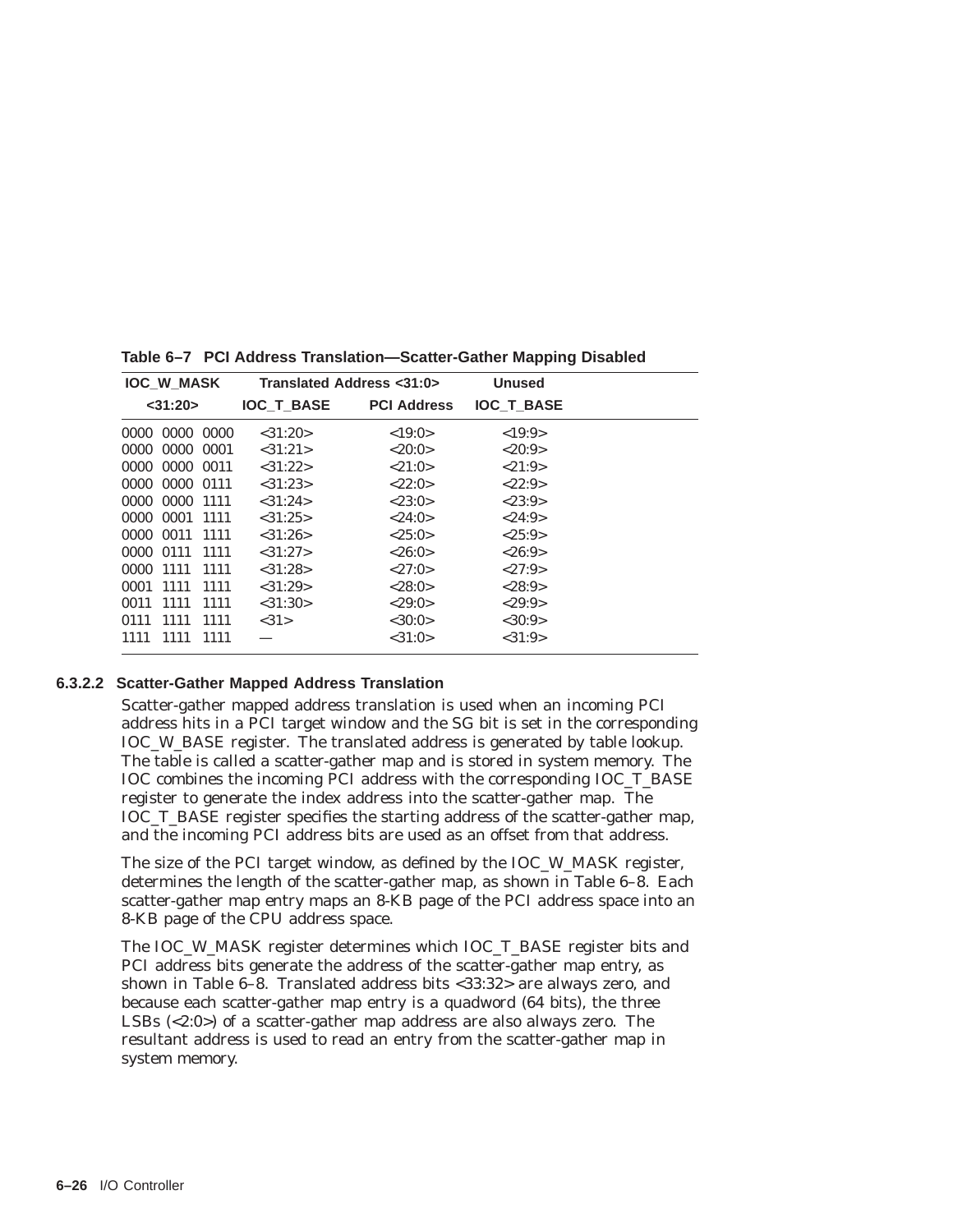**Caution** 

Unused IOC\_T\_BASE register bits must be clear (zero) for correct operation.

**Table 6–8 Scatter-Gather Map Address**

| <b>IOC_W_MASK</b>    | <b>Scatter-Gather</b> |                   | Translated Address <31:0> |      | <b>Unused</b>     |
|----------------------|-----------------------|-------------------|---------------------------|------|-------------------|
| $<$ 31:20 $>$        | <b>Map Size</b>       | <b>IOC T BASE</b> | <b>PCI Address</b>        | 2:0> | <b>IOC T BASE</b> |
| 0000 0000<br>0000    | 1 KB                  | < 31:10>          | <19:13>                   | 000  | <b>None</b>       |
| 0000 0000 0001       | 2 KB                  | <31:11>           | < 20:13>                  | 000  | <10>              |
| 0000 0000 0011       | 4 KB                  | <31:12>           | <21:13>                   | 000  | <11:10>           |
| 0000 0111<br>0000    | 8 KB                  | < 31:13>          | < 22:13>                  | 000  | <12:10>           |
| 0000 0000 1111       | 26 KB                 | < 31:14>          | < 23:13>                  | 000  | <13:10>           |
| 0000 0001 1111       | 32 KB                 | <31:15>           | < 24:13>                  | 000  | <14:10>           |
| 0000 0011 1111       | 64 KB                 | $<$ 31:16 $>$     | <25:13>                   | 000  | <15:10>           |
| 0000<br>0111<br>1111 | 128 KB                | <31:17>           | < 26:13>                  | 000  | <16:10>           |
| 0000 1111<br>1111    | 256 KB                | < 31:18>          | <27:13>                   | 000  | <17:10>           |
| 0001 1111<br>1111    | 512 KB                | < 31:19>          | < 28:13>                  | 000  | <18:10>           |
| 1111<br>1111<br>0011 | 1 MB                  | $<$ 31:20 $>$     | < 29:13>                  | 000  | <19:10>           |
| 1111<br>0111<br>1111 | 2 MB                  | <31:21>           | <30:13>                   | 000  | < 20:10>          |
| 1111<br>1111<br>1111 | 4 MB                  | < 31:22>          | < 31:13>                  | 000  | < 21:10>          |

The scatter-gather map entry read from system memory specifies a page address in the 34-bit CPU address space. Because the page size is 8 KB and translated address bits <33:32> are always zero, the page table entry (PTE) specifies only address bits <31:13>.

Figure 6–1 shows the scatter-gather map PTE format. The scatter-gather map PTE includes a valid bit (V). If the V bit is clear, the scatter-gather map PTE is not valid. When the IOC encounters an invalid entry during a translation, it logs the error condition and reports the error to the CPU with an internal interrupt. The IOC also terminates the PCI transfer (Section 6.3.5).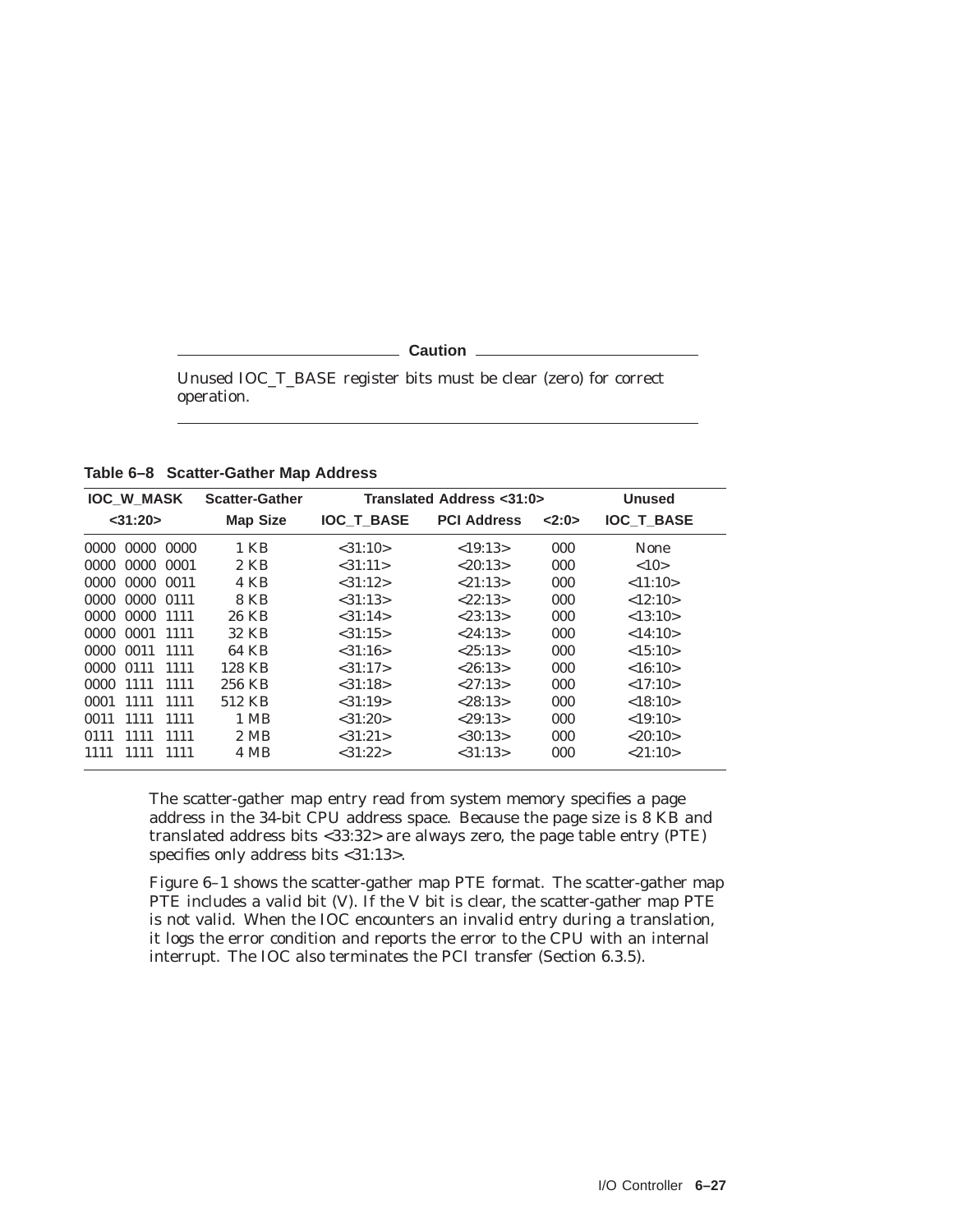#### **Figure 6–1 Scatter-Gather Map Page Table Entry**



The page address specified by the scatter-gather map entry is used to translate the incoming 32-bit PCI address to an equivalent 34-bit CPU address. To generate the final translated address, bits <31:13> (the page address) are read from the scatter-gather map PTE and concatenated with bits <12:0> of the incoming PCI address. Address bits <33:32> are always zero. The IOC uses this 34-bit translated address as the physical address to access a system memory location and complete the peripheral-initiated PCI cycle. If the memory controller does not decode the translated address, the IOC logs an error condition and reports the error to the CPU with an internal interrupt. The IOC also terminates the PCI transfer, by using the target-abort protocol (Section 6.3.8.2).

## **6.3.3 Scatter-Gather Map Translation Buffer**

The IOC implements an eight-entry translation lookaside buffer (TLB) for scatter-gather map entries. The TLB is a fully associative cache. Each entry in the TLB stores a PCI page address (cache tag) and the corresponding CPU page address (cache data) from the eight most recently used scatter-gather map entries. Each time an incoming PCI address selects a PCI target window with scatter-gather mapping enabled, bits <31:13> of the PCI address are compared with the PCI page addresses (cache tag) in the TLB. If a match is found, the CPU page address is in the data of that TLB entry. This makes it unnecessary to look in the scatter-gather map and reduces latency to increase performance.

If a match is not found in the TLB, the scatter-gather map is referenced (Section 6.3.2.2). The data read from the scatter-gather map and the incoming PCI page address are written over an existing TLB entry. TLB entries are replaced (overwritten) according to a round-robin algorithm.

All entries in the TLB can be flushed by writing to the translation buffer invalidate all register (IOC\_TBIA, Section 6.4.5). Writing to the IOC\_TBIA register invalidates all TLB entries at the start of the next PCI transaction. The TLB is also flushed if a page table read error occurs.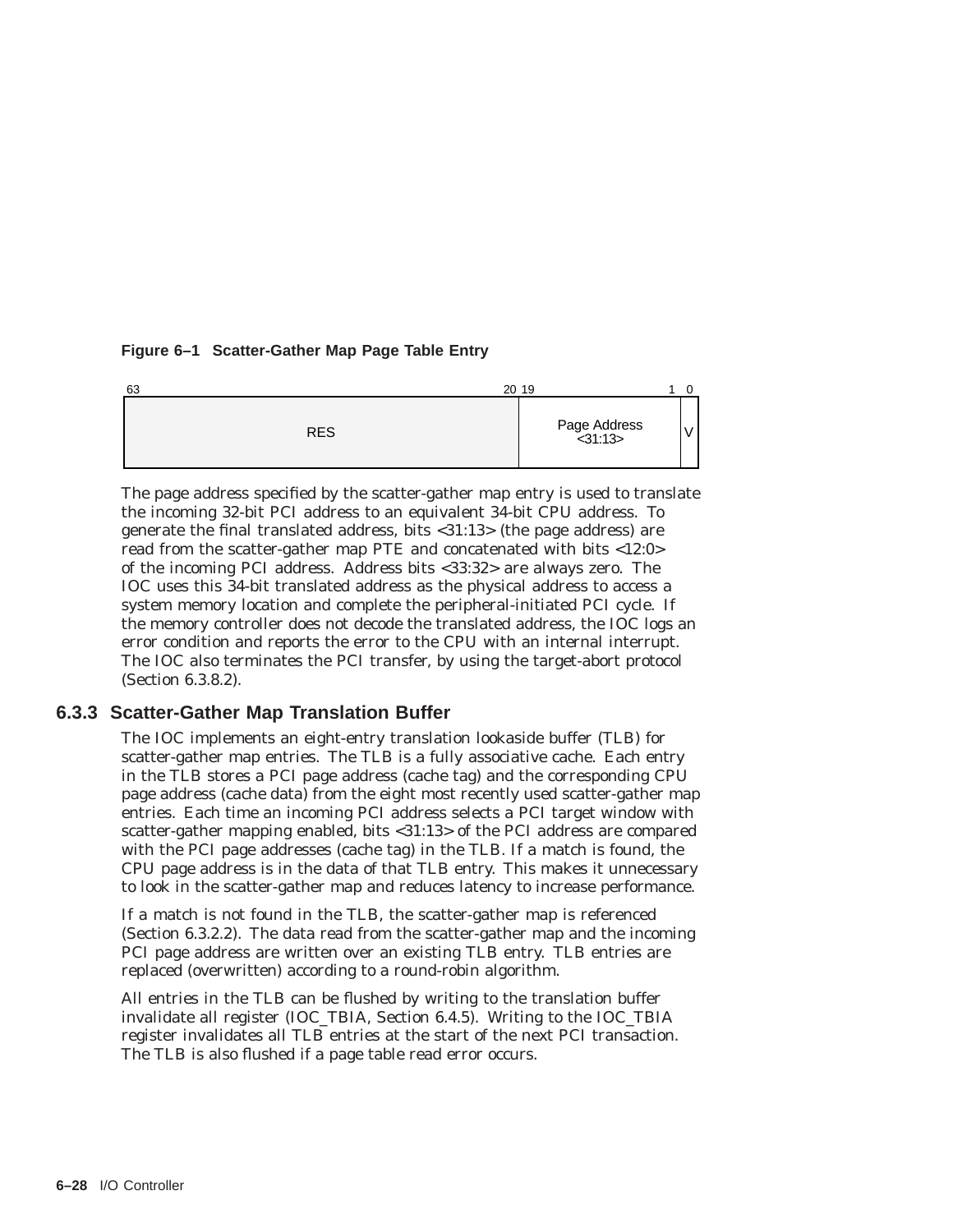If the TLB enable (TEN) bit in the translation buffer enable register (IOC\_TB\_ENA, Section 6.4.6) is clear, all entries are invalidated at the start of every subsequent PCI bus cycle (during address decoding by the IOC). Clearing the TEN bit does not disable scatter-gather mapped translations. If a PCI-initiated transaction requires scatter-gather map translation while the TEN bit is clear, the IOC reads the required TLB entry from system memory and temporarily stores the entry in the TLB for the current transaction. This entry is invalidated at the start of any subsequent PCI transaction if the TEN bit is not set.

#### **6.3.4 Page Table Read Errors**

A page table read error is reported if any of the following occurs:

- A scatter-gather map entry references a nonexistent address.
- The read data has an uncorrectable error.
- A cache tag parity error is detected when reading cached data.

The IOC reports the error to the CPU with an internal interrupt and logs the error information. If the error occurs on a PCI-initiated read transfer, the IOC terminates the PCI transaction using the target-abort protocol. If the error occurs on a PCI-initiated write transfer, the IOC completes the bus cycle but does not transfer the write data to memory.

When a page table read error occurs, the IOC does the following:

- Sets the ERR bit (if it is not set) in the IOC status 0 register (IOC\_STAT0, Section 6.4.3)
- Sets the error CODE field to 5 (page table read error) in the IOC\_STAT0 register
- Logs starting address bits <31:13> of the incoming PCI transfer into the P\_NBR field of the IOC\_STAT0 register

The ERR bit and the logged error information are frozen until the ERR bit is cleared by writing a one to it.

If the ERR bit was set prior to this transaction, the IOC\_STAT0 register LOST bit is set. The LOST bit remains set until it is cleared by writing a one to it. The P\_NBR and CODE information is logged only for the error that caused the ERR bit to be set—such information for the second error is lost.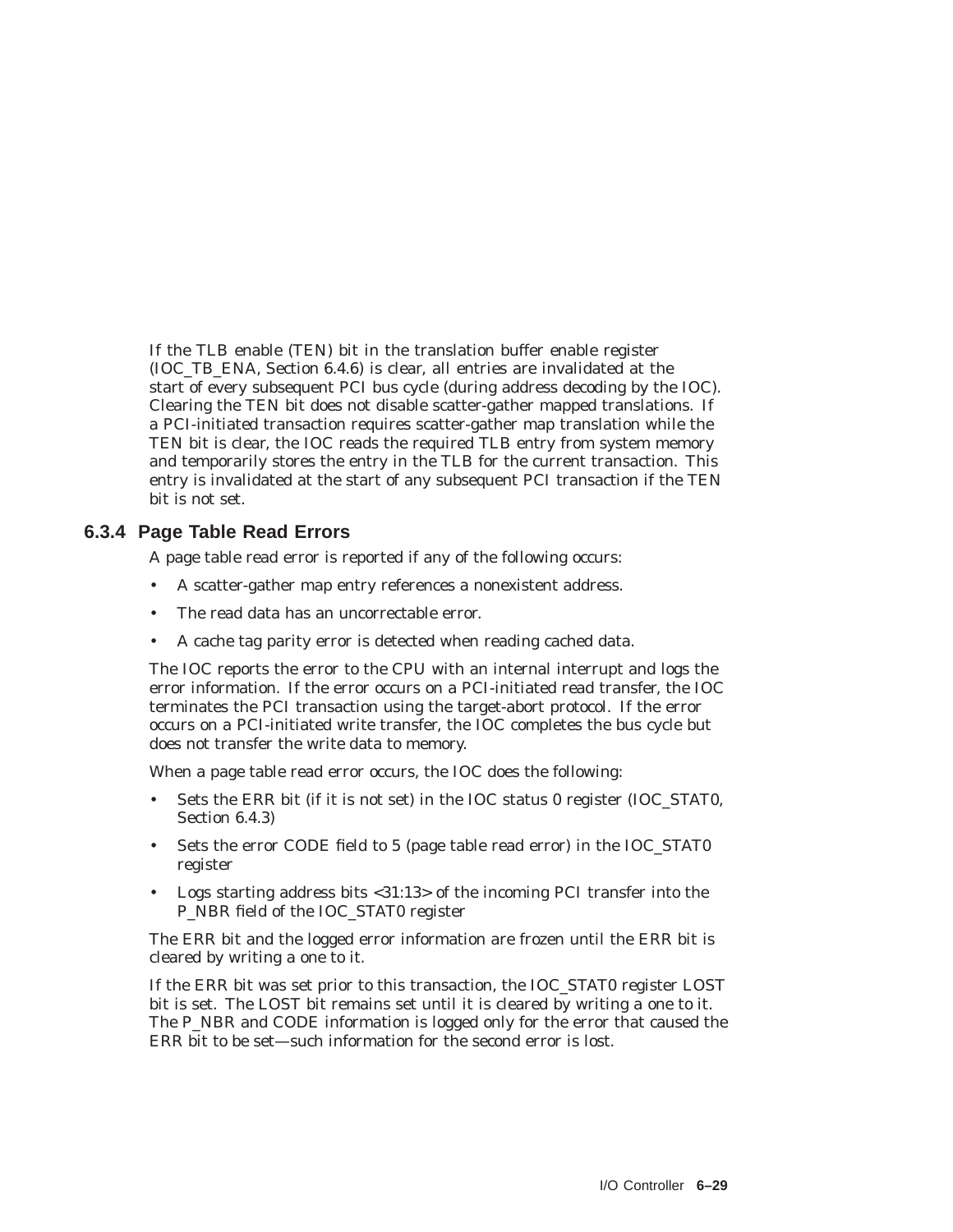#### **6.3.5 Invalid Page Errors**

If the page table entry read from the scatter-gather map in system memory is invalid, the IOC reports an error to the CPU with an internal interrupt and logs the error information. If the error occurs on a PCI-initiated read transfer, the IOC terminates the PCI transaction by using the target-abort protocol. If the error occurs on a PCI-initiated write transfer, the IOC completes the bus cycle but does not transfer the write data to memory.

When an invalid page error occurs, the IOC does the following:

- Sets the ERR bit (if it is not set) in the IOC status 0 register (IOC\_STAT0, Section 6.4.3)
- Sets the error CODE field to 6 (invalid page error) in the IOC\_STAT0 register
- Logs starting address bits <31:13> of the incoming PCI transfer into the P\_NBR field of the IOC\_STAT0 register

The ERR bit and the logged error information are frozen until the ERR bit is cleared by writing a one to it.

If the ERR bit was set prior to this transaction, the IOC\_STAT0 register LOST bit is set. The LOST bit remains set until it is cleared by writing a one to it. The P\_NBR and CODE information is logged only for the error that caused the ERR bit to be set—such information for the second error is lost.

# **6.3.6 Address Phase**

When the IOC detects the assertion of the **frame\_l** signal by an external PCI master, it samples the address on the **ad<31:0>** pins and the PCI command code on the **c\_be\_l<3:0>** pins. During the next PCI clock cycle, the IOC decodes the address to determine whether the referenced address is in a PCI target window and samples the address phase parity on the **par** pin. If the address hits in a PCI target window, the IOC asserts the **devsel\_l** signal in the next PCI clock cycle (two cycles after the assertion of the **frame\_l** signal) to indicate to the PCI master that the IOC will respond to the PCI transaction.

#### **6.3.6.1 PCI Address Queue**

The two-entry PCI address queue can hold address and command information for up to two PCI-initiated transactions. When the IOC samples an address, it inserts the address and command code in its PCI address queue. When a transaction completes, the associated address queue entry is cleared.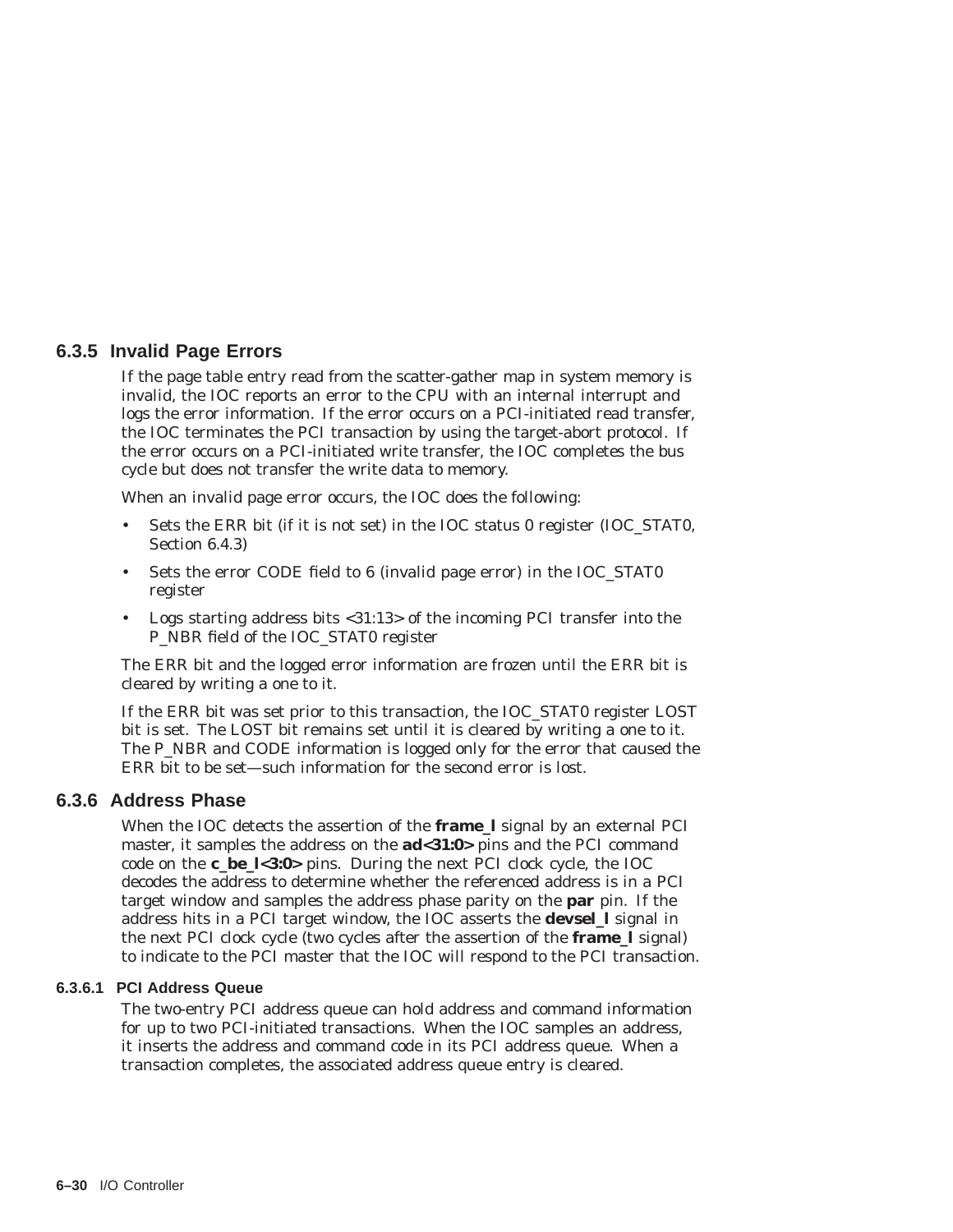Because the IOC buffers write data for PCI-initiated write transactions, a write transaction could complete on the PCI bus while the IOC PCI write-data queue (Section 6.3.7.1) holds write data waiting to be transferred to memory. In such cases, the address and command information for a subsequent PCI-initiated transaction is stored in the second entry of the IOC PCI address queue. The second transaction will be stalled (the **trdy\_l** signal will not be asserted) until the buffered write transaction is completed.

#### **6.3.6.2 Address Burst Order**

The IOC supports only a linearly incrementing burst order. The initiator of a PCI transaction specifies a linearly incrementing burst order by setting incoming PCI address bits <1:0> to 00. The IOC allows a burst to continue until one of the following occurs:

- A page boundary is crossed (Section 6.3.6.3).
- The target latency timeout has been exceeded (Section 6.3.9).
- An error occurs.

If incoming PCI address bits  $<1:0>$  are not 00, the initiator of the PCI transaction did not specify a linearly incrementing order. In such cases, the IOC completes only one data transfer. If the initiator requests a transfer with a burst length greater than one, the IOC terminates the transfer using the PCI target-disconnect protocol (Section 6.2.15). This forces the initiator to break the burst transfer into multiple, single transfer cycles. Each single transfer cycle specifies a new address, consistent with the burst order specified by the initiator.

#### **6.3.6.3 Page Boundary Crossing**

If a PCI write burst crosses an 8-KB page boundary, the IOC will stop the burst by using the target-disconnect protocol and by asserting the **stop\_l** signal. This forces PCI devices to break transfers at 8-KB page boundaries. The IOC does not assert the PCI **stop\_l** signal until the cycle after it asserts the **trdy\_l** signal that completes the transfer of the last longword address within the current 8-KB page. An error is not generated when an 8-KB page boundary is reached.

#### **6.3.6.4 Address Parity Errors**

If the IOC detects an address parity error during a PCI-initiated transaction, it reports the error to the CPU with an internal interrupt and logs the error condition. The IOC completes the PCI transaction as follows: If the error occurred on a PCI-initiated read transfer, the IOC returns the requested read data from memory. If the error occurred on a PCI-initiated write transfer, the IOC does not write the data to system memory (the data is lost).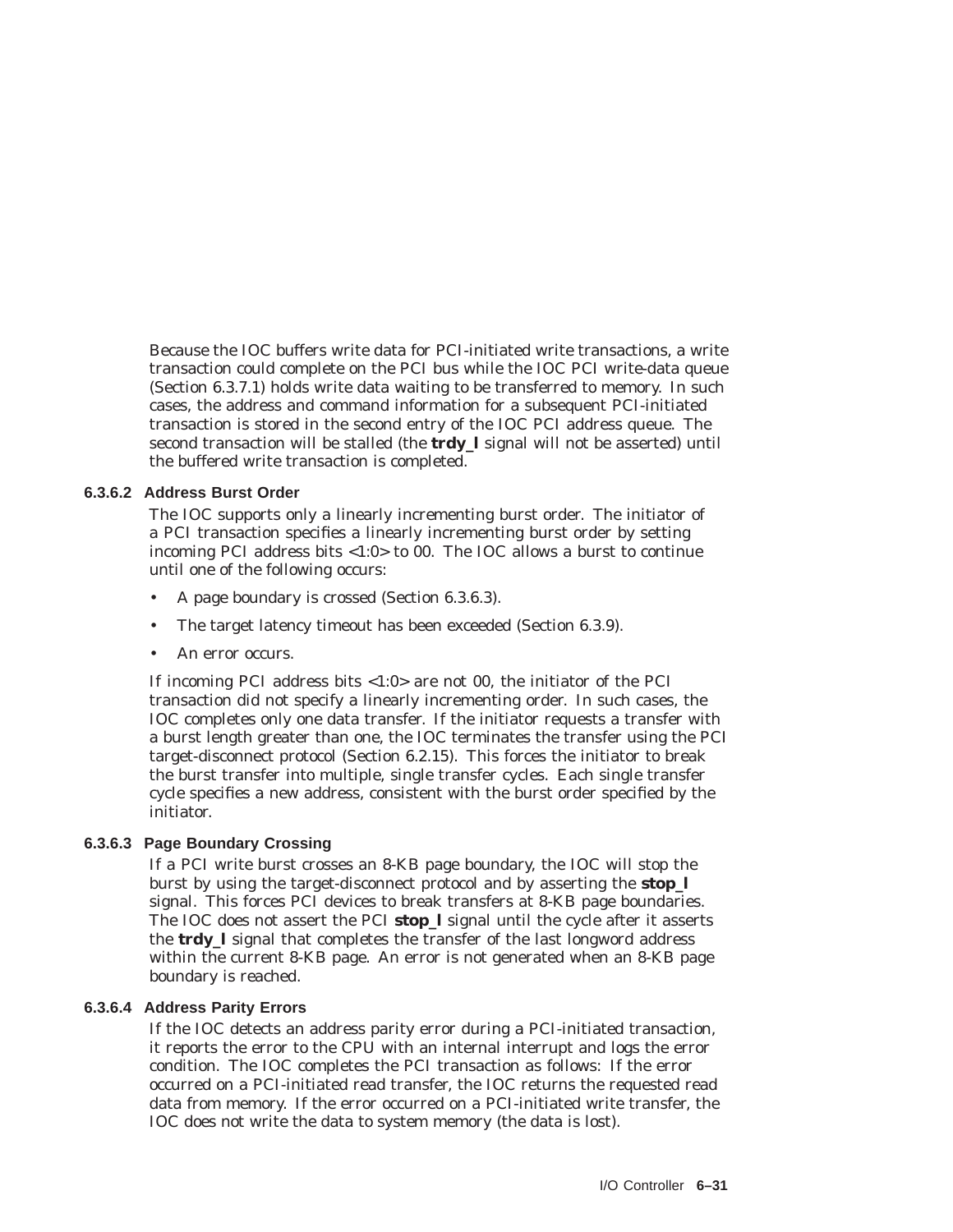When an address parity error occurs, the IOC does the following:

- Sets the ERR bit (if it is not set) in the IOC status 0 register (IOC\_STAT0, Section 6.4.3).
- Sets the error CODE field to 4 (address parity error) in the IOC\_STAT0 register.
- Logs the PCI command code of the incoming PCI-initiated transfer in which the error was detected into the CMD field of the IOC\_STAT0 register. The command code indicates the type of PCI cycle in which the error occurred.
- Logs the starting address of the PCI transfer into the ADDR field of the IOC status 1 register (IOC\_STAT1, Section 6.4.4).

The ERR bit and the logged error information are frozen until the ERR bit is cleared by writing a one to it.

If the ERR bit was set prior to this transaction, the IOC\_STAT0 register LOST bit is set. The LOST bit remains set until it is cleared by writing a one to it. The CMD and CODE information is logged only for the error that caused the ERR bit to be set—such information for the second error is lost.

#### **6.3.7 PCI-Initiated Write Data Transfers**

On a PCI-initiated write transfer, the IOC transfers the write data it receives from the PCI bus to system memory through the memory controller. Because the chip uses a quadword memory organization, read-modify-write cycles must be used to write less than a full quadword to memory.

In a given PCI-initiated bus cycle, if the first longword of write data that the IOC receives is for an odd longword address, the memory controller performs a read-modify-write operation to write the longword to the destination address.

If the IOC receives a longword of write data that is not the last longword of the bus cycle and is for an even longword address, the IOC waits until it receives the next longword before issuing a write transfer to the destination address. In this case, the IOC packs both longwords into a single quadword and writes the data to the destination address with a single quadword write transfer. If either longword is masked, the memory controller performs a read-modify-write operation to the addressed location.

If the last longword received is write data to an even longword address, the memory controller uses a read-modify-write operation to complete the longword transfer.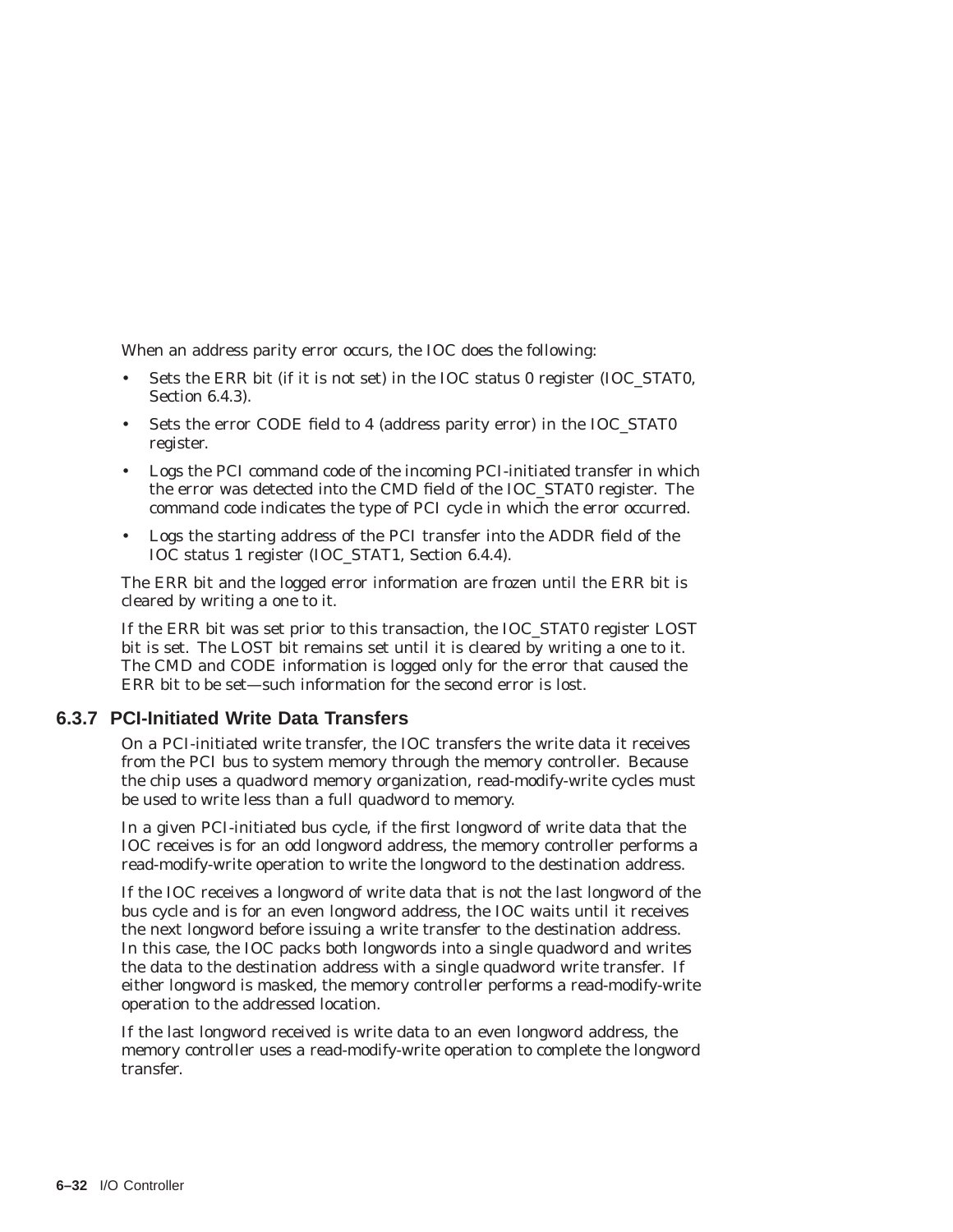#### **6.3.7.1 PCI Write-Data Queue**

The four-entry PCI write-data queue holds incoming data during PCI-initiated memory write cycles. Each queue entry holds one quadword of write data. The PCI write-data queue is not used during PCI-initiated memory read cycles.

If a PCI-initiated write-burst transfer begins on an odd longword address boundary, only one longword of write data is stored in the upper longword of the first queue entry. After the first data transfer of an odd longword-aligned transfer or if the burst begins on a quadword-aligned boundary, the IOC packs two longwords of write data into each PCI write-data queue entry. If the burst ends on an even longword address, only one longword of data is stored in the low longword of the last queue entry.

After each PCI write-data queue entry is successfully written to system memory, the entry is reused to store subsequent write-burst data.

#### **6.3.7.2 PCI-Initiated Memory Write Data Errors**

The IOC does not report Bcache tag parity errors, nonexistent memory errors, or uncorrectable read errors that occur during a memory operation resulting from a PCI-initiated memory write transfer. The memory controller reports such errors to the CPU.

During PCI-initiated memory write data transfers, the IOC calculates even parity for the **ad<31:0>** and **c\_be\_l<3:0>** signals sampled by the IOC. The calculated parity is compared with the parity received on the **par** pin in the next PCI clock cycle. If the comparison fails, a write data parity error was detected. The IOC asserts the **perr\_l** signal during the next PCI clock cycle to inform the initiator that a write data parity error was detected. The write data with the parity error is written to memory. The IOC reports the error to the CPU with an internal interrupt and logs the error condition.

The IOC does the following:

- Sets the ERR bit (if it is not set) in the IOC status 0 register (IOC\_STAT0, Section 6.4.3).
- Sets the error CODE field to 7 (data error) in the IOC\_STAT0 register.
- Logs the PCI command code of the incoming PCI-initiated transfer in which the error was detected into the CMD field of the IOC\_STAT0 register. The command code indicates that the error occurred during a PCI write cycle.
- Logs the PCI address of the errant longword into the ADDR field of the IOC status 1 register (IOC\_STAT1, Section 6.4.4).

The ERR bit and the logged error information are frozen until the ERR bit is cleared by writing a one to it.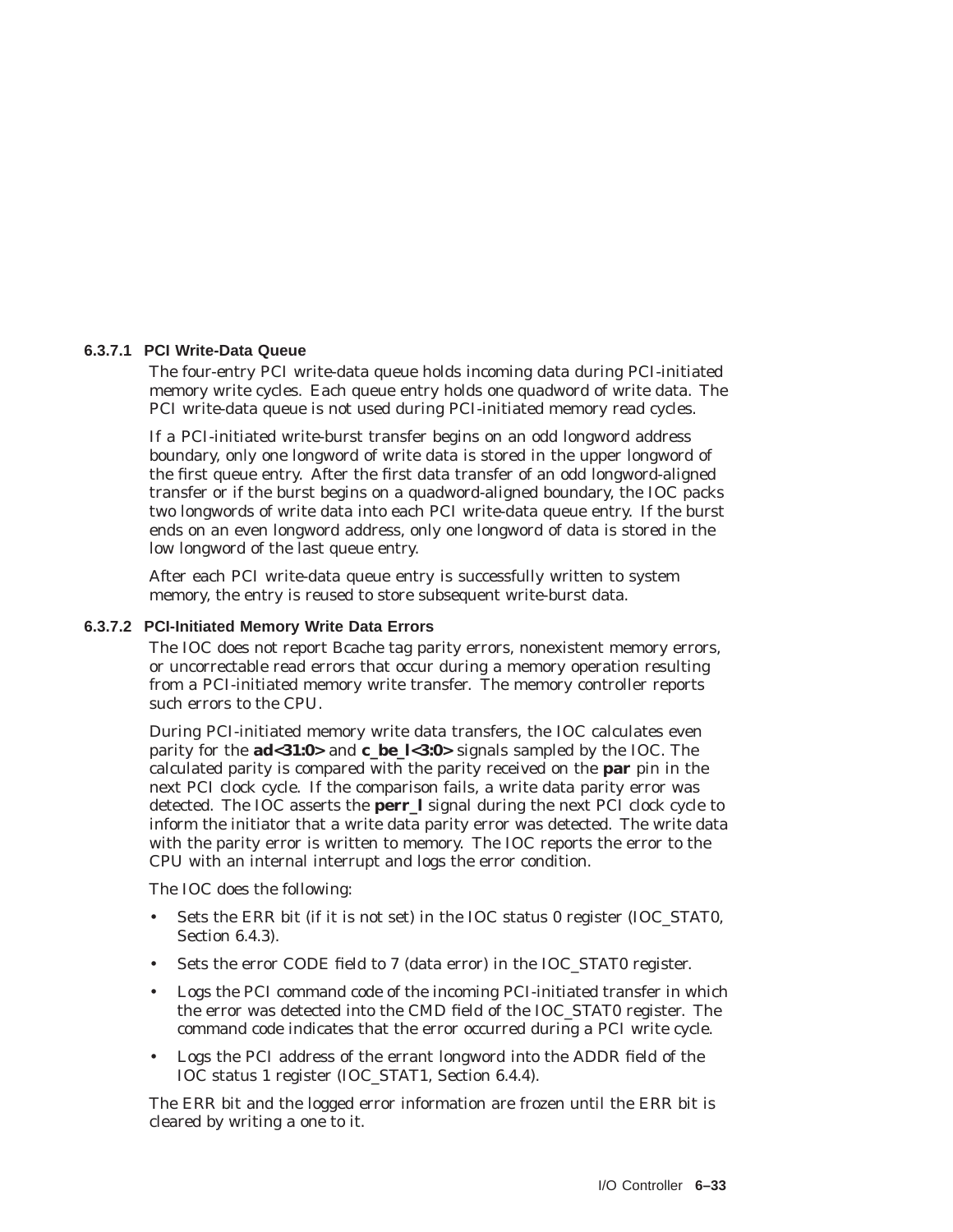If the ERR bit was set prior to this transaction, the IOC\_STAT0 register LOST bit is set. The LOST bit remains set until it is cleared by writing a one to it. The CMD and CODE information is logged only for the error that caused the ERR bit to be set—such information for the second error is lost.

#### **6.3.8 PCI-Initiated Read Data Transfers**

The IOC prefetches read data to increase the performance of PCI-initiated burst read transfers. After the address of a PCI-initiated read transfer is loaded into the PCI address queue (Section 6.3.6.1), the IOC begins to prefetch quadwords from sequential memory locations.

If the PCI master attempts to continue a burst across an 8-KB page boundary, the IOC terminates the transaction using the target-disconnect protocol when the last longword in the 8-KB page is transferred. When the IOC prefetch address counter reaches the last longword of an 8-KB boundary, it wraps around to the starting address of the same 8-KB page, and the IOC continues to prefetch data. However, the prefetched data is flushed from the IOC readdata queue when the IOC terminates the PCI read transaction by using the target-disconnect protocol.

The returned memory read data and associated error status is stored in the IOC's PCI read-data queue (Section 6.3.8.1). The IOC returns the requested longwords of read data to the PCI initiator from the read-data queue.

Because the IOC prefetches read data, the PCI initiator can complete its transfer while the IOC is waiting for prefetch data to be returned from memory. If the IOC responds to another PCI transaction while prefetch read transfers from the previous transaction are pending, the IOC buffers the new address in the PCI address queue. The IOC does not issue any new memory requests until all the prefetch data requested during the previous transaction is received and flushed from the read-data queue.

#### **6.3.8.1 PCI Read-Data Queue**

The four-entry PCI read-data queue stores read data for PCI-initiated read transfers. Each entry contains a naturally aligned quadword. The queue allows the IOC to prefetch read data (Section 6.3.8). The queue is used for only one bus cycle at a time and is flushed when the current PCI-initiated read transfer is completed.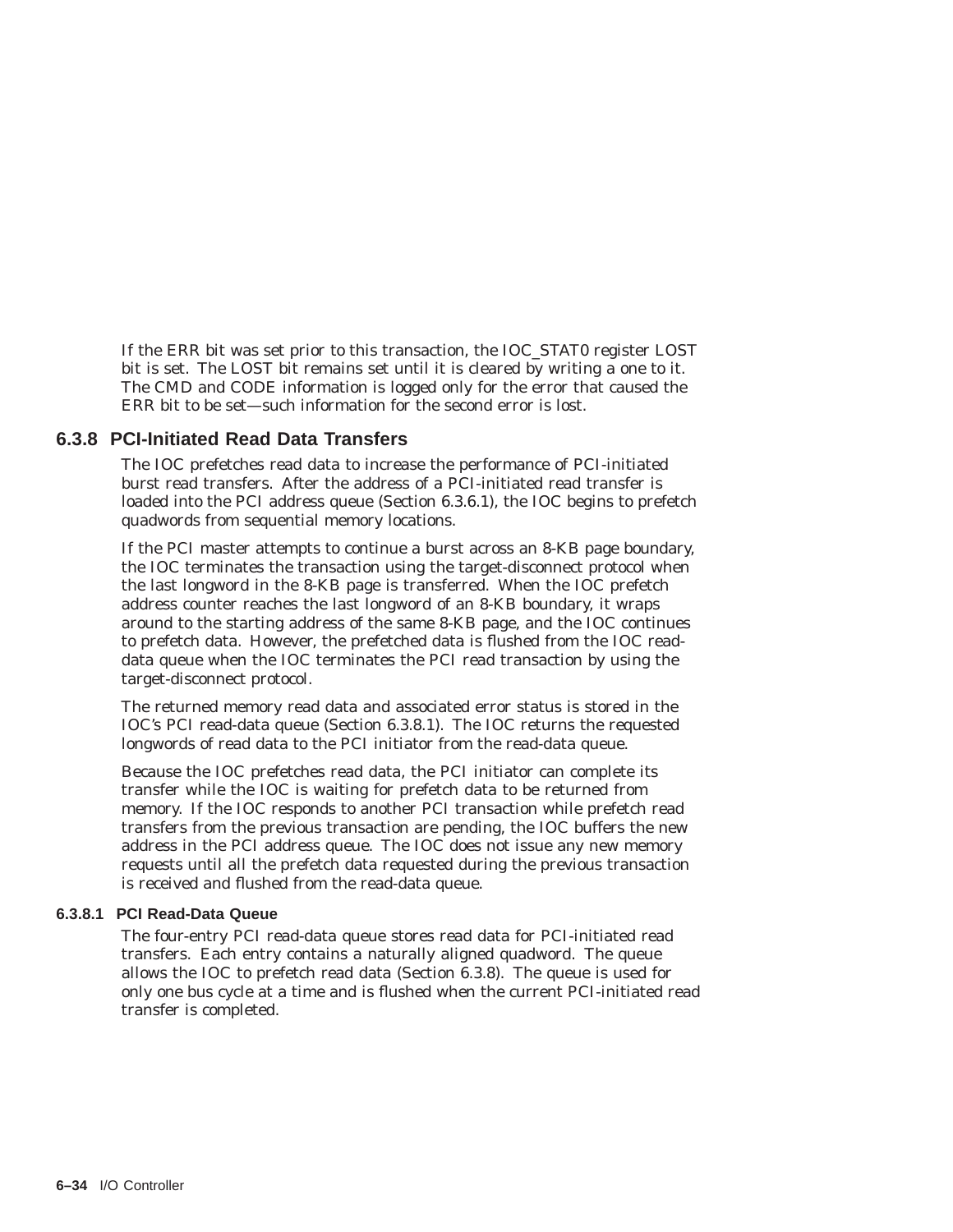#### **6.3.8.2 PCI-Initiated Memory Read Data Errors**

Bcache tag parity errors that occur during PCI-initiated read transfers are reported to the CPU by the memory controller using an internal interrupt; however, the IOC might not be notified and, in that case, complete the transfer as normal. If the IOC is notified, it handles the error in the same way as nonexistent memory errors and uncorrectable read errors.

Nonexistent memory errors and uncorrectable read errors that occur during PCI-initiated read transfers are also reported to the CPU by the memory controller by using an internal interrupt.

If the read data is driven on the PCI bus (that is, the transaction is not an unused prefetch), the associated error status bit is checked. If the error bit is set, the IOC will use the target-abort protocol (Section 6.2.17) to terminate the PCI read transfer. The IOC will log the error.

The IOC does the following:

- Sets the ERR bit (if it is not set) in the IOC status 0 register (IOC\_STAT0, Section 6.4.3).
- Sets the error CODE field to 7 (data error) in the IOC\_STAT0 register.
- Logs the PCI command code of the incoming PCI-initiated transfer in which the error was detected into the CMD field of the IOC\_STAT0 register. The command code indicates that the error occurred during a PCI read cycle.
- Logs the PCI address of the errant longword into the ADDR field of the IOC status 1 register (IOC\_STAT1, Section 6.4.4).

The ERR bit and the logged error information are frozen until the ERR bit is cleared by writing a one to it.

If the ERR bit was set prior to this transaction, the IOC\_STAT0 register LOST bit is set. The LOST bit remains set until it is cleared by writing a one to it. The CMD and CODE information is logged only for the error that caused the ERR bit to be set—such information for the second error is lost.

#### **6.3.9 PCI Target Latency Timeout**

If a memory operation introduces more than eight PCI cycles of latency since the IOC last asserted the **trdy\_l** signal for a PCI-initiated memory transfer, the IOC terminates the transfer by using the target-disconnect protocol and assert the **stop\_l** signal in the next PCI cycle. Data could be transferred in the same bus cycle in which the IOC signals a disconnect. This will occur if the master is asserting the **irdy\_l** signal and the IOC state changes such that it asserts the **trdy\_l** signal in the same cycle that it asserts the **stop\_l** signal.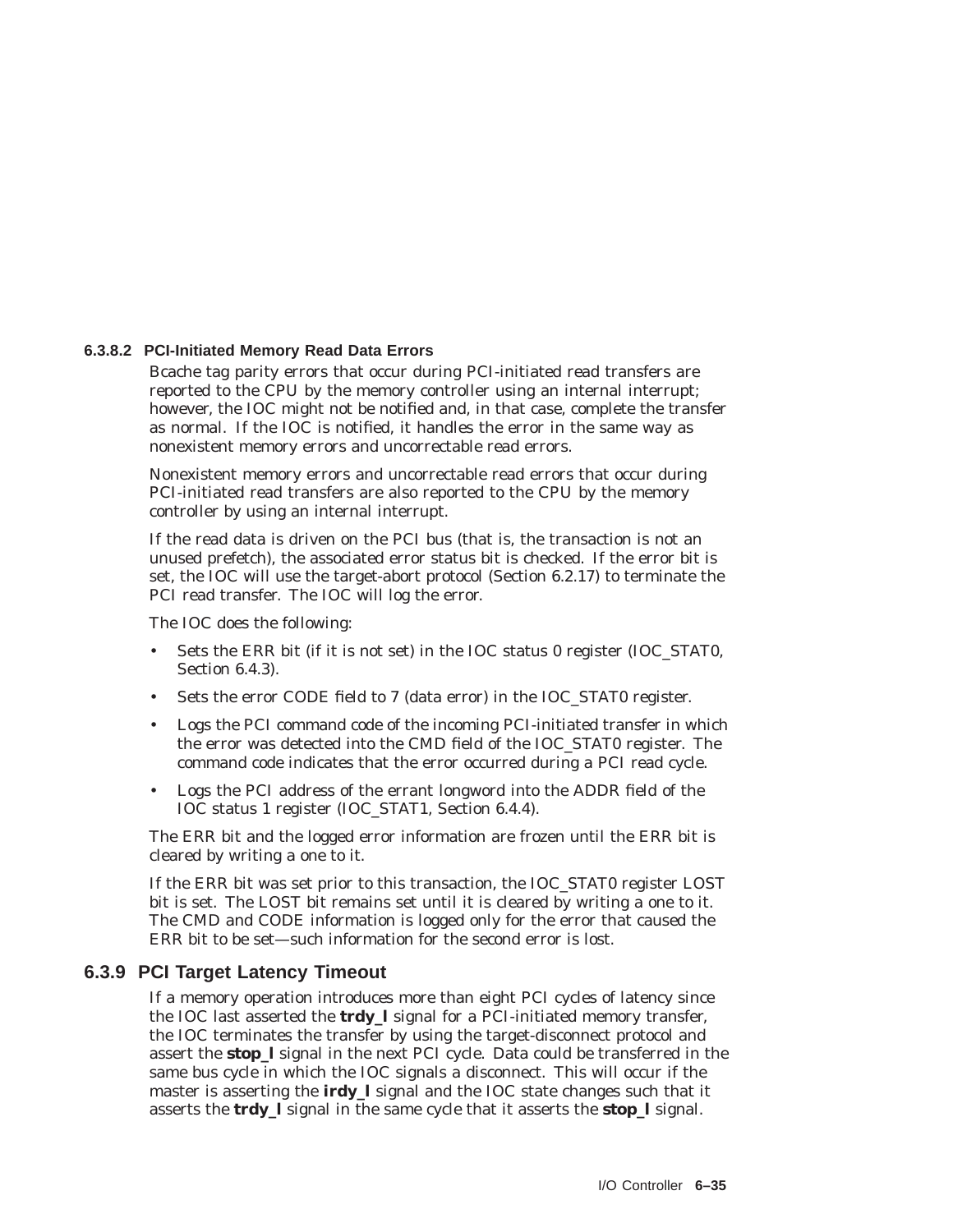## **6.3.10 PCI-Initiated Exclusive Access**

The IOC supports the PCI exclusive-access protocol for PCI-initiated transfers that access system memory through the IOC and memory controller. The IOC considers an access to be an exclusive access and marks itself locked when the following sequence of events occur and the stated conditions are met during a PCI transfer.

- 1. The **lock\_l** signal is sampled deasserted in the same cycle that the **frame\_l** signal is asserted.
- 2. The PCI-initiated cycle addresses a location in an enabled PCI target window.
- 3. The IOC samples the **lock\_l** signal asserted in a cycle that is subsequent to the assertion of the **frame\_l** signal but prior to the cycle in which the IOC asserts the **trdy\_l** signal.

While the IOC is locked, the internal CPU lock flag is held reset, preventing the completion of store conditional instructions. The IOC maintains the locked status until it samples the **frame\_l** and **lock\_l** signals deasserted.

While the IOC is locked, it continues to sample the **lock\_l** signal in the same cycle that the **frame\_l** signal is asserted during subsequent PCI-initiated transfers as follows:

- If the **lock\_l** signal is sampled asserted, the transfer is a nonexclusive access. If this nonexclusive cycle addresses a location in an enabled PCI target window, the IOC uses the PCI target-disconnect protocol to signal a retry, and no data is transferred.
- If the **lock\_l** signal is sampled deasserted, the transfer is a continuation of the exclusive access. If this exclusive access cycle addresses a location in an enabled PCI target window, the IOC completes the access normally (the IOC does not retry the access).

## **6.3.11 Guaranteed Access Arbitration**

In some applications, to minimize access latency, a PCI device may need to win arbitration for memory before initiating a PCI cycle. The IOC supports two PCI sideband signals for memory arbitration, **memreq\_l** and **memack\_l**. Both signals are synchronous to the PCI clock signal **pci\_clk\_in**.

A device wins arbitration for memory according to the following sequence:

- 1. The device must assert the **memreq\_l** signal to the IOC.
- 2. When the IOC samples the **memreq\_l** signal asserted, it arbitrates (internal to the chip) for access to memory.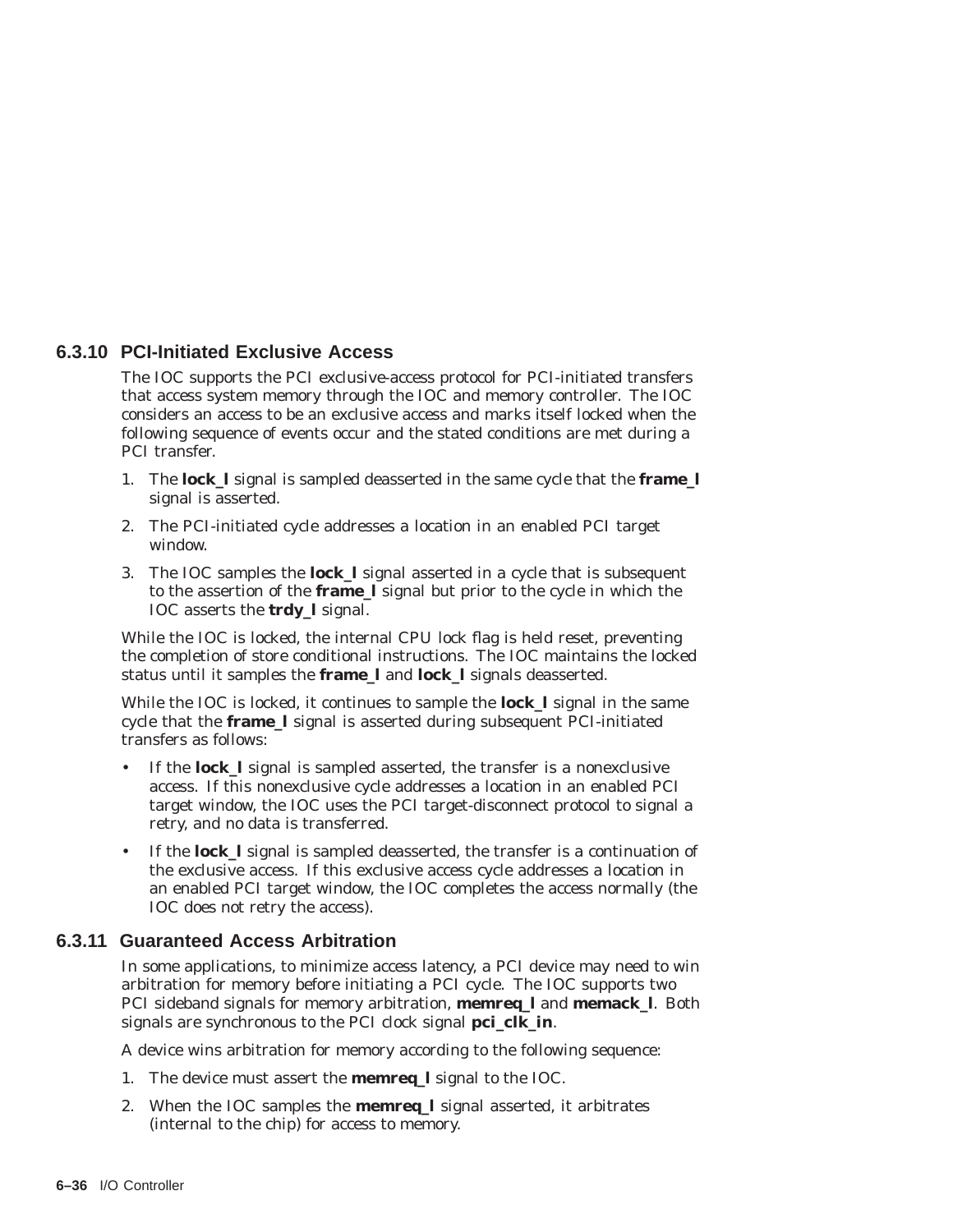- 3. When the IOC wins arbitration for memory, it asserts the **memack\_l** signal. While **memack\_l** is asserted, the CPU is blocked from accessing memory.
- 4. When the requesting device samples the **memack\_l** signal asserted (and if it has won arbitration for the PCI bus), it can initiate a PCI cycle without any intervening CPU access or additional latency.

The **memack\_l** signal remains asserted for one or more cycles after the device deasserts the **memreq\_l** signal. The number of cycles depends on the ratio of the internal clock frequency to the PCI clock frequency.

To avoid buffering a large number of write operations, the IOC allows only one longword per DMA-write transaction while **memack\_l** is asserted. After the first longword, the IOC terminates the transaction by using the target disconnect protocol.

When the internal clock is 166 MHz and the PCI clock is 33 MHz, and if **memack\_l** is asserted before **frame\_l** is asserted, the delay from the assertion of **frame\_l** to the assertion of **trdy\_l** is less than 2 µs.

# **6.4 I/O Controller Registers**

The IOC implements a number of registers to control its operation and facilitate its testing. The CPU can access the IOC registers directly, but they are not accessible from the PCI bus.

All references to the IOC registers must allow for quadword access; longword access is not supported.

The IOC registers are described in ascending-address order in Sections 6.4.1 through 6.4.14. Unless stated otherwise, the assertion of **reset\_in\_l** does not modify any IOC register bits and all IOC register bits are UNDEFINED after a power-up reset.

**Note**

In the register field description tables, the abbreviations in the Type column indicate field access behavior. The abbreviations are defined in the Conventions section of the Preface.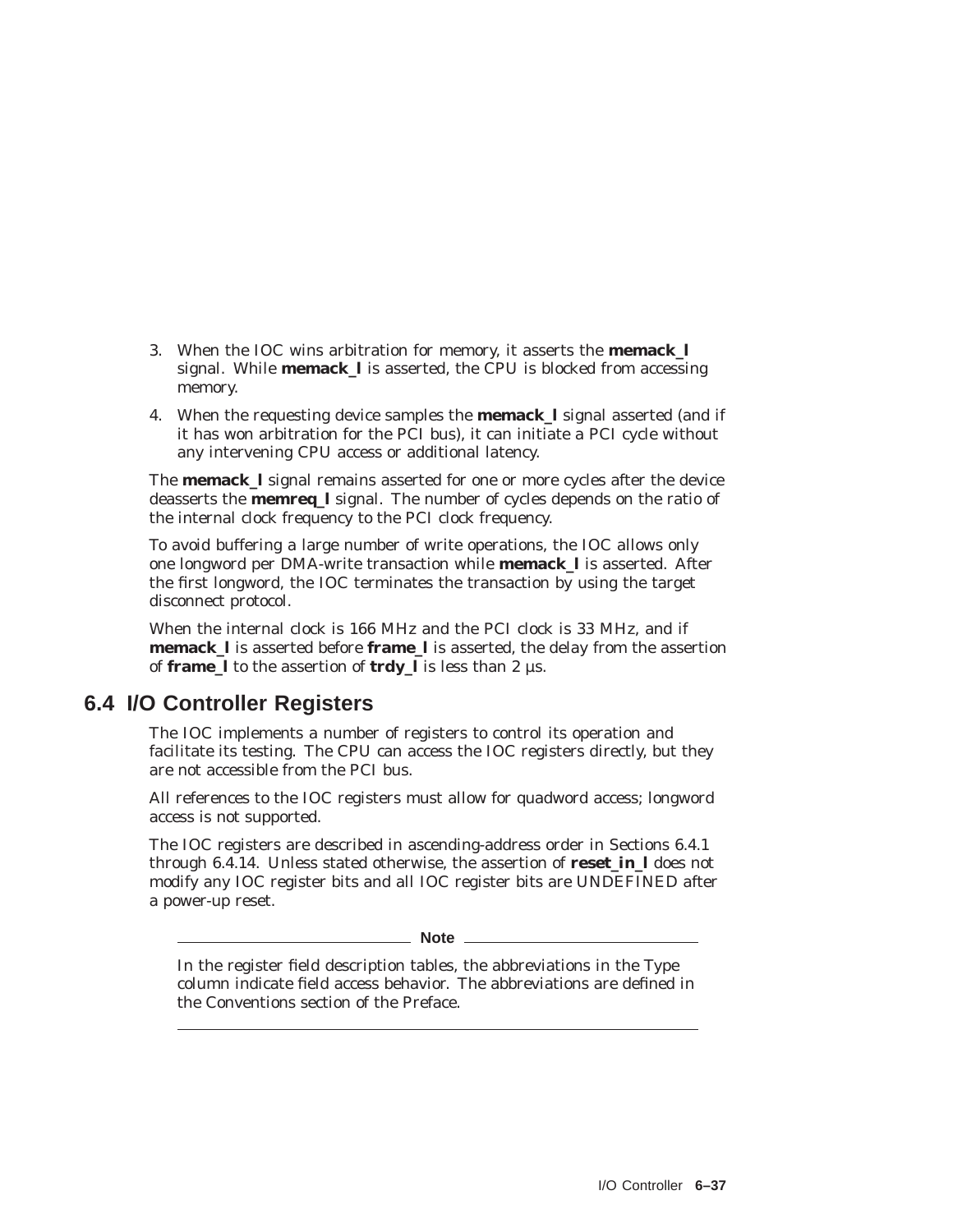## **6.4.1 Host Address Extension Register**

In the sparse memory space, the lower bits of the CPU address indicate transfer size, and the address is shifted down by 5 bits during the translation from CPU address to PCI address. The host address extension (IOC\_HAE) register extends the shifted address to 32 bits.

The IOC\_HAE register is accessed at address  $180000000_{16}$ . All bits of this register are UNDEFINED after reset.

Figure 6–2 shows the IOC\_HAE register format, and Table 6–9 describes its fields.

| 63         | 32 31<br>27 26 | 0          |
|------------|----------------|------------|
| <b>RES</b> | HAE < 31:27    | <b>RES</b> |

#### **Figure 6–2 IOC\_HAE Register Format**

| Table 6-9 IOC_HAE Register Field Description |  |  |  |
|----------------------------------------------|--|--|--|
|                                              |  |  |  |

| <b>Bits</b> | <b>Field</b>     | <b>Type</b> | <b>Description</b>                                                                                                                                                                                      |
|-------------|------------------|-------------|---------------------------------------------------------------------------------------------------------------------------------------------------------------------------------------------------------|
| 63:32       | <b>RES</b>       | X           | Reserved.                                                                                                                                                                                               |
| 31:27       | $HAE < 31:27$ WO |             | Host address extension—This field is used for PCI<br>address bits <b>ad</b> <31:27> during CPU-initiated PCI<br>transactions when CPU physical address bits <31:29><br>are non-zero (see Table $6-1$ ). |
| 26:0        | <b>RES</b>       |             | Reserved.                                                                                                                                                                                               |

## **6.4.2 Configuration Cycle Type Register**

During CPU-initiated PCI configuration space transfers, the configuration cycle type (IOC\_CONF) register supplies PCI address bits **ad<1:0>**.

The IOC\_CONF register is accessed at address  $180000020_{16}$ . All bits of this register are UNDEFINED after reset.

Figure 6–3 shows the IOC\_CONF register format, and Table 6–10 describes its fields.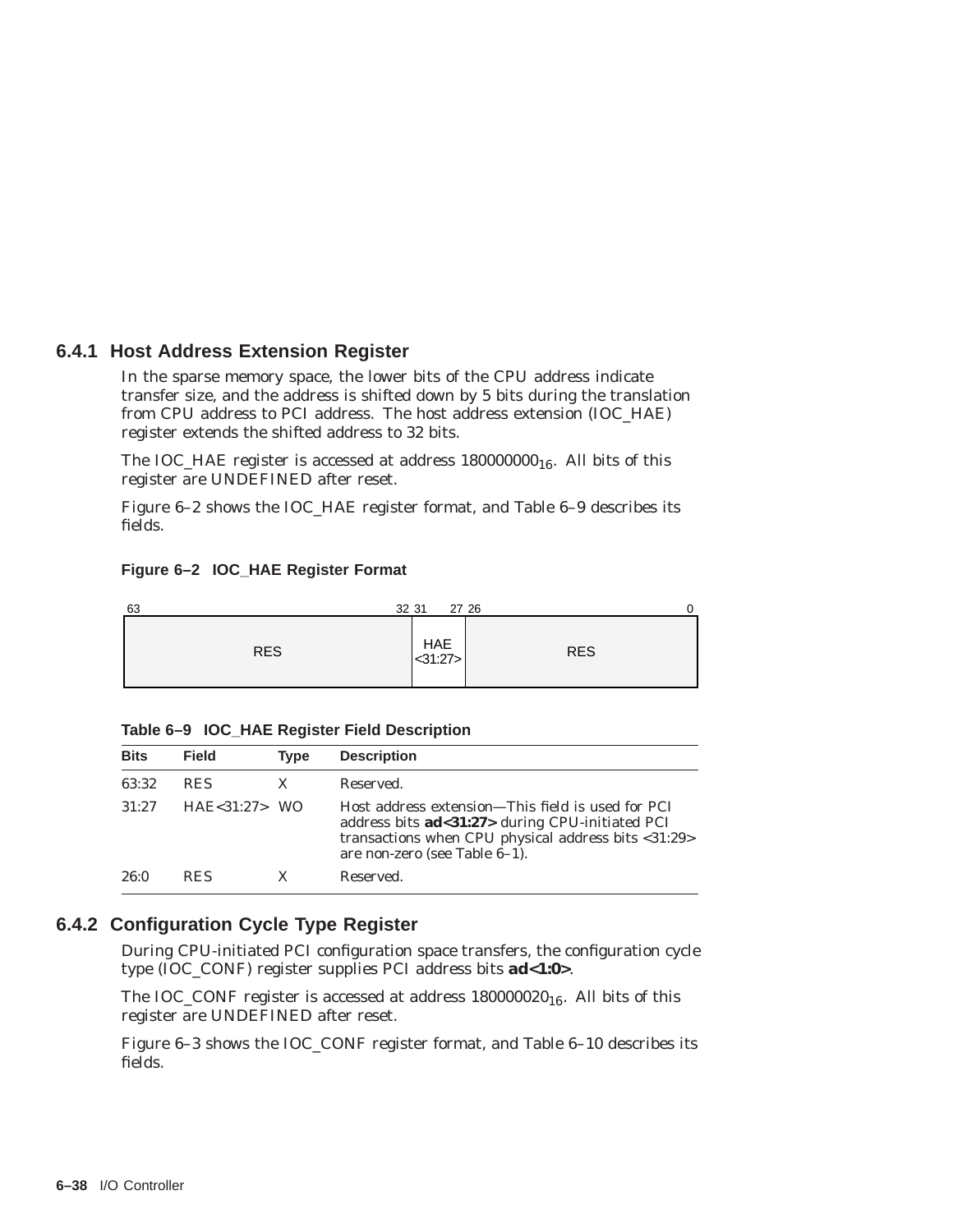#### **Figure 6–3 IOC\_CONF Register Format**

| 63 |            | 2 <sub>1</sub> | $\overline{0}$       |  |
|----|------------|----------------|----------------------|--|
|    | <b>RES</b> |                | $CFG$<br>AD<br><1:0> |  |

**Table 6–10 IOC\_CONF Register Field Description**

| <b>Bits</b> | <b>Field</b>      | Type      | <b>Description</b>                                                                                                         |
|-------------|-------------------|-----------|----------------------------------------------------------------------------------------------------------------------------|
| 63:2        | <b>RES</b>        |           | Reserved.                                                                                                                  |
| 1:0         | CFG.<br>AD < 1:0> | <b>WO</b> | Configuration address— This field is used as PCI<br>address bits ad<1:0> during CPU-initiated PCI<br>configuration cycles. |

#### **6.4.3 Status 0 Register**

The IOC logs error information in the status 0 (IOC\_STAT0) register as follows:

- If the ERR bit (<4>) is not set when an IOC error is detected, all of the register bits are updated and the ERR bit is set.
- After the ERR bit is set, all of the register bits except the TREF, THIT, and LOST bits (<7:5>) are frozen until software clears the ERR bit.
- If the ERR bit is set, and another IOC error is detected, the LOST bit is set. Because the ERR bit is set, information associated with the second error cannot be logged and is lost. The LOST bit remains set until it is cleared by software.

The IOC\_STAT0 register is accessed at address  $180000040_{16}$ . All bits of this register are UNDEFINED after reset.

Figure 6–4 shows the IOC\_STAT0 register format, and Table 6–11 describes its fields.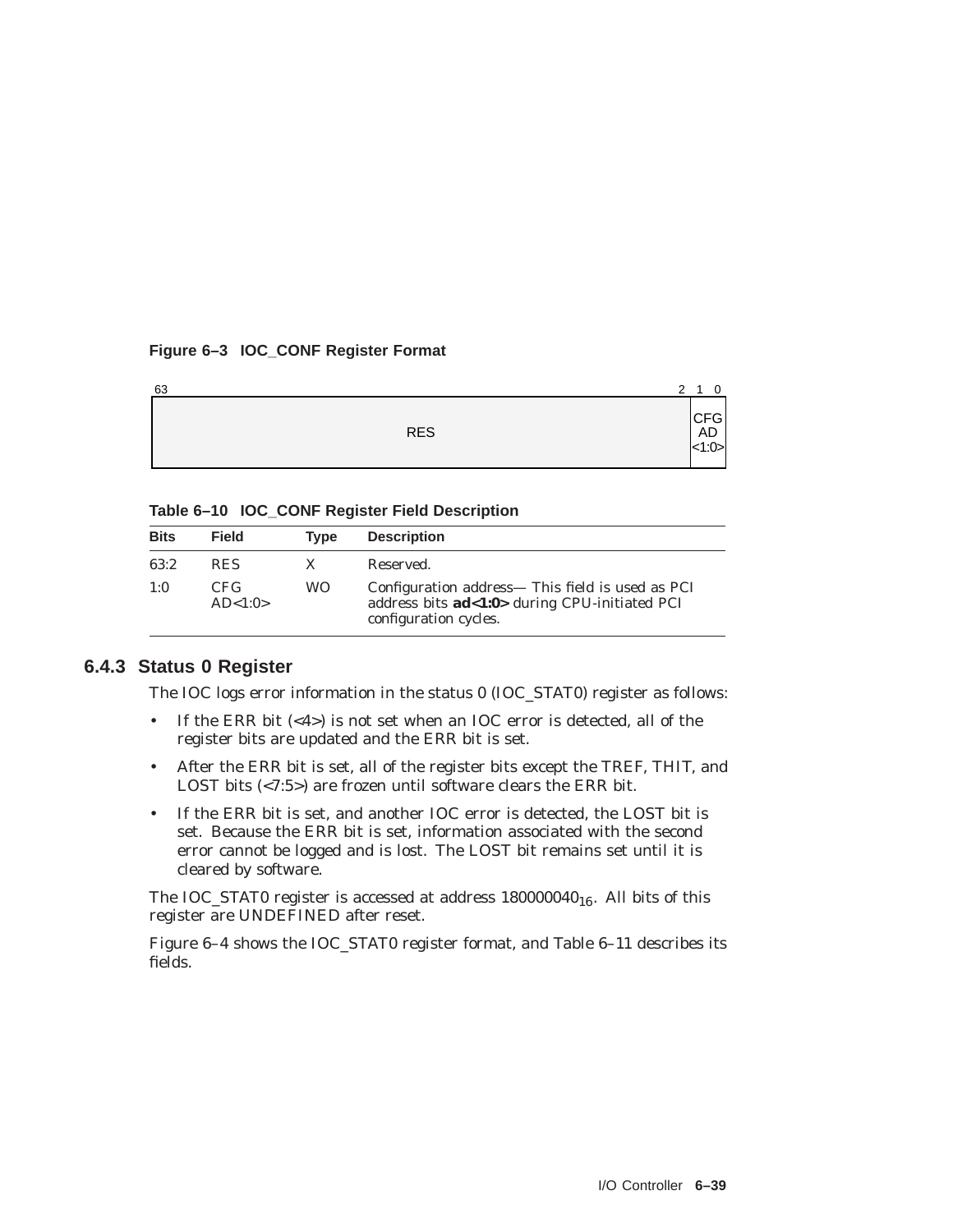# **Figure 6–4 IOC\_STAT0 Register Format**

| 63         | 32 31            | 13 12 11 10 |                |             |                              |        | 8 7 6 5 4 3 0 |  |
|------------|------------------|-------------|----------------|-------------|------------------------------|--------|---------------|--|
| <b>RES</b> | P_NBR<br><31:13> | <b>RES</b>  | CODE<br>< 2:0> | Ŧ<br>Þ<br>F | <u>.</u><br>O<br>$\mathbf C$ | R<br>⋼ | CMD           |  |

| Table 6-11 IOC_STAT0 Register Field Description |  |  |  |  |  |  |
|-------------------------------------------------|--|--|--|--|--|--|
|-------------------------------------------------|--|--|--|--|--|--|

| Field                | <b>Type</b>    | <b>Description</b>                                                                                                                                                                                                                                                                                                |
|----------------------|----------------|-------------------------------------------------------------------------------------------------------------------------------------------------------------------------------------------------------------------------------------------------------------------------------------------------------------------|
| <b>RES</b>           | X              | Reserved.                                                                                                                                                                                                                                                                                                         |
| P NBR<br>< 31:13>    | R <sub>O</sub> | Page number—This field stores starting address bits<br>ad<31:13> of a PCI-initiated transfer during which a<br>page table read error or invalid page table error was<br>detected.                                                                                                                                 |
| <b>RES</b>           | X              | Reserved.                                                                                                                                                                                                                                                                                                         |
| <b>CODE</b><br><2:0> | R <sub>O</sub> | Error code—This field contains the error code for the<br>error condition that caused the ERR bit $(\langle 4 \rangle)$ to be<br>set. This field is encoded as follows:                                                                                                                                            |
|                      |                | <b>Error Condition</b><br>Code                                                                                                                                                                                                                                                                                    |
|                      |                | <b>CPU-Initiated Transfers</b>                                                                                                                                                                                                                                                                                    |
|                      |                | 000<br>Retry limit<br>001<br>No device<br>010<br>Bad data parity<br>011<br>Target abort                                                                                                                                                                                                                           |
|                      |                | <b>PCI-Initiated Transfers</b>                                                                                                                                                                                                                                                                                    |
|                      |                | 100<br>Bad address parity<br>101<br>Page table read error<br>110<br>Invalid page<br>111<br>Data error                                                                                                                                                                                                             |
| TREF                 | R <sub>O</sub> | Test reference—This bit is for diagnostic testing. This<br>bit is set if the last PCI transaction referenced an<br>address in a target window. This bit is clear if the last<br>PCI transaction referenced an address outside of the<br>address ranges defined by the target windows.<br>(continued on nove name) |
|                      |                |                                                                                                                                                                                                                                                                                                                   |

(continued on next page)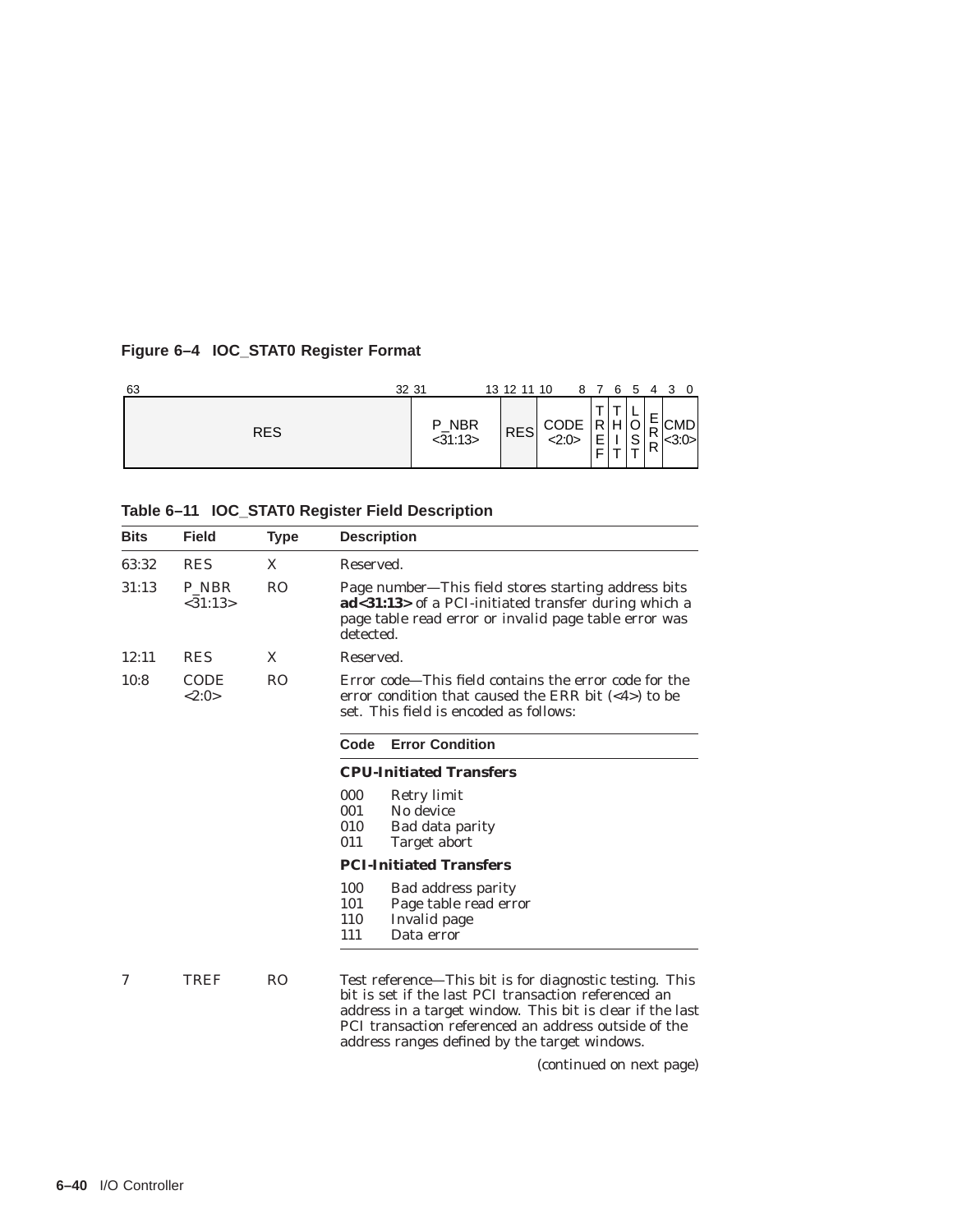**Table 6–11 (Cont.) IOC\_STAT0 Register Field Description**

| <b>Bits</b> | <b>Field</b>        | <b>Type</b>    | <b>Description</b>                                                                                                                                                                                                                                                                                                                      |
|-------------|---------------------|----------------|-----------------------------------------------------------------------------------------------------------------------------------------------------------------------------------------------------------------------------------------------------------------------------------------------------------------------------------------|
| 6           | THIT                | <b>RO</b>      | Test hit-This bit is for diagnostic testing. This bit<br>is set if the last PCI transaction that referenced an<br>address in a target window also hit in the translation<br>lookaside buffer (TLB, Section 6.3.3). This bit is clear<br>if the last PCI transaction that referenced an address<br>in a target window missed in the TLB. |
| 5           | <b>LOST</b>         | R/W1C          | This bit is set when an error occurs and either of the<br>following conditions applies:                                                                                                                                                                                                                                                 |
|             |                     |                | The ERR bit $(\leq 4)$ was set before the error<br>occurred.                                                                                                                                                                                                                                                                            |
|             |                     |                | The CODE field $\langle 2:0 \rangle$ value is 5 or 6 and<br>the ERR bit was set at the beginning of the<br>transaction that caused the error.                                                                                                                                                                                           |
|             |                     |                | When set, this bit indicates that error-logging<br>information associated with the new error was lost.<br>This bit remains set until it is written with a one.                                                                                                                                                                          |
| 4           | ERR                 | R/W1C          | Error—This bit is set when the IOC logs an error.<br>This bit remains set until it is written with a one.                                                                                                                                                                                                                               |
| 3:0         | <b>CMD</b><br><3:0> | R <sub>O</sub> | Command—When the IOC detects an error, this<br>field stores the PCI command code of either of the<br>following:                                                                                                                                                                                                                         |
|             |                     |                | A CPU-initiated PCI transaction during which the<br>$\bullet$<br>error occurred.                                                                                                                                                                                                                                                        |
|             |                     |                | A PCI-initiated transaction during which the<br>$\bullet$<br>error, other than a page table read error or invalid<br>page table error, occurred (see bits <31:13>).                                                                                                                                                                     |

# **6.4.4 Status 1 Register**

The status 1 (IOC\_STAT1) register stores the starting address of PCI transactions during which the IOC detected an error other than a page table read error or invalid page table error.

The IOC\_STAT1 register is accessed at address  $180000060_{16}$ . All bits of this register are UNDEFINED after reset.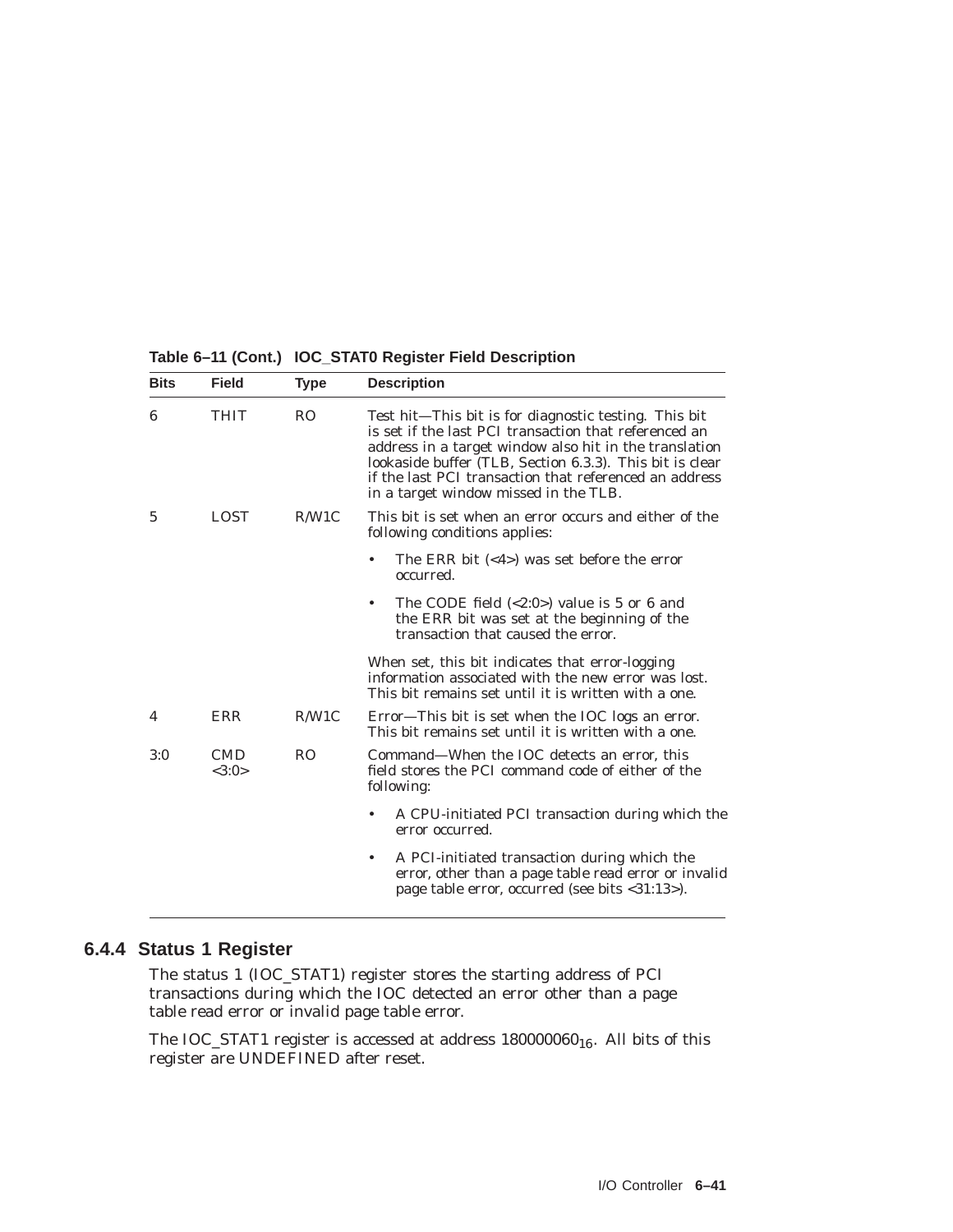Figure 6–5 shows the IOC\_STAT1 register format, and Table 6–12 describes its fields.

#### **Figure 6–5 IOC\_STAT1 Register Format**



| <b>Bits</b> | <b>Field</b>           | <b>Type</b>    | <b>Description</b>                                                                                                                                                             |
|-------------|------------------------|----------------|--------------------------------------------------------------------------------------------------------------------------------------------------------------------------------|
| 63:32       | <b>RES</b>             | X              | Reserved.                                                                                                                                                                      |
| 31:0        | <b>ADDR</b><br>< 31:0> | R <sub>O</sub> | Address—When the IOC detects an error, this field<br>stores either of the following addresses $(ad<31:0>)$ :                                                                   |
|             |                        |                | If the error occurred during a CPU-initiated dense-<br>٠<br>space burst, this field contains the address of the<br>first longword transferred during the current bus<br>cycle. |
|             |                        |                | If the error is a PCI-initiated data error<br>$\bullet$<br>$(IOC STAT0 bits < 10:8> = 111)$ , this field contains<br>the PCI address of the errant longword.                   |

**Table 6–12 IOC\_STAT1 Register Field Description**

# **6.4.5 Translation Buffer Invalidate All Register**

A write operation to the translation buffer invalidate all (IOC\_TBIA) register invalidates all entries in the scatter-gather map TLB at the start of the next PCI-initiated transaction (Section 6.3.3).

The IOC\_TBIA register is accessed at address  $180000080_{16}$ . All bits of this register are reserved and are ignored on write operations and UNDEFINED on read operations.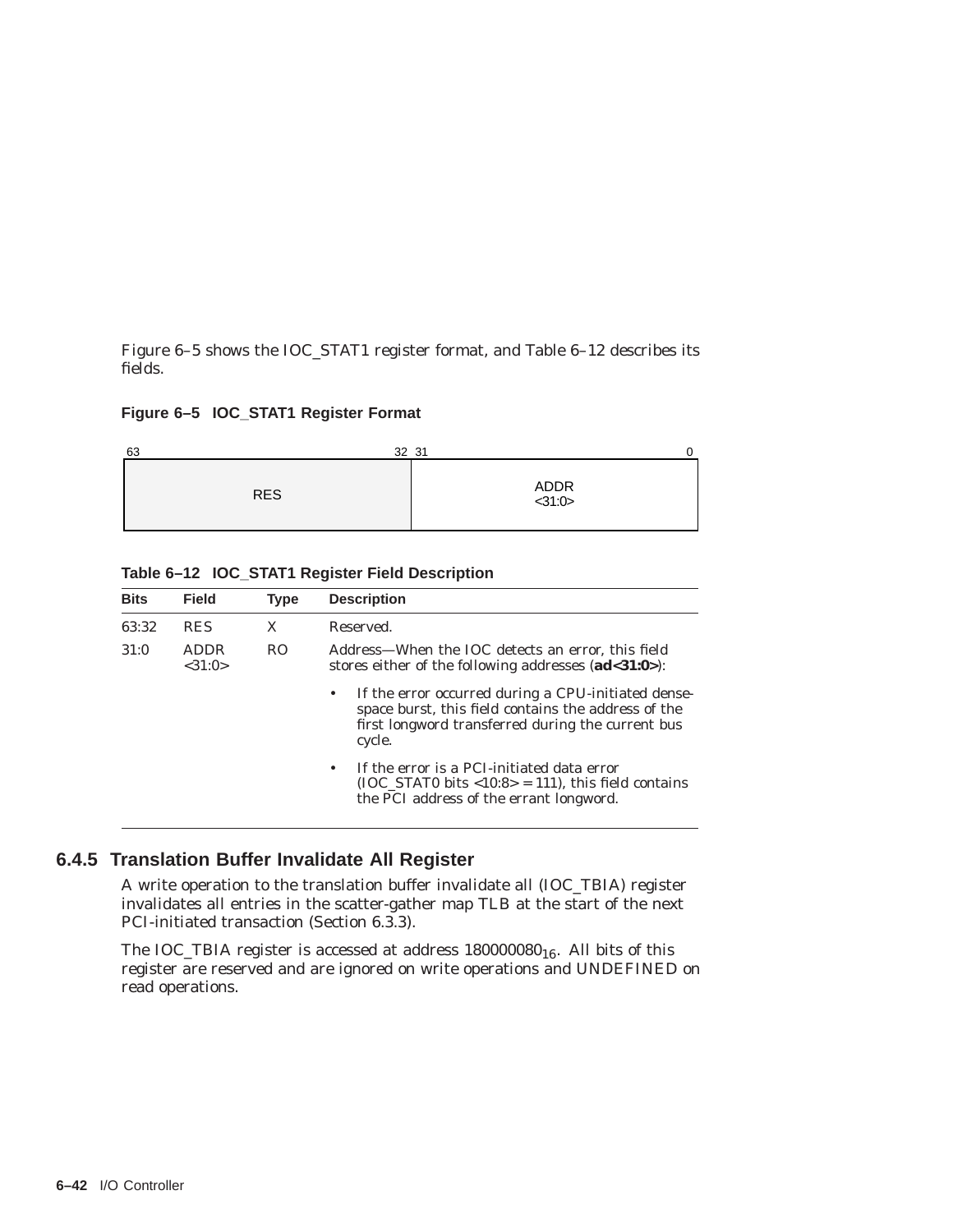## **6.4.6 Translation Buffer Enable Register**

The translation buffer enable (IOC\_TB\_ENA) register determines whether the scatter-gather map TLB is enabled (Section 6.3.3).

The IOC\_TB\_ENA register is accessed at address 1800000A0. All bits of this register are UNDEFINED after reset.

Figure 6–6 shows the IOC\_TB\_ENA register format, and Table 6–13 describes its fields.

#### **Figure 6–6 IOC\_TB\_ENA Register Format**



| <b>Bits</b> | <b>Field</b> | <b>Type</b> | <b>Description</b>                                                                                                                                                                                                             |
|-------------|--------------|-------------|--------------------------------------------------------------------------------------------------------------------------------------------------------------------------------------------------------------------------------|
| 63:8        | <b>RES</b>   | X           | Reserved.                                                                                                                                                                                                                      |
|             | TEN          | WO.         | TLB enable—When written with a zero, this bit disables<br>the scatter-gather map TLB. The TLB remains disabled<br>until this bit is written with a one. Disabling the TLB<br>does not disable scatter-gather map translations. |
| 6:0         | <b>RES</b>   | X           | Reserved.                                                                                                                                                                                                                      |

#### **6.4.7 PCI Soft Reset Register**

The PCI soft reset (IOC\_SFT\_RST) register allows software to assert and deassert the PCI reset signal **rst\_l**. The required time that the **rst\_l** signal is asserted is system dependent and must be timed by software.

The IOC\_SFT\_RST register is accessed at address 1800000C0. The RST bit (<6>) will be set after reset.

Figure 6–7 shows the IOC\_SFT\_RST register format, and Table 6–14 describes its fields.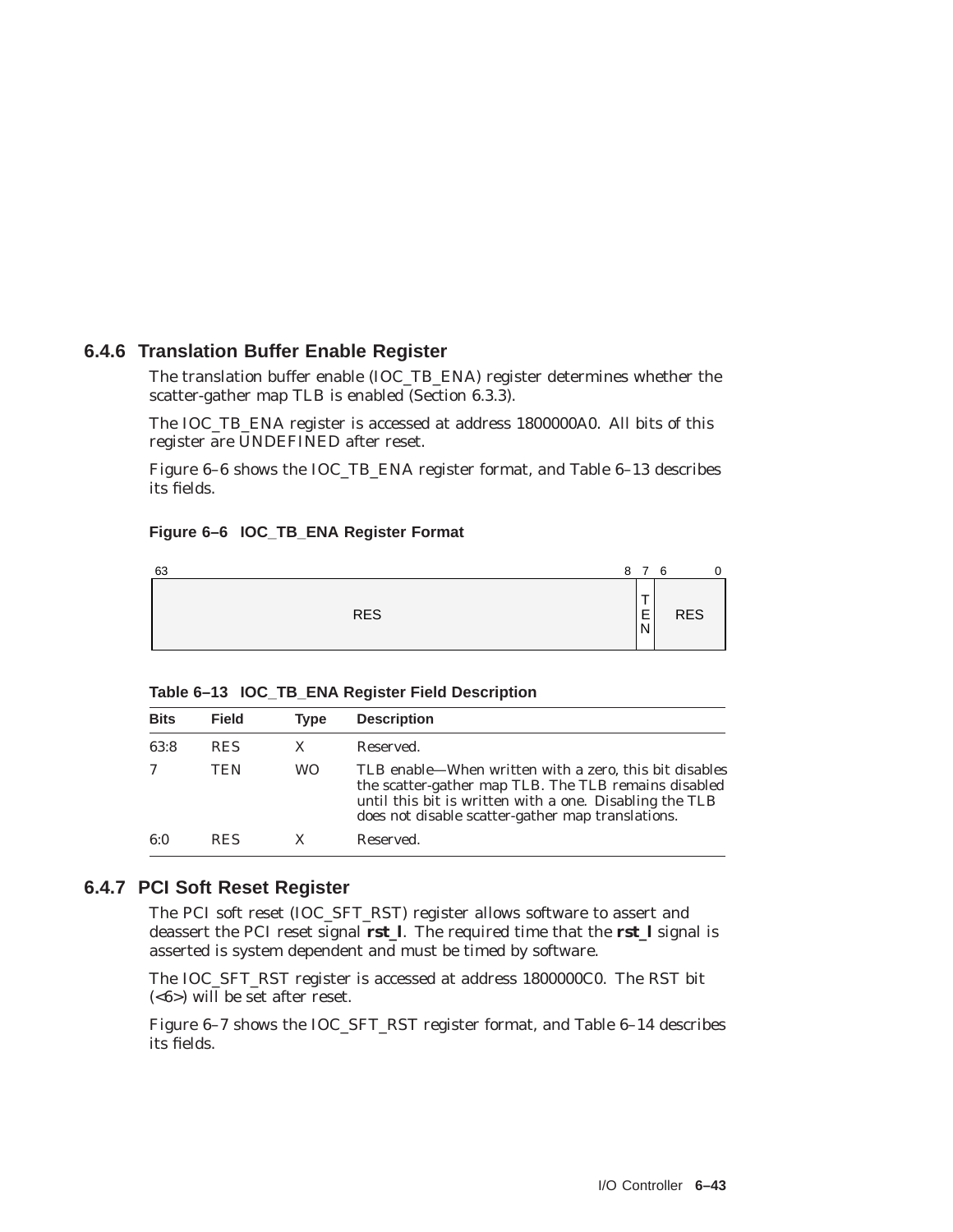#### **Figure 6–7 IOC\_SFT\_RST Register Format**

| 63         | 6<br>7  | - 5        |
|------------|---------|------------|
| <b>RES</b> | R<br> S | <b>RES</b> |

#### **Table 6–14 IOC\_SFT\_RST Register Field Description**

| <b>Bits</b> | <b>Field</b> | <b>Type</b> | <b>Description</b>                                                                                                                                                    |
|-------------|--------------|-------------|-----------------------------------------------------------------------------------------------------------------------------------------------------------------------|
| 63:7        | <b>RES</b>   | X           | Reserved.                                                                                                                                                             |
| 6           | <b>RST</b>   | WO.         | Reset—When this bit is written with a one, the IOC<br>asserts the PCI reset signal rst_l. The rst_l signal<br>remains asserted until this bit is written with a zero. |
|             |              |             | This bit is also set and the <b>rstl</b> signal is asserted when<br>the chip reset signal <b>reset_in_l</b> is asserted.                                              |
| 5:0         | <b>RES</b>   | X           | Reserved.                                                                                                                                                             |

#### **6.4.8 PCI Parity Disable Register**

The PCI parity disable (IOC\_PAR\_DIS) register determines whether IOC parity checking and associated error reporting and logging are enabled.

The IOC\_PAR\_DIS register is accessed at address 1800000E0. The PAR bit (<5>) is cleared after reset.

Figure 6–8 shows the IOC\_PAR\_DIS register format, and Table 6–15 describes its fields.

#### **Figure 6–8 IOC\_PAR\_DIS Register Format**

| 63 |            | 6 | 5           | $\overline{4}$ | $\mathbf 0$ |
|----|------------|---|-------------|----------------|-------------|
|    | <b>RES</b> |   | D<br>A<br>R | <b>RES</b>     |             |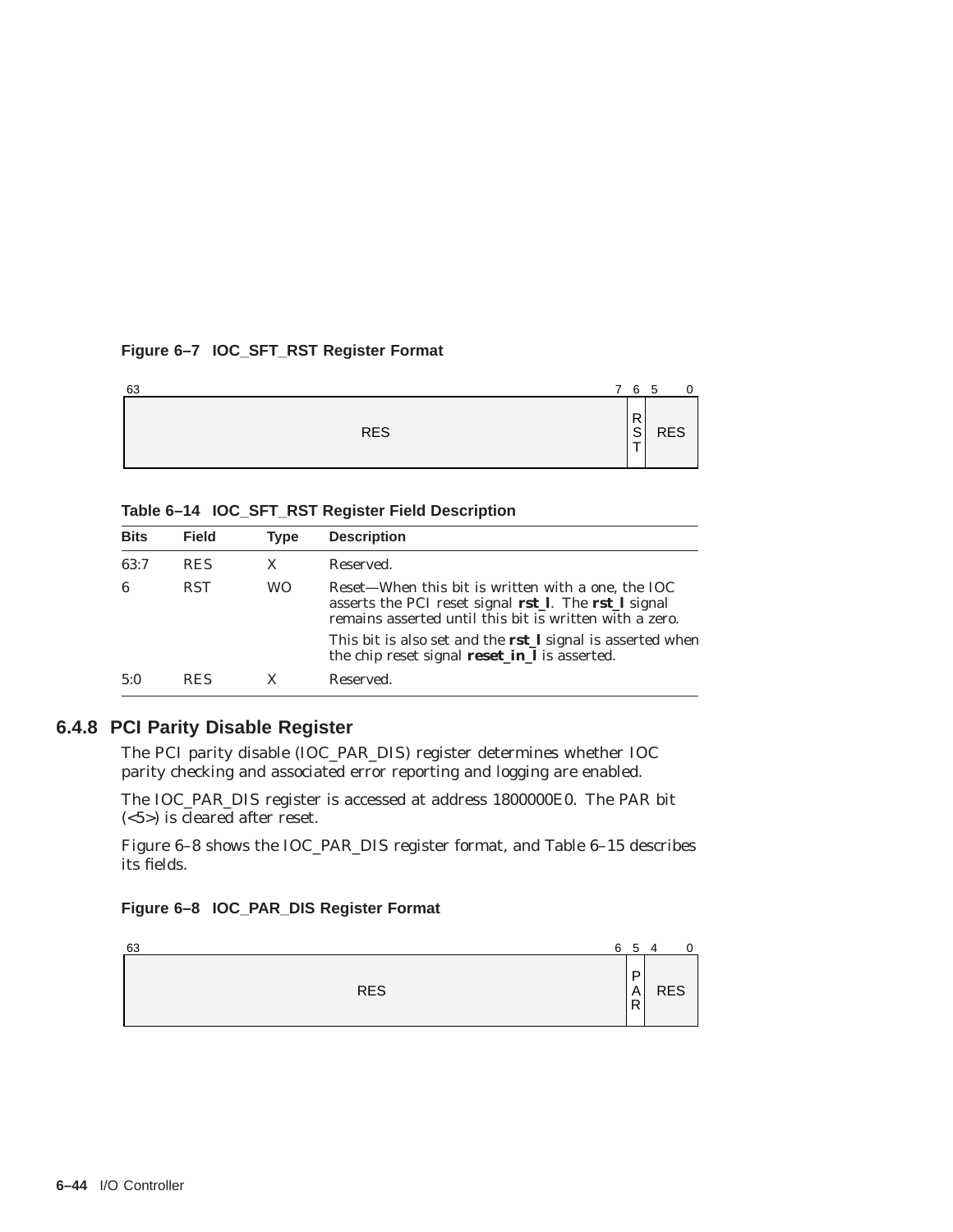| <b>Bits</b> | <b>Field</b> | <b>Type</b> | <b>Description</b>                                                                                                                                                                                                                                              |
|-------------|--------------|-------------|-----------------------------------------------------------------------------------------------------------------------------------------------------------------------------------------------------------------------------------------------------------------|
| 63:6        | <b>RES</b>   | X           | Reserved.                                                                                                                                                                                                                                                       |
| 5           | <b>PAR</b>   | <b>WO</b>   | Parity—When set, this bit disables IOC parity checking<br>(comparing calculated parity to the par signal) as well<br>as the reporting and logging of parity errors detected by<br>the parity check.                                                             |
|             |              |             | In CPU-initiated PCI write transactions, the PCI target<br>device reports parity errors on the perr_l signal, and<br>the IOC logs a bad data parity error (CODE = 2) in the<br>IOC_STAT0 register (Section 6.4.3). This bit does not<br>disable such reporting. |
|             |              |             | This bit is initialized to zero.                                                                                                                                                                                                                                |
| 4:0         | RES          |             | Reserved.                                                                                                                                                                                                                                                       |

**Table 6–15 IOC\_PAR\_DIS Register Field Description**

#### **6.4.9 Window Base Registers**

There is one window base (IOC\_W\_BASE) register for each PCI target window. These registers (IOC\_W\_BASE1, IOC\_W\_BASE0) specify the starting addresses of the PCI target windows in PCI memory address space. The window base addresses must be on a naturally aligned address boundary equal to the window's size. Additionally, to ensure that only one PCI target window can match an incoming PCI address, the PCI target windows must be programmed so that they do not respond to overlapping PCI address ranges. (See Section 6.3.2 for more information about using these registers.)

Software should ensure that the PCI is idle before updating these registers.

The IOC\_W\_BASE0 register is accessed at address  $180000100_{16}$  and the IOC\_W\_BASE1 register is accessed at address 180000120<sub>16</sub>. All bits of these registers are UNDEFINED after reset.

Figure 6–9 shows the IOC\_W\_BASE register format, and Table 6–16 describes its fields.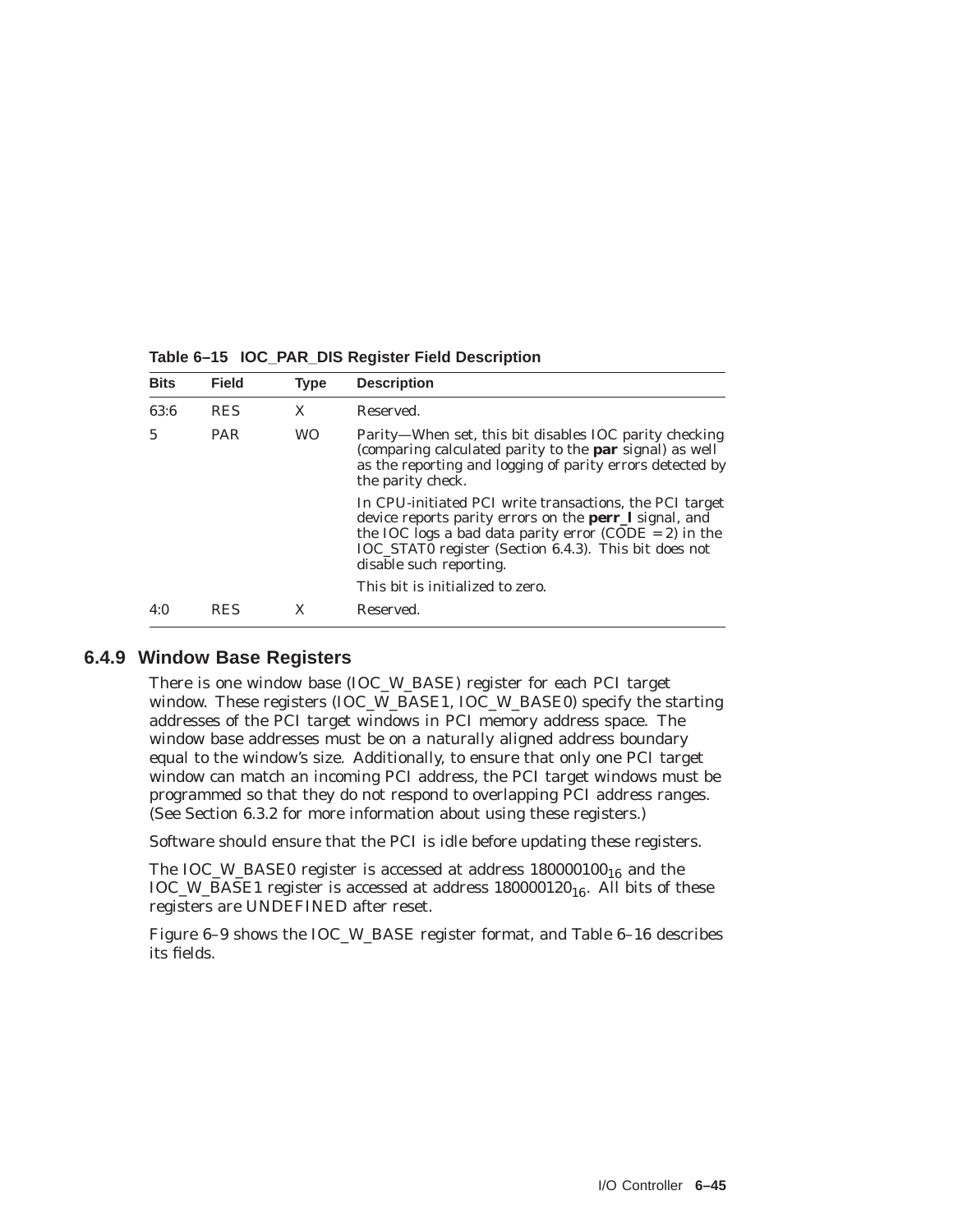#### **Figure 6–9 IOC\_W\_BASE1–0 Registers Format**

| 63         | 34 33 32 31                                 |                   | 20 19      |
|------------|---------------------------------------------|-------------------|------------|
| <b>RES</b> | W<br>$\sim$<br>E<br>ٮ<br><u>.</u><br>G<br>N | W_BASE<br><31:20> | <b>RES</b> |

| Table 6-16 IOC_W_BASE1-0 Registers Field Description |  |  |  |  |  |  |
|------------------------------------------------------|--|--|--|--|--|--|
|------------------------------------------------------|--|--|--|--|--|--|

| <b>Bits</b> | <b>Field</b>            | <b>Type</b> | <b>Description</b>                                                                                                                                                                                                                                                                      |
|-------------|-------------------------|-------------|-----------------------------------------------------------------------------------------------------------------------------------------------------------------------------------------------------------------------------------------------------------------------------------------|
| 63:34       | <b>RES</b>              | X           | Reserved.                                                                                                                                                                                                                                                                               |
| 33          | <b>WEN</b>              | <b>WO</b>   | Window enable—When this bit is set, the PCI target<br>window is enabled and responds to PCI-initiated<br>transfers that hit in the address range of the target<br>window. When this bit is clear, the PCI target window is<br>disabled and does not respond to PCI-initiated transfers. |
| 32          | SG.                     | WO          | Scatter-gather-When this bit is set, the PCI target<br>window uses scatter-gather mapping to translate a PCI<br>address to a CPU address. When this bit is clear, the<br>PCI target window uses direct mapping to translate a<br>PCI address to a CPU address.                          |
| 31:20       | W BASE<br>$<$ 31:20 $>$ | <b>WO</b>   | Window base—This field specifies the starting address<br>of the PCI target window in PCI memory address space.                                                                                                                                                                          |
| 19:0        | <b>RES</b>              | X           | Reserved.                                                                                                                                                                                                                                                                               |

#### **6.4.10 Window Mask Registers**

There is one window mask (IOC\_W\_MASK) register for each PCI target window. These registers (IOC\_W\_MASK1, IOC\_W\_MASK0) provide a mask that corresponds to incoming PCI address bits <31:20>. The mask determines the size of the PCI target window. (See Section 6.3.2 for more information about using these registers.)

Software should ensure that the PCI is idle before updating these registers.

The IOC\_W\_MASK0 register is accessed at address  $180000140_{16}$  and the  $\text{LOC\_W\_MASK1}$  register is accessed at address  $180000160_{16}$ . All bits of these registers are UNDEFINED after reset.

Figure 6–10 shows the IOC\_W\_MASK register format, and Table 6–17 describes its fields.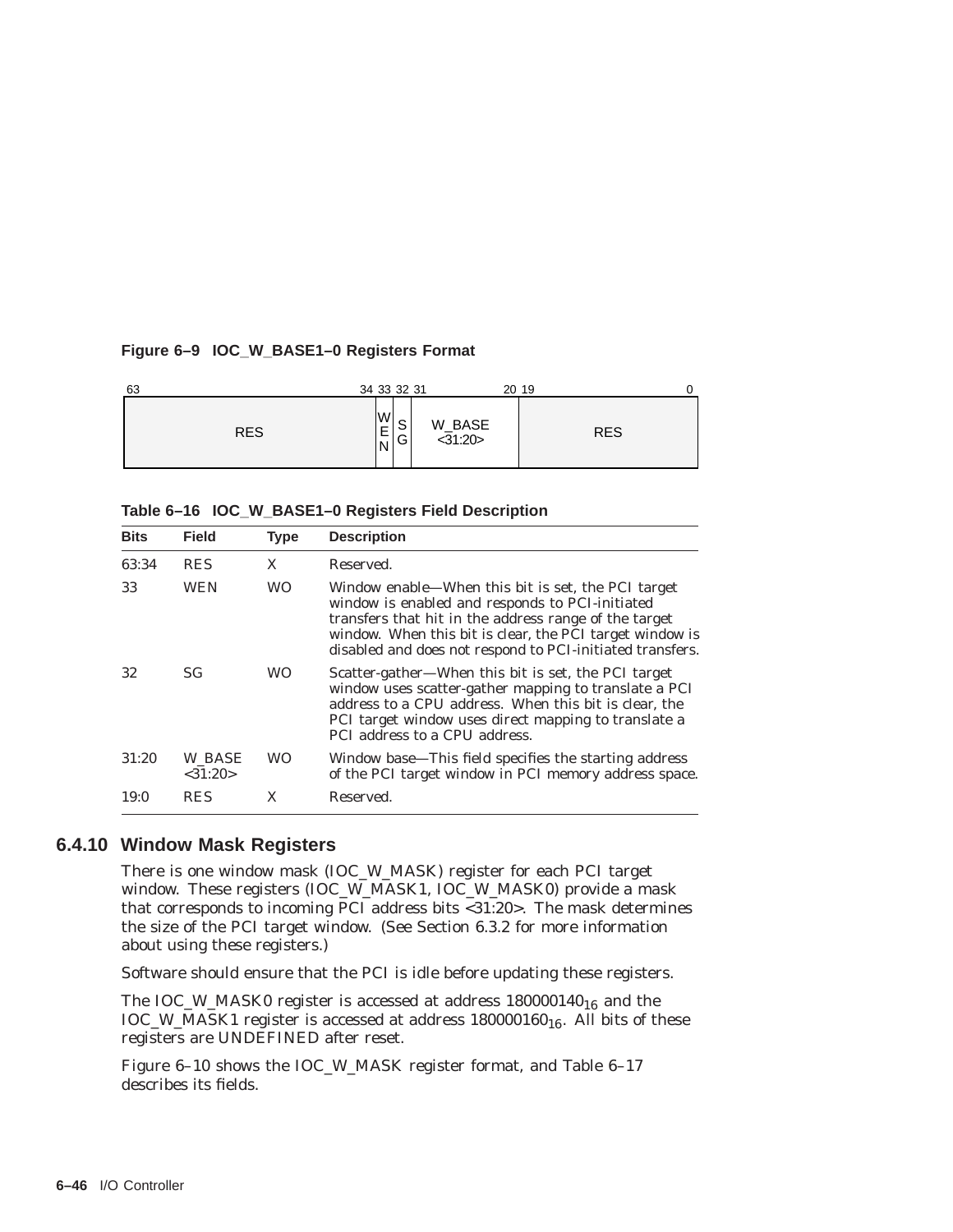#### **Figure 6–10 IOC\_W\_MASK1–0 Registers Format**

| 63         | 32 31             | 20 19<br>O |
|------------|-------------------|------------|
| <b>RES</b> | W_MASK<br><31:20> | <b>RES</b> |

**Table 6–17 IOC\_W\_MASK1–0 Registers Field Description**

| <b>Bits</b> | <b>Field</b>            | <b>Type</b> | <b>Description</b>                                                                                                                                                                                                                                                   |
|-------------|-------------------------|-------------|----------------------------------------------------------------------------------------------------------------------------------------------------------------------------------------------------------------------------------------------------------------------|
| 63:32       | <b>RES</b>              | X           | Reserved.                                                                                                                                                                                                                                                            |
| 31:20       | W MASK<br>$<$ 31:20 $>$ | <b>WO</b>   | Window mask—This field specifies the size of the PCI<br>target window. It can also mask the address bits that<br>are not used when translating the PCI address to the<br>CPU address to determine whether an address matches<br>the PCI target window address range. |
| 19:0        | <b>RES</b>              |             | Reserved.                                                                                                                                                                                                                                                            |

# **6.4.11 Translated Base Registers**

There is one translated base (IOC\_T\_BASE) register for each PCI target window.

When direct-mapped address translation is used, the translated address is generated by concatenating bits from an IOC\_T\_BASE register with bits from the incoming PCI address. The IOC\_W\_MASK register determines which IOC\_T\_BASE register bits and PCI address bits are concatenated to form the translated address. The translated address is the starting address in system memory for the PCI transaction.

When scatter-gather mapped address translation is used, the translated address is generated by table lookup. The table (scatter-gather map) is stored in system memory. The IOC\_T\_BASE register specifies the starting address of the scatter-gather map, and the incoming PCI address bits are used as an offset from that address. (See Sections 6.3.2.1 and 6.3.2.2 for more information about using these registers.)

Software should ensure that the PCI is idle before updating these registers.

The IOC\_T\_BASE0 register is accessed at address  $180000180_{16}$  and the IOC\_T\_BASE1 register is accessed at address 1800001A0. All bits of these registers are UNDEFINED after reset.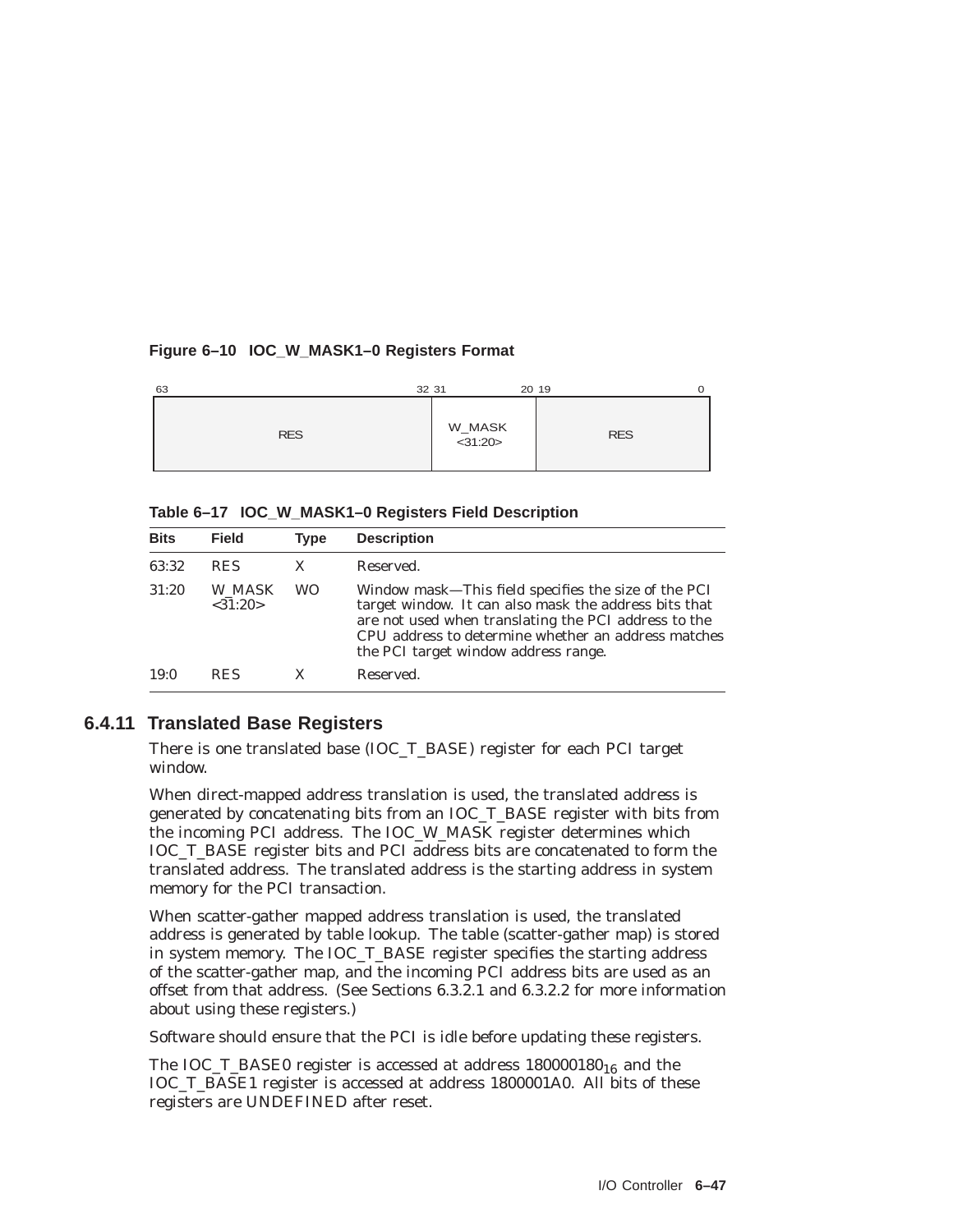Figure 6–11 shows the IOC\_T\_BASE register format, and Table 6–18 describes its fields.

#### **Figure 6–11 IOC\_T\_BASE1–0 Registers Format**

| 63<br>32 31 | 10 9              |            |
|-------------|-------------------|------------|
| <b>RES</b>  | T_BASE<br><31:10> | <b>RES</b> |

| Table 6-18 IOC_T_BASE1-0 Registers Field Description |
|------------------------------------------------------|
|------------------------------------------------------|

| <b>Bits</b> | <b>Field</b>       | Type | <b>Description</b>                                                                                                                                                                                                                                                                            |
|-------------|--------------------|------|-----------------------------------------------------------------------------------------------------------------------------------------------------------------------------------------------------------------------------------------------------------------------------------------------|
| 63:32       | <b>RES</b>         | X    | Reserved.                                                                                                                                                                                                                                                                                     |
| 31:10       | T BASE<br>< 31:10> | WO   | Translation base—When scatter-gather mapping is<br>enabled, this field specifies the base address in system<br>memory for the scatter-gather map. When scatter-<br>gather mapping is disabled, this field and the incoming<br>PCI address are concatenated to form the translated<br>address. |
| 9:0         | <b>RES</b>         |      | Reserved.                                                                                                                                                                                                                                                                                     |

## **6.4.12 Translation Buffer Tag Registers**

There is one translation buffer tag (IOC\_TB\_TAG) register for each TLB entry. The IOC automatically updates these registers (IOC\_TB\_TAG7–0) when all of the following conditions are met:

- The TEN bit is set in the IOC\_TB\_ENA register (Section 6.4.6).
- A PCI transaction hits in a PCI target window.
- The WEN and SG bits are both set in the IOC\_W\_BASE register (Section 6.4.9) associated with the PCI target window.

The IOC\_TB\_TAG registers can also be written directly for diagnostic purposes.

See Section 6.3.3 for more information about the TLB.

The IOC\_TB\_TAG registers can be accessed at the following addresses: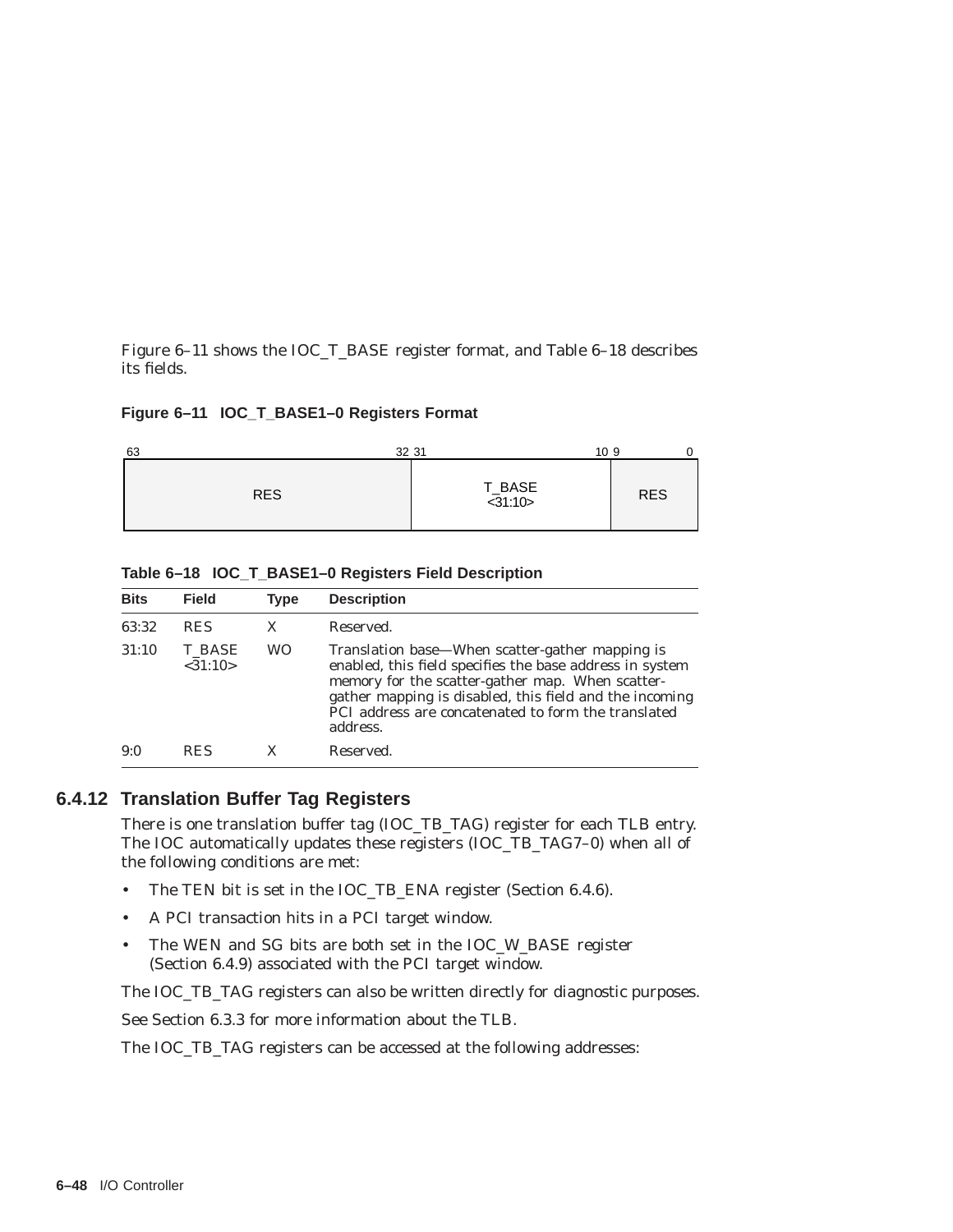| <b>Register</b>    | <b>Address</b> |  |
|--------------------|----------------|--|
| <b>IOC TB TAG0</b> | 188000000      |  |
| <b>IOC TB TAG1</b> | 188000020      |  |
| IOC TB TAG2        | 188000040      |  |
| <b>IOC TB TAG3</b> | 188000060      |  |
| <b>IOC TB TAG4</b> | 188000080      |  |
| <b>IOC TB TAG5</b> | 1880000A0      |  |
| <b>IOC TB TAG6</b> | 1880000C0      |  |
| <b>IOC TB TAG7</b> | 1880000E0      |  |

All bits of these registers are UNDEFINED after reset.

Figure 6–12 shows the IOC\_TB\_TAG register format, and Table 6–19 describes its fields.

#### **Figure 6–12 IOC\_TB\_TAG7–0 Registers Format**

| 32 31<br>63 |                   | 13 12      |
|-------------|-------------------|------------|
| <b>RES</b>  | TB_TAG<br><31:13> | <b>RES</b> |

**Table 6–19 IOC\_TB\_TAG7–0 Registers Field Description**

| <b>Bits</b> | <b>Field</b>      | <b>Type</b> | <b>Description</b>                                                                        |
|-------------|-------------------|-------------|-------------------------------------------------------------------------------------------|
| 63:32       | <b>RES</b>        |             | Reserved.                                                                                 |
| 31:13       | TB TAG<br><31:13> | WO.         | Translation buffer tag—This field provides write-only<br>access to one of eight TLB tags. |
| 12:0        | <b>RES</b>        |             | Reserved.                                                                                 |

# **6.4.13 Interrupt Vector and Special Cycle Register**

When the interrupt vector and special cycle (IOC\_IACK\_SC) register is read, the IOC generates an interrupt acknowledge cycle on the PCI bus and returns the vector data provided by external logic as the read data to the CPU.

When the IOC\_IACK\_SC register is written, the IOC generates a PCI transfer with a special cycle command code. The data written to the register is transferred unmodified to the PCI bus and contains the special message data.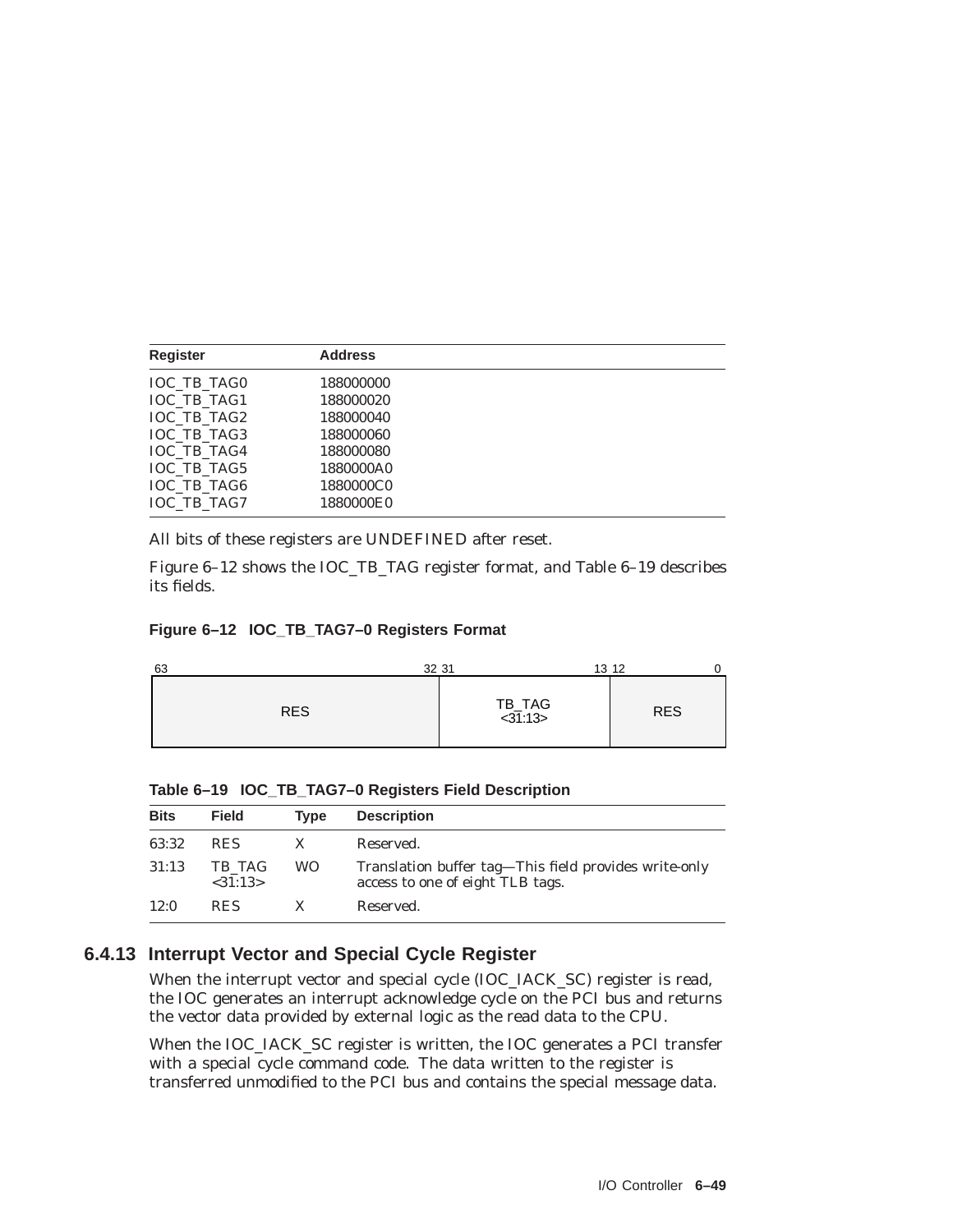**Note**

Digital recommends that software use only address 1A0000000 to reference the IOC\_IACK\_SC register. However, in the current chip implementation, CPU address bits <28:0> are not decoded to access the IOC\_IACK\_SC register, and any address in the range 1A0000000..1BFFFFFE0 will alias to this single register. For implementation convenience, the chip will drive the supplied address onto the PCI bus.

All bits of the IOC\_IACK\_SC register are UNDEFINED after reset.

Figure 6–13 shows the IOC\_IACK\_SC register format, and Table 6–20 describes its fields.

#### **Figure 6–13 IOC\_IACK\_SC Register Format**



| <b>Bits</b> | <b>Field</b> | Tvpe      | <b>Description</b>                                                                                                                                                                                                                                |
|-------------|--------------|-----------|---------------------------------------------------------------------------------------------------------------------------------------------------------------------------------------------------------------------------------------------------|
| 63:32       | <b>RES</b>   | X         | Reserved.                                                                                                                                                                                                                                         |
| 31:0        | Data         | <b>RW</b> | When the IOC_IACK_SC register is read, this field<br>contains an interrupt vector supplied by external logic<br>and is returned to the CPU. When the IOC_IACK_SC<br>register is written, this field contains the data for a PCI<br>special cycle. |

**Table 6–20 IOC\_IACK\_SC Register Field Description**

## **6.4.14 Initialization Requirements**

After the system power is turned on or after a reset condition (**reset\_in\_l** is asserted), serial ROM (SROM) code must initialize the IOC registers.

The SROM code does the following:

1. Deasserts the **rst\_l** signal by writing zero (0) to the IOC\_SFT\_RST register (Section 6.4.7).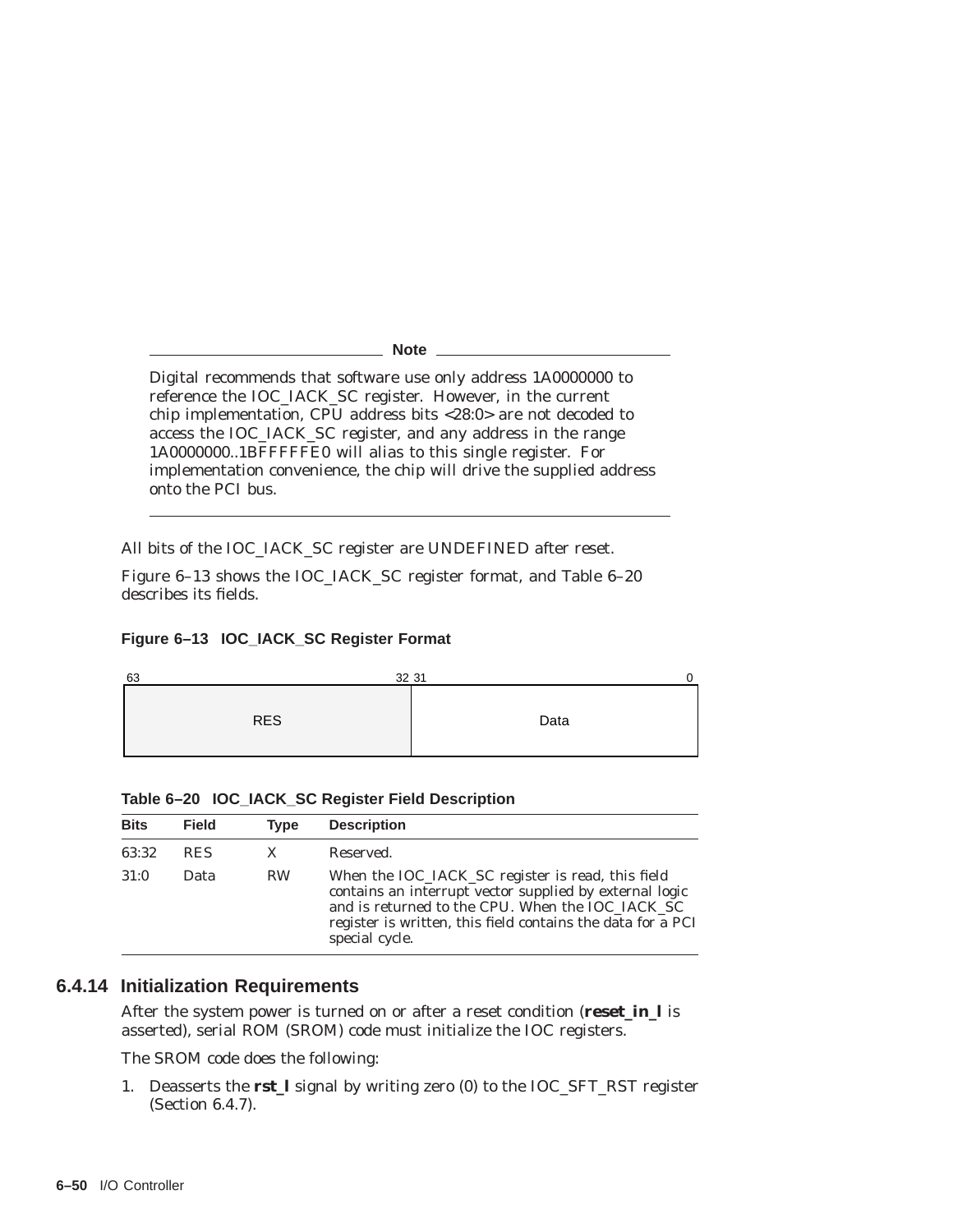- 2. Clears the ERR and LOST bits by writing ones (1's) to IOC\_STAT0 register bits <5:4> (Section 6.4.3).
- 3. Prevents the IOC from responding to itself by writing zero to the IOC\_W\_BASE1 and IOC\_W\_BASE0 registers (Section 6.4.9).
- 4. Initializes the HAE<31:27> field in the IOC\_HAE register (Section 6.4.1).

This level of initialization is sufficient to allow CPU-initiated PCI transfers to operate correctly. Boot code must do additional initialization to configure the IOC such that it can respond to PCI-initiated transfers (DMA).

# **6.5 I/O Controller Signal Pins**

Sections 6.5.1 through 6.5.16 describe the IOC signal pins.

#### **6.5.1 req\_l**

The **req\_l** signal is asserted when the CPU needs to initiate a PCI transfer. External arbitration logic is required.

The **req\_l** signal is an output-only signal and can be tristated.

#### **6.5.2 gnt\_l**

The **gnt\_l** signal is asserted by external arbitration logic when the CPU is granted ownership of the PCI bus. Digital recommends that the arbiter default grant (park) the PCI bus to the CPU when no other device is requesting ownership.

During configuration cycles (read or write operations), the IOC performs address stepping (drives address and command for two PCI cycles). If the **gnt\_l** signal is deasserted after the IOC has driven the address and command for one cycle but before the **frame\_l** signal is asserted, the IOC will relinquish the bus and wait for the **gnt\_l** signal to be asserted and the PCI bus idle condition.

**Note** \_\_\_\_\_\_\_

The microprocessor might *never* be able to complete a configuration cycle if the minimum assertion time for the **gnt\_l** signal is one PCI cycle. The system designer must design around this potential problem by giving the microprocessor adequate time to complete its transactions. A simple solution is to specify two PCI cycles as the minimum assertion time for the **gnt\_l** signal.

The **gnt\_l** signal is an input-only signal.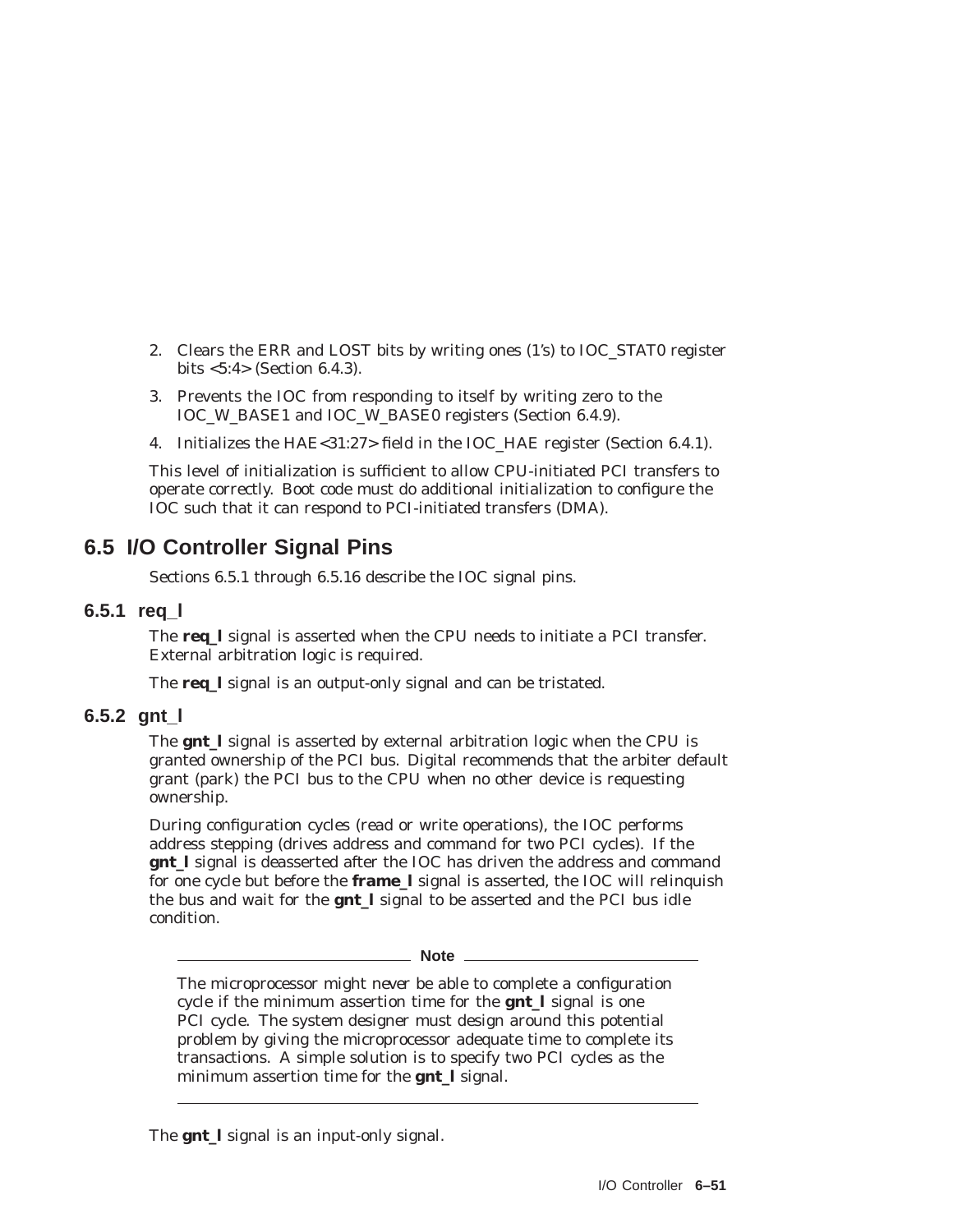#### **6.5.3 frame\_l**

The **frame\_l** signal is asserted at the beginning of a PCI transaction. It is also used to control the number of data transfers during the transaction (burst length). The **frame\_l** signal is deasserted during the final data phase of a transaction.

The **frame\_l** signal is a bidirectional signal and can be tristated.

#### **6.5.4 ad<31:0>**

PCI address and data are multiplexed on the **ad<31:0>** pins. During the first clock of a PCI transaction, the byte address is driven on the **ad<31:0>** pins. During subsequent clock cycles, data is driven on the **ad<31:0>** pins.

The **ad<31:0>** signals are bidirectional signals and can be tristated.

#### **6.5.5 c\_be\_l<3:0>**

PCI bus command codes and byte enables are multiplexed on the **c\_be\_l<3:0>** pins. During the address cycle of a PCI transaction, the PCI bus command code is driven on the **c\_be\_l<3:0>** pins. During data cycles, inverted byte enables are driven on the **c\_be\_l<3:0>** pins.

The **c\_be\_l<3:0>** signals are bidirectional signals and can be tristated.

## **6.5.6 irdy\_l**

The initiator of a PCI transaction asserts the **irdy\_l** signal to indicate its ability to complete the current data phase of a PCI transaction. During a read cycle, the initiator asserts the **irdy\_l** signal to indicate that it is ready to accept read data. During a write cycle, the initiator asserts the **irdy\_l** signal to indicate that it is driving valid write data on the **ad<31:0>** pins. The current data phase is completed when both the **trdy\_l** and **irdy\_l** signals are sampled asserted.

The **irdy\_l** signal is a bidirectional signal and can be tristated.

## **6.5.7 trdy\_l**

The target of a PCI transaction asserts the **trdy\_l** signal to indicate its ability to complete the current data phase of a PCI transaction. During a read cycle, the device asserts the **trdy** I signal to indicate that valid data is being driven onto the **ad<31:0>** pins. During a write cycle, the device asserts the **trdy\_l** signal to indicate that it is ready to accept write data. The current data phase is completed when both the **trdy\_l** and **irdy\_l** signals are sampled asserted.

The **trdy\_l** signal is a bidirectional signal and can be tristated.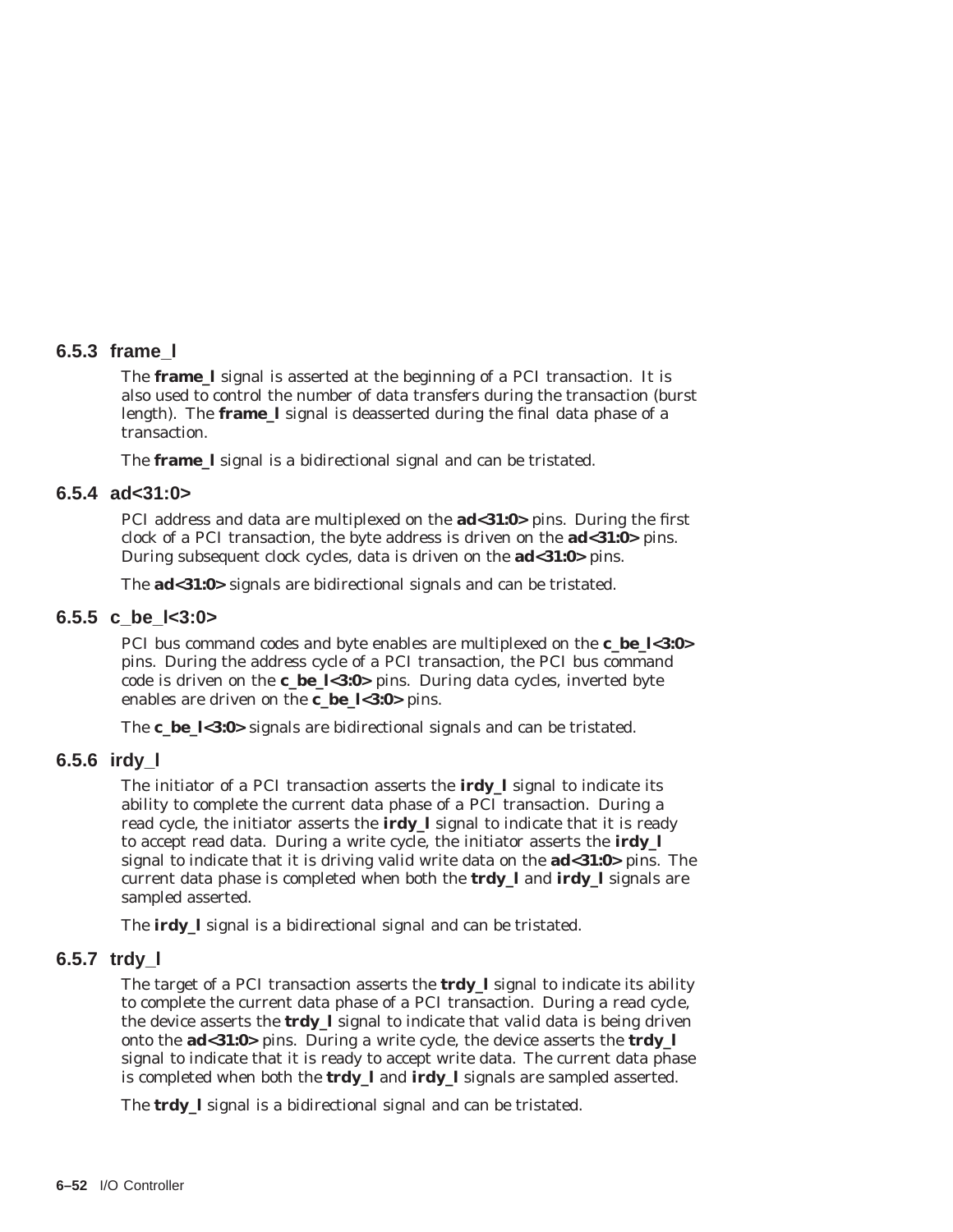#### **6.5.8 devsel\_l**

The device that is addressed by the current PCI transaction asserts the **devsel\_l** signal.

The **devsel\_l** signal is a bidirectional signal and can be tristated.

#### **6.5.9 lock\_l**

The **lock\_l** signal is used to implement exclusive (atomic) access operations on the PCI bus.

The **lock\_l** signal is an input-only signal.

In test mode, this pin is also used to test the retry timeout counter at the chip tester (Section 8.4.1).

#### **6.5.10 stop\_l**

The target of a PCI transaction drives the **stop\_l** signal to request that the initiator stop the current transaction.

The **stop\_l** signal is a bidirectional signal and can be tristated.

#### **6.5.11 par**

The **par** signal is the even-parity signal for the **ad<31:0>** and **c\_be\_l<3:0>** signals.

The **par** signal is a bidirectional signal and can be tristated.

## **6.5.12 perr\_l**

The **perr\_l** signal is asserted when a data parity error has been detected.

The **perr\_l** signal is a bidirectional signal and can be tristated.

#### **6.5.13 rst\_l**

The **rst\_l** signal is the PCI reset signal. It is generated by the CPU. The RST bit (<6>) in the IOC\_SFT\_RST register (Section 6.4.7) allows the **rst\_l** signal to be asserted under software control. The **rst\_l** signal is automatically asserted when the **reset\_in\_l** signal is asserted.

The **rst\_l** signal is an output-only signal.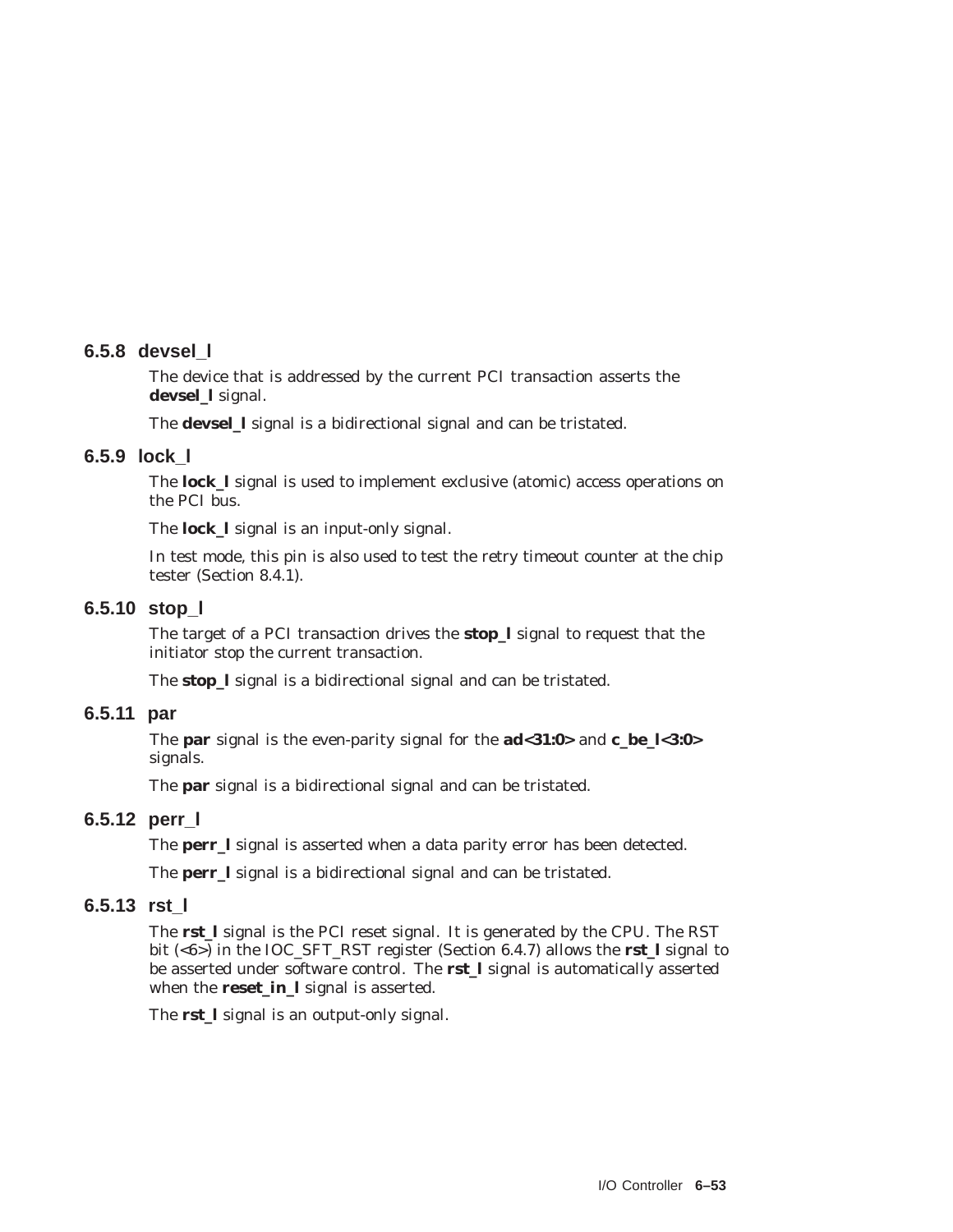## **6.5.14 pci\_clk\_in**

The **pci\_clk\_in** signal provides timing for all transactions on the PCI bus. All of the IOC PCI signals, except the **rst\_l** signal, are synchronous with the **pci\_clk\_in** signal. Inputs are sampled on the rising edge of the **pci\_clk\_in** signal; outputs change state as a result of the rising edge of the **pci\_clk\_in** signal.

The **pci\_clk\_in** signal is an input-only signal.

#### **6.5.15 memreq\_l**

The **memreq\_l** signal is a PCI sideband, input-only signal and is synchronous with the **pci\_clk\_in** signal. The IOC arbitrates (internal to the chip) for access to memory when it samples the **memreq\_l** signal asserted. The IOC asserts the **memack\_l** signal when it wins arbitration for memory access.

# **6.5.16 memack\_l**

The **memack\_l** signal is a PCI sideband, output-only signal and is synchronous with the **pci\_clk\_in** signal. The IOC asserts the **memack\_l** signal when it wins arbitration (internal to the chip) for access to memory as requested by the **memreq\_l** signal. The **memack\_l** signal remains asserted until the **memreq\_l** signal is deasserted.

The **memack\_l** signal is tristated during reset.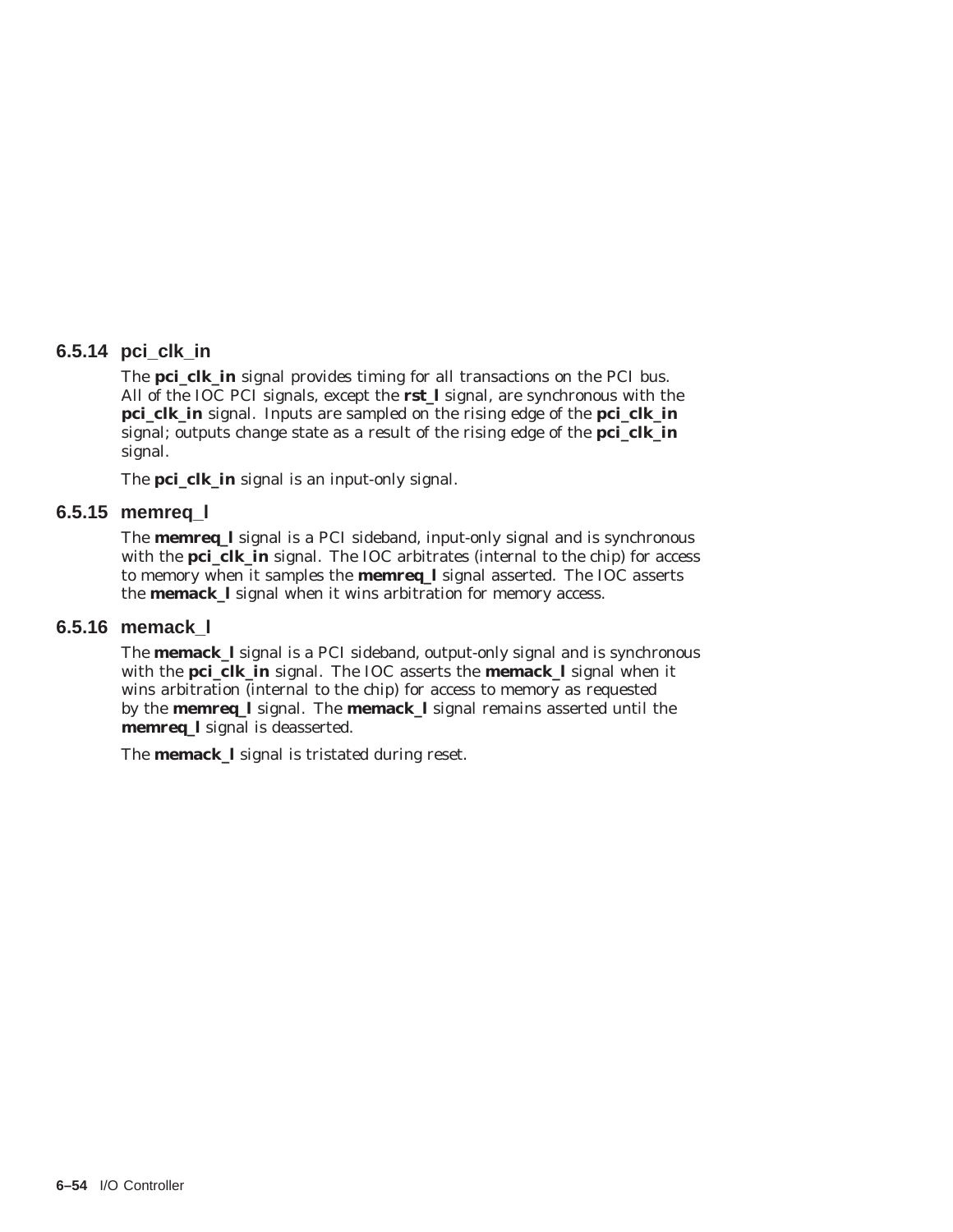# **7 Clocks**

This chapter describes the clock interface, the phase-locked loop (PLL), clock frequency selection, and noise reduction requirements.

# **7.1 Overview**

The chip implements a PLL to synthesize a high-frequency internal clock from a low-frequency external clock. The synthesized clock is only used internally. It has no timing relationship to the PCI bus. Furthermore, a timing relationship should not be assumed between the synthesized clock and the external reference clock, the internal clock, or test clock output.

# **7.2 Phase-Locked Loop**

Figure 7–1 is a simplified diagram of the internal clock generator. The multiplexer and PLL blocks comprise the voltage-controlled oscillator (VCO) and related components that implement the PLL. The divide by  $N \div N$  block completes the PLL.

N is the frequency ratio between the VCO output and the external clock reference driving the **pll\_clk\_in** and **pll\_clk\_in\_l** pins. The  $\div N$  block provides a feedback path from the VCO output to the PLL phase-detector input. The feedback path is programmable when the system power is turned on to select different initial synthesis ratios for the PLL.

The PLL output is further divided by  $Q$  ( $\div Q$ ) to complete the internal frequency generation process. The internal clock frequency is a multiple of the value derived by the following equation:

#### *(N2Q)* - *external clock frequency*

The final divide by 2  $(\div 2)$  provides a clean 50% duty-cycle square wave to be driven on **lca\_clk** (the internal clock node). The **test\_clk\_out** signal is simply driven offchip from some selected point in the global buffering between the final multiplexer output and **lca\_clk**. The skew between **lca\_clk** and the **test\_clk\_out** signal is controlled only to the extent that the rising edges are nominally matched in simulation.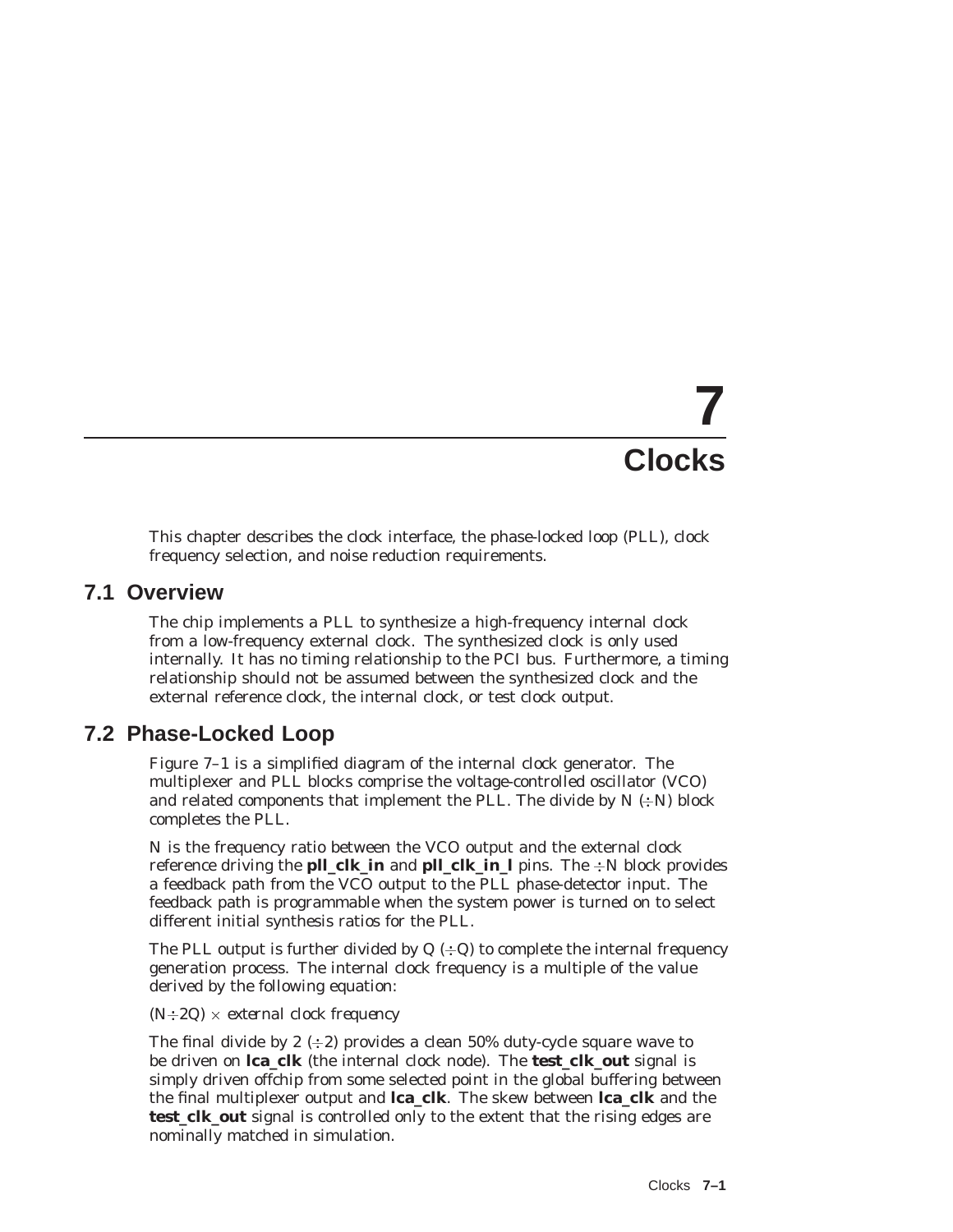

**Figure 7–1 PLL Clock Generator**

Table 7–1 lists the external values supplied on the **irq<2:0>** pins while the **reset\_in\_l** signal is asserted. The values supplied on the **irq<2:0>** pins are latched when the **reset\_in\_l** signal is deasserted. During and after chip reset, these values select the N and Q values listed in Table  $7-1$ . The N divider starts without reset; its starting state is UNPREDICTABLE.

| irq   |    |                  | Internal Clock Frequency : External Clock Input Frequency |                  |  |  |
|-------|----|------------------|-----------------------------------------------------------|------------------|--|--|
| <2:0> | N  | Q                | $pII_bypass = 0$                                          | $pII_bypass = 1$ |  |  |
| 000   | 12 | 3                | 2                                                         |                  |  |  |
| 001   | 12 | $\boldsymbol{2}$ | 3                                                         |                  |  |  |
| 010   | 16 | $\boldsymbol{2}$ | 4                                                         |                  |  |  |
| 011   | 10 | 1                | 5                                                         |                  |  |  |
| 100   | 12 | 1                | 6                                                         |                  |  |  |
| 101   | 14 | 1                | 7                                                         |                  |  |  |
| 110   | 16 | 1                | 8                                                         |                  |  |  |
| 111   | 18 |                  | 9                                                         |                  |  |  |

**Table 7–1 Internal Clock Programming**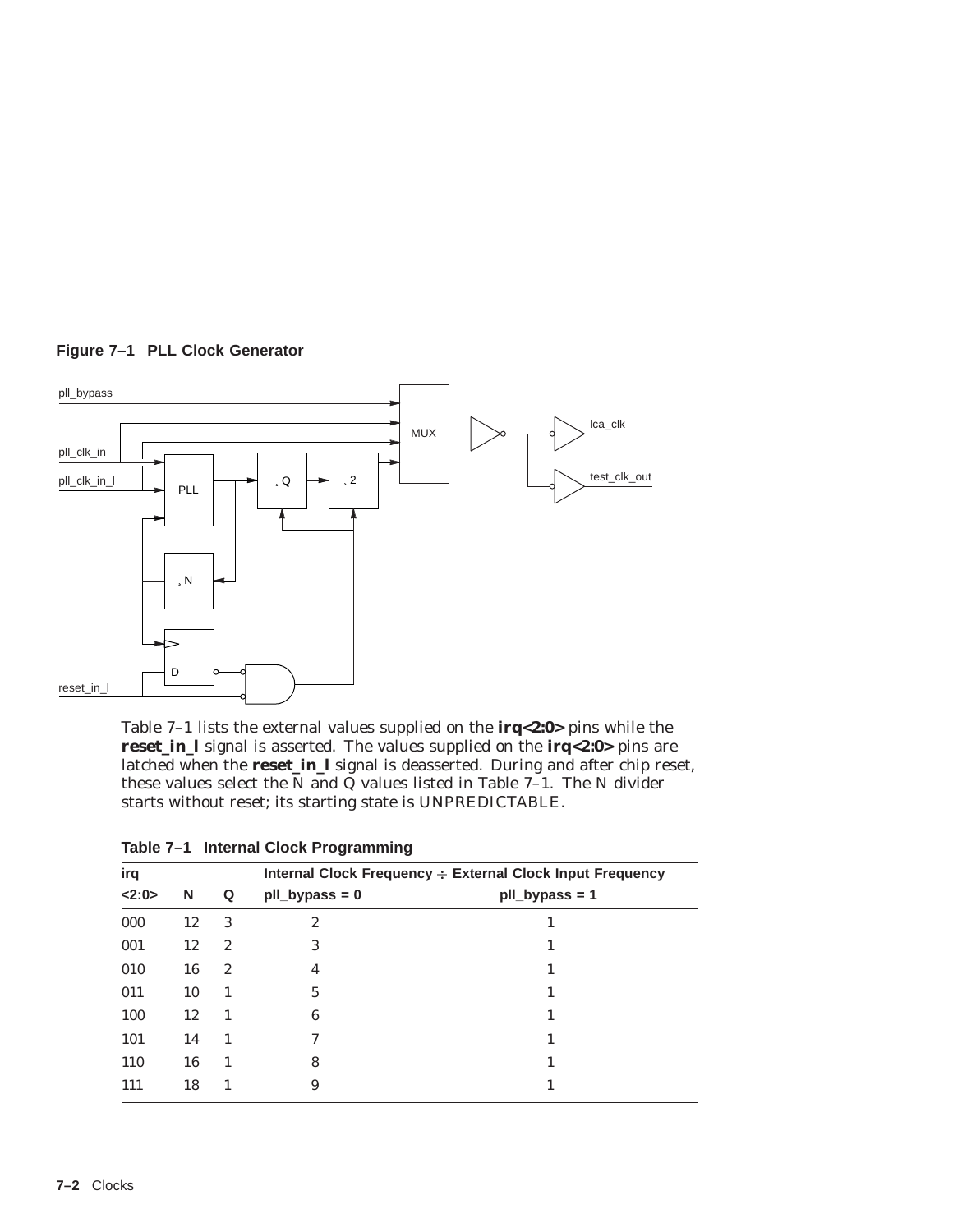**Note**

The maximum internal clock frequency is determined by system (package and power) requirements. Operating frequencies (**lca\_clk** speeds) from two to nine times the selected oscillator or input clock frequency are supported. Making the **pll\_clk\_in** signal the **pci\_clk\_in** signal eliminates the need for separate oscillators.

# **7.3 Clock Signal Pins**

Sections 7.3.1 through 7.3.8 describe the signal pins associated with the clock function.

#### **7.3.1 irq<2:0>**

The **irq<2:0>** pins are not usually part of the clock function. However, during reset these pins are tristated to receive (through external resistors connected to **Vss** or **Vdd**) the values that set the frequency ratio of the internal clock to the external reference clock when the power is turned on (Section 7.2).

## **7.3.2 pll\_bypass**

When the **pll bypass** signal is asserted, the frequency ratio of the internal clock to the external reference is 1:1 and the external clock input signal **pll\_clk\_in** drives the internal logic directly. In other words, the clock received at the input pins is buffered to become the internal clock.

The **pll\_bypass** signal should change state only when the **reset\_in\_l** signal is asserted.

## **7.3.3 pll\_clk\_in, pll\_clk\_in\_l**

For normal operation, a low-frequency (less than 50 MHz), single-ended clock is supplied to the **pll clk in** pin and an appropriate reference and bias voltage is applied to the **pll\_clk\_in\_l** pin.

To minimize jitter induced by module and package noise, the **pll\_clk\_in** and **pll clk in** I pins receive a high-frequency (greater than 50 MHz), differential reference clock (logically complementary, nominal square waves).

#### **Caution** 2008

The **pll\_clk\_in** signal must be active before power is applied to the chip with the **pll\_bypass** signal asserted.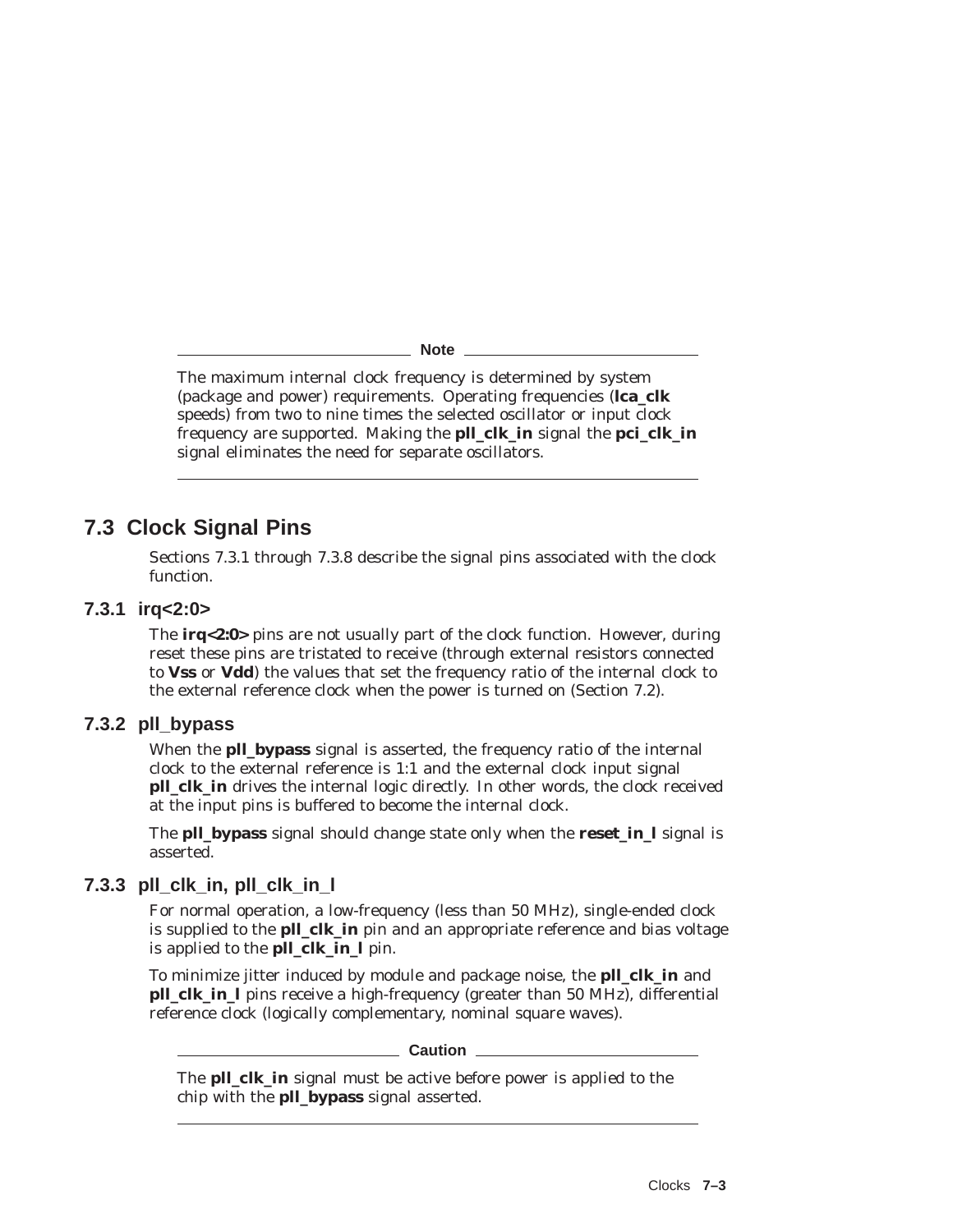## **7.3.4 pll\_filter**

To maintain stable operation, the 0.01-µF capacitor connected between the **pll\_filter** pin and **Vss** sets the feedback-loop time constant needed to regulate the speed with which the PLL responds to changes in frequency or operating conditions (Figure 7–2).





## **7.3.5 pll\_i\_ref**

The constant current that flows in the  $5.1$ -k $\Omega$  resistor connected between the **pll i ref** pin and **Vss** provides the reference to the analog PLL circuits. This reduces the variations in the speed of CMOS devices over a wide range of process and operating conditions (Figure 7–2).

#### **7.3.6 pll\_5v**

The clean +5 V supplied to the **pll\_5v** pin is regulated internally to source the nominal +3.3 V used by the PLL and associated logic. This onchip isolation is required to reduce phase jitter. Decoupling capacitors for the  $+5\bar{V}$  should be connected as close as possible to the **pll\_5v** and **Vss** pins.

#### **7.3.7 test\_clk\_out**

The **test\_clk\_out** signal is an output reference clock to be used only for testing the chip. Its rising edge into a 40-pF load nominally coincides with the start of an internal microcycle. The relationship between the **pll\_clk\_in** and **test\_clk\_out** signals can be determined following the second deassertion of the **reset\_in\_l** signal after either a power-up or a change in the clock frequency ratio.

For the 21066A, when **pll bypass** = 0, **test clk out** is the internal clock divided by 4; when **pll\_bypass** = 1, **test\_clk\_out** is the same frequency as the input clock.

This pin should not be used to drive module-level logic.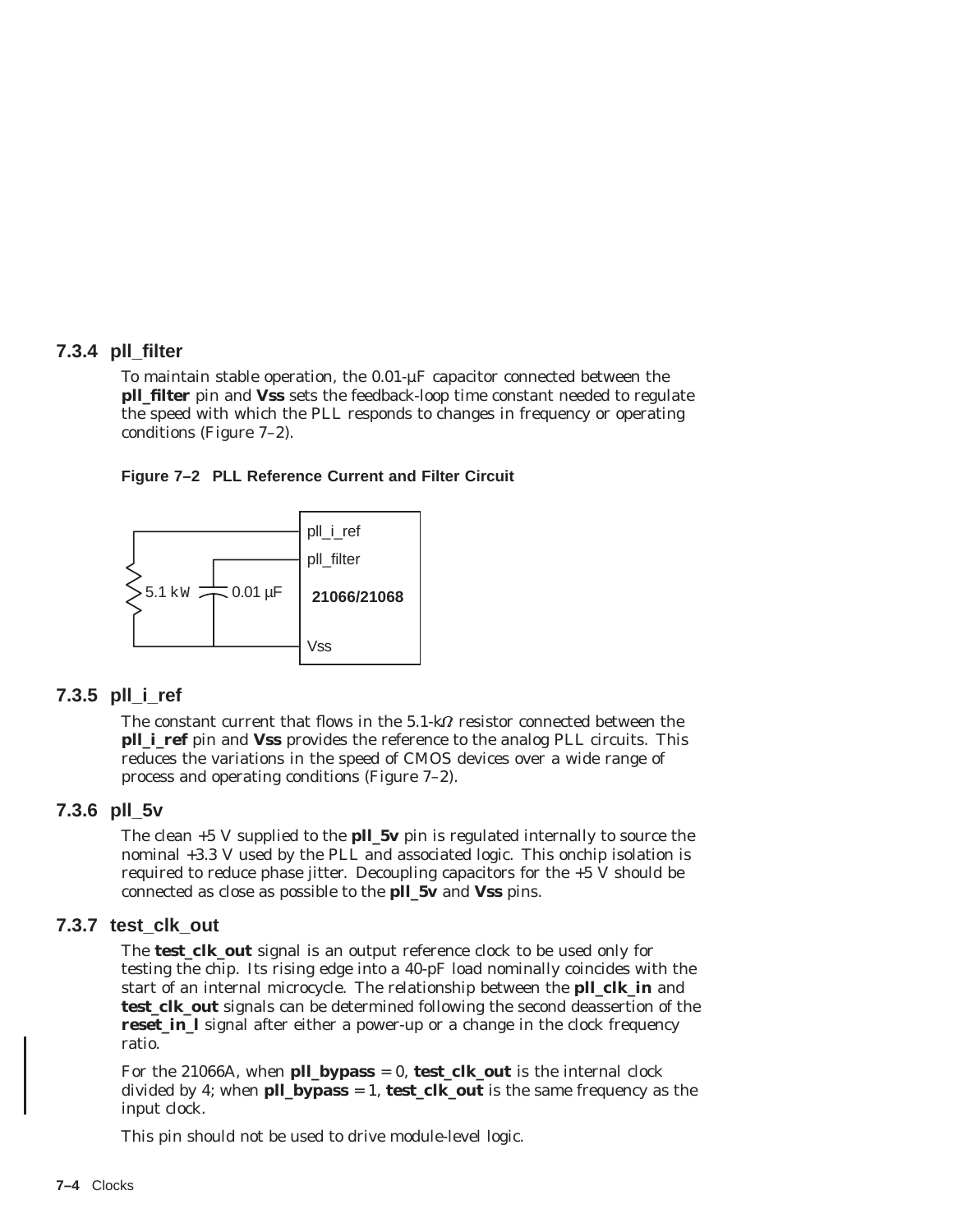# **7.3.8 reset\_in\_l**

The **reset\_in\_l** signal is the master reset input for the chip and should be asserted when power is first applied to the chip. When the **reset\_in\_l** signal is asserted, certain internal chip logic is immediately initialized.

**Note** \_\_\_\_

Some internal state is not reset and must be handled by software when the chip boots.

The deassertion of the **reset\_in\_l** signal is synchronized with the internal clock. Internal chip activity starts 31 cycles after the **reset\_in\_l** signal is deasserted.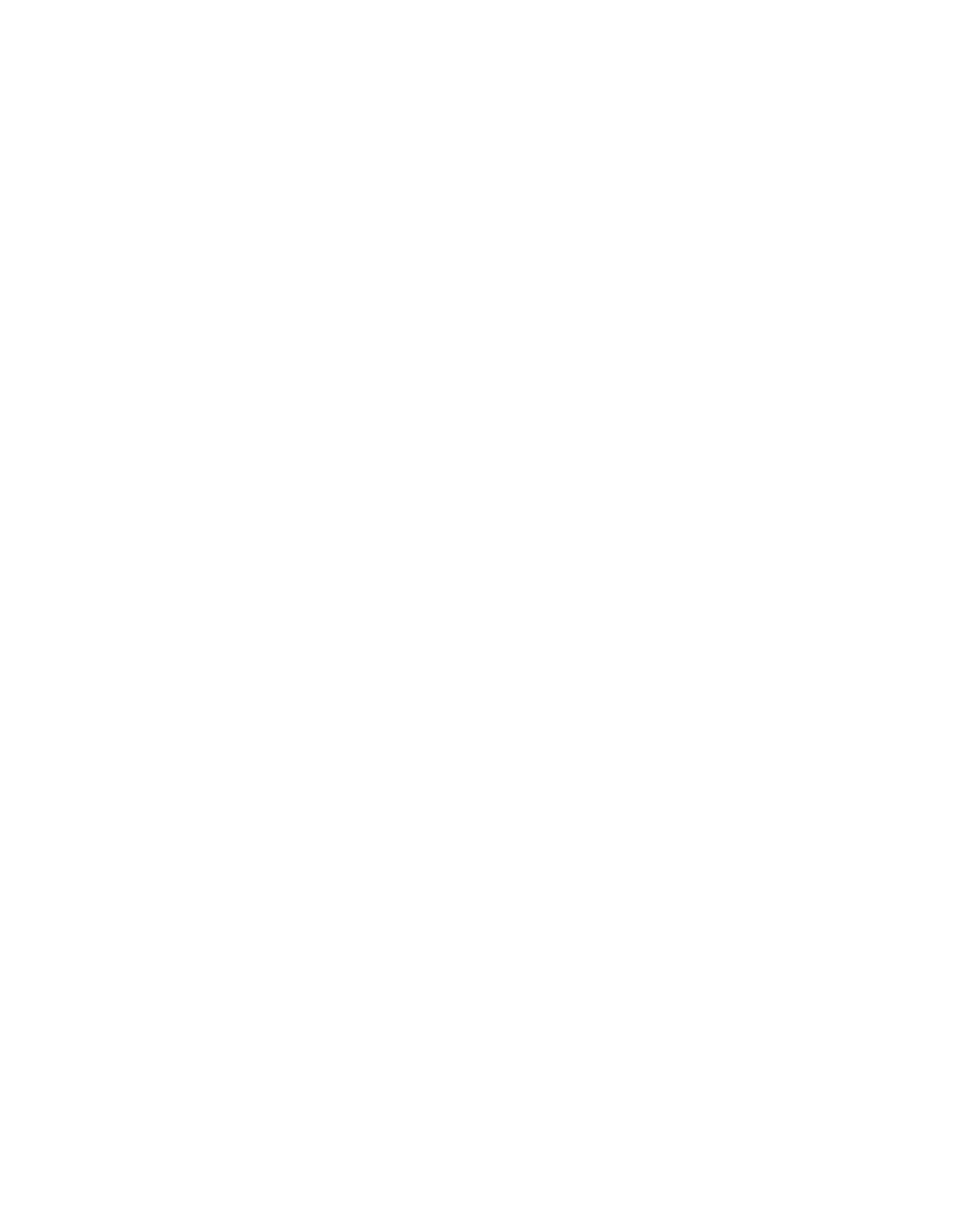# **8 JTAG Test Port**

This chapter describes the chip's implementation of a joint testing action group (JTAG) test port according to IEEE standard *1149.1, Standard Test Access Port and Boundary-Scan Architecture.* Information that is included in the standard is not duplicated in this document.

# **8.1 Overview**

The chip contains a serial-scan test port that conforms to IEEE standard 1149.1.The port consists of the 5-wire test access port (TAP), a TAP controller, an instruction register (IR), a bypass register (BPR), and a boundary scan register (BSR).

**Note**

The JTAG test access port is to be used only while the CPU is not operating. JTAG operations can cause the chip to reset.

# **8.2 JTAG Signal Pins**

This chapter describes the JTAG pins listed in Table 8–1.

| Table 8-1 JTAG Pins |  |  |  |  |
|---------------------|--|--|--|--|
|---------------------|--|--|--|--|

| Pin    | Tvpe     | <b>Description</b>            |
|--------|----------|-------------------------------|
| tck    |          | Boundary scan clock           |
| tdi    |          | Serial boundary scan data in  |
| tdo    | $\Omega$ | Serial boundary scan data out |
| tms    |          | JTAG test mode select         |
| trst 1 |          | <b>JTAG TAP reset</b>         |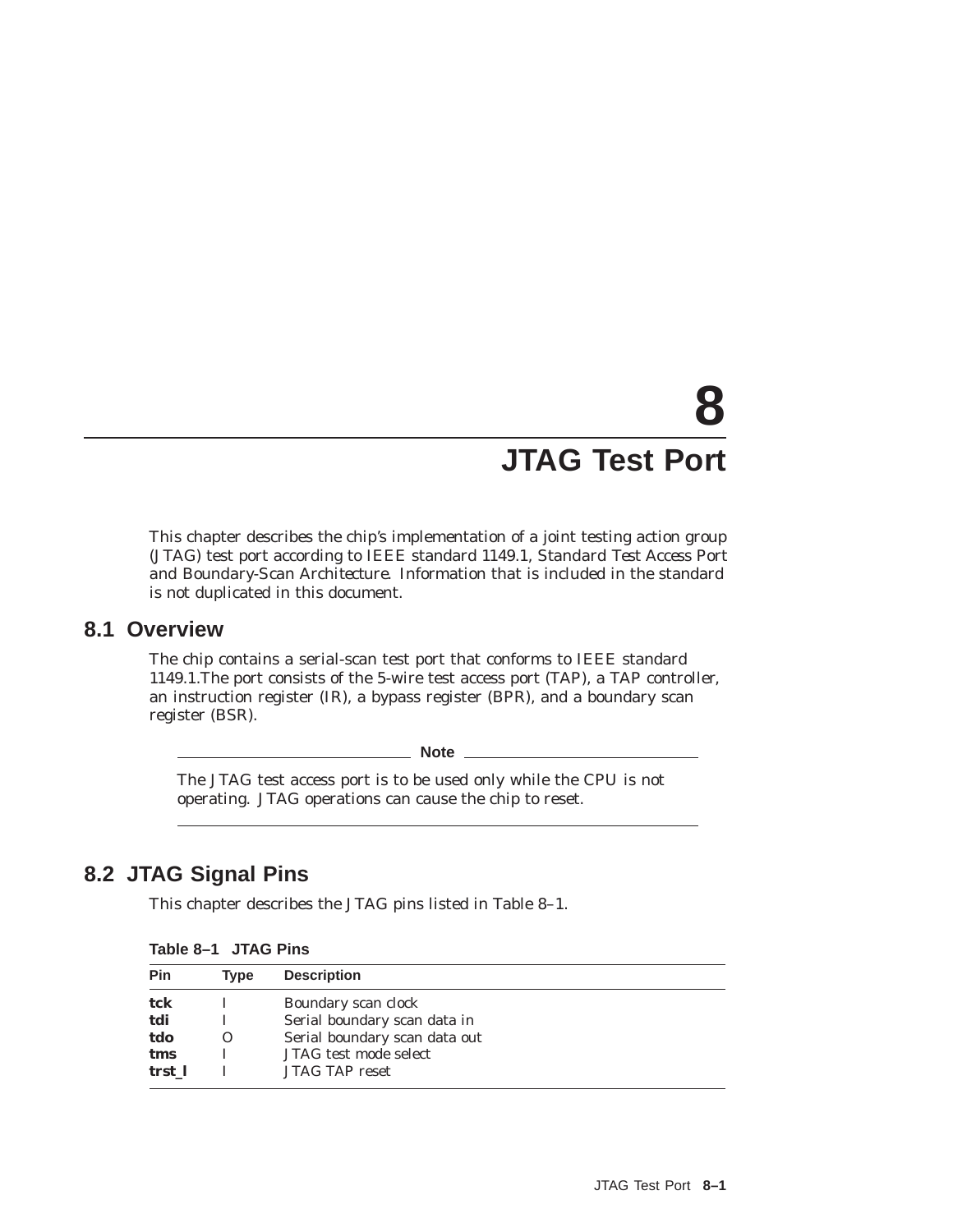# **8.3 Test Access Port Controller**

The TAP controller is a state machine that interprets the IEEE 1149.1 protocols received on the **tms** pin and generates the appropriate clocks and control signals for the test features that it controls.

The **tms** signal changes the controller state on the rising edge of the **tck** signal. In each state, the controller generates clocks and control signals that control the operation of the test features. Test feature operations are initiated on the rising edge of the first **tck** signal after entry into a state.

# **8.4 Instruction Register**

The 5-bit instruction register (IR) resides on a scan path. It selects the test modes and features. The IR bits are interpreted as instructions as shown in Table 8–2. The instructions select and control the operation of the boundary scan and bypass registers. During the capture-IR state, the shift-register stage of the IR is loaded with  $00001<sub>2</sub>$ .

Table 8–2 describes the test modes and features selected by the IR.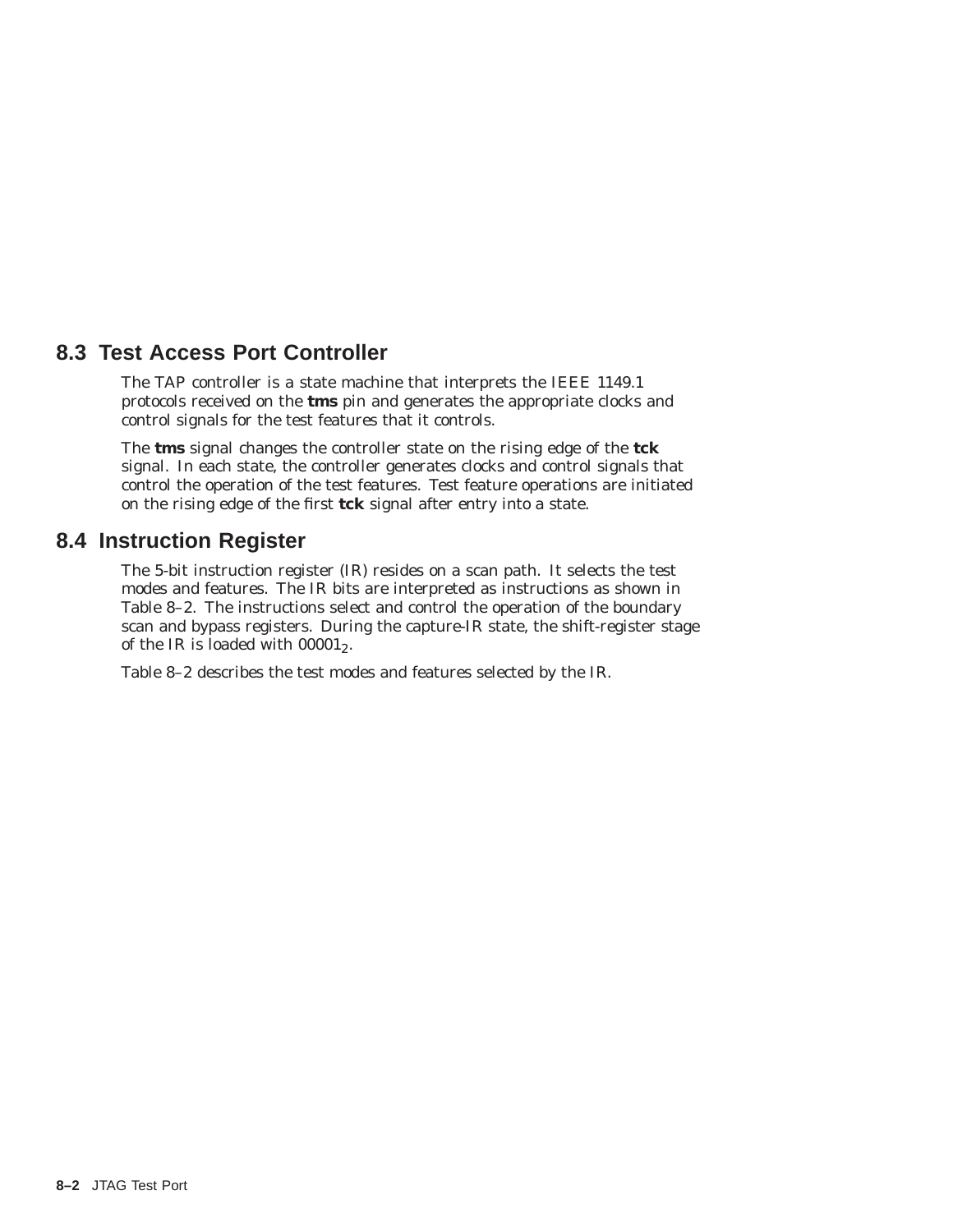| IR.<br><b>Contents</b>    | <b>Instruction Name</b><br>(Test Mode or State) | Test<br><b>Register</b><br><b>Selected</b> | <b>Operation</b>                                                        |
|---------------------------|-------------------------------------------------|--------------------------------------------|-------------------------------------------------------------------------|
| 00000                     | EXTEST*                                         | <b>BSR</b>                                 | External test (drives pins from the<br>BSR)                             |
| 00001                     | <b>SAMPLE</b>                                   | <b>BSR</b>                                 | Samples I/O                                                             |
| 00010                     | Reserved                                        |                                            |                                                                         |
| 00011                     | Reserved                                        |                                            |                                                                         |
| 00100                     | CLAMP <sup>*</sup>                              | <b>BPR</b>                                 | Drives pins from the BSR and<br>selects the BPR for shifts              |
| 00101                     | HIGHZ <sup>*</sup>                              | <b>BPR</b>                                 | Tristates all output and I/O pins<br>except the <b>tdo</b> pin          |
| 00110                     | <b>Reserved</b>                                 |                                            |                                                                         |
| 00111                     | Reserved                                        |                                            |                                                                         |
| 01000<br>through<br>11110 | Private/ICMODE                                  | <b>BPR</b>                                 | Used for Icache initialization and<br>internal chip testing (Table 8–3) |
| 11111                     | <b>BYPASS</b>                                   | <b>BPR</b>                                 | Selects the BPR for shifts<br>$(Table 8-3)$                             |

**Table 8–2 JTAG Instruction Register**

When the JTAG test port is in the EXTEST, HIGHZ, or CLAMP mode, the chip's internal reset is asserted. The chip remains in the reset state until the port leaves the mode.

Table 8–3 describes the test functions available when the IR contains an ICMODE or BYPASS instruction.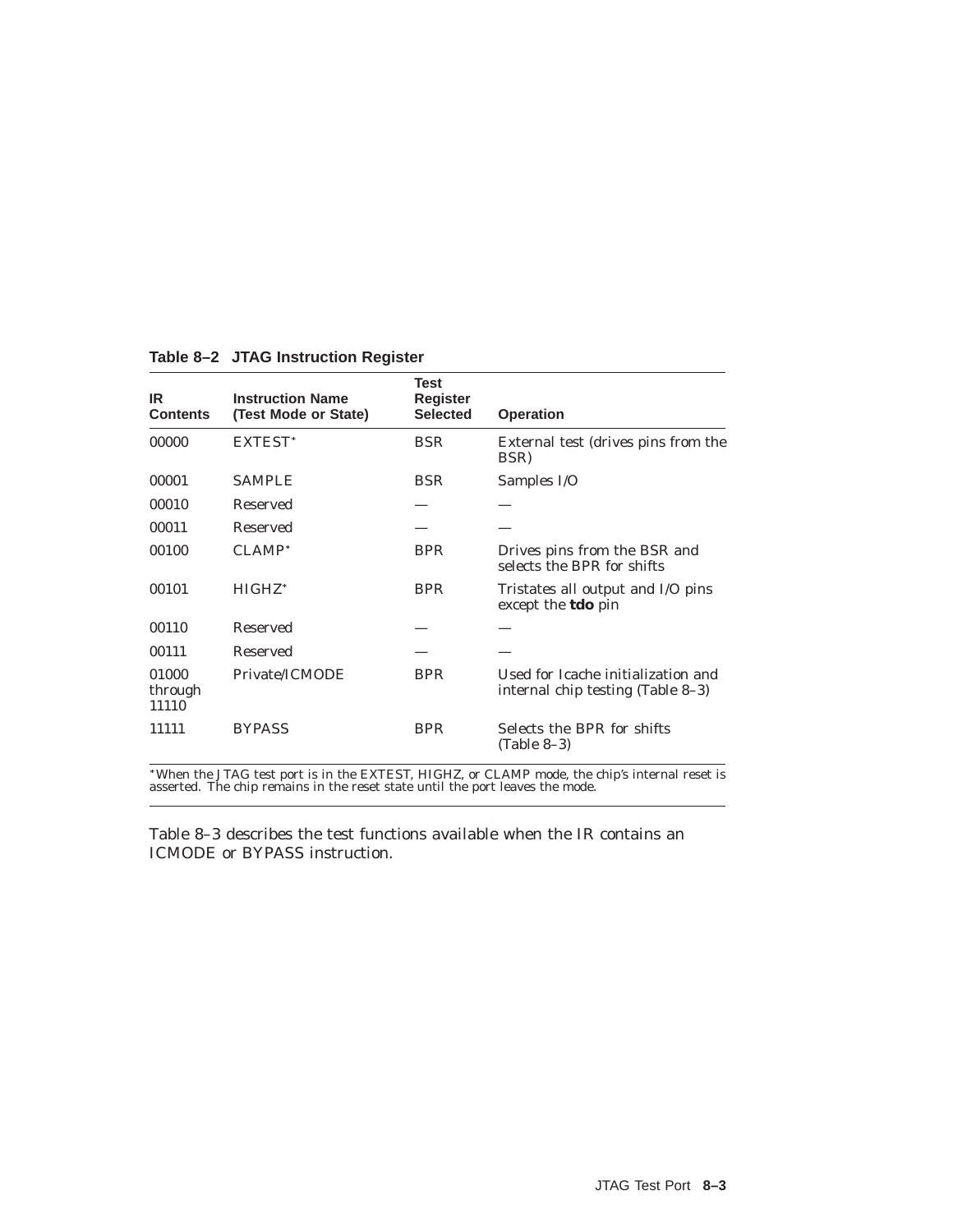| IR.<br><4:3> | IR<br>2:0> | <b>ICMODE Function</b>                                                                                                                                                                                                                                                            |
|--------------|------------|-----------------------------------------------------------------------------------------------------------------------------------------------------------------------------------------------------------------------------------------------------------------------------------|
| 1X           | 000011     | Reserved.                                                                                                                                                                                                                                                                         |
| 1X           | 100        | Icache test read mode.                                                                                                                                                                                                                                                            |
| 1X           | 101        | Icache test write mode.                                                                                                                                                                                                                                                           |
| 1X           | 110        | Disable serial interface.                                                                                                                                                                                                                                                         |
| 1X           | 111        | Enable SROM Icache initialization mode.                                                                                                                                                                                                                                           |
| 10           | 100111     | Select test mode of operation for IOC synchronizers. This mode<br>bypasses the IOC synchronizers to make it easier to adjust the<br>pci_clk_in and pll_clk_in signals for synchronous operation. Bits<br>$IR < 2.0$ specify one of the Icache or test modes listed in this table. |
| 11           | 100111     | Select normal mode of operation for the IOC synchronizers. Bits<br>$IR < 2:0$ specify one of the Icache or test modes listed in this table.                                                                                                                                       |
| $X = 1$ or 0 |            |                                                                                                                                                                                                                                                                                   |

**Table 8–3 JTAG ICMODE Functions**

The IR also controls the function of the **lock\_l** and **instr\_ref** pins during reset.

### **8.4.1 lock\_l**

During test mode, this pin is used in testing the 24-bit retry timeout counter. A high on this pin enables testing the lower half of the counter; a low on this pin enables testing the upper half of the counter. This test mode is programmed by clearing IR bit 3 (IR<3> = 0). See Chapter 6 for more information about this pin.

#### **8.4.2 instr\_ref**

During reset, if  $IR < 3 > 0$  and **lock\_l** is deasserted, this pin is driven with a delayed noninverted PCI clock; otherwise, it is driven with a delayed, inverted core clock. See Appendix B for more information about this pin.

## **8.5 Bypass Register**

The 1-bit bypass register (BPR) is a shift register that implements a single-bit serial connection through the port (chip) when no other test path is selected. During a scan-shift operation, the BPR provides a 1-bit scan route through the chip. It provides a way to bypass the chip's boundary scan during module-level and system-level testing.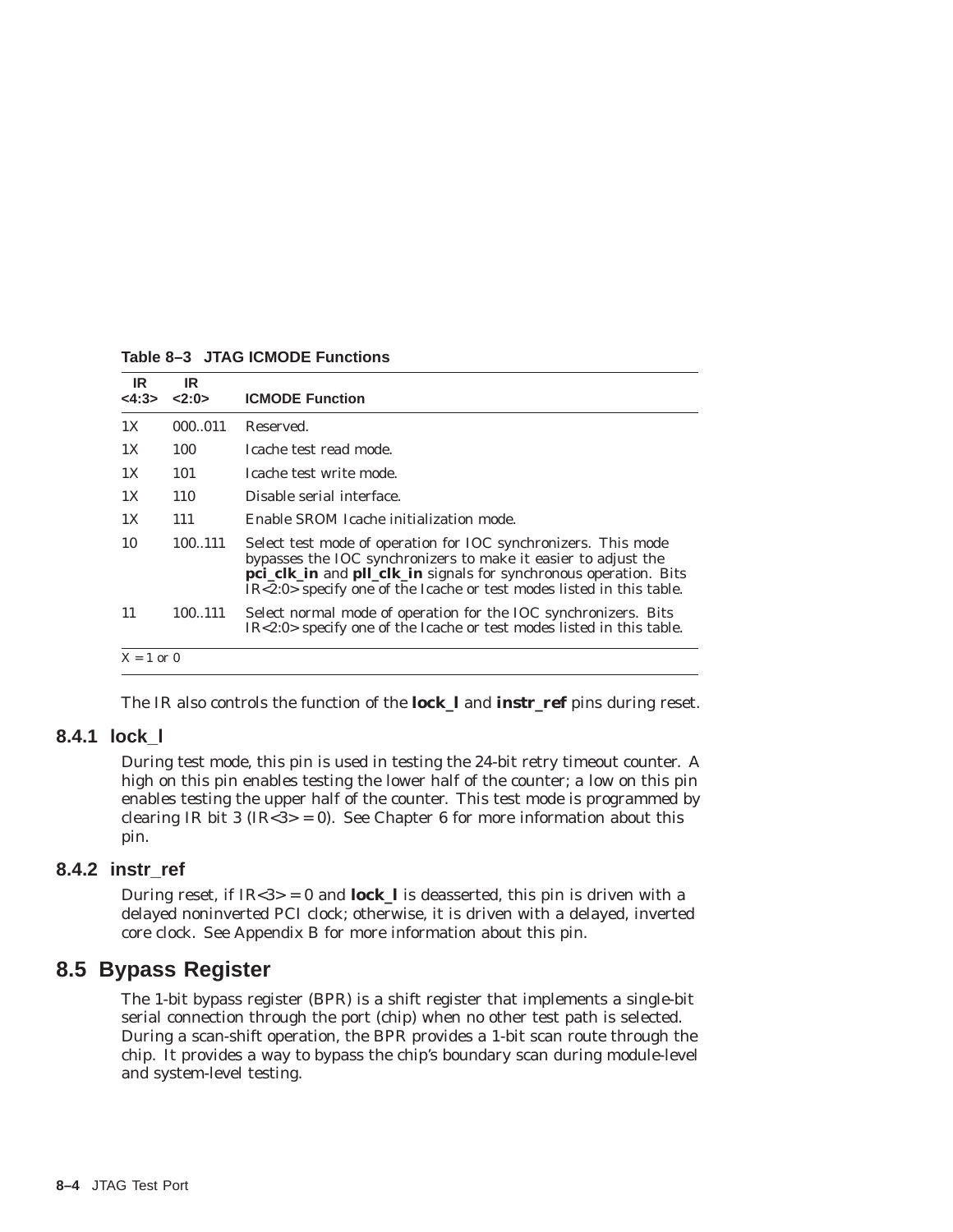## **8.6 Boundary Scan Register**

The boundary scan register (BSR) primarily facilitates module interconnection testing during module manufacture or service.

The BSR is a single-shift register formed by boundary scan cells placed at most of the chip's signal pins. The register is accessed through the **tdi** and **tdo** pins.

### **8.6.1 Cells**

The function of the BSR cells is determined by the associated pins, as follows:

- Input-only pins—The boundary scan cell is basically a 1-bit shift register. The cell supports sample and shift functions.
- Output-only pins—The boundary scan cell comprises a 1-bit shift register and an output multiplexer. The cell supports the sample, shift, and drive output functions.
- Bidirectional pins—The boundary scan cell is identical to the output-only pin cell, but it captures test data from the incoming data line. The cell supports sample, shift, drive output, and hold output functions. It is used at all I/O pins.

### **8.6.2 Organization**

Table 8–4 lists all the signal pins in the order of the scan chain from **mem\_dtoe\_l** through **memack\_l**. The **mem\_dtoe\_l** pin is the first entry in the scan chain and is the last entry scanned out. The boundary scan register on the chip is 179 bits long.

Table 8–4 also shows the four JTAG boundary scan groups. A 1-bit group control register (GCR) is associated with each group. The GCRs are physically located in the chain positions shown in Table 8–4.

The following list identifies the pins associated with each GCR:

GCR1 controls scan pins 14 through 69. GCR2 controls scan pins 71 through 89. GCR3 controls scan pins 91 through 137. GCR4 controls scan pins 139 through 179.

When a GCR is set to one, the bidirectional (I/O) pins in the associated group are simultaneously tristated. At the same time, the output signals that belong to the group and are indicated by an asterisk  $(*)$  are also tristated.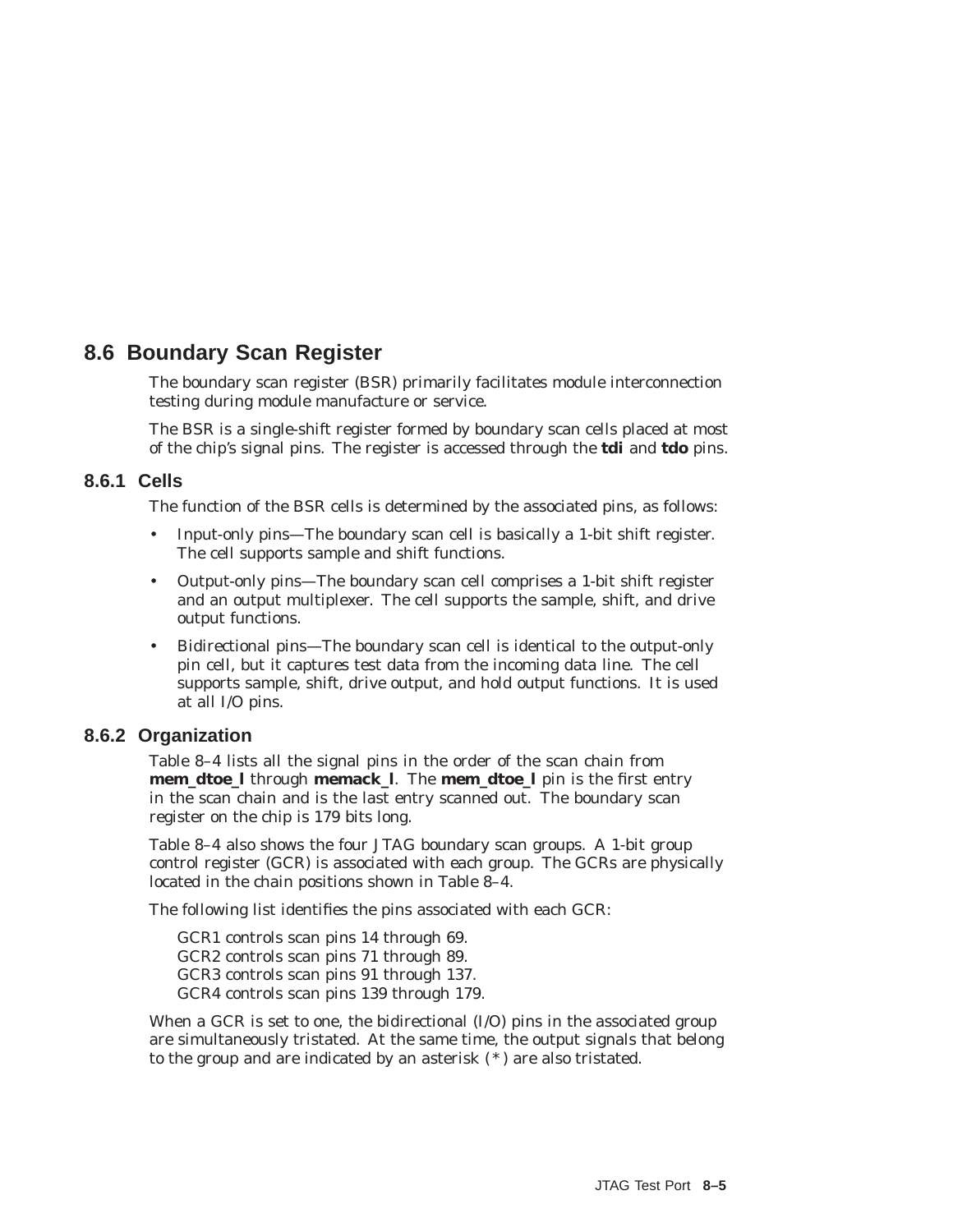Table 8–4 lists the boundary scan chain entries and signals.

| Entry            | <b>Signal Pin or Register</b> | Entry | <b>Signal Pin or Register</b> |
|------------------|-------------------------------|-------|-------------------------------|
| $\mathbf{1}$     | mem_dtoe_l                    | 90    | Group control register 3      |
| $\boldsymbol{2}$ | vrefresh_l                    | 91    | ad0                           |
| 3                | vframe 1                      |       |                               |
| 4                | mem_dsf                       | 98    | ad7                           |
| $\mathbf 5$      | mem_rasa_13                   | 99    | c_be_10                       |
| 6                | mem_rasa_l2                   |       |                               |
| 7                | mem_rasa_11                   | 102   | c be 13                       |
| 8                | mem_rasa_10                   | 103   | lock_l                        |
| 9                | mem_rasb_l3                   | 104   | irdy_l                        |
| 10               | mem_rasb_l2                   | 105   | trdy_l                        |
| 11               | mem_rasb_11                   | 106   | stop_l                        |
| 12               | mem_rasb_l0                   | 107   | devsel 1                      |
| 13               | Group control register 1      | 108   | perr_l                        |
| 14               | mem_ecc0                      | 109   | frame_l                       |
|                  |                               | 110   | par                           |
| 21               | mem ecc7                      | 111   | gnt 1                         |
| 22               | mem_data31                    | 112   | req_ $l^*$                    |
|                  |                               | 113   | $rst_l$                       |
| 53               | mem_data0                     | 114   | ad8                           |
| 54               | mem rd oe                     |       |                               |
| 55               | mem_write_l                   | 137   | ad31                          |
| 56               | mem_wr_oe_l                   | 138   | Group control register 4      |
| 57               | mem_cas_l                     | 139   | mem_data32                    |
| 58               | mem_addr11 *                  |       |                               |
|                  |                               | 170   | mem_data63                    |
| 69               | mem addr0 *                   | 171   | reset_in_l                    |
| 70               | Group control register 2      | 172   | sromd                         |
| 71               | bc_index *                    | 173   | sromoe 1                      |
| 72               | bc_idx_tag4                   | 174   | sromclk                       |
|                  |                               | 175   | irq2                          |
| 76               | bc_idx_tag0                   | 176   | irq1                          |
| 77               | bc_parity                     | 177   | irq0                          |
| 78               | bc_dirty                      | 178   | memreq_l                      |
| 79               | bc_tag0                       | 179   | memack 1 *                    |
|                  |                               |       |                               |
| 86               | bc_tag7                       |       |                               |
| 87               | bc_oe_l                       |       |                               |
| 88               | $bc_{cs}$                     |       |                               |
| 89               | bc_we_l                       |       |                               |

**Table 8–4 Boundary Scan Chain Order**

 $^\ast$  Output signals tristated when the associated GCR is set.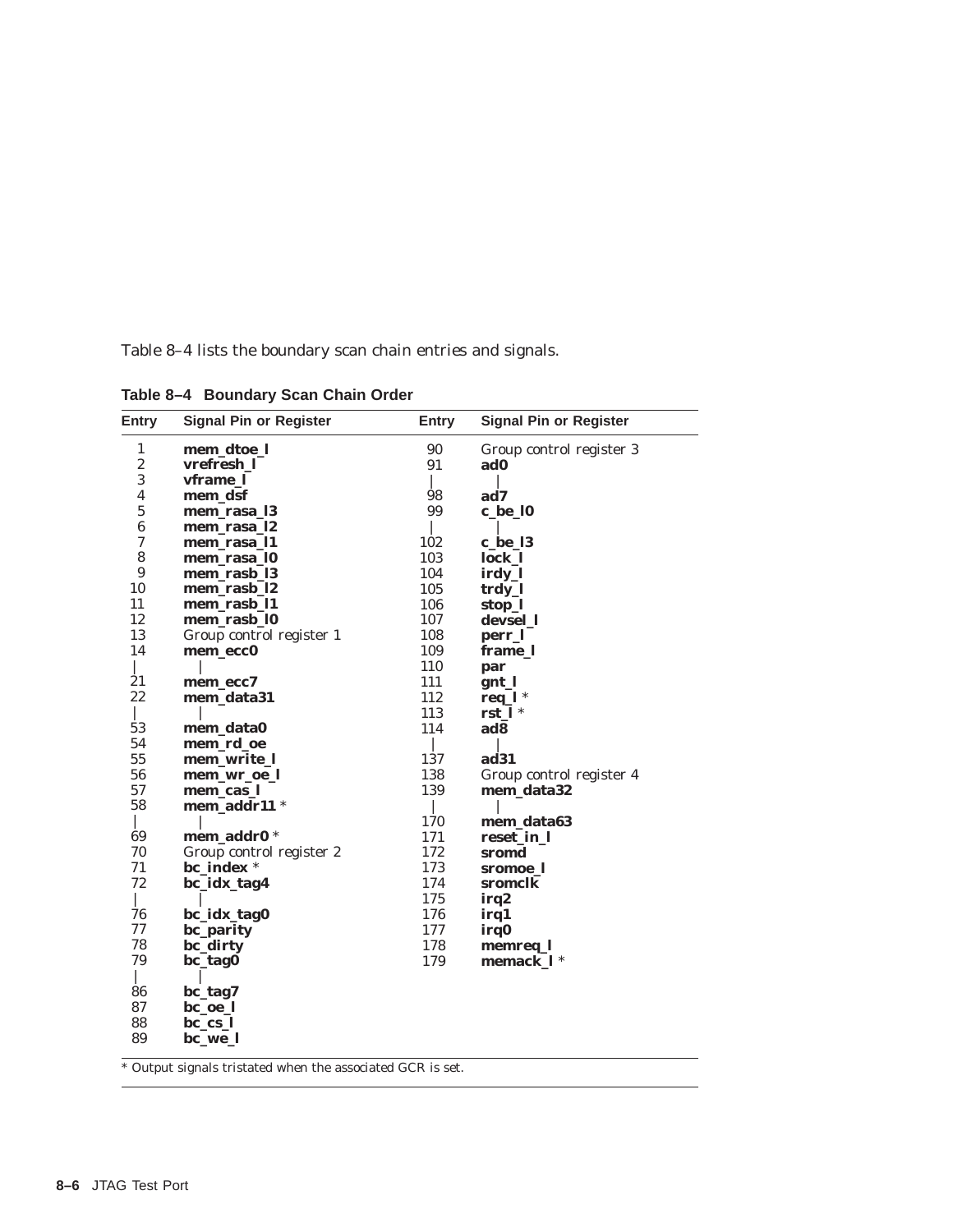## **8.7 Initialization**

The TAP controller and the instruction register output latches are initialized when the **trst\_l** input is asserted. The TAP controller is forced to enter the test-logic reset state. The IR value is forced to  $11111<sub>2</sub>$  and interpreted as follows:

- BYPASS instruction
- Select asynchronous (normal) mode of operation for the IOC
- Enable SROM Icache initialization mode

During test-logic reset state, all JTAG logic, including the boundary scan register, is in an inactive state; that is, the chip performs normal system functions. The boundary scan logic is set to a passive sample (observe) mode. The TAP controller leaves this state only when a JTAG test operation is desired and the appropriate sequence is sent on the **tms** and **tck** pins.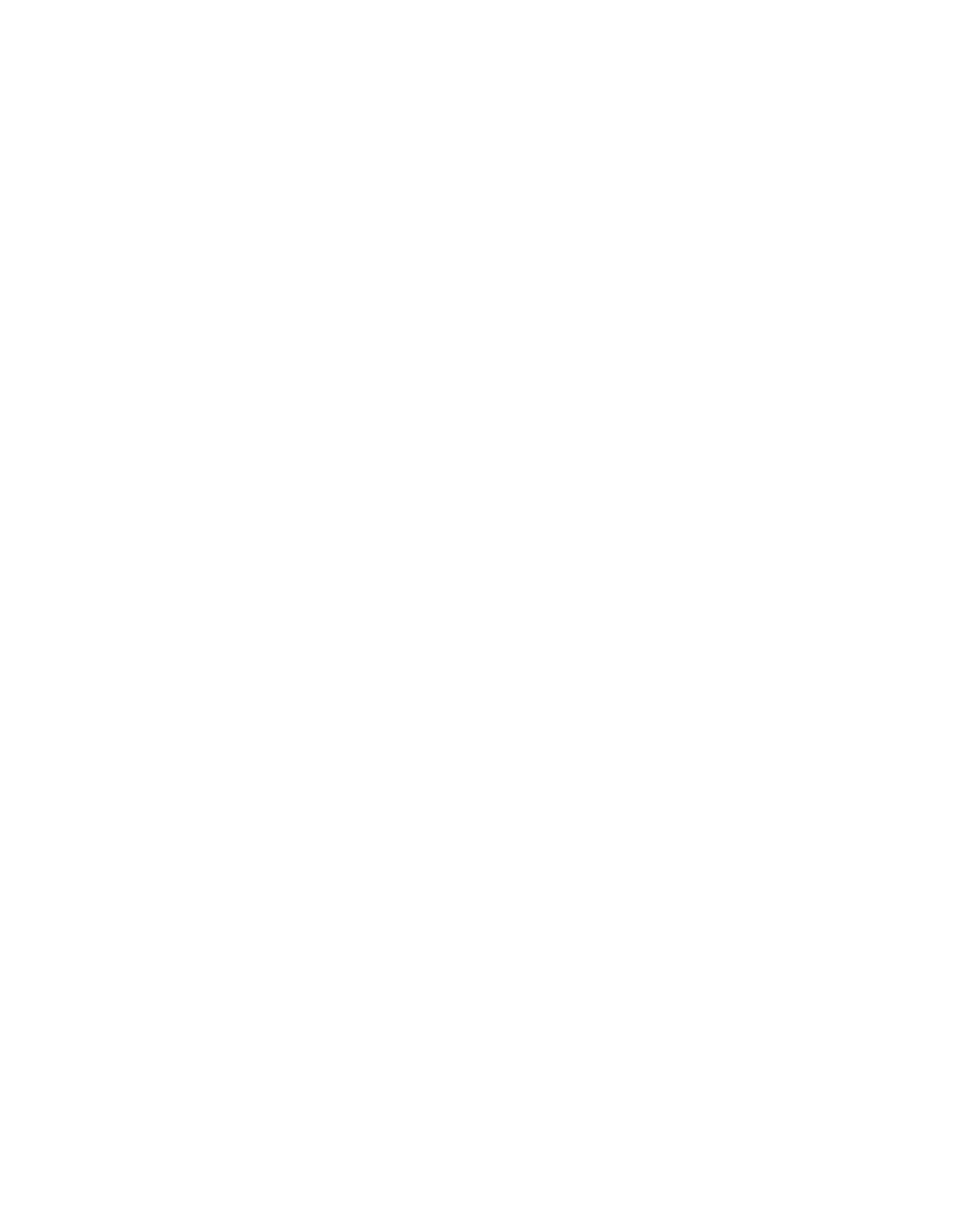# **9**

## **SROM Interface and Icache Initialization**

This chapter describes instruction cache (Icache) initialization using the serial ROM (SROM). It also describes how the SROM port can be used as a serial terminal port after the Icache is initialized.

## **9.1 Overview**

When the microprocessor is reset, it loads its initial Istream from a compact SROM to start the bootstrap procedure, rather than jumping to a fixed I/O address. The SROM interface can also be used for chip and module-level testing. Furthermore, by using PALcode and the serial line transmit and receive registers, the SROM port can be used to implement a diagnostic terminal port.

## **9.2 Instruction Cache Initialization**

The microprocessor implements several Icache initialization modes to support normal initialization as well as chip and module-level testing. The value in the JTAG instruction register (Section 8.4) determines which initialization mode is used following microprocessor reset (Table 9–1). Bit 3 of the JTAG instruction register determines whether the IOC mode of operation is synchronous or asynchronous (normal).

When the enable SROM mode is selected, the microprocessor loads the Icache from the external SROM before it executes its first instruction. The SROM can contain enough code to complete the external interface configuration (for example, setting the timing on the external cache RAMs) and diagnose the path between the CPU chip and the memory components. After the **reset in 1** signal is deasserted, the microprocessor is in PALmode, which makes all of the visible state within the chip accessible to the code loaded into the Icache.

Table 9–1 describes the test functions available when the JTAG instruction register (IR) contains an ICMODE or BYPASS instruction. See Chapter 8 for more information about the JTAG instruction register. (Table 9–1 duplicates part of Table 8–3.)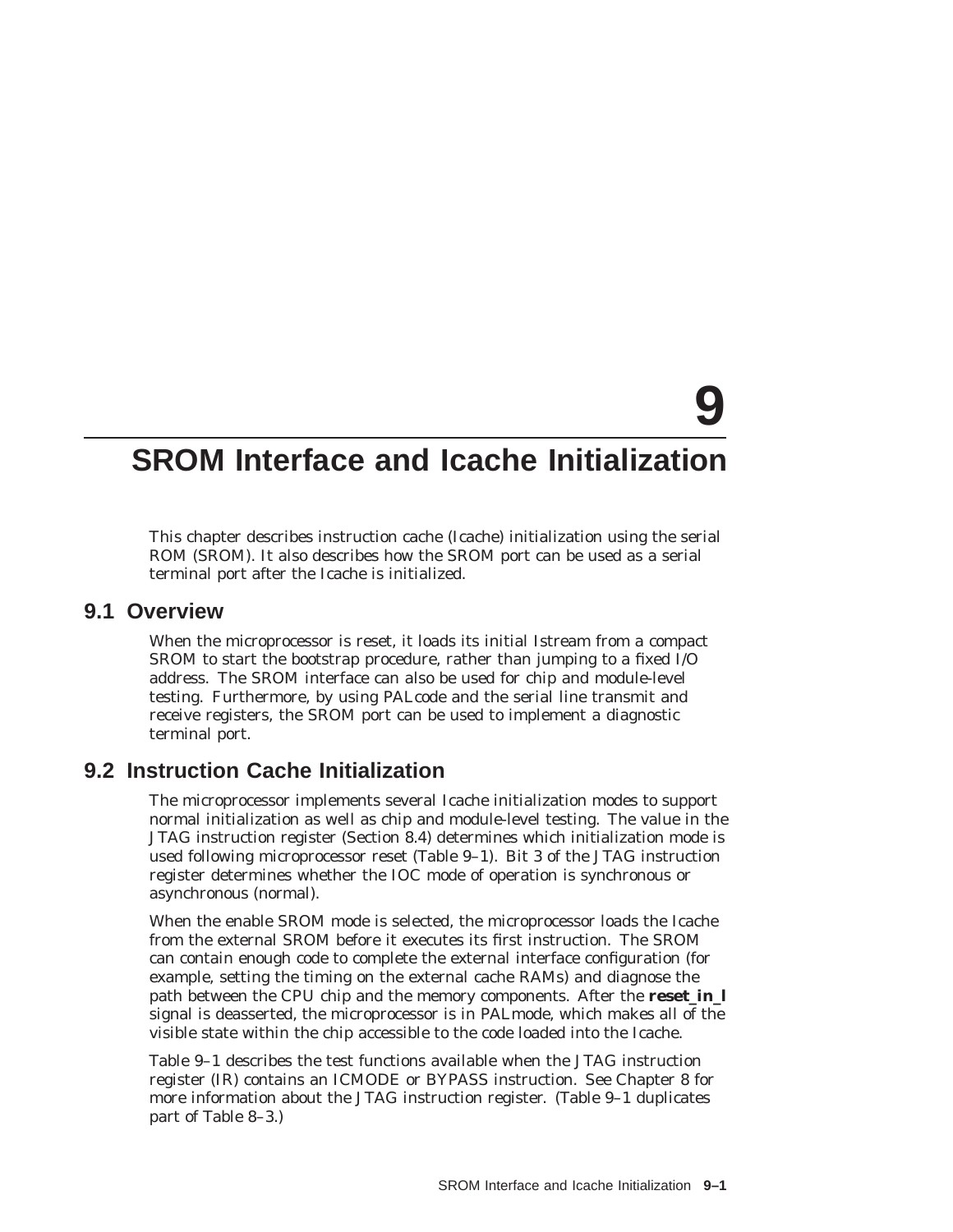| IR.<br><4:3> | IR<br>2:0> | <b>Mode</b>                                                                                                                            |
|--------------|------------|----------------------------------------------------------------------------------------------------------------------------------------|
| 1X           | 000011     | Reserved.                                                                                                                              |
| 1X           | 100        | Icache test read mode.                                                                                                                 |
| 1X           | 101        | Icache test write mode.                                                                                                                |
| 1X           | 110        | Disable serial interface.                                                                                                              |
| 1X           | 111        | Enable SROM Icache initialization mode.                                                                                                |
| 10           | 100.111    | Select synchronous mode of operation for the IOC. Bits $IR < 2:0>$<br>specify one of the Icache or test modes previously listed.       |
| 11           | 100111     | Select asynchronous (normal) mode of operation for the IOC. Bits<br>IR<2:0> specify one of the Icache or test modes previously listed. |

**Table 9–1 Icache Test Modes**

All Icache bits are loaded through the SROM interface, including each cache block's tag, address space number (ASN), address space match (ASM), valid (V) bit, and branch history table (BHT) bits. The Icache blocks are loaded in sequential order starting with block zero and ending with block 255. The bits within each block are serially loaded in the order shown in Figure 9–1.

In Figure 9–1, the most significant bit of each field is on the left. The serial chain shifts right, making bit 0 of longword 0 (LW0) the first bit shifted into the chip.

#### **Figure 9–1 Icache Load Order**

|            | Direction of Shift $\longrightarrow$                                                                                                                                                                      | First Bit Into Chip $\longrightarrow$ |
|------------|-----------------------------------------------------------------------------------------------------------------------------------------------------------------------------------------------------------|---------------------------------------|
|            |                                                                                                                                                                                                           | 0.31<br>0.31                          |
| <b>BHT</b> | $\parallel$ LW7 $\parallel$ LW5 $\parallel$ LW3 $\parallel$ LW1 $\parallel$ V $\parallel$ ASM $\parallel$ ASN $\parallel$ TAG $\parallel$ LW6 $\parallel$ LW4 $\parallel$ LW2 $\parallel$ LW0 $\parallel$ |                                       |

The valid and ASM bits in each cache block must be set. The tag field must be written with zero. Any value can be written into the BHT and ASN fields. The Icache load timing is described in Section 9.2.1 and the SROM signals are described in Section 9.4.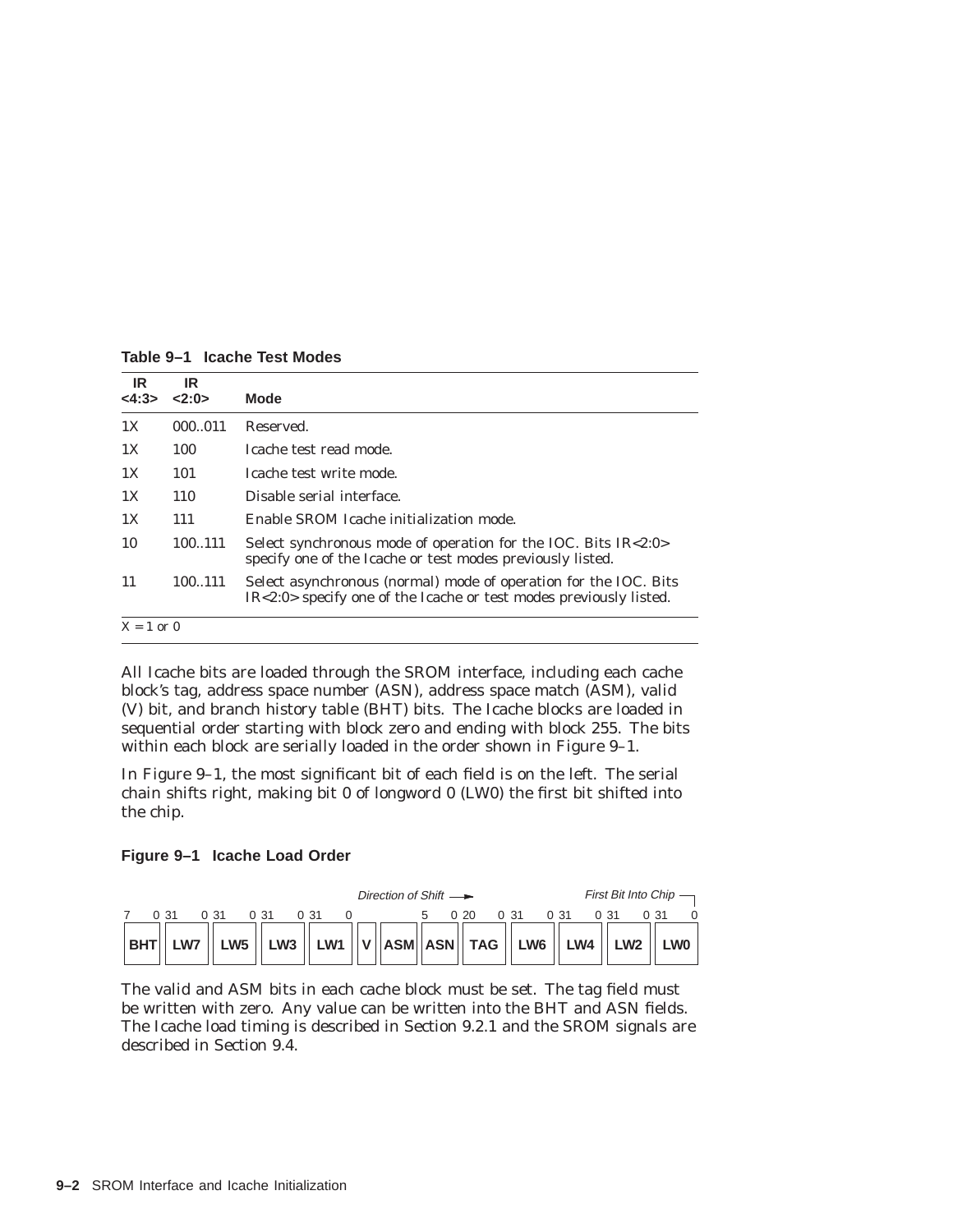### **9.2.1 Icache Load Timing**

When the microprocessor detects the deassertion of the **reset in 1** signal (lowto-high transition), it loads bits from the external SROM into Icache, according to the value of the JTAG instruction register.

#### **9.2.1.1 First Bit Samples**

Figure 9–2 shows the timing for the first bit samples. The sequence is as follows:

- 1. The **reset\_in\_l** signal is asserted, the **sromoe\_l** signal is deasserted, and the **sromclk** signal is asserted.
- 2. The microprocessor's internal reset signal remains asserted at least 20 CPU cycles after the **reset\_in\_l** signal is deasserted, when the **sromoe\_l** signal is asserted.
- 3. The first rising edge of the **sromclk** signal occurs 128 CPU cycles after the **sromoe\_l** signal is asserted, and every 126 CPU cycles after that.
- 4. The microprocessor samples the **sromd** signal in the last half of each CPU cycle that occurs before the rising edge of the **sromclk** signal.

This sequence continues until the Icache is loaded. There are 256 blocks in the Icache. Each block contains 293 bits, for a total of 75,008 bits, which results in 75,008 rising edges of the **sromclk** signal.

Although the 21066A contains additional bits in each block for parity and branch history, these extra bits are passed over while loading the Icache from SROM.

#### **9.2.1.2 End of Preload Sequence**

Figure 9–2 also shows the timing for the end of the preload sequence. At the end of the Icache preload sequence, the shaded area where the **sromclk** signal goes low indicates UNPREDICTABLE behavior. The **clk** signal represents the microprocessor's internal CPU clock and is shown as cycle reference. The sequence is as follows:

- 1. The microprocessor samples the final SROM bit when the **sromclk** signal goes high.
- 2. Two CPU cycles later, the microprocessor deasserts the **sromoe\_l** signal and drives the **sromclk** pin with the value from the transmit (TMT) bit of the serial line transmit register (SL\_XMIT, Section 4.1.12). Because the XMT bit is not initialized by chip reset, the value driven on the **sromclk** pin is UNPREDICTABLE.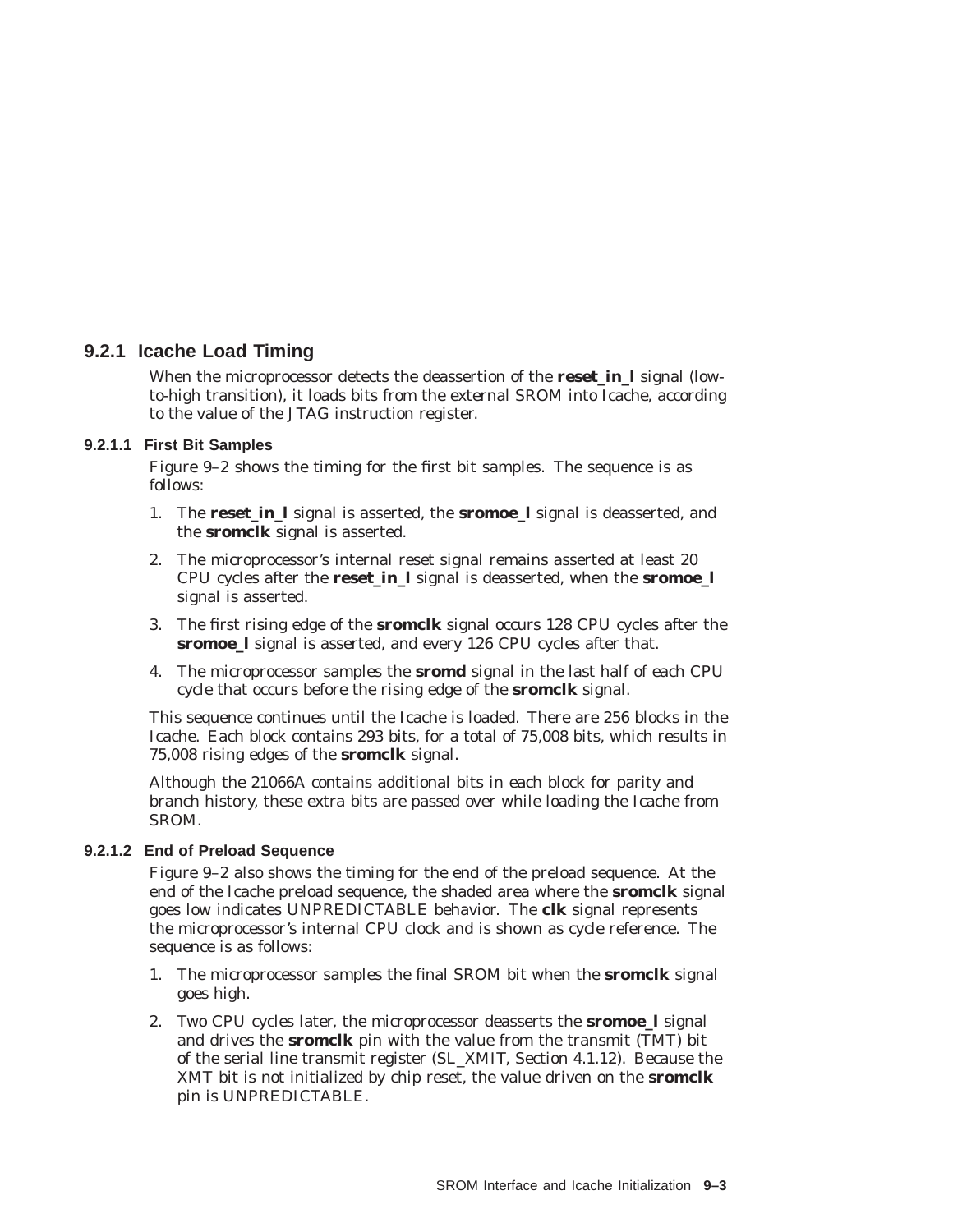Figure 9–2 shows the Icache load timing.

**Figure 9–2 Icache Load Timing**



#### **First Bit Samples**

## **9.2.2 Icache Test Modes**

The Icache test-read and test-write modes give chip-tester hardware full read and write access to the Icache. Icache test-write mode works exactly like SROM enable mode except that bits are loaded into the Icache at a faster rate. Icache test-read mode allows the contents of the Icache to be read in a bit-serial way from the **sromoe\_l** pin. These two test modes are available only to chip-tester hardware.

To correctly reset internal pointers to the Icache after writing the Icache in Icache test-write mode, the chip must be reset before using the Icache test-read mode.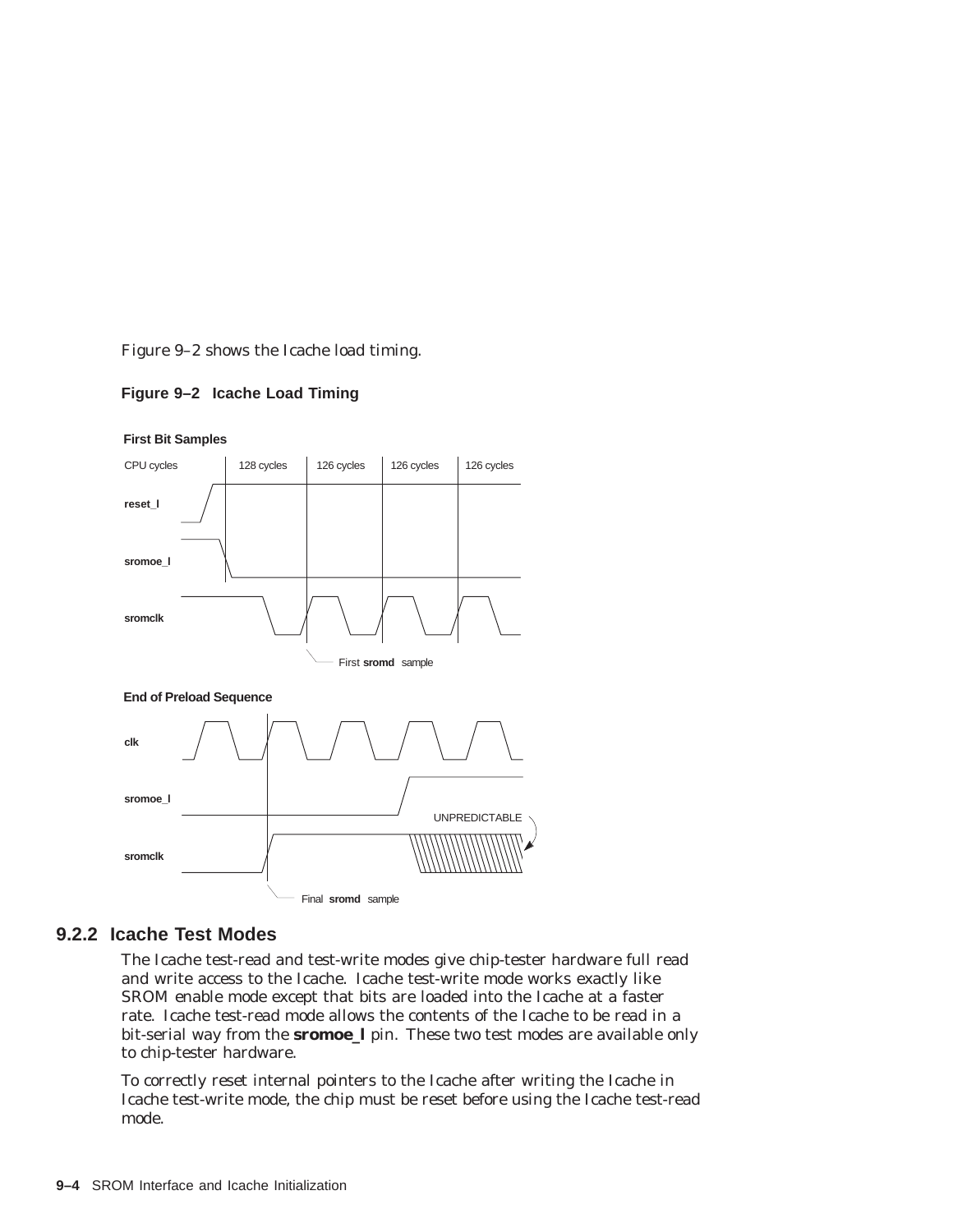## **9.3 Serial Line Interface**

After the data from the SROM has been loaded into the Icache, the three SROM signals (Section 9.4) become simple parallel I/O pins that can be used to drive a diagnostic terminal.

When the SROM is not being read, the **sromoe\_l** output signal is deasserted (high). This means that the **sromoe\_l** pin can be wired to the active high enable of an RS422 receiver driving onto the **sromd** pin and to the active high enable of an RS422 driver driving from the **sromclk** pin. The CPU allows PALcode to read from the **sromd** pin and write to the **sromclk** pin. This level of hardware support is sufficient to implement a software-driven serial interface. See the serial line receive and serial line transmit register descriptions for more information (SL\_RCV, Section 4.1.11 and SL\_XMIT, Section 4.1.12).

## **9.4 SROM Interface Signals**

Sections 9.4.1 through 9.4.3 describe the SROM interface signals.

### **9.4.1 sromclk**

The **sromclk** output signal is the clock that causes the SROM to advance to the next bit.

#### **9.4.2 sromd**

The microprocessor reads SROM data from the **sromd** input pin. The read data is written to the Icache at a rate of 1 bit every 126 CPU cycles (Figure 9–2).

## **9.4.3 sromoe\_l**

The **sromoe\_l** signal is the SROM output enable signal. This signal serves as both an output enable and a reset.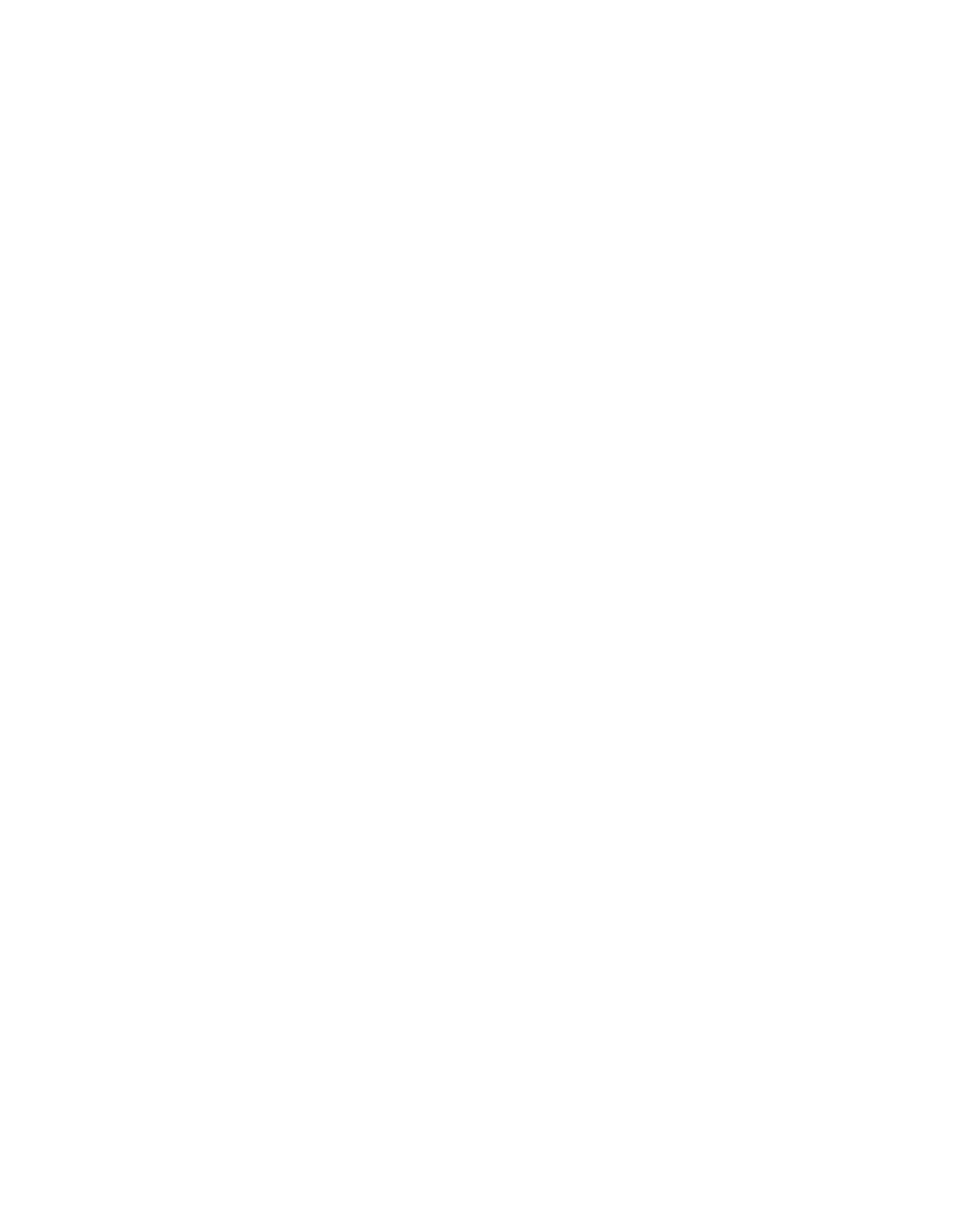# **A 21066A Differences**

This appendix describes the new functionality of the 21066A and the differences between the 21066A and previous implementations of the Alpha architecture.

Two of the three versions of the 21066A microprocessors run at significantly higher clock frequencies than their original counterparts while all three incorporate more extensive power management features. They also implement internal cache parity protection, new floating-point divider hardware, improved branch prediction, and revised write-buffer unload logic.

## **A.1 Power Management**

The 21066A supports thermal and idleness-based power management through a programmable internal clock divider. Power dissipated by the chip is a linear function of the internal clock frequency. The internal clock frequency is selected at power up and the operating clock is generated by the internal phase-locked loop (PLL) clock generator.<sup>1</sup> This divider divides the operating clock frequency by the divisor specified in the power management register (PMR, Section A.6.1).

Software can specify a *primary divisor* and an *override divisor.* Each divisor divides the operating clock by a factor of 1, 1.5, 2, 4, 8, or 16. The primary divisor is the clock divider default and the override divisor is selected when the 21066A detects an enabled override event. The capability to select an override divisor allows thermal management software to operate independently of idleness-based power management software.

Latency-critical external events such as direct memory access (DMA) and interrupt requests are expedited by selecting the override divisor. When the clock divider detects an external hardware interrupt (regardless of masking in the HIER [see Section 4.1.13]) or DMA request, it switches from the primary to the override divisor. Interrupt and DMA requests are independently enabled.

 $\frac{1}{1}$  See Section 7.2 for more information about the PLL clock generator.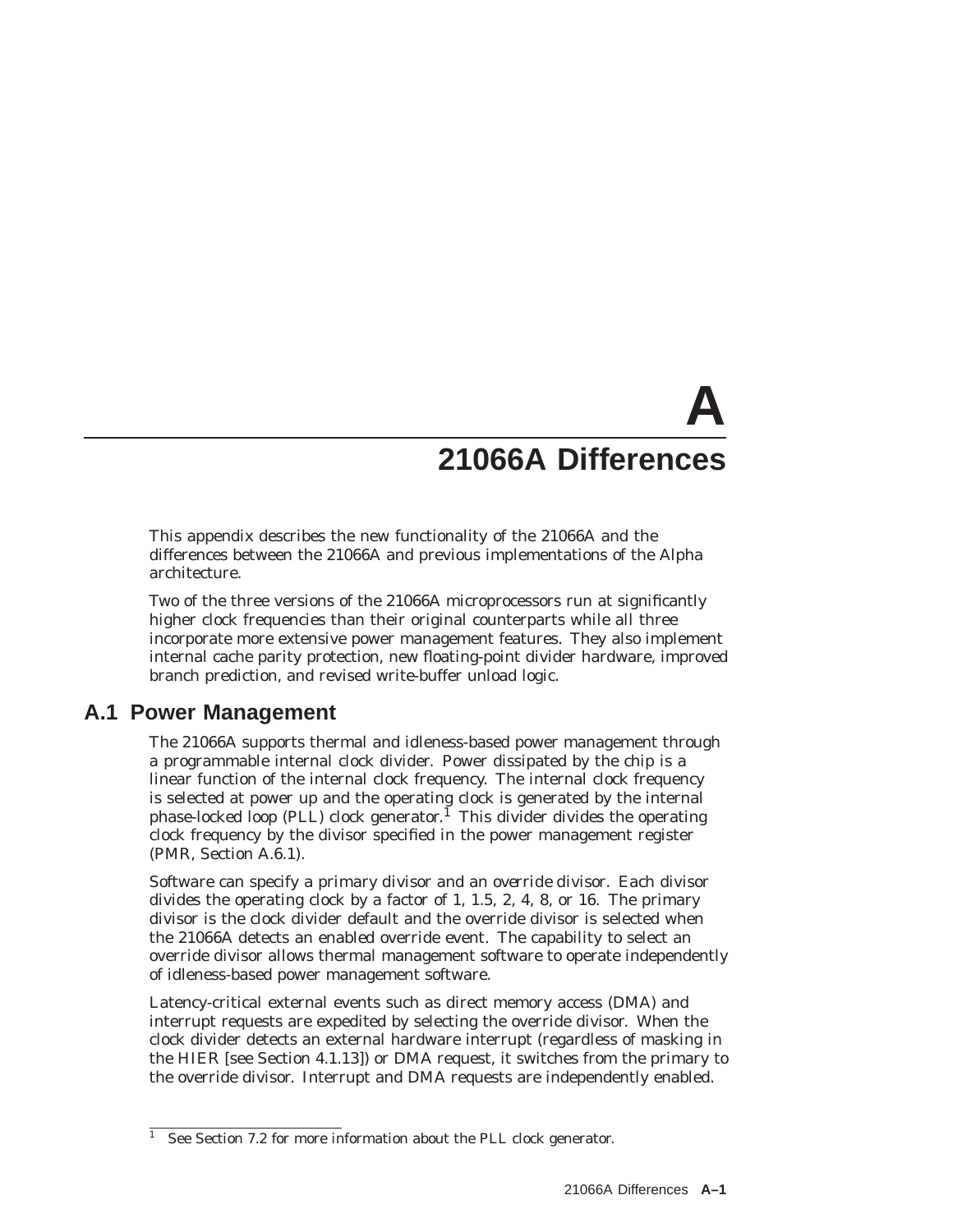Upon completion of an overriding DMA access, the clock divisor is switched from override to primary. On the other hand, upon completion of an overriding interrupt request, the clock divisor is not switched—the override divisor remains selected until the PMR is written.

Rather than instantaneously switching from one divisor to another, the divider provides a gradual ramp of divisors between the current divisor and the target divisor (Section A.1.1). This mitigates potential problems with the power supply grid that might occur when the operating frequency is drastically changed.

The DRAM refresh interval and maximum RAS assertion time values programmed into the global timing register (GTR—for more information, see Section 5.6.5) should be based on the maximum operating frequency (the divide-by-1 frequency) of the 21066A. The refresh and RAS assertion counter logic automatically scales the programmed counts according to the currently selected divisor. The counter scaling logic assumes an instantaneous switch of divisors and does not account for the ramping process. This worst-case error between two refresh requests is no more than 2500 ns (at 200 MHz) greater than the programmed value.

A readable 32-bit counter counts all of the cycles spent in override. This counter facilitates fine-grained elapsed time measurements using the cycle counter (CC—for more information, see Section 4.2.13) register reported by the RPCC instruction.

## **A.1.1 Divider Ramping**

In the following code sequence, the destination of the STQ instruction is the power management register:

```
MB
STQ Rn,MCTL_PMR
MB
```
Table A–1 shows the worst-case time between issue of the second memory barrier (MB) instruction and the resulting adjusted clock frequency.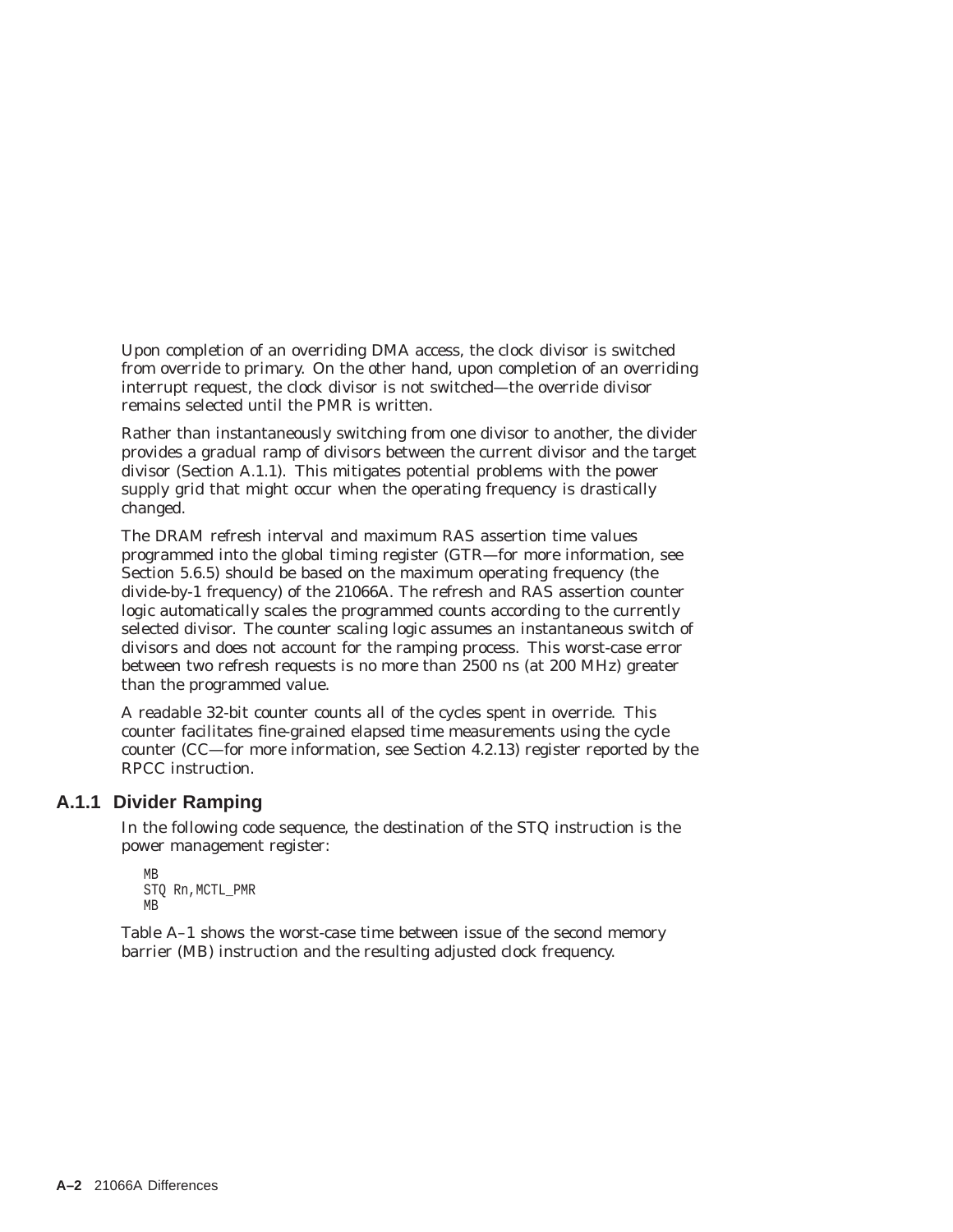| <b>Maximum</b><br><b>Frequency</b><br>(MHz) | <b>Current</b><br><b>Divisor</b> | <b>Target</b><br><b>Divisor</b> | Clock <sup>*</sup><br>Change<br>Latency<br>(Cycles) | <b>Clock</b><br>Change<br>Latency<br>(ns) | Overridet<br>Latency<br>(ns) |  |
|---------------------------------------------|----------------------------------|---------------------------------|-----------------------------------------------------|-------------------------------------------|------------------------------|--|
| <b>PLL Enabled</b>                          |                                  |                                 |                                                     |                                           |                              |  |
| 233                                         | 1                                | $\boldsymbol{2}$                | 96                                                  | 484                                       | 419                          |  |
| 233                                         | $\overline{2}$                   | $\mathbf{1}$                    | 72                                                  | 546                                       | 417                          |  |
| 233                                         | 1                                | 16                              | 108                                                 | 733                                       | 668                          |  |
| 233                                         | 16                               | 1                               | 84                                                  | 3161                                      | 2129                         |  |
| PLL Disabled (Clock Bypass Mode)            |                                  |                                 |                                                     |                                           |                              |  |
| 233                                         | 1                                | $\overline{c}$                  | 176                                                 | 893                                       | 828                          |  |
| 233                                         | $\overline{2}$                   | 1                               | 128                                                 | 955                                       | 826                          |  |
| 233                                         | 1                                | 16                              | 196                                                 | 1194                                      | 1129                         |  |
| 233                                         | 16                               | 1                               | 124                                                 | 3429                                      | 2397                         |  |

**Table A–1 Clock Divider Latency**

The 21066A operating cycles are based on the output of the clock divider circuitry. †The latency associated with override clock divisor changes.

## **A.1.2 PCI Clock Frequency**

The PCI clock input is asynchronous to the internal CPU clock. For correct operation, the PCI clock frequency must equal the lesser of the following:

- Less than or equal to the CPU post-divider internal operating frequency
- 33 MHz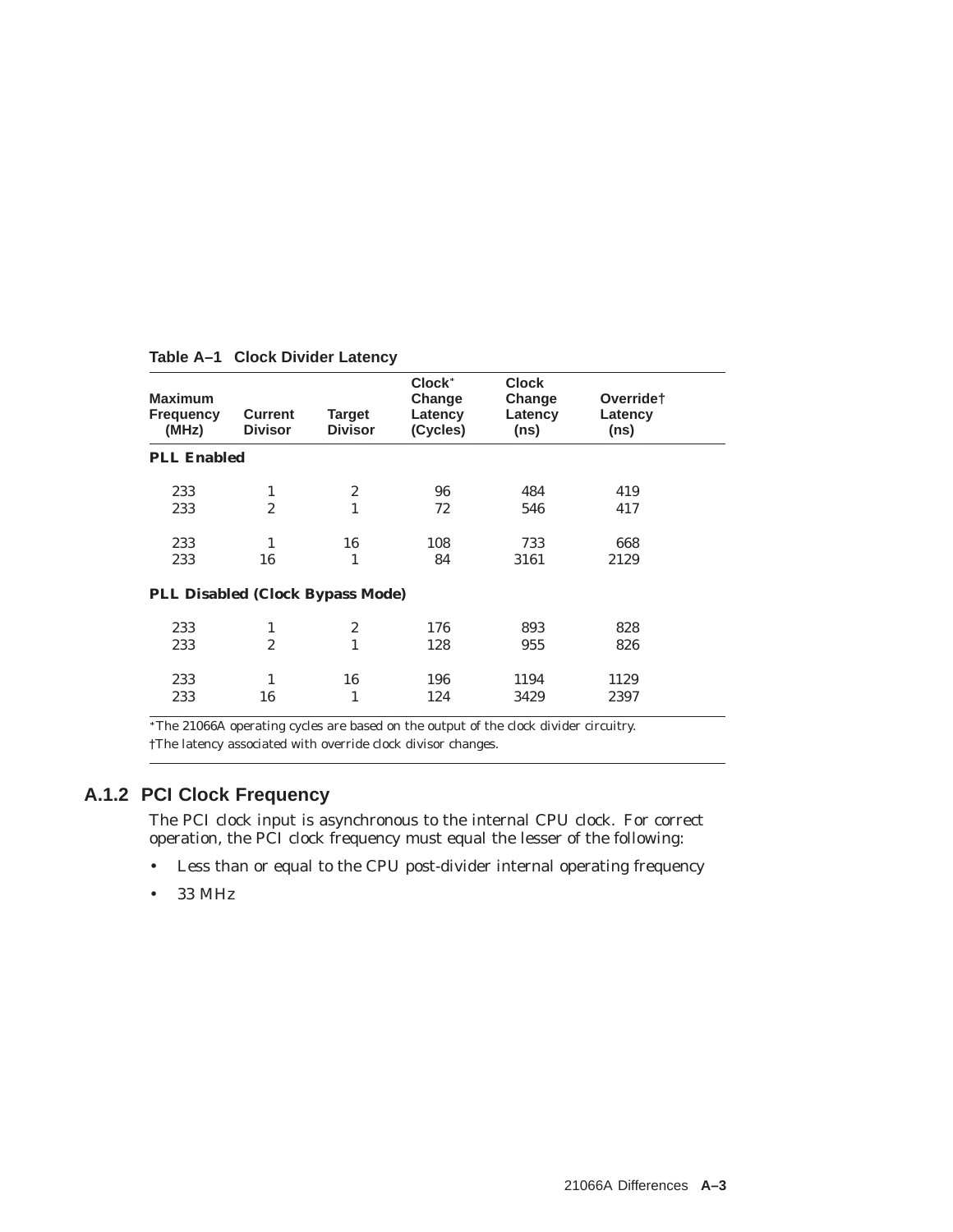## **A.2 Internal Cache Parity**

The internal instruction and data caches (Icache and Dcache) are longword parity protected. Each cache line contains an even tag-parity bit and eight longword even data-parity bits. The Icache tag-parity bit is calculated across the address space number (ASN) field and address space match (ASM) bit in addition to the tag address. The memory controller generates data parity during fills of either cache. Each cache generates its tag parity.

Dcache and Icache parity errors set bits <4> and <5>, respectively, in the cache status register (C\_STAT, Section A.6.3), and generate a machine check if so enabled in the load and store unit control register (ABOX\_CTL, Section A.6.2). Setting ABOX\_CTL register bit <14> disables primary cache parity checking.

Icache parity errors are recoverable—the PALcode machine-check handler can flush the Icache and return. Dcache parity errors are not recoverable.

Diagnostic code can generate bad parity by setting bit <15> in the error status register (ESR, Section A.6.4). This causes the memory controller to generate inverse (odd) data parity on subsequent cache fills. Internal cache tag-parity diagnostics can set ABOX\_CTL register bit <13> to generate incorrect tag parity for both Icache and Dcache fills.

## **A.3 New Floating-Point Divider**

The 21066A includes new floating-point divide hardware that implements a nonrestoring, normalizing, variable-shift (maximum of 4 bits per cycle) algorithm that retires an average of 2.4 bits per cycle. The average overall divide latency, including pipeline overhead, is 29 cycles for double-precision and 19 cycles for single-precision (compared to 63 and 34 cycles, respectively, in previous implementations).

Additionally, to avoid the noncompliant (IEEE) divide behavior of previous implementations, the new divider calculates the inexact flag, setting the inexact (INE) bit in the floating-point control register (FPCR) if appropriate, and trapping on DIVx/SI instructions only when the result is really inexact.<sup>3</sup>

The inexact trap disable bit (INED) has also been added to the FPCR.

<sup>3</sup> See the *Alpha Architecture Reference Manual* for more information about the FPCR.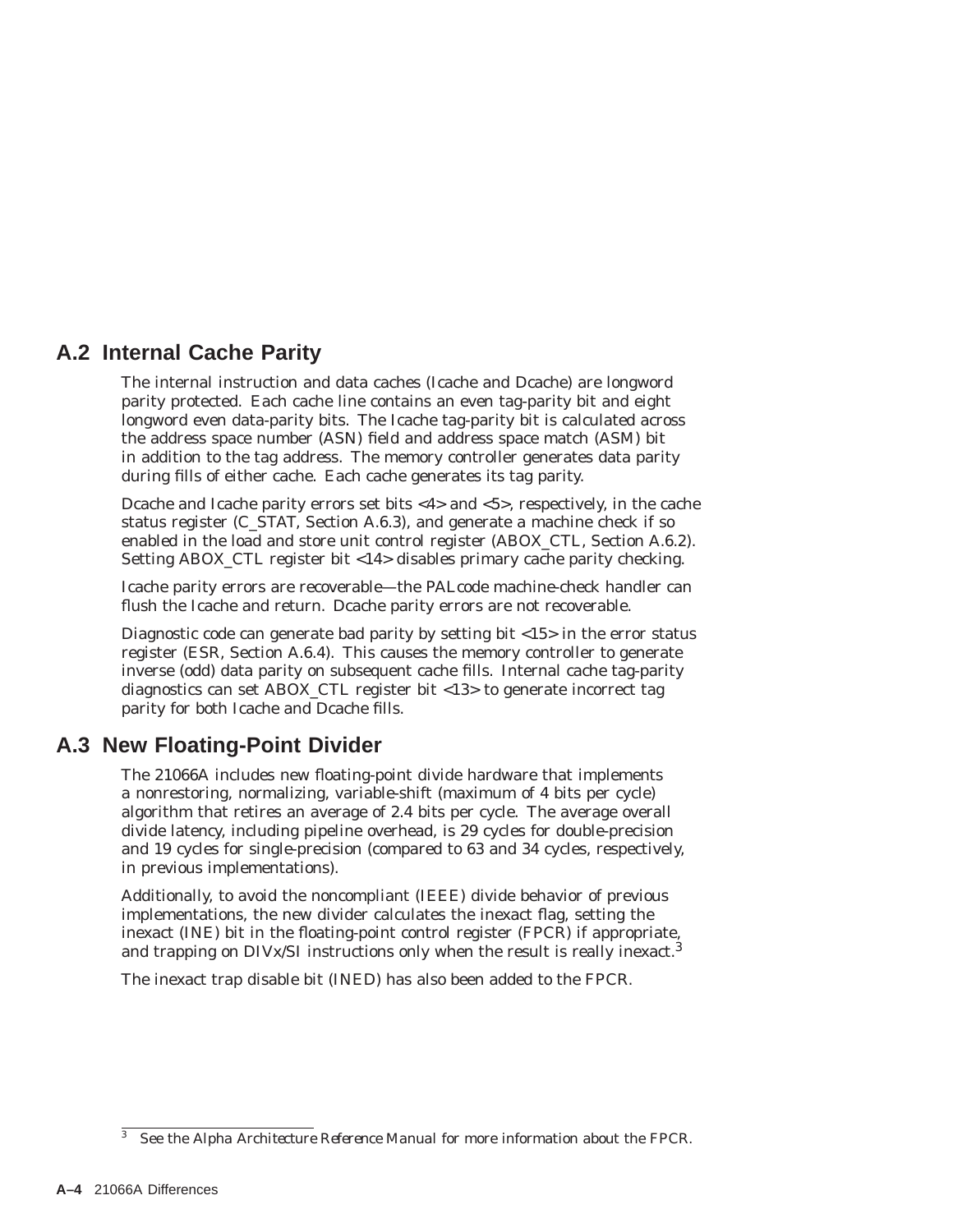## **A.4 Improved Branch Prediction**

The 21066A supports an improved branch prediction scheme that uses a  $2K \times 2$ -bit history table. The table is indexed by the same bits that index the Icache. Each 2-bit table entry behaves as a counter that increments on branches taken (stopping at  $11<sub>2</sub>$ ) and decrements on branches not-taken (stopping at 00). If the upper bit of the counter is set, the branch is predicted taken. The contents of the table are not disturbed by Icache fills. The 21066A also supports a static branch-prediction mode that uses the sign bit of the branch displacement (as in the 21066).

## **A.5 Revised Write-Buffer Unload Logic**

The Alpha architecture requires that write operations will not be buffered indefinitely. The write-buffer in previous implementations does not fully comply with this requirement. In the previous implementations, the write buffer attempts to send a buffered write offchip when one of the following conditions is met:

- The write buffer contains two or more valid entries.
- The write buffer contains one valid entry and 256 cycles have elapsed since the last write was executed.

This condition is implemented using an 8-bit counter. Counter overflow signals the write buffer to send a write operation offchip. Any of the following conditions clears the counter:

- The write buffer is empty.
- The write buffer unloads an entry.
- A write operation executes.

In the 21066A, this condition is removed from the counter's reset equation because it allows write operations to be buffered indefinitely in the sadistic case of an indefinite stream of write operations that all merge into the same 32-byte buffer entry.

- The write buffer contains an MB or STx/C instruction.
- A load miss hits an entry in the write buffer.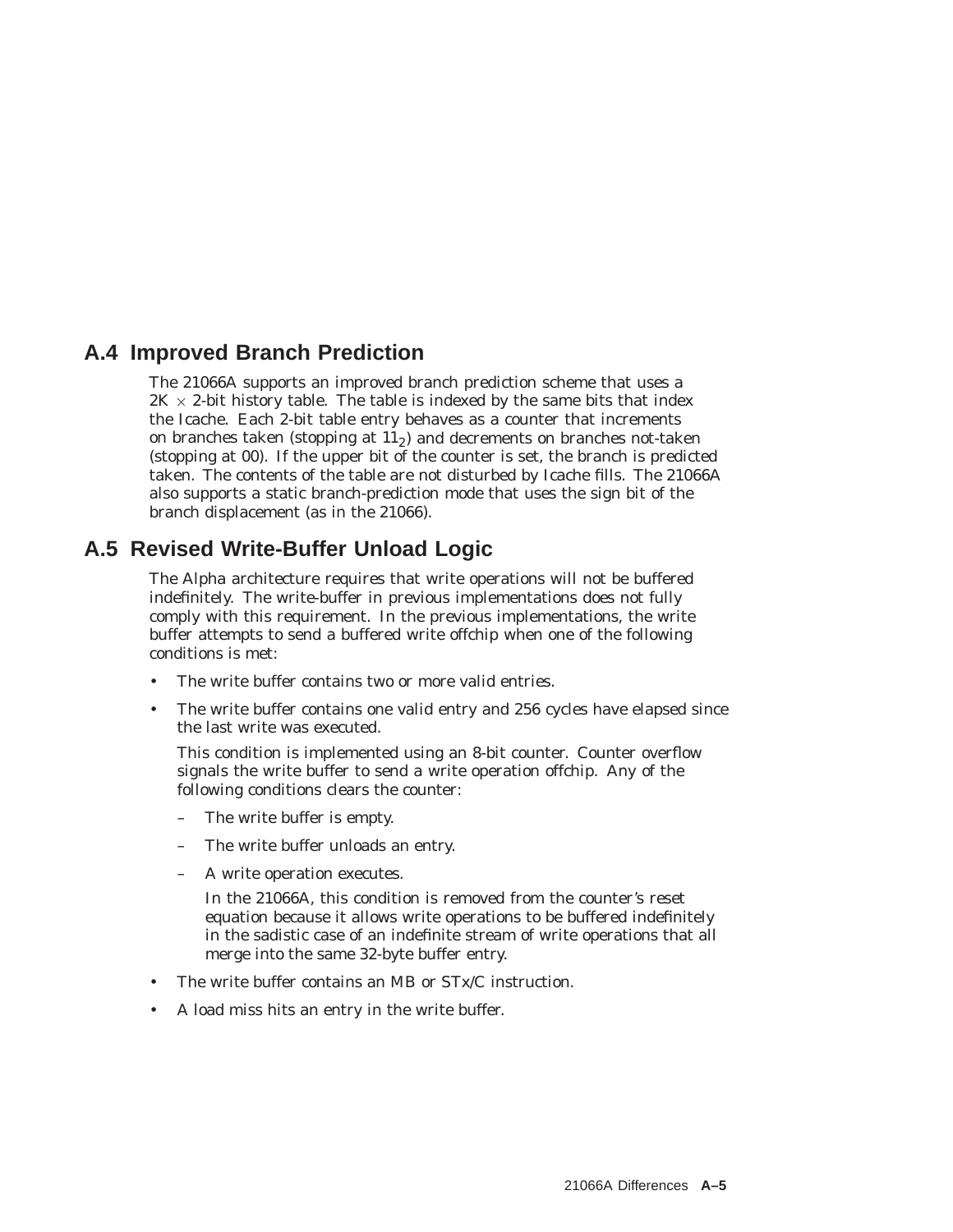## **A.6 Register Descriptions**

Sections A.6.1 through A.6.4 describe the new 21066A power management register and the 21066A implementation-specific differences of several other registers. (The access codes in the type column of the field description tables are defined in the Conventions section of the Preface.)

### **A.6.1 Power Management Register**

The power management register (PMR) is implemented only in the 21066A. (The PMR is ignored in the 21066; writing to it causes no side effects.) The PMR is physically mapped to 1 2000 0098 $_{16}$ .

The PMR specifies the primary and override divisors, enables the interrupt and DMA override divisors, and contains the override cycle counter. The PMR can be accessed only as a quadword; accessing the individual longwords of the register can cause UNPREDICTABLE results.

The override cycle counter  $\langle 63:48,31:16 \rangle$  counts the number of cycles spent in override mode. The value is split into odd-bit and even-bit fields because of implementation constraints. The counter is cleared every time the PMR is written.

If the DMA override enable bit  $\langle \langle 7 \rangle$  is set when the I/O controller sends a request for DMA transfer service to the memory controller, the clock divisor is switched to the value specified by the override divisor field (<5:3>). The clock divisor is switched to the primary divisor value (<2:0>) when the memory controller finishes the DMA request.

If the interrupt override enable bit  $\langle 6 \rangle$  is set when an interrupt is requested through the external interrupt request pins (**irq<2:0>**), the clock divisor is switched to the value specified by the override divisor field (<5:3>). Interrupt masking in the HIER has no effect on enabling the override divisor. The override divisor remains in effect after the interrupt request is deasserted, and continues to be used to divide the operating clock until the PMR is written.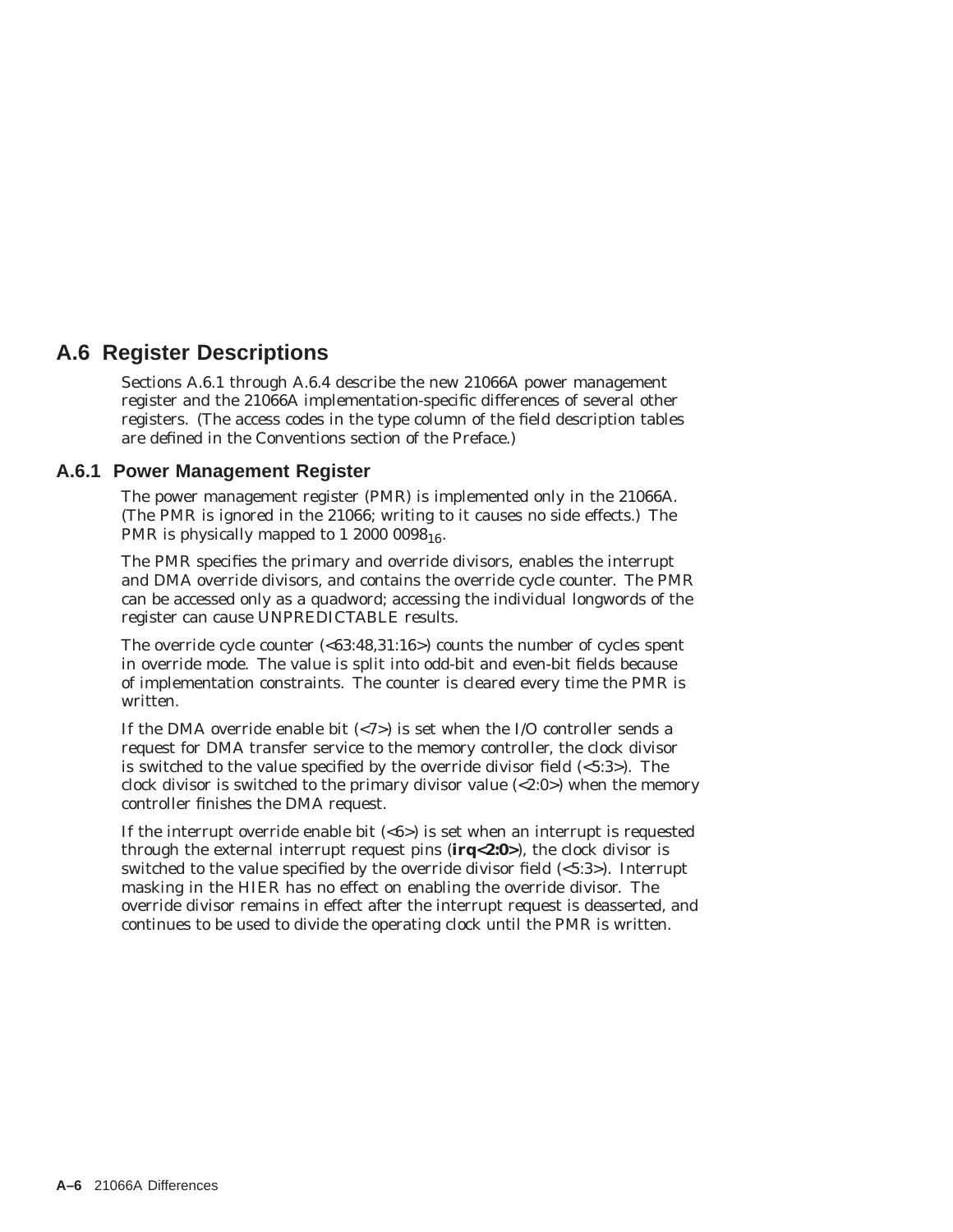Figure A–1 shows the PMR format, and Table A–2 describes its fields.

## **Figure A–1 PMR Format**

|                                              |            |                                               |            |   |   | DMA OVR<br><b>INT OVR</b> |                          |
|----------------------------------------------|------------|-----------------------------------------------|------------|---|---|---------------------------|--------------------------|
| 63<br>48 47                                  |            | 32 31                                         | 16 15      | 8 | 6 | 3<br>5                    |                          |
| Override<br><b>Cycle Counter</b><br>Odd Bits | <b>MBZ</b> | Override<br><b>Cycle Counter</b><br>Even Bits | <b>MBZ</b> |   |   | OVR<br><b>DIV</b>         | <b>PRM</b><br><b>DIV</b> |

## **Table A–2 PMR Field Description**

| <b>Bits</b> | <b>Field</b>                                     | Type      | <b>Description</b>                                                                                                                                                       |
|-------------|--------------------------------------------------|-----------|--------------------------------------------------------------------------------------------------------------------------------------------------------------------------|
| 63:48       | Override<br>Cycle<br>Counter<br><b>Odd Bits</b>  | <b>WA</b> | The 16 odd-numbered bits $(31, 29,, 1)$ of the<br>32-bit override cycle counter. Cleared when written.<br>Undefined at reset.                                            |
| 47:32       | <b>MBZ</b>                                       | <b>RW</b> | Must be zero.                                                                                                                                                            |
| 31:16       | Override<br>Cycle<br>Counter<br><b>Even Bits</b> | <b>WA</b> | The 16 even-numbered bits $(30, 28,, 0)$ of the 32-<br>bit override cycle counter. Cleared when written.<br>Undefined at reset.                                          |
| 15:8        | <b>MBZ</b>                                       | <b>RW</b> | Must be zero.                                                                                                                                                            |
| 7           | <b>DMA</b><br><b>OVR</b>                         | <b>RW</b> | DMA override—When set, enables DMA events to cause<br>override divisor selection. When clear, DMA events<br>have no effect on the clock divisor. Cleared at reset.       |
| 6           | <b>INT OVR</b>                                   | <b>RW</b> | Interrupt override—When set, enables interrupts to<br>cause override divisor selection. When clear, interrupts<br>have no effect on the clock divisor. Cleared at reset. |
| 5:3         | OVR DIV                                          | <b>RW</b> | Override divisor—Specifies the value of the override<br>divisor (Table A–3). Cleared at reset.                                                                           |
| 2:0         | <b>PRM DIV</b>                                   | <b>RW</b> | Primary divisor—Specifies the value of the primary<br>divisor (Table A–3). Cleared at reset.                                                                             |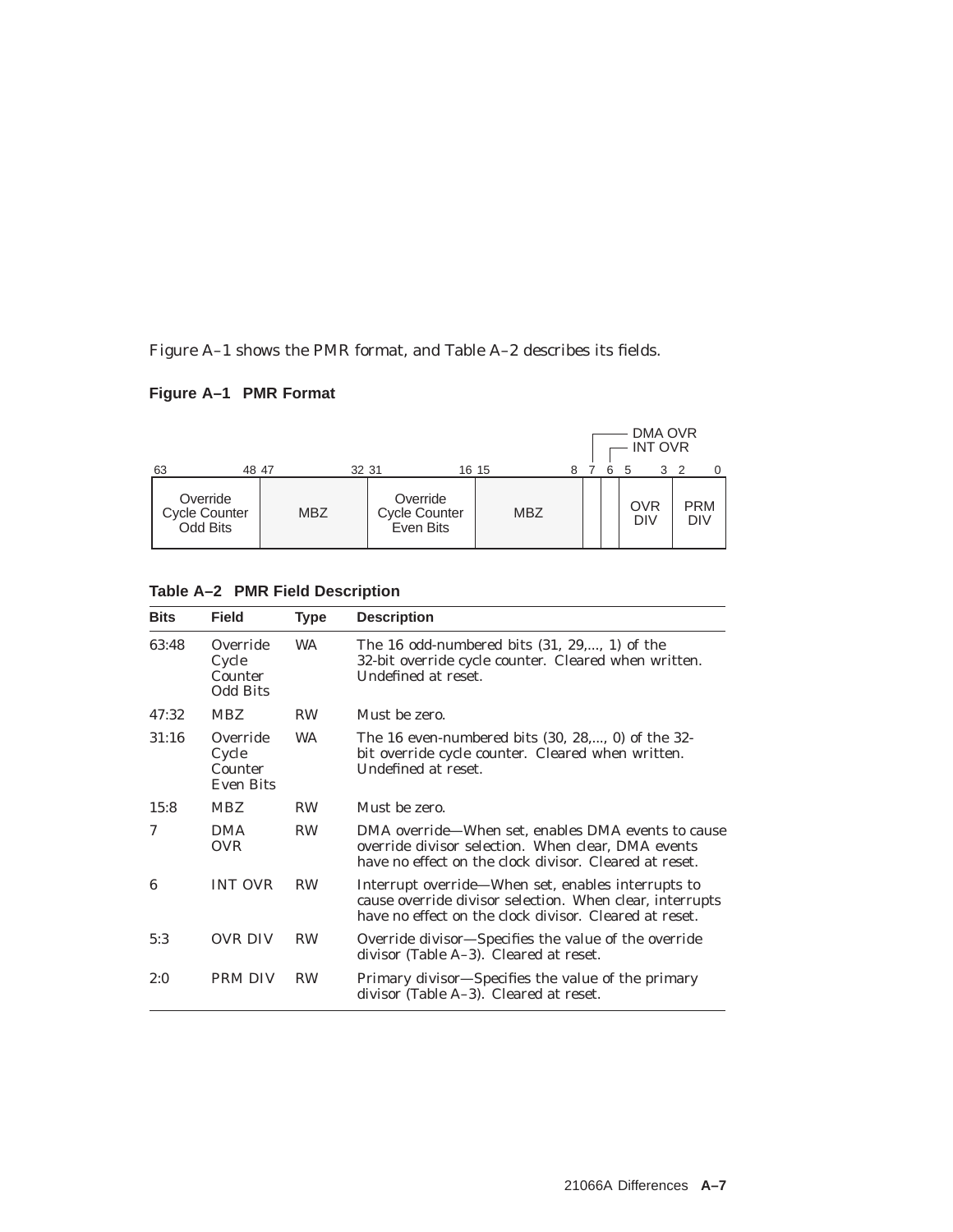The override divisor field (<5:3>) specifies the value by which the internal operating clock is divided during periods when an enabled overriding operation is being serviced (Table A–3).

The primary divisor field (<2:0>) specifies the default value by which the internal operating clock is divided when an override operation is not being serviced (Table A–3).

Table A–3 shows the coding for the primary and override divisor fields.

| Bits<br>$5:3>$<br>2:0> | Divide Internal Clock By |  |
|------------------------|--------------------------|--|
| 000                    | 1 (value at reset)       |  |
| 001                    | 1.5                      |  |
| 010                    | 2                        |  |
| 011                    | 4                        |  |
| 100                    | 8                        |  |
| 101                    | 16                       |  |
| <b>110</b>             | Reserved                 |  |
| 111                    | Reserved                 |  |

**Table A–3 Primary and Override Divisor Values**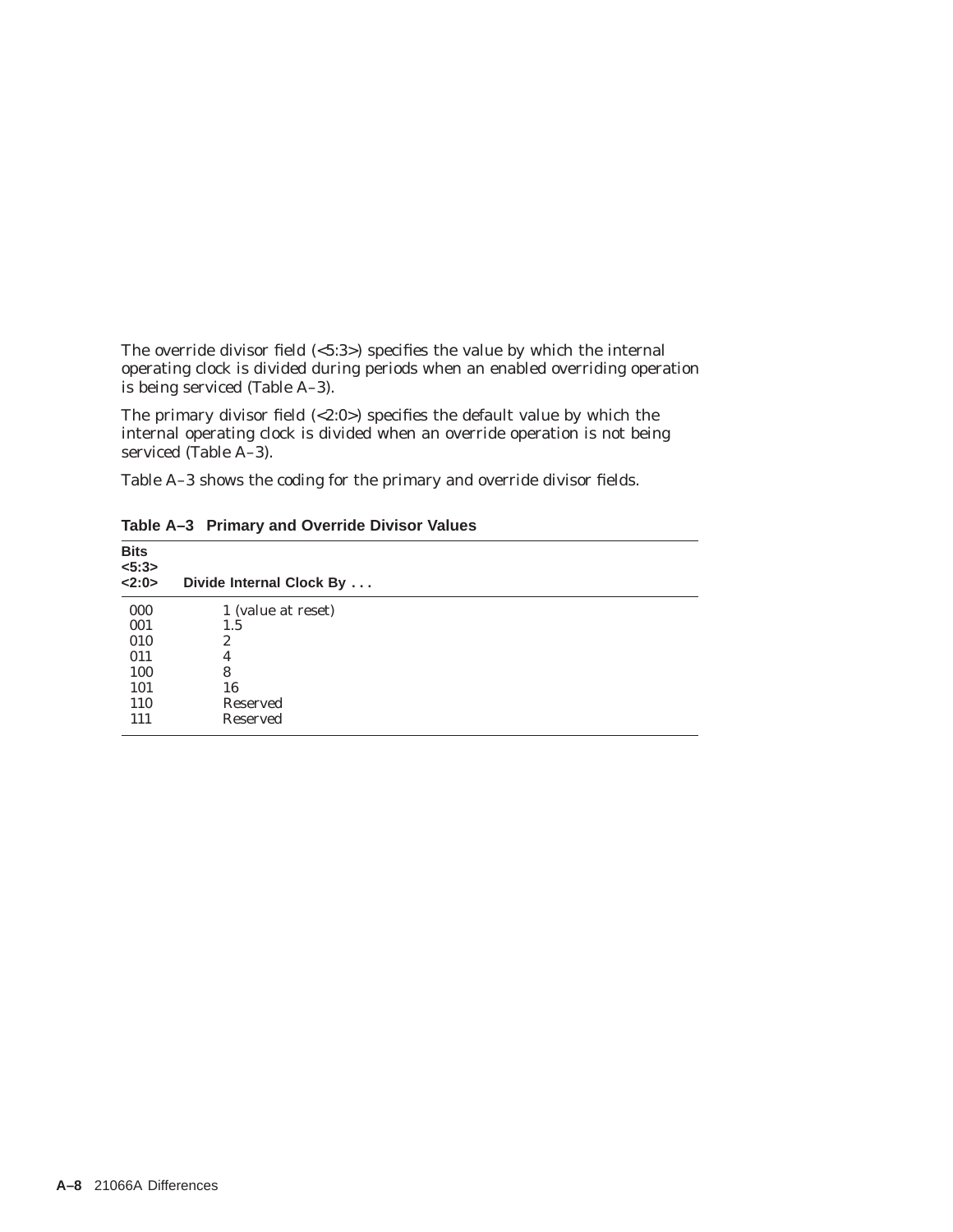## **A.6.2 Load and Store Unit Control Register**

The 21066A implements two new bits (<14:13>) in the load and store unit control (ABOX\_CTL) register; otherwise, the register is the same as in the 21066 (refer to Section 4.2.1).

The write-only ABOX\_CTL register is cleared when written with a value of zero.

Figure A–2 shows the ABOX\_CTL register format, and Table A–4 describes its fields.

| Figure A-2 ABOX_CTL Register Format |  |  |
|-------------------------------------|--|--|
|                                     |  |  |



|  |  |  |  |  | Table A-4 ABOX_CTL Register Field Description |
|--|--|--|--|--|-----------------------------------------------|
|--|--|--|--|--|-----------------------------------------------|

| <b>Bits</b> | <b>Field</b>               | <b>Type</b> | <b>Description</b>                                                                                                                                                                   |
|-------------|----------------------------|-------------|--------------------------------------------------------------------------------------------------------------------------------------------------------------------------------------|
| 63:15       | <b>MBZ</b>                 | WO          | Must be zero.                                                                                                                                                                        |
| 14          | <b>NOCHK</b><br><b>PAR</b> | <b>WO</b>   | No check parity—When set, disables Dcache and Icache<br>parity checking. When clear, primary cache parity<br>checking is enabled. Cleared at reset.                                  |
|             |                            |             | This bit is implemented only in the 21066A.                                                                                                                                          |
| 13          | F TAG<br>ERR               | <b>WO</b>   | Fill tag error—When set, incorrect tag parity is<br>generated on Dcache and Icache fills. When clear,<br>normal tag parity is generated on primary cache fills.<br>Cleared at reset. |
|             |                            |             | This bit is implemented only in the 21066A.                                                                                                                                          |
| 12          | <b>MBZ</b>                 | WО          | Must be zero.                                                                                                                                                                        |
|             |                            |             |                                                                                                                                                                                      |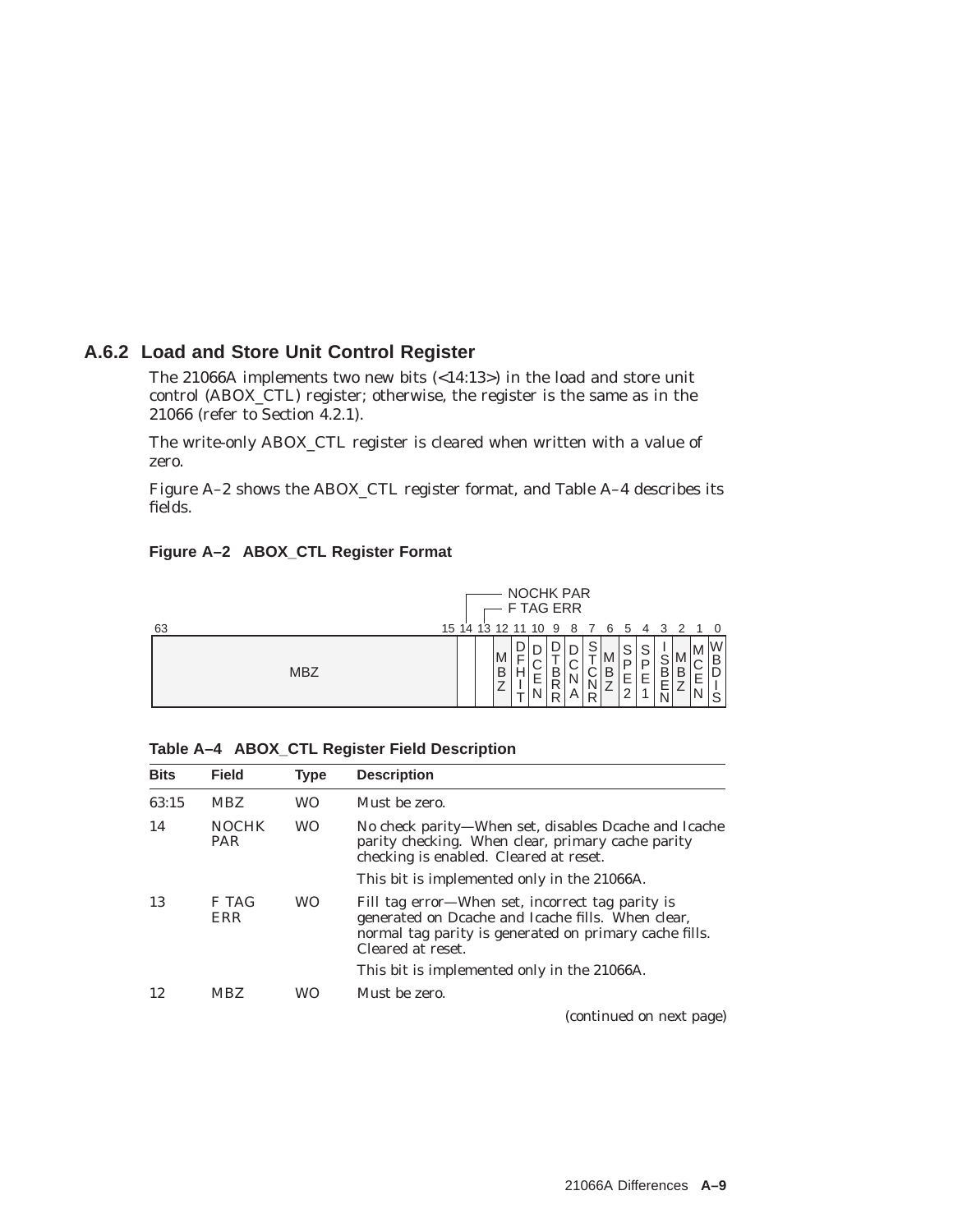**Table A–4 (Cont.) ABOX\_CTL Register Field Description**

| <b>Bits</b>    | <b>Field</b>     | <b>Type</b> | <b>Description</b>                                                                                                                                                                                                                                                                                                                                                                                                                                                                                                                                                                                                                                                                                                |
|----------------|------------------|-------------|-------------------------------------------------------------------------------------------------------------------------------------------------------------------------------------------------------------------------------------------------------------------------------------------------------------------------------------------------------------------------------------------------------------------------------------------------------------------------------------------------------------------------------------------------------------------------------------------------------------------------------------------------------------------------------------------------------------------|
| 11             | <b>DFHIT</b>     | <b>WO</b>   | Dcache force hit-When set, this bit forces all data<br>stream (Dstream) references to hit in the Dcache. This<br>bit takes precedence over the DCEN bit $\langle$ <10> $\rangle$ . That is,<br>when the DFHIT bit is set and the DCEN bit is clear,<br>all Dstream references hit in the Dcache.                                                                                                                                                                                                                                                                                                                                                                                                                  |
| 10             | <b>DCEN</b>      | <b>WO</b>   | Dcache enable—When clear, disables and flushes the<br>Dcache. When set, enables the Dcache.                                                                                                                                                                                                                                                                                                                                                                                                                                                                                                                                                                                                                       |
| 9              | <b>DTBRR</b>     | <b>WO</b>   | DTB round-robin enable-When set, the data<br>translation buffer uses a round-robin replacement<br>algorithm. When clear, a not-last-used (NLU) algorithm<br>is used.                                                                                                                                                                                                                                                                                                                                                                                                                                                                                                                                              |
| 8              | <b>DCNA</b>      | <b>WO</b>   | Dcache, no allocate—Normally, must be zero. When set,<br>the Dcache line associated with a read address is not<br>disturbed.                                                                                                                                                                                                                                                                                                                                                                                                                                                                                                                                                                                      |
| 7              | <b>STCNR</b>     | <b>WO</b>   | Store conditional, no result-Normally, must be zero.<br>When set, it changes the way LDL_L, LDQ_L, STL_C,<br>and STQ_C instructions are handled as follows:                                                                                                                                                                                                                                                                                                                                                                                                                                                                                                                                                       |
|                |                  |             | The results written in the register specified by the<br>Ra field in STx_C and HW_ST/C instructions are<br>UNPREDICTABLE. This allows the instruction fetch<br>and decode unit to restart the memory reference<br>pipeline when the STx <sub>_C</sub> is transferred from the<br>write buffer to the memory controller, increasing the<br>repetition rate with which STx/C instructions can be<br>processed. LDx_L, STx_C and HW_ST/C instructions<br>invalidate the Dcache line associated with their<br>generated address. The invalidated lines are not visible<br>to load or store instructions that issue in the two CPU<br>cycles after the LDL_L, LDQ_L, STL_C, STQ_C, or<br>HW ST/C instruction is issued. |
| 6              | <b>MBZ</b>       | <b>WO</b>   | Must be zero.                                                                                                                                                                                                                                                                                                                                                                                                                                                                                                                                                                                                                                                                                                     |
| $\overline{5}$ | SPE <sub>2</sub> | <b>WO</b>   | Superpage enable 2-When set, enables one-to-one<br>superpage mapping of Dstream virtual addresses<br>VA<33:13> directly to physical addresses PA<33:13>,<br>when virtual address $VA < 42:41 > 2$ . $VA < 40:34 >$ are<br>ignored in this translation. Access is allowed only in<br>kernel mode.                                                                                                                                                                                                                                                                                                                                                                                                                  |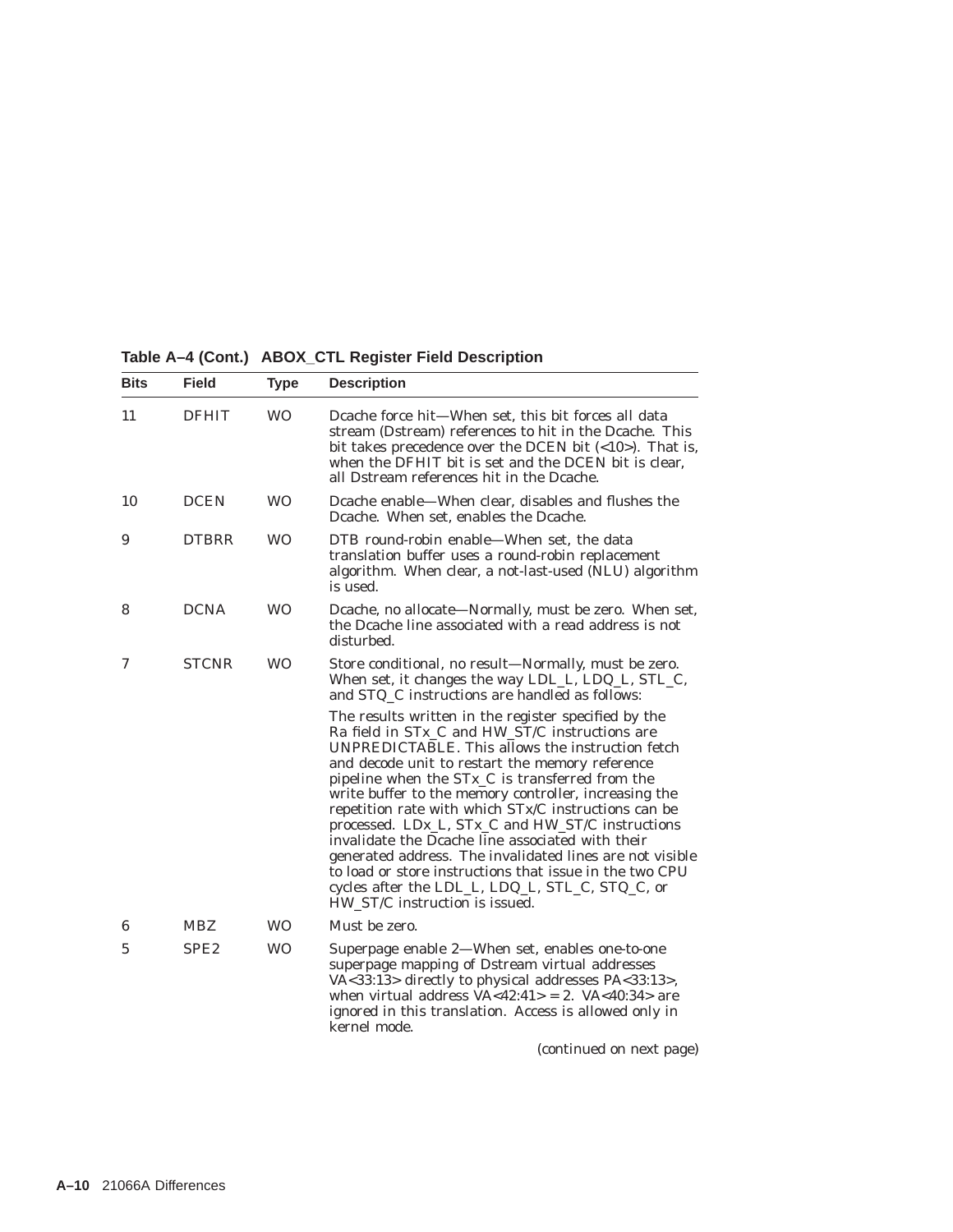**Table A–4 (Cont.) ABOX\_CTL Register Field Description**

| <b>Bits</b>    | Field            | <b>Type</b> | <b>Description</b>                                                                                                                                                                                                                                                                                                                     |
|----------------|------------------|-------------|----------------------------------------------------------------------------------------------------------------------------------------------------------------------------------------------------------------------------------------------------------------------------------------------------------------------------------------|
| 4              | SPE <sub>1</sub> | WO.         | Superpage enable 1—When set, enables one-to-one<br>superpage mapping of Dstream virtual addresses<br>with $VA < 42:30 > 1$ FFE to physical addresses with<br>$PA < 33:30 > 0$ . Access is allowed only in kernel mode.                                                                                                                 |
| 3              | <b>ISBEN</b>     | WO.         | Icache stream buffer enable—When set, enables<br>operation of a single-entry Icache stream buffer.                                                                                                                                                                                                                                     |
| $\overline{2}$ | <b>MBZ</b>       | <b>WO</b>   | Must be zero.                                                                                                                                                                                                                                                                                                                          |
|                | <b>MCEN</b>      | WO.         | Machine check enable—When set, the load and store<br>unit generates a machine check when the hardware<br>encounters errors that it cannot correct. When<br>clear, uncorrectable errors do not cause a machine<br>check; however, the cache status register (C_STAT,<br>Section A.6.3) is updated and locked when such errors<br>occur. |
| 0              | WBDIS            | WO.         | Write buffer unload disable—When set, prevents the<br>write buffer from sending write data to the memory<br>controller. This bit should be set only for diagnostics.                                                                                                                                                                   |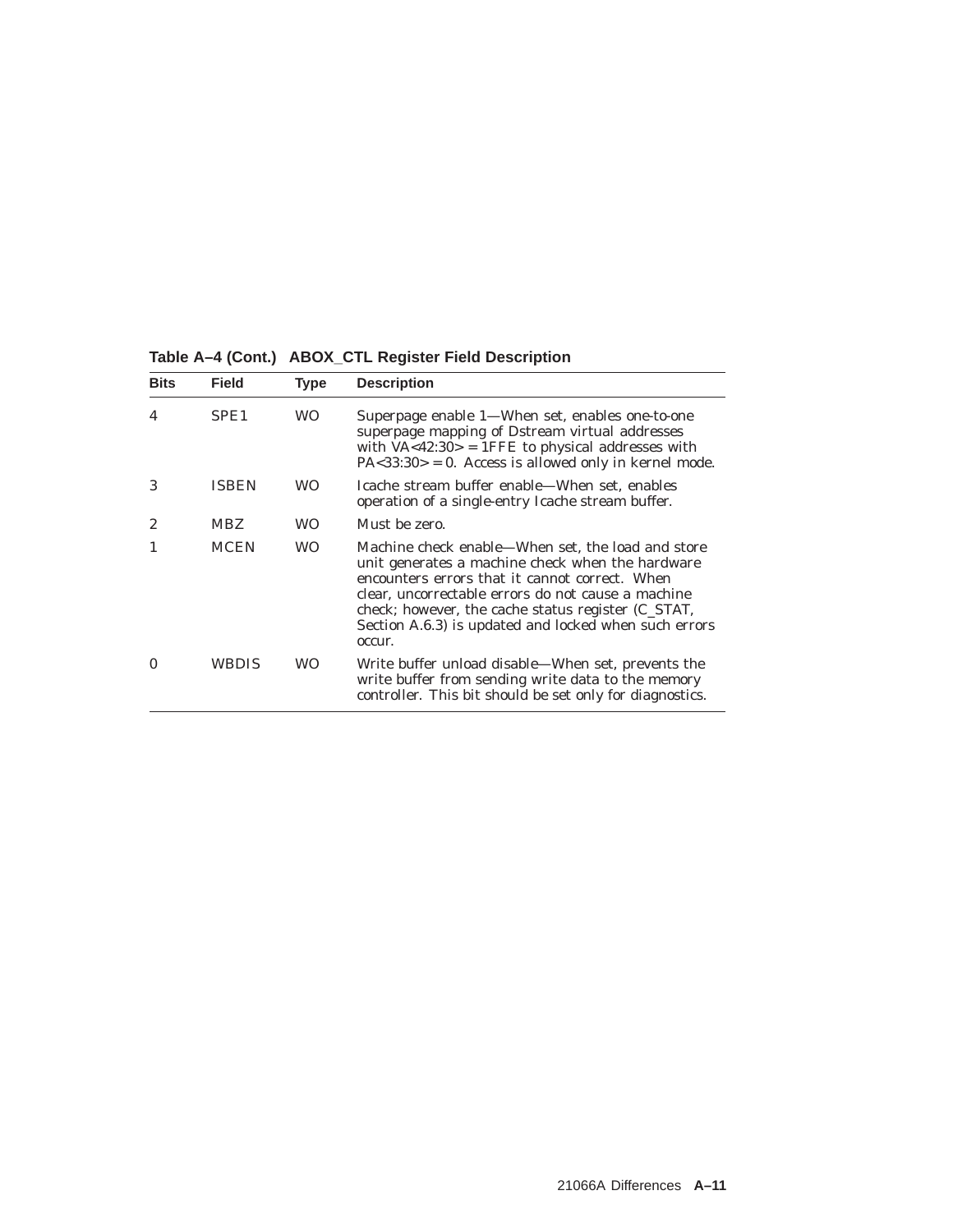## **A.6.3 Cache Status Register**

The 21066A implements two new bits (<5:4>) in the read-only cache status (C\_STAT) register; otherwise, the C\_STAT register is the same as the data cache status (DC\_STAT) register in the 21066 (see Section 4.4).

Figure A–3 shows the C\_STAT register format, and Table A–5 describes its fields.

#### **Figure A–3 C\_STAT Register Format**

| 63 |            | 6 5                               | $\overline{4}$    |                            | 3 2 0 |
|----|------------|-----------------------------------|-------------------|----------------------------|-------|
|    | <b>RAZ</b> | $\dot{\wedge}$<br><b>LER</b><br>R | ┍<br>'≍<br>ъ<br>D | r<br>≍<br>ັ<br>н<br>.<br>÷ | RAZ   |

| <b>Bits</b> | <b>Field</b> | <b>Type</b>    | <b>Description</b>                                                                                                                                                                                                                                 |
|-------------|--------------|----------------|----------------------------------------------------------------------------------------------------------------------------------------------------------------------------------------------------------------------------------------------------|
| 63:6        | <b>RAZ</b>   | R <sub>O</sub> | Read as zero.                                                                                                                                                                                                                                      |
| 5           | <b>ICERR</b> | RC.            | Icache error—When set, indicates an Icache parity error<br>occurred. Cleared when read.                                                                                                                                                            |
|             |              |                | This bit is implemented only in the 21066A.                                                                                                                                                                                                        |
| 4           | <b>DCERR</b> | RC.            | Deache error—When set, indicates an Deache parity<br>error occurred. Cleared when read.                                                                                                                                                            |
|             |              |                | This bit is implemented only in the 21066A.                                                                                                                                                                                                        |
| 3           | <b>DCHIT</b> | RO.            | Deache hit—Indicates whether the last load or store<br>instruction processed by the load and store unit hit<br>(DCHIT set) or missed (DCHIT clear) the Dcache.<br>Loads that miss the Dcache can be completed without<br>requiring external reads. |
| 2:0         | RAZ.         | RO             | Read as zero.                                                                                                                                                                                                                                      |

#### **Table A–5 C\_STAT Register Field Description**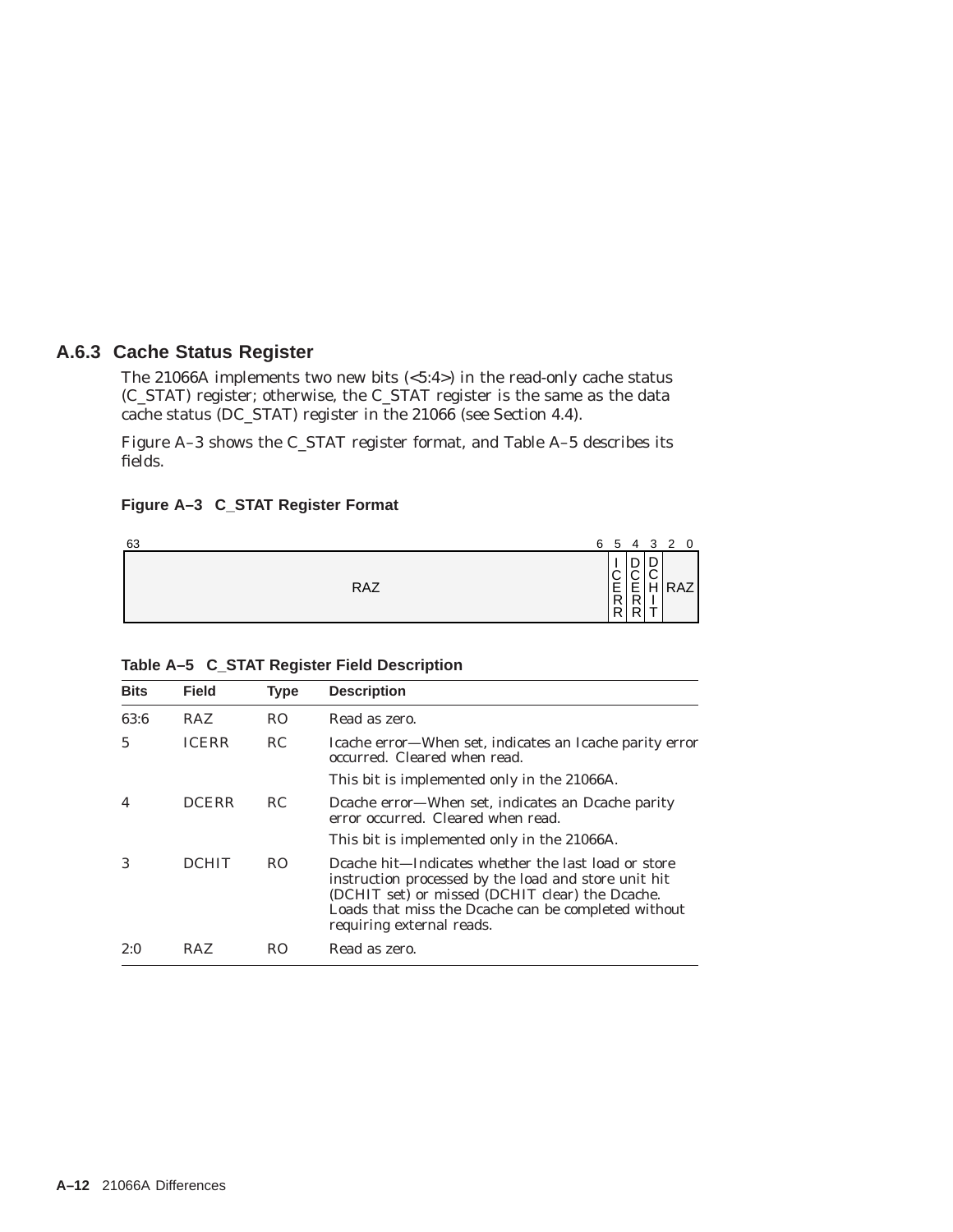## **A.6.4 Error Status Register**

The 21066A implements one new bit  $\langle$ <15>) in the error status register (ESR) and changes the interpretation of the chip ID field (<19:16>); otherwise, the ESR is the same as in the 21066 (see Section 5.6.6).

The ESR controls the error detection and correction functions of the memory controller and holds the error status when an error occurs.

The ECC bits are read-only and the write-wrong-ECC (WEC) bits are read and write. The error status flags (CEE, UEE, CTE, MSE, MHE) can be read and are cleared by writing a one to them; writing a zero has no effect. Reset has no effect on this register.

Figure A–4 shows the ESR format, and Table A–6 describes its fields.

#### **Figure A–4 production\$:[21066a.art.ps\_final]ESR Format**

|             | 63 62 61 60 59 58 |        |                  |            |            |                       | 55 54 53 52 51 50 49 48 47 46 45 44 43 42 41 40 39 |       |               |                    |                     |             |            |            |   |            |   |                        |                     |             |        |            |   |                   |                      |             | 37 36 35 34 33 32 |              |
|-------------|-------------------|--------|------------------|------------|------------|-----------------------|----------------------------------------------------|-------|---------------|--------------------|---------------------|-------------|------------|------------|---|------------|---|------------------------|---------------------|-------------|--------|------------|---|-------------------|----------------------|-------------|-------------------|--------------|
| Е<br>С<br>C | <b>RES</b>        | W<br>5 | Е<br>С<br>ັ<br>6 |            | <b>RES</b> | E<br>С<br>⌒<br>ັ<br>5 | <b>RES</b>                                         |       | W١<br>Е.<br>0 | E I<br>С<br>◡<br>4 | W <sub>W</sub><br>Е | Е<br>⌒<br>4 | <b>RES</b> |            | 3 | <b>RES</b> |   | W<br>Е.<br>ັ<br>2      | E I<br>'C<br>⌒<br>◡ | W<br>Ε<br>С |        | <b>RES</b> |   | E<br>⌒<br>◡       | R<br>S               | W<br>E<br>3 | W E<br>E.<br>6    | C<br>C<br>0  |
| 31          |                   |        |                  |            |            |                       |                                                    | 20 19 |               |                    |                     |             |            |            |   |            |   | 16 15 14 13 12 11 10 9 |                     | 8           |        | 6          | 5 | 4                 |                      | 2           |                   | - 0          |
|             |                   |        |                  | <b>RES</b> |            |                       |                                                    |       |               | Chip<br>ID         |                     |             | W<br>D     | <b>RES</b> |   | N<br>M     | E | M<br>Н<br>E.           | M R<br>S<br>Е.      | E.<br>S     | C<br>Е | <b>RES</b> |   | S<br>$\circ$<br>R | WI<br>$R \mid$<br>ΕI | Е<br>Е      | E.<br>Е           | E.<br>A<br>V |

W P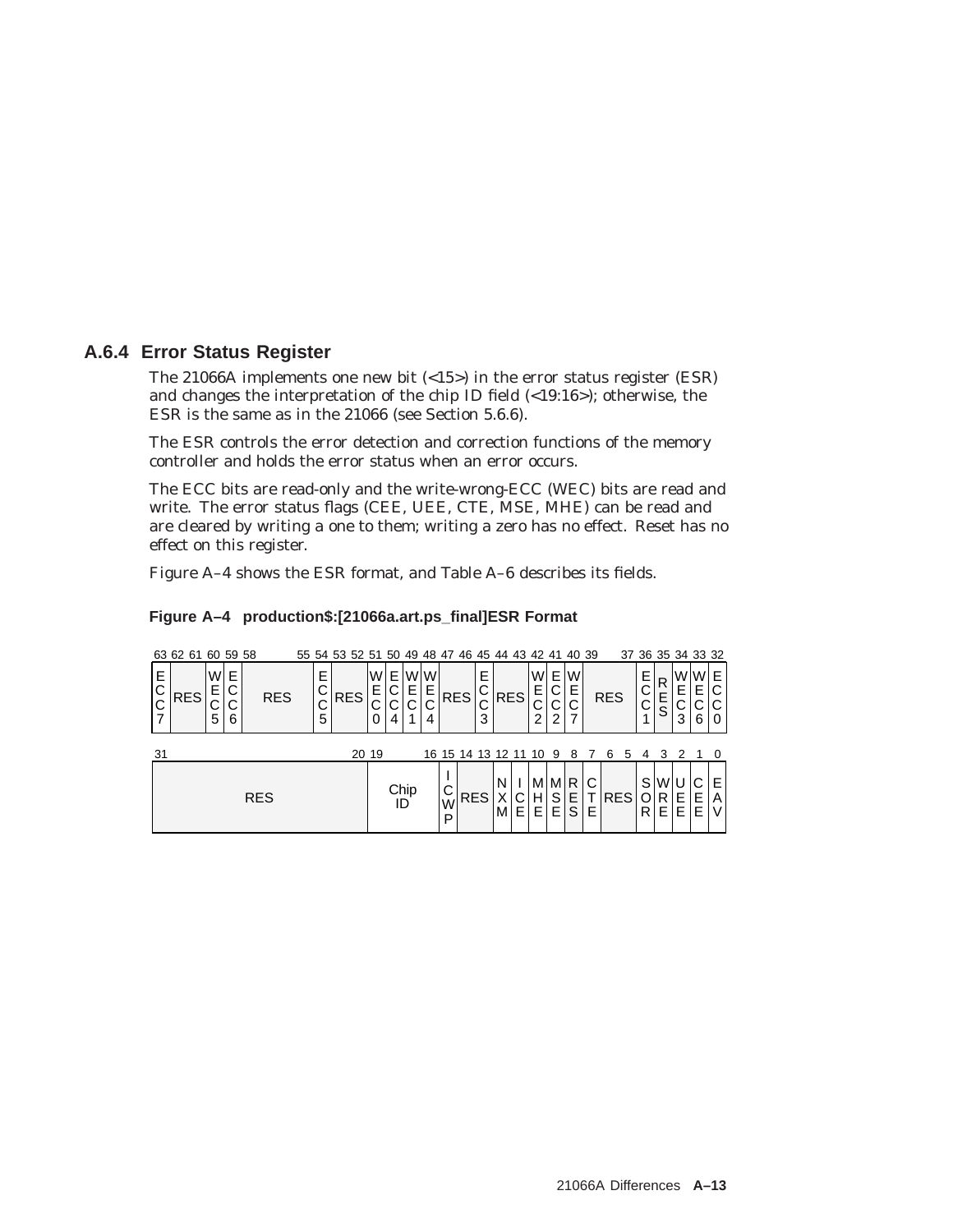| Table A-6 ESR Field Description |  |
|---------------------------------|--|
|---------------------------------|--|

#### **Error Correction Code Bits**

The following bits store the ECC read from the **mem\_ecc<7:0>** pins. These bits are frozen when the error address valid (EAV) bit  $(<0)$ ) is set.

| 63 | ECC <sub>7</sub> | RO             |
|----|------------------|----------------|
| 59 | ECC <sub>6</sub> | RO             |
| 54 | ECC <sub>5</sub> | RO             |
| 50 | ECC4             | R <sub>O</sub> |
| 45 | ECC <sub>3</sub> | R <sub>O</sub> |
| 41 | ECC <sub>2</sub> | R <sub>O</sub> |
| 36 | ECC <sub>1</sub> | R <sub>O</sub> |
| 32 | ECC <sub>0</sub> | R <sub>O</sub> |
|    |                  |                |

#### **Write-Wrong-Error Correction Code Bits**

The following bits are used when testing the ECC detection and correction logic. When set to a one, the corresponding ECC check bit will be written incorrectly to memory or cache. For normal operation, the value written into these bits should be zero.

| 60 | WEC <sub>5</sub> | <b>RW</b> |
|----|------------------|-----------|
| 51 | <b>WEC0</b>      | <b>RW</b> |
| 49 | WEC1             | <b>RW</b> |
| 48 | WEC4             | <b>RW</b> |
| 42 | WEC <sub>2</sub> | <b>RW</b> |
| 40 | WEC7             | <b>RW</b> |
| 34 | WEC <sub>3</sub> | <b>RW</b> |
| 33 | WEC <sub>6</sub> | <b>RW</b> |
|    |                  |           |

#### **Reserved Bits**

The following bits are reserved:

| 62:61 | <b>RES</b> | RAX/IGN        |
|-------|------------|----------------|
| 58:55 | <b>RES</b> | <b>RAX/IGN</b> |
| 53:52 | <b>RES</b> | <b>RAX/IGN</b> |
| 47:46 | <b>RES</b> | <b>RAX/IGN</b> |
| 44:43 | <b>RES</b> | <b>RAX/IGN</b> |
| 39:37 | <b>RES</b> | <b>RAX/IGN</b> |
| 35    | <b>RES</b> | <b>RAX/IGN</b> |
| 31:20 | <b>RES</b> | <b>RAX/IGN</b> |
| 14:13 | <b>RES</b> | <b>RAX/IGN</b> |
| 8     | <b>RES</b> | <b>RAX/IGN</b> |
| 6:5   | <b>RES</b> | <b>RAX/IGN</b> |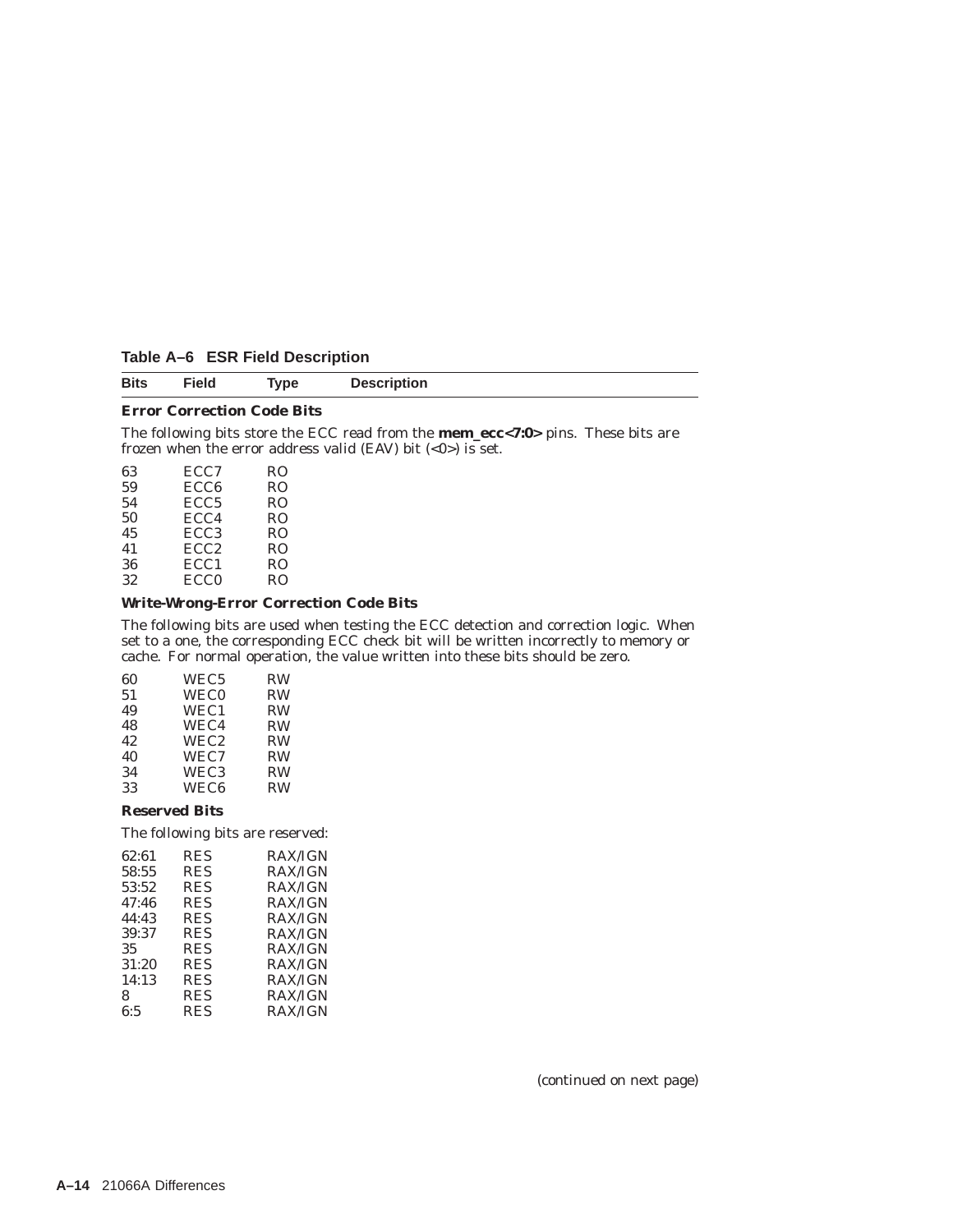| <b>Bits</b> | <b>Field</b>              | <b>Type</b>    | <b>Description</b>                                                                                                                                                                                |
|-------------|---------------------------|----------------|---------------------------------------------------------------------------------------------------------------------------------------------------------------------------------------------------|
|             | Bits $<19:15,12:9,7,4:0>$ |                |                                                                                                                                                                                                   |
| 19:16       | Chip ID                   | R <sub>O</sub> | Identifies the chip. Its value is 0010 for the 21066A<br>and 0000 for the 21066.                                                                                                                  |
| 15          | <b>ICWP</b>               | <b>RW</b>      | Internal cache wrong parity—When set, forces the<br>incorrect parity to be written on subsequent Dcache<br>and Icache fills. Cleared at reset.                                                    |
|             |                           |                | This bit is implemented only in the 21066A.                                                                                                                                                       |
| 12          | <b>NXM</b>                | R/W1C          | Nonexistent memory—Set when a DRAM read or<br>write operation is attempted at an address that is<br>not programmed in the bank address mask registers<br>(BMR<3:0>) (see Section 5.6.3)           |
| 11          | <b>ICE</b>                | <b>RW</b>      | Ignore correctable errors—When set, prevents the<br>logging of correctable (soft) errors. On a soft error:                                                                                        |
|             |                           |                | The data is corrected before being used.<br>$\bullet$                                                                                                                                             |
|             |                           |                | The CEE and EAV bits $( <1:0> )$ are not set.<br>٠                                                                                                                                                |
|             |                           |                | The error address register (EAR) is not frozen<br>٠<br>(see Section $5.6.7$ ).                                                                                                                    |
| 10          | MHE                       | R/W1C          | Multiple hard errors-When set, indicates that an<br>additional hard (uncorrectable) error occurred after<br>the EAV bit $(0) was set. The secondary error$<br>status is not logged.               |
| 9           | <b>MSE</b>                | R/W1C          | Multiple soft errors—When set, indicates that an<br>additional soft (correctable) error occurred after the<br>EAV bit $(0) was set. The secondary error status is$<br>not logged.                 |
| 7           | <b>CTE</b>                | R/W1C          | Cache tag error-When set, indicates that a tag<br>parity error was detected during a Bcache cycle.                                                                                                |
| 4           | <b>SOR</b>                | R <sub>O</sub> | Error source—Indicates whether an error occurred<br>while accessing Bcache or memory: $0 = \text{cache}, 1 =$<br>memory. It is updated on each cycle and frozen when<br>the EAV bit $(0)$ is set. |
|             |                           |                |                                                                                                                                                                                                   |

## **Table A–6 (Cont.) ESR Field Description**

.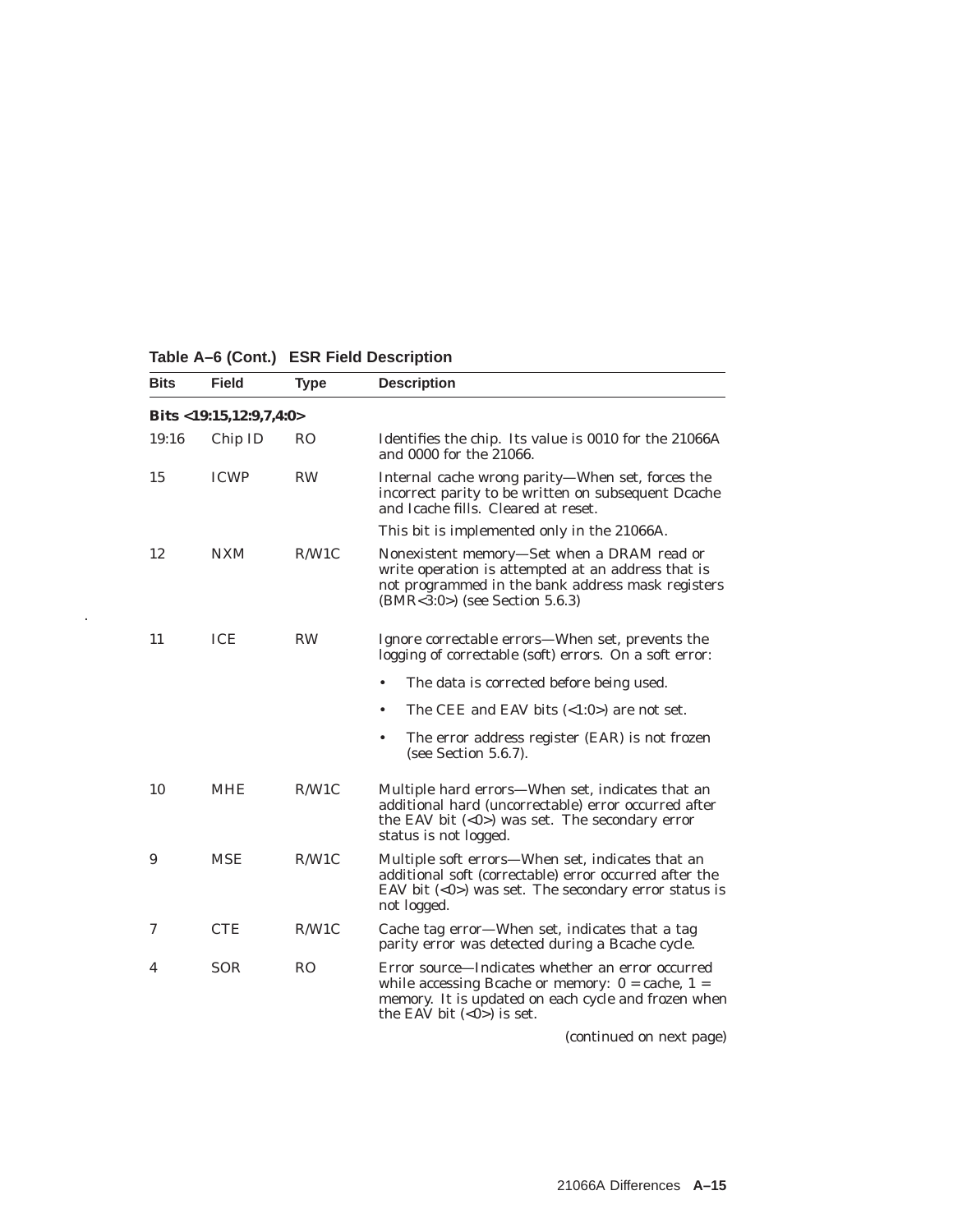| <b>Bits</b> | <b>Field</b> | <b>Type</b>    | <b>Description</b>                                                                                                                                                                                                                                                                                                                                         |
|-------------|--------------|----------------|------------------------------------------------------------------------------------------------------------------------------------------------------------------------------------------------------------------------------------------------------------------------------------------------------------------------------------------------------------|
| 3           | WRE          | R <sub>O</sub> | Write error—Indicates whether an error occurred<br>during a read or write access: $0 = read$ , $1 = write$ . It<br>is updated on each cycle and frozen when the EAV<br>bit $(0)$ is set.                                                                                                                                                                   |
|             | UEE          | R/W1C          | Uncorrectable error—Set when an uncorrectable<br>ECC error occurs during a read or read-modify-write<br>operation.                                                                                                                                                                                                                                         |
|             | CEE          | R/W1C          | Correctable error—Set when a correctable ECC error<br>occurs during a read or read-modify-write operation.                                                                                                                                                                                                                                                 |
|             | EAV          | R <sub>O</sub> | Error address valid—When set, indicates that the<br>address in the error address register (EAR) is a<br>valid error address. This bit is the logical OR of bits<br>$\langle 12,7,2:1 \rangle$ . While this bit is asserted, the memory<br>controller asserts an interrupt to the CPU, and bits<br>$\langle 12, 7, 4: 1 \rangle$ are frozen, as is the EAR. |

**Table A–6 (Cont.) ESR Field Description**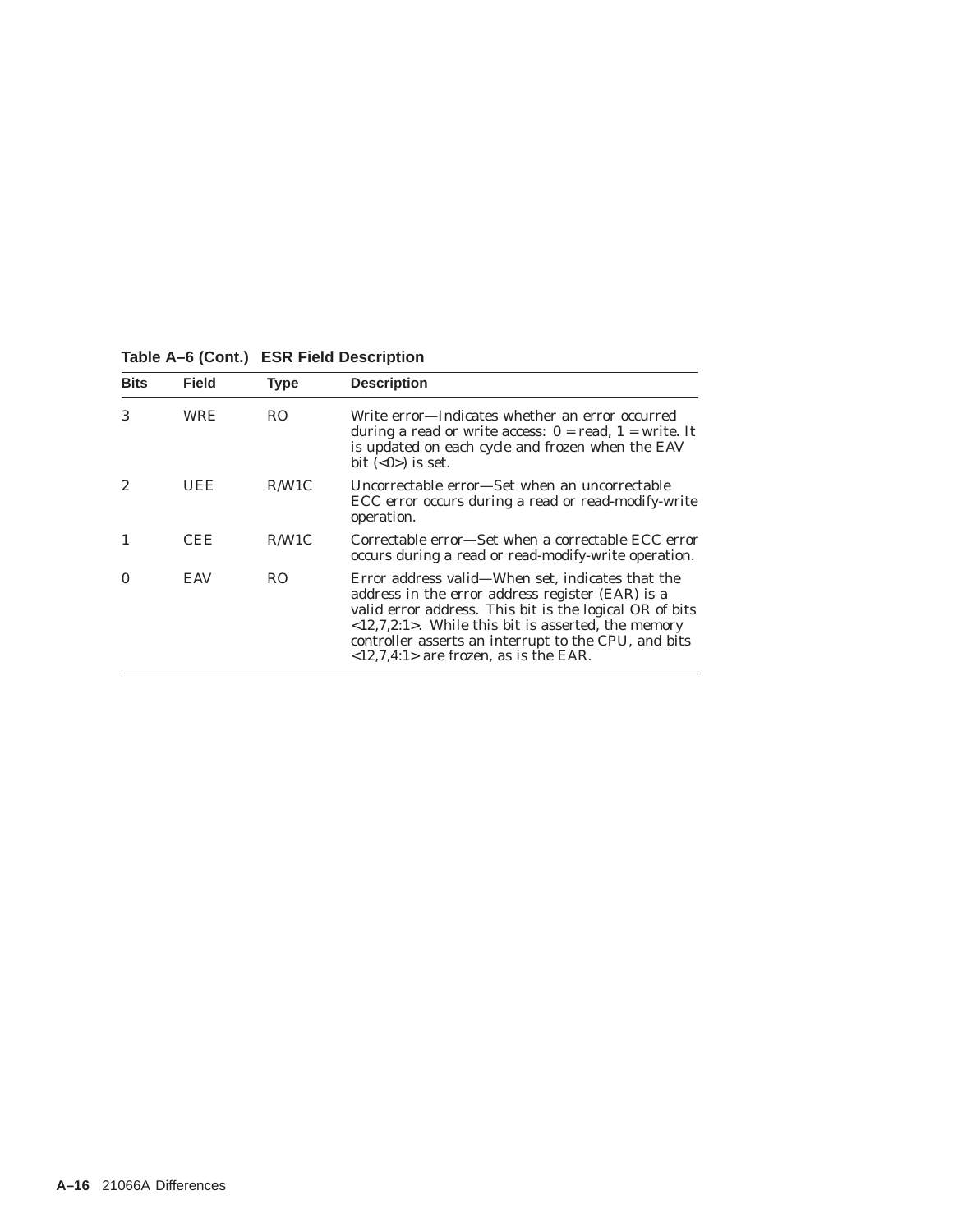# **B**

# **Pin Summary**

Table B–1 is a summary of the chip pins. The pins are listed in alphabetical order within the following groups:

- Memory controller pins
- IOC (PCI bus) pins
- Clock pins
- JTAG pins
- Instruction reference, interrupt, and SROM interface pins

| <b>Value at Reset</b> |
|-----------------------|
|                       |
|                       |
| Driven, asserted      |
| Tristate              |
| Tristate              |
| Driven. UNDEFINED     |
| Driven, asserted      |
| Tristate              |
| Tristate              |
| Driven, deasserted    |
| Driven, UNDEFINED     |
| Driven. deasserted    |
|                       |

#### **Table B–1 Pin Summary**

Qty = Quantity NA = Not applicable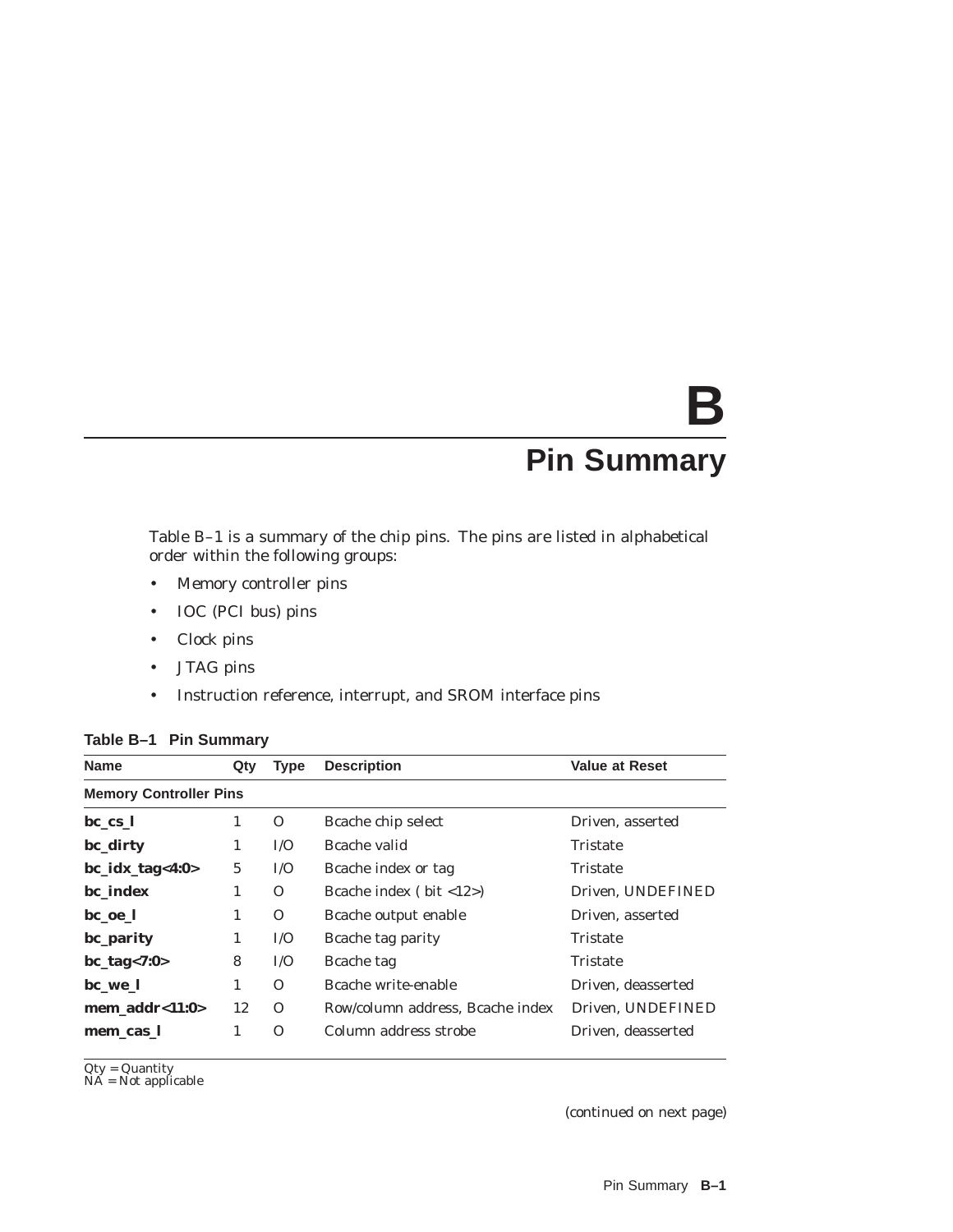| <b>Name</b>                                 | Qty          | <b>Type</b> | <b>Description</b>                                                                                  | <b>Value at Reset</b>                                                        |  |  |
|---------------------------------------------|--------------|-------------|-----------------------------------------------------------------------------------------------------|------------------------------------------------------------------------------|--|--|
| <b>Memory Controller Pins</b>               |              |             |                                                                                                     |                                                                              |  |  |
| $mem\_data<63:0>$                           | 64           | I/O         | Memory/Bcache data                                                                                  | Tristate                                                                     |  |  |
| mem_dsf                                     | 1            | $\Omega$    | Disable special function                                                                            | Driven, deasserted                                                           |  |  |
| mem_dtoe_l                                  | 1            | $\Omega$    | Data transfer/output enable                                                                         | Driven, deasserted                                                           |  |  |
| $mem\_ecc<7:0>$                             | 8            | I/O         | Memory/Bcache error correction<br>code                                                              | Tristate                                                                     |  |  |
| mem_rasa_ $l$ <3:0><br>$mem\_rasb_1 < 3:0>$ | 8            | $\Omega$    | Row address strobes                                                                                 | Driven, deasserted                                                           |  |  |
| mem_rd_oe                                   | 1            | 0           | Memory read transceiver output<br>enable                                                            | Driven, deasserted                                                           |  |  |
| mem_write_l                                 | 1            | $\Omega$    | Write-enable                                                                                        | Driven. deasserted                                                           |  |  |
| mem_wr_oe_l                                 | $\mathbf{1}$ | 0           | Memory write transceiver output<br>enable                                                           | Driven, asserted                                                             |  |  |
| vframe_l                                    | 1            | I           | Load video display pointer and<br>load VRAM shift register                                          | <b>NA</b>                                                                    |  |  |
| vrefresh_1                                  | 1            | I           | Increment video display pointer<br>and load VRAM shift register                                     | <b>NA</b>                                                                    |  |  |
| <b>IOC (PCI Bus) Pins</b>                   |              |             |                                                                                                     |                                                                              |  |  |
| ad < 31:0>                                  | 32           | I/O         | PCI multiplexed address and data<br><b>bus</b>                                                      | Tristate when <b>gnt</b> _l is<br>deasserted; otherwise,<br><b>UNDEFINED</b> |  |  |
| c_be_l<3:0>                                 | 4            | I/O         | PCI multiplexed cycle command<br>and byte enables                                                   | Tristate when <b>gnt</b> _l is<br>deasserted; otherwise,<br><b>UNDEFINED</b> |  |  |
| devsel_1                                    | $\mathbf{1}$ | I/O         | <b>PCI</b> device select                                                                            | Tristate                                                                     |  |  |
| frame_l                                     | 1            | I/O         | PCI cycle frame                                                                                     | Tristate                                                                     |  |  |
| gnt_l                                       | $\mathbf{1}$ | L           | PCI bus grant                                                                                       | <b>NA</b>                                                                    |  |  |
| irdy_l                                      | $\mathbf{1}$ | I/O         | PCI initiator ready                                                                                 | <b>Tristate</b>                                                              |  |  |
| lock_l                                      | 1            | L           | PCI lock. This pin is also used in<br>testing the 24-bit retry timeout<br>counter during test mode. | NA                                                                           |  |  |

**Table B–1 (Cont.) Pin Summary**

Qty = Quantity NA = Not applicable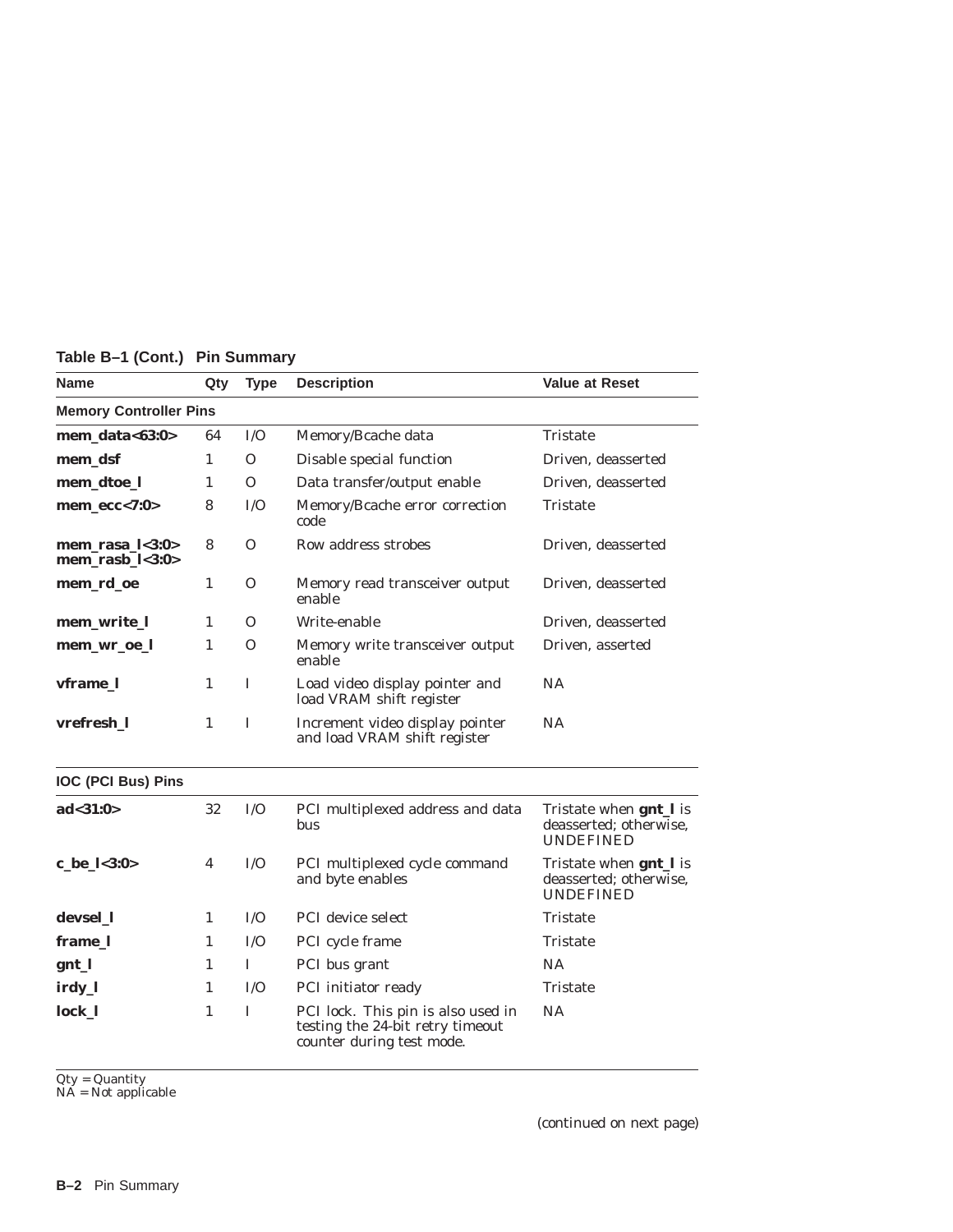| <b>Name</b>               | Qty          | <b>Type</b> | <b>Description</b>            | <b>Value at Reset</b>                                                |
|---------------------------|--------------|-------------|-------------------------------|----------------------------------------------------------------------|
| <b>IOC (PCI Bus) Pins</b> |              |             |                               |                                                                      |
| memack_l                  | $\mathbf{1}$ | 0           | Memory access grant from IOC  | <b>Tristate</b>                                                      |
| memreq_l                  | $\mathbf{1}$ | I           | PCI request for memory access | NA                                                                   |
| par                       | $\mathbf{1}$ | I/O         | PCI parity data               | Tristate when gnt_l is<br>deasserted; otherwise,<br><b>UNDEFINED</b> |
| pci_clk_in                | 1            | 1           | PCI clock input               | <b>NA</b>                                                            |
| perr_l                    | 1            | I/O         | PCI parity error              | Tristate                                                             |
| req_l                     | 1            | $\Omega$    | PCI bus request               | Tristate                                                             |
| rst_l                     | 1            | $\Omega$    | PCI reset                     | Asserted                                                             |
| stop_l                    | 1            | I/O         | PCI target stop               | Tristate                                                             |
| trdy_l                    | 1            | I/O         | PCI target ready              | Tristate                                                             |
| <b>Clock Pins</b>         |              |             |                               |                                                                      |
| pll_bypass                | $\mathbf{1}$ | I           | PLL bypass select             | NA                                                                   |
| pll_clk_in                | 1            | I           | PLL clock input               | NA.                                                                  |
| pll_clk_in_l              | 1            | L           | PLL clock input low           | <b>NA</b>                                                            |
| pll_filter                | 1            | T           | PLL low-pass filter capacitor | NA                                                                   |
| pll_i_ref                 | 1            | I           | PLL reference current         | NA                                                                   |
| pll_5v                    | $\mathbf{1}$ | I           | PLL voltage supply            | <b>NA</b>                                                            |
| reset in 1                | 1            | L           | Master reset input            | NA                                                                   |
| test_clk_out              | $\mathbf{1}$ | O           | Output clock                  | Driven, clocking                                                     |
| <b>JTAG Pins</b>          |              |             |                               |                                                                      |
| tck                       | $\mathbf{1}$ | Ι.          | Boundary scan clock           | <b>NA</b>                                                            |
| tdi                       | $\mathbf{1}$ | I           | Serial boundary scan data in  | NA                                                                   |
| tdo                       | 1            | $\Omega$    | Serial boundary scan data out | Determined by the<br>state of the JTAG<br>controllers                |

**Table B–1 (Cont.) Pin Summary**

Qty = Quantity NA = Not applicable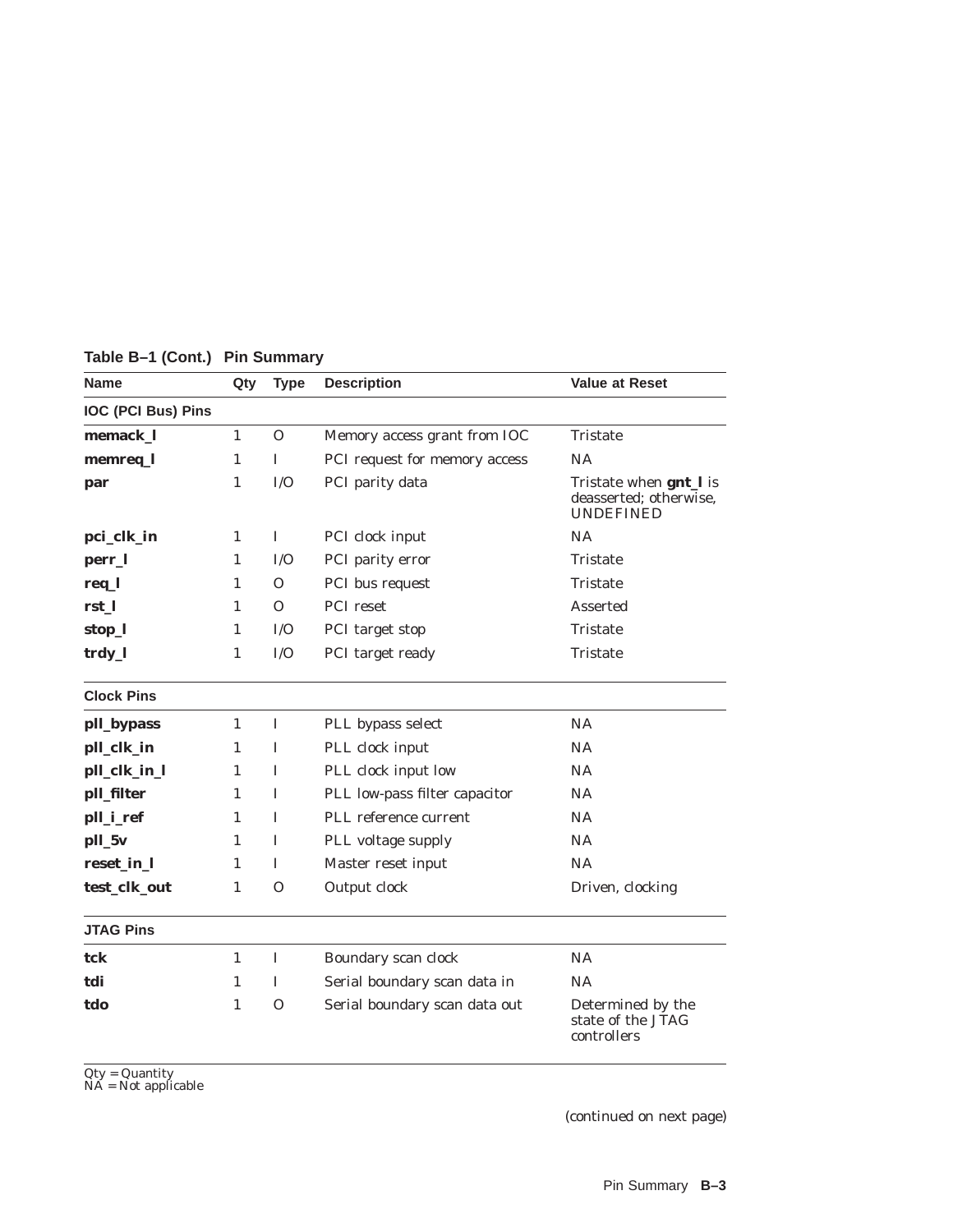| <b>Name</b>      | Qty | <b>Type</b>  | <b>Description</b>                                                                                                                                                                                                                                              | <b>Value at Reset</b> |
|------------------|-----|--------------|-----------------------------------------------------------------------------------------------------------------------------------------------------------------------------------------------------------------------------------------------------------------|-----------------------|
| <b>JTAG Pins</b> |     |              |                                                                                                                                                                                                                                                                 |                       |
| tms              | 1   | L            | JTAG test mode select                                                                                                                                                                                                                                           | <b>NA</b>             |
| trst 1           | 1   | I            | <b>JTAG TAP reset</b>                                                                                                                                                                                                                                           | <b>NA</b>             |
|                  |     |              | Instruction Reference, Interrupt, and SROM Interface Pins                                                                                                                                                                                                       |                       |
| instr_ref        | 1   | $\Omega$     | This pin has dual functions.<br>During normal operation, it<br>indicates the type of current<br>access (instruction or data) on the<br>memory data bus. A high on this<br>pin indicates Istream reference; a<br>low on this pin indicates Dstream<br>reference. | <b>Driven</b>         |
|                  |     |              | During reset, this pin is driven<br>with a delayed noninverted PCI<br>clock or a delayed, inverted core<br>clock (Section 8.4.2).                                                                                                                               |                       |
| irq<2:0>         | 3   | $\mathbf{I}$ | External interrupt request inputs.<br>These pins are also used to<br>program chip internal clock<br>frequency during reset.                                                                                                                                     | <b>NA</b>             |
| sromclk          | 1   | $\Omega$     | SROM clock/transmit serial data                                                                                                                                                                                                                                 | Driven high           |
| sromd            | 1   | I            | SROM data/receive serial data                                                                                                                                                                                                                                   | <b>NA</b>             |
| sromoe 1         | 1   | 0            | SROM output enable                                                                                                                                                                                                                                              | Driven, deasserted    |

ц,

#### **Table B–1 (Cont.) Pin Summary**

**B–4** Pin Summary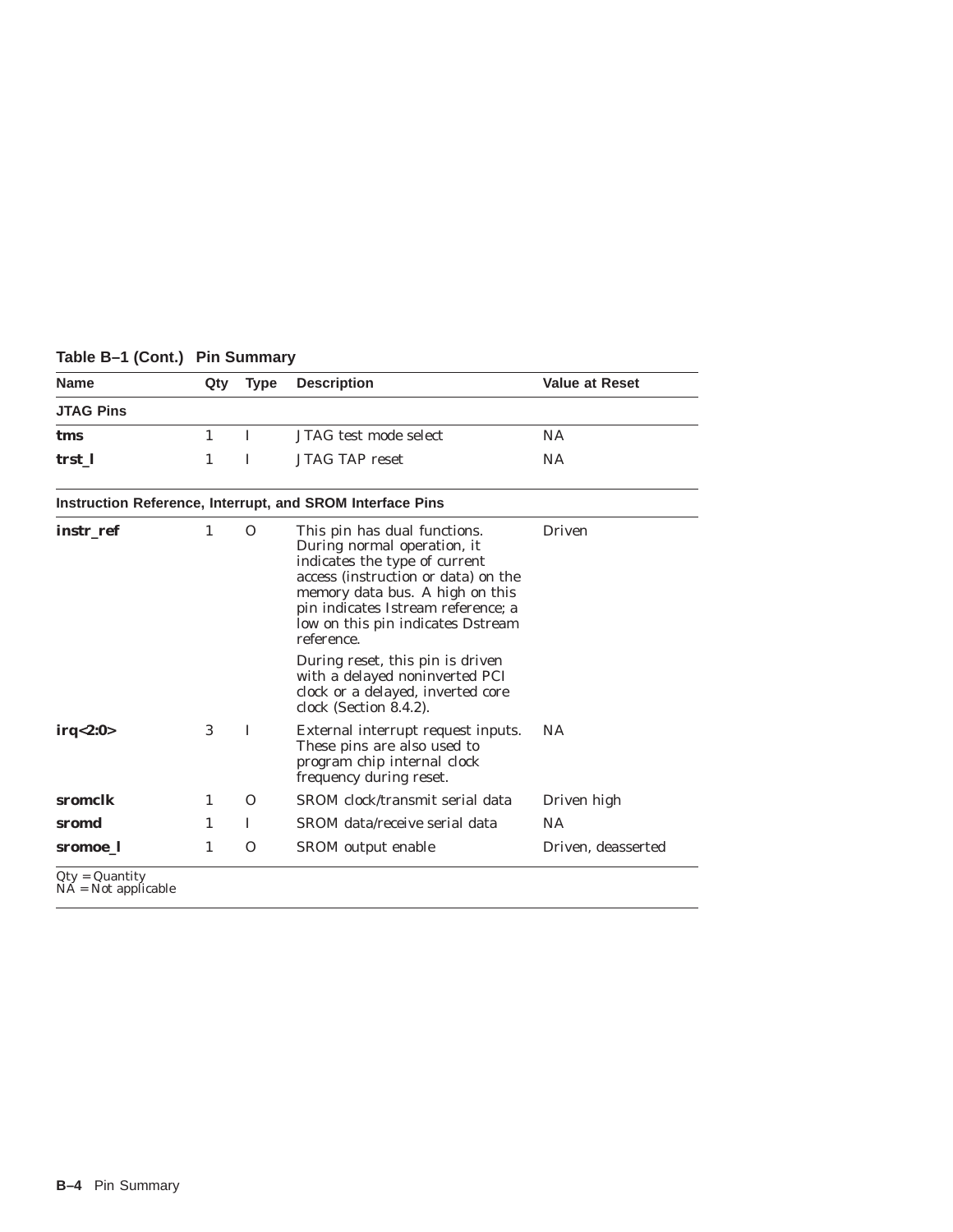# **C Internal Register Summary**

This chapter summarizes the microprocessor's internal registers (internal processor, memory controller, and I/O controller registers).

Table C–1 is a summary of the internal processor registers.

| <b>Mnemonic</b>                                    | <b>Register Name</b>                                         | Field <sup>1</sup> | Index <sup>1</sup> | <b>Reset State</b>                          |  |  |  |
|----------------------------------------------------|--------------------------------------------------------------|--------------------|--------------------|---------------------------------------------|--|--|--|
| <b>Instruction Fetch and Decode Unit Registers</b> |                                                              |                    |                    |                                             |  |  |  |
| <b>ASTER</b>                                       | Asynchronous system trap interrupt<br>enable                 | <b>IBX</b>         | 18                 | <b>UNDEFINED</b>                            |  |  |  |
| <b>ASTRR</b>                                       | Asynchronous system trap request                             | <b>IBX</b>         | 14                 | <b>UNDEFINED</b>                            |  |  |  |
| <b>EXC ADDR</b>                                    | <b>Exception address</b>                                     | <b>IBX</b>         | $\overline{4}$     | <b>UNDEFINED</b>                            |  |  |  |
| <b>EXC SUM</b>                                     | <b>Exception summary</b>                                     | <b>IBX</b>         | 10                 | <b>UNDEFINED</b>                            |  |  |  |
| <b>HIER</b>                                        | Hardware interrupt enable                                    | <b>IBX</b>         | 16                 | <b>UNDEFINED</b>                            |  |  |  |
| <b>HIRR</b>                                        | Hardware interrupt request                                   | <b>IBX</b>         | 12                 | <b>UNDEFINED</b>                            |  |  |  |
| <b>ICCSR</b>                                       | Instruction cache control and status                         | <b>IBX</b>         | $\mathbf{2}$       | Cleared except<br>ASN, PC0, and<br>PC1 bits |  |  |  |
| <b>ITBASM</b>                                      | Instruction translation buffer address<br>space match        | <b>IBX</b>         | $\tau$             | $NA^2$                                      |  |  |  |
| <b>TTBIS</b>                                       | Instruction translation buffer initial<br>state              | <b>IBX</b>         | 8                  | $NA^2$                                      |  |  |  |
| <b>ITB PTE</b>                                     | Instruction translation buffer page table<br>entry           | <b>IBX</b>         | 1                  | <b>UNDEFINED</b>                            |  |  |  |
| <b>ITB PTE TEMP</b>                                | Instruction translation buffer page table<br>entry temporary | <b>IBX</b>         | 3                  | <b>UNDEFINED</b>                            |  |  |  |
| <b>ITBZAP</b>                                      | Instruction translation buffer ZAP                           | <b>IBX</b>         | 6                  | $NA^2$                                      |  |  |  |
| PAL BASE                                           | PAL base address                                             | <b>IBX</b>         | 11                 | <b>Cleared</b>                              |  |  |  |

**Table C–1 Implementation-Specific Internal Processor Registers**

 $^1 \text{HW\_MFPR}$  and  $\text{HW\_MTPR}$  instruction fields: PAL, ABX, IBX, and Index (<7,6,5,4:0>).

 ${}^{2}NA$  = not applicable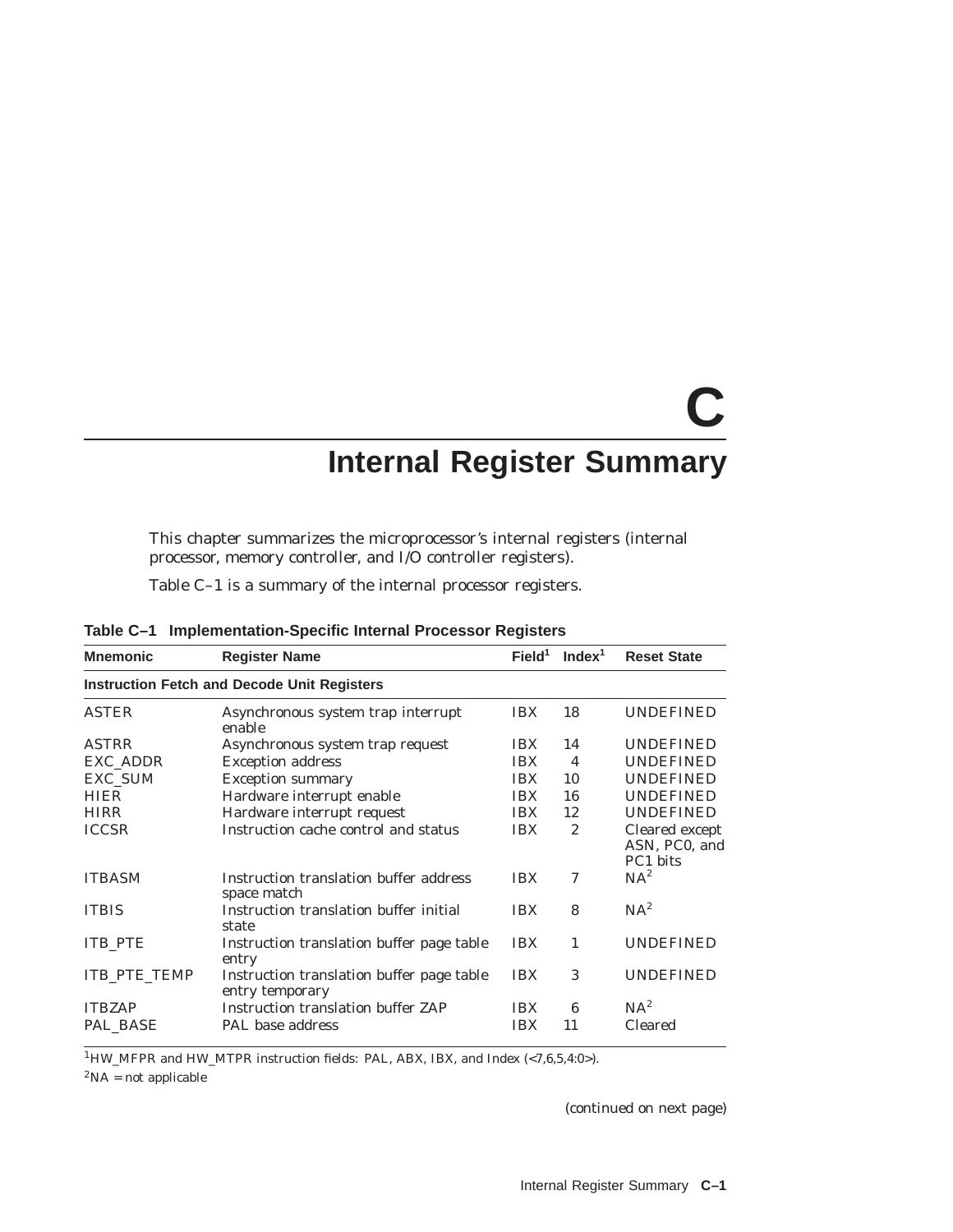| <b>Mnemonic</b>                                    | <b>Register Name</b>                                  | Field <sup>1</sup> | Index <sup>1</sup> | <b>Reset State</b> |  |  |
|----------------------------------------------------|-------------------------------------------------------|--------------------|--------------------|--------------------|--|--|
| <b>Instruction Fetch and Decode Unit Registers</b> |                                                       |                    |                    |                    |  |  |
| <b>PS</b>                                          | <b>Processor status</b>                               | <b>IBX</b>         | 9                  | <b>UNDEFINED</b>   |  |  |
| <b>SIER</b>                                        | Software interrupt enable                             | <b>IBX</b>         | 17                 | <b>UNDEFINED</b>   |  |  |
| <b>SIRR</b>                                        | Software interrupt request                            | <b>IBX</b>         | 13                 | <b>UNDEFINED</b>   |  |  |
| SL_CLR                                             | Clear serial line interrupt                           | <b>IBX</b>         | 19                 | $NA^2$             |  |  |
| SL_RCV                                             | Serial line receive                                   | <b>IBX</b>         | $\overline{5}$     | <b>UNDEFINED</b>   |  |  |
| <b>SL_XMIT</b>                                     | Serial line transmit                                  | <b>IBX</b>         | 22                 | <b>UNDEFINED</b>   |  |  |
| TB_TAG                                             | <b>Translation buffer tag</b>                         | <b>IBX</b>         | $\mathbf{0}$       | <b>UNDEFINED</b>   |  |  |
| <b>Load and Store Unit Registers</b>               |                                                       |                    |                    |                    |  |  |
| <b>ABOX_CTL</b>                                    | Load and store unit control                           | <b>ABX</b>         | 14                 | <b>UNDEFINED</b>   |  |  |
| <b>ALT_MODE</b>                                    | Alternate processor mode                              | <b>ABX</b>         | 15                 | <b>UNDEFINED</b>   |  |  |
| CC                                                 | Cycle counter                                         | <b>ABX</b>         | 16                 | <b>UNDEFINED</b>   |  |  |
| CC_CTL                                             | Cycle counter control                                 | <b>ABX</b>         | 17                 | <b>UNDEFINED</b>   |  |  |
| $C_{STAT}^3$                                       | Cache status                                          | <b>ABX</b>         | 12                 | <b>UNDEFINED</b>   |  |  |
| $DC_$ STAT <sup>4</sup>                            | Data cache status                                     | <b>ABX</b>         | 12                 | <b>UNDEFINED</b>   |  |  |
| <b>DTBASM</b>                                      | Data translation buffer address space<br>match        | <b>ABX</b>         | 7                  | $NA^2$             |  |  |
| <b>DTBIS</b>                                       | Data translation buffer invalidate single             | <b>ABX</b>         | 8                  | $NA^2$             |  |  |
| DTB_PTE                                            | Data translation buffer page table entry              | <b>ABX</b>         | $\overline{2}$     | <b>UNDEFINED</b>   |  |  |
| DTB_PTE_TEMP                                       | Data translation buffer page table entry<br>temporary | <b>ABX</b>         | 3                  | <b>UNDEFINED</b>   |  |  |
| <b>DTBZAP</b>                                      | Data translation buffer ZAP                           | <b>ABX</b>         | 6                  | $NA^2$             |  |  |
| <b>FLUSH IC</b>                                    | Flush instruction cache                               | <b>ABX</b>         | 21                 | $NA^2$             |  |  |
| FLUSH_IC_ASM                                       | Flush instruction cache address space<br>match        | <b>ABX</b>         | 23                 | $NA^2$             |  |  |
| MM_CSR                                             | Memory management control and status                  | <b>ABX</b>         | $\overline{4}$     | <b>UNDEFINED</b>   |  |  |
| TB_CTL                                             | <b>Translation buffer control</b>                     | <b>ABX</b>         | $\Omega$           | <b>UNDEFINED</b>   |  |  |
| <b>VA</b>                                          | Virtual address                                       | <b>ABX</b>         | $\overline{5}$     | <b>UNDEFINED</b>   |  |  |
| <b>PAL Temporary Registers</b>                     |                                                       |                    |                    |                    |  |  |
|                                                    | PAL_TEMP<31:0> PAL_TEMP internal processor            | <b>PAL</b>         | 31.0               | <b>UNDEFINED</b>   |  |  |

**Table C–1 (Cont.) Implementation-Specific Internal Processor Registers**

 $^1\rm{HW\_MFPR}$  and  $\rm{HW\_MTPR}$  instruction fields: PAL, ABX, IBX, and Index (<7,6,5,4:0>).

 $\rm ^2NA$  = not applicable

3Implemented in the 21066A only

4Implemented in the 21066 only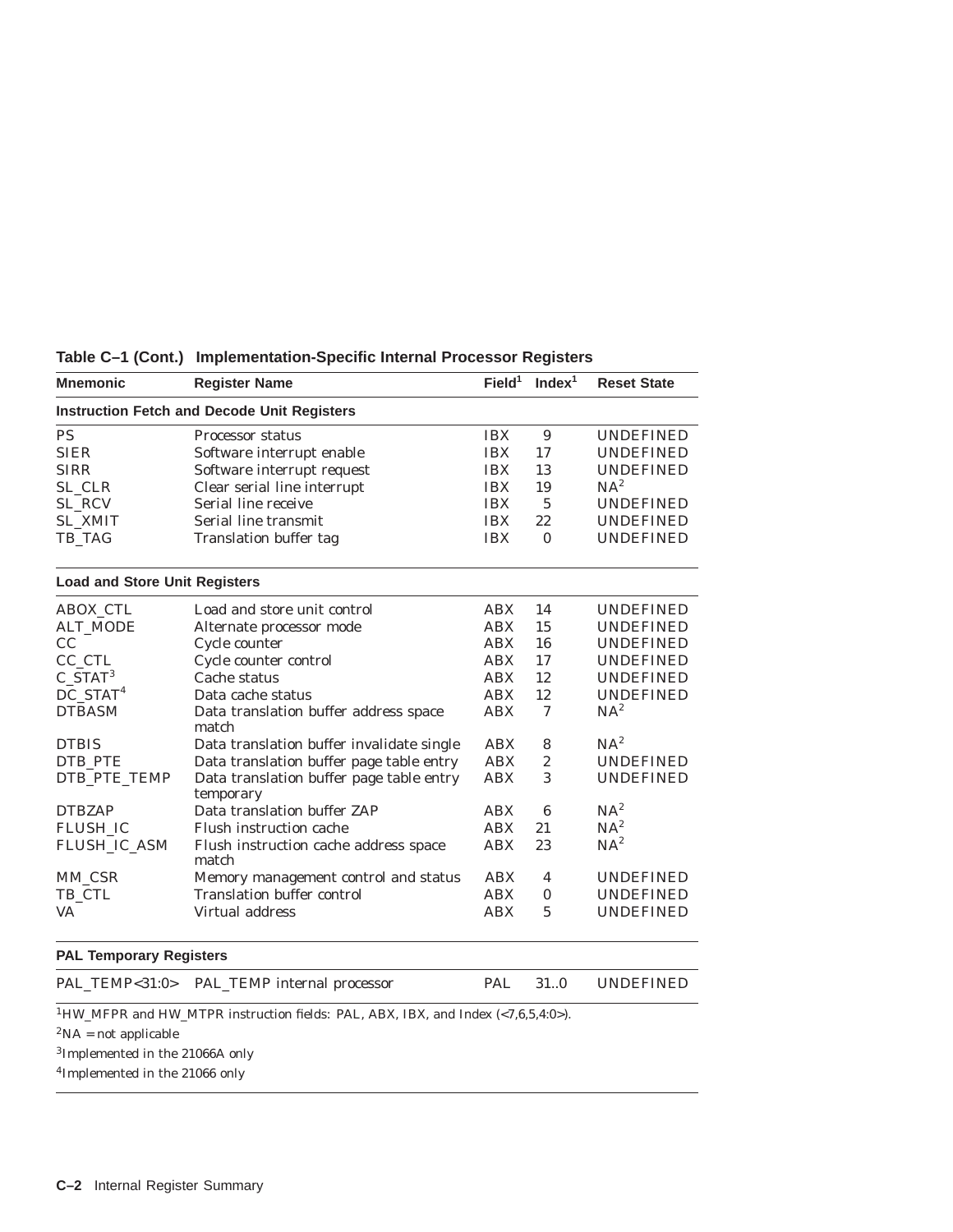Table C–2 is a summary of the memory controller registers.

| <b>Mnemonic</b>  | <b>Register Name</b>          | <b>Address</b><br>(Hexadecimal) | <b>Reset State</b>                                                                                                                                                          |
|------------------|-------------------------------|---------------------------------|-----------------------------------------------------------------------------------------------------------------------------------------------------------------------------|
| BCR <sub>0</sub> | Bank configuration 0          | 1 2000 0000                     | BAV bit $= 0$ , all other bits are<br><b>UNDEFINED</b>                                                                                                                      |
| BCR <sub>1</sub> | Bank configuration 1          | 1 2000 0008                     | BAV bit $= 0$ , all other bits are<br><b>UNDEFINED</b>                                                                                                                      |
| BCR <sub>2</sub> | Bank configuration 2          | 1 2000 0010                     | BAV bit $= 0$ , all other bits are<br><b>UNDEFINED</b>                                                                                                                      |
| BCR <sub>3</sub> | Bank configuration 3          | 1 2000 0018                     | BAV bit $= 0$ , all other bits are<br><b>UNDEFINED</b>                                                                                                                      |
| BMR <sub>0</sub> | Bank mask 0                   | 1 2000 0020                     | <b>UNDEFINED</b>                                                                                                                                                            |
| BMR1             | Bank mask 1                   | 1 2000 0028                     | <b>UNDEFINED</b>                                                                                                                                                            |
| BMR <sub>2</sub> | Bank mask 2                   | 1 2000 0030                     | <b>UNDEFINED</b>                                                                                                                                                            |
| BMR <sub>3</sub> | Bank mask 3                   | 1 2000 0038                     | <b>UNDEFINED</b>                                                                                                                                                            |
| BTR <sub>0</sub> | Bank timing 0                 | 1 2000 0040                     | <b>UNDEFINED</b>                                                                                                                                                            |
| BTR1             | Bank timing 1                 | 1 2000 0048                     | UNDEFINED                                                                                                                                                                   |
| BTR <sub>2</sub> | Bank timing 2                 | 1 2000 0050                     | <b>UNDEFINED</b>                                                                                                                                                            |
| BTR <sub>3</sub> | Bank timing 3                 | 1 2000 0058                     | <b>UNDEFINED</b>                                                                                                                                                            |
| <b>GTR</b>       | Global timing                 | 1 2000 0060                     | REN bit $= 0$ , all other bits are<br><b>UNDEFINED</b>                                                                                                                      |
| <b>ESR</b>       | Error status                  | 1 2000 0068                     | <b>UNDEFINED</b>                                                                                                                                                            |
| EAR              | Error address                 | 1 2000 0070                     | <b>UNDEFINED</b>                                                                                                                                                            |
| CAR              | Cache control                 | 1 2000 0078                     | BCE bit = 1, Bcache size = $0$ (64 KB),<br>PWR bit $= 0$ , and Bcache read cycle<br>count field $= 0$ (that is, speed is<br>three cycles). All other bits are<br>UNDEFINED. |
| <b>VGR</b>       | Video and graphics<br>control | 1 2000 0080                     | <b>UNDEFINED</b>                                                                                                                                                            |
| <b>PLM</b>       | Plane mask                    | 1 2000 0088                     | <b>UNDEFINED</b>                                                                                                                                                            |
| <b>FOR</b>       | Foreground                    | 1 2000 0090                     | <b>UNDEFINED</b>                                                                                                                                                            |
| PMR <sup>*</sup> | Power management              | 1 2000 0098                     | $DMA_OVR = 0$ , $INT_OVR = 0$ ,<br>$OVR_DIV = 0$ , PRM_DIV = 0, all other<br>bits are UNDEFINED.                                                                            |
|                  | *Implemented in 21066A only.  |                                 |                                                                                                                                                                             |

**Table C–2 Memory Controller Registers**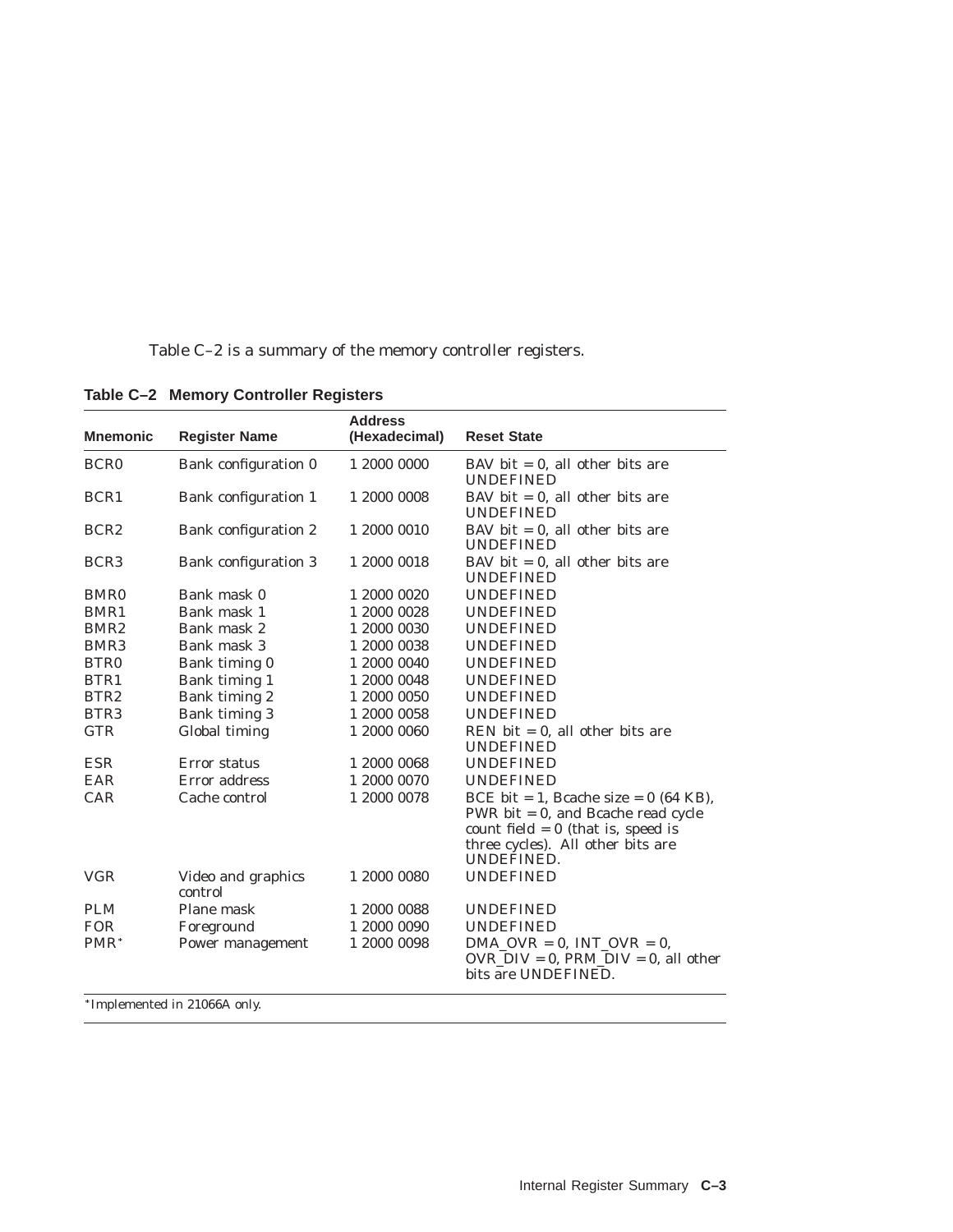Table C–3 is a summary of the I/O controller registers.

#### **Programming Note**

The IOC register address (34-bit) range is 180000000 through 1BFFFFFFF, and the IOC registers are sparsely populated in this range. Although the IOC internally decodes only a subset of the 34-bit address to access the IOC registers, Digital recommends that programs use only the addresses specified in Table C–3 to ensure correct operation in future implementations.

#### **Table C–3 I/O Controller Registers**

| <b>Mnemonic</b>    | <b>Register Name</b>             | <b>Address</b> | <b>Reset State and</b><br><b>Required Initialization</b>                                                                                                   |
|--------------------|----------------------------------|----------------|------------------------------------------------------------------------------------------------------------------------------------------------------------|
| <b>IOC HAE</b>     | Host address extension           | 1 8000 0000    | <b>UNDEFINED</b>                                                                                                                                           |
| IOC_CONF           | Configuration cycle type         | 1 8000 0020    | <b>UNDEFINED</b>                                                                                                                                           |
| IOC_STAT0          | Status 0                         | 1 8000 0040    | <b>UNDEFINED</b>                                                                                                                                           |
| IOC_STAT1          | Status 1                         | 1 8000 0060    | <b>UNDEFINED</b>                                                                                                                                           |
| <b>IOC TBIA</b>    | <b>Translation buffer</b>        | 1 8000 0080    | The TLB is UNDEFINED and                                                                                                                                   |
|                    | invalidate all                   |                | must be initialized by software.                                                                                                                           |
| <b>IOC TB ENA</b>  | <b>Translation buffer enable</b> | 1 8000 00A0    | <b>UNDEFINED</b>                                                                                                                                           |
| <b>IOC_SFT_RST</b> | <b>PCI</b> soft reset            | 1 8000 00C0    | The soft reset bit, and<br>consequently the PCI rst_I<br>signal, will be asserted during<br>and after reset until modified<br>by writing to this register. |
| <b>IOC PAR DIS</b> | Parity disable                   | 1 8000 00E0    | The parity disable bit is cleared<br>to enable parity checking and<br>reporting after reset.                                                               |
| <b>IOC W BASE0</b> | Window base 0                    | 1 8000 0100    | <b>UNDEFINED. SROM boot code</b><br>must initialize the window<br>enable (WEN) and scatter-<br>gather (SG) bits.                                           |
| <b>IOC W BASE1</b> | Window base 1                    | 1 8000 0120    | <b>UNDEFINED. SROM boot code</b><br>must initialize the window<br>enable (WEN) and scatter-<br>gather (SG) bits.                                           |
| <b>IOC_W_MASK0</b> | Window mask 0                    | 1 8000 0140    | <b>UNDEFINED</b>                                                                                                                                           |
| IOC_W_MASK1        | Window mask 1                    | 1 8000 0160    | <b>UNDEFINED</b>                                                                                                                                           |
| <b>IOC_T_BASE0</b> | Translated base 0                | 1 8000 0180    | <b>UNDEFINED</b>                                                                                                                                           |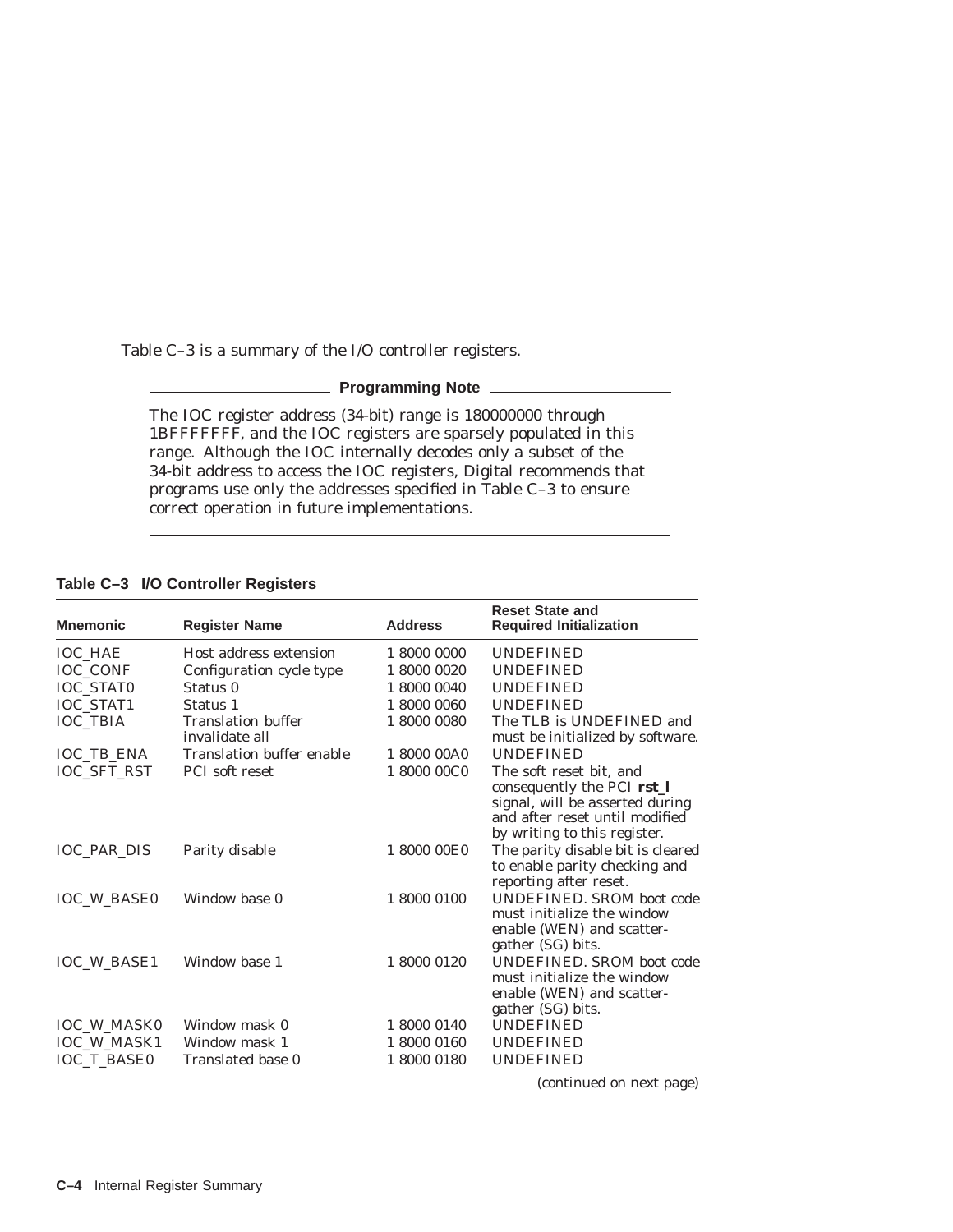**Table C–3 (Cont.) I/O Controller Registers**

| <b>Mnemonic</b>    | <b>Register Name</b>                                           | <b>Address</b> | <b>Reset State and</b><br><b>Required Initialization</b> |
|--------------------|----------------------------------------------------------------|----------------|----------------------------------------------------------|
| <b>IOC T BASE1</b> | Translated base 1                                              | 1 8000 01A0    | <b>UNDEFINED</b>                                         |
| <b>IOC TB TAG0</b> | Translation buffer tag 0                                       | 1 8100 0000    | <b>UNDEFINED</b>                                         |
| <b>IOC TB TAG1</b> | Translation buffer tag 1                                       | 1 8100 0020    | <b>UNDEFINED</b>                                         |
| IOC TB TAG2        | Translation buffer tag 2                                       | 1 8100 0040    | <b>UNDEFINED</b>                                         |
| <b>IOC TB TAG3</b> | Translation buffer tag 3                                       | 1 8100 0060    | <b>UNDEFINED</b>                                         |
| <b>IOC TB TAG4</b> | Translation buffer tag 4                                       | 1 8100 0080    | <b>UNDEFINED</b>                                         |
| <b>IOC TB TAG5</b> | Translation buffer tag 5                                       | 1 8100 00A0    | <b>UNDEFINED</b>                                         |
| <b>IOC TB TAG6</b> | Translation buffer tag 6                                       | 18100 00C0     | <b>UNDEFINED</b>                                         |
| <b>IOC TB TAG7</b> | Translation buffer tag 7                                       | 1 8100 00E0    | <b>UNDEFINED</b>                                         |
| <b>IOC IACK SC</b> | Interrupt vector and special<br>cycle                          |                | <b>UNDEFINED</b>                                         |
|                    | *Any quadword-aligned address in the range 1A00000001BFFFFFE0. |                |                                                          |

Internal Register Summary **C–5**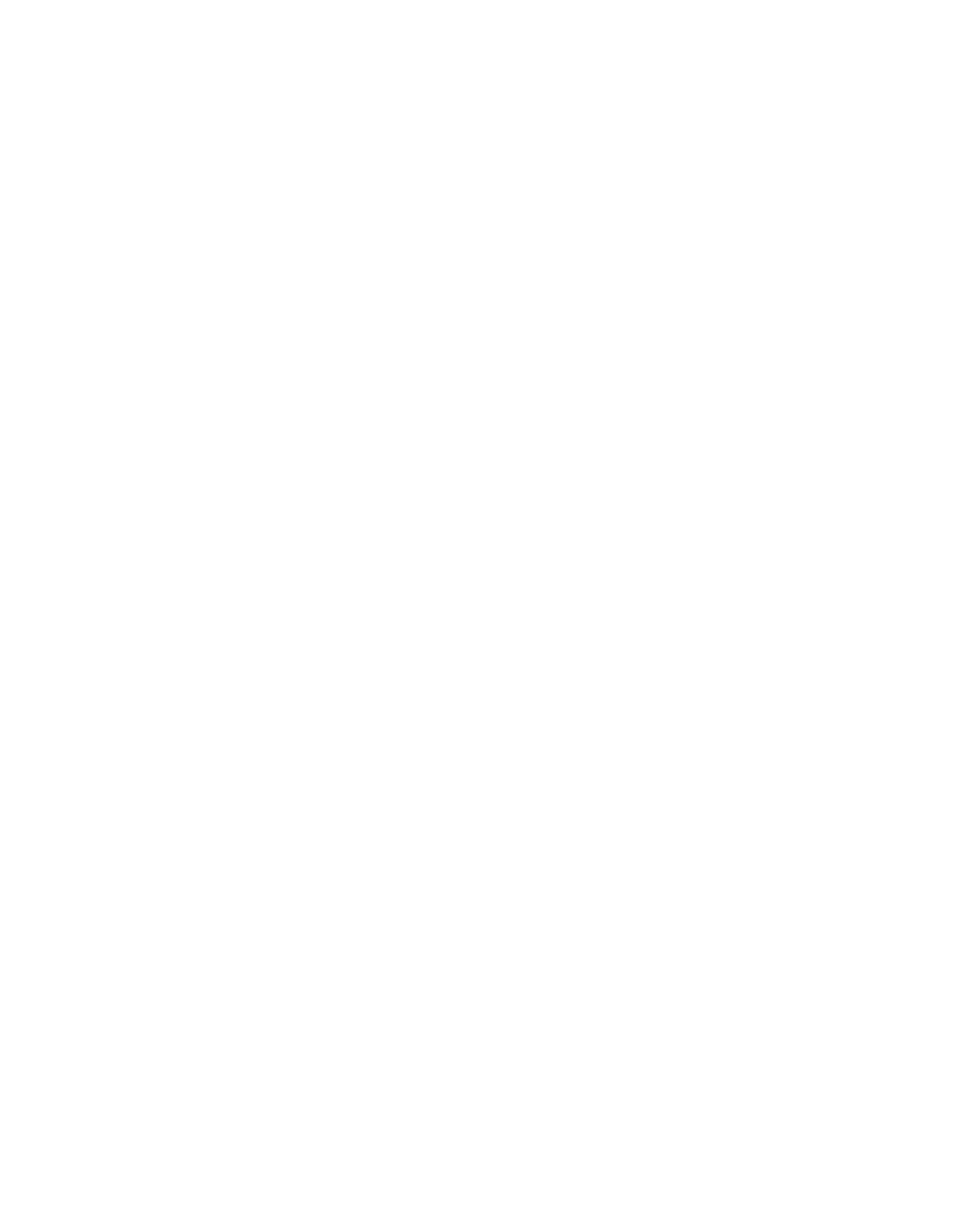# **D Technical Support and Ordering Information**

### **D.1 Technical Support**

If you need technical support or help deciding which literature best meets your needs, call the Digital Semiconductor Information Line:

| United States and Canada     | 1-800-332-2717          |
|------------------------------|-------------------------|
| <b>Outside North America</b> | $+1 - 508 - 628 - 4760$ |

### **D.2 Ordering Digital Semiconductor Products**

To order the Alpha 21066 or Alpha 21066A microprocessors, contact your local distributor.

You can order the following semiconductor products from Digital:

| <b>Product</b>                  | <b>Order Number</b> |
|---------------------------------|---------------------|
| Alpha 21066–100 Microprocessor  | $21066 - CA$        |
| Alpha 21066-166 Microprocessor  | $21066 - AA$        |
| Alpha 21066A-233 Microprocessor | $21066 - AB$        |
| Alpha 21066A-100 Microprocessor | 21066–CB            |
| Alpha 21066A-266 Microprocessor | 21066-DB            |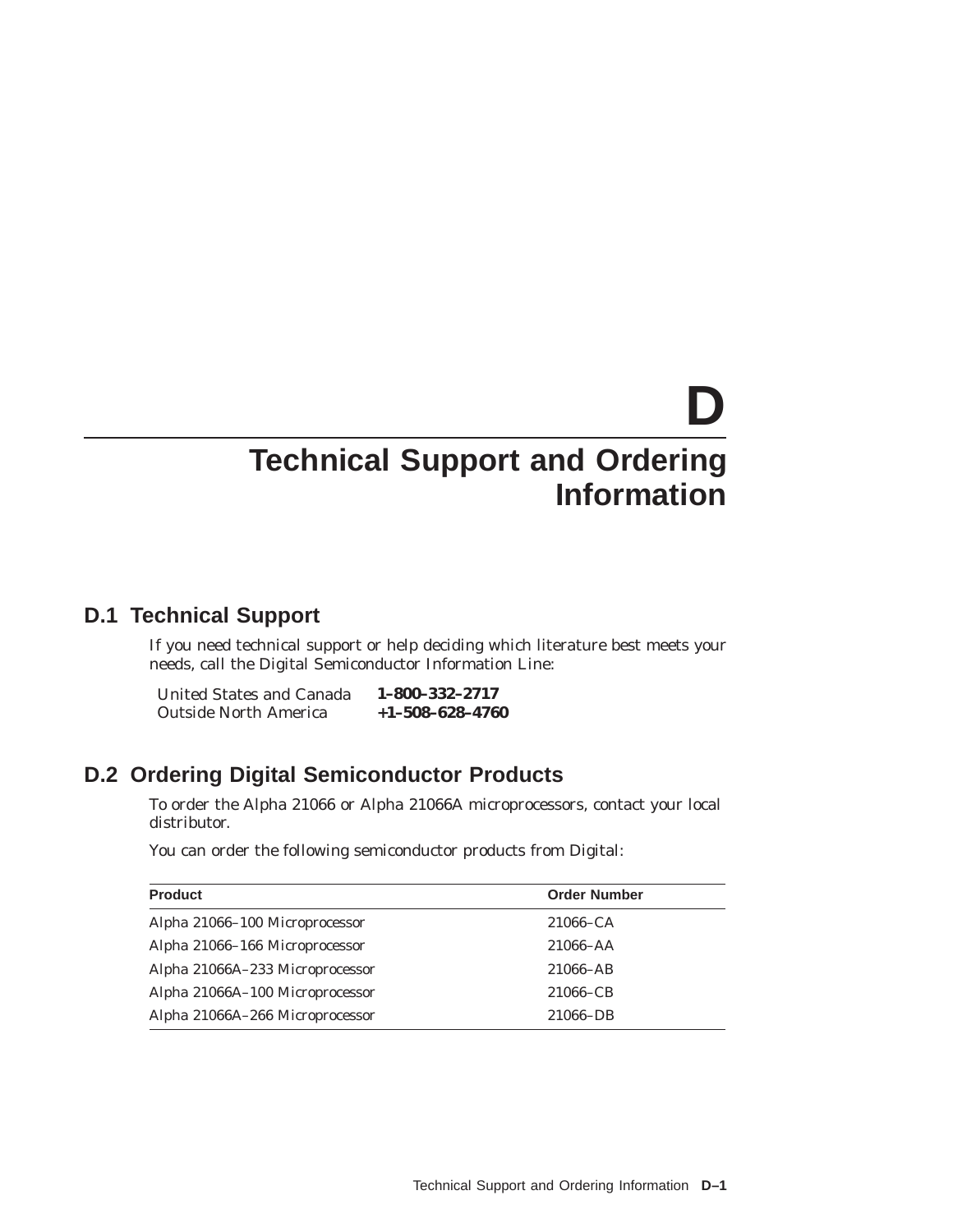## **D.3 Ordering Associated Literature**

The following table lists some of the available Digital Semiconductor literature. For a complete list, contact the Digital Semiconductor Information Line.

| <b>Title</b>                                                                                                                                                                                                           | <b>Order Number</b> |
|------------------------------------------------------------------------------------------------------------------------------------------------------------------------------------------------------------------------|---------------------|
| Alpha Architecture Reference Manual <sup>1</sup>                                                                                                                                                                       | EY-L520E-DP-YCH     |
| Alpha 21066/21066A Microprocessors Data Sheet                                                                                                                                                                          | EC-QC4HA-TE         |
| <sup>1</sup> To order and purchase the <i>Alpha Architecture Reference Manual</i> , call <b>1-800-DIGITAL</b> from the U.S. or Canada, or contact your local Digital office, or technical or reference bookstore where |                     |

the U.S. or Canada, or contact your local Digital office, or technical or reference bookstore where Digital Press books are distributed by Prentice Hall.

# **D.4 Ordering Third-Party Literature**

You can order the following third-party literature directly from the vendor.

| <b>Title</b>                              | <b>Vendor</b>                                                                                                            |
|-------------------------------------------|--------------------------------------------------------------------------------------------------------------------------|
| PCI Local Bus Specification, Revision 2.0 | <b>PCI Special Interest Group</b><br>$1-800-433-5177$ (U.S.)<br>1-503-797-4207 (International)<br>$1-503-234-6762$ (FAX) |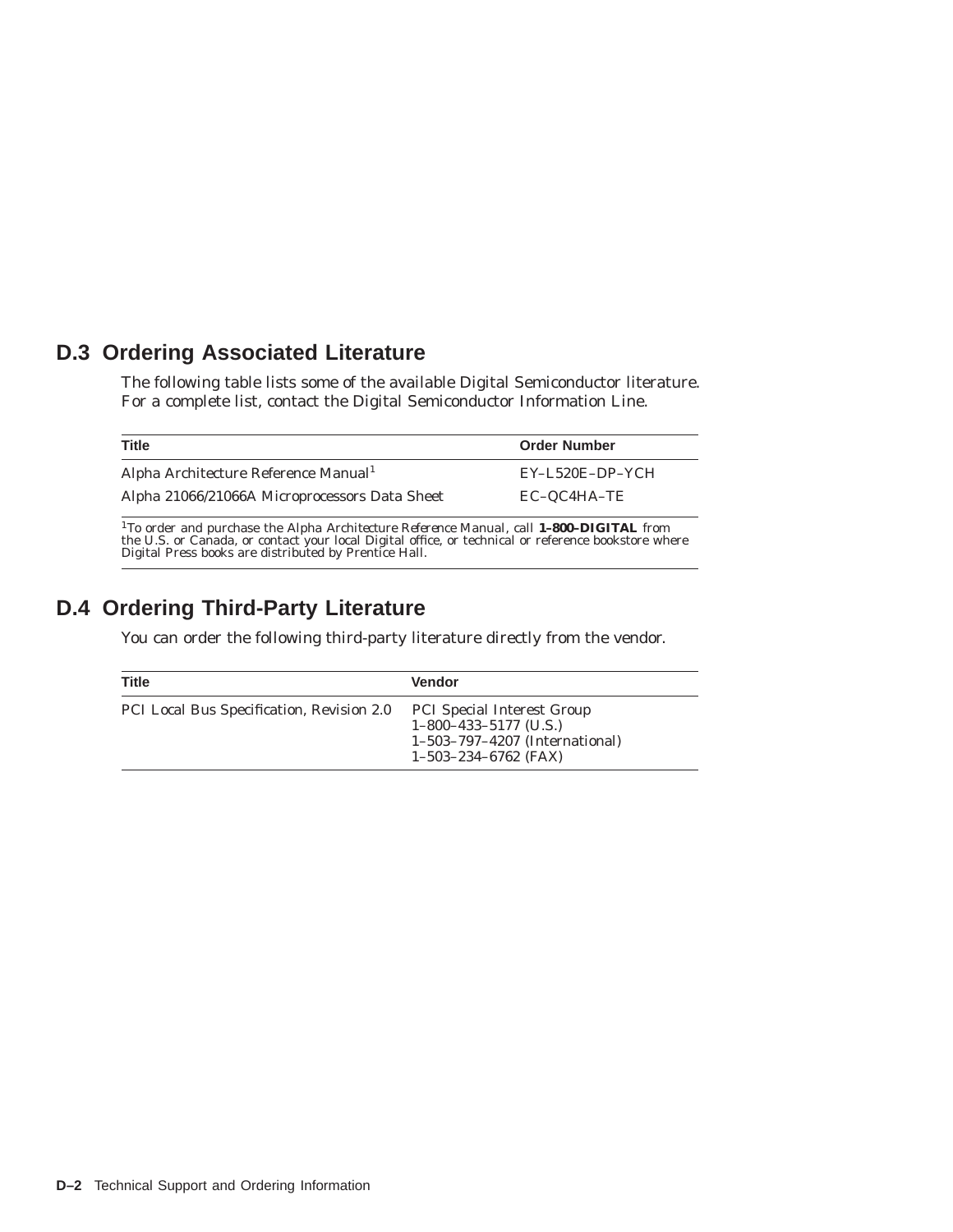# **Index**

### **A**

Abbreviations binary multiples, xviii kilobyte, megabyte, and gigabyte, xviii register-access, defined, xix Abort instruction pipeline, 2–18 PCI master, 6–21 PCI target, 6–21 Access internal processor registers, 3–7 register-access abbreviations, defined, xix violation (ACV), 3–21, 3–23, 4–4 bit, 4–42 ad<31:0> signals, 6–52 ADDR—error address field, 6–42 Address bank address mask registers (BMR3– BMR0), 5–18 base address field, 5–14 base address valid (BAV) bit, 5–15 burst order, PCI, 6–31 configuration address (CFG AD) field, 6–39 error address (ADDR) field, 6–42 register (EAR), 5–27 extension for sparse space, 6–9 host address extension (HAE) field, 6–38 (IOC\_HAE) register, 6–38 table, 6–9

Address (cont'd) increment display pointer increment (INC) bit, 5–33 VRAM encodings, 5–34 map PCI spaces, 6–4 physical, 2–27 parity errors, PCI, 6–31 PCI, 6–18 partition, Bcache, 5–32 PCI addresses for dense space, 6–13 sparse space, 6–7 phase CPU-initiated PCI cycles, 6–7 PCI-initiated PCI cycles, 6–30 quadword error address field, 5–28 queue, PCI, 6–30 register PAL base address (PAL\_BASE), 4–32 virtual address (VA), 4–40 row address select field, 5–15 scatter-gather map, 6–27 space map, PCI, 6–4 map, physical, 2–27 match (ASM) bit, 2–4, 4–5, 4–38, 4–39 number (ASN), 2–5 number (ASN) field, 4–8 physical, 2–27 stepping, 6–7, 6–16 translation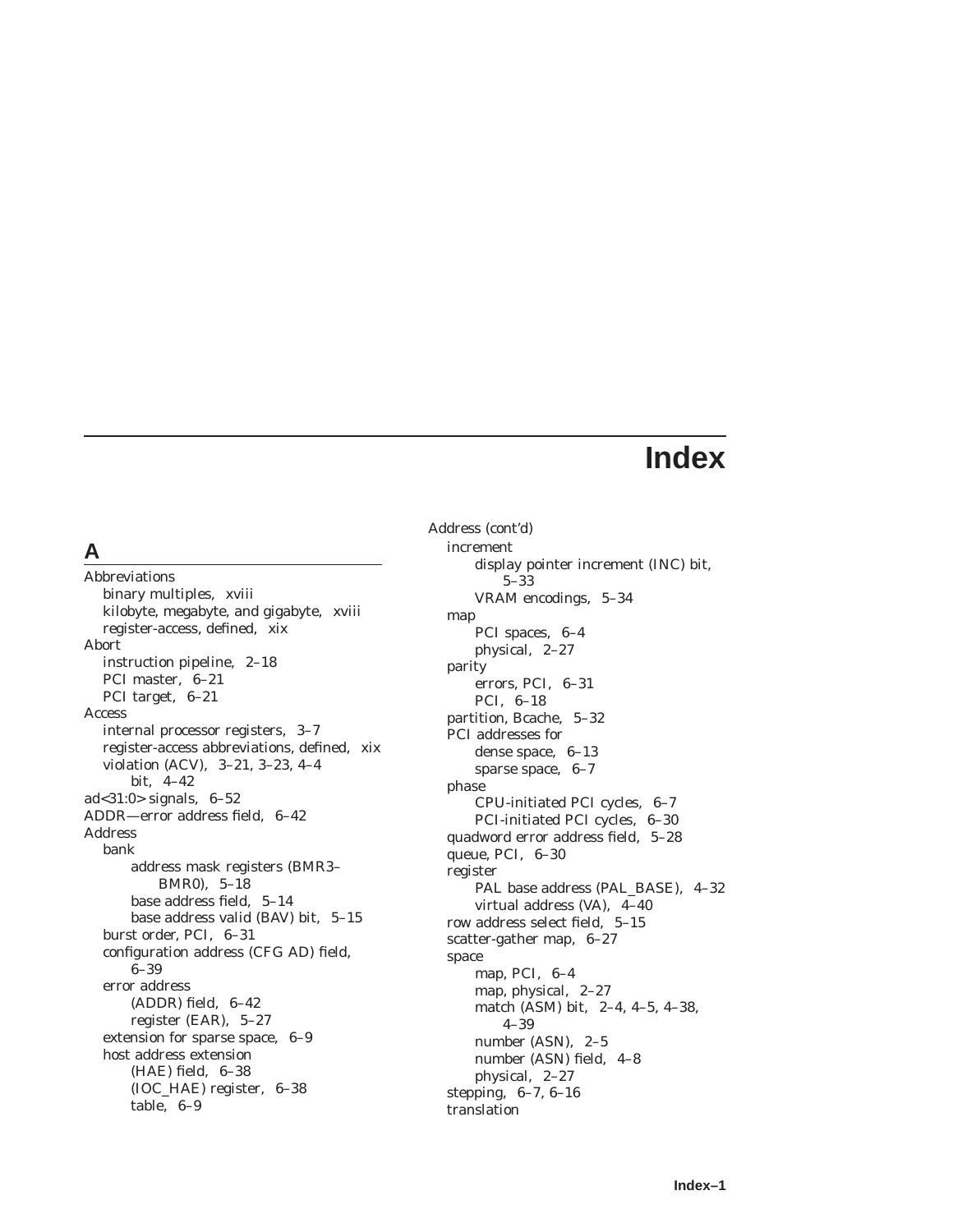Address translation (cont'd) base (T\_BASE) field, 6–48 CPU-to-PCI address translation, 6–4 PCI, 6–23 PCI direct-mapped, 6–25 PCI scatter-gather mapped, 6–26 window base (W\_BASE) field, 6–46 mask, 6–23 windows to PCI address spaces, 6–4 Aligned convention, xx Alpha documentation, D–2 Alternate processor mode (ALT\_MODE) register, 4–42 (AM) field, 4–43 Arbitration external logic, 6–1, 6–5, 6–51 PCI bus mastership, 6–5 Architecturally reserved PALcode instructions, 2–26 Architecture Alpha overview, 1–1 chip microarchitecture, 2–1 internal, 2–1 ARITH PALcode entry point, 3–11 Associated literature, D–2 Asynchronous system trap (AST), 2–5 interrupt request (ATR) bit, 4–20 Asynchronous trap (AST) interrupt enable register (ASTER), 4–27 interrupt request register (ASTRR), 4–24

### **B**

Back-to-back PCI transfers, 6–18 Backup cache (Bcache), 2–1, 5–5 address partition, 5–32 block, defined, xxi cache register (CAR), 5–29 enable (BCE) bit, 5–31 ECC (ECE) bit, 5–31 tag parity check (ETP) bit, 5–31 HIT bit, 5–30 initialization, 5–6

Backup cache (Bcache) (cont'd) line, defined, xxi read cycle count field, 5–31 timing, 5–45 size encodings, 5–31 field, 5–31 tag field, 5–30 parity error, 5–10 write cycle count field, 5–31 hold time (WHD) bit, 5–30 timing, 5–46 wrong tag parity (WWP) bit, 5–31 BAD\_VA PALcode entry point, 3–13 Bank address mask registers (BMR3–BMR0), 5–18 select, dual, 5–20 base address field, 5–14 mask field, 5–19 valid (BAV) bit, 5–15 configuration registers (BCR3–BCR0), 5–14 timing registers (BTR3–BTR0), 5–20 bc\_cs\_l signal, 5–55 bc\_dirty signal, 5–54 bc\_idx\_tag<4:0> signals, 5–55 bc\_index signal, 5–55 bc\_oe\_l signal, 5–56 bc\_parity signal, 5–55 bc\_tag<7:0> signals, 5–54 bc\_we\_l signal, 5–56 Block Bcache, defined, xxi diagram of chip, 2–1 Boundary scan group, 8–5 order, 8–6 register (BSR), 8–5 cells, 8–5 organization, 8–5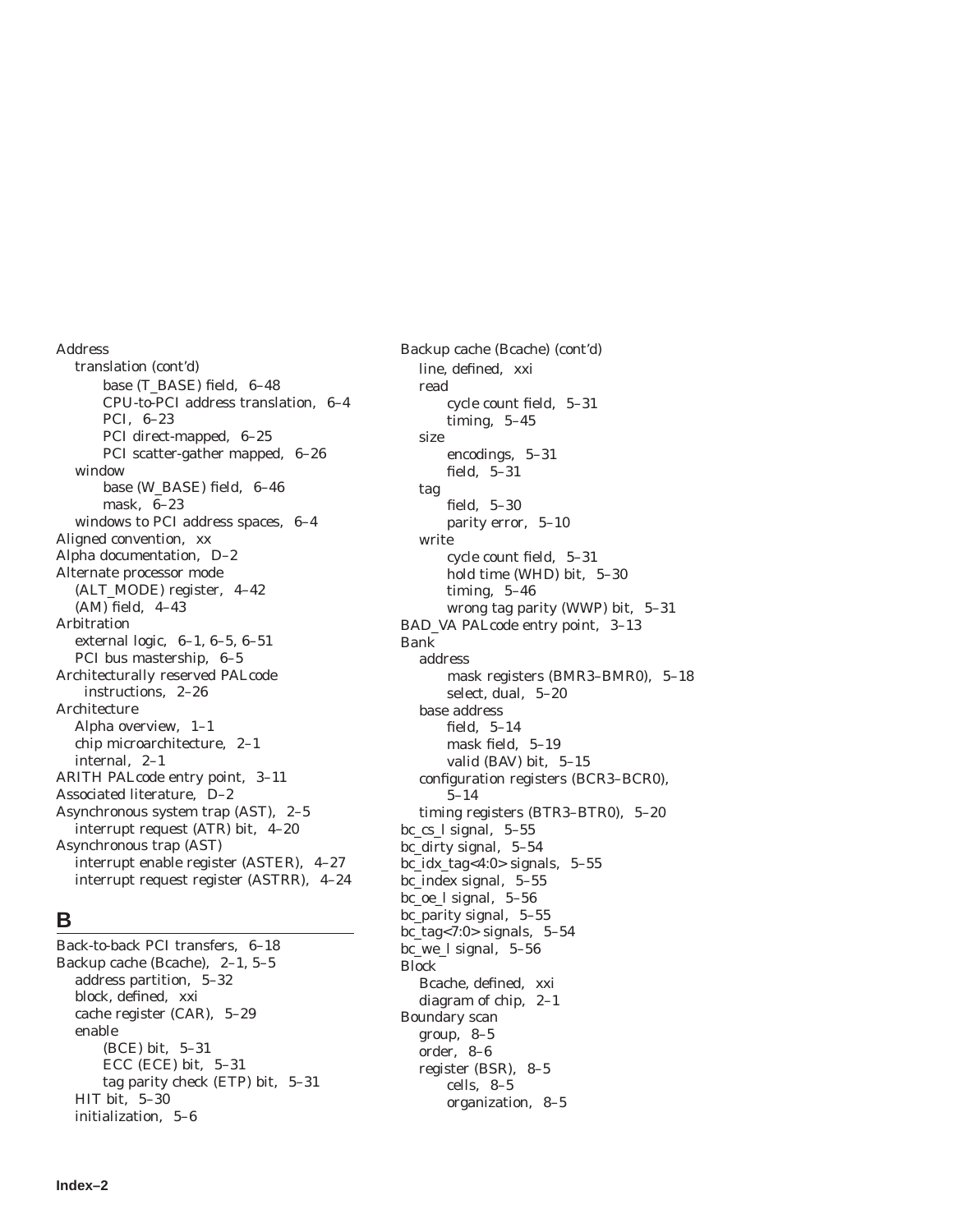Branch history (BHT) field, 2–16 enable (BHE) bit, 4–8 predict enable (BPE) bit, 4–9 prediction logic, 2–4 selection, 4–11 unit, 2–4 Burst order address burst order, 6–31 in sparse space, 6–10 writes page boundary crossing, 6–31 to dense space, 6–14 Bus See also PCI parking, 6–6 turnaround cycle, 6–18 Bypass register (BPR), 8–4 Byte defined, xxi enable encoding for sparse space, 6–8 write, 5–8 enable (BWE) bit, BCR, 5–15 enable (BWE) bit, VGR, 5–34 external logic, 5–8 load byte write-enable (LDB) bit, 5–34

### **C**

Cache See also Backup cache (Bcache) See also Data cache (Dcache) See also Instruction cache (Icache) organization, 2–15 register (CAR), 5–29 status register (C\_STAT), A–12 tag error (CTE) bit, 5–27 CALL\_PAL instruction, 3–4 defined, 1–2 PALcode entry point, 3–12

CAS/RAS setup field, 5–23 Caution convention, xx Chip alias for 21066, xx, xxi alias for 21066A, xx block diagram, 2–1 Clear serial line interrupt (SL\_CLR) register, 4–15 Clock, 7–1 generator, 7–1 phase-locked loop (PLL), 7–1 signals, 7–3 See also Signal descriptions CODE—error code field, 6–40 Column address setup field, 5–22 strobe (CAS) CAS-before-RAS refresh, 5–3 CAS/RAS setup field, 5–23 cycle field, 5–21 precharge field, 5–21 RAS/CAS precharge field, 5–24 Command (CMD) field, 6–41 codes, PCI cycle, 6–22 PCI-initiated transactions, 6–22 Configuration address (CFG AD) field, 6–39 cycle type (IOC\_CONF) register, 6–38 cycles, 6–15 PCI configuration address space, 6–5 Conventions, xviii aligned, xx binary multiples, xviii bit notation, xx byte abbreviations, xviii caution, xx chip, xx data units, xxi extents, xxi external, xxi field abbreviations, xviii ignore (IGN), xix microprocessor, xxi must be zero (MBZ), xix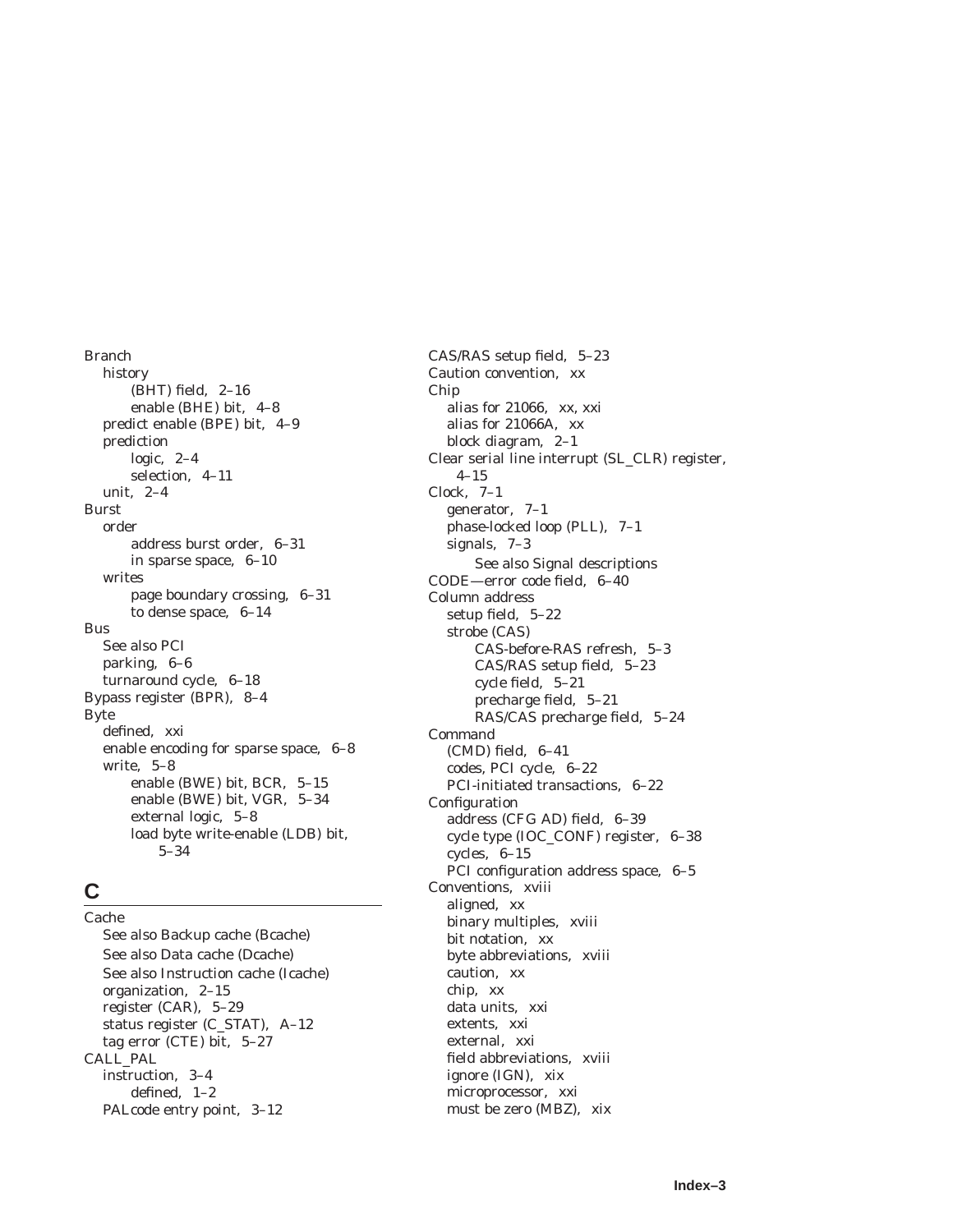Conventions (cont'd) note, xxi numbering, xxi ranges, xxi read and write (RW), xix and write one to clear (R/W1C), xx as undefined (RAX), xix as zero (RAZ), xix clears (RC), xix only (RO), xix register-access abbreviations, defined, xix reserved (RES), xix security holes, xxii signal names, xxii unaligned, xx UNDEFINED, xxii UNPREDICTABLE, xxii write always clears (WA), xx only (WO), xx X, xx Correctable error (CEE) bit, 5–27 read error, 5–9 Counter field CC register, 4–44 CC\_CTL register, 4–45 CPU address windows to PCI address spaces, 6–4 CPU-initiated PCI cycles, 6–3 CPU-to-PCI address translation, 6–4 overview, 2–1 request queue, 6–5 Current mode (CM) field, 4–31 0 (CM0) bit, 4–32 1 (CM1) bit, 4–31 Cycle counter (CC) register, 4–43 control (CC\_CTL) register, 4–44 c\_be\_l<3:0> signals, 6–52

### **D**

Data cache (Dcache) enable (DCEN) bit, 4–33 fill, 2–10 force hit (DFHIT) bit, 4–33 hit (DCHIT) bit, 4–46, A–12 load silos, 2–10 no allocate (DCNA) bit, 4–33 overview, 2–15 status register (DC\_STAT), 4–45 parity PCI, 6–18 read data parity errors, 6–18 write data parity errors, 6–19 setup (DST) bit, 5–21 translation buffer (DTB), 2–9 ASM (DTBASM) register, 4–40 fill, 2–10 invalidate single (DTBIS) register, 4–40 miss flow, 3–22 page table entry (DTB\_PTE) register, 4–36 page table entry temporary (DTB\_PTE\_TEMP) register, 4–38 round-robin (DTBRR) enable bit, 4–33 ZAP (DTBZAP) register, 4–40 types, 1–1, 1–2 units, defined, xxi DATA—interrupt vector and special cycle data field, 6–50 DCNA bit, 4–33 Default PCI mastership, 6–6 Dense memory space, 6–2, 6–13 PCI addresses, 6–13 unmasked burst writes, 6–14 reads, 6–14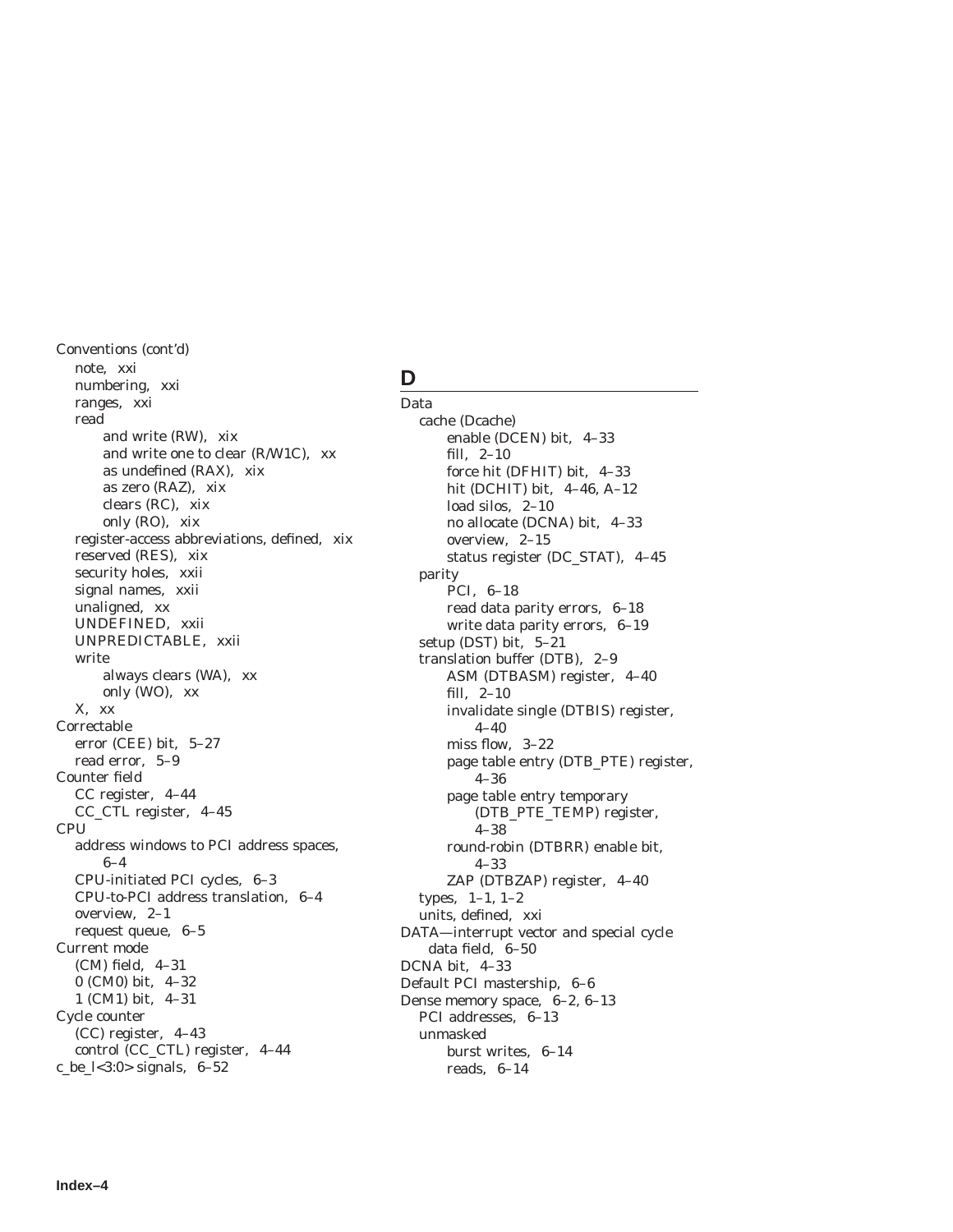devsel\_l signal, 6–53 Direct memory access (DMA), 6–3 Direct-mapped address translation, 6–25 **Dirty** logic, 2–3 victim block, 5–6 Disconnect, PCI target, 6–20 Divide by zero (DZE) bit, 4–14 Documentation, D–2 Dstream errors PALcode entry point, 3–11, 3–13 BAD\_VA, 3–13 DTB\_MISS NATIVE, 3–13 DTB\_MISS PAL, 3–13 D\_FAULT, 3–13 UNALIGN, 3–13 memory management (DMM) errors, 3–19 DTB See also Data translation buffer (DTB) DTB\_MISS NATIVE PALcode entry point, 3–13 PAL PALcode entry point, 3–13 Dual bank address select, 5–20 enable (SBE) bit, 5–15 issue (DI) enable bit, 4–8 table, 2–24 Dynamic RAM (DRAM) See Memory D\_FAULT PALcode entry point, 3–13

### **E**

Enable Bcache ECC (ECE) bit, 5–31 cycle counter register (EN) bit, 4–45 tag parity check (ETP) bit, 5–31 Entry points See PALcode entry points Error address (ADDR) field, 6–42

Error address (cont'd) quadword error address field, 5–28 register (EAR), 5–27 valid (EAV) bit, 5–27 Bcache tag parity, 5–10 cache tag error (CTE) bit, 5–27 code (CODE) field, 6–40 codes, I/O controller, 6–40 correctable error (CEE) bit, 5–27 read error, 5–9 correction code (ECC) bits, 5–25, A–14 (ERR) bit, 6–41 ignore correctable errors (ICE) bit, 5–26 memory error conditions, 5–9 mode (ERM) bit, 5–15 multiple hard errors (MHE) bit, 5–26 soft errors (MSE) bit, 5–27 nonexistent memory address, 5–11 (NXM) bit, 5–26 PCI address parity, 6–31 memory read data, 6–35 memory write data, 6–33 read data parity, 6–18 write data parity, 6–19 scatter-gather map invalid page, 6–30 page table read, 6–29 source (SOR) bit, 5–27 status register (ESR), 5–24 uncorrectable error (UEE) bit, 5–27 read error, 5–10 write error, 5–10 write error (WRE) bit, 5–27 reference (WR) bit, 4–42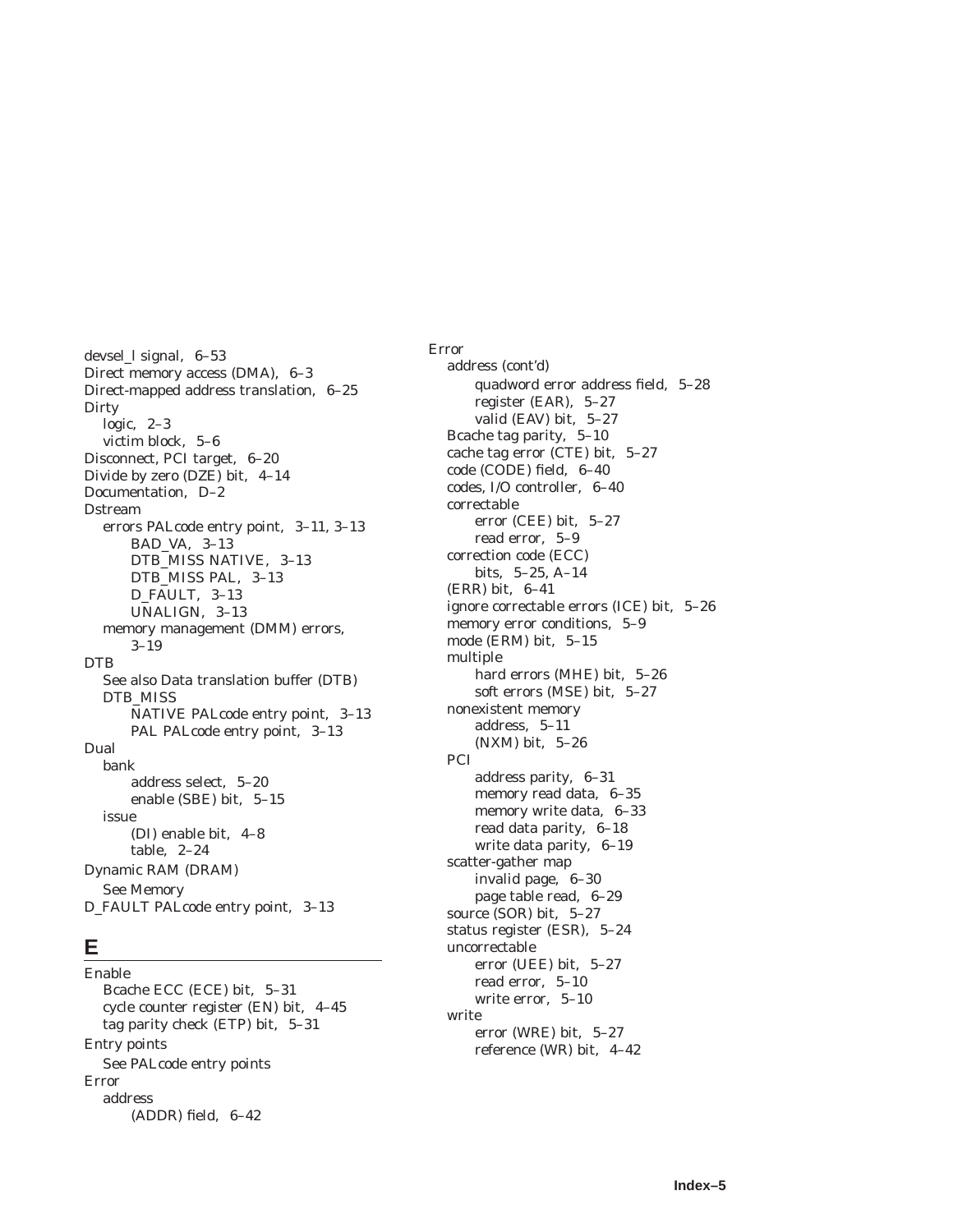Events counted by performance counters, 5–29 Exception address (EXC\_ADDR) register, 4–11 register write mask, 4–13 (MSK) window bit, 4–14 return from exception or interrupt instruction (HW\_REI), 3–10 summary (EXC\_SUM) register, 4–13 Exclusive access, PCI, 6–3, 6–36 Executive mode, 2–5 AST enable (EAE) bit, 4–20, 4–28 AST request (EAR) bit, 4–19, 4–25 read-enable (ERE) bit, 4–4, 4–37, 4–39 write-enable (EWE) bit, 4–37, 4–39 Extents convention, xxi External arbitration logic, 6–1, 6–5, 6–51 byte write logic, 5–8 cache See Backup cache (Bcache) interrupt logic, 6–17, 6–49, 6–50 interrupts, 2–5 memory transceivers, 5–51, 5–54 serr\_l logic, 6–2, 6–7, 6–18 to 21066, xxi

### **F**

Fault on read (FOR) bit, 4–38, 4–40, 4–42 on write (FOW) bit, 4–38, 4–40, 4–42 Features summary, 1–2 FEN PALcode entry point, 3–12 Fill data translation buffer (DTB), 2–10 instruction translation buffer (ITB), 2–5 Floating-point control register (FPCR), 2–13 data types, 1–2 enable (FEN) bit, 4–8 IEEE conformance, 2–14 overflow (FOV) bit, 4–14 register file (FRF), 2–13 underflow (UNF) bit, 4–14

Floating-point (cont'd) unit (FPU) overview, 2–13 Flush instruction cache ASM (FLUSH\_IC\_ASM) register, 4–42 (FLUSH\_IC) register, 4–42 Foreground field, 5–36 register (FOR), 5–36 frame\_l signal, 6–52 Full video shift-register transfer timing, 5–43

### **G**

Global timing register (GTR), 5–22 gnt\_l signal, 6–51 Granularity hint (GH) field, 4–35, 4–36 **Graphics** features, 5–5 foreground register (FOR), 5–36 mode (MOD) bit, 5–34 operations, 5–11 simple frame buffer mode, 5–12 transparent stipple mode, 5–12 plane mask register (PLM), 5–35 video and graphics control register (VGR), 5–33 Group control register (GCR), 8–5 Guaranteed access arbitration, 6–36

### **H**

Hardware enable (HWE) bit, 4–8 interrupt enable register (HIER), 4–25 request (HWR) bit, 4–20 request register (HIRR), 4–23 signals irq<2:0>, 2–5, 7–3 interrupts, 2–5 Hexword, defined, xxi HIT bit, 5–30 Hit-under-miss, 2–10 Host address extension (HAE) field, 6–38 (IOC\_HAE) register, 6–38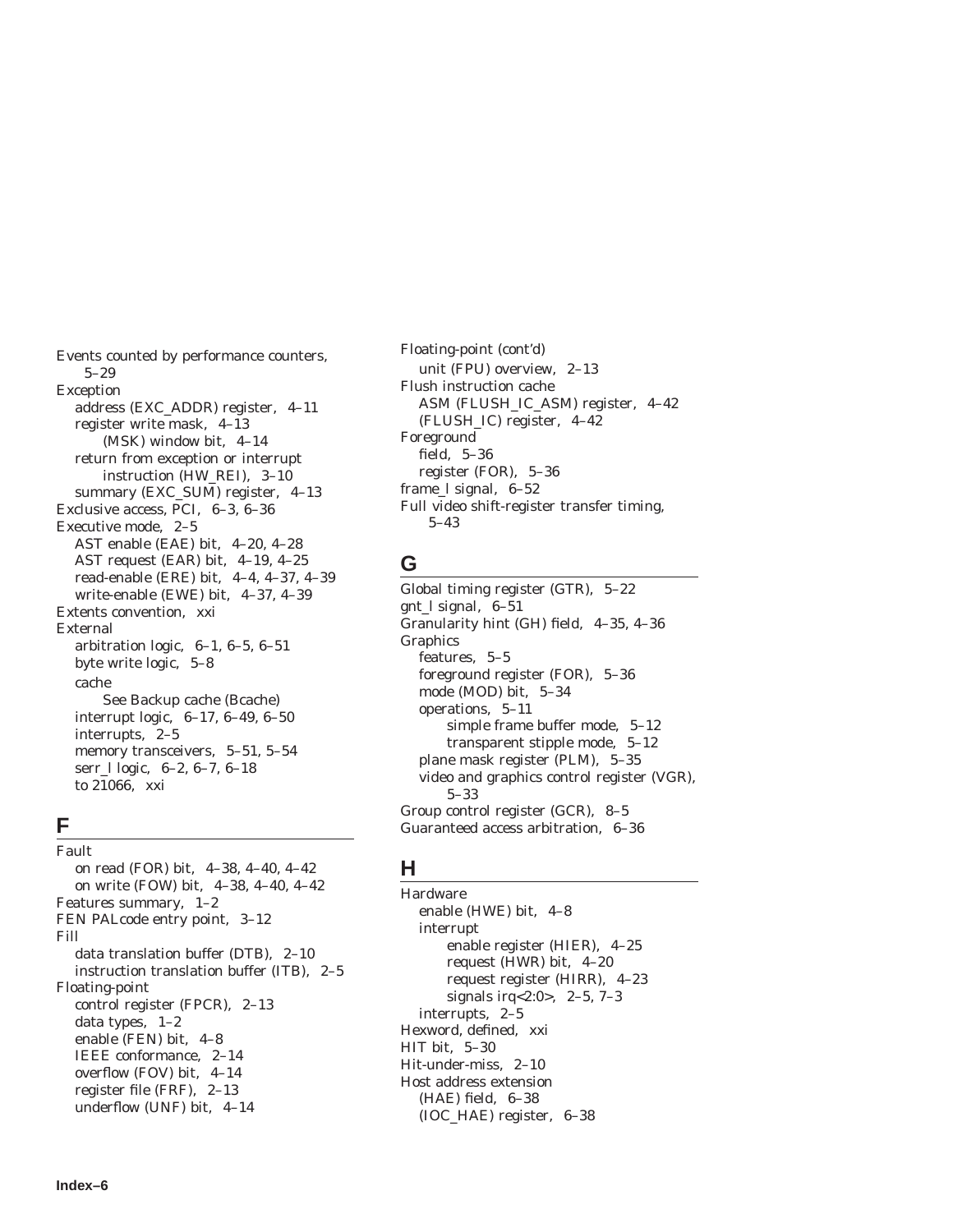Host address extension (cont'd) table, 6–9 HW\_LD instruction, 3–9 HW\_LD/L instruction, 3–10 HW\_MFPR instruction, 3–6 HW\_MTPR instruction, 3–6 HW\_MxPR See also HW\_MFPR instruction See also HW\_MTPR instruction defined, 3–17 HW\_REI instruction, 3–10 HW\_ST instruction, 3–9 HW\_ST/C instruction, 3–10

### **I**

I/O controller (IOC), 6–1 See also PCI back-to-back transfers, 6–18 bus parking, 6–6 clocking, 6–3 configuration cycles, 6–15 CPU request queue, 6–5 CPU-initiated PCI cycles, 6–3 CPU-to-PCI address translation, 6–4 default PCI mastership, 6–6 dense See also Dense memory space PCI dense memory address space, 6–5 error codes, 6–40 interrupt enable (IEREN) bit, 4–21, 4–26 interrupt request (IERR) bit, 4–20 I/O space cycles, 6–15 interrupt acknowledge cycles, 6–16 interrupts, 2–6 memory barrier instruction requirements, 6–6 overview, 2–29 peripheral-initiated PCI cycles, 6–22 registers, 6–37 See also Registers initialization requirements, 6–50

I/O controller (IOC) (cont'd) requesting PCI mastership, 6–5 scatter-gather mapping, 6–1 signals, 6–51 See also Signal descriptions sparse See also Sparse memory space PCI sparse memory address space, 6–5 special cycles, 6–16 windows to PCI address spaces, 6–4 I/O space cycles, 6–15 PCI I/O address space, 6–5 Idle cycle memory, 5–40 PCI, 6–18 IEEE floating-point conformance, 2–14 Ignore correctable errors (ICE) bit, 5–26 (IGN) convention, xix Illegal operand exception, xix Implementation-specific PALcode instructions, 2–27, 3–2 INC—display pointer address increment bit, 5–33 Inexact error (INE) bit, floating-point, 4–14 Initialization See also Reset Bcache, 5–6 Icache, 9–1 JTAG test access port, 8–7 requirements, I/O controller registers, 6–50 Input/output controller See I/O controller (IOC) **Instruction** See also Instructions cache (Icache) control and status register (ICCSR),  $4 - 7$ initialization, 9–1 load order, 9–2 load timing, 9–3 overview, 2–15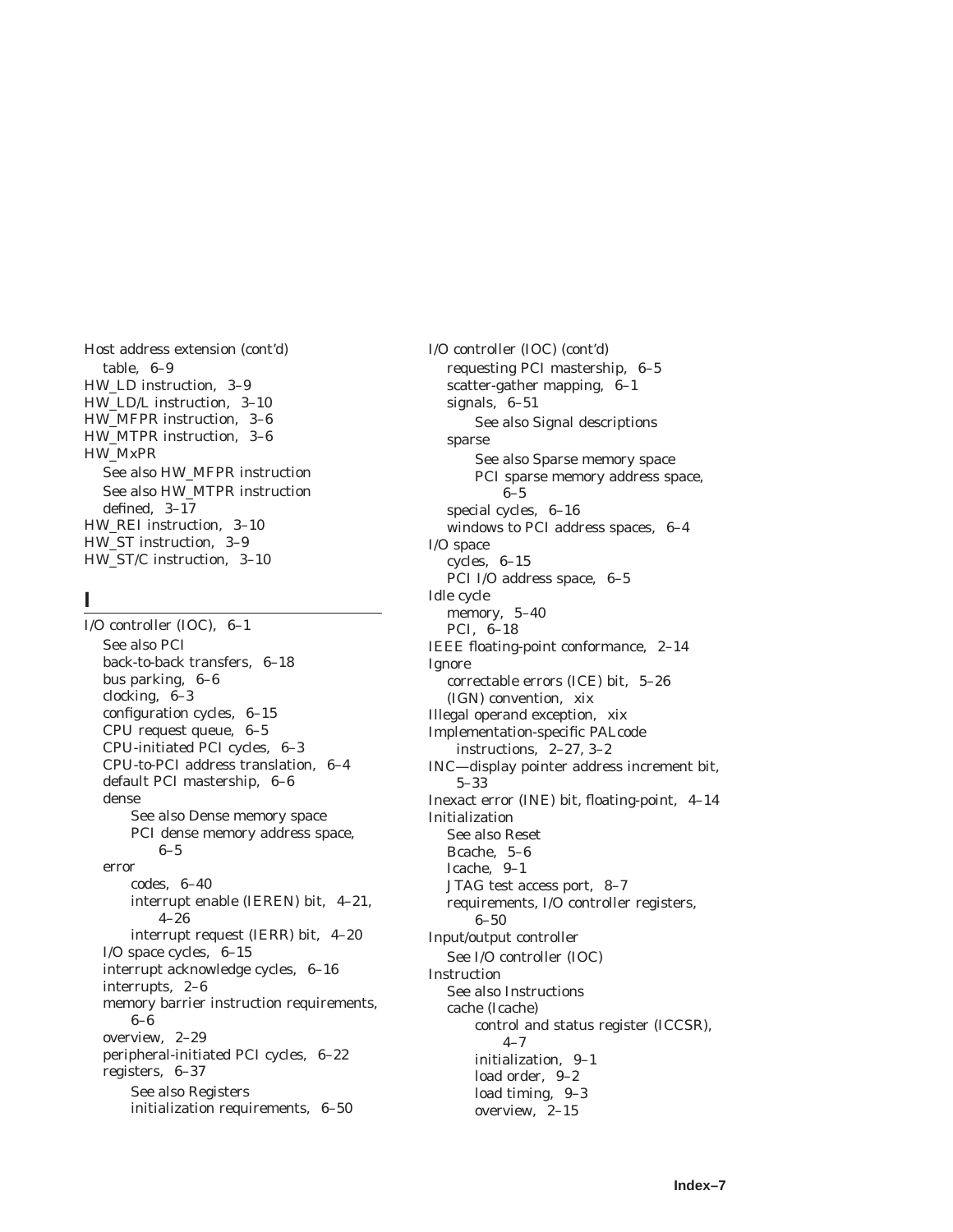Instruction cache (Icache) (cont'd) stream buffer, 2–16 stream buffer enable (ISBEN) bit, 4–34 test modes, 9–1, 9–4 CALL\_PAL instruction, 3–4 defined, 1–2 class definition, 2–19 fetch and decode unit overview, 2–3 registers, 4–1 See also Registers load (HW\_LD), 3-9 load-lock (HW\_LD/L), 3–10 memory barrier (MB), 2–12 move from processor (HW\_MFPR), 3–6 to processor (HW\_MTPR), 3–6 nonissue conditions, 2–19 opcode summary with instruction issue bus, 2–24 pipeline aborts, 2–18 bubble, 2–19 figure, 2–16 freeze, 2–18 organization, 2–16 (PIPE) normal bit, 4–9 stall, 2–18 static and dynamic stages, 2–17 register (IR), JTAG, 8–2 return from exception or interrupt (HW\_REI), 3–10 scheduling and issuing rules, 2–19 store (HW\_ST), 3–9 store-conditional (HW\_ST/C), 3–10 translation buffer (ITB), 2–4 ASM (ITBASM) register, 4–6 fill, 2–5 invalidate single (ITBIS) register, 4–6 large page, 2–4 miss flow, 3–21

Instruction translation buffer (ITB) (cont'd) page table entry (ITB\_PTE) register, 4–3 page table entry temporary (ITB\_ PTE\_TEMP) register, 4–5 small page, 2–4 ZAP (ITBZAP) register, 4–6 Instructions See also Instruction dual issue table, 2–24 length, 1–1 PALcode architecturally reserved instructions,  $2 - 26$ implementation-specific instructions, 2–27, 3–2 required instructions, 2–26 producer–consumer classes, 2–19 latency, 2–20 producer–producer latency, 2–22 reserved opcode, 3–5 scheduling and issuing rules, 2–23 instr\_ref signal, 8–4, B–4 Integer execution unit overview, 2–8 overflow (IOV) bit, 4–14 register file (IRF), 2–8 Interface unit, 2–1 Internal processor registers (IPR), 4–1 See also Registers access, 3–7 reset state, 4–46, C–1 summary, C–1 Interrupt See also Interrupts acknowledge cycles, 6–16 enable and request registers, 4–17 executive mode AST enable (EAE) bit, 4–20, 4–28 request (EAR) bit, 4–19, 4–25 I/O controller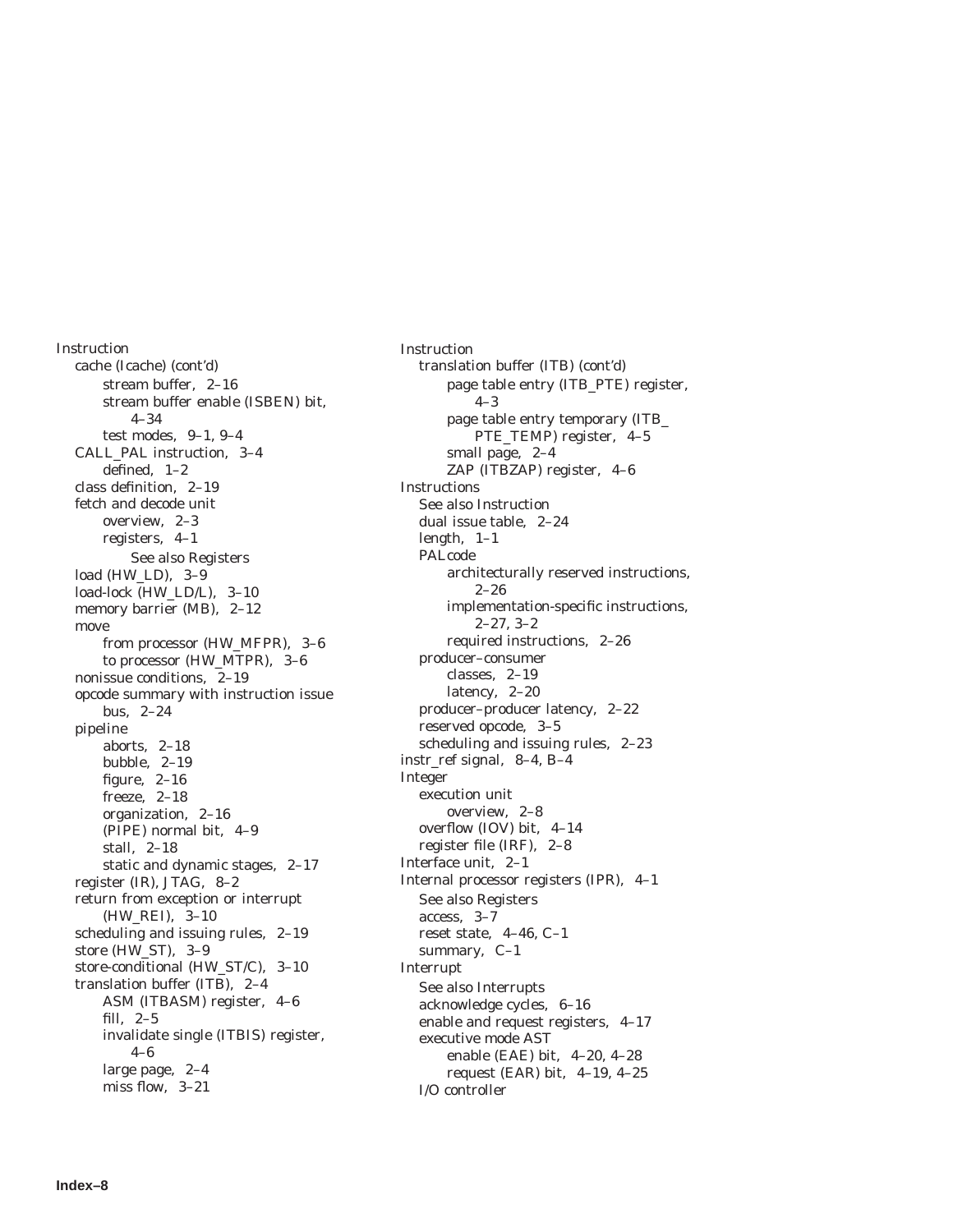Interrupt I/O controller (cont'd) error interrupt enable (IEREN) bit, 4–21, 4–26 error interrupt request (IERR) bit, 4–20 INTERRUPT PALcode entry point, 3–11 kernel mode AST enable (KAE) bit, 4–20, 4–28 request (KAR) bit, 4–19, 4–25 logic overview, 2–5 memory controller error interrupt enable (MEREN) bit, 4–21, 4–26 error interrupt request (MERR) bit, 4–19 performance counter 0 (PC0) clear bit, 4–15 enable bit, 4–21, 4–26 request bit, 4–19 performance counter 1 (PC1) clear bit, 4–15 enable bit, 4–21, 4–26 request bit, 4–19 priority level (IPL), 2–6 request and enable registers, 4–17 enable (IRQEN) field, 4–21, 4–26 irq<2:0> signals, 2–5, 7–3 (IRQ<2:0>) field, 4–19 return from exception or interrupt instruction (HW\_REI), 3–10 serial line clear (SLC) request bit, 4–15 clear (SL\_CLR) register, 4–15 enable (SLE) bit, 4–21, 4–26 request (SLR) bit, 4–19 supervisor mode AST enable (SAE) bit, 4–20, 4–28 request (SAR) bit, 4–19, 4–25 user mode AST enable (UAE) bit, 4–20, 4–28 request (UAR) bit, 4–19, 4–25 vector

Interrupt vector (cont'd) and special cycle (IOC\_IACK\_SC) register, 6–49 DATA field, 6–50 INTERRUPT PALcode entry point, 3–11 Interrupts See also Interrupt asynchronous system trap (AST), 2–5 request (ATR) bit, 4–20 asynchronous trap (AST) interrupt enable register (ASTER), 4–27 request register (ASTRR), 4–24 error See Error external, 2–5 logic, 6–17, 6–49, 6–50 hardware, 2–5 interrupt enable register (HIER), 4–25 interrupt request register (HIRR), 4–23 request (HWR) bit, 4–20 I/O controller, 2–6 memory controller, 2–6 software, 2–5 interrupt enable (SIER) field, 4–21, 4–27 interrupt enable register (SIER), 4–26 interrupt request (SIRR) field, 4–19,  $4 - 24$ interrupt request register (SIRR), 4–23 request (SWR) bit, 4–20 Invalid (INV) operation bit, 4–14 page errors, 6–30 Invoking PALcode, 3–3 IOC See Input/output controller (IOC) irdy\_l signal, 6–52 irq<2:0> signals, 7–3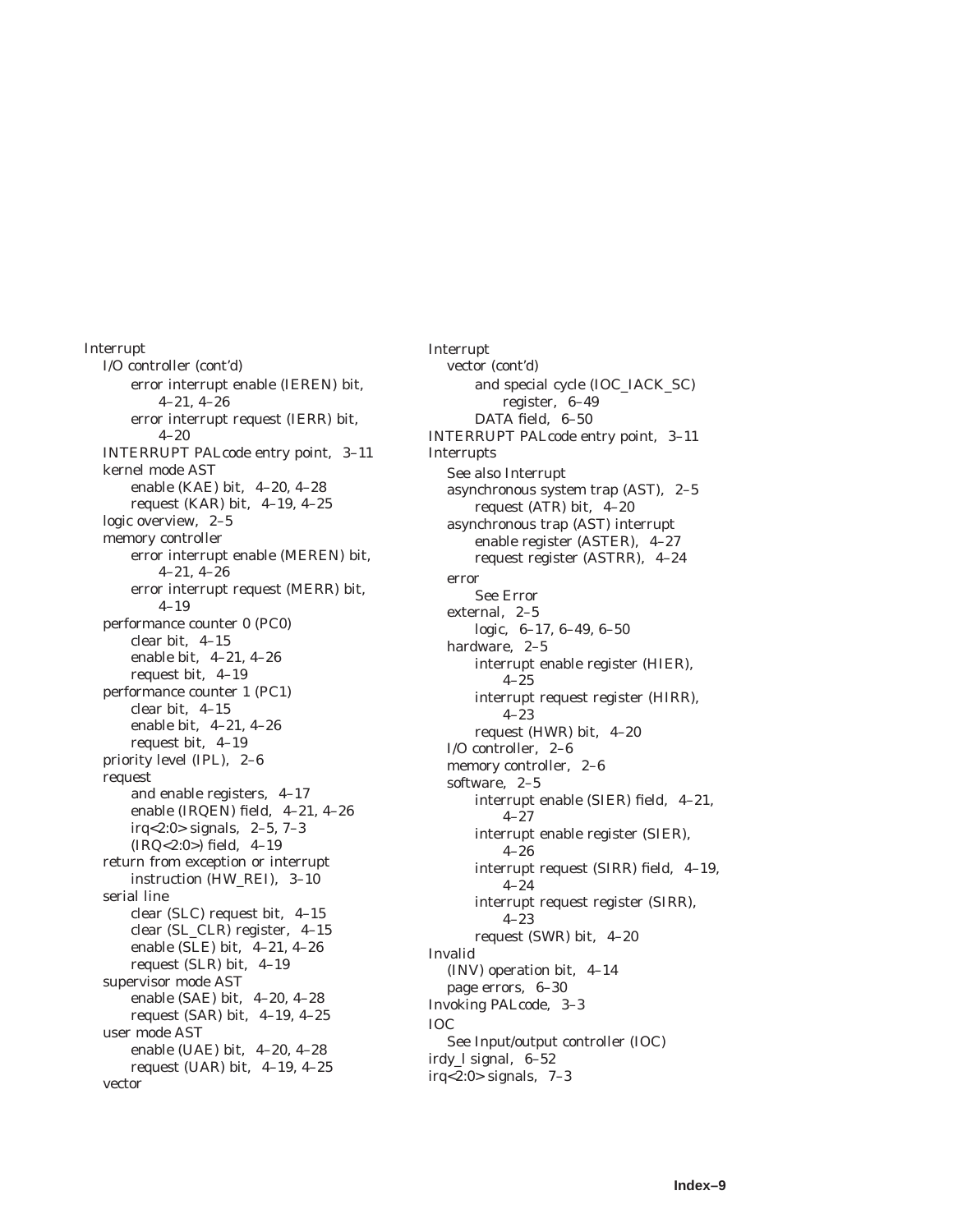Issuing and scheduling rules, 2–19, 2–23 ITB See also Instruction translation buffer (ITB) ITB\_ACV PALcode entry point, 3–12 ITB\_MISS PALcode entry point, 3–12

### **J**

Joint testing action group (JTAG) See also Test port signals, 8–1 See also Signal descriptions test access port (TAP) controller, 8–2 access port (TAP) initialization, 8–7 port, 8–1 port registers, 8–2 See also Registers JSR stack enable (JSE) bit, 4–9

# **K**

Kernel mode, 2–5 AST enable (KAE) bit, 4–20, 4–28 AST request (KAR) bit, 4–19, 4–25 read-enable (KRE) bit, 4–4, 4–37, 4–39 write-enable (KWE) bit, 4–37, 4–39

### **L**

Large page instruction translation buffer, 2–4 Latency instruction producer–consumer, 2–20 producer–producer, 2–22 timer, PCI, 6–19 Line, Bcache, defined, xxi Literature, D–2 Load and store unit control (ABOX\_CTL) register, 4–33 overview, 2–8

Load and store unit (cont'd) registers, 4–32 See also Registers byte write-enable (LDB) bit, 5–34 graphics mode (LDM) bit, 5–34 instruction (HW\_LD), 3–9 lock (HW\_LD/L), 3–10 silos, 2–10 video control (LDV) bit, 5–33 Lock registers locked\_physical\_address, 2–29 lock\_flag, 2–29 lock\_l signal, 6–53, 8–4 Longword defined, xxi masked reads to sparse space, 6–13 writes to sparse space, 6–13 unmasked reads to sparse space, 6–10 writes to sparse space, 6–11 LOST—lost error logging information bit, 6–41

# **M**

Machine check enable (MCEN) bit, 4–34 MAP—superpage map enable bit, 4–8 Masked longword reads to sparse space, 6–13 writes to sparse space, 6–13 write operations, 5–8 Master abort, PCI, 6–21 Maximum RAS assertion field, 5–24 MCHK PALcode entry point, 3–11 memack\_l signal, 6–54 Memory bank See Bank barrier (MB) instruction, 2–11, 2–12 requirements, 6–6 controller, 5–1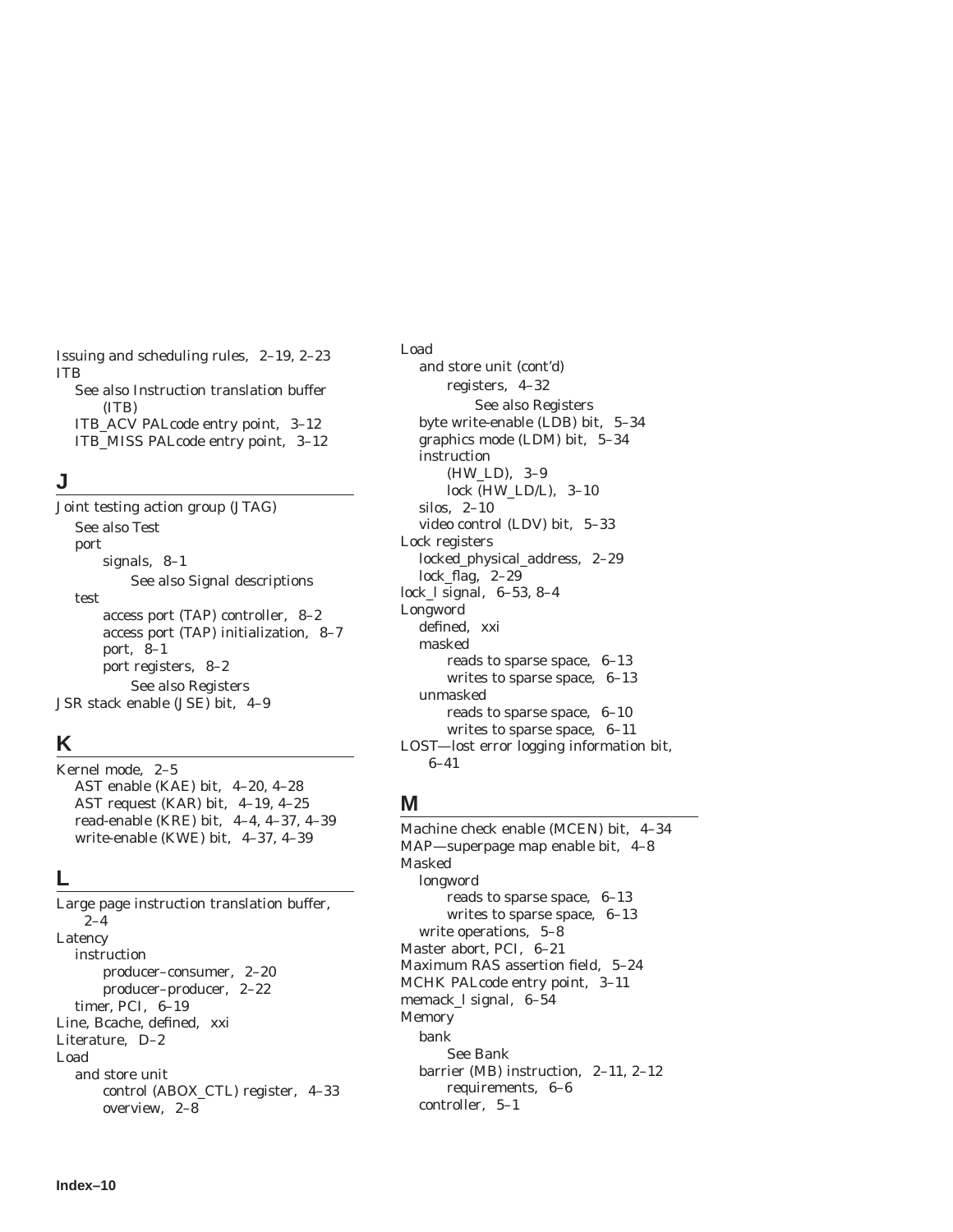Memory controller (cont'd) error interrupt enable (MEREN) bit, 4–21, 4–26 error interrupt request (MERR) bit, 4–19 graphics features, 5–5 interrupts, 2–6 operation, 5–6 operation flow, 5–6 overview, 2–28 register access, 5–9 registers, 5–12 See also Registers signals, 5–51 See also Signal descriptions cycles, 5–36 Bcache read timing, 5–45 Bcache write timing, 5–46 DRAM refresh timing, 5–42 full video shift-register transfer timing, 5–43 idle cycle, 5–40 non-page-mode read timing, 5–48 non-page-mode write timing, 5–50 page-mode read timing, 5–47 page-mode write timing, 5–49 RAS precharge timing, 5–41 split video shift-register transfer timing, 5–44 dense See Dense memory space error conditions, 5–9 Bcache tag parity error, 5–10 correctable read error, 5–9 nonexistent memory address, 5–11 uncorrectable read error, 5–10 uncorrectable write error, 5–10 error correction and detection, 5–3 management control and status register (MM\_CSR), 4–41 masked write operations, 5–8 operations table, 5–38 page mode, 5–9 partitioning, 5–3

Memory (cont'd) read and write options table, 5–39 sparse See Sparse memory space timing parameters, 5–12, 5–37 bank timing registers (BTR3–BTR0), 5–20 cache register (CAR), 5–29 CAS cycle, 5–21 CAS precharge, 5–21 CAS/RAS setup, 5–23 column address setup, 5–22 data setup, 5–21 global timing register (GTR), 5–22 maximum RAS assertion, 5–24 minimum RAS assertion, 5–24 RAS/CAS precharge, 5–24 read cycle count, 5–31 read to write tristate, 5–21 refresh interval, 5–23 row address hold, 5–22 row address setup, 5–22 write cycle count, 5–31 write hold time, 5–30 transceivers, optional, 5–51 memreq\_l signal, 6–54 mem\_addr<11:0> signals, 5–52 mem\_cas\_l signal, 5–53 mem\_data<63:0> signals, 5–51 mem\_dsf signal, 5–53 mem\_dtoe\_l signal, 5–53 mem  $ecc<7:0>$  signals, 5–51 mem\_rasa\_l<3:0> signals, 5–52 mem\_rasb\_l<3:0> signals, 5–52 mem\_ras\_l, defined, 5–22, 5–52 mem\_rd\_oe signal, 5–54 mem\_write\_l signal, 5–52 mem\_wr\_oe\_l signal, 5–54 Microarchitecture description, 2–1 Microprocessor alias for 21066, xx, xxi alias for 21066A, xx features summary, 1–2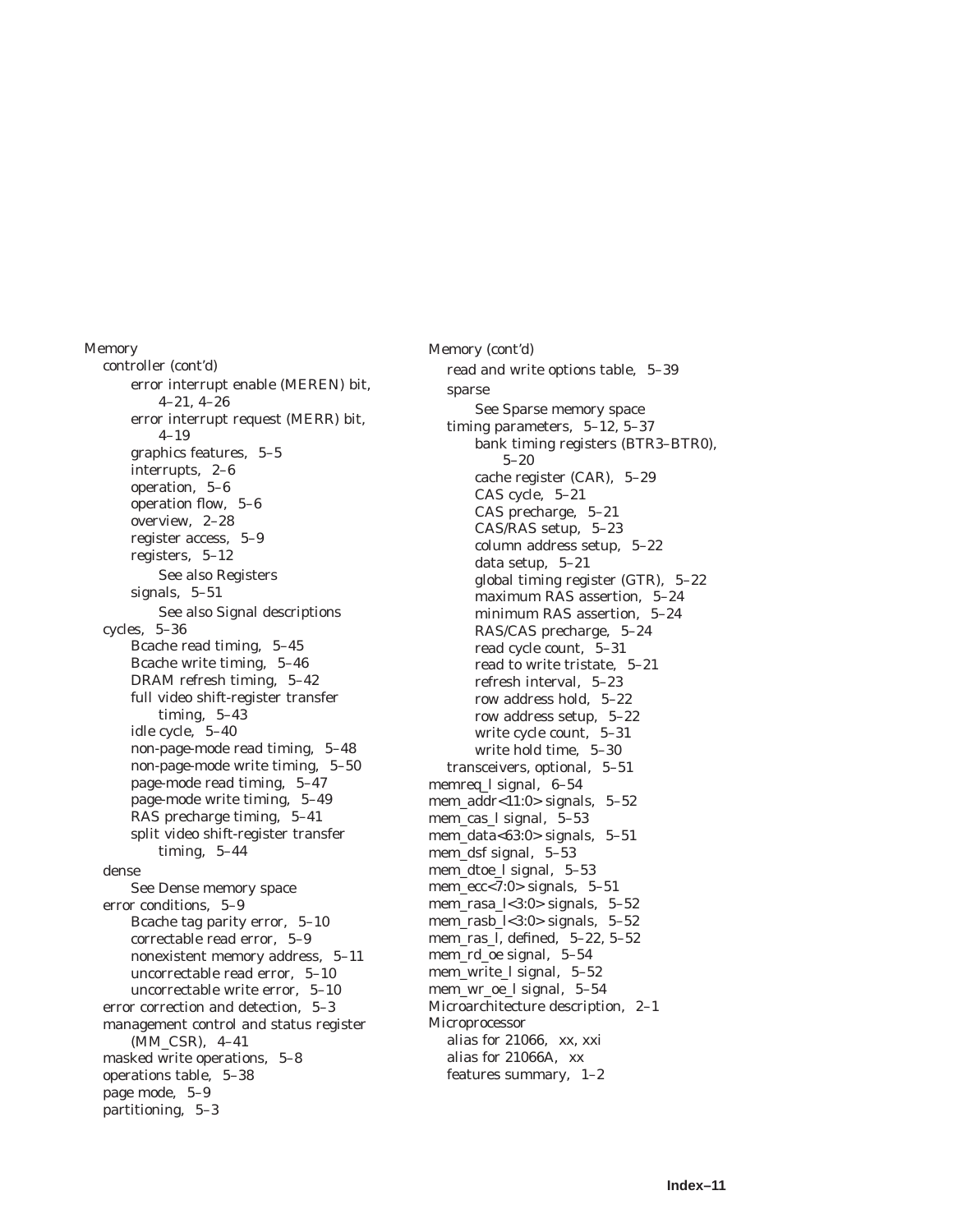Minimum RAS assertion field, 5–24 Miss flow data translation buffer, 3–22 instruction translation buffer, 3–21 MOD—graphics mode bit, 5–34 Mode See also Executive mode See also Kernel mode See also Supervisor mode See also User mode alternate processor mode (ALT\_MODE) register, 4–42 (AM) field, 4–43 current mode (CM) field, 4–31 (CM0) bit, 4–32 (CM1) bit, 4–31 error mode (ERM) bit, 5–15 graphics mode (MOD) bit, 5–34 Icache test modes, 9–1, 9–4 memory page mode, 5–9 PALmode, 3–2 processor, 2–5 simple frame buffer mode, 5–12 transparent stipple mode, 5–12 write mode (WRM) bit, 5–15 Move from processor instruction (HW\_MFPR), 3–6 to processor instruction (HW\_MTPR), 3–6 MSK—exception register write mask window bit, 4–14 Multiple hard errors (MHE) bit, 5–26 soft errors (MSE) bit, 5–27 Must be zero (MBZ) convention, xix

#### **N**

Nibble correction bit grouping, 5–4 defined, xxi errors, 5–3

Non-page mode read timing, 5–48 write timing, 5–50 Nonexistent memory address error, 5–11 (NXM) bit, 5–26 Nonissue conditions, 2–19 Not-last-used (NLU) algorithm, 4–36 pointers, 4–6, 4–40 Note convention, xxi Numbering convention, xxi

# **O**

Octaword, defined, xxi Offset field, CC register, 4–44 OPCDEC PALcode entry point, 3–12 OPCODE field, 4–42 Optional cache See Backup cache (Bcache) memory transceivers, 5–51, 5–54 Ordering products, D–1

### **P**

Page boundary crossing, 6–31 frame number (PFN), 2–5 field, 4–4, 4–37, 4–39 mode, 5–9 read timing, 5–47 write timing, 5–49 number (P\_NBR) field, 6–40 table entry (PTE), 2–4 read errors, 6–29 PAL base address (PAL\_BASE) field, 4–32 register, 4–32 mode bit, 4–13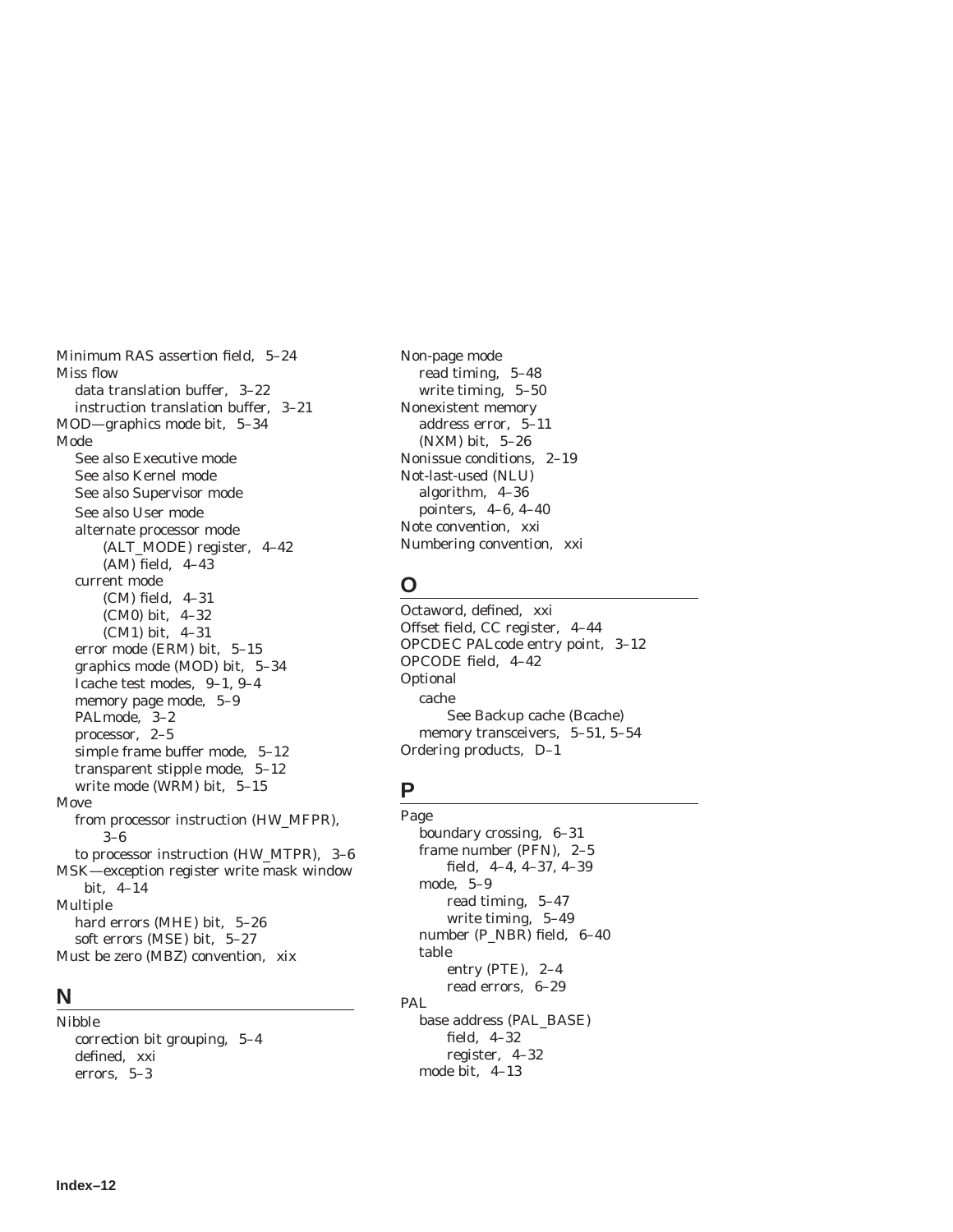PALcode, 3–1 defined, 1–2 entry points, 3–11 ARITH, 3–11 BAD\_VA, 3–13 CALL\_PAL, 3–12 Dstream errors, 3–11, 3–13 DTB\_MISS NATIVE, 3–13 DTB\_MISS PAL, 3–13 D\_FAULT, 3–13 FEN, 3–12 INTERRUPT, 3–11 ITB\_ACV, 3–12 ITB\_MISS, 3–12 MCHK, 3–11 OPCDEC, 3–12 RESET, 3–11 UNALIGN, 3–13 hardware dispatch, 3–3 instructions architecturally reserved, 2–26 CALL\_PAL, 3–4 implementation-specific, 2–27, 3–2 required, 2–26 reserved opcode, 3–5 invoking, 3–3 overview, 2–26 temporary registers (PAL\_TEMP<31:0>), 4–45 PALmode, 3–2 internal processor register access, 3–7 restrictions, 3–14 par signal, 6–53 Parity bc\_parity signal, 5–55 disable, PCI, (IOC\_PAR\_DIS) register, 6–44 enable tag parity check (ETP) bit, 5–31 error Bcache tag, 5–10 PCI address, 6–31 PCI read data, 6–18 PCI write data, 6–19 par signal, 6–53 (PAR) bit, 6–45

Parity (cont'd) PCI, 6–2 address, 6–18 data, 6–18 write wrong tag parity (WWP) bit, 5–31 Parts ordering, D–1 PC—program counter field, 4–13 **PCI** See also I/O controller address burst order, 6–31 parity, 6–18 phase PCI-initiated cycles, 6–30 phase, CPU-initiated cycles, 6–7 queue, 6–30 translation, 6–23 addresses dense space, 6–13 sparse space, 6–7 back-to-back transfers, 6–18 burst order in sparse space, 6–10 bus parking, 6–6 configuration address space, 6–5 cycles, 6–15 CPU address windows to PCI address spaces, 6–4 CPU-initiated cycles, 6–3 CPU-to-PCI address translation, 6–4 cycle command codes, 6–22 data parity, 6–18 default mastership, 6–6 dense memory address space, 6–5 direct-mapped address translation, 6–25 exclusive access, 6–3, 6–36 external arbitration logic, 6–5 guaranteed access arbitration, 6–36  $I/O$ address space, 6–5 space cycles, 6–15 interrupt acknowledge address space, 6–5 acknowledge cycles, 6–16 vector DATA field, 6–50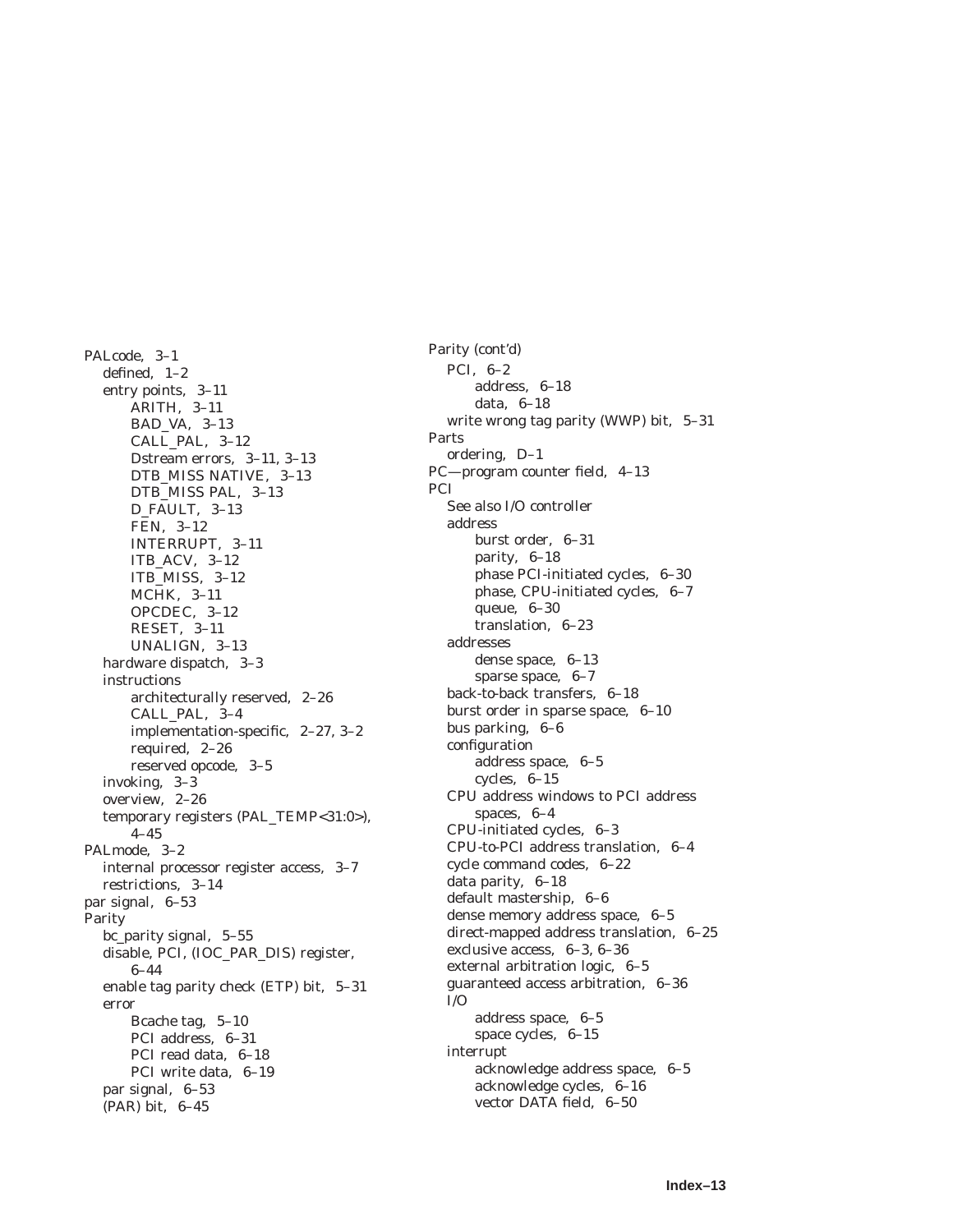PCI (cont'd) latency timer, 6–19 masked longword reads to sparse space, 6–13 writes to sparse space, 6–13 master abort, 6–21 timeout, 6–19 memory read data errors, 6–35 write data errors, 6–33 parity, 6–2 disable (IOC\_PAR\_DIS) register, 6–44 peripheral-initiated cycles, 6–22 read data parity errors, 6–18 queue, 6–34 transfers, 6–34 requesting PCI mastership, 6–5 retry limit, 6–20 scatter-gather map address, 6–27 map invalid page errors, 6–30 map page table entry, 6–27 map page table read errors, 6–29 map translation buffer, 6–28 mapped address translation, 6–26 signals, 6–51 See also Signal descriptions soft reset (IOC\_SFT\_RST) register, 6–43 sparse memory address space, 6–5 special cycle address space, 6–5 cycle DATA field, 6–50 cycles, 6–16 target abort, 6–21 disconnect, 6–20 latency timeout, 6–35 unmasked longword reads to sparse space, 6–10 longword writes to sparse space, 6–11

**PCI** unmasked (cont'd) quadword reads to sparse space, 6–10 quadword writes to sparse space, 6–11 window mask, 6–23 write data parity errors, 6–19 queue, 6–33 transfers, 6–32 pci\_clk\_in signal, 6–54 Performance counter  $\Omega$ input selection, 4–29 multiplexer (PCMUX0) field, 4–9 multiplexer field, 5–28 (PC0) clear interrupt request bit, 4–15 (PC0) interrupt enable bit, 4–21, 4–26 (PC0) interrupt request bit, 4–19 (PC0) interrupt request enable bit, 4–9 1 input selection, 4–30 multiplexer (PCMUX1) field, 4–9 multiplexer field, 5–28 (PC1) clear interrupt request bit, 4–15 (PC1) interrupt enable bit, 4–21, 4–26 (PC1) interrupt request bit, 4–19 (PC1) interrupt request enable bit, 4–9 description, 2–7, 4–28 enable (PCEN) field, 4–8 events counted, 5–29 Peripheral-initiated PCI cycles, 6–22 perr\_l signal, 6–53 Phase-locked loop (PLL), 7–1 clock generator, 7–1 Physical address space, 2–27 table, 2–27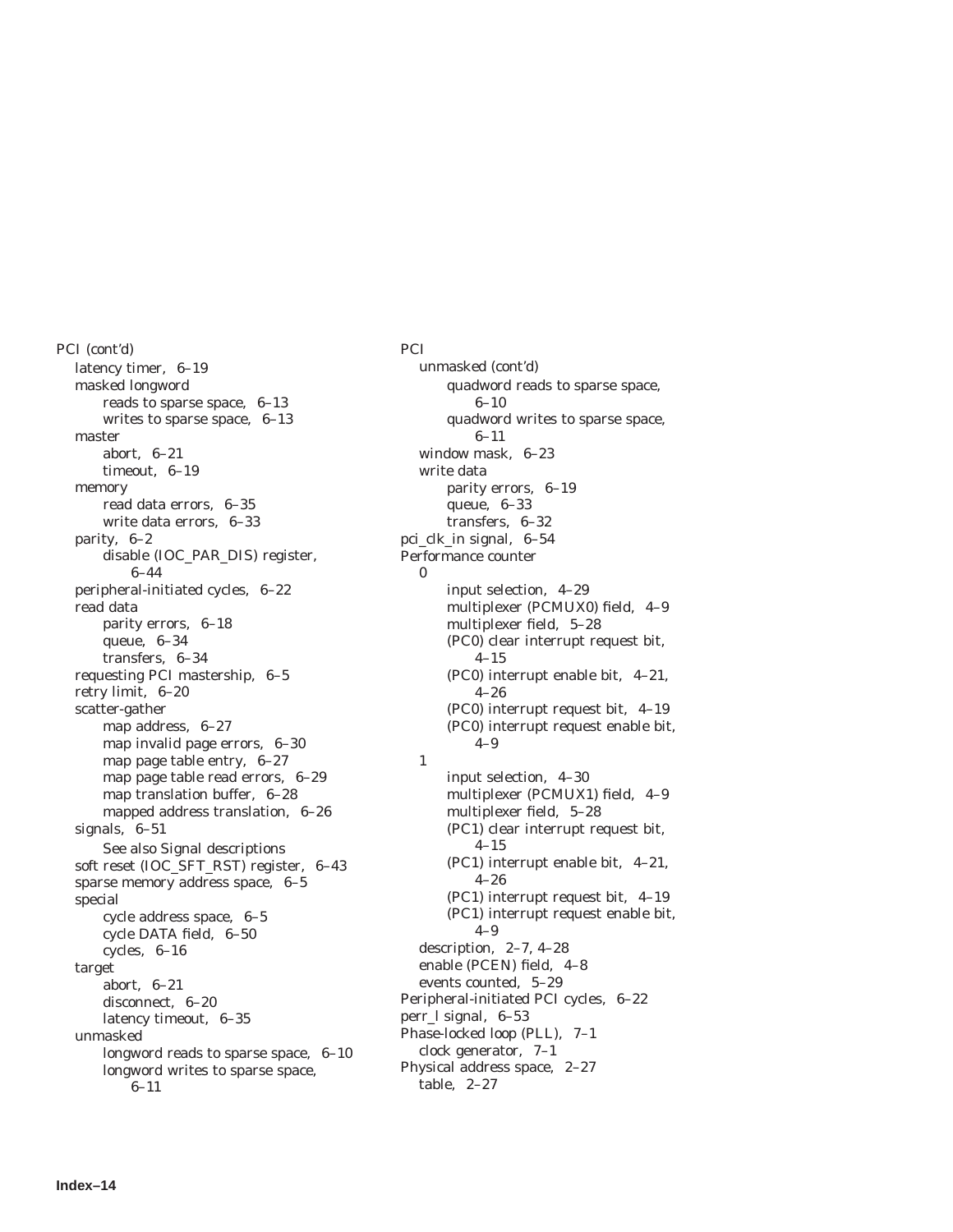Pins See also Signal descriptions summary, B–1 PIPE—pipeline normal bit, 4–9 Pipeline See Instruction pipeline Plane mask field, 5–35 register (PLM), 5–35 pll\_5v signal, 7–4 pll\_bypass signal, 7–3 pll clk in signal, 7–3 pll\_clk\_in\_l signal, 7–3 pll\_filter signal, 7–4 pll\_i\_ref signal, 7–4 Power saving (PWR) bit, 5–30 Privileged architecture library See PALcode See PALmode Processor status (PS) register, 4–30 Producer–consumer classes, 2–19 latency, 2–20 Producer–producer latency, 2–22, 3–15 Program counter (PC), 2–2 field, 4–13 virtual (VPC), 2–5 Programmable memory timing parameters See Memory timing parameters

### **Q**

Quadword defined, xxi error address field, 5–28 unmasked reads to sparse space, 6–10 writes to sparse space, 6–11

# **R**

RA—register Ra field, 4–42 Ranges convention, xxi RAS/CAS precharge field, 5–24 RCV—serial line receive bit, 4–16 Read as undefined (RAX) convention, xix as zero (RAZ) convention, xix clears (RC) convention, xix cycle count field, 5–31 data parity errors, 6–18 queue, 6–34 transfers, PCI-initiated, 6–34 enable executive mode (ERE) bit, 4–4, 4–37, 4–39 kernel mode (KRE) bit, 4–4, 4–37, 4–39 supervisor mode (SRE) bit, 4–4, 4–37, 4–39 user mode (URE) bit, 4–4, 4–37, 4–39 error correctable, 5–9 memory read data, 6–35 page table, 6–29 uncorrectable, 5–10 fill, single, xxi masked longword to sparse space, 6–13 only (RO) convention, xix options table, memory, 5–39 timing Backup cache (Bcache), 5–45 non-page mode, 5–48 page mode, 5–47 to write tristate field, 5–21 unmasked longword to sparse space, 6–10 quadword to sparse space, 6–10 to dense space, 6–14 write one to clear (R/W1C) convention, xx (RW) convention, xix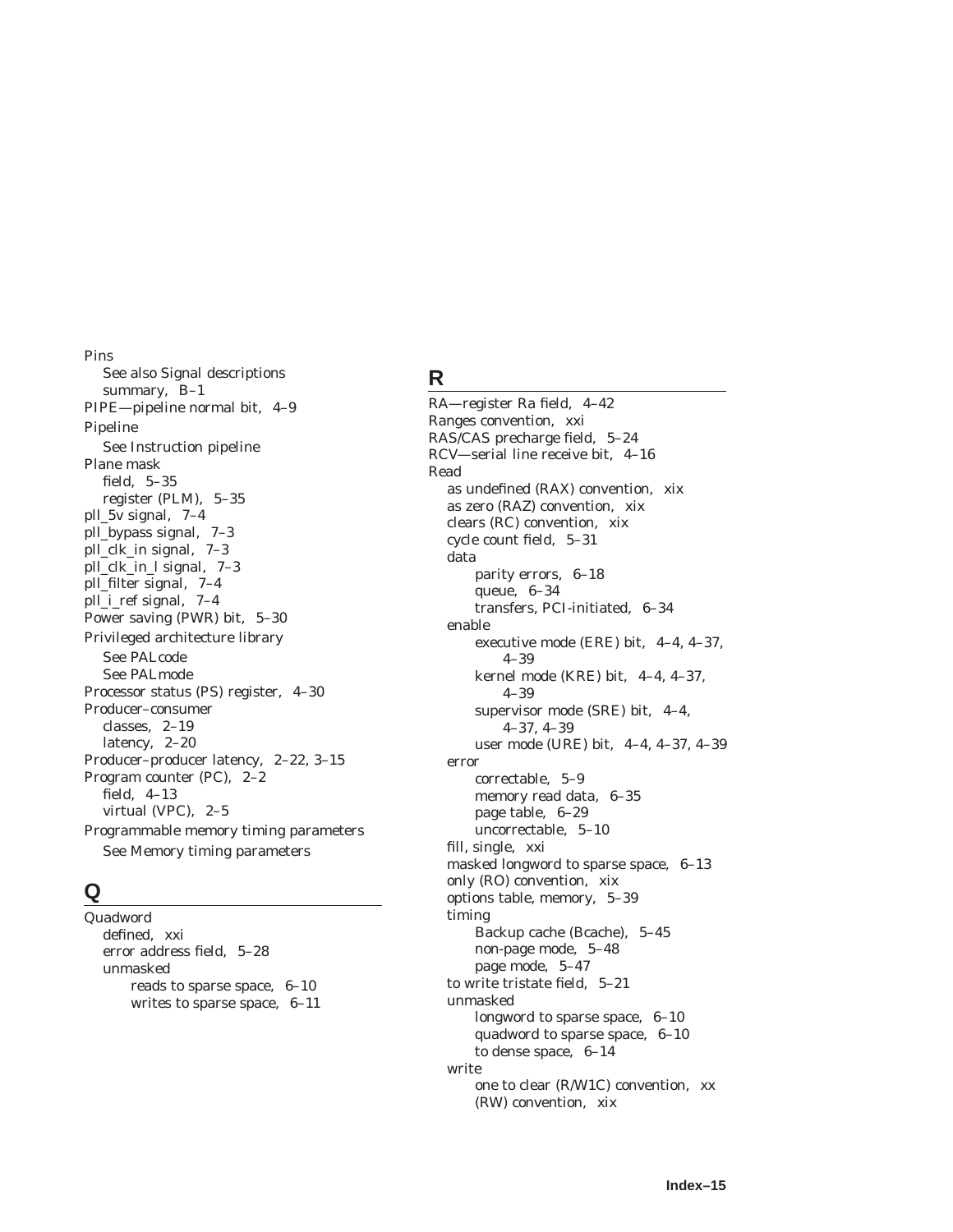Refresh divide select (RDS) bit, 5–23 enable (REN) bit, 5–23 interval field, 5–23 timing, 5–42 Registers access abbreviations, defined, xix alternate processor mode (ALT\_MODE), 4–42 asynchronous trap interrupt enable (ASTER), 4–27 interrupt request (ASTRR), 4–24 bank address mask (BMR3–BMR0), 5–18 configuration (BCR3–BCR0), 5–14 timing (BTR3–BTR0), 5–20 boundary scan (BSR), 8–5 bypass (BPR), 8–4 cache (CAR), 5–29 cache status (C\_STAT), A–12 clear serial line interrupt (SL\_CLR), 4–15 configuration cycle type (IOC\_CONF), 6–38 cycle counter (CC), 4–43 control (CC\_CTL), 4–44 data cache status (DC\_STAT), 4–45 data translation buffer ASM (DTBASM), 4–40 invalidate single (DTBIS), 4–40 page table entry (DTB\_PTE), 4–36 page table entry temporary (DTB\_PTE\_TEMP), 4–38 ZAP (DTBZAP), 4–40 error address (EAR), 5–27 status (ESR), 5–24 exception address (EXC\_ADDR), 4–11 summary (EXC\_SUM), 4–13 floating-point control (FPCR), 2–13 flush instruction cache ASM (FLUSH\_IC\_ASM), 4–42 (FLUSH\_IC), 4–42 foreground (FOR), 5–36

Registers (cont'd) global timing (GTR), 5–22 group control (GCR), 8–5 hardware interrupt enable (HIER), 4–25 request (HIRR), 4–23 host address extension (IOC\_HAE), 6–38 I/O controller, 6–37 initialization requirements, 6–50 instruction (IR), JTAG, 8–2 instruction cache control and status (ICCSR), 4–7 instruction translation buffer ASM (ITBASM), 4–6 invalidate single (ITBIS), 4–6 page table entry (ITB\_PTE), 4–3 page table entry temporary (ITB\_PTE\_TEMP), 4–5 ZAP (ITBZAP), 4–6 internal processor (IPR), 4–1 interrupt request and enable, 4–17 vector and special cycle (IOC\_IACK\_SC), 6–49 length, 1–1 locked\_physical\_address, 2–29 lock\_flag, 2–29 LSU control (ABOX\_CTL), 4–33 memory controller, 5–12 timing parameters, 5–12 memory management control and status (MM\_CSR), 4–41 PAL base address (PAL\_BASE), 4–32 PALcode temporary (PAL\_TEMP<31:0>), 4–45 parity disable, PCI, (IOC\_PAR\_DIS), 6–44 plane mask (PLM), 5–35 processor status (PS), 4–30 reset state, 4–46, C–1 serial line clear (SL\_CLR) interrupt, 4–15 receive (SL\_RCV), 4–15 transmit (SL\_XMIT), 4–16 soft reset, PCI, (IOC\_SFT\_RST), 6–43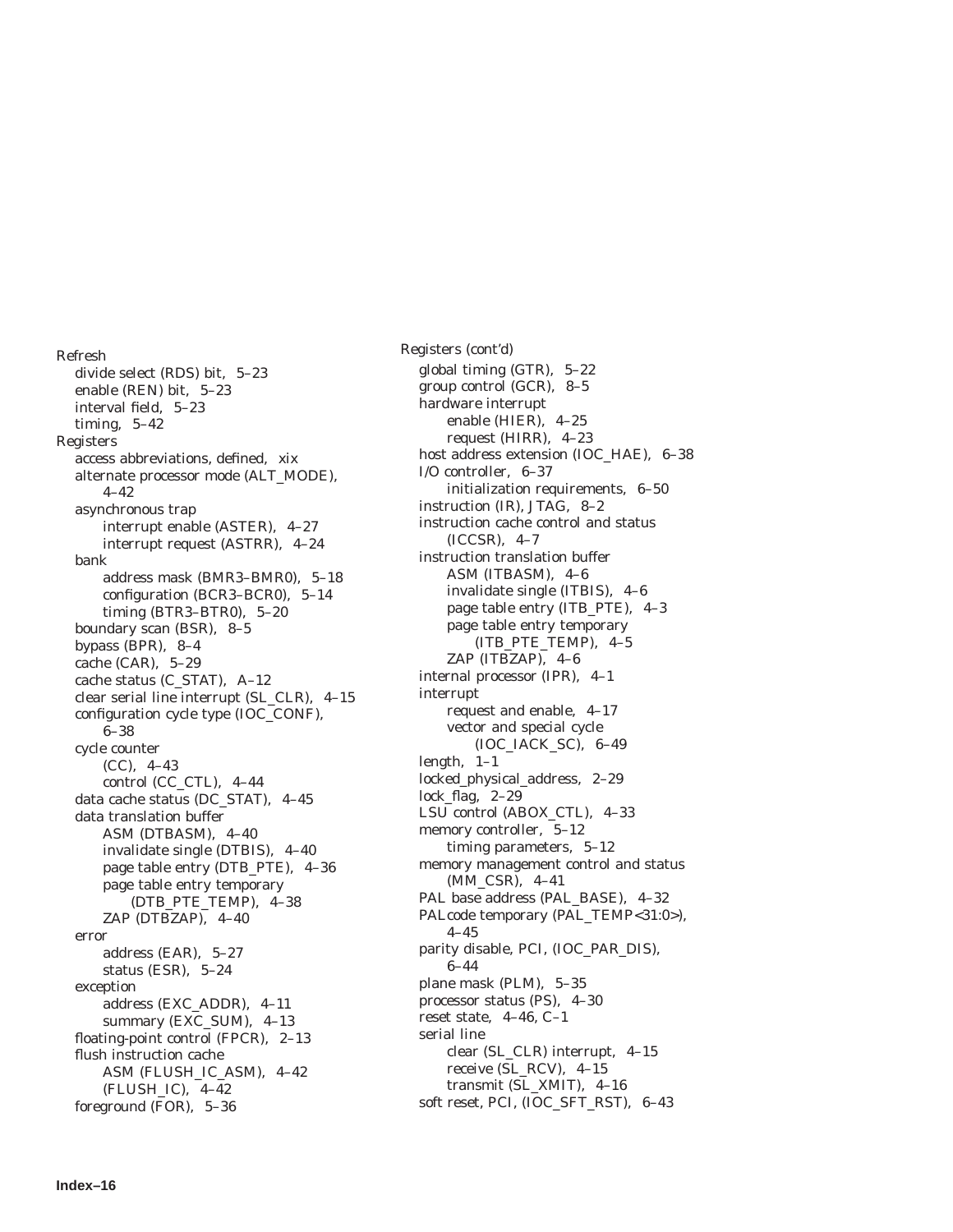Registers (cont'd) software interrupt enable (SIER), 4–26 request (SIRR), 4–23 status 0 (IOC\_STAT0), 6–39 1 (IOC\_STAT1), 6–41 translated base (IOC\_T\_BASE), 6–47 translation buffer control (TB\_CTL), 4–35 enable (IOC\_TB\_ENA), 6–43 invalidate all (IOC\_TBIA), 6–42 tag (IOC\_TB\_TAG7–0), 6–48 tag (TB\_TAG), 4–1 video and graphics control (VGR), 5–33 virtual address (VA), 4–40 window base (IOC\_W\_BASE), 6–45 mask (IOC\_W\_MASK), 6–46 Related documentation, D–2 Requesting PCI mastership, 6–5 Required PALcode instructions, 2–26 req\_l signal, 6–51 Reserved opcode instructions, 3–5 (RES) convention, xix Reset See also Initialization internal processor registers reset state, 4–46 internal registers reset state, C–1 (RST) bit, 6–44 RESET PALcode entry point, 3–11 reset\_in\_l signal, 7–5 Retry limit, PCI, 6–20 Return from exception or interrupt instruction (HW\_REI), 3–10 Row address hold field, 5–22 select encodings, 5–16 field, 5–15 setup field, 5–22 strobe (RAS) CAS-before-RAS refresh, 5–3

Row address strobe (RAS) (cont'd) CAS/RAS setup field, 5–23 maximum assertion, 5–24 minimum assertion, 5–24 precharge timing, 5–41 RAS/CAS precharge field, 5–24 selection, 5–16 rst\_l signal, 6–53

### **S**

Scatter-gather map address, 6–27 invalid page errors, 6–30 page table entry, 6–27 page table read errors, 6–29 translation buffer, 6–28 mapped address translation, 6–26 mapping, 6–1 (SG) bit, 6–46 Scheduling and issuing rules, 2–19 Security holes convention, xxii Semiconductor Information Line, D–1 Serial line interface description, 9–5 interrupt clear (SLC) bit, 4–15 clear (SL\_CLR) register, 4–15 enable (SLE) bit, 4–21, 4–26 request (SLR) bit, 4–19 receive (RCV) bit, 4–16 (SL\_RCV) register, 4–15 transmit (SL\_XMIT) register, 4–16 (TMT) bit, 4–17 Serial ROM (SROM) interface, 9–1 signals, 9–5 See also Signal descriptions timing, 9–4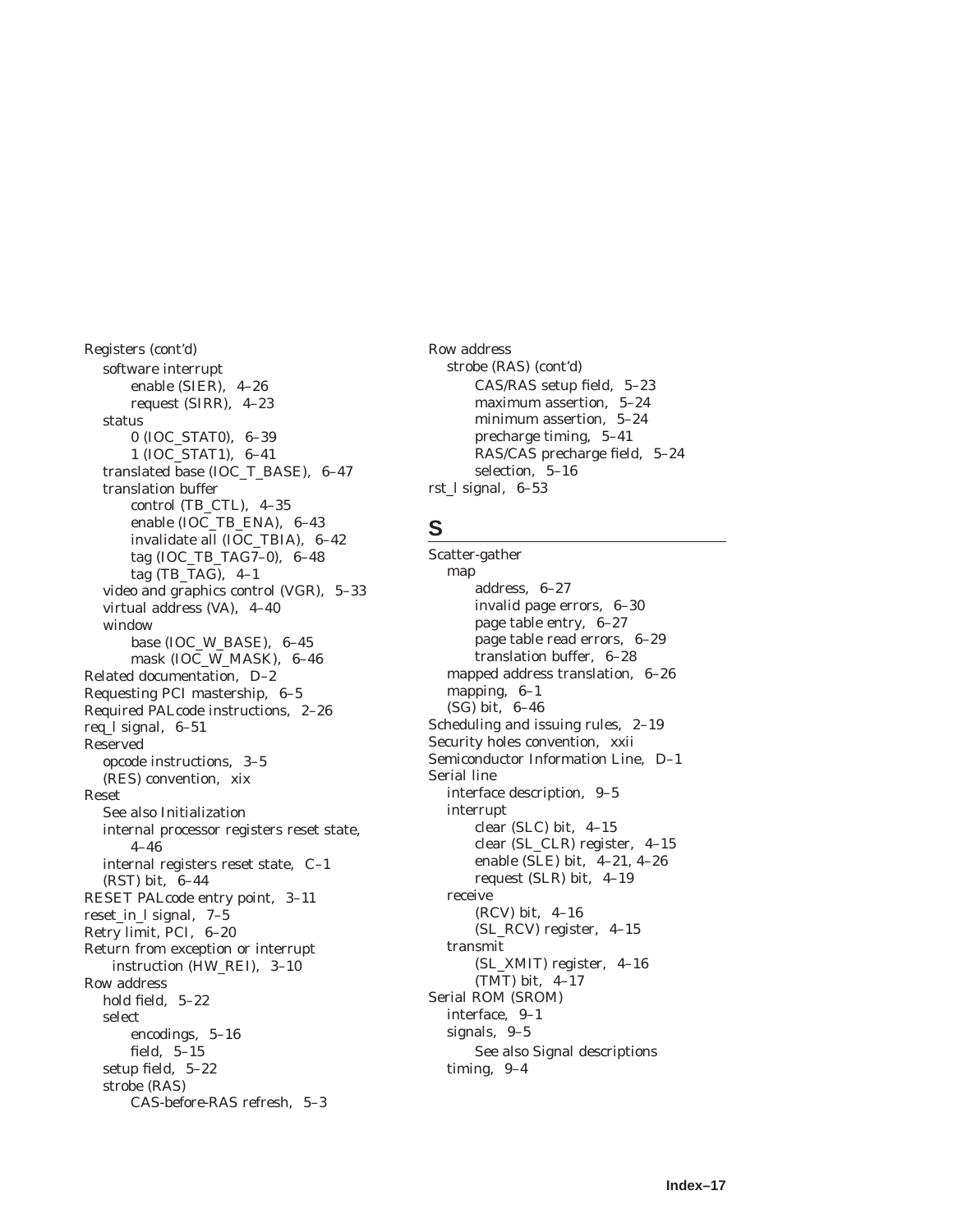serr\_l signal, external logic required, 6–2, 6–7, 6–18 Sideband signals, PCI, 6–36 Signal descriptions clock, 7–3 pll\_5v, 7–4 pll\_bypass, 7–3 pll\_clk\_in, 7–3 pll\_clk\_in\_l, 7–3 pll\_filter, 7–4 pll\_i\_ref, 7–4 reset\_in\_l, 7–5 test\_clk\_out, 7–4 I/O controller, 6–51 ad<31:0>, 6–52 c\_be\_l<3:0>, 6–52 devsel\_l, 6–53 frame\_l, 6–52 gnt\_l, 6–51 irdy\_l, 6–52 lock\_l, 6–53, 8–4 memack\_l, 6–54 memreq\_l, 6–54 par, 6–53 pci\_clk\_in, 6–54 perr\_l, 6–53 req\_l, 6–51 rst\_l, 6–53 serr\_l, 6–2 stop\_l, 6–53 trdy\_l, 6–52 instr\_ref, 8–4, B–4 interrupt  $irq<2:0>7-3$ JTAG, 8–1 tck, 8–1 tdi, 8–1 tdo, 8–1 tms, 8–1 trst\_l, 8–1 memory controller, 5–51 bc\_cs\_l, 5–55 bc dirty,  $5-54$ bc\_idx\_tag<4:0>, 5–55 bc\_index, 5–55

Signal descriptions memory controller (cont'd) bc\_oe\_l, 5–56 bc\_parity, 5–55 bc\_tag<7:0>, 5–54 bc\_we\_l, 5–56 mem\_addr<11:0>, 5–52 mem\_cas\_l, 5–53 mem\_data<63:0>, 5–51 mem\_dsf, 5–53 mem\_dtoe\_l, 5–53 mem\_ecc<7:0>, 5–51 mem\_rasa\_l<3:0>, 5–52 mem\_rasb\_l<3:0>, 5–52 mem\_ras\_l, defined, 5–22, 5–52 mem\_rd\_oe, 5–54 mem\_write\_l, 5–52 mem\_wr\_oe\_l, 5–54 vframe\_l, 5–56 vrefresh\_l, 5–56 SROM, 9–5 sromclk, 9–5 sromd, 9–5 sromoe\_l, 9–5 Signals naming convention, xxii summary, B–1 Simple frame buffer mode, 5–12 Single read fill, xxi Small page instruction translation buffer, 2–4 Soft error, 5–26 reset, PCI, (IOC\_SFT\_RST) register, 6–43 **Software** completion bit (SWC), 4–14 interrupt enable (SIER) field, 4–21, 4–27 enable register (SIER), 4–26 request (SIRR) field, 4–19, 4–24 request (SWR) bit, 4–20 request register (SIRR), 4–23 interrupts, 2–5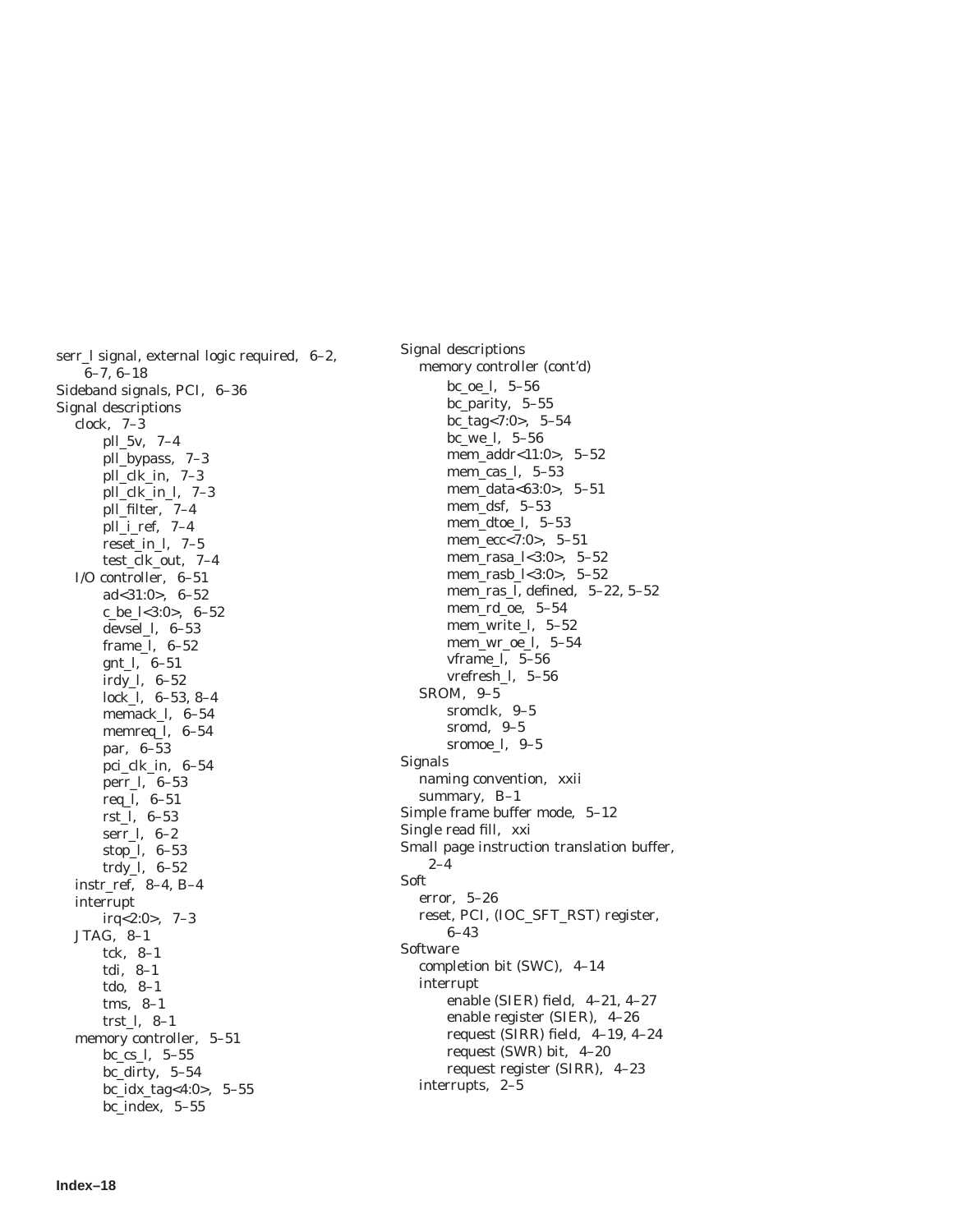SOR—error source bit, 5–27 Sparse memory space, 6–2, 6–7 address extension, 6–9 burst order, 6–10 byte enable encoding, 6–8 masked longword reads, 6–13 longword writes, 6–13 PCI addresses, 6–7 unmasked longword reads, 6–10 longword writes, 6–11 quadword reads, 6–10 quadword writes, 6–11 Special cycle DATA field, 6–50 PCI address space, 6–5 cycles, 6–16 Split bank enable (SBE) bit, 5–15 video shift-register transfer timing, 5–44 SROM See Serial ROM (SROM) sromclk signal, 9–5 sromd signal, 9–5 sromoe\_l signal, 9–5 Start of video frame field, 5–33 Static RAM (SRAM) See Backup cache (Bcache) Status 0 (IOC\_STAT0) register, 6–39 1 (IOC\_STAT1) register, 6–41 Stipple mode, 5–12 stop\_l signal, 6–53 Store conditional, no result (STCNR) bit, 4–34 instruction conditional (HW\_ST/C), 3–10 (HW\_ST), 3–9 Superpage data translation buffer, 2–9 enable 1 (SPE1) bit, 4–34 2 (SPE2) bit, 4–34

Superpage (cont'd) instruction translation buffer, 2–4 map (MAP) enable bit, 4–8 Supervisor mode, 2–5 AST enable (SAE) bit, 4–20, 4–28 AST request (SAR) bit, 4–19, 4–25 read-enable (SRE) bit, 4–4, 4–37, 4–39 write-enable (SWE) bit, 4–37, 4–39

#### **T**

Tag field, Bcache, 5–30 Target abort, PCI, 6–21 disconnect, PCI, 6–20 latency timeout, 6–35 tck signal, 8–1 tdi signal, 8–1 tdo signal, 8–1 Technical support, D–1 Test See also Joint testing action group (JTAG) access port (TAP), 8–7 controller, 8–2 hit (THIT) bit, 6–41 port, 8–1 reference (TREF) bit, 6–40 test\_clk\_out signal, 7–4 Third-party documentation, D–2 Timing See Memory timing parameters tms signal, 8–1 TMT—serial line transmit bit, 4–17 Translated base (IOC\_T\_BASE) registers, 6–47 **Translation** not valid (TNV), 3–21, 3–23 Translation base (T\_BASE) field, 6–48 Translation buffer control register (TB\_CTL), 4–35 data See Data translation buffer (DTB) enable (IOC\_TB\_ENA) register, 6–43 instruction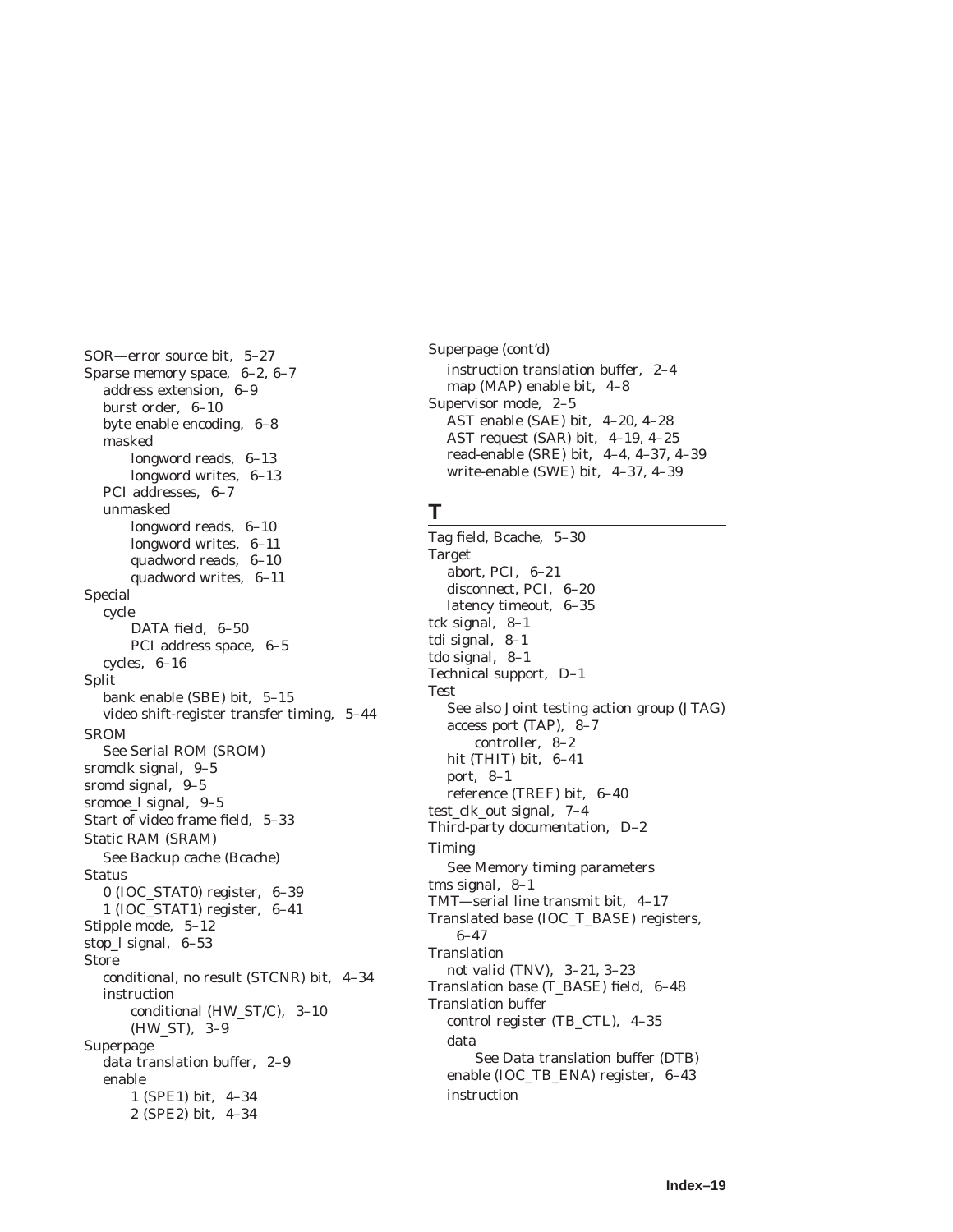Translation buffer instruction (cont'd) See Instruction translation buffer (ITB) invalidate all (IOC\_TBIA) register, 6–42 miss flows, 3–21 data translation buffer, 3–22 instruction translation buffer, 3–21 tag (IOC\_TB\_TAG7–0) registers, 6–48 register (TB\_TAG), 4–1 (TB\_TAG) field, 6–49 Translation lookaside buffer (TLB), 6–28 enable (TEN) bit, 6–43 scatter-gather map, 6–28 Transparent stipple mode, 5–12 trdy\_l signal, 6–52 Tribyte, defined, xxi trst\_l signal, 8–1

### **U**

UNALIGN PALcode entry point, 3–13 Unaligned convention, xx Uncorrectable error (UEE) bit, 5–27 read error, 5–10 write error, 5–10 UNDEFINED convention, xxii Underflow (UNF)—floating-point underflow bit, 4–14 Unmasked burst writes to dense space, 6–14 longword reads to sparse space, 6–10 writes to sparse space, 6–11 quadword reads to sparse space, 6–10 writes to sparse space, 6–11 reads to dense space, 6–14 UNPREDICTABLE convention, xxii User mode, 2–5 AST enable (UAE) bit, 4–20, 4–28 AST request (UAR) bit, 4–19, 4–25 read-enable (URE) bit, 4–4, 4–37, 4–39 write-enable (UWE) bit, 4–37, 4–39

### **V**

vframe\_l signal, 5–56 Victim block, 5–6 write, 5–11, 5–38 Video and graphics control register (VGR), 5–33 display pointer, 5–34 address increment (INC) bit, 5–33 load video control (LDV) bit, 5–33 RAM (VRAM) address increment encodings, 5–34 shift-register transfer timing, 5–43, 5–44 start of video frame field, 5–33 Virtual address (VA) field, 4–2 (VA) register, 4–40 program counter (VPC), 2–5 vrefresh\_l signal, 5–56

# **W**

Window base (IOC\_W\_BASE) registers, 6–45 (W\_BASE) field, 6–46 enable (WEN) bit, 6–46 mask (IOC\_W\_MASK) registers, 6–46 (W\_MASK) field, 6–47 Word, defined, xxi Write always clears (WA) convention, xx buffer, 2–11 unload disable (WBDIS) bit, 4–35 byte, external logic, 5–8 cycle count field, 5–31 data parity errors, 6–19 queue, 6–33 transfers, PCI-initiated, 6–32 enable